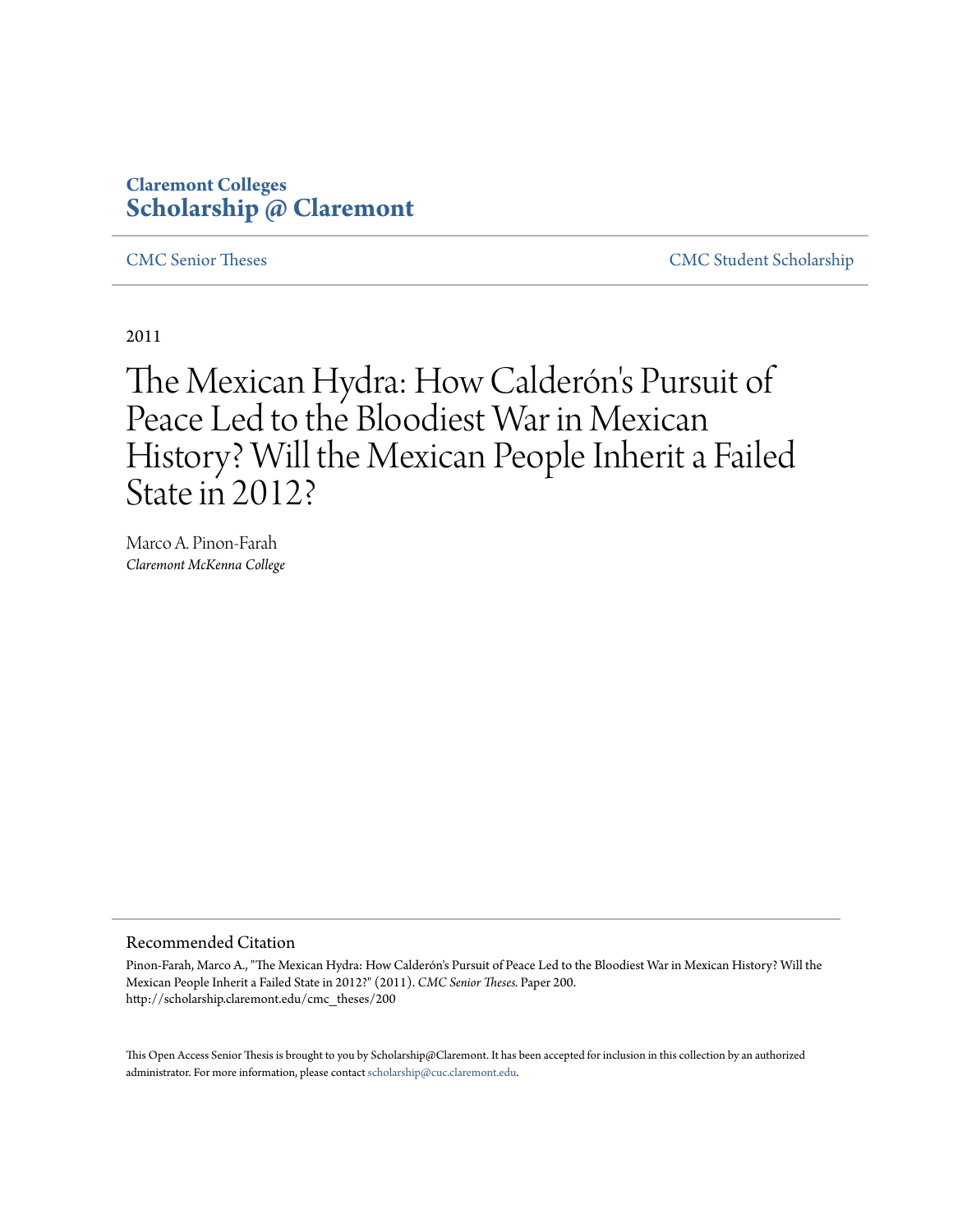### **CLAREMONT McKENNA COLLEGE**

**THE MEXICAN HYDRA: HOW CALDERÓN'S PURSUIT OF PEACE LED TO THE BLOODIEST WAR IN MEXICAN HISTORY. WILL THE MEXICAN PEOPLE INHERIT A FAILED STATE** 

**IN 2012?**

#### **SUBMITTED TO**

**PROFESSOR RODERIC AI CAMP AND DEAN GREGORY HESS BY MARCO ANTONIO PINON-FARAH**

**FOR SENIOR THESIS FALL 2010-SPRING 2011 4.25.11**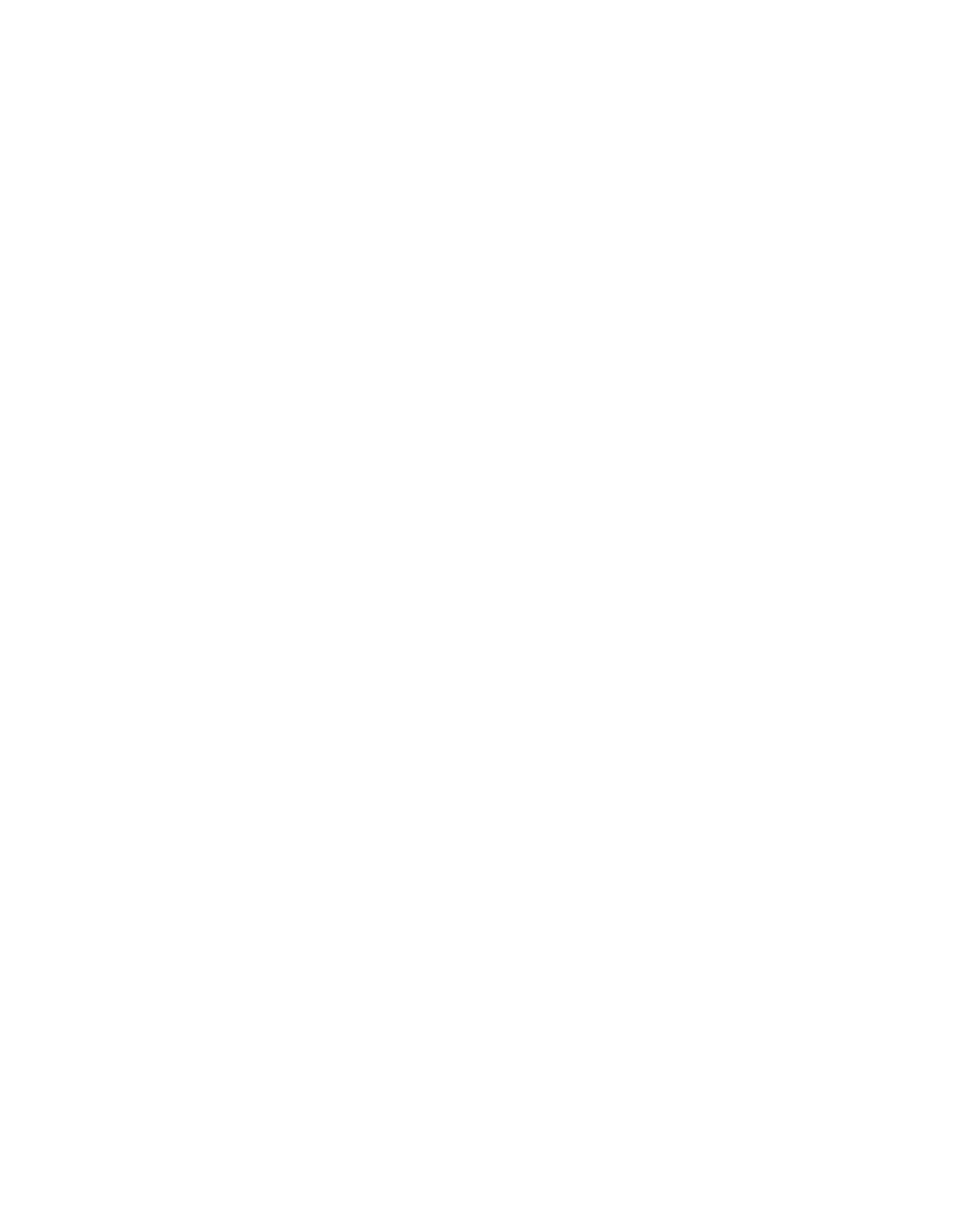"And she will have a son, and you are to name him Jesus, for he will

save his people from their sins." – Matthew 1:21 (NIV).

To all those whose voices are all too often drowned out and forgotten. May God Bless you and give you peace in the reality that one day we will all live united as human beings.

A mi abuelo "Chuso" quien sigue vivo en mi mente y en mi corazon. Este triunfo es suyo abuelito. Jesus "Chuso" Piñon y Prieto.

To my uncle Nick Farah. Thank you for your constant love and support. "Mexico lindo y querido, si muero lejos de ti, que digan que estoy dormido, y que me traigan aqui…"

"Siete leguas, el caballo, que Villa tanto estimaba…"

"Que van a hacer para garantizarnos que 35 mil mas Mexicanos no mueran? Que van a hacer para garantizar que Mexico sea libre otra vez? Que van a hacer para decirle al narco que ya no tiene casa en nuestro pais?"

A mis hermanos y hermanas Mexicanos, cuanto mas vamos a tener que sufrir? Que Dios nos bendiga, y que Mexico sea nuestro. Fuera con el narcotrafico, fuera con la corrupcion, fuera con la violencia!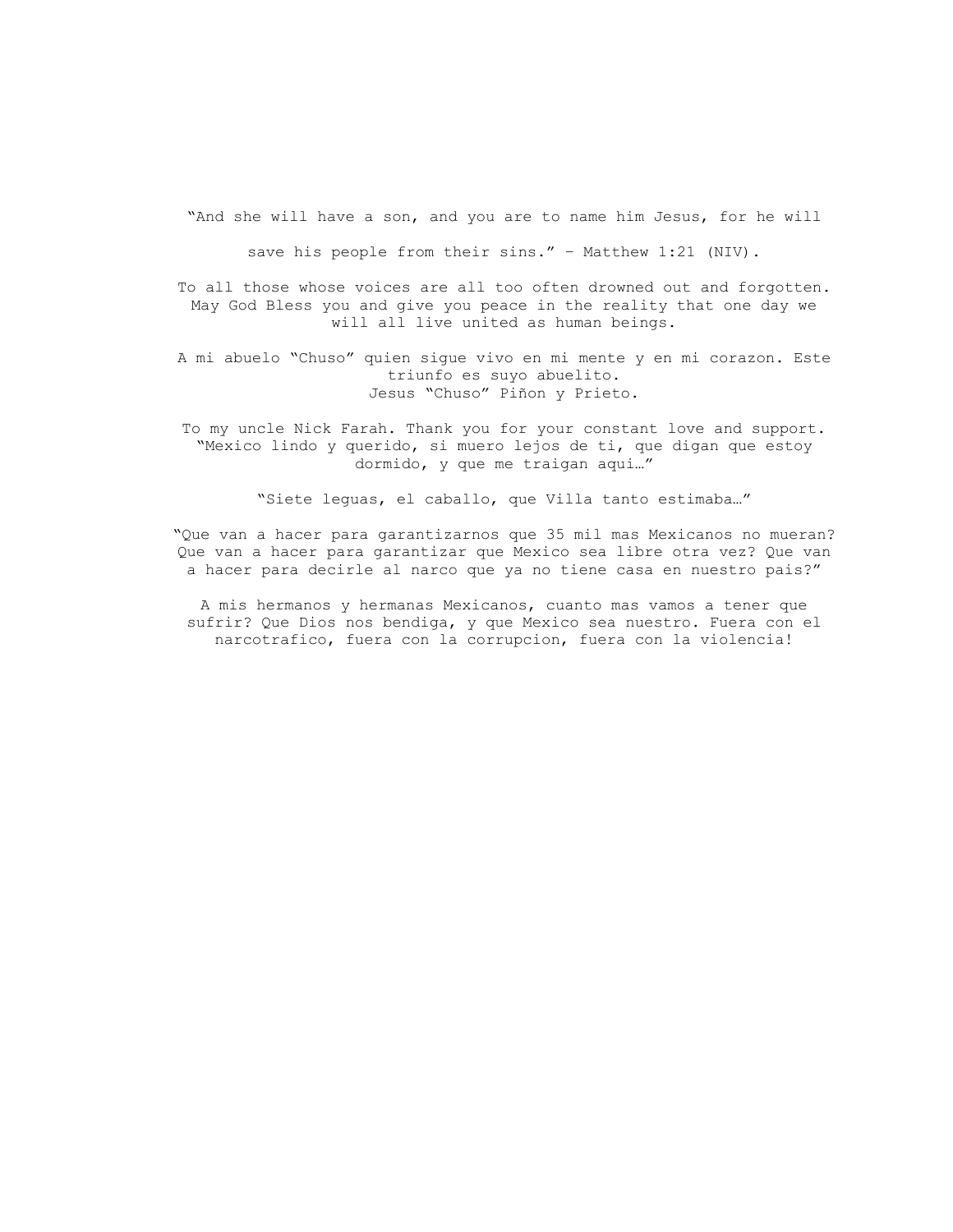#### Acknowledgments

This thesis has been more than an academic project and pursuit for me. As a Mexican-American it has been a soul-searching journey into some of the more conflicting elements of my identity and heritage. I am a more complete person after having completed this work. Without the Grace of God I would not be in such a blessed position as to be graduating from an incredible phenomenal institution after having grown as a student, but more importantly as a person. Without Jesus, without my faith, I would not have made it to this milestone in my life.

None of this would have been possible without the advice, support, and wisdom of my advisor Roderic Ai camp, who spent countless hours responding to my questions and working through my thesis with me. Without his passion for Mexico my project would have remained an idea with no form and no life. Thank you professor for your lessons, your support, and for awakening a new interest in my personal heritage. I have been privileged to have studied under you and can say that you were the biggest influence on my academic experience at any level. I hope this work of mine demonstrates my gratitude and some of the skills I have learned from your lessons.

To my parents, who supported me through my life and always believed in me. Thank you for pushing me and challenging me to better myself and treat people with respect. I cannot express my gratitude and love for you as I submit this culminating work of my academic career. Without you, this would not have happened. Thank you for never letting me give up.

Brian, Laura, and Holly thank you for accepting me and bringing me into your lives. I have felt so loved and cared for by all of you and I cannot begin to explain how much I appreciate everything you have done for me. I have learned a great deal from your wisdom and experience as graduates who are pursuing their dreams and succeeding. From the bottom of my heart, thank you.

Tio Eduardo nunca he dudado cuanto me apoyas. Te lo agradezco y espero que yo pueda ser la mitad de la persona que eres. Te quiero y te apoyo en todo. Gracias.

To all my professors, coaches, and friends who have been a part of my life, thank you for pushing me. Seeing the greatness, the humility, and the love in each one of you has challenged me to examine myself in order to grow.

Don Juan Carlos Ramirez-Pimienta, Don Ramon Geronimo Olvera, Don Ruben Tinajero Medina. Gracias por su apoyo. Sus ideas, palabras, y studios fueron indispensables para mi proyecto. Este proyecto no se hubiera traido a cabo si no fuera por lo que han compartido conmigo. Se los agradezco.

Taylor there is not much I can say that I haven"t already told you. Thank you for being so understanding and supportive during this process. Thank you for believing in me, and believing in this work. I love you more than I can explain and I hope I can repay a fraction of what you have given to me.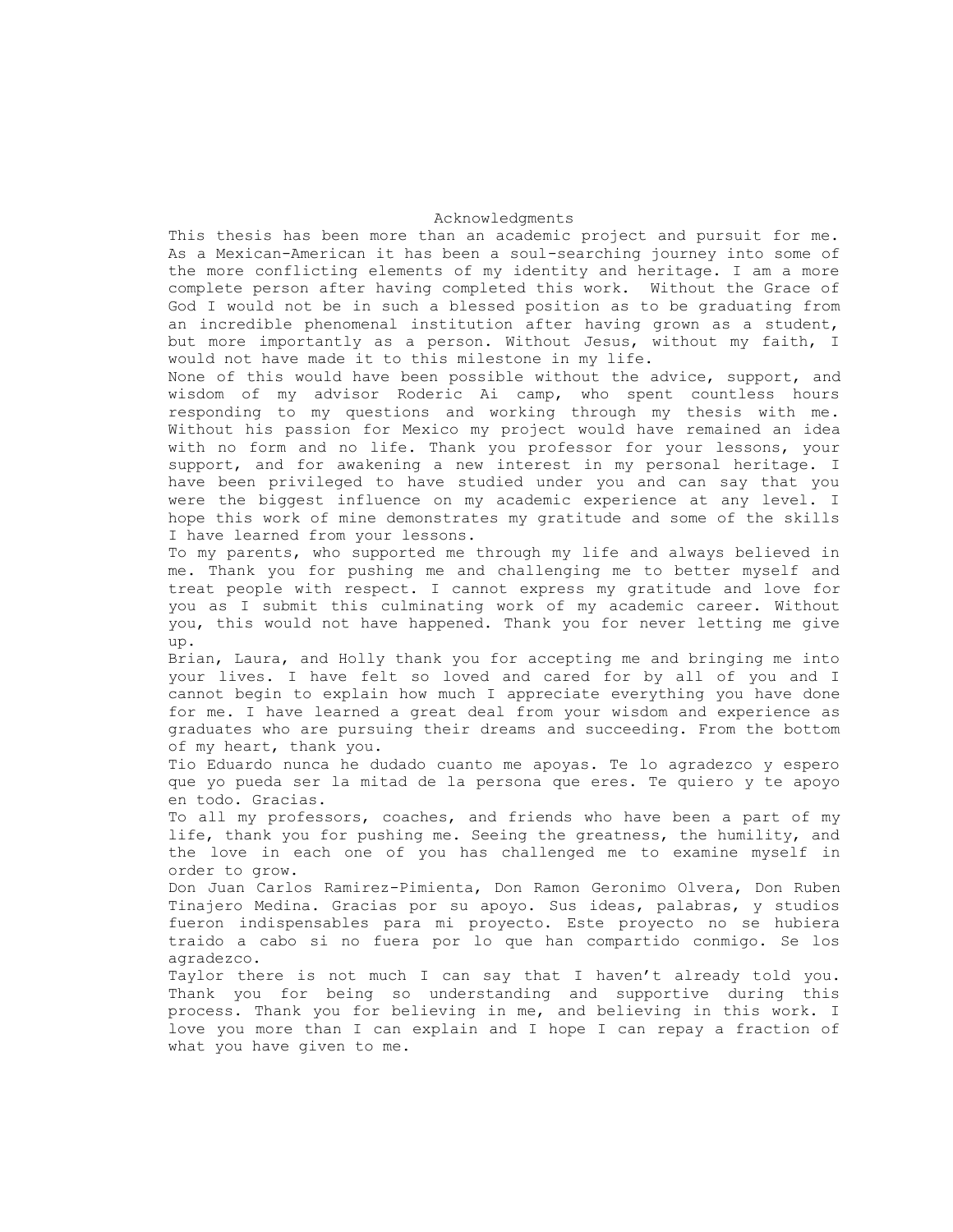## **TABLE OF CONTENTS**

| Appendices<br>2145 Appendix A Manuscript (1987)<br>2148 Appendix B Manuscript (1988) |  |
|--------------------------------------------------------------------------------------|--|
|                                                                                      |  |
|                                                                                      |  |
|                                                                                      |  |
|                                                                                      |  |
|                                                                                      |  |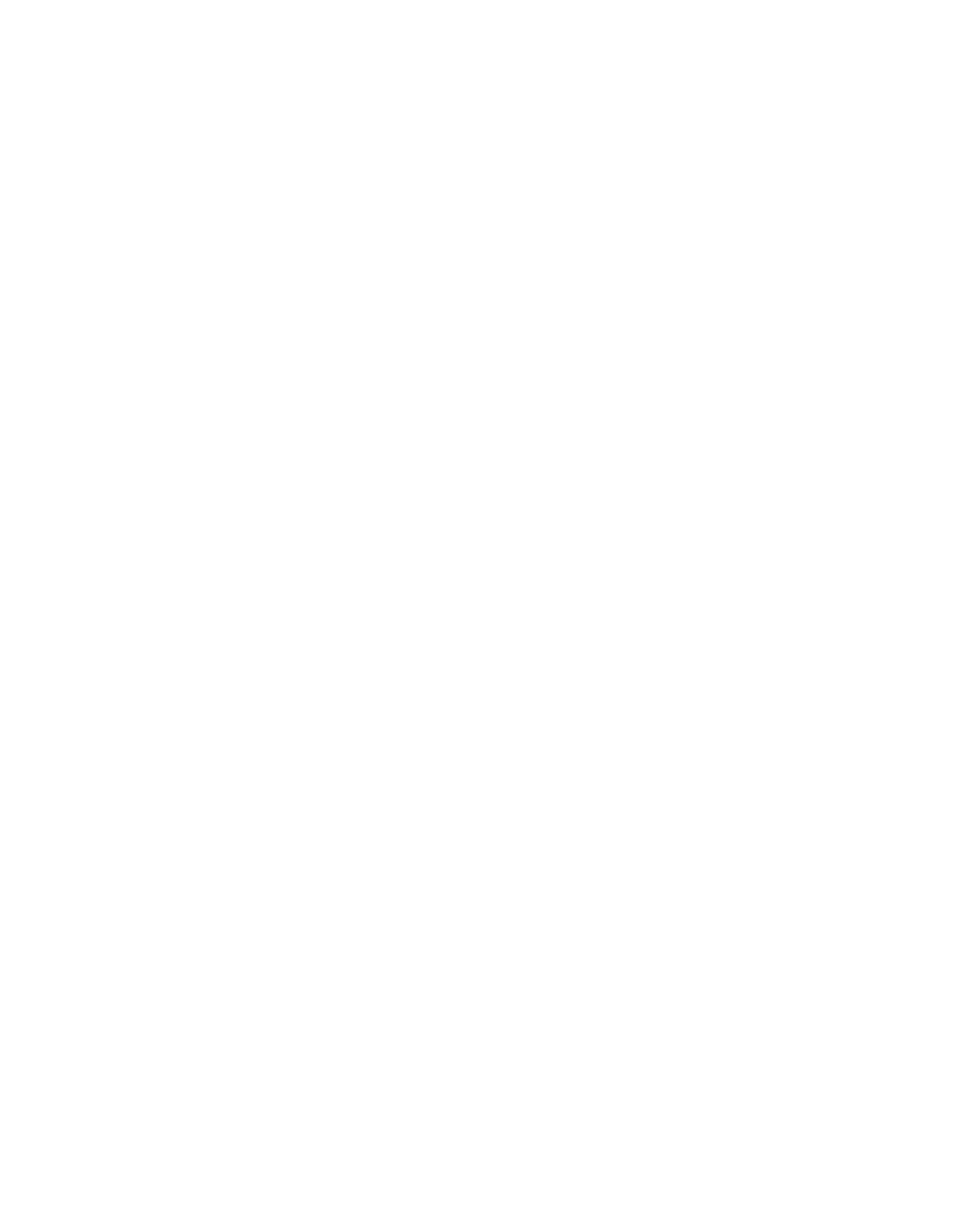#### **Chapter 1: Introduction**

#### Hypotheses:

 $\overline{a}$ 

The aim of this thesis is to determine whether or not the drug war in Mexico will cease as a result of the Mexican government's current anti-narcotic operations and strategy. Furthermore, it will investigate the feasibility of maintaining the current strategy as is, and if so, is this morally responsible to do? So long as the current levels of violence show no signs of slowing, it does not appear that any semblance of "victory" can or will be achieved by the Mexican government anytime in the foreseeable future. I propose that, if the violence continues to escalate at its current rates, Mexico will become a failed state by the end of President Felipe Calderón"s term and the next presidential transition of power, after the 2012 election. I will argue that this is evidenced by increased death tolls, increases in gruesome crimes, a blatant disregard for authority by the cartels<sup>1</sup>, as well as the increase in diversification of criminal activity of these organizations.<sup>2</sup> Furthermore, another area of alarm is that of the increasingly "cross-border" nature of the violence. That is, the Mexican drug organizations are demonstrating an increased presence in not only the Mexican trafficking industry, but also within the central and Latin-American drug supply industry.<sup>3</sup>

<sup>&</sup>lt;sup>1</sup> This disregard for authority and consequences can be seen clearly in the organizations' pursuit of assassinations of government officials and cartel leaders, as reported frequently in the press.

Such as extortion, kidnapping, assassination, as reported in STRATFOR, "Mexican Drug Cartels: Government Progress and Growing Violence," (December 11, 2008); 10.<br><sup>3</sup> SERAEROR, WARRIAAN PRUG GATELA " 2 STRATFOR, "Mexican Drug Cartels," 2.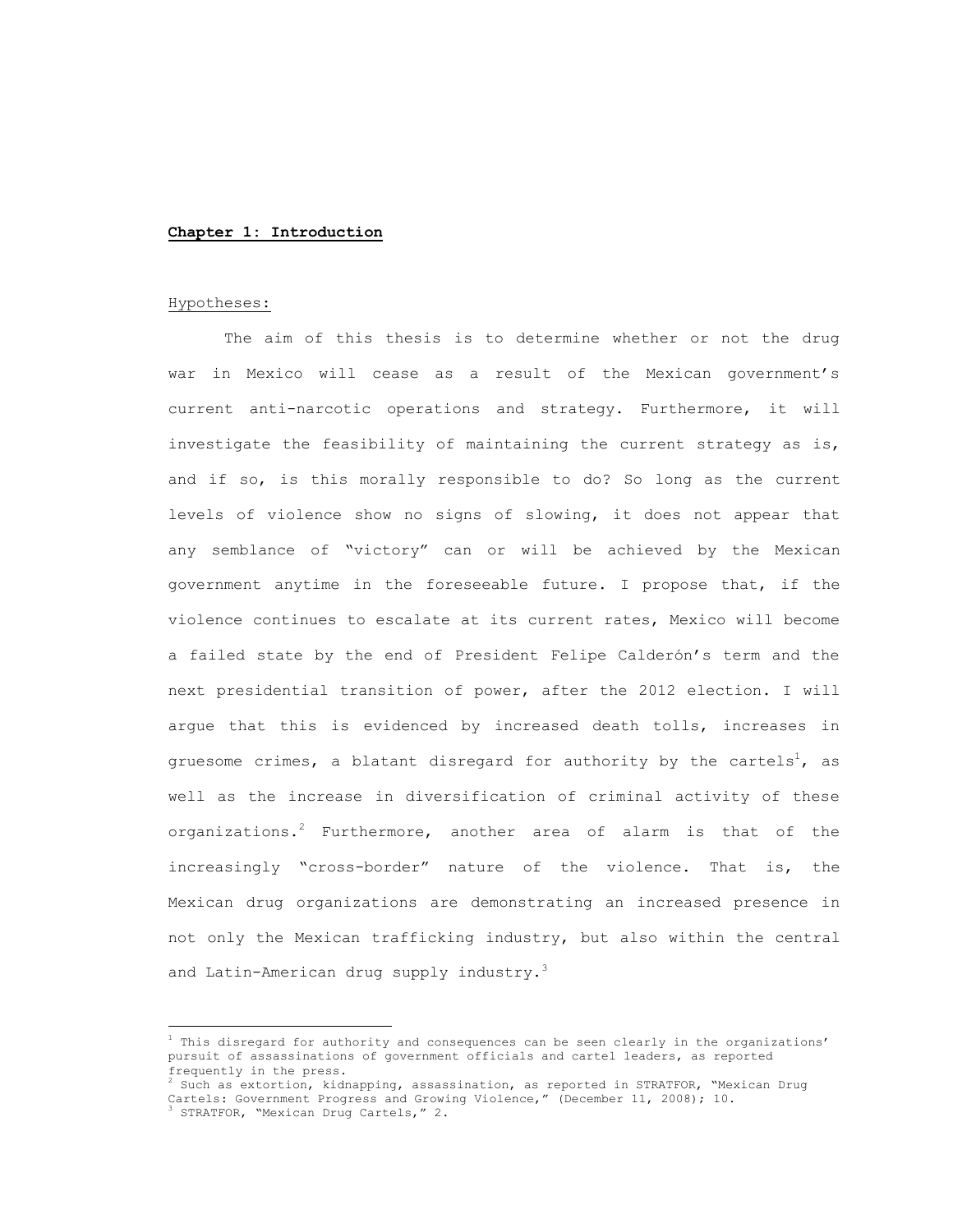In order to determine whether or not Mexico will, by my definition, become a failed state, I will investigate to what extent the drug-trafficking organizations (DTOs) have infiltrated Mexican society. I will demonstrate that their domain extends well beyond the political arena, intfo those of: 1) law-enforcement, 2) the religious lives of Mexicans, and 3) the mainstream cultural avenues of expression. I believe that such an extensive infiltration of Mexican society effectively eliminates the government's ability to adequately govern and protect its citizens.

The thesis will be divided into five chapters: 1) introduction and background, 2) the military and its role in the conflict, 3) the Catholic Church, its silence in regards to the violence, and religion"s role in the violence in general, 4) the "narcocorrido" as a cultural expression and political indicator and 5) initial findings, future implications, and conclusions. Through these chapters, my hypotheses will be investigated and tested based on the various research questions I have posed in writing each chapter.

In discussing the military, I have determined that long-term success cannot take place under a counter-drug strategy primarily dependent on military might. Unfortunately, the Mexican military, I believe, is entirely ill equipped and trained to pursue an all open engagement of the DTOs in a conflict that more closely resembles guerilla warfare than conventional war. In order to determine whether or not this is the case there are several important questions that must be asked as the driving force behind the research, for the military these include: Is corruption an issue in the Mexican military and other law enforcement agencies? How do their arsenals compare to those of the cartels? Are the armed forces adequately financed for this type of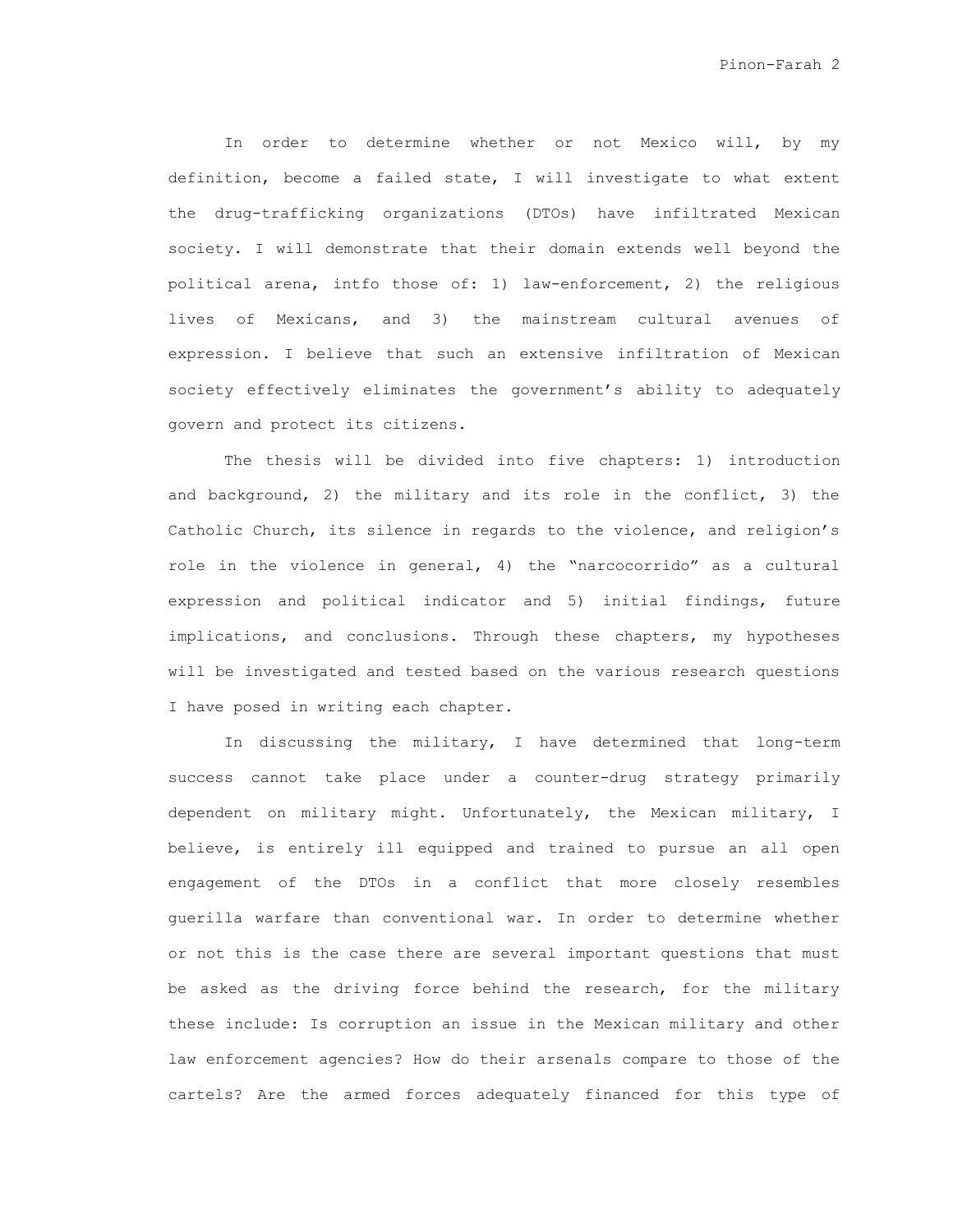conflict? What training are the soldiers receiving in anti-guerilla warfare? Where are the cartels" weapons coming from? How will the military phase itself out in order to prevent Mexico from becoming a military state? What role should the United States play in the conflict?

Alarmingly, the Catholic Church has been relatively silent throughout the violence, although they have become more vocal recently. In my opinion, there could be tremendous progress if the Church were to frequently speak out against the violence and encourage reconciliation between the government and the cartels. When addressing this topic one must ask why they have remained so silent. Furthermore, are they obligated to speak out in the face of injustice and violence? Are they violating the very promises they made in both conferences of the *Consejo Episcopal Latinoamericano* (CELAM) in Medellin and Puebla? What role does religion play in the daily lives of Mexican people? What is the appropriate role for the Church in the modern political sphere with regards to the drug war? What is the current state of Church-DTO relations?

In the final chapter to be investigated, the issue of "narcocultura," or drug culture, is the focus. I believe that the rise of the "narco-corrido," (drug song) has had a tremendous impact on the nature of the drug war itself. As a result of the idolization and admiration shown to the cartels and their members in this particular genre of music, it is possible that the general population"s opinion towards the cartels has changed significantly. One cannot be too quick to dismiss the power of such a widespread media outlet; the musical adoration given to the cartels has certainly infiltrated the minds of Mexican people and is potentially capable of creating a general feeling of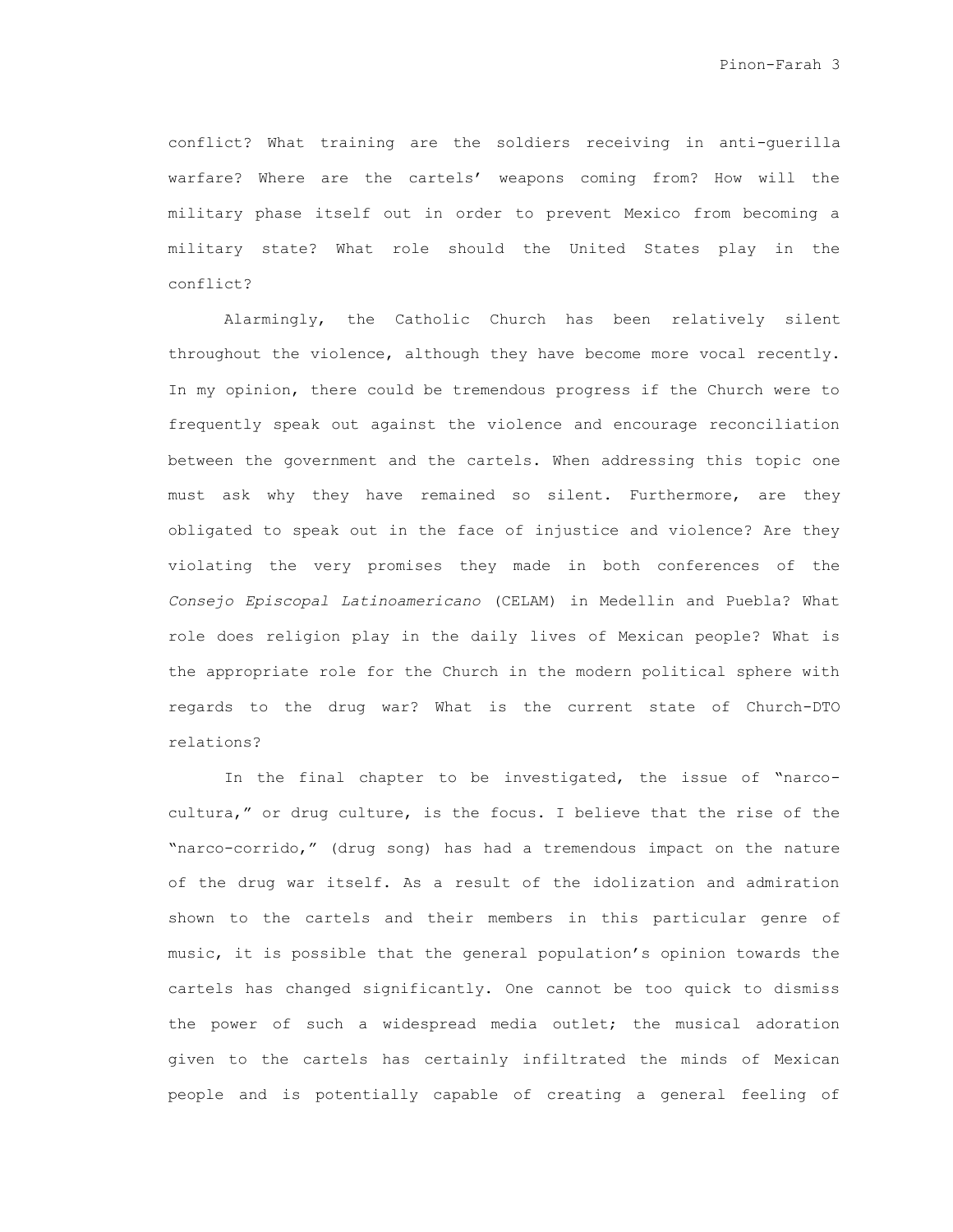indifference towards the drug trafficking organizations. That is not to say that people outright support the industry, it simply suggests that due to this combination of indifference and fear, "el pueblo" is not necessarily vehemently opposed to the cartels either. The questions that must be asked are then: Is it morally wrong for the government to permit the playing of "narco-corrido" on the radio? Can one truly blame violence on the music people listen to? Is it morally wrong to sing about the "narco" in a positive light? How can the government provide the protection necessary to its people in order to combat the effects of "narco-cultura" in general? What role does the "narco-corrido," have in forming and expressing Mexican identity? How reliable of a source is the genre for relating historical, and other factual occurrences,

The tragedy of the nature of the conflict in Mexico is that, when the dust has settled, a desire for wealth and territory determines the behavior and actions of the drug-trafficking organizations. That is, money, property, and land are deemed of greater worth than human life. It is in this tragic reality that one encounters the biggest obstacle facing any chance of reconciliation or end to the current violence; there can be no victory through moral accusations and pleas alone.

Finally, once the initial investigation and analysis has been completed, potential solutions can be discussed. However, in order to appropriately address potential strategies, or modifications to current strategy, for combating the cartel warfare that continues in Mexico, one must gain a certain understanding concerning the underlying causes of the conflict. Reluctant to accept the majority of the blame for the rise of the conflict, "the Mexican government [claims], the cartel wars are not a result of corruption in Mexico or of economic and societal dynamics…Instead, the cartel wars are due to the insatiable American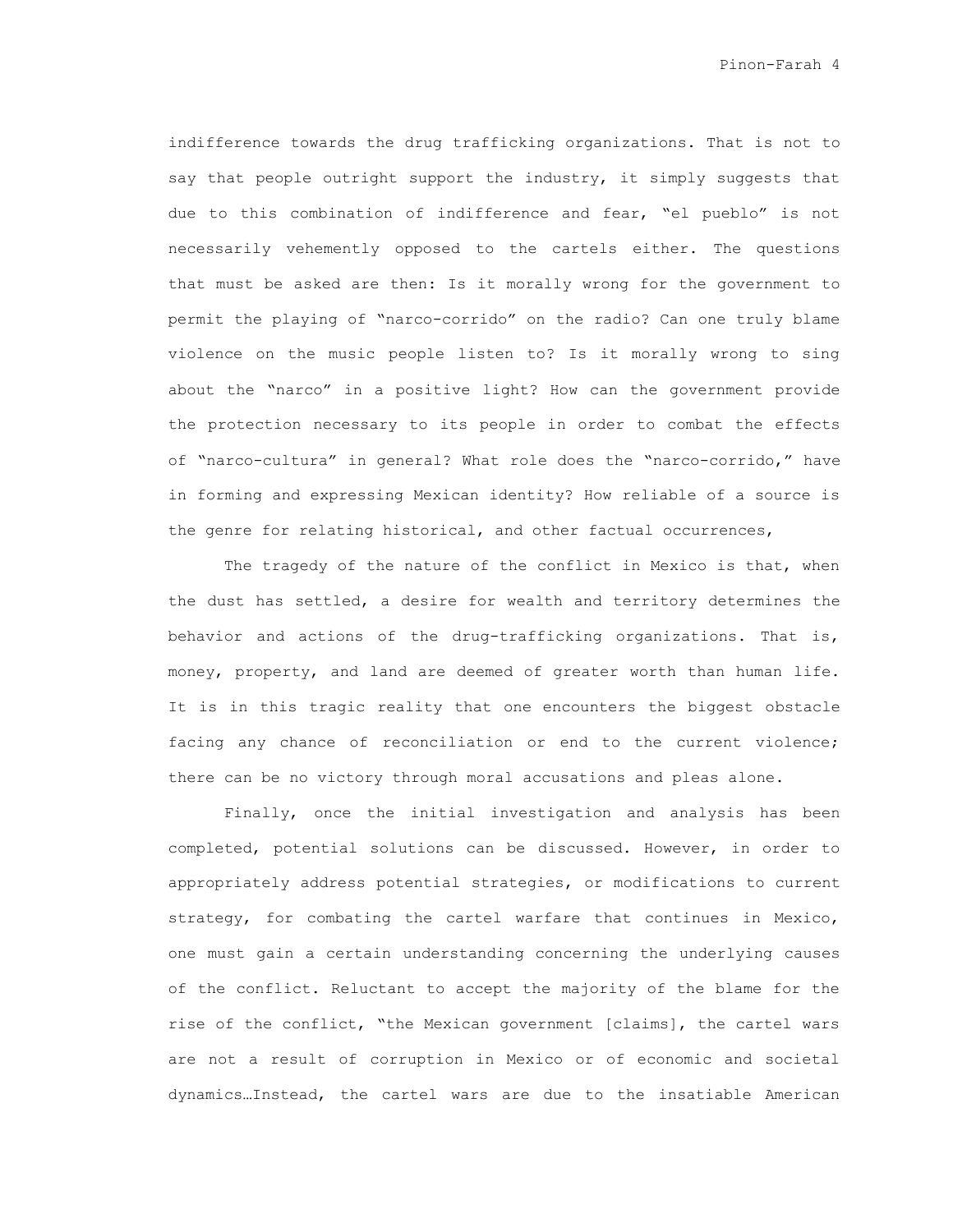appetite for narcotics and the endless stream of guns that flows from the United States into Mexico and that results in Mexican violence."<sup>4</sup> Whichever of these two accusations, if either, prove to be more truthful is entirely immaterial given the fact that they do nothing to promote reconciliation.

This statement demonstrates both the American and Mexican lack of responsibility and willingness to accept their role in aggravating the issue in the past decades. This is only worsened by the fact that the war has grown to such an extent as to appear to some to be a lost cause. Without question, there is truth in both elements; the Mexican government is far from innocent in terms of its historical corruption and gross economic inequality, while American demand for drugs and relatively loose gun regulation laws has definitely contributed significantly to the growing violence. All of this is not to say that understanding underlying causes and reasons for which the cartels grew to such strengths is pointless. Quite the opposite, only by determining what flawed regulations and unforeseen circumstances could have contributed to this situation, can a more complete understanding of the history of the DTOs' rise be achieved. In so doing, one will be more adequately prepared to develop and offer up potential solutions and political compromises of policy in order to best address the cartel violence.

#### What is a failed state?

<sup>4</sup> Scott Stewart, *Mexico's Gun Supply and the 90 Percent Myth*, February 10, 2011, [http://www.stratfor.com/weekly/20110209-mexicos-gun-supply-and-90-percent](http://www.stratfor.com/weekly/20110209-mexicos-gun-supply-and-90-percent-myth?utm_source=SWeekly&utm_medium=email&utm_campaign=110210&utm_content=readmore&elq=90fa42b6c4b24fa3afa8be1d2e1fe139)[myth?utm\\_source=SWeekly&utm\\_medium=email&utm\\_campaign=110210&utm\\_content=readmore&elq=90f](http://www.stratfor.com/weekly/20110209-mexicos-gun-supply-and-90-percent-myth?utm_source=SWeekly&utm_medium=email&utm_campaign=110210&utm_content=readmore&elq=90fa42b6c4b24fa3afa8be1d2e1fe139) [a42b6c4b24fa3afa8be1d2e1fe139.](http://www.stratfor.com/weekly/20110209-mexicos-gun-supply-and-90-percent-myth?utm_source=SWeekly&utm_medium=email&utm_campaign=110210&utm_content=readmore&elq=90fa42b6c4b24fa3afa8be1d2e1fe139) According to this STRATFOR report, the number of Americanmade weapons brought into Mexico is highly questionable.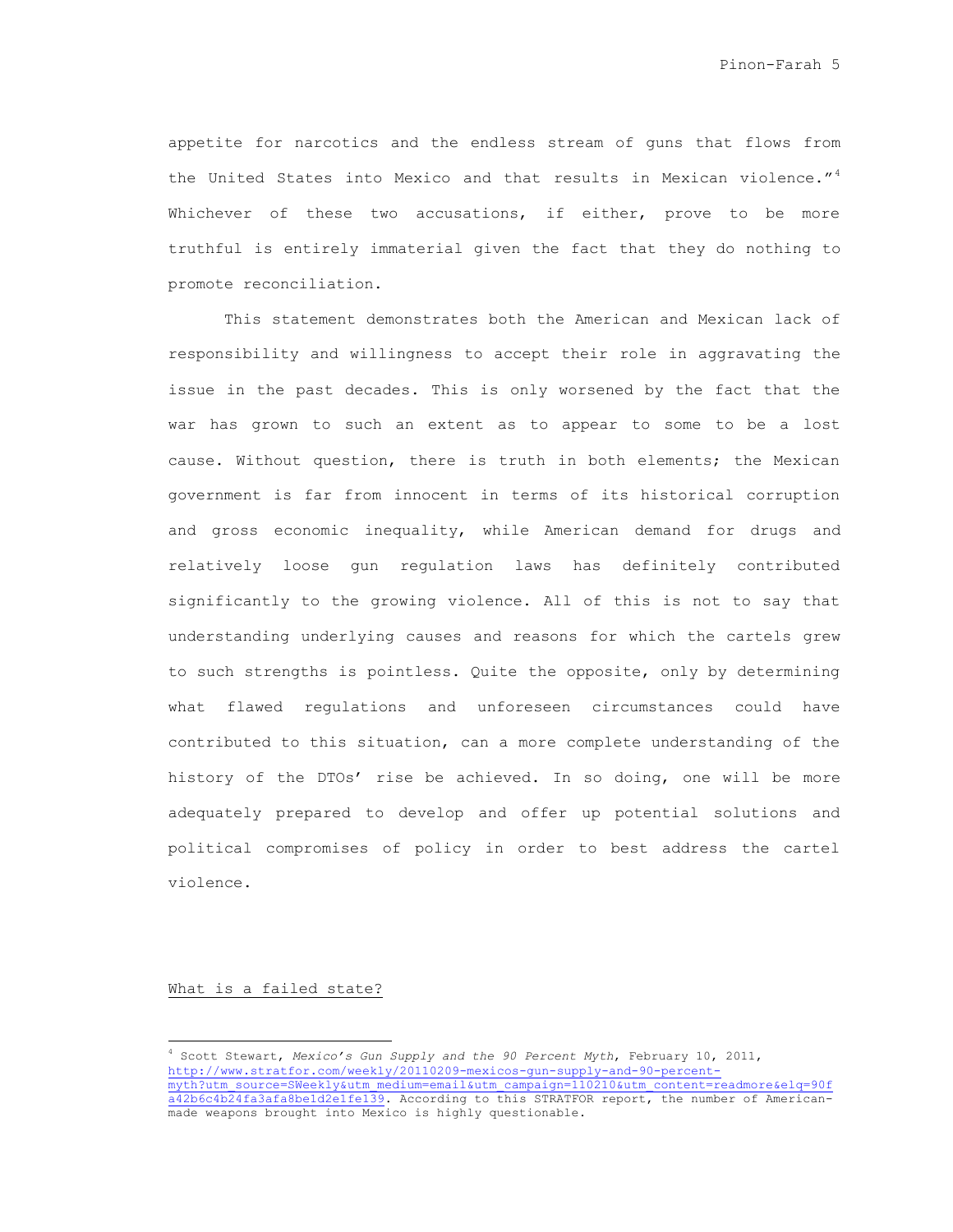The definition I have chosen in order to prove my thesis that Mexico is approaching "failed state" status at an alarming rate is the following: A nation becomes a failed state once it loses the ability to protect its citizens and the rights afforded to them by its constitution from foreign or domestic threats. The *Fund for Peace* (FFP), the organization responsible for producing the "Failed States Index," (FSI) uses several characteristics to determine a state"s potential for failing, including economic, political, and social categories. <sup>5</sup> In the *Fund's* own words, "one of the most common [characteristics of a failed state] is the loss of physical control of its territory or a monopoly on the legitimate use of force."<sup>6</sup>

According to FFP"s index, Mexico received a score of 75.4 in 2010, earning it the 98<sup>th</sup> rank on the FSI.<sup>7</sup> Of the 12 categories, the two in which Mexico received their highest score were categories I-4 and I-5, Chronic and Sustained Human Flight (7.0) and Uneven Economic Development along Group Lines  $(8.2)$ , respectively.<sup>8</sup> Meanwhile, the scores received in "Criminalization and/or Delegitimization of the State," (I-7) and "Suspension or Arbitrary Application of the Rule of Law and Widespread Violation of Human Rights," (I-9) received two of the lower scores for Mexico's total,  $6.8$  and  $5.5$  respectively. As seen by Mexico"s ranking of 98 on the FSI, these scores are not indicative of the precarious situation that the Mexican government finds itself in with regards to its ability to govern and maintain the confidence and

6 The Fund for Peace, *Failed States Index FAQ*,

<sup>5</sup> Foreign Policy, *The Failed States Index 2010*,

http://www.foreignpolicy.com/articles/2010/06/21/2010 failed states index interactive map and rankings.

[http://www.fundforpeace.org/web/index.php?option=com\\_content&task=view&id=102&Itemid=327#](http://www.fundforpeace.org/web/index.php?option=com_content&task=view&id=102&Itemid=327#3) [3.](http://www.fundforpeace.org/web/index.php?option=com_content&task=view&id=102&Itemid=327#3) For further explanation of the FSI see **Appendix A-1.** 7 Foreign Policy, *The Failed States Index 2010*. For a full breakdown of Mexico"s scores on

each individual category see **Appendix A-2.** 8 The Fund for Peace, *Failed States Index FAQ*,

<sup>9</sup> Ibid.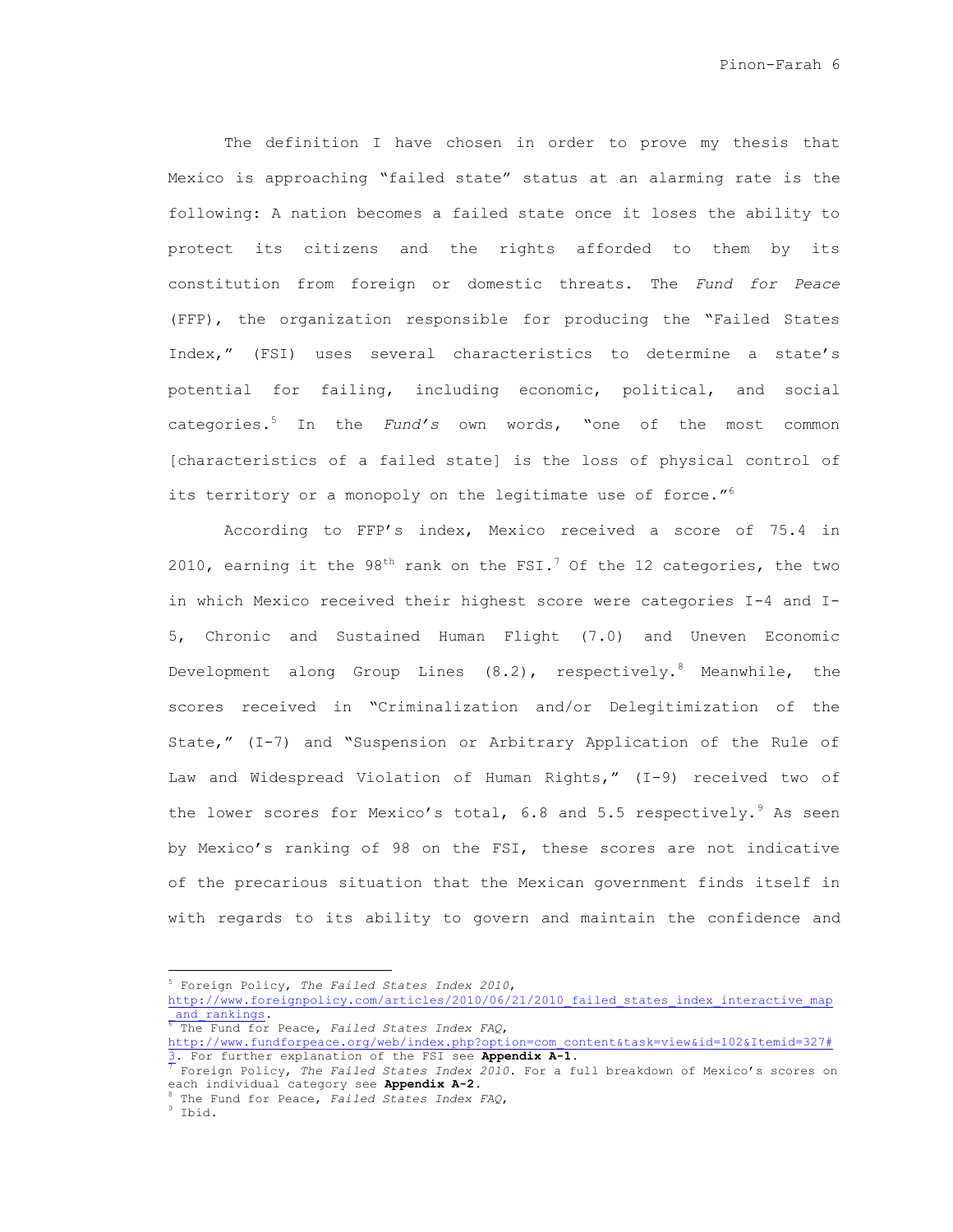trust of the general population. Furthermore, as per the focus of my investigation, I believe that the scores given to economic categories are far less indicative of a state failing than political and military factors.

It is my expectation that the research will demonstrate that the two scores on which I will focus (I-7 and I-9) are entirely too low and therefore misrepresent the reality of the decaying security situation in Mexico today. Furthermore, while the FFP uses a total of 12 categories, I have chosen to address the two mentioned above for the reason that my definition of a failed state is one that focuses on cases in which a state has suffered in terms of legitimacy and its ability to maintain "the Rule of law," category I-9. Furthermore, I agree with Max Weber's understanding of a failed state, as mentioned by José Antonio Ortega Sánchez, that a State can only remain a state if it "successfully upholds a claim to the *monopoly* of the *legitimate* use of physical force in the enforcement of its order."<sup>10</sup> Ortega Sánchez for why this one particular criterion is so important in using the case of Zimbabwe. He writes that Zimbabwe under Robert Mugabe has been "a gross violator of human rights," however it cannot be considered a failed state because "the dictator Mugabe has not lost the monopoly of violence. $''^{11}$  It is precisely this claim that demonstrates why Mexico is rapidly approaching the status, if it does not already deserve it, of being declared a "failed state." That is not to imply that the Mexican government and its efforts are futile and that the country is in total anarchy, but rather that the government no longer possesses the

<sup>10</sup> Idea taken from José Antonio Ortega Sánchez, *México: ¿Rumbo al Estado Fallido?* (México, D.F.: Editorial Planeta, 2010), 19. Quote taken from Max Weber, *The Theory of Social and Economic Organizations*, ed. Talcott Parsons (New York: The Free Press, 1997), 154. <sup>11</sup> José Antonio Ortega Sánchez, *México: ¿Rumbo al Estado Fallido?* (México, D.F.: Editorial Planeta, 2010), 18.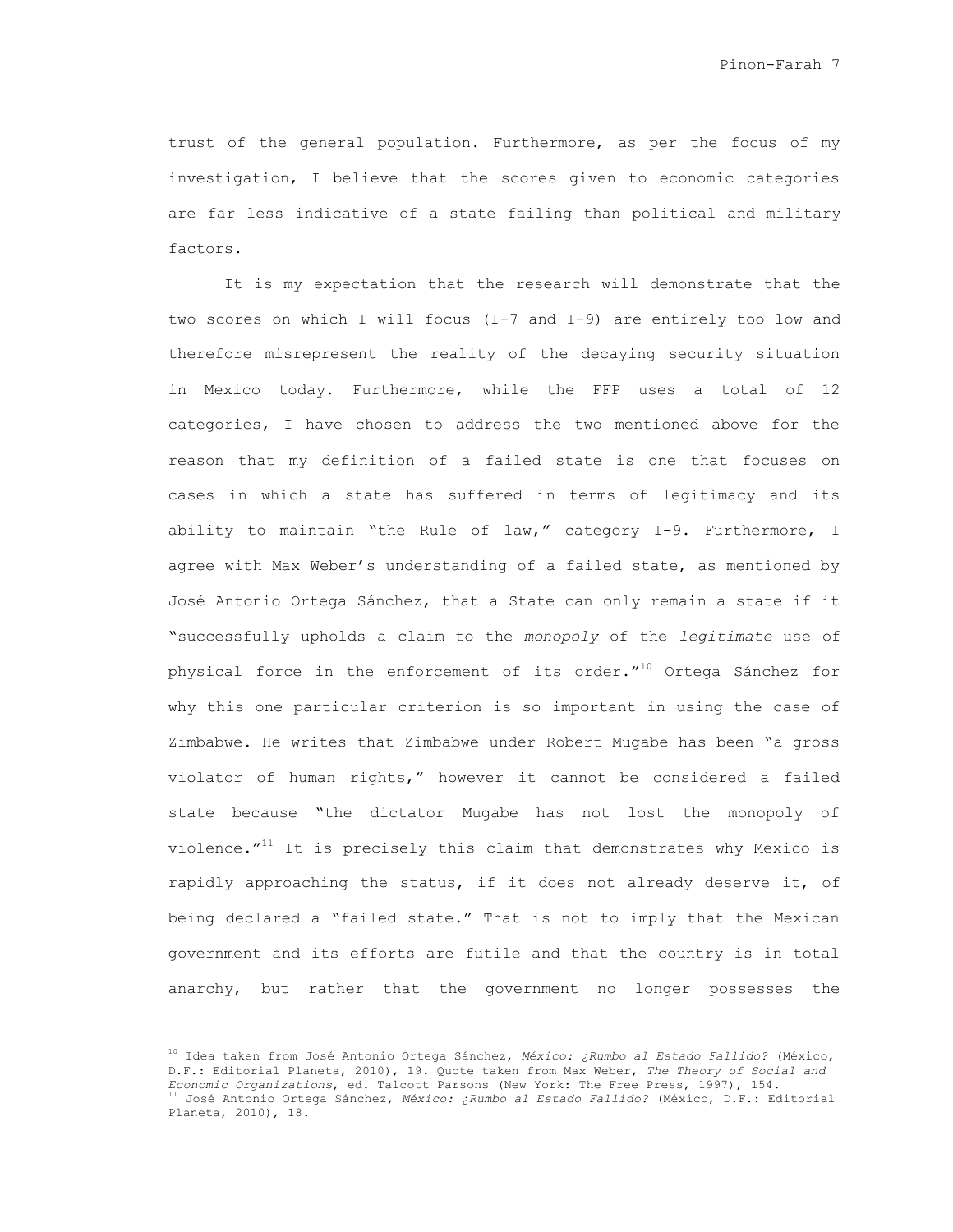necessary "monopoly of violence," necessary to govern and protect its citizens.

It appears, after initial investigations that the Mexican government has also lost the trust of a significant portion of its citizenry and has ultimately become more "delegitimized," category I-7. Additionally, there have been several reports concerning gross violations of human rights, such as the femicide occurring in Juarez, at the hands of the cartels and even some claims of military abuse of citizens. If these claims prove to be substantiated, then one must carefully look back at the methodology that the FFP uses in compiling the Failed States Index. Furthermore, a revisiting of these scores could alter Mexico"s standing on the list and ultimately the way the global community approached the violence in Mexico.

#### The Mexican Hydra

As with any policy formation and implementation, one must decide the proper way to commence the process. The Mexican government had to make a decision between three umbrella approaches to its anti-narcotics policy: 1) top-down, 2) bottom-up, and 3) multi-tiered. Needless to say, all three will have their own challenges and pitfalls, however it is the responsibility of the host government to determine which one carries the smallest risk to the lives and livelihood of its people. In order to properly analyze and discuss Mexico"s anti-drug policy under President Felipe Calderón, one must understand what these three options entail and what potential consequences each carry.

The first approach to be discussed is that of top-down, which seems to most appropriately fit the current strategy under the PAN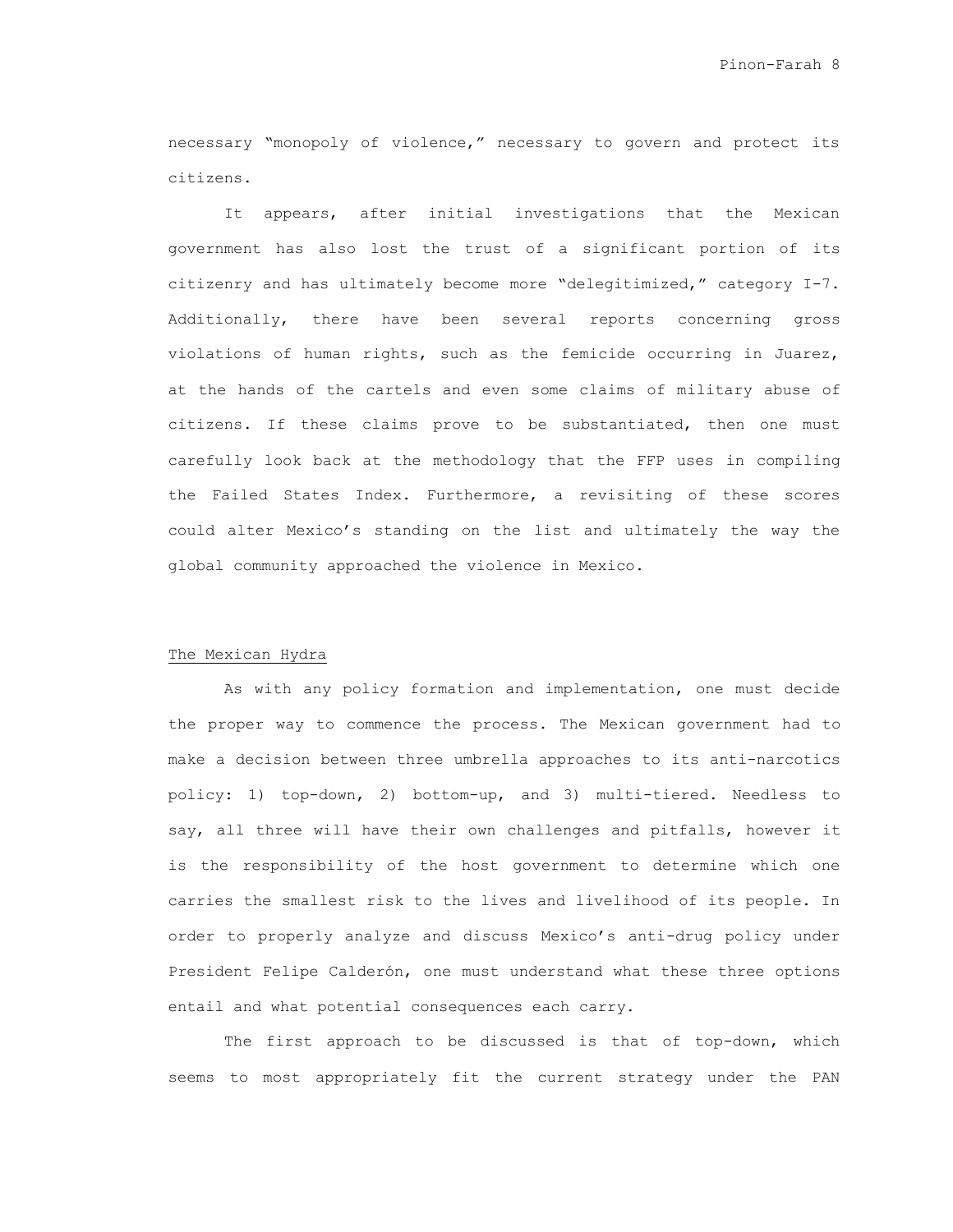controlled presidency of Calderón. When operating under this strategy, the aim is to dismantle the cartels and cripple their ability to operate by eliminating the head of the "beast". While this certainly has its strengths in that it weakens the organization by taking out the primary shot-callers and planners, it is far from being an appropriate strategy. In fact, I will argue later that this strategy is one of the primary reasons for the staggering death toll and the shocking increases in violence in Mexico. The reasoning behind this is that it inevitably creates a power vacuum, which can become more deadly and problematic for the government than the initial enemy was. With several individuals vying for supremacy within their own cartels, the violence can become even more guerilla-like and difficult to combat since identification of cartels has become more complex. I believe that due to this dynamic, an opportunity for Mexico to be thrust into the category of failed states presents itself.

To further illustrate this, I have developed the concept of the "Mexican Hydra". This refers to the creature from Greek mythology whose defining characteristic was its ability to have its head cut off, only to grow two in its place. The elimination of various cartel leaders by the Mexican government is similar to the ancient story if one allow the cartels to assume the role of the monster, and the government to be the "hero" combating it. With this in hand, one can see the problem in two steps: 1) the original monster has *x heads (one for each cartel)*, and 2) the government tries to kill it by decapitating it. Unfortunately, not only did they fail to consider the monster"s special ability, but over time they also chose to cut off multiple heads at once, resulting in a doubling of the original number. The *x-headed monster has now become the 2x-headed monster*. David Galula echoes my thoughts by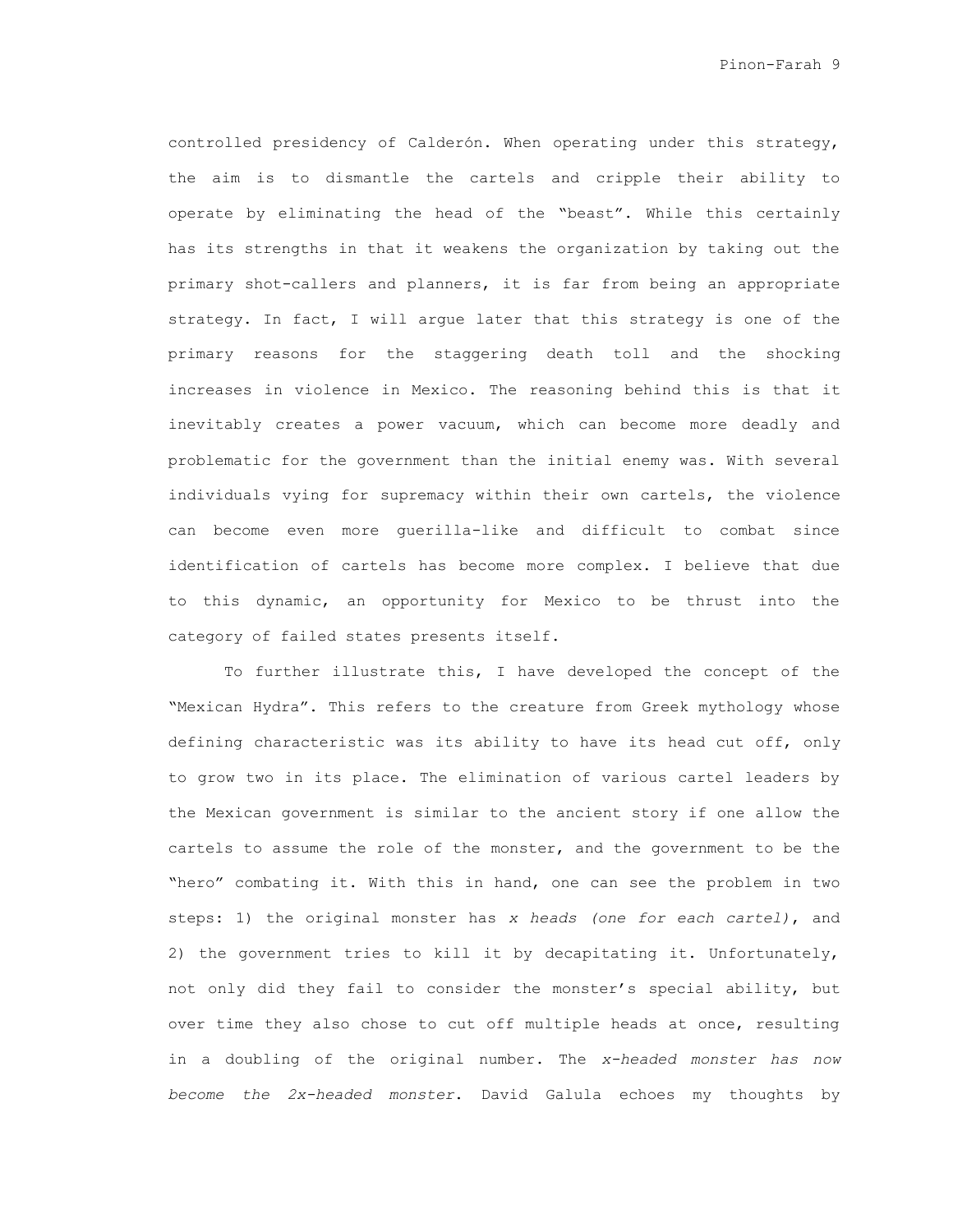writing that "guerrillas [DTOs in this case], like the heads of the legendary hydra, have the special ability to grow again if not all destroyed at the same time." $12$  Mexico has failed to do this, thus allowing the beast to recover and grow stronger. I fear that this deadly trend will only worsen as more vacuums are created, more factions are formed, and more violence is carried out in Mexico.

Turning to a bottom-up approach for combating the Mexican DTOs, the understanding is that the government"s policy to eliminate the cartels is by taking out foot soldiers and lower-ranking members of the organization before pursuing the leaders themselves. Essentially, it is an all-out attack on the lifeblood of the cartels. At first glance, this approach appears to be more flawed than the top-down policy in that it does nothing to debilitate the cartel's ability to conduct its business. Low-ranking members are easily replaced, so long as the "brain" of the organization is still intact and functioning. Furthermore, by only pursuing the lower-ranking members of the organization, the leaders and directors are given ample time to defend and prepare themselves, as well as to establish a firm order of succession and plan of action should they be killed or arrested. Therefore, this policy does little to bring violence to a minimum; in fact it is more of a façade of combating the cartels than anything else. Ultimately, this approach would be futile since it would involve the government pursuing an endless stream of cartel soldiers with little progress being made as to the weakening of the organizations as a whole. Furthermore, it would likely do little to curb the increasing death toll. This policy would allow the cartels to continue operating as normal with little fear of retribution from the authorities since

<sup>12</sup> David Galula, *Counterinsurgency Warfare: Theory and Practice* (New York: Frederick A. Praeger, 1965), 107.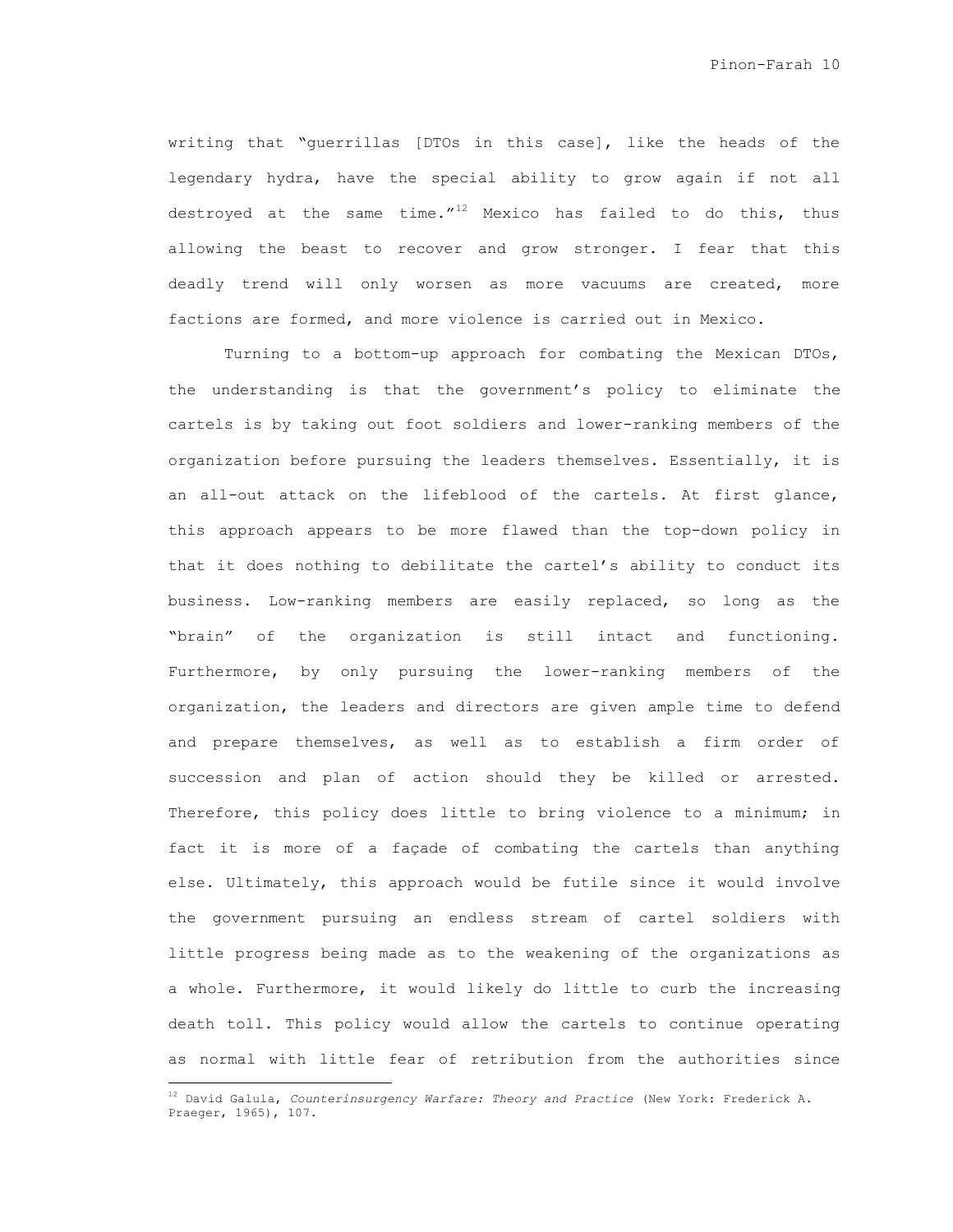the high-ranking members are relatively free from persecution and prosecution.

The final strategy involves a combination of the prior two and will be referred to as a multi-tiered approach. This strategy is necessary if any victory is to be achieved, however that is not to say that it does not come laden with its own flaws. A multi-tiered approach is perhaps the most complex strategy to develop and implement since no blueprint for success exists. One must carefully analyze and make decisions on the following: a) when to commence attacks, b) where to begin (top or bottom?), c) how much of each strategy to implement and at what times to make necessary changes, among many other difficult decisions. While this is the most needed umbrella strategy for the Mexican government if they are to achieve victory over the drug trade in Mexico, one of its biggest setbacks appears to be a lack of resources available to the Mexican government, financial and military. Further hindering the possibility of implementing a strategy of this sort is that, "Mexican security institutions are often locked in a zero-sum competition in which one agency"s success is viewed as another"s failure, information is closely guarded, and joint operations are all but unheard of;  $''^{13}$  the problem here is that the strategy depends entirely on cooperation and "joint operations." It would be difficult to envision the Mexican government successfully carrying out such a complex, expensive counter-strategy without the financial and military assistance of the United States or another major global power; a politically and ethically dangerous position for any of these powers to enter into voluntarily.

 $^{13}$  Quote of "John Feeley, deputy chief of mission at the American Embassy and Mexico City," taken from Elisabeth Malkin, "U.S. Aided Mexican Drug War, With Frustration," *The New York Times*, December 3, 2010, [http://www.nytimes.com/2010/12/04/world/americas/04wikileaks-mexico.html.](http://www.nytimes.com/2010/12/04/world/americas/04wikileaks-mexico.html)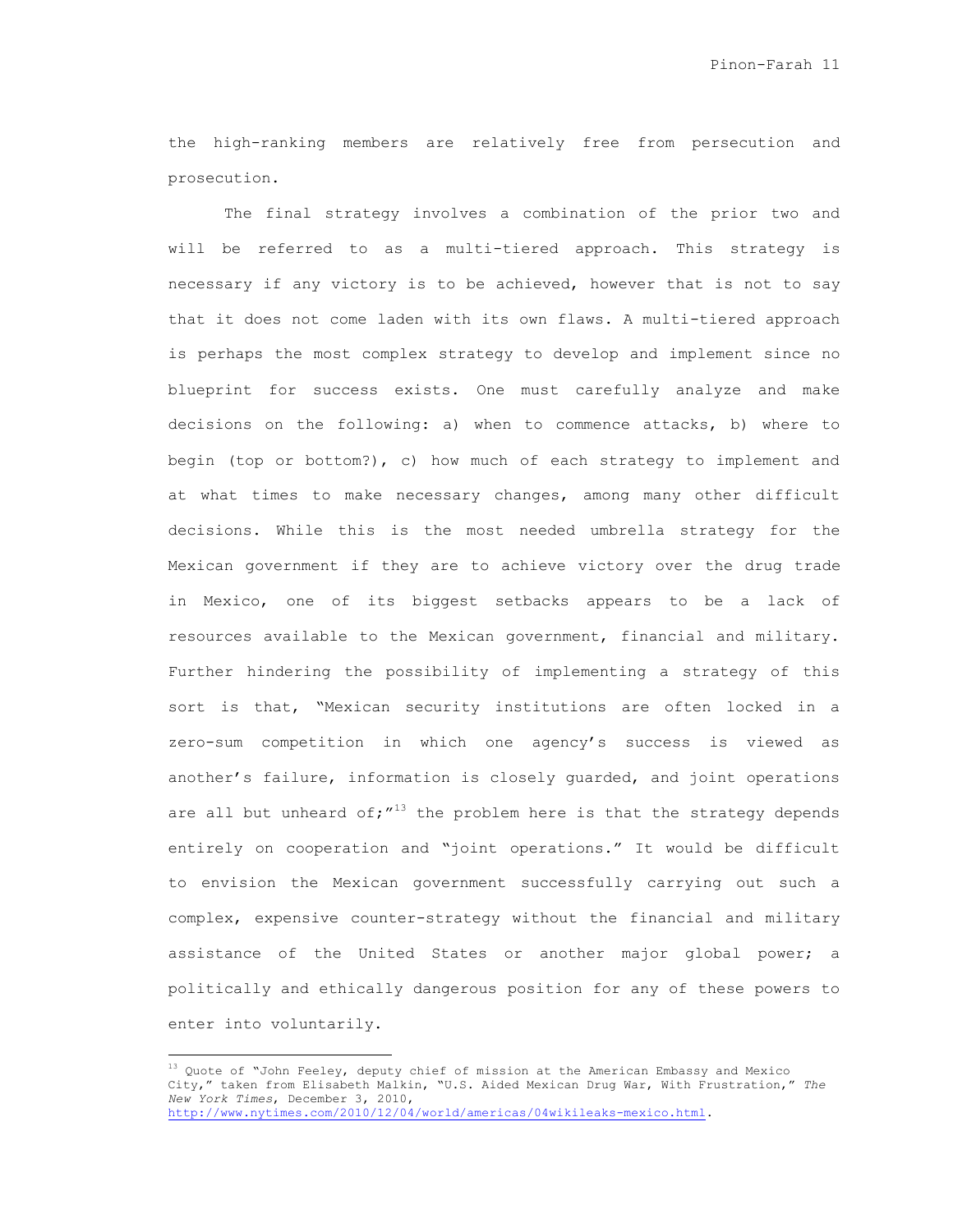#### What is a "drug-related death"? Definition and Statistics

Before one begins to analyze and understand the staggering numbers linked to "drug-related" violence in Mexico, a clear definition has to be reached as to what can be considered "drug-related". As will be shown below in the words of *Reforma*, one must be careful to ensure that the numbers do not include all forms of violent crime, so that the statistic actually provides relevant and pertinent data to the drug industry and its conflict with the Mexican government.<sup>14</sup> While there are several ways of defining the term, the best overall definition comes from *Reforma*, as reported by the Trans-Border Institute at the University of San Diego in the figure below:

In terms of methodology, Reforma attempts to avoid the conflation of other homicides (e.g., those committed by drug users) that do not reflect the kind of high impact violence associated with organized crime. Instead, Reforma classifies drug-related killings as "narco-executions" (narcoejecuciones) based on a combination of factors related to a given incident: • use of high-caliber and automatic weapons typical of organized crime groups (e.g.,.50 caliber, AK- and AR-type weapons);

• execution-style and mass casualty shootings;

• decapitation or dismemberment of corpses;

 $\overline{a}$ 

indicative markings, written messages, or unusual configurations of the body;

• presence of large quantities of illicit drugs, cash or weapons;

• official reports explicitly indicting the involvement of organize crime.

**Fig. 1** Characteristics of drug-related deaths as reported by Reforma in Trans-Border Institute, "Drug Violence in Mexico."<sup>15</sup>

Part of the difficulty in recording and compiling these numbers is that there are several different figures being reported by varying news sources. Therefore, one often has to deal with ranges of death

 $^{14}$  Trans-Border Institute, "Drug Violence in Mexico: Data and Analysis from 2001-2009," *Joan B. Kroc School of Peace Studies, University of San Diego*, January 2010, 3. <sup>15</sup> Ibid. See the article for graphs, charts, and data from The Trans-Border Institute"s findings**.**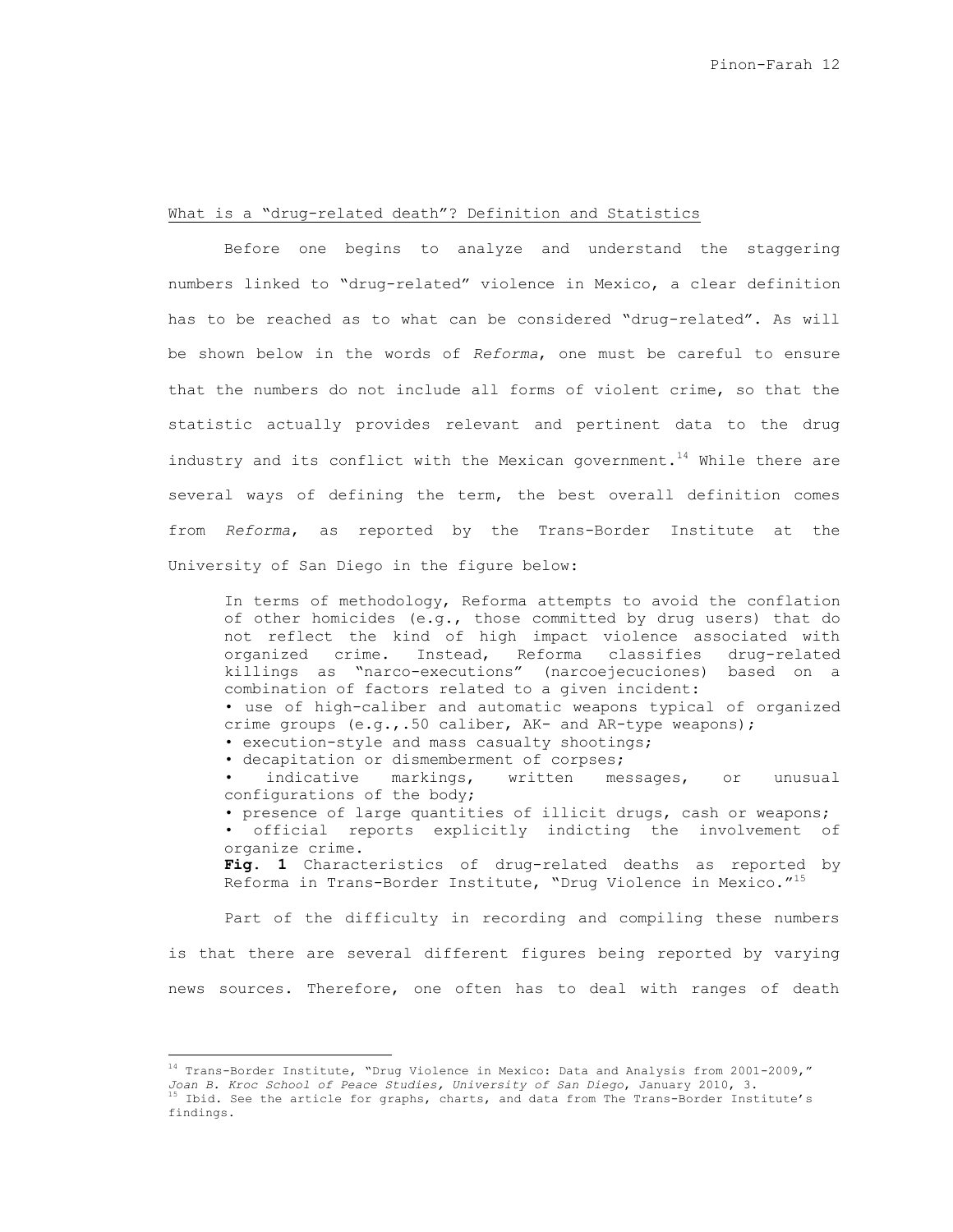tolls, rather than exact numbers.<sup>16</sup> However, even taking this potential source of uncertainty into account, "from 2006 to the present [January 2010]: over 16,000 killings,  $''^{17}$  have resulted from the Mexican drug-war. With information from 2010 coming to light, it is now a reality that the Mexican drug war has claimed the lives of "more than 30,100 people,"<sup>18</sup> with "the federal attorney general's office [reporting that](my own modification) 12,456 people were killed through Nov. 30  $[2010]$ ."<sup>19</sup>

Another statistic demonstrative of the extent to which the violence has gripped the nation in the past 5 years is found in the list of cities with the top 10 murder rates in 2009. In that year, three Mexican cities were included in this list: 1) Juarez, Chihuahua, the murder capital of the world with a murder rate of 191 deaths per 100,000 inhabitants, 2) Culiacan, Sinaloa, home state of Sinaloa Cartel leader Joaquin "El Chapo Guzman," with a rate of 69 deaths/100,000, and 3) Chihuahua, Chihuahua, with a murder rate of 63 murders/100,000.<sup>20</sup> Not only have these murder rates skyrocketed, but another issue of note is that of the percentage of murders that can be attributed to DTOs and organized crime. Ortega Sánchez reports that in 2001 7.80% (1,080/13,855) of murders in Mexico were listed under the "executions,"

<sup>17</sup> Trans-Border Institute, "Drug Violence in Mexico," 4.

<sup>19</sup> Ken Ellingwood, "Mexico Under Siege: More than 12,000 killed in Mexican drug war this year, officials say," *Los Angeles Times*, December 16, 2010. [http://www.latimes.com/news/nationworld/world/la-fg-mexico-death-toll-](http://www.latimes.com/news/nationworld/world/la-fg-mexico-death-toll-20101217,0,3176872.story)

<sup>&</sup>lt;sup>16</sup> These ranges and differing media reports can be seen in Trans-Border Institute, "Drug Violence in Mexico: Data and Analysis from 2001-2009," *Joan B. Kroc School of Peace Studies, University of San Diego*, January 2010, 2.

<sup>18</sup> CNN Wire Staff, "Mexican drug war deaths surpass 30,100," *CNN.com*, December 17, 2010. [http://www.cnn.com/2010/WORLD/americas/12/17/mexico.violence/.](http://www.cnn.com/2010/WORLD/americas/12/17/mexico.violence/)

[<sup>20101217,0,3176872.</sup>story.](http://www.latimes.com/news/nationworld/world/la-fg-mexico-death-toll-20101217,0,3176872.story)

<sup>20</sup> Data and rates provided by *Consejo Ciudadano para la Seguridad Pública y la Justicia Penal A.C.* in graph 4 found in José Antonio Ortega Sánchez, *México: ¿Rumbo al Estado Fallido? Propuestas para evitar el colapso del país* (Mexico D.F.: Editorial Planeta, 2010), 61.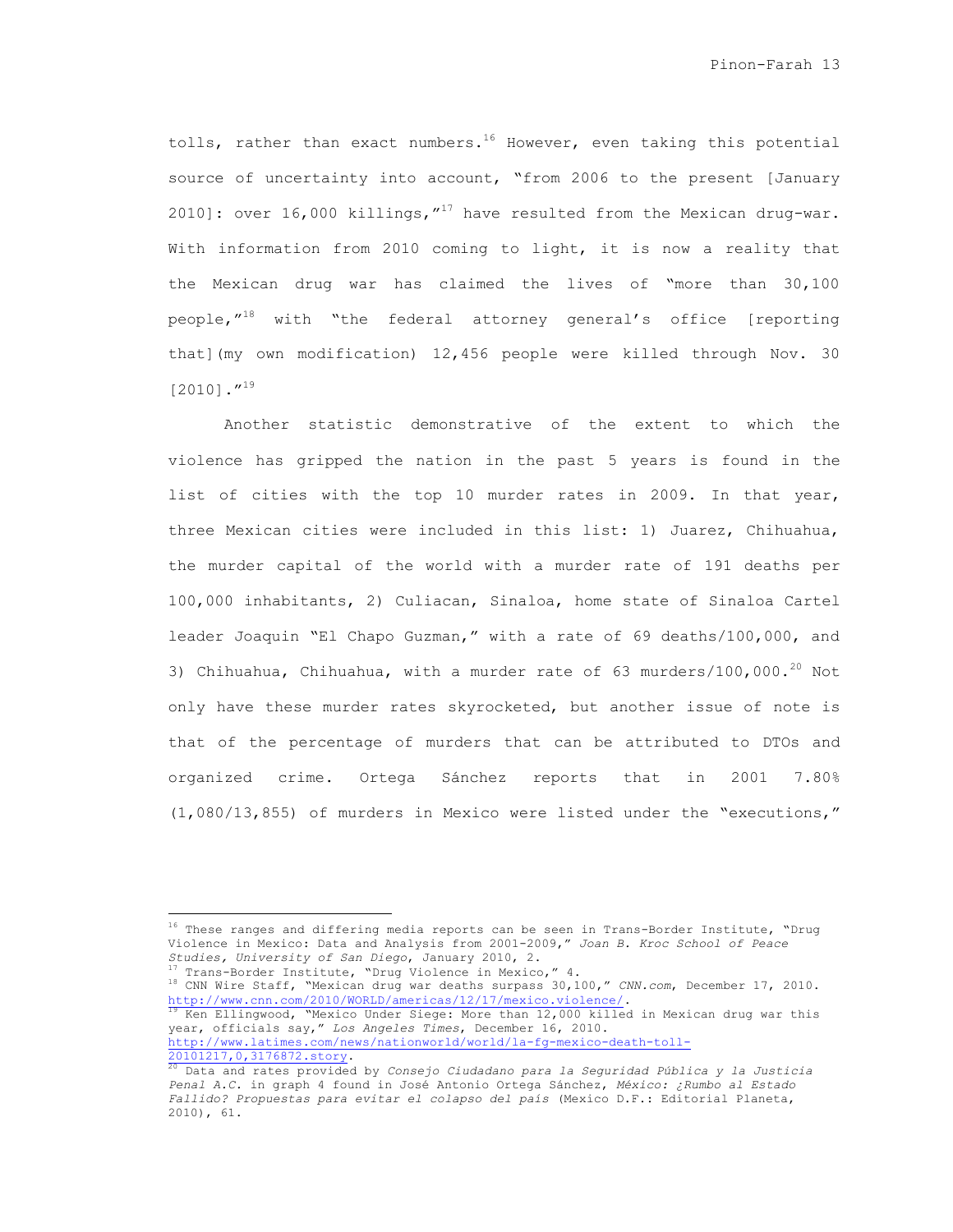or "organized crime," category, while that percentage grew to 52.06%  $(9,635/18,509)$  in 2009.<sup>21</sup>

Furthermore, Ortega Sánchez notes in relation to these rates, "Juárez is also 3 times as violent as Medellín [Colombia], the city that until now had the highest murder rates in the world for at least the past 30 years." $^{22}$  The significance of this comparison is that Colombia has only recently emerged from a long-standing conflict between its government and its drug-producing industry. In Juárez alone, from 2007 to 2009 "there was an increase in murders by 1,284%. What this means: there is no precedent of such an increase in Mexico or even in the world."<sup>23</sup> He points out that "not even Medellín [which reached a murder rate of 347 deaths/100,000 inhabitants in 1991] comes close to what has happened in Juárez."<sup>24</sup> Despite the difference in the increase of murder rates in these Mexican cities and those of Colombia, perhaps Mexico could benefit from a discussion with those involved in the Colombia victory over their drug cartels.

When analyzing this data it is important to note, as Beatriz Paredes Rangel stated, that the drug conflict in Mexico is "regional," in nature<sup>25</sup>, given that the majority of the violence is concentrated in these regions (Chihuahua, Sinaloa). Furthermore, as noted by the *Instituto Ciudadano de Estudios Sobre la Inseguridad (ICESI)<sup>26</sup>*, a majority of all murders in Mexico during 2010 took place in Chihuahua,

 $21$  Table 5, "Porcentaje de las ejecuciones dolosas en total de homicidios dolosos en México (1998-2009)," Ortega Sánchez compiled data from 1998-2009. Data from 2001-2009 taken by Ortega Sánchez from Procuraduría General de la Republica, Comisión Nacional de Derechos Humanos, and the newspapers *El Universal, Milenio, and Reforma* and reported in *México: ¿Rumbo al Estado Fallido?* 45, 47 and data on back cover.

<sup>22</sup> Ortega Sánchez, *México: ¿Rumbo al Estado Fallido?*, 60.

 $23$  Ibid., 40.  $24$  Ibid.

<sup>&</sup>lt;sup>25</sup> Beatriz Paredes Rangel, "The PRI in 21<sup>st</sup> Century Mexico," talk given at Claremont McKenna College, Marian Miner Cook Athenaeum, April 7, 2011.

<sup>26</sup> Instituto Ciudadano de Estudios Sobre la Inseguridad, *Homepage*, [http://www.icesi.org.mx/.](http://www.icesi.org.mx/)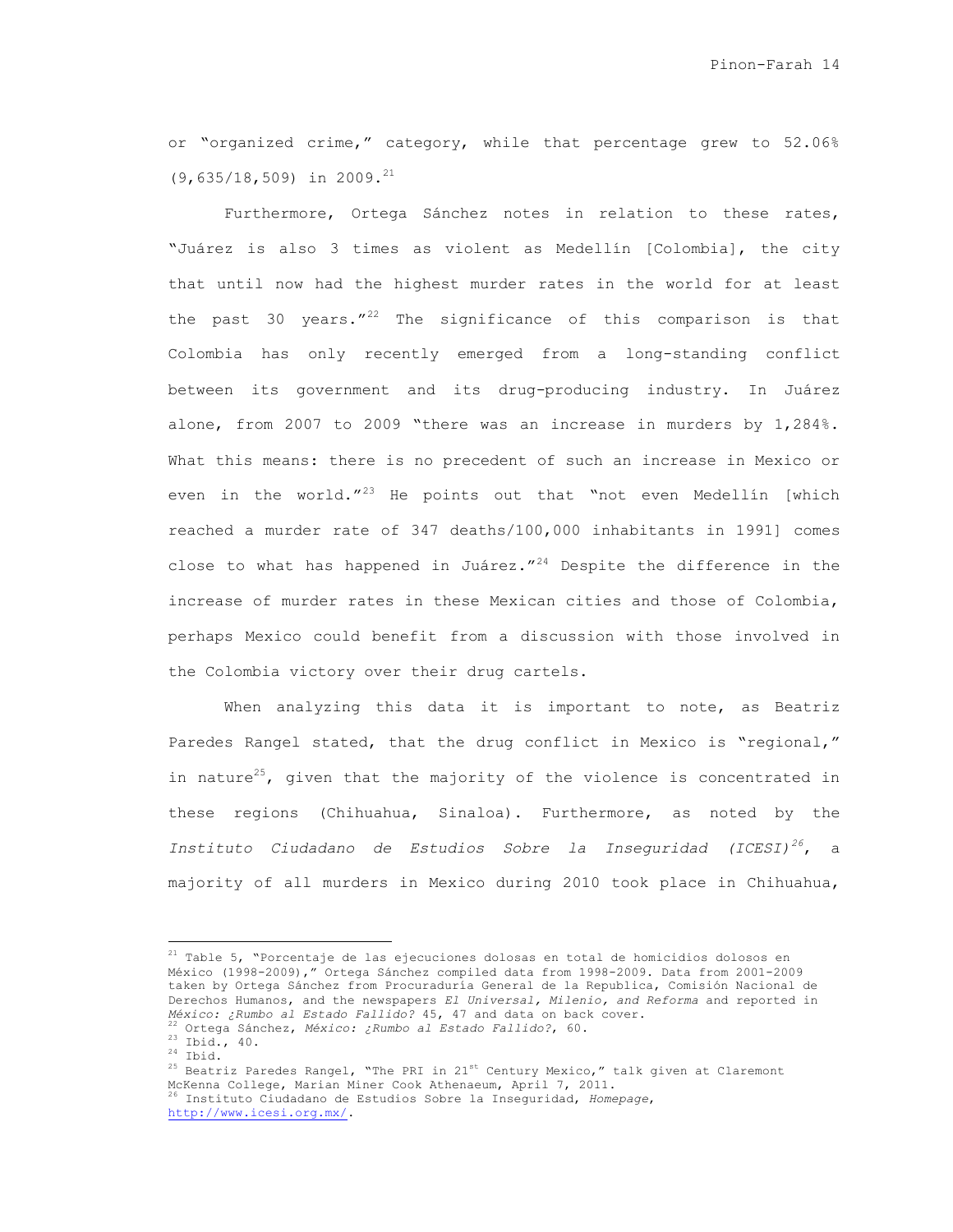Durango, Guerrero, and Sinaloa.<sup>27</sup> One must be careful not to take Paredes Rangel"s statement as indicative of the conflict having no impact on the rest of Mexico or that it is in any way less severe than initially thought. In fact, it can be argued that such a high volume of murders in so concentrated a section of the nation count as evidence of the extremity and severity of the conflict. It would be far less troubling to many to imagine 30,000 murders over a period of four years in all of Mexico"s states combined, than it is to recognize that a significant portion are taking place in three major cities and their respective trade routes.

It should be noted that Mexico, despite the drug war, has a lower homicide rate, at  $18/100,000^{28}$ , than Honduras, El Salvador, Venezuela, Colombia, and Brazil.<sup>29</sup> Interestingly, the countries mentioned are all in Latin America; why is it that Latin American countries are trending towards greater levels of violence in the past year? It seems that the United Nations Office on Drugs and Crime (UNODC) is correct in suggesting that there have been increasing homicide rates in the Latin American region as a result of "increases in transnational organized crime, drug trafficking and gang activity."<sup>30</sup> These findings demonstrate

 $\overline{a}$ 

through personal correspondence with Roderic Ai Camp on April 12, 2011. Homicide rates for these countries compiled using the following sources: Honduras: 77/100,000 [\(http://m.elheraldo.hn/17128/show/5e096bbd956b10d363006f4970de4741&t=24d71aa81bef2b9f5da4](http://m.elheraldo.hn/17128/show/5e096bbd956b10d363006f4970de4741&t=24d71aa81bef2b9f5da41043d25b5826) [1043d25b5826\)](http://m.elheraldo.hn/17128/show/5e096bbd956b10d363006f4970de4741&t=24d71aa81bef2b9f5da41043d25b5826) El Salvador: 69.9/100,000 [\(http://www.contrapunto.com.sv/ultimas](http://www.contrapunto.com.sv/ultimas-noticias/bajo-la-tasa-de-homicidios-en-2010)[noticias/bajo-la-tasa-de-homicidios-en-2010\)](http://www.contrapunto.com.sv/ultimas-noticias/bajo-la-tasa-de-homicidios-en-2010) Venezuela: 48/100,000

[\(http://www.bbc.co.uk/mundo/noticias/2011/02/110209\\_venezuela\\_asamblea\\_inseguridad\\_cifras](http://www.bbc.co.uk/mundo/noticias/2011/02/110209_venezuela_asamblea_inseguridad_cifras_jp.shtml) [\\_jp.shtml\)](http://www.bbc.co.uk/mundo/noticias/2011/02/110209_venezuela_asamblea_inseguridad_cifras_jp.shtml) Colombia: 32/100,000 [\(http://www.americaeconomia.com/politica-](http://www.americaeconomia.com/politica-sociedad/politica/ministro-del-interior-reconoce-altas-tasas-de-homicidios-en-venezuela)

[sociedad/politica/ministro-del-interior-reconoce-altas-tasas-de-homicidios-en-venezuela\)](http://www.americaeconomia.com/politica-sociedad/politica/ministro-del-interior-reconoce-altas-tasas-de-homicidios-en-venezuela) Brazil: 25.2/100,000 [\(http://www.lanacion.com.ar/1363697-la-extrana-violencia-carioca\)](http://www.lanacion.com.ar/1363697-la-extrana-violencia-carioca). <sup>30</sup> United Nations Office on Drugs and Crime, *Global homicide rates stable or decreasing, new UNODC report says*, [http://www.unodc.org/unodc/en/frontpage/2010/February/global](http://www.unodc.org/unodc/en/frontpage/2010/February/global-homicide-rates-stable-or-decreasing-new-unodc-report-says.html)[homicide-rates-stable-or-decreasing-new-unodc-report-says.html.](http://www.unodc.org/unodc/en/frontpage/2010/February/global-homicide-rates-stable-or-decreasing-new-unodc-report-says.html)

 $27$  Instituto Ciudadano de Estudios Sobre la Inseguridad, "Homicidios Dolosos," [http://www.icesi.org.mx/documentos/estadisticas/estadisticasOfi/denuncias\\_homicidio\\_dolos](http://www.icesi.org.mx/documentos/estadisticas/estadisticasOfi/denuncias_homicidio_doloso_1997_2010.pdf) [o\\_1997\\_2010.pdf.](http://www.icesi.org.mx/documentos/estadisticas/estadisticasOfi/denuncias_homicidio_doloso_1997_2010.pdf) From this table the total number of murders for these states is as follows, Chihuahua: 3,514, Durango: 1,025, Guerrero: 1,500, and Sinaloa: 2,251. **<sup>28</sup>** ICESI, "Homicidios Dolosos,"

[http://www.icesi.org.mx/documentos/estadisticas/estadisticasOfi/denuncias\\_homicidio\\_dolos](http://www.icesi.org.mx/documentos/estadisticas/estadisticasOfi/denuncias_homicidio_doloso_1997_2010.pdf) o 1997 2010.pdf.<br><sup>29</sup> The idea to discuss these differences and the initial list of countries obtained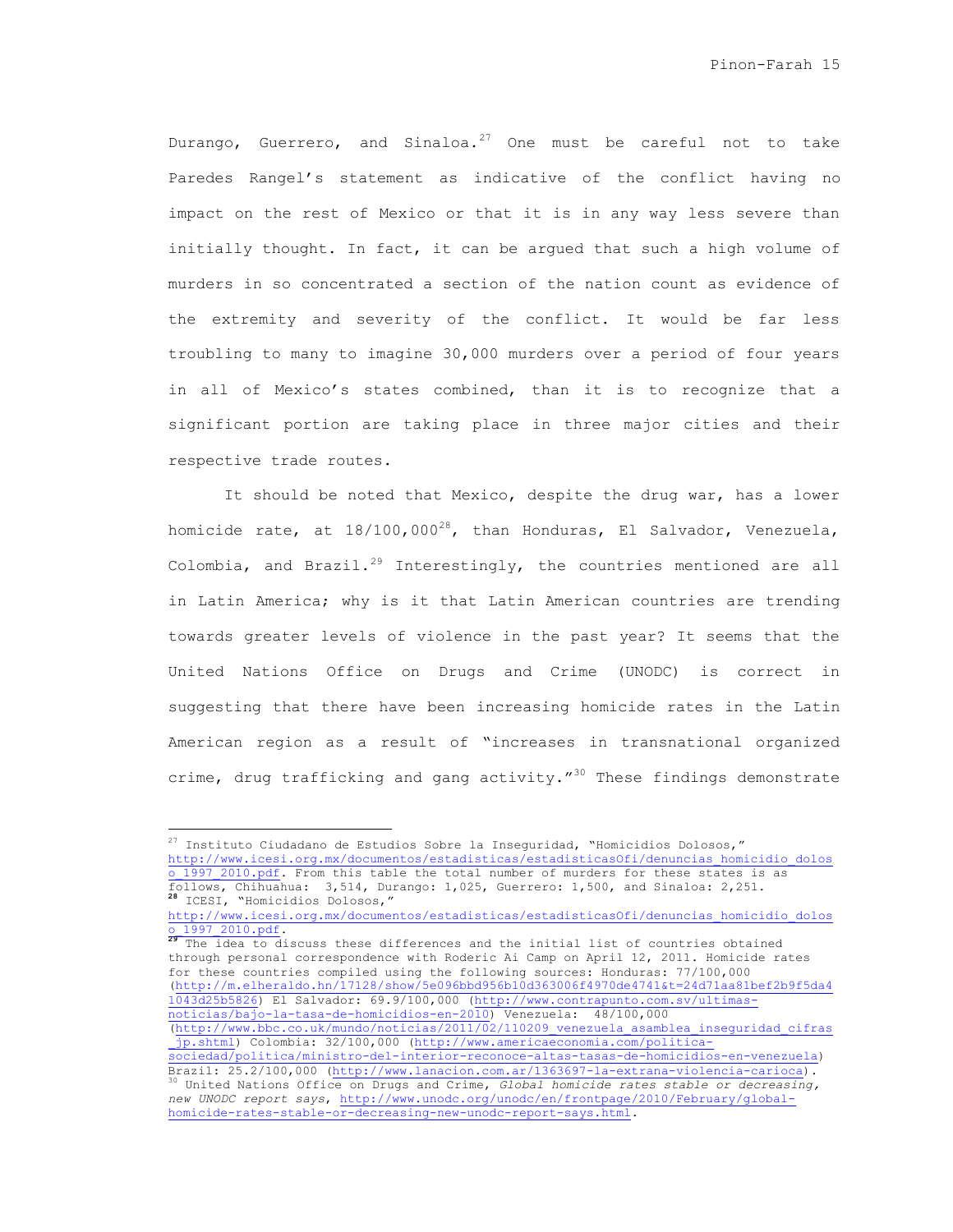how despite the fact that the Mexican drug conflict may be "regional," in many ways, it certainly carries national and international implications.

#### The Nature of the Beast, Initial Thoughts and Further Investigation

It is not difficult to see just how deadly and tragic the situation has become in Mexico as a result of cartel warfare. The sheer number of deaths is enough to instill fear in most people, a fear that is all too visible in Mexico today. Sadly, the conflict is not only going to take a toll on the country in terms of bloodshed, but it will also certainly extend into many other spheres. For example, one of Mexico"s primary sources of national revenue is tourism. However, with the situation as it stands, it would not be surprising to continue seeing fewer people travel and vacation to Mexico. As former American Ambassador to Mexico Carlos Pascual reported, "it is damaging Mexico"s international reputation, hurting foreign investment, and leading to a sense of government impotence, Gutiérrez said."<sup>31</sup> The implications of a phenomenon like this are quite damaging, in that it would significantly decrease one of the nation"s primary sources of income with which they can invest, purchase, and otherwise stimulate their economic growth and development.

Not only would their own ability to economically interact be restricted, but also, as mentioned, there is the likely scenario that other investors would be hesitant to enter into a business agreement

<sup>31</sup> Elisabeth Malkin, "U.S. Aided Mexican Drug War, With Frustration," *The New York Times*, December 3, 2010, [http://www.nytimes.com/2010/12/04/world/americas/04wikileaks](http://www.nytimes.com/2010/12/04/world/americas/04wikileaks-mexico.html)[mexico.html.](http://www.nytimes.com/2010/12/04/world/americas/04wikileaks-mexico.html) According to Malkin"s article, the Gutiérrez quoted is Mr. Gerónimo Gutiérrez, a former "deputy secretary in the ministry [Department of Justice] in charge of domestic security."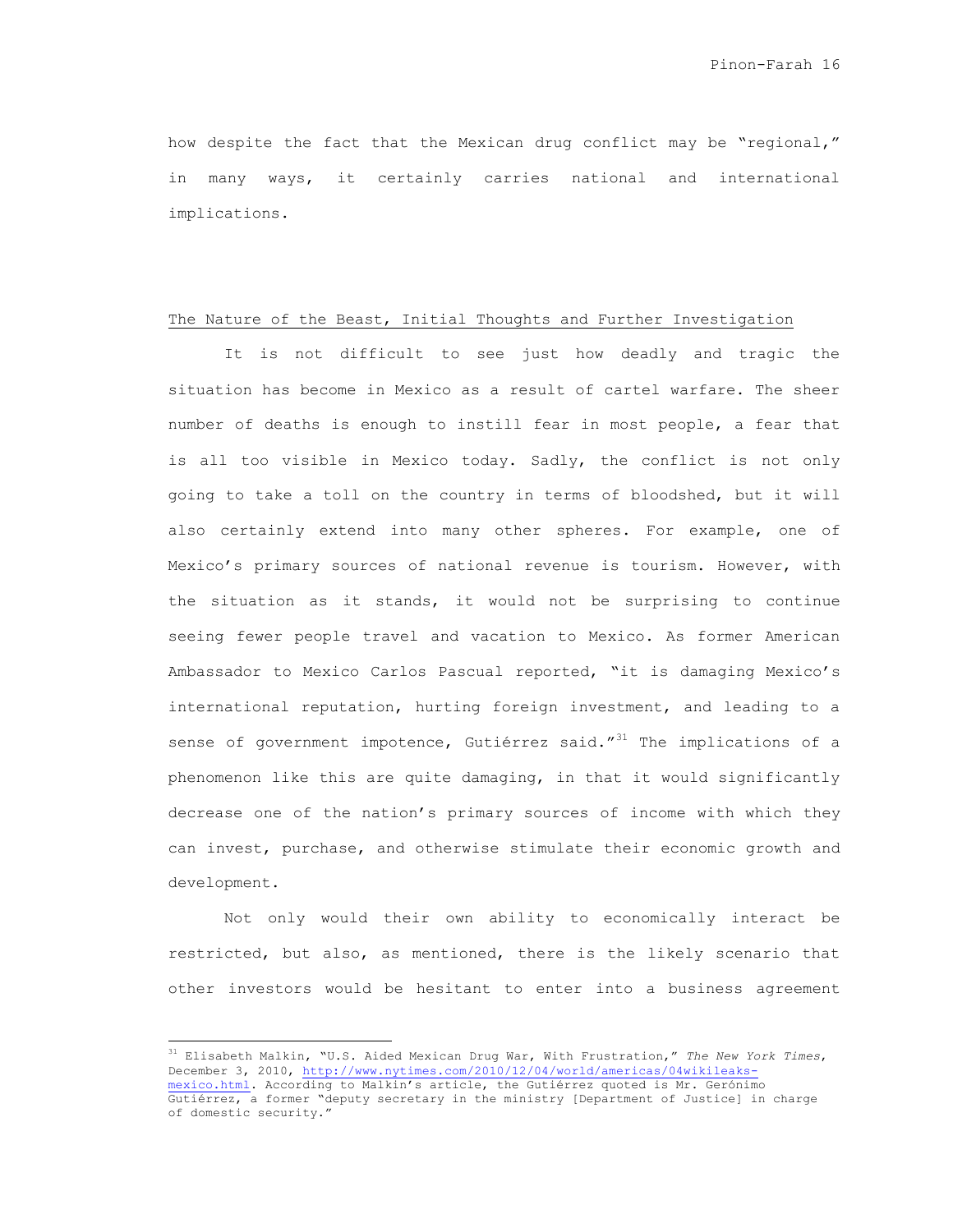with a nation that is perceived to be in a state of chaos. New foreign investment is unlikely, since it seems rational to assume that most firms would be uncomfortable conducting business in a nation where they are vulnerable to extortion and violence. In the case of firms currently invested in Mexico, it is very possible that they would move their business elsewhere, somewhere in which they don"t run quite the same risk to business and life.

These are very real threats to Mexican stability, and they demonstrate that the fight Calderón and his administration must fight is not simply a physical one; they must continue to fight for the hearts and minds of the Mexican people if they hope to achieve a true victory over the cartels and the drug industry. How they are to do this is, as they say, the million-dollar question? Mexico is verging on a major collapse of government legitimacy if they do not quickly figure out a way to deal the decisive blow to the DTOs.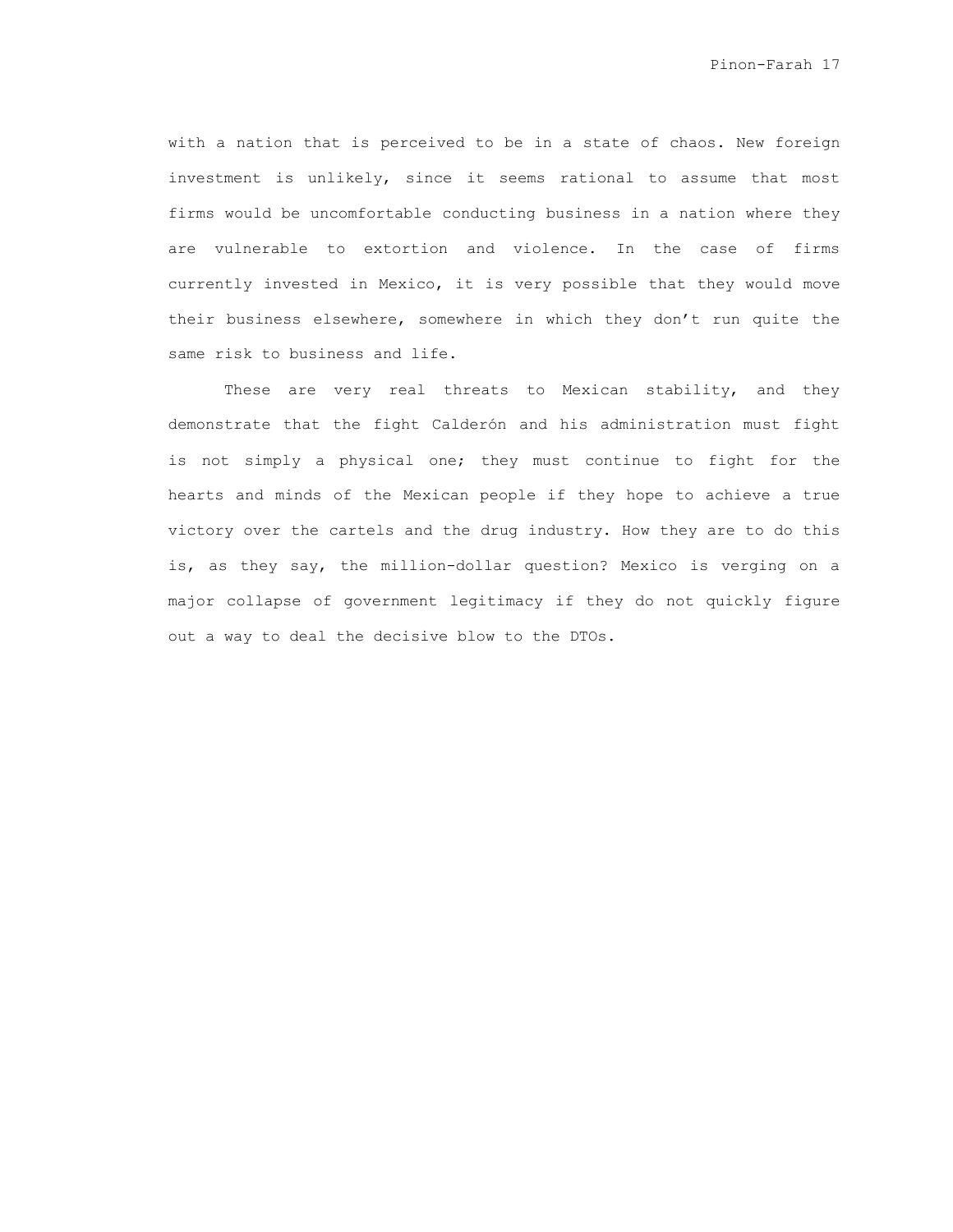#### **Chapter 2: The Military**

#### Opening Thoughts

This chapter's focus is on the political and military machine involved in the war against the cartels. However, that is not to say that its focus will only be on the government's side of the militant nature of the conflict. In fact, the training and equipment of the cartels and their army-like branches will be carefully analyzed and discussed in contrast to that of the Mexican government. Hopefully, this will produce a deeper understanding of the challenges facing the government when developing and attempting to implement anti-narcotic strategy and policy.

#### Guerrilla Warfare in Mexico?

 $\overline{a}$ 

Che Guevara"s description of "guerilla warfare" requires that the fight be defined as "a war of the masses, a war of the people. The querilla band is an armed nucleus. $1^{32}$  While the violence in Mexico is certainly not a fight between "the people," and their government, it does appear that his description of the "guerilla band" is appropriate for the Mexican cartels. The DTOs, herein referred to as insurgents and guerillas interchangeably, are concentrated units with tremendous military force. Furthermore, they are actively resisting the government in order to engage in battle where the "struggle is a means to an

<sup>32</sup> Che Guevara, *Guerrilla Warfare* (Lincoln, Nebraska: University of Nebraska Press, 1998),  $9-10.$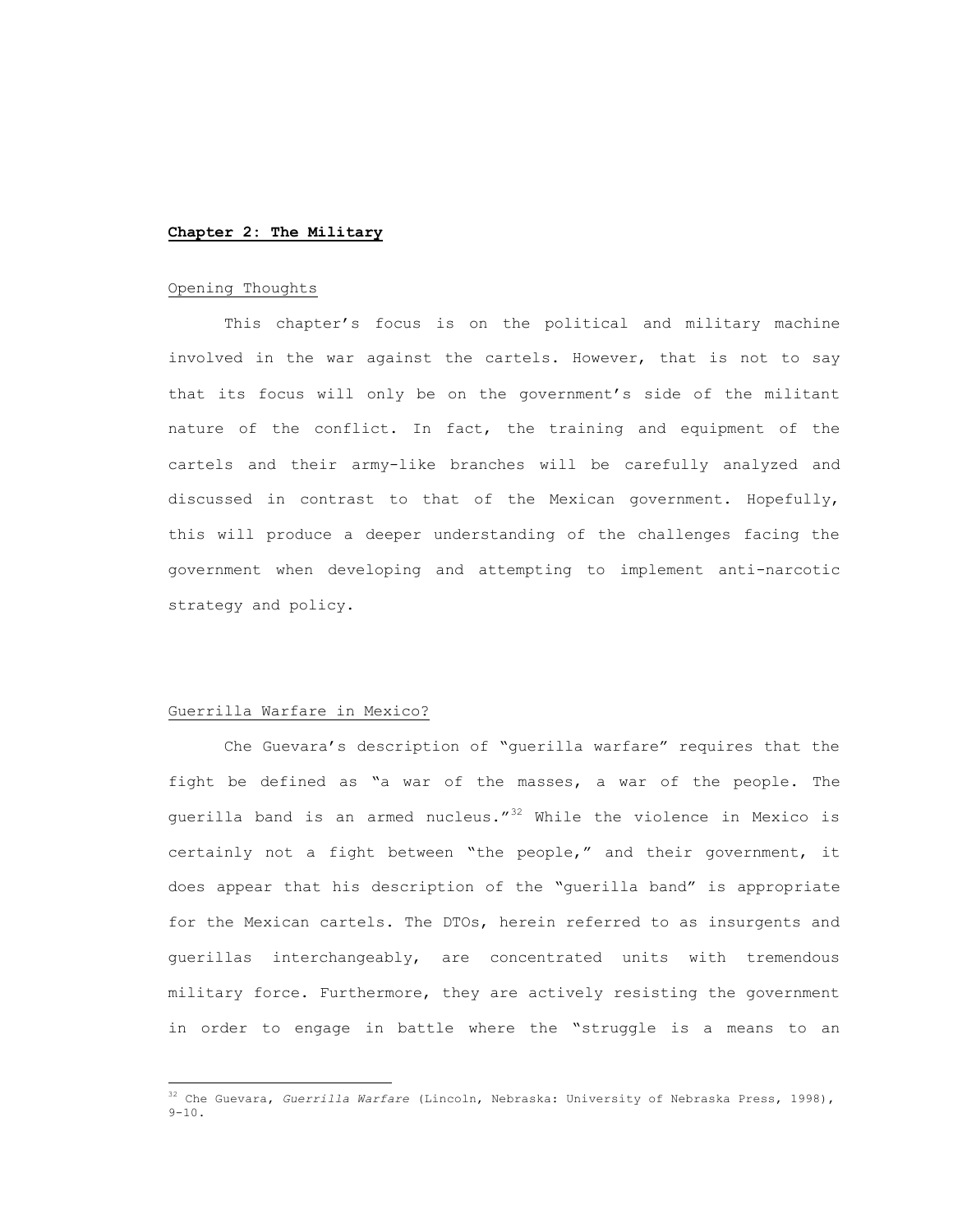end."<sup>33</sup> As David Galula writes, first and foremost, if "the insurgent ever hope[s] to pry the population away from the counterinsurgent [government]…the first basic need…is an attractive cause."<sup>34</sup> For the DTOs the cause, or "end", appears to be, quite simply, profit. While they do not necessarily have the support of the people, which is crucial according to Guevara, the DTOs do operate as guerrilla fighters, and they certainly do have a cause that they subscribe to, that of self preservation and power.

One would not say that the Mexican DTOs are operating a guerrilla war for any ideological gain or Revolutionary ideals; however they have adopted elements of the guerrilla movement in their resistance of the Mexican government. When one thinks of guerrilla warfare, the first thoughts that come to mind are usually small, contained conflict in which the strength and numbers of the government's forces are relegated to being non-factors based on the guerrilla"s intimate relationship to "the surrounding countryside, the paths of entry and escape, the possibilities of speedy maneuver, good hiding places."<sup>35</sup> This relationship has demonstrated itself in the case of the Mexican DTOs when, it is reported that "some of those gangs have responded with the weaponry and strategies of war, including preemptive ambushes against Mexican forces and efforts to control territory."<sup>36</sup> That is, the guerrilla"s strength is not in numbers, nor in firepower, but rather in their ability to exploit the few advantages they do have over the

<sup>33</sup> Guevara, *Guerrilla Warfare*, 142.

<sup>34</sup> Galula, *Counterinsurgency Warfare*, 18.

<sup>35</sup> Guevara, *Guerrilla Warfare*, 10-11.

<sup>36</sup> Juan Forero, "Colombia stepping up anti-drug training of Mexico"s army, police," *The Washington Post*, January 22, 2011. [http://www.washingtonpost.com/wp](http://www.washingtonpost.com/wp-dyn/content/article/2011/01/21/AR2011012106325.html?nav=emailpage)[dyn/content/article/2011/01/21/AR2011012106325.html?nav=emailpage.](http://www.washingtonpost.com/wp-dyn/content/article/2011/01/21/AR2011012106325.html?nav=emailpage) The individual quoted in the article is "Steven Dudley, co-director of InSight, a think tank that tracks organized crime in Colombia and Mexico," according to Forero.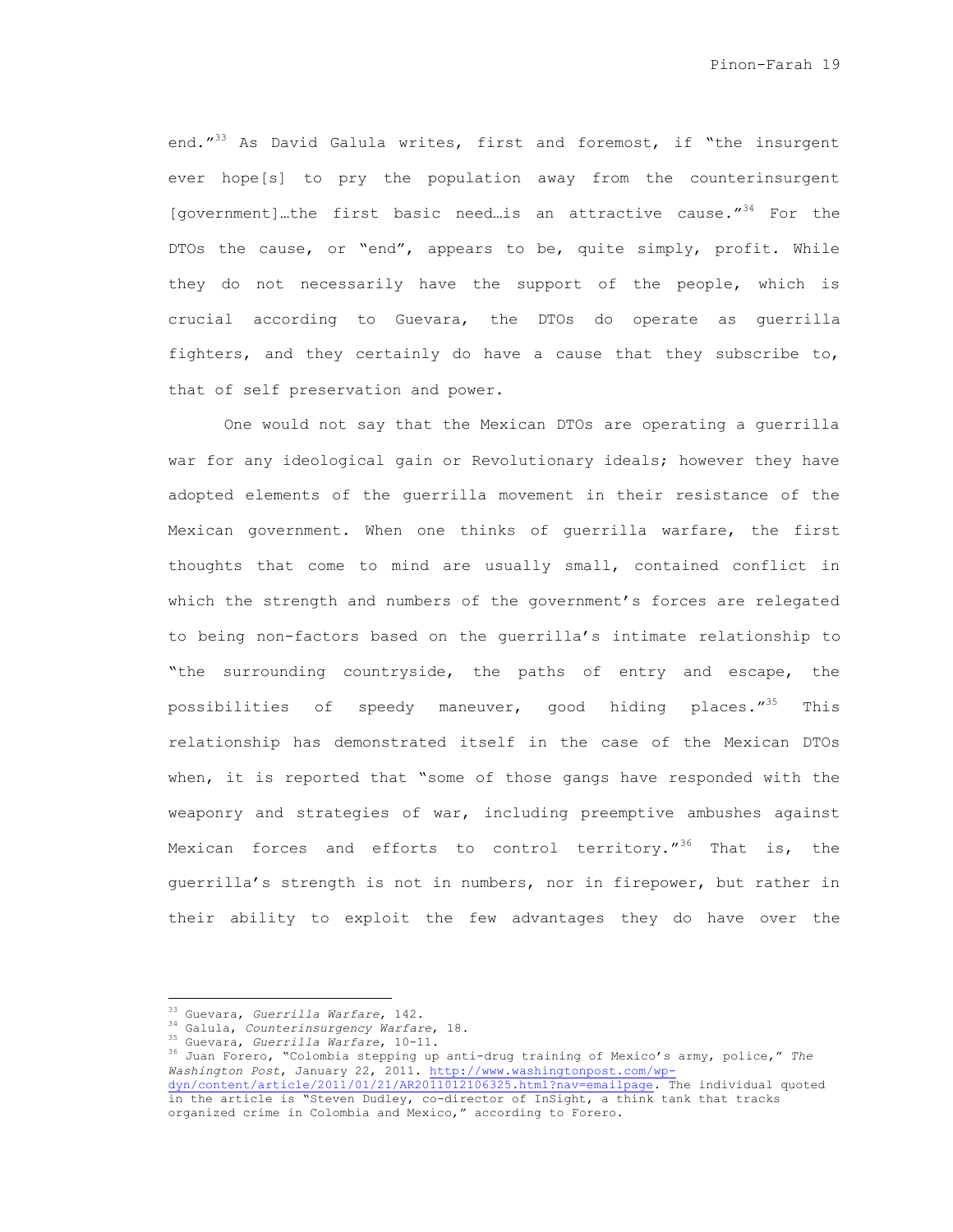government. As will be discussed throughout this chapter, the DTOs in Mexico have found ways in which to accomplish just that.

It should be noted that the government does have a "cause" that it promotes as well, "to reinforce the state and so defeat the internal threat."<sup>37</sup> However, David Kilcullen notes that "the nature of counterinsurgency is not fixed, but shifting: it evolves in response to changes in insurgency." $^{38}$  That is, the role of the government as the "counter-insurgent," is extremely complex in that there is no perfect, pre-determined solution to this form of war and conflict. Regardless, the responsibility to protect citizens falls on the government, however in the face of such powerful opposition, as is the case in Mexico, how this is to be accomplished is unclear. Essentially, it seems then that in order to successfully combat this insurgency, a government must be fluid and adaptable to the changing complexion of the fight.

The situation in Mexico is further complicated by the reality that it is one of a handful of Latin-American states to never have succumbed to authoritarian military rule. Given this reality there exists a precarious relationship between the military and the political leadership. Relegated to inferior standing after the Revolution of 1910, David Ronfeldt writes that it was not until the:

"Revisionist studies of the 1970s thus found that the armylargely because it could operate behind the scenes to facilitate political communication and conflict resolution in favor of the governing elites-had continued to fulfill "residual political

<sup>37</sup> David Kilcullen, "Counter-insurgency *Redux*," in *The Use of Force*, Seventh edition, ed. Robert J. Art and Kenneth N. Waltz (Lanham, Maryland: Rowman & Littlefield Publishers, Inc., 2009), 487. Ibid.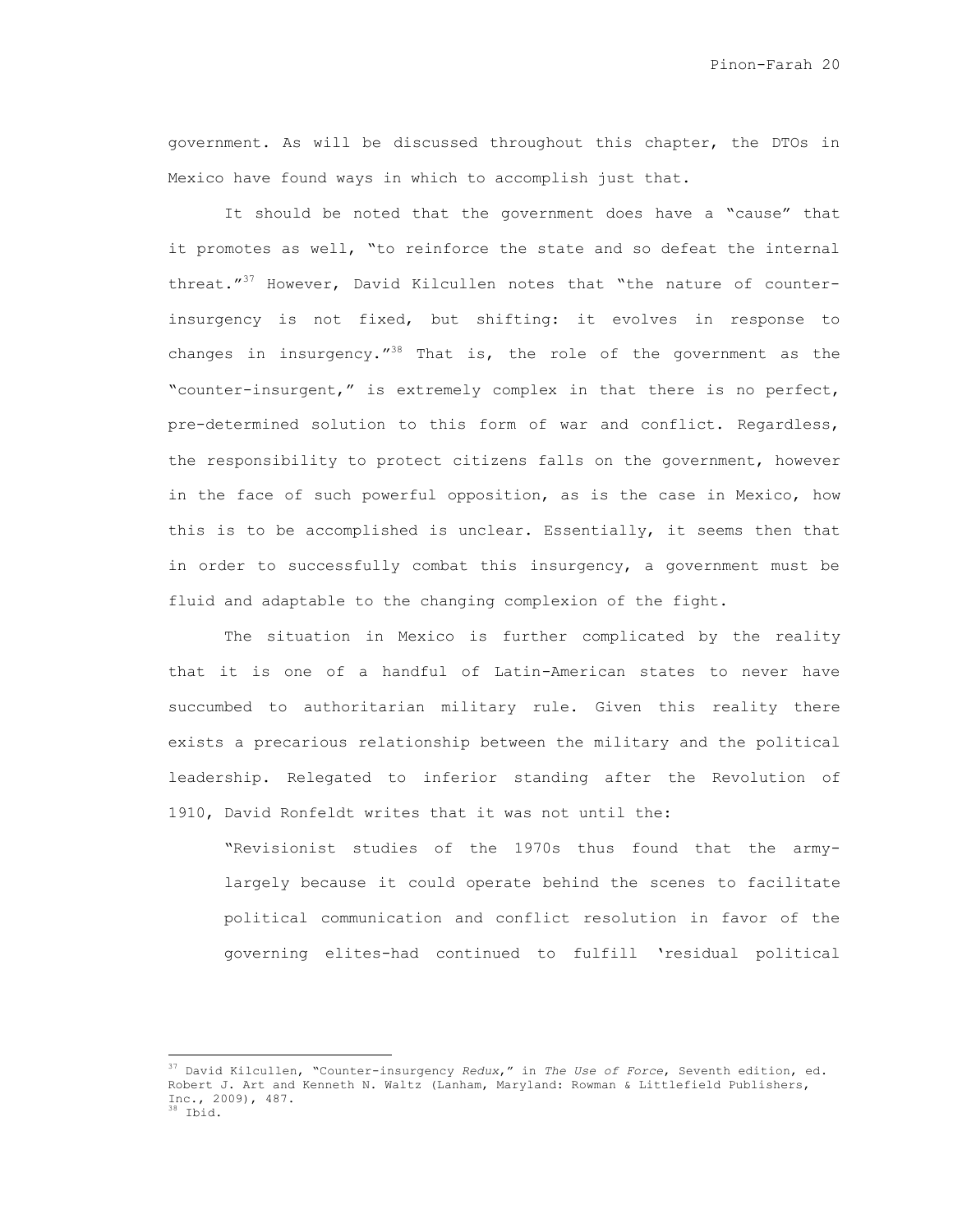roles," which may be essential for preserving Mexico"s political system."<sup>39</sup>

From his writing, it becomes apparent that the Mexican military has slowly been reincorporating itself into the political affairs of Mexico. However, their entry into this sphere of Mexican life must be conducted carefully and privately, as seen in Ronfeldt"s choice of the phrase "behind the scenes," in the quote above.

Furthermore, beginning in the "mid-1970s-particularly the large counterinsurgency and anti-narcotics campaigns conducted in Guerrero and other provincial areas,  $n^{40}$  the Mexican military has slowly started "becoming a more visible, respected, and modernized partner of Mexico"s ruling institutions."<sup>41</sup> Ultimately, the incorporation of the military into a more active political role appears to stem from their increased operations in maintaining order within Mexico as well as the increased need for a military that can adequately respond to issues of "internal security,  $n^{42}$  such as "small-scale electoral, student, labor, and agrarian disturbances."<sup>43</sup> To this list of issues that the Mexican government can rely on support from the military for, one must provide support to the government one must add the violence and chaos that has arisen as a result of the drug-war.

Ronfeldt argues that the relationship between the military and the government is one in which "the military is more visibly active as an instrument and symbol of the state's authority," rather than a body

 $39$  David Ronfeldt, "The Mexican Army and Political Order Since 1940," Rand P-5089-1, August 1975, reprinted in Abraham F. Lowenthal (ed.), *Armies and Politics in Latin America*, Holmes & Meier, New York, 1976. As quoted in David Ronfeldt, "The Modern Mexican Military," in *Armies and Politics in Latin America*, ed. Abraham F. Lowenthal and J. Samuel Fitch (New York: Holmes & Meier, 1986), 225.

<sup>40</sup> David Ronfeldt, "The Modern Mexican Military," in *Armies and Politics in Latin America*, ed. Abraham F. Lowenthal and J. Samuel Fitch (New York: Holmes & Meier, 1986), 225. Ronfeldt, "The Modern Mexican Military," 225.

 $42$  Ibid.

<sup>43</sup> Ibid., 230.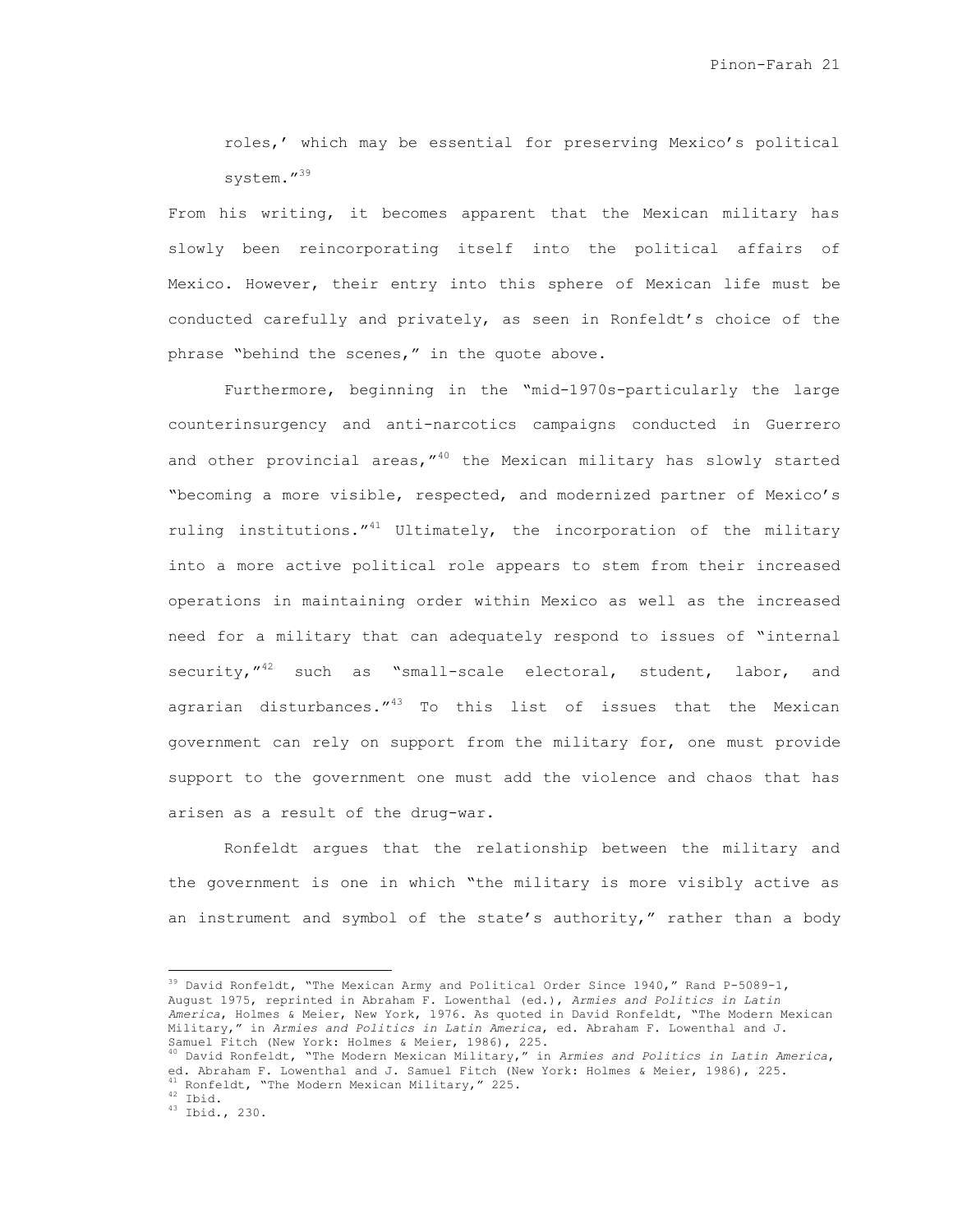interested in "usurping civilian authority."<sup>44</sup> He ends his essay by posing a question for future Mexican military-state relations: "will the modern Mexican military continue to fulfill its security and development roles responsibly and in subordination to civilian authority?"<sup>45</sup> This is precisely one of the issues that this chapter will investigate, however it is clear at this point that 20 years after Ronfeldt posed his question, the military has certainly remained "subordinate," to the state in that the ends it seeks are those of the Mexican government, and by extension the Mexican people.

#### Calderón"s Anti-DTO strategy

John Bailey"s statement that the drug war in Mexico is "the greatest threat to its democratic governance from internal violence since the Cristero Revolt,  $146$  is haunting; the catastrophic death rates speak for themselves. Bailey claims that the threat is multiplied due to a combination of the following factors: 1) "politically savvy, hyper-violent drug-trafficking organizations (DTOs)," 2) "a civic culture marked by comparatively little confidence in the police-justice system," and 3) "a crisis of political legitimacy and state capacity." $47$ In order to combat this long-standing problem of drug trafficking in Mexico, the Mexican government under President Felipe Calderón formulated a strategy that involved a multi-stepped process.

According to Bailey's analysis of both the government's strategy and operations the plan was as follows: first the government would

<sup>&</sup>lt;sup>44</sup> Ronfeldt, "The Modern Mexican Military," 234.

<sup>45</sup> Ibid., 249.

<sup>46</sup> John Bailey, "Combating Organized Crime and Drug Trafficking in Mexico: What are Mexican and U.S. Strategies? Are They Working?" *Woodrow Wilson International Center for Scholars, Mexico Institute* (April 2010): 3.

Combination compiled from  $1^{st}$  paragraph of Bailey, "Combating Organized Crime," 3.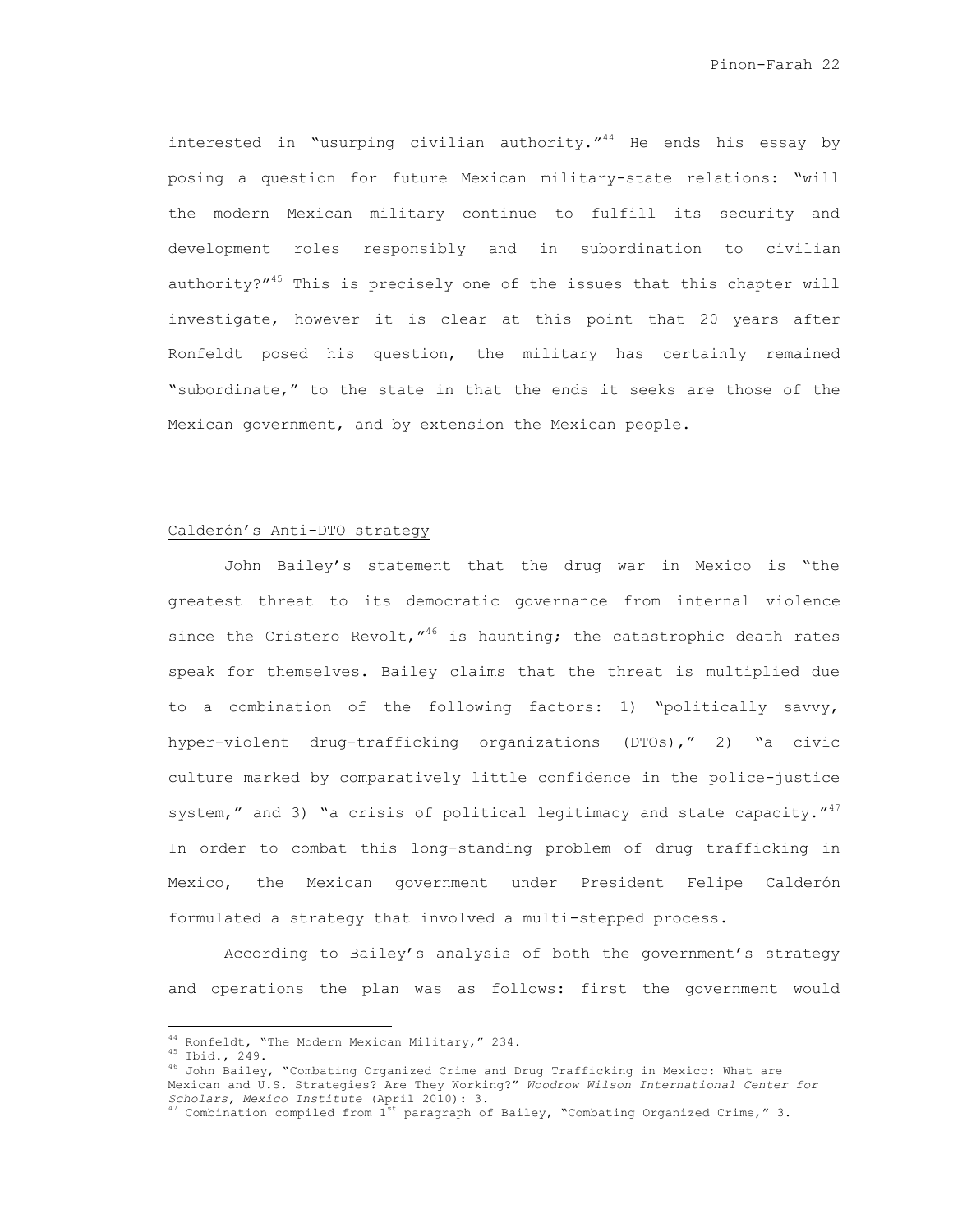deploy the Army to particular regions in order to openly combat and "disrupt their [cartel] activities."<sup>48</sup> Then "at some undetermined point, the armed forces would return to a secondary, back-up role in police functions and the reformed police-justice system would take the lead,"<sup>49</sup>; unfortunately police reforms have historically been difficult to implement in Mexico. The major obstacle to this strategy is that Calderón failed to adequately prepare instructions and orders for the military operations that were desperately needed to "buy time to implement a long menu of institutional reforms,  $''^{50}$  which would allow the police to take over the long-term strategy.

One must be wary of the challenge facing Calderón when implementing any long-term policy: it requires time that Mexico simply does not have. Bailey, in regards to this strategy, states that "as a result we should expect a hybrid institutional work-in-progress: a police intelligence system shaped by military influences, and a military that is adapting to police roles." $51$  As mentioned, this type of long-term institutional reform "requires decades, even in the best of circumstances."<sup>52</sup> Given the increasing death tolls, and spreading violence, this is simply too deadly an enterprise.

A security brief published by STRATFOR Global Intelligence in 2008 echoes Bailey"s initial explanation. The report states that Calderón"s strategy has been to depend "on the military only over the short term,  $153$  while "target[ing] only one cartel at a time.  $154$ Unfortunately for the President, his hope of seeing "police reforms,"<sup>55</sup>

<sup>49</sup> Ibid.

- <sup>50</sup> Ibid.
- $^{51}$  Ibid., 4-5.  $52$  Ibid., 4.

- <sup>54</sup> Ibid., 11.
- $55$  Ibid., 2.
	-

<sup>48</sup> Bailey, "Combating Organized Crime," 4.

<sup>53</sup> STRATFOR, "Mexican Drug Cartels," 2.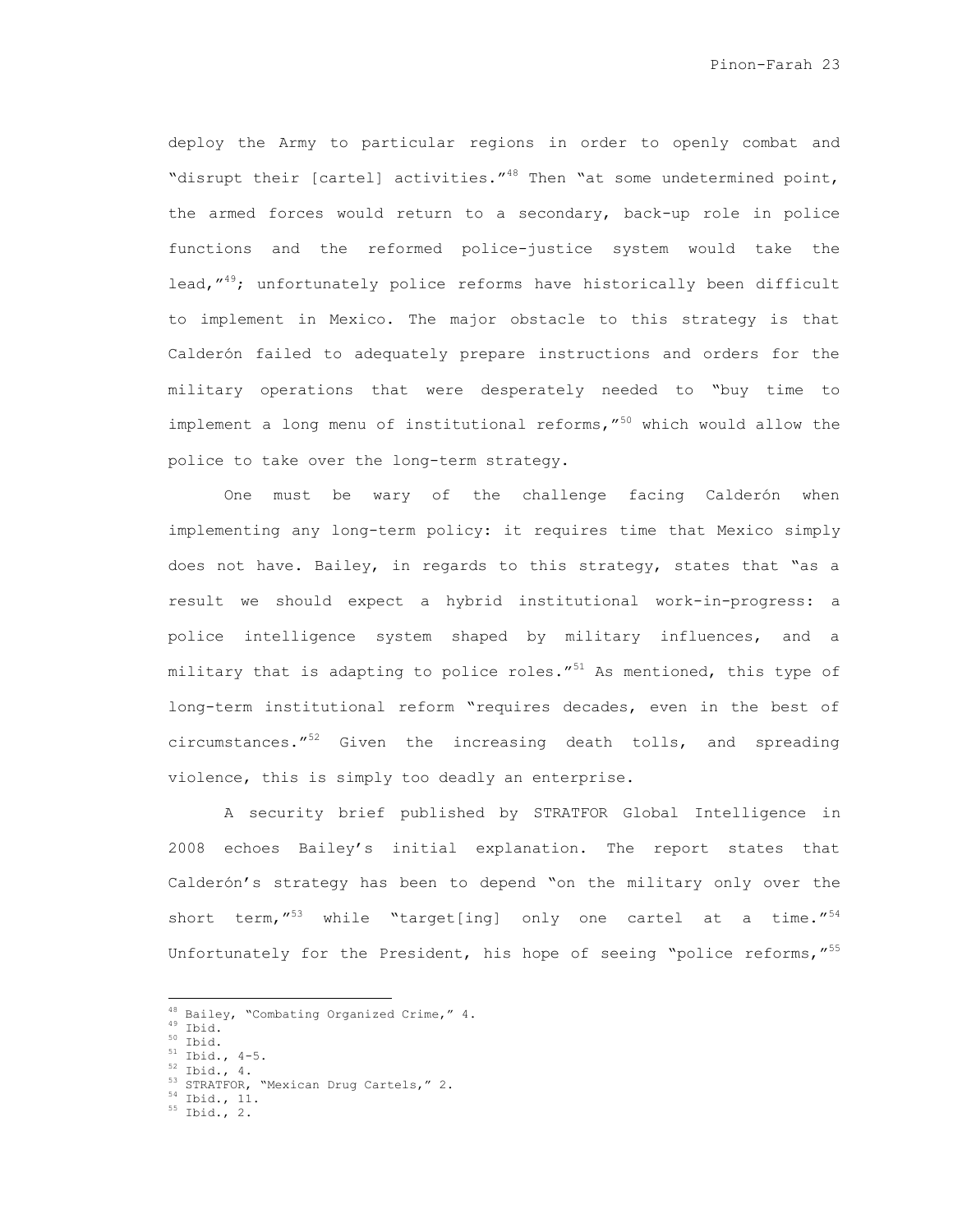that would facilitate military operations has not become a reality; leaving many wondering whether or not the strategy is worth pursuing any further as "the country"s security situation has continued to deteriorate at what appears to be an unstoppable rate."<sup>56</sup>

#### Fox vs. Calderón and beyond the 2012 elections

This conflict, this war, is a product of Calderón"s desire to establish himself as the authoritative leader of Mexico<sup>57</sup> after having been elected by a mere difference of  $0.56$ % of the overall vote.<sup>58</sup> In light of the close electoral results declared by *la Tribunal Electoral del Poder Judicial de la Federacion* (TRIFE)of 14,916,927 votes in favor of the PAN"s Felipe de Jesús Calderón Hinojosa and 14,683,096 votes in favor of the PRD's Manuel Lopez Obrador,<sup>59</sup> Calderón found himself without a decisive victory or approval from his fellow Mexican citizens. In a country with the political history such as Mexico"s, it seems that authority and commanding respect are crucial to maintaining order; remnants of the PRI and its political succession system, the "dedazo".<sup>60</sup> Therefore, it is no surprise that he chose to take on one of Mexico"s biggest problems head on in hopes of dealing it a lethal blow, thus decisively winning the approval of the Mexican people not only for himself, but also for the still young ruling party of Mexico, the PAN.

<sup>56</sup> STRATFOR, "Mexican Drug Cartels," 2.

<sup>57</sup> Roderic Ai Camp, "Armed Forces and Drugs: Public Perceptions and Institutional Challenges," *Woodrow Wilson International Center for Scholars, Mexico Institute* (April 2010): 12. For Camp"s brief discussion of this see footnote 31 in his article. Alejandro Moreno, "The 2006 Mexican Presidential Election: The Economy, Oil Revenues,

and Ideology," *PS: Political Science and Politics* (January, 2007): 15. <sup>59</sup> Tribunal Electoral del Poder Judicial de la Federacion, *Dictamen Relativo al Computo Final de la Eleccion de Presidente de los Estados Unidos Mexicanos, Declaracion de Validez de la Eleccion y de Presidente Electo*, September 5, 2006, 35.

 $60$  These opinions are my own, having formed them from various discussions and classes taken with Professor Roderic Ai Camp at Claremont McKenna College from 2008-2010.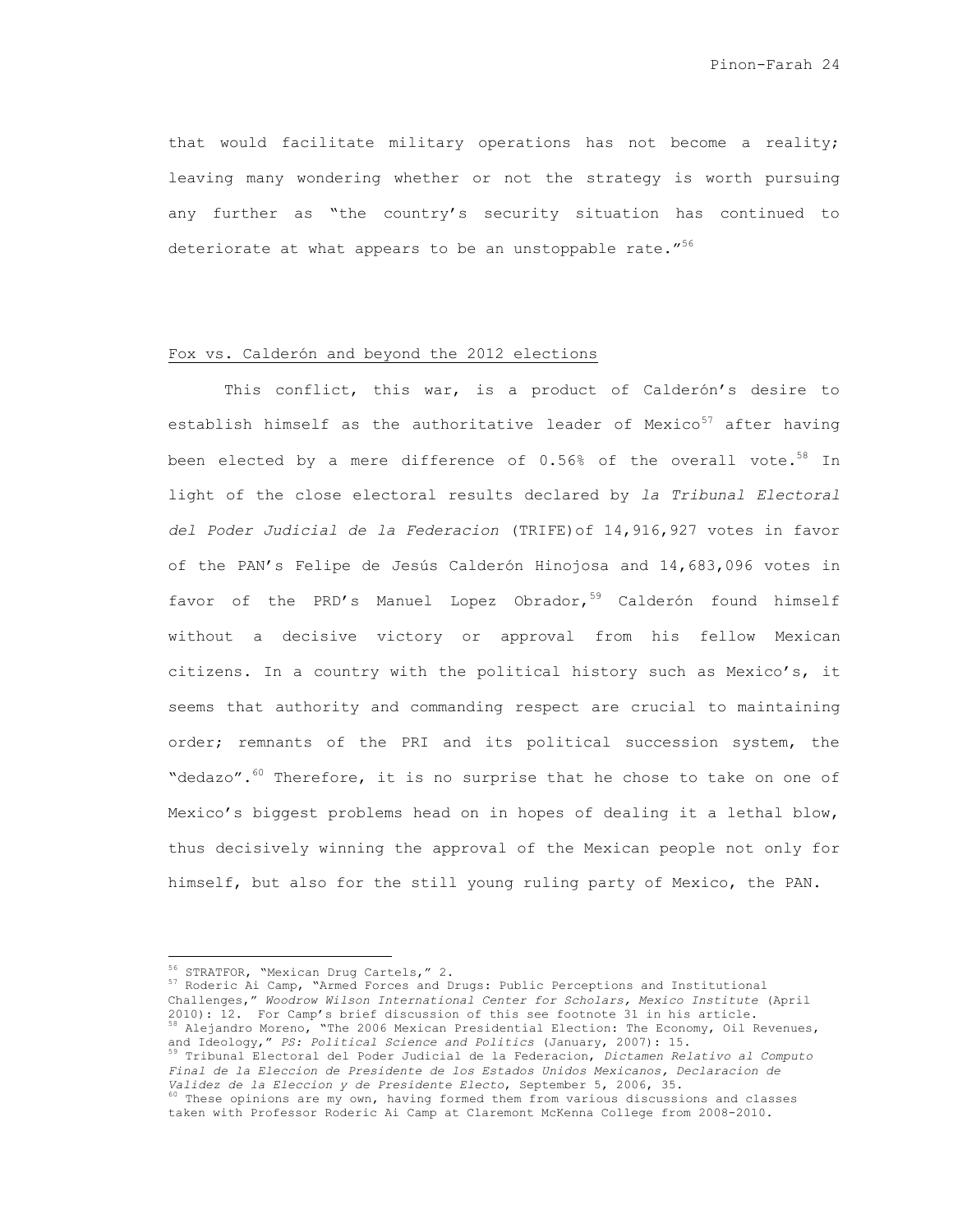Unfortunately, Calderón"s pride and stubbornness have gotten in the way of his ability to govern his country effectively through this period of violent conflict. As STRATFOR states in its security report "despite the costs, Calderón has shown no sign of letting up,  $''^{61}$  even in the face of a clearly flawed and failing national anti-drug strategy that is leaving thousands of Mexicans dead every year. Calderón is quickly losing the legitimacy of the Mexican government as the sovereign guarantors of the Mexican Constitution, a score-receiving category on the FSI. Furthermore, according to Pascual, "Mr. [Gerónimo] Gutiérrez<sup>62</sup> and Jorge Tello Peón ['Calderón's top intelligence official"] believed "that the government "must succeed in Juárez because Calderón has staked so much of his reputation there, with a major show of force that, to date, has not panned out.'"<sup>63</sup> Could a fear of losing support be the motive behind his reluctance to concede that his strategy has failed?

The anti-drug policy developed under the Calderón administration is described by Roderic Camp as "aggressive, pro-active strategy, temporarily reassigning large numbers of troops where the problems are most intense…including Tijuana and Ciudad Juarez." <sup>64</sup> Camp goes on to discuss the results of such a strategy in terms of the effect it has on the levels on violence. He argues that "to the extent that this strategy has been successful in capturing cartel leaders and their lieutenants, the *government* has exacerbated the internal battles among

<sup>&</sup>lt;sup>61</sup> STRATFOR, "Mexican Drug Cartels," 2.

<sup>62</sup> Mr. Gutiérrez is a former "deputy secretary in the ministry [Department of Justice] in charge of domestic security." Information from Elisabeth Malkin, "U.S. Aided Mexican Drug War, With Frustration," *The New York Times*, December 3, 2010, [http://www.nytimes.com/2010/12/04/world/americas.](http://www.nytimes.com/2010/12/04/world/americas)

<sup>63</sup> Carlos Pascual was the United States Ambassador to Mexico at the time of Mr. Gutierrez and Tello Peón"s comments. Elisabeth Malkin, "U.S. Aided Mexican Drug War, With Frustration," *The New York Times*, December 3, 2010, [http://www.nytimes.com/2010/12/04/world/americas.](http://www.nytimes.com/2010/12/04/world/americas)

 $\frac{64}{64}$  Camp, "Armed Forces and Drugs," 12.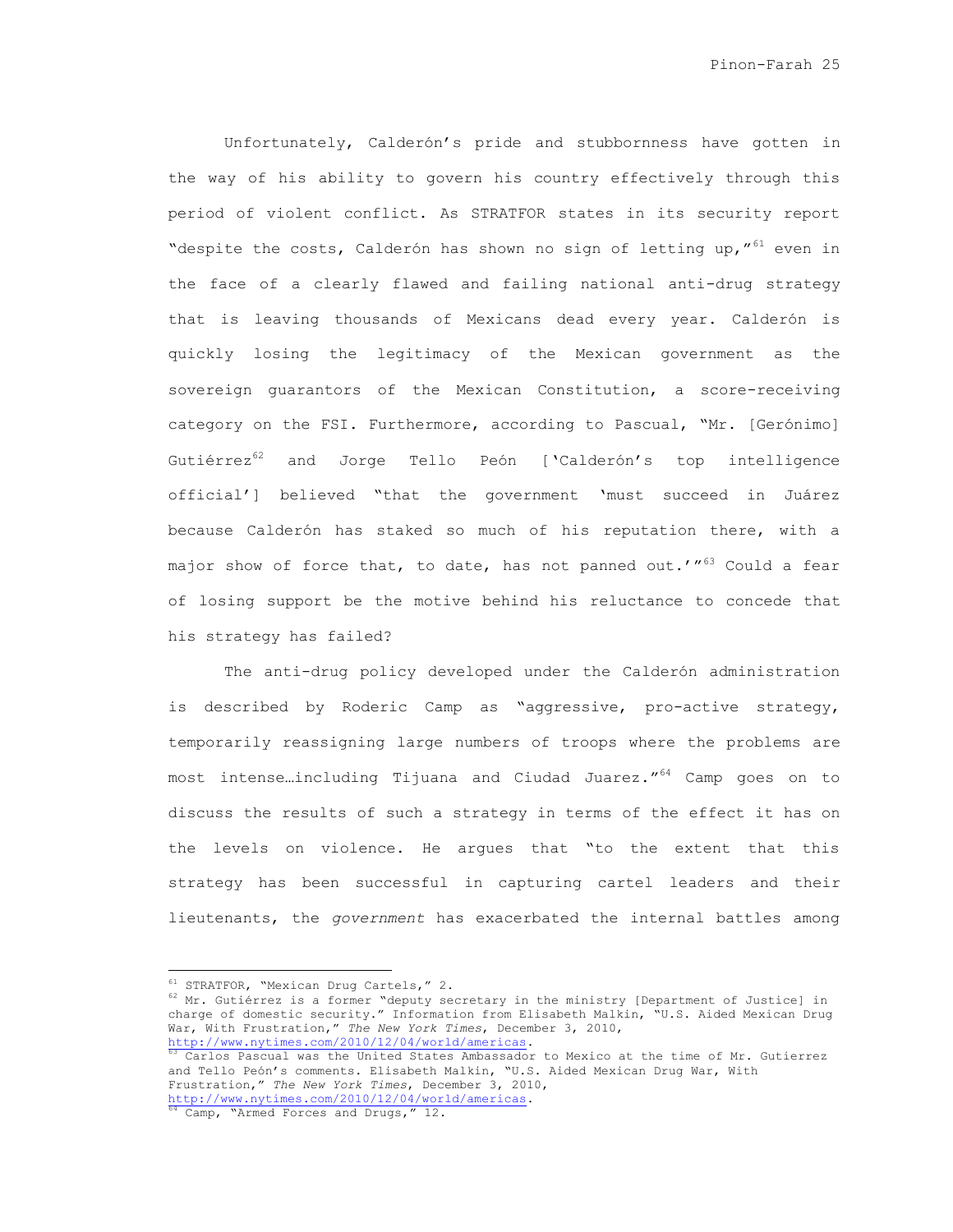the cartels [emphasis added];<sup>"65</sup> the Mexican Hydra. It is noteworthy that Calderón"s predecessor and first PAN President of Mexico, Vicente Fox, advised his compatriot against the use of military force in the war on drugs<sup>66</sup>, however as one can see, Calderón has disregarded this warning. This serves as further evidence in favor of the argument that Calderón"s pursuit of this policy was politically driven and aimed at building his credibility and authority, rather than being derived from a desire to rid Mexico of DTOs.

While Calderón is the first president to openly combat the cartels and the drug-operations in Mexico, the situation before the PAN assumed the presidency in 2000 seems to have been much worse in that there are allegations of government and military tolerance, as well as outright support for the cartels. Jorge Castañeda, the former "foreign minister of Mexico,"<sup>67</sup> under Vicente Fox, writes of "the *modus vivendi* that the government, society, and the cartels had over the past 50 years."<sup>68</sup> He explains that "there was no explicit deal or negotiation, but there was an understanding...followed by all sides."<sup>69</sup> Castañeda's words provide an insider"s confirmation of what many have suspected for years, that the Mexican government had a peaceful coexistence with the cartels, which is partially responsible for their having "reached a level of power, wealth, violence, and penetration of the state that made the situation untenable." $^{70}$  Interestingly, Castañeda does not discuss the aforementioned "*modus vivendi*," as simple a past reality, rather, he believes and argues that "we need to go back to  $[it]$ ."<sup>71</sup> Such

<sup>65</sup> Camp, "Armed Forces and Drugs," 12.

<sup>66</sup> Ibid. For Camp"s brief discussion see footnote 31 of his article.

<sup>67</sup> Jorge Castañeda, "Mexico"s Failed Drug War," *CATO Institute Economic Development* 

*Bulletin* 13 (May 2010): 1.

Castañeda, "Mexico's Failed Drug War," 3.

 $69$  Ibid.

<sup>70</sup> Ibid., 1.

 $71$  Ibid., 3.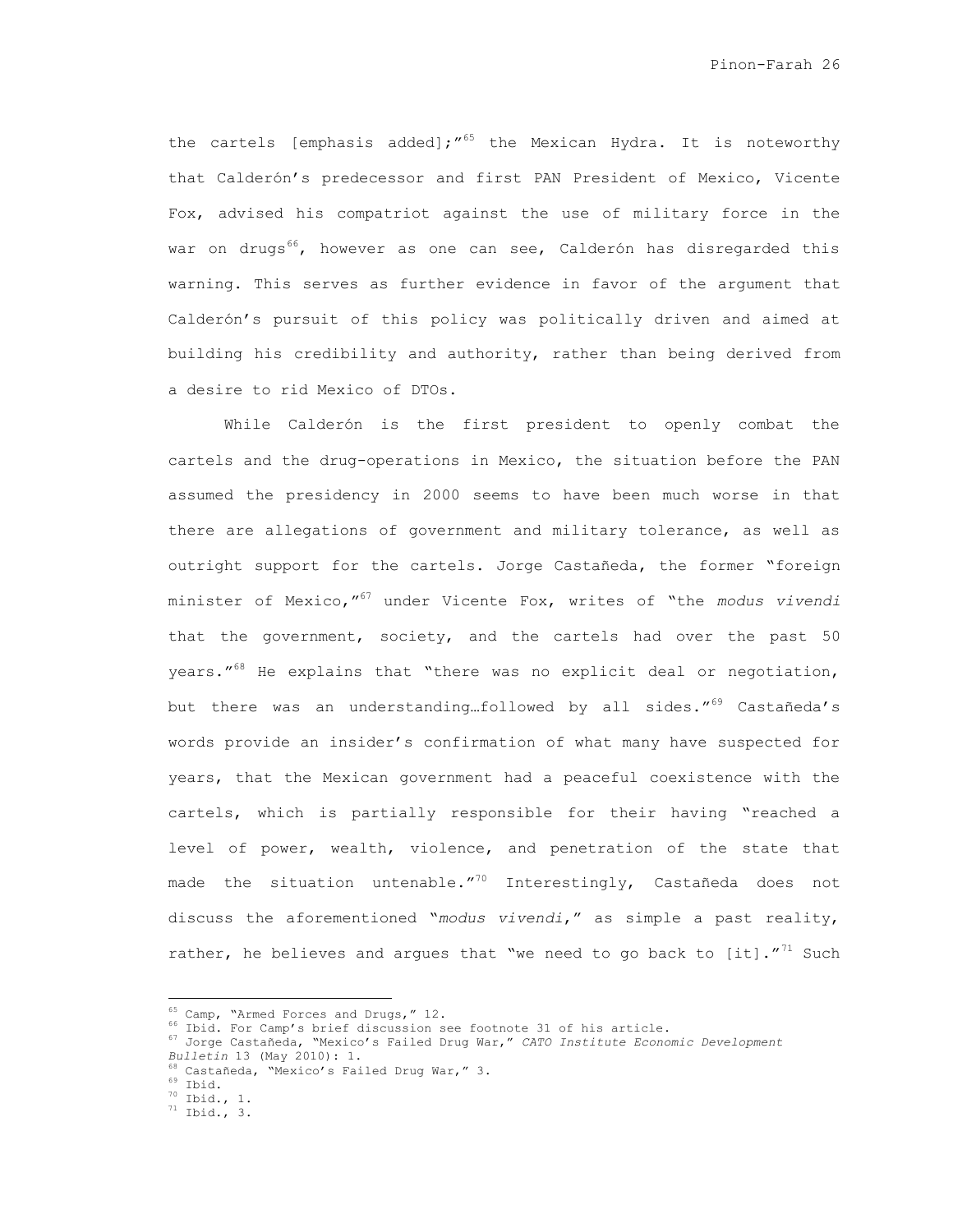an attitude towards the cartels is defeatist, and it is precisely because of this mindset that the DTOs rose to such heights in the first place.

Camp provides another useful example of the government's tolerance of cartels and the drug industry when he references the story of General Jesús Gutiérrez Rebollo, in which "the general…openly associated with drug traffickers for years." $^{72}$  What is so alarming about these allegations is that General Gutiérrez Rebollo served as "drug czar" under President Ernesto Zedillo,<sup>73</sup> the last PRI president of Mexico. Such revelations indicate that the cartels have infiltrated the highest levels of Mexican authority. One must agree with Camp"s reluctance to accept that "Mexican military and civilian intelligence," as well as "the U.S. Drug Enforcement Agency," were entirely blind to these happenings. $74$  Such allegations raise the question of whether the Mexican government tolerated, or even showed outright support, for the drug industry and the DTOs.

#### Tolerance or Outright Support?

Some may say that Castañeda"s words are not honest enough, and that in fact there were times where the government not only tolerated the existence of the cartels but also supported their continued existence. There have been several claims made against Vicente Fox and his administration"s relationship with certain cartels, including ones later affirmed by American agencies. As reported by Anabel Hernández in *Los Señores del Narco*, Guillermo Eduardo Ramirez Peyro, an insider of

 $72$  Camp, "Armed Forces and Drugs," 11.

<sup>73</sup> Ibid.

 $74$  Ibid.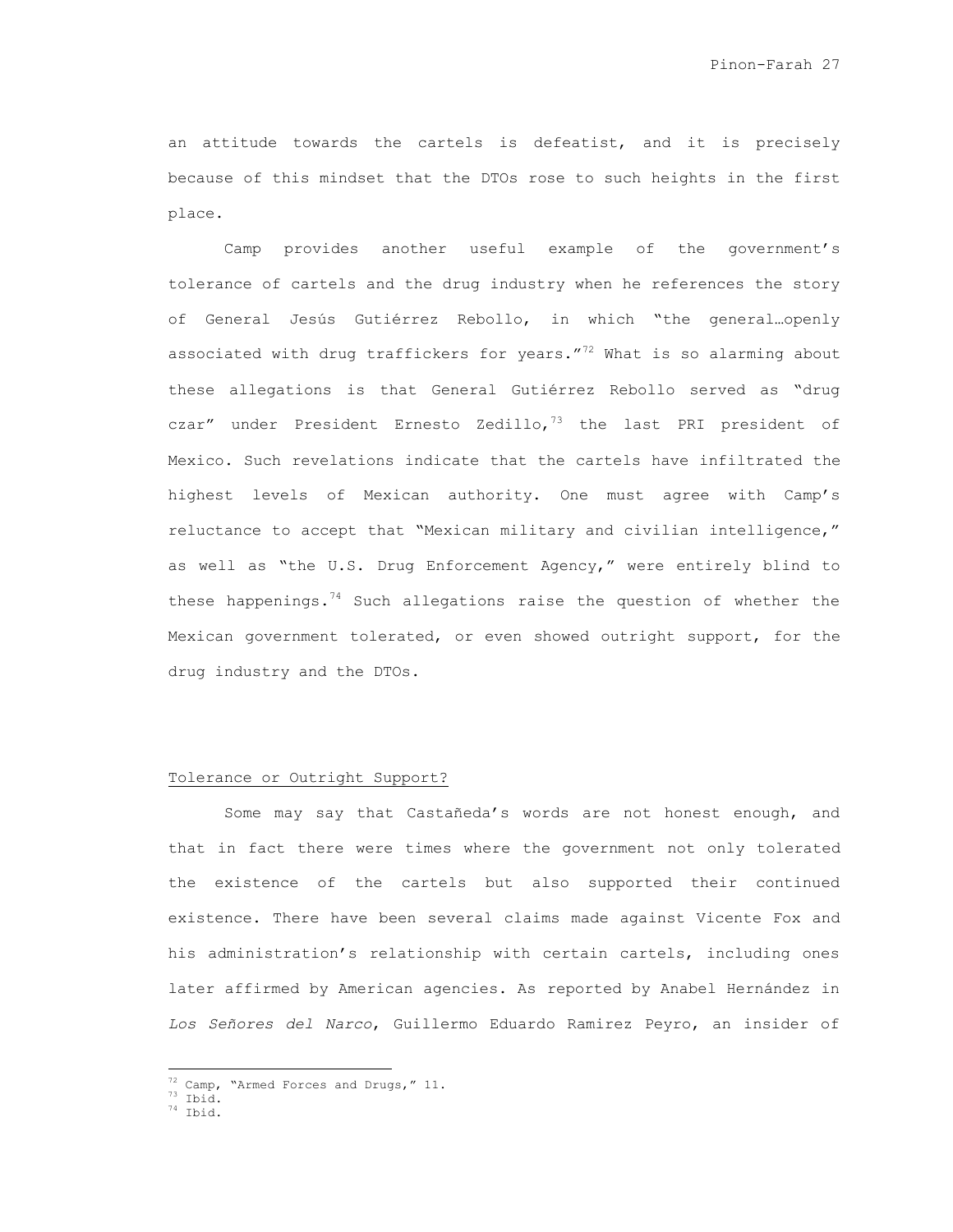the Vicente Carillo Fuentes (VCF) cartel "before and during its time with the [Sinaloa] *Federation*,"<sup>75</sup> confirmed that "the government of Vicente Fox offered protection to the organization…when they were still associated with Joaquin Guzman Loera."<sup>76</sup> Ramirez Peyra, who became an informant, also reports that "local authorities in Chihuahua, federal [authorities], and the Mexican army…were involved in the transport [of drugs] in Mexican naval ships or vehicles belonging to the PGR. $''^{77}$ 

These claims are alarming to say the least, since they provide evidence of direct involvement by members of a government agency in drug trafficking; the reach of the cartels power is astounding. Furthermore, Ramirez Peyro also became aware of the fact that "Fox…consulted with the cartel de Juarez. He [Fox] was going to attack the enemy cartels like the Tijuana and Gulf; that way, the Juárez cartel would operate...without the government...on top of them."<sup>78</sup> If these claims proved to be truthful, there are serious repercussions for Mexico. First, it further complicates the war on drugs since it will have been shown that Mexican authorities have, in some extreme cases, been under the employ of the cartels themselves. Second, it demonstrates just how enmeshed the cartels have made themselves within the necessary Mexican agencies so as to facilitate their operations.

Ramirez Peyro"s accusations would be less damaging to the government had they not been "affirmed by the investigations of a DEA agent in Mexico in May of 2006."<sup>79</sup> These findings provided the nail in the coffin, so to speak, of Fox"s relations with the cartels,

<sup>75</sup> Anabel Hernández, *Los Señores del Narco* (Mexico D.F.: Grijalbo, 2010), 393.

<sup>76</sup> *Dallas Morning News*, October 15, 2006 quoted in Anabel Hernández, *Los Señores del Narco* (Mexico D.F.: Grijalbo, 2010), 393.<br>  $\frac{1}{77}$  Third may represent the results of the results of the results of the results of the results of the results of the results of the results of the results of the results of the

<sup>77</sup> Ibid. The PGR stands for Procuraduría General de la República, a department similar to the American Attorney General"s office, this taken from PGR, *Homepage*, [http://www.pgr.gob.mx/.](http://www.pgr.gob.mx/)  $\frac{78}{1}$  Ibid.

<sup>79</sup> Hernández, *Los Señores*, 394.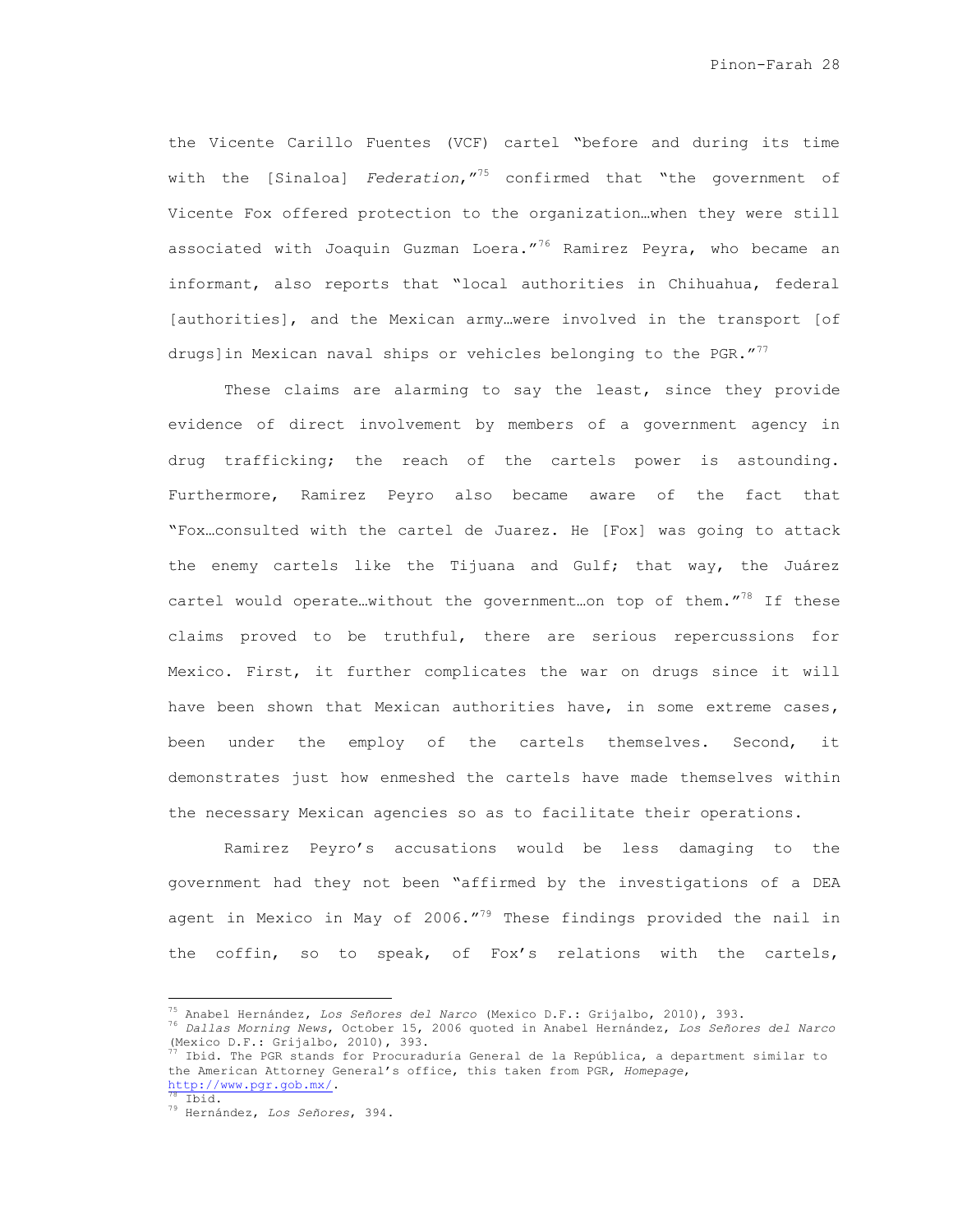especially that of "El Chapo". The agent confirmed that "the government of Vicente Fox gave protetion to Joaquin Guzman Loera and his associates."<sup>80</sup> Sadly, it seems to be the case that the Ramirez Peyro accusation, as reported by the DEA agent, that "the Mexican government, the police, the military…they are the cartel," has been the reality in Mexico for quite some time. $81$  Hernández agrees with Ramirez Peyro and adds her own damaging claim that "the public servants have become employees of the drug-traffickers."<sup>82</sup> It becomes a mystery how one can then be surprised that the cartels became so powerful and influential when the Mexican government pre-Calderón was supportive of their operations. The question then becomes, was Calderón aware of this? Was he prepared to face the beast that had already infiltrated his own government?

#### Calderón"s Decision

From 2003 until 2008, the two most prominent cartels active in Mexico were the Gulf Cartel and the Sinaloa Federation.<sup>83</sup> STRATFOR reports that the "primary causes of the increasing violence in 2006 and 2007," were violence between the two cartels clashing over territory within Mexico.<sup>84</sup> When Calderón assumed office in 2006, he chose the Gulf Cartel and their paramilitary branch, Los Zetas, as his first major target by "deploying large numbers of military troops," in Tamaulipas. 85 While this strategy may initially seem appealing, one can quickly see

 $81$  Ibid.

- $84$  Ibid., 11.
- $85$  Ibid.

<sup>80</sup> Hernández, *Los Señores*, 394.

 $82$  Ibid.

<sup>83</sup> STRATFOR, "Mexican Drug Cartels," 2.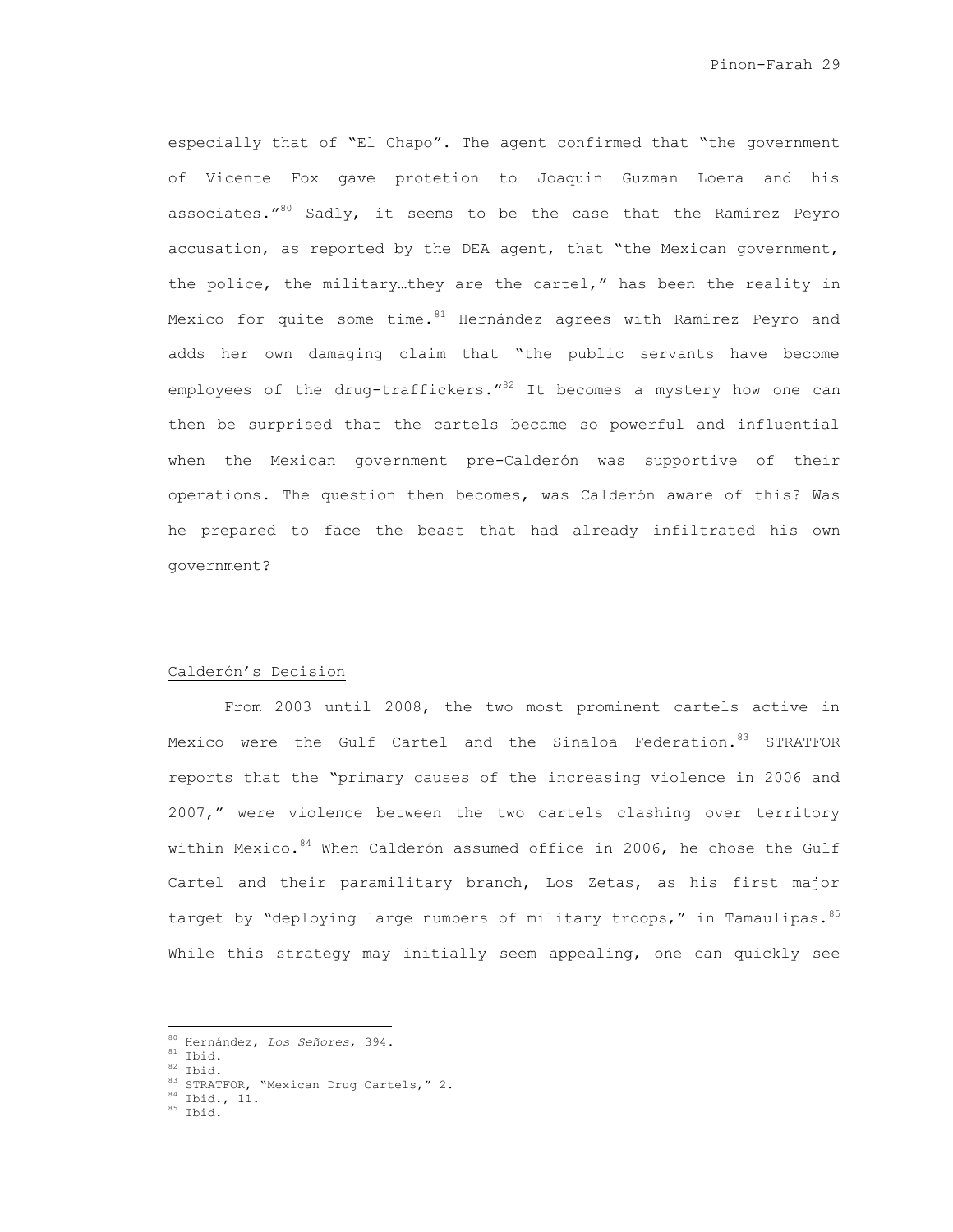its fatal flaw, the Sinaloa Federation "went relatively untouched."<sup>86</sup> This only served to provide more power, territory, and military might to Forbes' 60<sup>th</sup> most powerful man in the world, Joaquin "El Chapo" Guzman, $87$  the feared leader of the Sinaloa Cartel. To appreciate just how powerful Guzman is, one must understand that he was ranked on the same Forbes power list as Presidents Barack Obama (USA), Hu Jintao (PRC), and Pope Benedict XVI. 88

As a result of Calderón"s pursuit of the Gulf cartel, there has been an increase in "turf battles and power struggles."<sup>89</sup> Furthermore, it has created "a vacuum of power,  $^{\prime\prime\,90}$  that, according to STRATFOR, has led to "splits within these organizations and a resurgence of previously obsolete cartels."<sup>91</sup> Such developments are concrete examples of the Mexican Hydra concept; Calderón pursued the beast and attempted to cut off one of its heads (Gulf), later realizing that this single act would lead to the growth, reappearance, and reawakening of many others. This strategy is responsible for STRATFOR"s earlier statement that "the country"s security situation continues to deteriorate at what appears to be an unstoppable rate,  $''^{92}$  due to the fact that "the violence that so worried Mexican officials at the end of last year has spread, becoming more entrenched than ever."<sup>93</sup> This "deterioration" can be seen by: 1) a significant increase in death tolls each year from  $2006-2010^{94}$ , 2) the increase in violence directed at both the police and military,

<sup>86</sup> STRATFOR, "Mexican Drug Cartels," 11.

<sup>87</sup> Forbes Magazine Online, "The World's Most Powerful People 2010", [http://www.forbes.com/wealth/powerful-people/list.](http://www.forbes.com/wealth/powerful-people/list)

Ibid.

<sup>89</sup> STRATFOR, "Mexican Drug Cartels," 11.

 $90$  Ibid., 2.

 $91$  Ibid., 11.

<sup>92</sup> Ibid., 2.

<sup>93</sup> Malkin, "U.S. Aided Mexican Drug War, [http://www.nytimes.com/2010/12/04/world/americas.](http://www.nytimes.com/2010/12/04/world/americas) <sup>94</sup> According to the Trans-Border Institute, "Drug Violence in Mexico," 4, Fig. 1. Death tolls in 2006: 2,120, 2007: 2,280, 2008: 5,153, 2009: 6,587. As reported in Ken Ellingwood, "More than 12,000 killed," *Los Angeles Times*, Dec. 16, 2010, 2010 death toll: 12,456.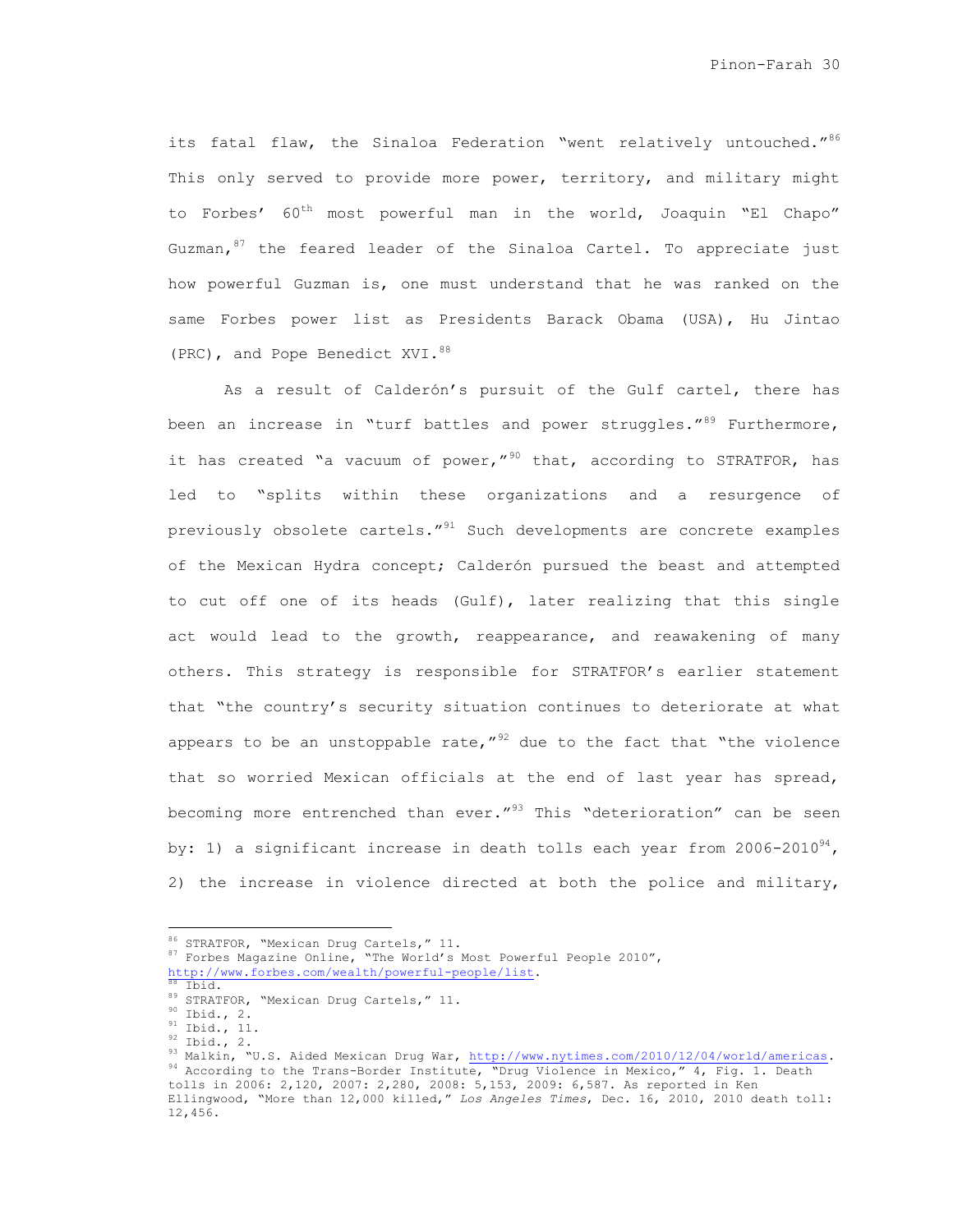3) the targeting and "assassinations of high-ranking government officials," and 4) "an expansion of the cartels' arsenals."<sup>95</sup> These realities force one to ask two questions: can this strategy remain in place under a newly elected Mexican president, starting in 2012? Can the Mexican people stomach more death?

#### La "Traicion"

While Calderón focused in on the Gulf cartel for his initial anti-drug operations, the Sinaloa Federation also suffered due to internal conflict, leading to increased intra-cartel violence within Guzman's organization.<sup>96</sup> The initial composition of the Sinaloa Federation was an alliance of sorts, led by "El Chapo", between a) Guzman"s Sinaloa Cartel, b)Arturo Beltran Leyva"s Beltran Leyva Organization, and c) Vicente Carrillo Fuentes' Juarez Cartel (VCF).<sup>97</sup> In 2008, the Juarez cartel separated from the federation, a move that may have something to do with one of its leader's, Vicente Carillo Leyva<sup>98</sup>, ties to the Beltran Leyva cartel who had severed all formal ties with Guzman in early 2008.<sup>99</sup>

In perhaps one of the most storied acts of the cartel conflict, "el Chapo" established himself not only as "the most wanted drug lord in Mexico,  $''^{100}$  but also as the single most hated cartel leader "as he has come under attack from nearly every other cartel…[and] the Mexican

<sup>&</sup>lt;sup>95</sup> The reasons for the continued worsening of Mexico's "security situation" were compiled from STRATFOR, "Mexican Drug Cartels," 15-16.

STRATFOR, "Mexican Drug Cartels," 11.

<sup>97</sup> Information concerning composition of Sinaloa Federation alliance compiled from Ibid., 7-8 + 11.

<sup>98</sup> Ibid., 7-8.

 $99$  Ibid., 11.

 $100$  Ibid., 6.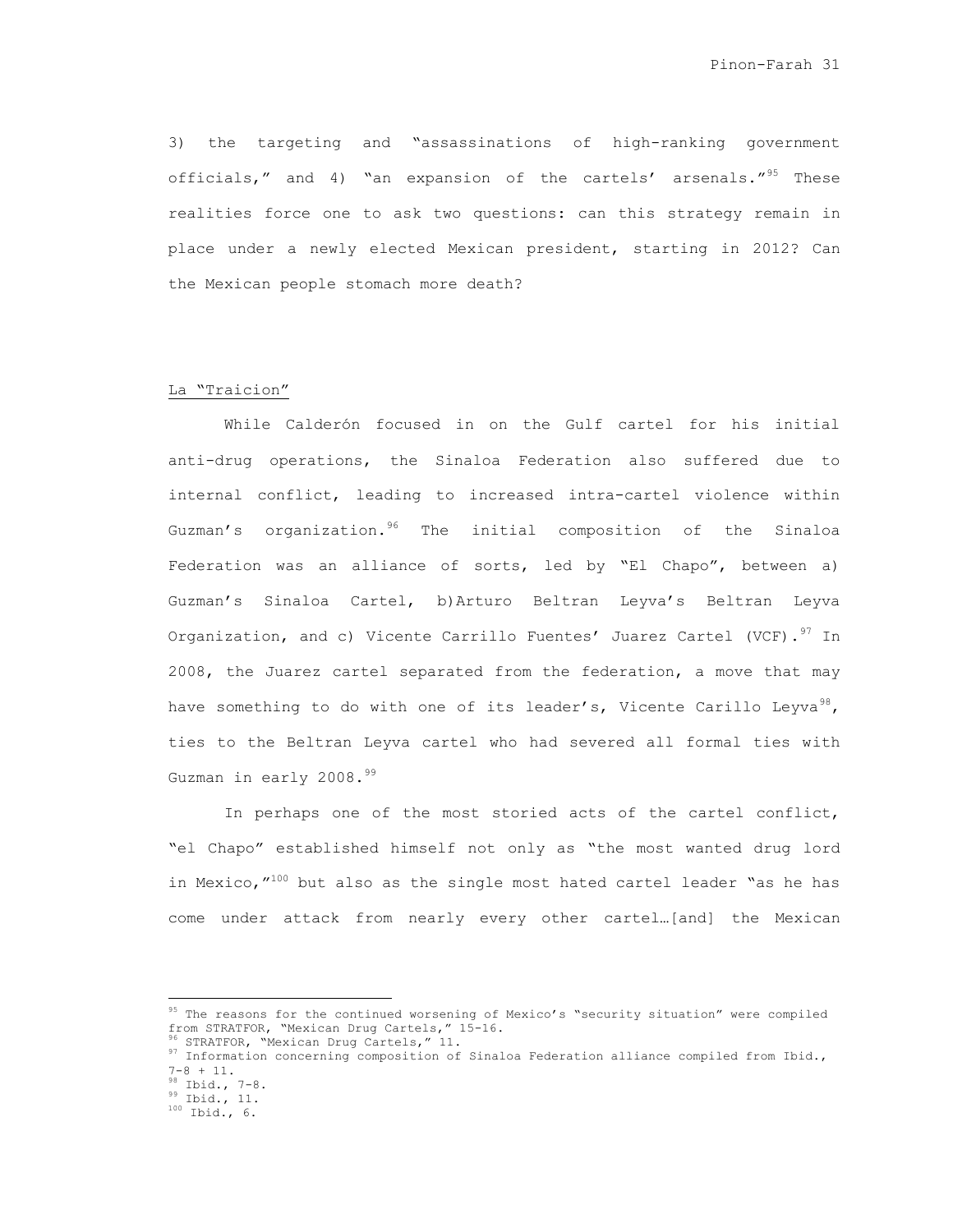government."<sup>101</sup> With tensions between Guzman and the Beltran Leyva organization running extremely high, Guzman committed "la traicion", or the betrayal, in which he facilitated the capture of his former ally Alfredo Beltran Leyva, by his having "provided information to the authorities."<sup>102</sup> Guzman however, did not escape this allegation unscathed; on January 9, 2008, the Beltran Leyva family ordered the murder of Guzman's son, Édgar Guzmán López.<sup>103</sup> These betrayals and acts of violence would only be the tip of the iceberg, so to speak, of the increasing violence and disregard for human life taking place today in Mexico between DTOs. As STRATFOR summarizes, "the increased turbulence in intercartel relations has produced unprecedented levels of violence that show no sign of abating."<sup>104</sup> Such realities call Calderón and the Mexican government"s legitimacy into question given the fact that such statistics demonstrate how "human rights," are frequently violated and "rule of law" is slowly becoming more theoretical and less of a reality. Just one example of the "unprecedented levels of violence" is the violence occurring between the VCF and Sinaloa cartels, which "has left more than 2,000 dead in Chihuahua state so far this year  $(2008)$ ,  $''^{105}$ ; roughly 5 Sinaloa-VCF cartel related deaths per day.

 $\overline{a}$ 

<sup>105</sup> Ibid., 8.

<sup>101</sup> STRATFOR, "Mexican Drug Cartels," 7.

<sup>102</sup> Ibid., 11.

<sup>103</sup> Plan to murder "el Chapo"s" son by Beltran Leyva family obtained from STRATFOR "Mexican Drug Cartels," 11. Date of murder obtained from Javier Valdez Cárdenas, "Sinaloa, en jaque por la violencia tras ser asesinado hijo del *Chapo*,"*La Jornada*, January 9, 2008, [http://www.jornada.unam.mx/2008/05/10/index.php?section=politica&article=003n1pol.](http://www.jornada.unam.mx/2008/05/10/index.php?section=politica&article=003n1pol) <sup>104</sup> STRATFOR, "Mexican Drug Cartels," 12.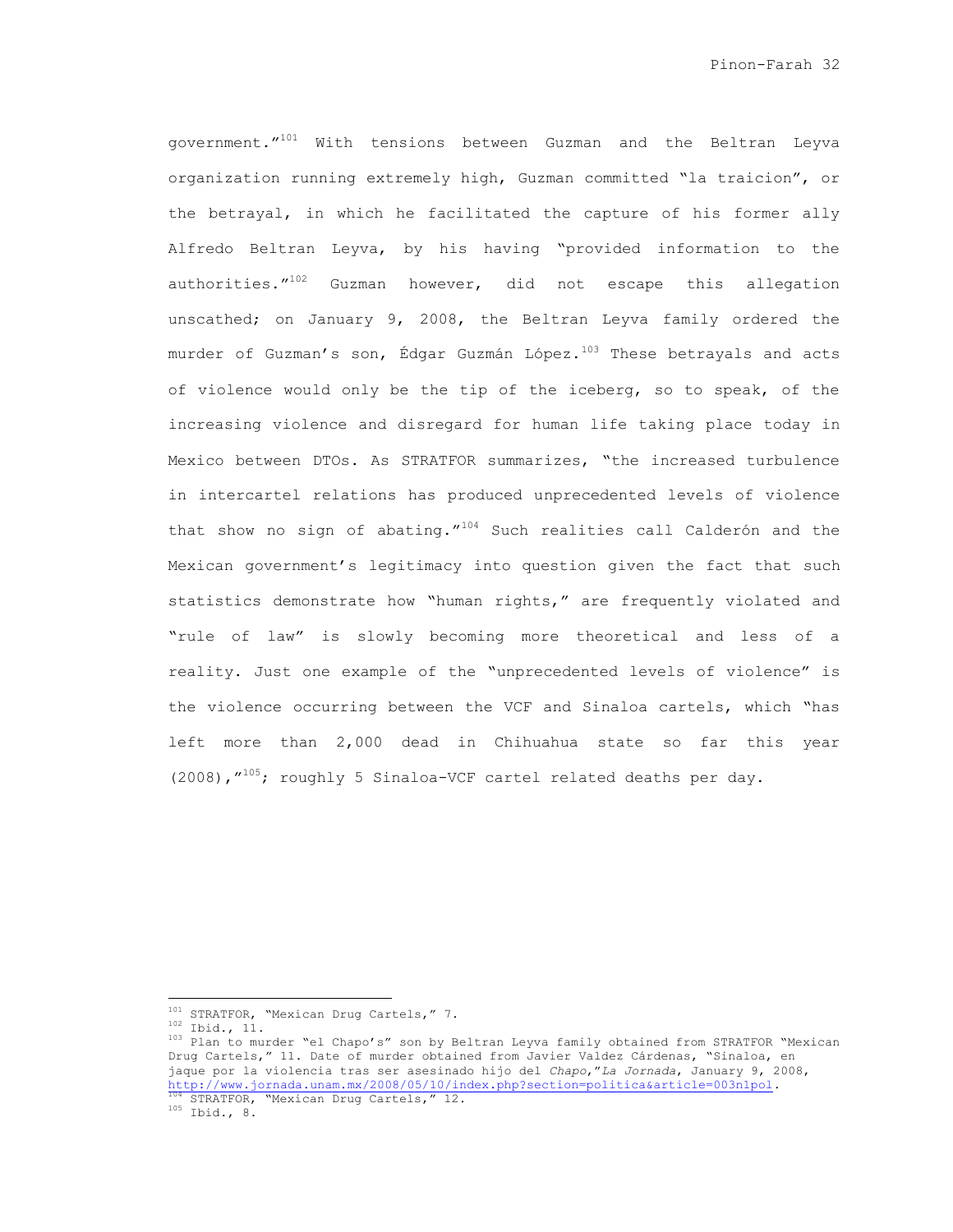#### Passing of the Guard

As mentioned, until 2008 the Gulf Cartel and Sinaloa Federation were the two most prominent drug-trafficking organizations in Mexico.<sup>106</sup> However, since Calderón"s offensive against the Gulf cartel, it now remains unclear as to "whether[or not] the cartel is even intact," anymore. $107$  Perhaps one of the reasons for their decline in power and relevance in the drug-trafficking industry could be due to their separation from former allies, los Zetas, after Gulf leader Osiel Cardenas Guillen was extradited in 2007. $^{108}$  STRATFOR analysis goes so far as to suggest that "Los Zetas were the primary reason for Gulf's power."<sup>109</sup> Such an observation indicates that the government has begun to lose its grip on the "monopoly of violence," mentioned earlier by Ortega Sánchez. Since the decline of the Gulf cartel, the Sinaloa cartel has been swift to capitalize on their counterparts' misfortune. It is said that the Sinaloa Cartel remains "the most capable,  $''^{110}$  as well as the "the most active smuggler of cocaine [to the  $U.S.$ ],  $''^{111}$ Furthermore, it appears to be the only Mexican drug-trafficking organization capable of "establish[ing] operations in previously unknown areas,  $''^{112}$  and is "the most active in diversifying its export markets[to]…Latin American and European countries."<sup>113</sup> These findings point to the increase in the DTOs" operating capabilities and are a testament to their power and dominion over the drug industry.

While "El Chapo's" Sinaloa cartel is still the biggest threat to the Mexican government and the other cartels themselves, the Beltran

 $\overline{a}$ 

 $112$  Ibid.

 $106$  STRATFOR, "Mexican Drug Cartels," 2.

 $107$  Ibid., 4. <sup>108</sup> Ibid.

<sup>109</sup> Ibid.

 $110$  Ibid., 6.

 $111$  Ibid., 7.

<sup>113</sup> Ibid. STRATFOR report indicates these operations are taking place in "Peru, Paraguay, and Argentina," among others.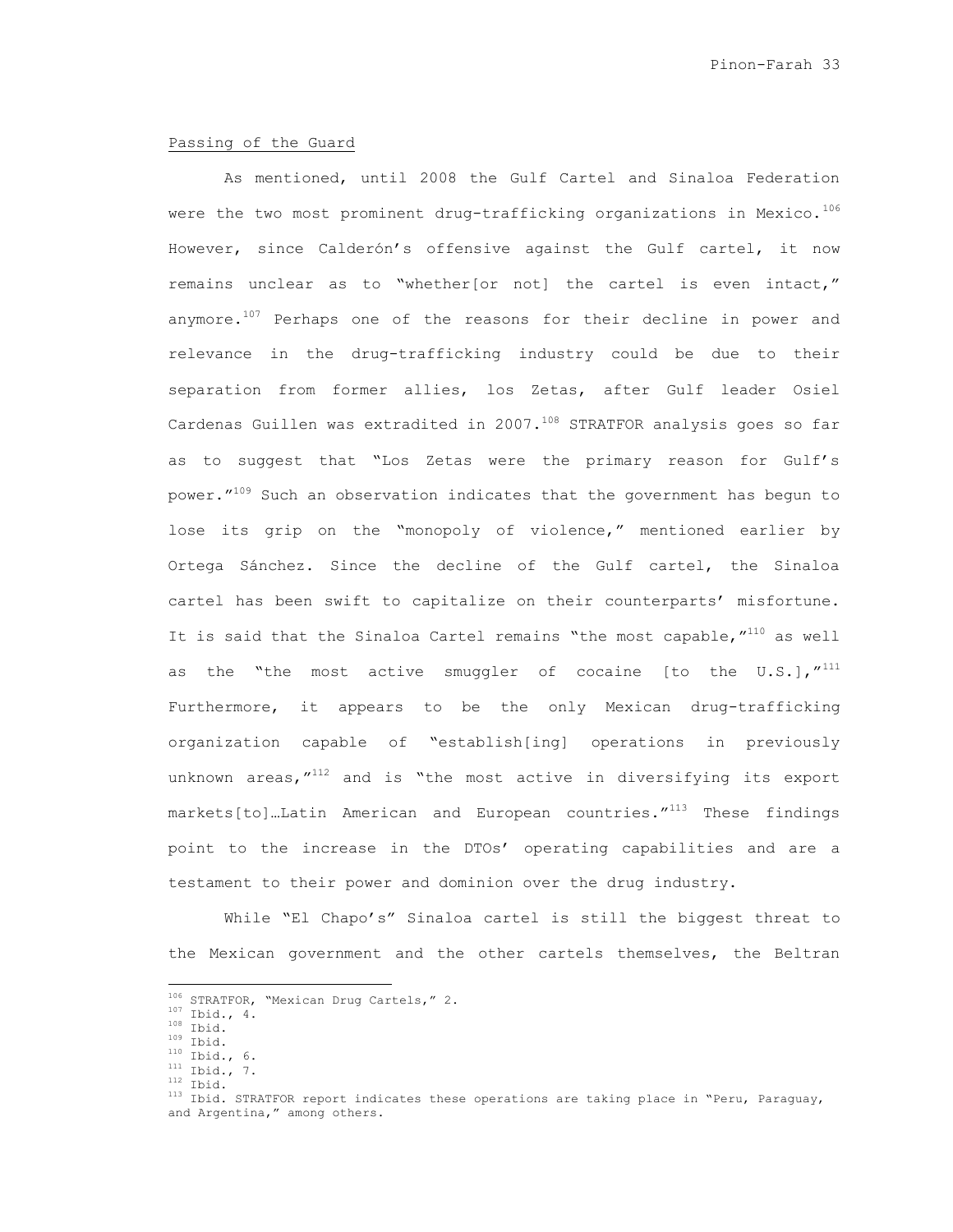Leyva organization seems to have risen to a much more prominent role over the past few years. STRATFOR concludes that they are now "capable of trafficking drugs and going toe-to-toe with the Sinaloa cartel,  $''^{114}$ and that they have developed a penchant for "order[ing] targeted assassinations of high-ranking government officials."<sup>115</sup> What is so alarming about this activity is that it demonstrates just how little the DTOs respect or fear the authorities in Mexico. In light of this reality it seems fair to say that the Mexican government has lost a certain level of legitimacy if the cartels are free to continue their heinous crimes and acts of violence against government authorities. Furthermore, one can assume that it is also an indication of "rule of law," being called into question if the legal system, as an institution, is not fulfilling its duty.

Just as Guzman"s insatiable desire to control the primary corridors to the United States has led him to openly engage and massacre both the Juarez and Tijuana cartels $^{116}$ , the Beltran Leyva cartel"s desire to compete with and match the Sinaloa Cartel has led to blatant acts of aggression towards the Mexican government. Both of these forces are examples that demonstrate a total lack of respect for human life. Furthermore, this phenomenon becomes abundantly clear in the  $15,273$  reported drug-related deaths in 2010.<sup>117</sup>

<sup>114</sup> STRATFOR, "Mexican Drug Cartels," 6.

 $115$  Ibid.

<sup>116</sup> Information concerning Sinaloa aggression towards Juarez and Tijuana cartels acquired from STRATFOR, "Mexican Drug Cartels," 8-9. <sup>117</sup> José de Córdoba and David Luhnow, "In Mexico, Death Toll in Drug War Hits Record," *Wall* 

*Street Journal*, January 13, 2011. [http://online.wsj.com/article/SB10001424052748703889204576078363012731514.html?mod=google](http://online.wsj.com/article/SB10001424052748703889204576078363012731514.html?mod=googlenews_wsj) [news\\_wsj.](http://online.wsj.com/article/SB10001424052748703889204576078363012731514.html?mod=googlenews_wsj)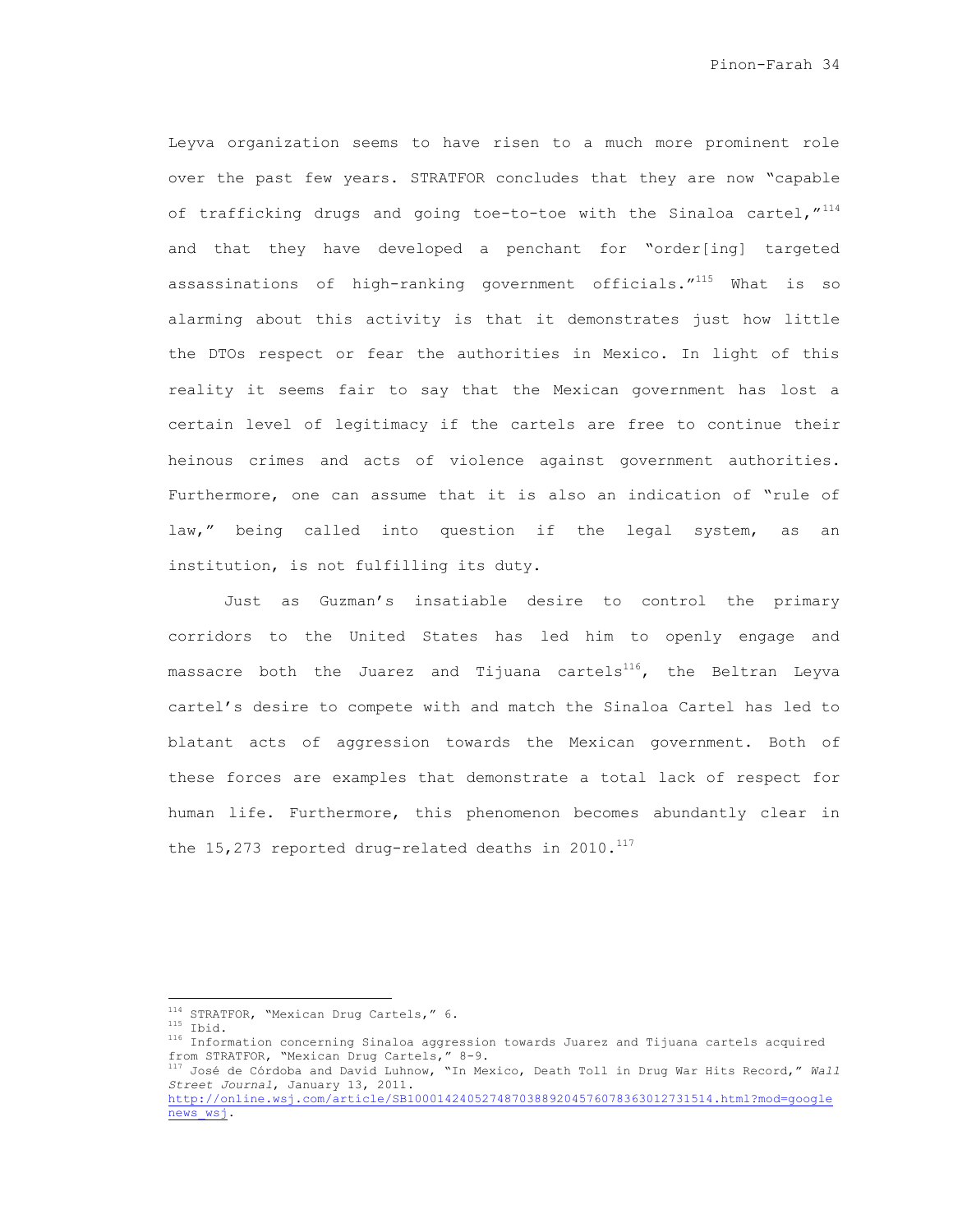## U.S. Involvement; Merida Initiative

Any long-term victory Mexico is to have over the drug-trafficking industry that makes its home within Mexico"s borders will depend significantly on U.S. financial and intelligent support. According to the STRATFOR security report, shortly after his election, Calderón allowed a greater "number of Drug Enforcement Administration (DEA) offices in Mexico and to acquire[d] new forensic technology from the Bureau of Alcohol, Tobacco, and Firearms and Explosives to better track gun purchases."<sup>118</sup> This decision was a risky move on Calderón's part, given "Mexico"s historic reluctance to allow the United States to establish a stronger security presence on its territory."<sup>119</sup> As reported in *The New York Times* in early December 2010, "the United States government provides Mexico with intelligence to pinpoint where top drug lords are hiding out, trains elite troops, and American officials discuss strategy to try to quell the violence in Ciudad Juárez, which has become ground zero in the drug war." $^{120}$  Such reports indicate that the United States is attempting to equip the Mexican authorities with sufficient training so as to get as close as possible to direct American involvement without actually having to encroach on Mexican soil, something the Mexican government would simply never allow.

One signs of this plan"s success, according to the same security report, is the amount of narcotics and firearms discovered by Mexican officials.<sup>121</sup> As reported, "Mexican Attorney General Arturo Chavez Chavez…noted that authorities have seized about \$11.2-billion worth of drugs and secured more than \$420 million while clamping down on money

 $118$  STRATFOR, "Mexican Drug Cartels," 10.

 $^{119}$  Ibid., 2.

<sup>120</sup> Nalkin, "U.S. Aided Mexican Drug War."

<sup>121</sup> STRATFOR, "Mexican Drug Cartels," 9.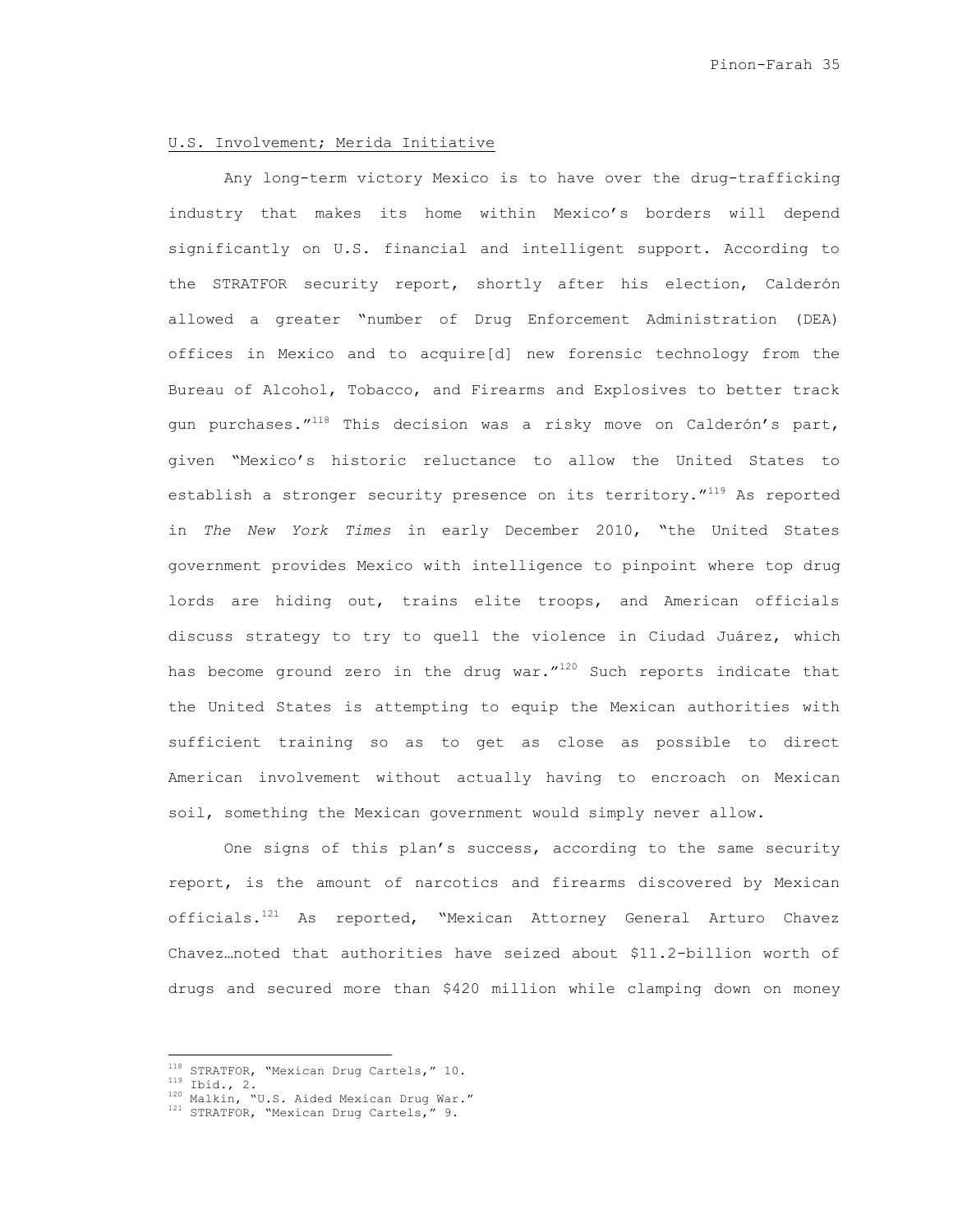laundering operations during Calderón's administration."<sup>122</sup> Two examples of this took place in: 1) 2007, "customs officials in Manzanillo, Colima state, seized 26 tons of cocaine from a Hong Kong-flagged ship that had sailed from Colombia...the largest in Mexican history,  $''^{123}$  and 2) 2007, "federal police near Guadalajara, Jalisco state, uncovered the largest synthetic drug production facility ever found in the country, recovering some 8,000 barrels of ephedrine and acetone, two key ingredients in the manufacture of crystal methamphetamine. $1^{124}$ 

According to Castañeda, "the Mexican authorities claim-all of the violence and all of the killing is done with American guns. In fact, we only know with certainty that about 18 percent of guns come from the United States."<sup>125</sup> Furthermore, he also claims "the rest is surely coming from Central America, countries of the former of Soviet Union, and beyond…you don"t need a border with the United States to gain easy access to guns. $n^{126}$  To Castañeda's claim, one must raise a challenge. STRATFOR research indicates that, in fact, "in 2008…some 3,480 (87 percent) [of guns] were shown to have come from the United States."<sup>127</sup> Furthermore, this number too, is far from conclusive since it is skewed by the fact that "the 3,480 guns positively traced to the United States equals less than 12 percent of the total arms seized in Mexico in 2008 and less than 48 percent of all those submitted by the Mexican government to the ATF for tracing."<sup>128</sup> While the STRATFOR claims are the figures to be trusted over those of Castañeda, one must also take away

 $122$  CNN Wire Staff, "Mexican drug war."

<sup>123</sup> STRATFOR, "Mexican Drug Cartels," 9-10.

<sup>124</sup> Ibid., 10.

<sup>125</sup> Rubén Aguilar V. and Jorge G. Castañeda, *El Narco: La Guerra Fallida* (Mexico City: Punto de Lectura, 2009), p. 68, quoted in Jorge Castañeda, "Mexico"s Failed Drug War," *CATO Institute Economic Development Bulletin* 13 (May 2010), 3. Castañeda, "Mexico's Failed Drug War," 3.

<sup>127</sup> Stewart, *Mexico's Gun Supply*.

<sup>128</sup> Ibid. As stated in this article, the ATF is the "U.S. Bureau of Alcohol, Tobacco, Firearms, and Explosives."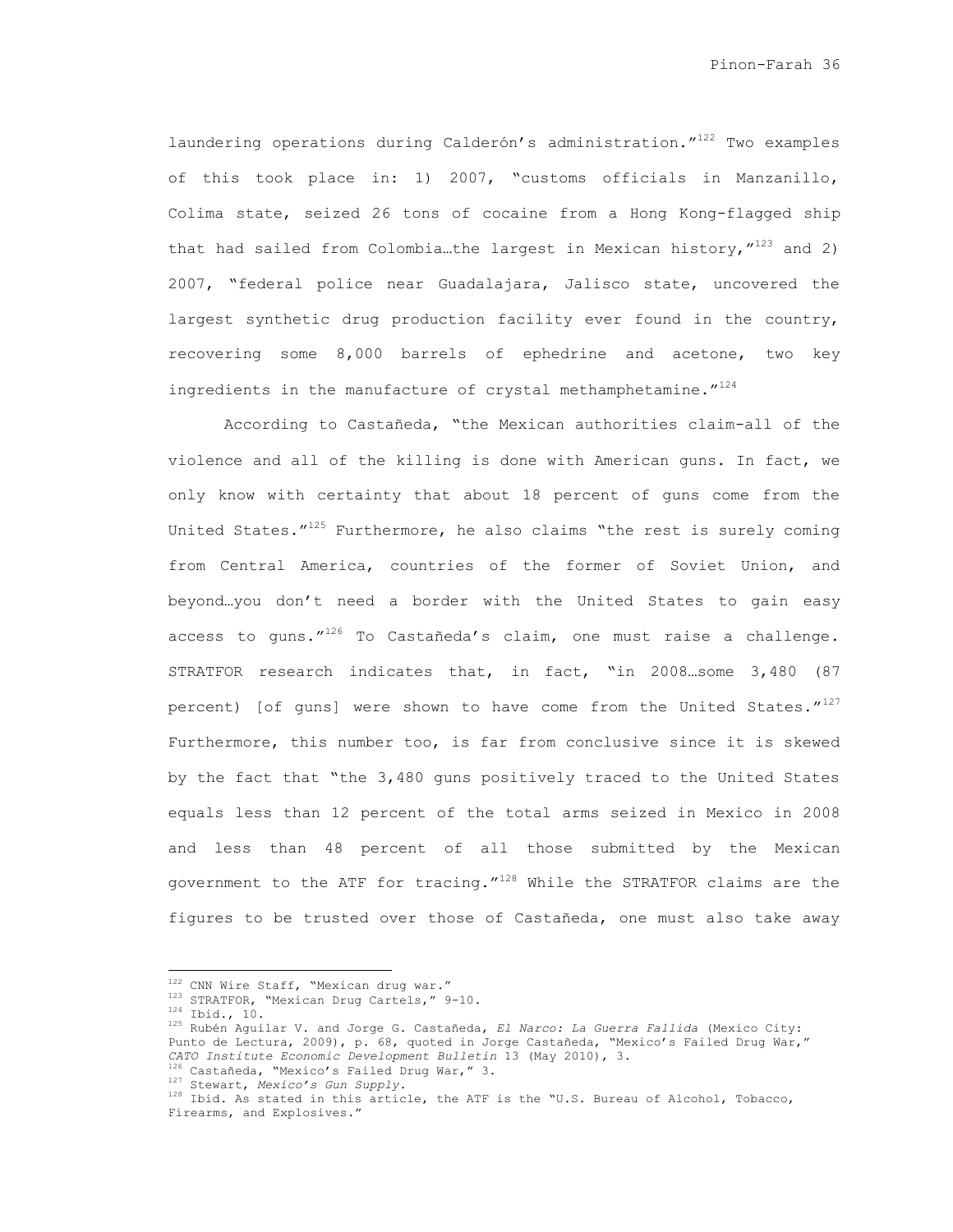that part of the problem is that the precise number of American weapons that make their way into DTO hands remains unclear. Educated assumptions can be deduced based on the data at hand, however, at this point it seems impossible to get a complete understanding of the true extent of the U.S.-Mexico illegal firearm trade.

The implications of these findings will be discussed in more detail later in this chapter, however it must briefly be noted that if Mexico is going to find any way to decrease cartel operations, it seems as if the proper place to start would be to control illegal firearm flow to Mexico. How this task is to be carried out will be investigated later, but based on the information provided by Castañeda and STRATFOR, it is difficult to imagine such an operation being successful without American cooperation.<sup>129</sup>

Another major milestone in the Mexican-U.S. partnership towards a victory over the cartels and drug-trafficking industry is the signing of the Merida Initiative. This plan is unique in that the American contribution is dependent on the needs of the Mexican government.<sup>130</sup> As Bailey discusses, the Merida Initiative was developed "by the executive branches in both countries (Mexico and the U.S.) in 2007 in response to Mexico"s preferences. The US Congress subsequently negotiated specific provisions,  $''^{131}$ ; he is quick to note that the Mexican legislative branch did not partake in the development of the Initiative since it "was considered an executive agreement and not a treaty. $''^{132}$  Bailey also notes that "the Obama administration (2009-2013) maintained the basic thrust of Merida, but made significant adjustments, e.g., to engage in social

 $^{129}$  Castañeda argues that "we should find other solutions with the United States," in Castañeda, "Mexico"s Failed Drug War," 3.

Bailey, "Combating Organized Crime," 4.

 $\overline{131}$   $\overline{1}$  Ibid.

<sup>132</sup> Ibid. Quote taken from Bailey's own words in footnote 3 of his article.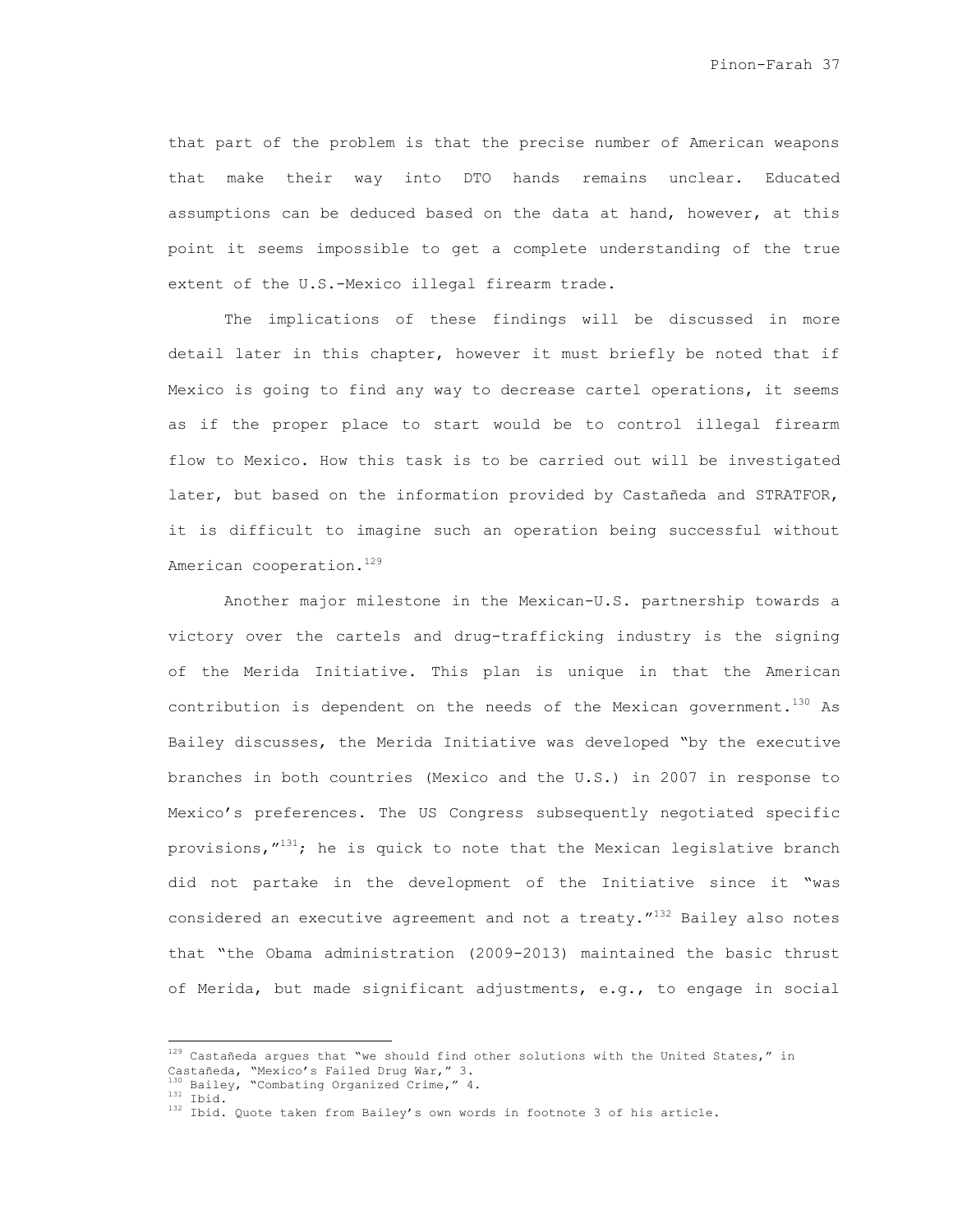development programs and pilot projects in border cities."<sup>133</sup> This demonstrates a continued effort, through the terms of at least two American Presidents, on behalf of the American government to help the Mexican government combat the DTOs.

The Merida Initiative, according to STRATFOR, is "a U.S. counternarcotics assistance plan that is projected to give Mexico some \$900 million over two years in the form of equipment and training."<sup>134</sup> Furthermore, the Initiative is reported to provide "\$1.4 Billion…to combat the trans-border war on drugs, fight organized crime, and counter terrorism throughout Mexico and Central America."<sup>135</sup> Involved in the "equipment and training" segment of the Initiative are: "basic helicopters, canine units, communications gear, and inspection equipment…training and technical advice on vetting new local police officers, as well as case-management software to track and carry out orderly investigations."<sup>136</sup>

Another indicator of increased cooperation between Mexico and the U.S. has been Calderón"s "increase in extraditions of drug trafficking suspects to the United States,  $v^{137}$ ; he had "granted more than 150," by December 2008.<sup>138</sup> STRATFOR reports that "this approach makes it far more difficult for drug traffickers to continue operating their businesses from behind bars."<sup>139</sup>

Unfortunately for Calderón and the Mexican government, while these are certainly signs of improvement, and indeed minor successes,

<sup>136</sup> Donne and Starr, "*Merida Initiative*." For a more detailed breakdown of Initiative"s distribution of funding read "The "*Merida Initiative*" Proposal" section of article. STRATFOR, "Mexican Drug Cartels," 10.  $138$  Ibid.

<sup>133</sup> Bailey, "Combating Organized Crime," 4.

<sup>134</sup> STRATFOR, "Mexican Drug Cartels," 10.

<sup>135</sup> Maria Delle Donne and Laura Starr, "Does the *Merida Initiative* Represent a New Direction for U.S.-Mexico Relations, or Does it Simply Refocus the Issue Elsewhere?" *Council on Hemispheric Affairs*, December 19, 2007, [http://www.worldpress.org/Americas/3020.cfm.](http://www.worldpress.org/Americas/3020.cfm)

 $139$  Ibid.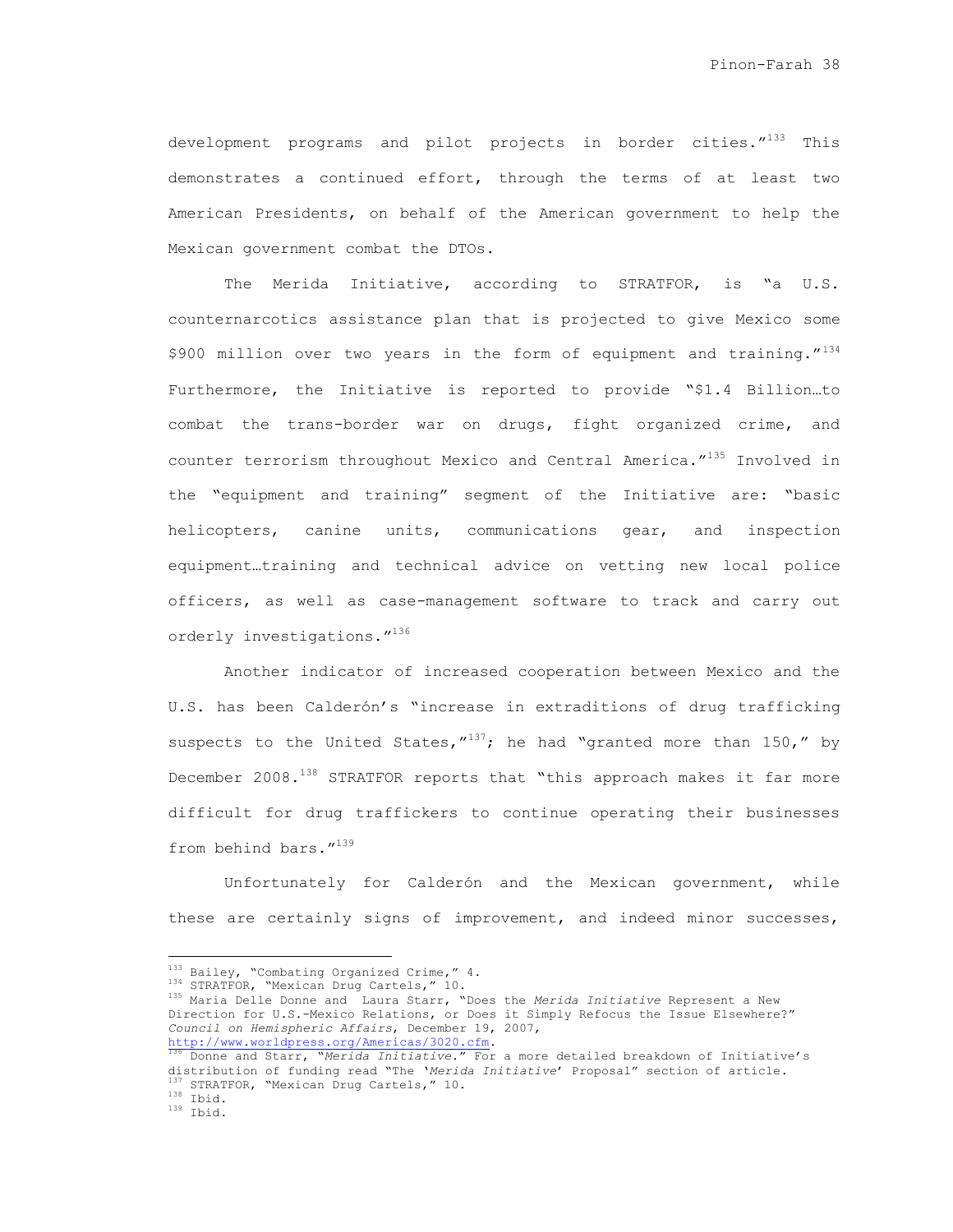they pale in comparison to the reality of the power the DTOs possess. First, while U.S.-Mexico cooperation is necessary if victory is to be achieved, the \$1.4 Billon of the Merida Initiative are insignificant when compared to the estimated "\$13.8 Billion [of revenue] in 2006,  $^{\prime\prime}$ <sup>140</sup> retained by the cartels and Mexican drug-trafficking industry. To even suggest that a plan, which only provides financial assistance equivalent to 10% the revenue of the cartels, can make a meaningful dent in the cartels" operations would be foolish. The Initiative is severely limited in what it is capable of accomplishing, given that American involvement in Mexico is controversial since it carries consequences for the Mexican president who allows it. $^{141}$  However, the United States will have to play a sizeable role it seems, if the violence is to cease or the cartels' operating abilities are to be restricted.

Evidence of the conflict being more than simply a "Mexican problem," is the aforementioned confiscation of "8,000 barrels of ephedrine and acetone,"; products necessary for the production of crystal methamphetamine. $142$  As reported in a July 2008 STRATFOR security report, "methamphetamine production is one of the most profitable enterprises in which Mexican drug cartels are involved…responsible for an estimated 80 percent of the methamphetamine on the streets in the United States;  $''^{143}$  so long as there is a demand, there will be supply.

[dyn/content/article/2009/10/06/AR2009100603847.html.](http://www.washingtonpost.com/wp-dyn/content/article/2009/10/06/AR2009100603847.html) Data mentioned in Camp article "Armed Forces and Drugs," in footnote 30.

<sup>140</sup> William Booth and Steve Fainaru, "Cartels Face and Economic Battle: U.S. Marijuana Growers Cutting into Profits of Mexican Traffickers," *The Washington Post*, October 7, 2009, [http://www.washingtonpost.com/wp-](http://www.washingtonpost.com/wp-dyn/content/article/2009/10/06/AR2009100603847.html)

<sup>141</sup> STRATFOR, "Mexican Drug Cartels," 10. As STRATFOR states in their security brief, "Given Mexico"s historical wariness of Washington, this relationship represents a careful balancing act for Calderón, who must consider the domestic political cost of allowing greater American influence in Mexico while relying on the United States for resources, training and intelligence sharing."<br><sup>142</sup> This Ibid.

<sup>143</sup> STRATFOR, "July 28, 2008 Security Memo," 2. The Memo was reproduced in a word document, therefore the pagination is not the same as the original.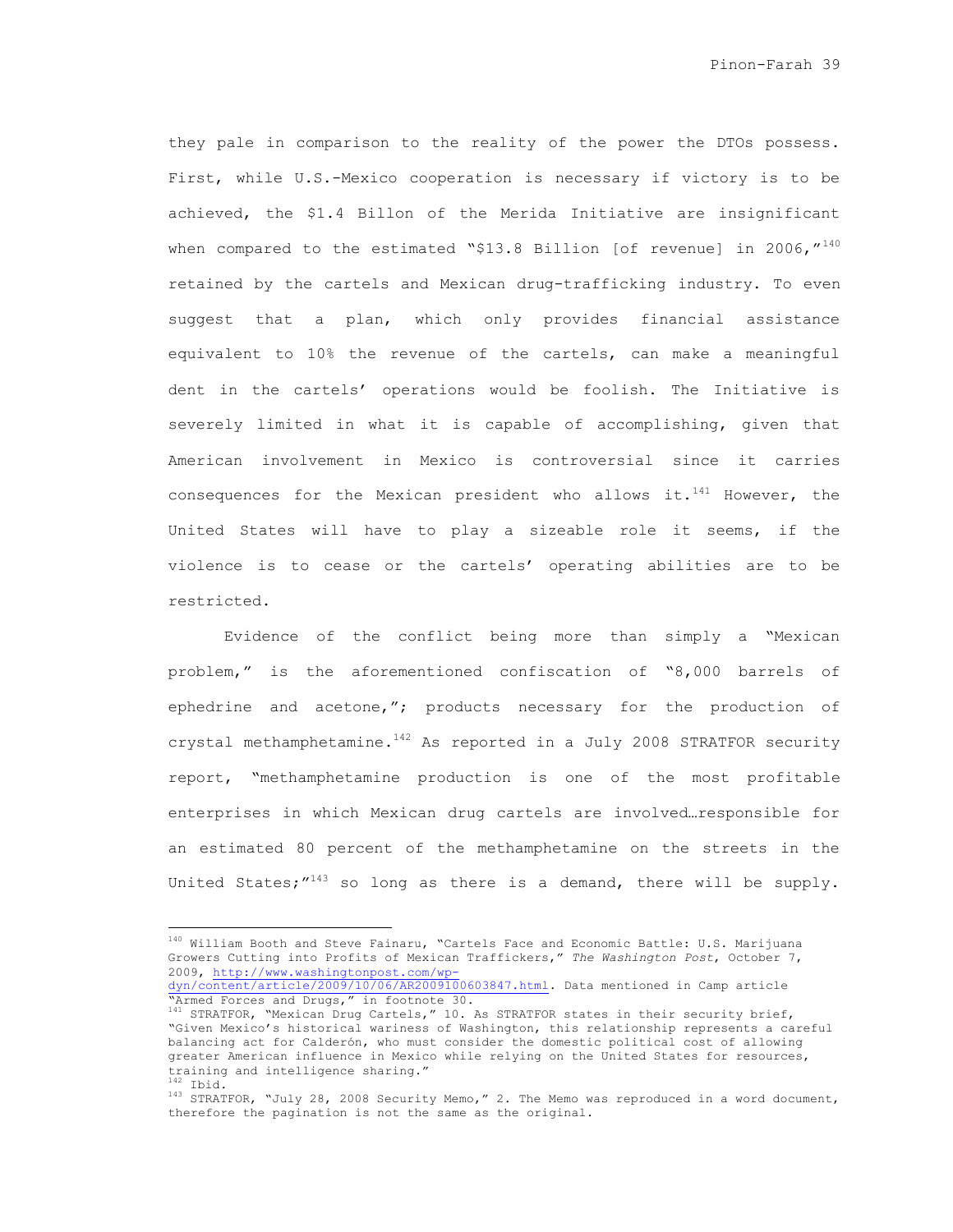Castañeda also touches on the issue of American demand for a Mexicansupplied product. He writes "since then [1969], every American president has recognized the need to do something about drug demand, but nothing has happened because it's not feasible."<sup>144</sup> Again, one sees a defeatist attitude from a formerly high ranking member of the Mexican government. It no longer seems such a mystery how the DTOs managed to gain so much power.

When analyzing Calderón"s increase in granting extradition requests, one can quickly see the problem in calling this a success. First, while it certainly may affect the prisoner's ability to conduct international drug-trafficking operations from an American prison cell, it speaks much more to the power wielded by these individuals in Mexico. That is, if they are capable of continuing in their position as leaders of major cartels while imprisoned in Mexico, they must have both the respect and power necessary to bypass the obstacles (police, lack of communication, restricted activity and movement) provided by a prison environment. This phenomenon also speaks to another stereotyped problem facing Mexico"s war on drugs, corruption in the police and judicial systems. If an individual can continue to run a cartel from prison, one suspects the police and judicial systems must be somehow involved, or at the very least indifferent to that individual"s activity. Second, this policy of increased extradition to the U.S. cannot be maintained long term. While it certainly may have an effect on the cartels" operations by imprisoning their leaders in the United States, one cannot argue successfully that it is acceptable or feasible for Calderón and his successor to ship all drug-related criminals to the United States.

 $144$  Castañeda, "Mexico's Failed Drug War," 3.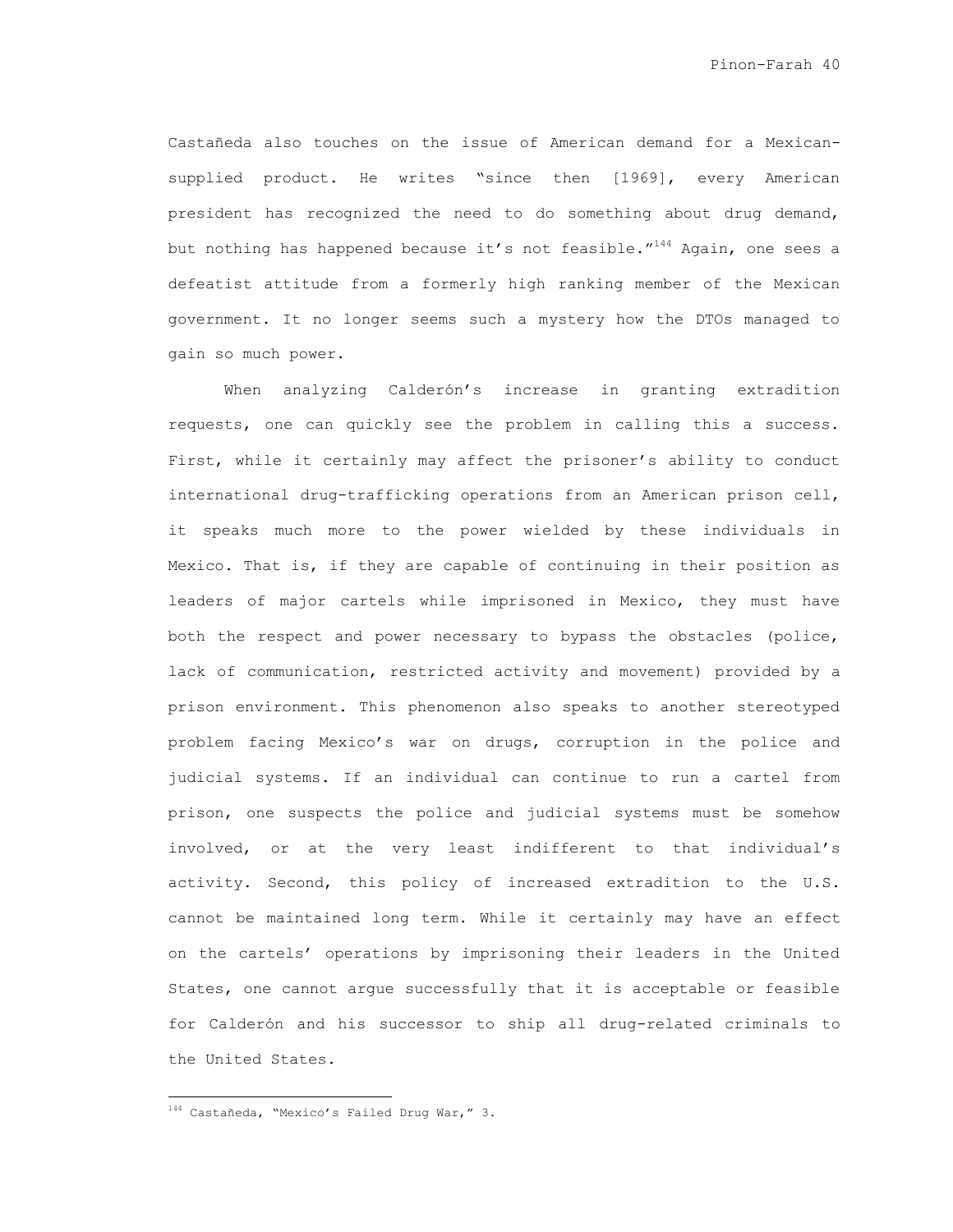## Signs of Improvement?

When discussing the level of success that President Calderón"s strategy has had against the growing violence between cartels and the government, one must also look to see the effects that the strategy is having directly on the operating abilities of the cartels in Mexico. In terms of this measure, STRATFOR lists two primary means by which one can analyze the amount of success the Mexican strategy has had: 1) price of drugs in the United States and 2) types of criminal activity conducted by cartels.

As STRATFOR reports, "it is, of course, impossible to know the true amount of illegal drugs entering the country, but one indicator is the street price of substances."<sup>145</sup> In a U.S. Office of National Drug Control Policy report issued in November 2007, "the average price of powder cocaine in many American cities increased nearly 50 percent over the year. This suggests that a decreased supply through Mexico has driven the price up."<sup>146</sup> While this is certainly a plausible explanation for the reported increase in cocaine prices, it does not seem to be the likely explanation. That is, while economic theory does suggest that a decrease in supply leads to an increase in price, this explanation is far from complete or satisfactory.

The more likely explanation is simply that street prices have increased since the government offensive against the cartels began due to an increase in risk to the cartels and producers. Put simply, the costs of production, not only financial but also political, have increased tremendously over the past 5 years since Calderón"s strategy began. Evidence of this cost of is the change in transportation methods of the drugs from Latin America, through Mexico, and eventually into

 $145$  STRATFOR, "Mexican Drug Cartels," 10.

 $146$  Tbid.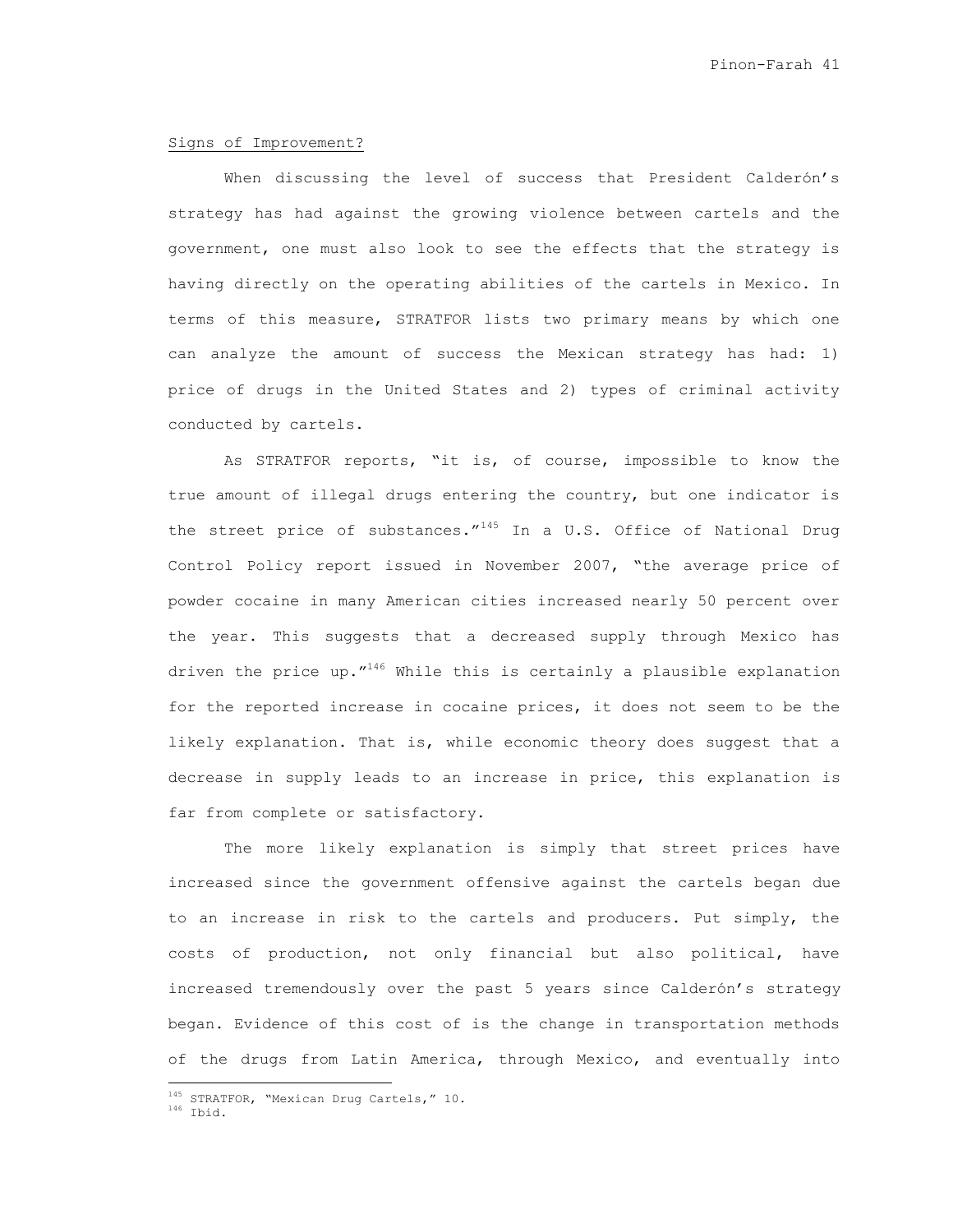the United States. While the preferred method of transport for the traffickers has long been "airborne,  $''^{147}$  and "maritime,  $''^{148}$  since the implementation of the current drug policy, the cartels have been forced to become more creative in their methods in order to counter "the far greater scrutiny."<sup>149</sup>In light of these new challenges, the Mexican DTOs have turned to more non-conventional methods including "smuggl[ing] on commercial flights, "150 and "semisubmersible vessels to bring multiton shipments of cocaine to Mexico's shores. $''^{151}$  It should be noted that the drug trafficking industry is a lucrative one, and that those who benefit from its financial returns (the cartels) are not likely to decrease supply to the United States so easily. Rather, the fact that the violence has become so overwhelming should count as evidence in favor of their continued trafficking activity and continued ability to provide the necessary quantity of illegal drugs to American consumers.

Furthermore, these organizations seem capable of increasing the street prices almost entirely at will, knowing that this will likely increase their total revenue as one would not expect cocaine and other drug-addicts to respond to a dramatic increase in cost. That is, in my opinion the demand for narcotics to an addict is almost perfectly inelastic; it will not be sensitive to or respond highly to changes in price. Therefore, it would be far from wise to assume that a valid indication of Calderón"s success is the street price of drugs in the United States. However, if a comprehensive and reliable study were to be conducted regarding the actual quantity or weight of narcotics entering the United States each year directly due to the Mexican drug

- $150$  Ibid.  $151$  Ibid.
- 

 $147$  STRATFOR, "Mexican Drug Cartels," 13.

<sup>&</sup>lt;sup>148</sup> Ibid.  $149$  Ibid.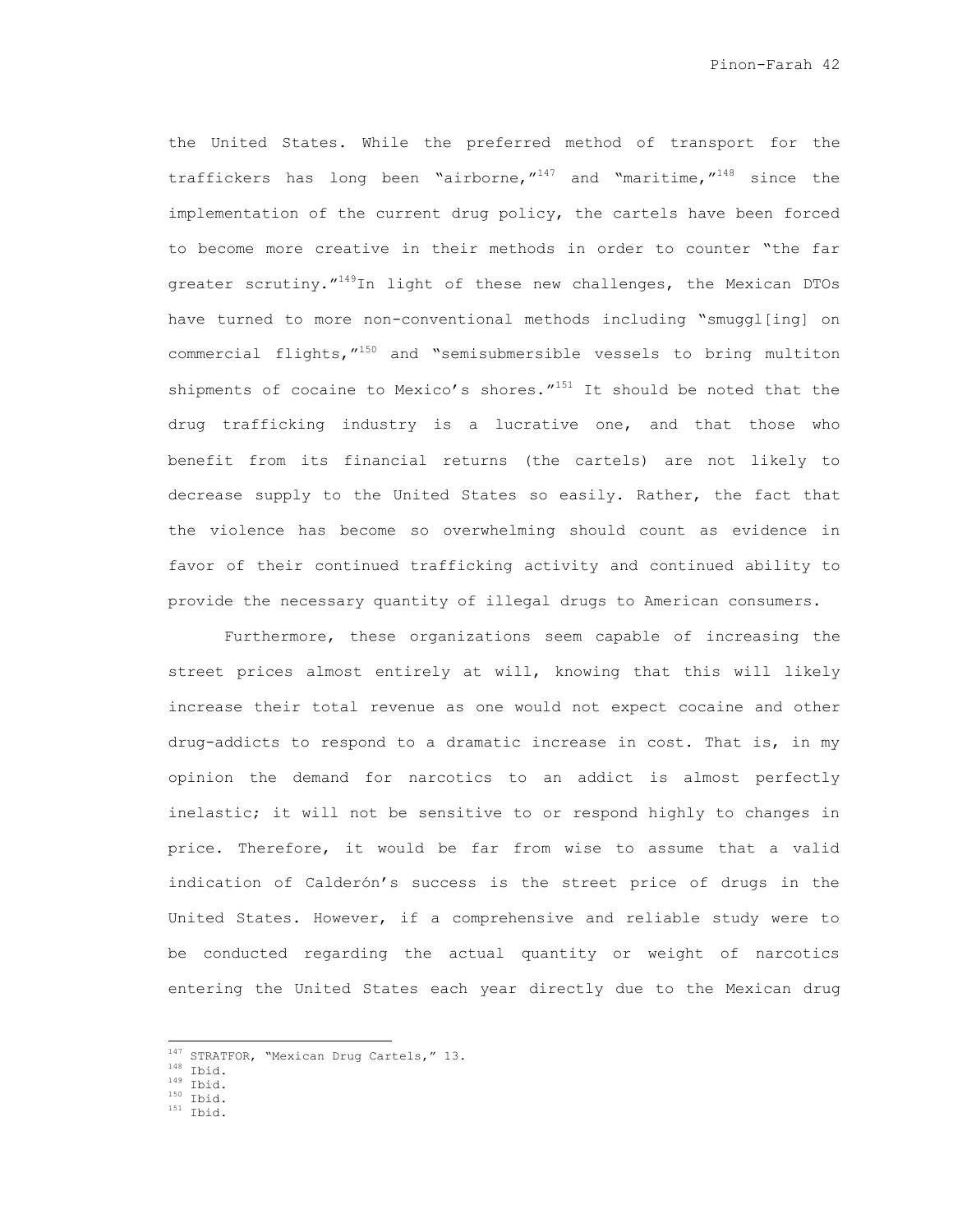Pinon-Farah 43

trafficking organizations, one could begin to use it to assess the success or failure of an anti-drug policy.

The second indicator discussed by the STRATFOR report is that "many drug traffickers have turned to other illegal activities to supplement their incomes. $1152}$  This implies that the cartels are doing several things: 1) new criminal activity and 2) as mentioned earlier, potentially diversifying their consumer base to "Latin American and European countries."<sup>153</sup> In terms of the first point, STRATFOR notes that organizations such as "Los Zetas…have become increasingly involved in extortion and kidnapping for ransom,  $^{\prime\prime^{154}}$  and one would certainly have to agree that this suggests that some organizations have diversified their criminal activity in order to continue to prosper in the face of "a more difficult operating environment."<sup>155</sup>

When turning to the second point, that of the cartels expanding their consumer base to include new geographic markets in order to break from their dependence on American consumers, the Mexican cartels have quickly become "the central figures in the drug trade in the Western Hemisphere."<sup>156</sup> The danger in this reality is two-fold: first, if the cartels can diversify their clientele, the task of defeating them becomes a multi-national problem, and second, there is the potential for further growth and strengthening of the cartels themselves. Both of these issues pose serious threats to the Mexican government and people as this implies that the cartels have succeeded in becoming both wealthy and militarily powerful, international organizations that are no longer confined by the borders of a single nation. The risk then

 $152$  STRATFOR, "Mexican Drug Cartels," 10.

 $^{153}$  Ibid., 7.

 $^{154}$  Ibid., 10.

 $^{155}$  Ibid., 11.

<sup>156</sup> Ibid., 14.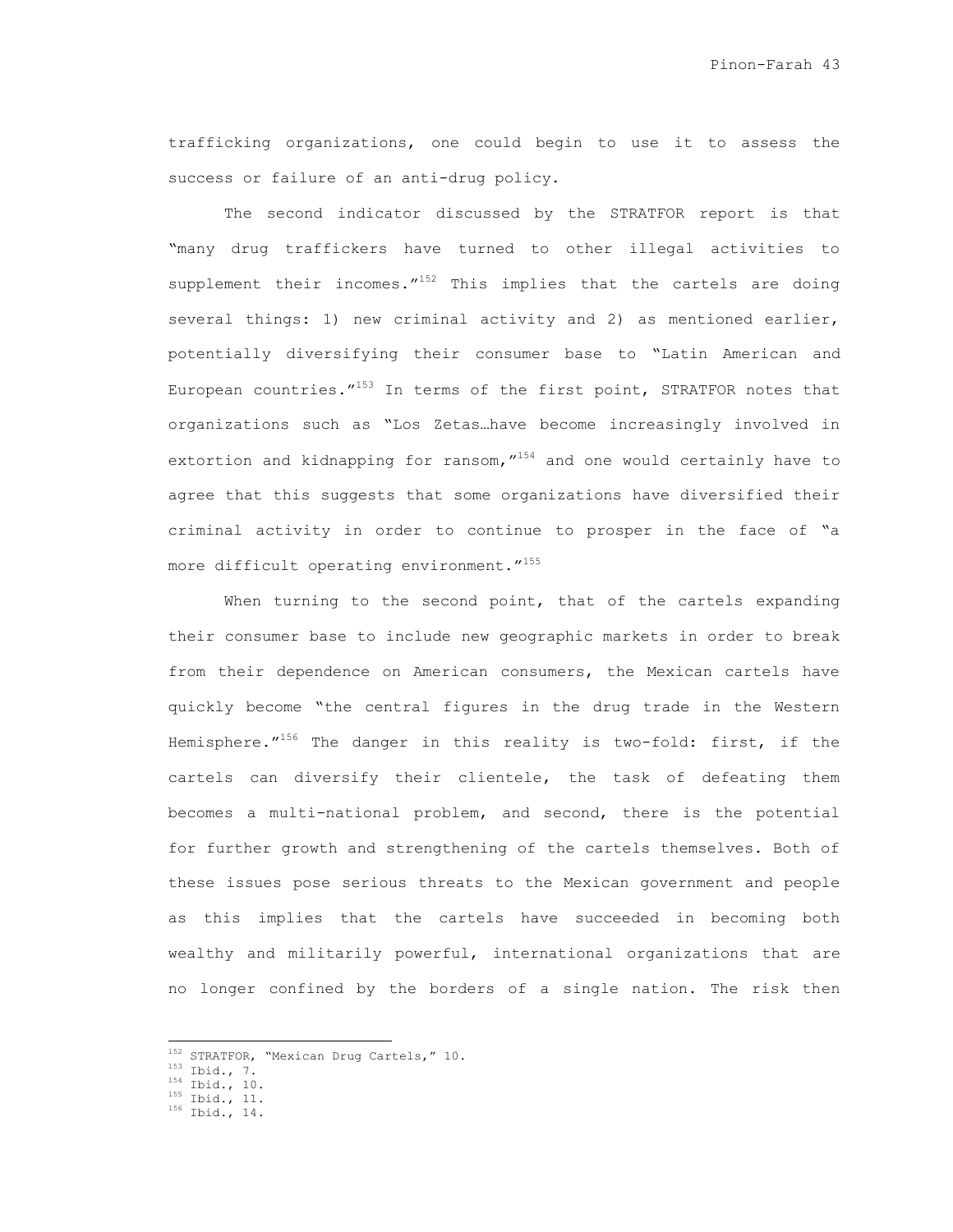exists of further cross border violence, that could in turn, spark further human rights violations and death rates at numbers still inconceivable. Again, one recalls that issues of human rights violations are used as indicators by the FSI to determine a nation"s risk of failing.

Despite the fact that the DTOs have become more complex and sophisticated organizations, there have been tangible claims of success made by the Mexican authorities in the past year. For example, according to the PGR "more than half of the 37 most wanted crime bosses…have been captured or killed," which implies that there has been concrete governmental success against the cartels and their operations.<sup>157</sup> President Calderón was quick to celebrate this fact by noting that it was a significant triumph by exclaiming "19 [cartel leaders] are no longer in charge of their cartels, [that's] more than half."<sup>158</sup> While Calderón does make a compelling argument, one need not look very far to see that it does not stand in the face of other statistics. For example, despite the increase in captured cartel operatives, Calderón still has to stand against the reality that more than 30,000 Mexicans have died on his watch; the rising death toll shows no signs of slowing.

<sup>157</sup> Randal C. Archibold, "In Mexico, Massacres and Claims of Progress," *The New York Times*, February 1, 2011, [http://www.nytimes.com/2011/02/02/world/americas/02mexico.html.](http://www.nytimes.com/2011/02/02/world/americas/02mexico.html) <sup>8</sup> Proceso Staff Writer, "Presume Calderón captura de 19 de los 37 capos más buscados del país," *Proceso Online*, January 7, 2011, [http://www.proceso.com.mx/rv/modHome/detalleExclusiva/87060.](http://www.proceso.com.mx/rv/modHome/detalleExclusiva/87060) For a list of these individuals on the PGR list see **Appendix B-1.**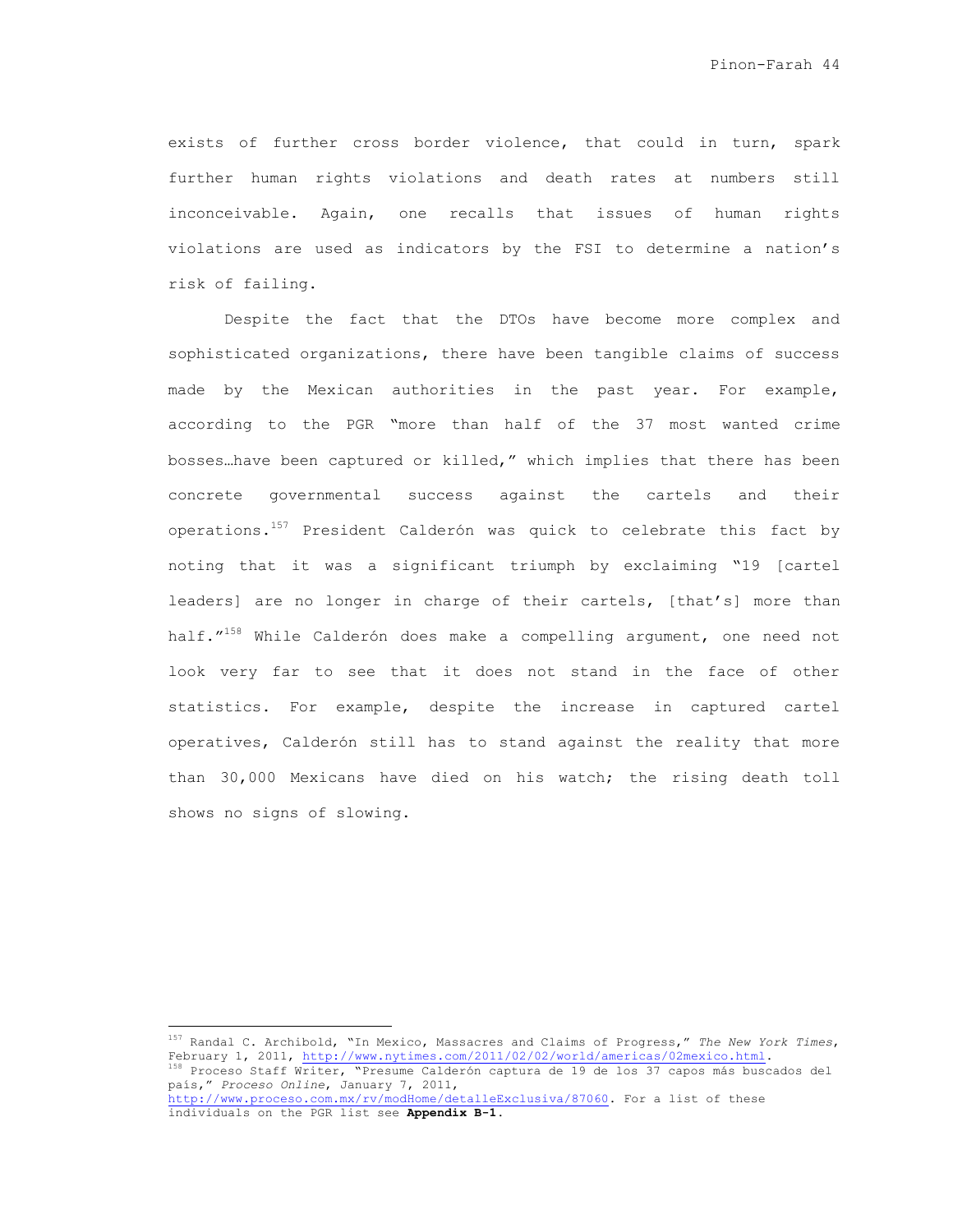## U.S. Military Involvement?

Such attacks on the leadership of Mexican DTOs draw parallels to American "dealing[s]...with terrorists in Pakistan;"<sup>159</sup> Representative Silvestre Reyes argues "the U.S. needs to join Mexico's fight...[by] taking out the heads of cartels," even suggesting that "drone missile strikes" could potentially be used. $160$  What is confusing about Rep. Reyes remarks is that this is precisely what the Mexican strategy has been up to this point in time, to eliminate the leadership of the cartels, as evidenced by Calderón"s aforementioned statement, concerning the capture of many DTO leaders. Furthermore, it is inconceivable that any Mexican administration would ever permit American air strikes, manned or unmanned, on Mexican soil; this would be seen as an act of aggression and forced involvement by "el gigante del norte," or the "giant of the north," and its government. Ultimately, the Mexican government would be dealt a catastrophic blow to its credibility and legitimacy in the eyes of its citizens if it were to allow for American military operations using unmanned missiles to occur in Mexico. Furthermore, any direct U.S. military involvement in Mexico will be a clear indication that "legitimacy," and "rule of law," have been lost and suspended, respectively, in Mexico. Only in such a case would it be remotely possible for the United States military to act as an occupying force in the sovereign Mexican state. That is, Mexico will have failed, as a state, if the United States decides to intervene.

Despite Carlos Pascual"s claim that "longstanding impunity, not Mr. Calderón's offensive, should be blamed for the violence, "<sup>161</sup> it is

<sup>&</sup>lt;sup>159</sup> Staff Writer, "Reyes: Take Out Mexican Cartel Heads; U.S. Rep. Thinks Drone Missile Strikes Possible," *ABC News*, April 4, 2011, [http://www.kvia.com/news/27425764/detail.html.](http://www.kvia.com/news/27425764/detail.html)

Ibid. According to article, Representative Reyes is a "D-Texas."

<sup>161</sup> Archibold, "In Mexico."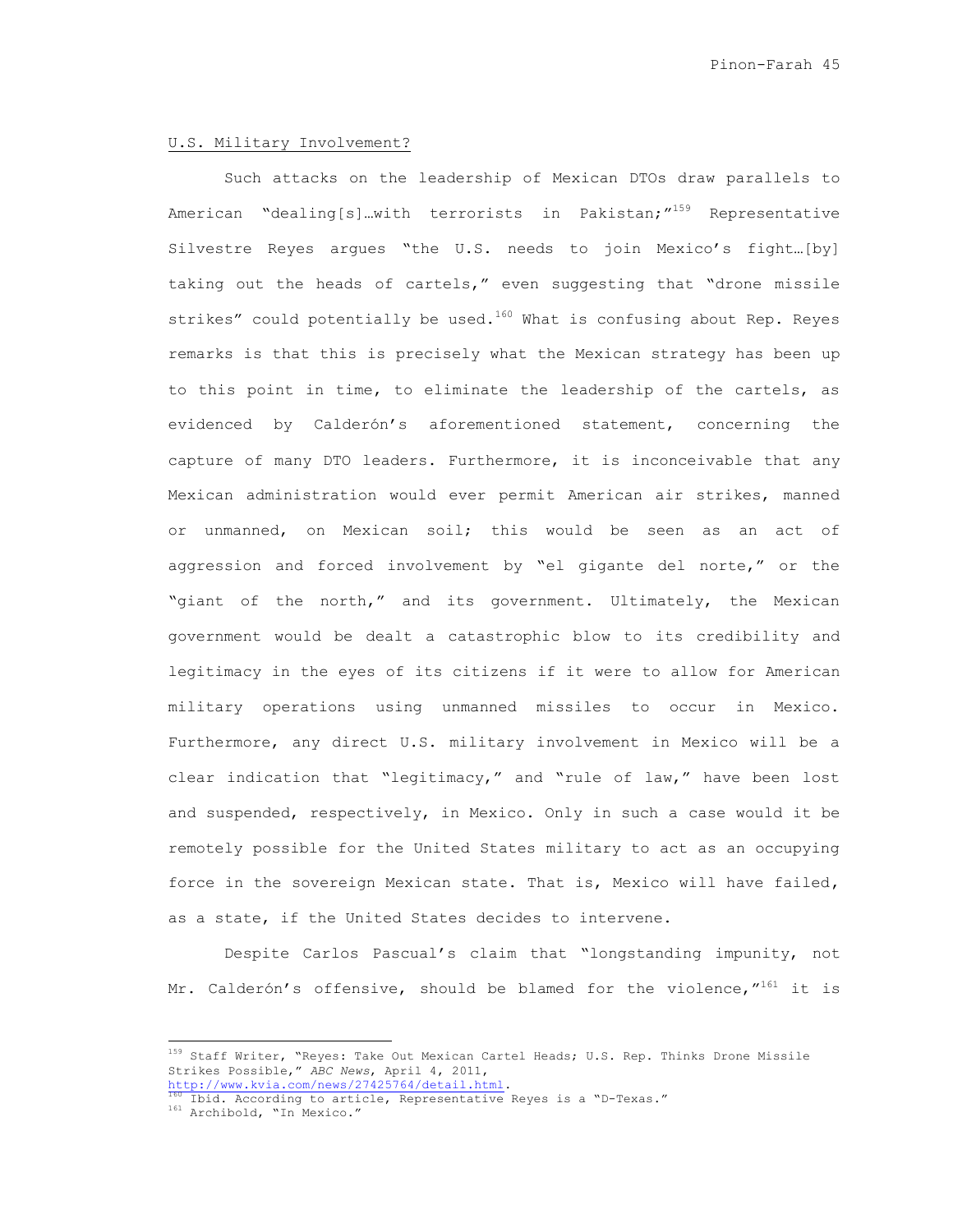simply undeniable that the staggering death toll has occurred exclusively since Calderón"s decision to go after the cartels with force. That is not to say that the tension and conditions for intercartel war were not present prior to Calderón"s administration, or even that the violence would not have occurred otherwise, however his policy is intrinsically linked to the outbreak and increase in violence. Ultimately, it is a reality that the violence emerged under the antinarcotic policy of Calderón, but that does not excuse those who claim it was entirely his fault that the war began. In reality, the setting has been ripe for conflict, all that was needed was the proper offense to set it off.

One must also be careful when approaching statements made by Pascual during his tenure as ambassador, especially since particular comments were recently brought to light and are said to be responsible for his resignation from the post in March  $2011$ .<sup>162</sup> Pascual and his officials were especially critical of Mexican government in saying that there was "'widespread corruption' in Mexican security agencies."<sup>163</sup> What is so unusual about this comment is that it is in direct opposition to his prior statements placing the blame of the violence on "longstanding impunity."<sup>164</sup> Furthermore, Pascual criticized and "described the Mexican army as 'slow' and 'risk averse',  $^{\prime\prime}$ <sup>165</sup> only serving to further strain his already damaged relationship with Calderón. Such inconsistency between public and private statements certainly played a role in Calderón"s growing frustrations with American intervention and participation in an

<sup>162</sup> CNN Wire Staff, "U.S. Ambassador to Mexico resigns," *CNN.com*, March 20, 2011, [http://www.cnn.com/2011/US/03/19/mexico.ambassador.resigns/index.html?hpt=T2.](http://www.cnn.com/2011/US/03/19/mexico.ambassador.resigns/index.html?hpt=T2) Ibid.

<sup>164</sup> Archibold, "In Mexico."

<sup>165</sup> CNN Wire Staff, "U.S. Ambassador."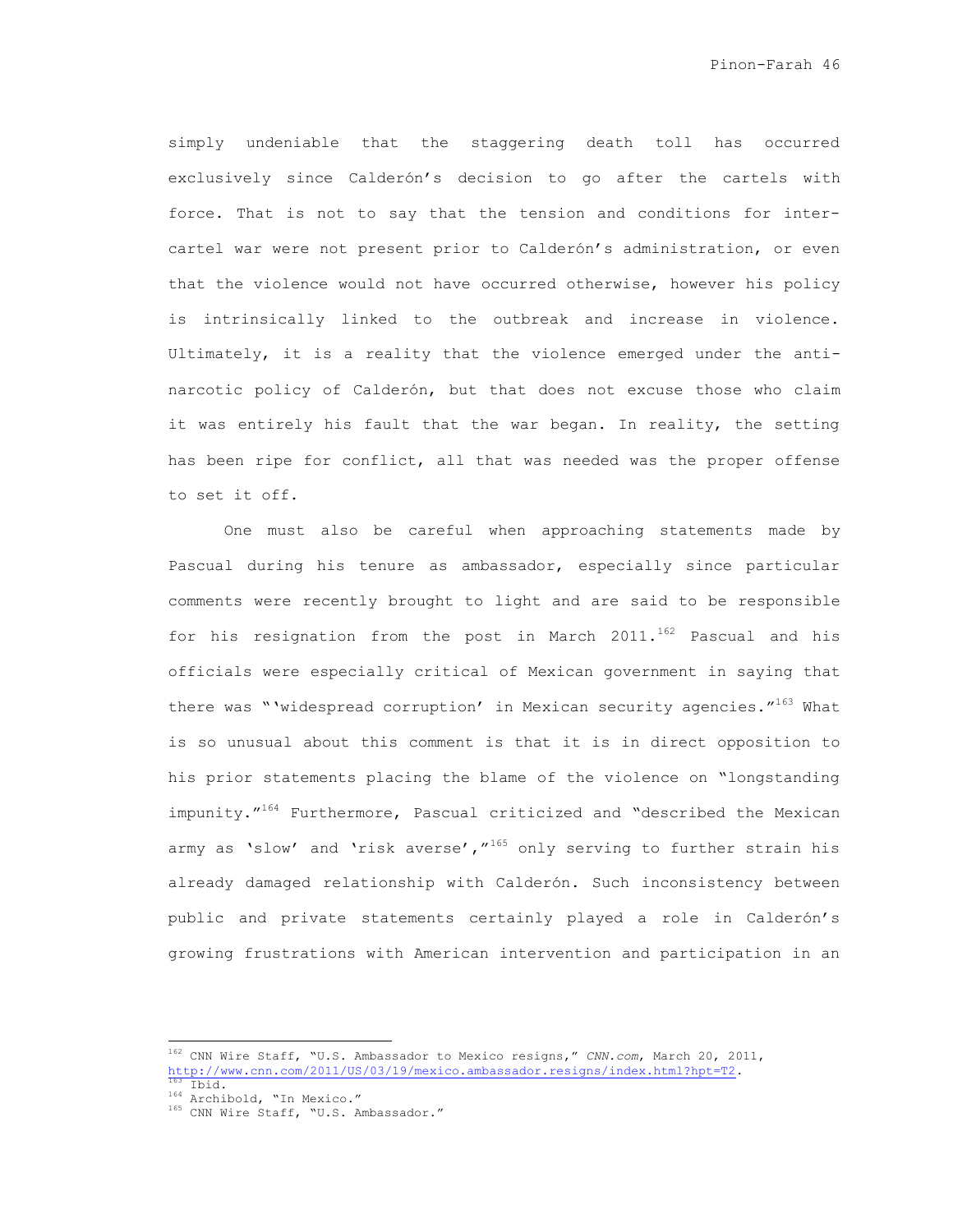issue that "does not concern him [Pascual]."<sup>166</sup>Furthermore, Calderón must be careful when publicly reprimanding American interventions since, after all, this is a Mexican problem that requires international cooperation and assistance as the conflict extends from the U.S.-Mexico border down to Colombia.

### Stronger than the Military?

In order to successfully combat the government's anti-narcotic strategy, the cartels must be extremely well equipped and trained in warfare, especially in mobile, guerilla tactics. As Camille Rougeron writes, it is "when individual armaments became increasingly portable and easy to hide, regular armies benefited less than their adversaries."<sup>167</sup> As will be seen in the data to be discussed shortly, the Mexican DTOs have reached a level of fire power and organization that does rival that of the government, one in which it seems reasonable to assume that they are capable of conducting problematic and damaging operations using guerrilla tactics. Precisely as Rougeron writes, the DTOs stand to gain more than the government from newer, more advanced technology that allows them to exploit the few advantages they hold over the military. Quite simply, if they were not capable of this, the war could not have been drawn out over the last five years; the military would have quickly dealt with and quieted the cartels.

One way to understand the real capacity of conducting a countergovernment strategy wielded by the cartels is to examine the amount of weapons confiscated and seized by the Mexican government. One of the

<sup>166</sup> CNN Wire Staff, "U.S. Ambassador."

<sup>167</sup> Camille Rougeron, "The Historical Dimension of Guerrilla Warfare," in *Guerrilla Strategies: An Historical Anthology from the Long March to Afghanistan*, ed. Gérard Chaliand (Berkeley: University of California Press, 1982), 39.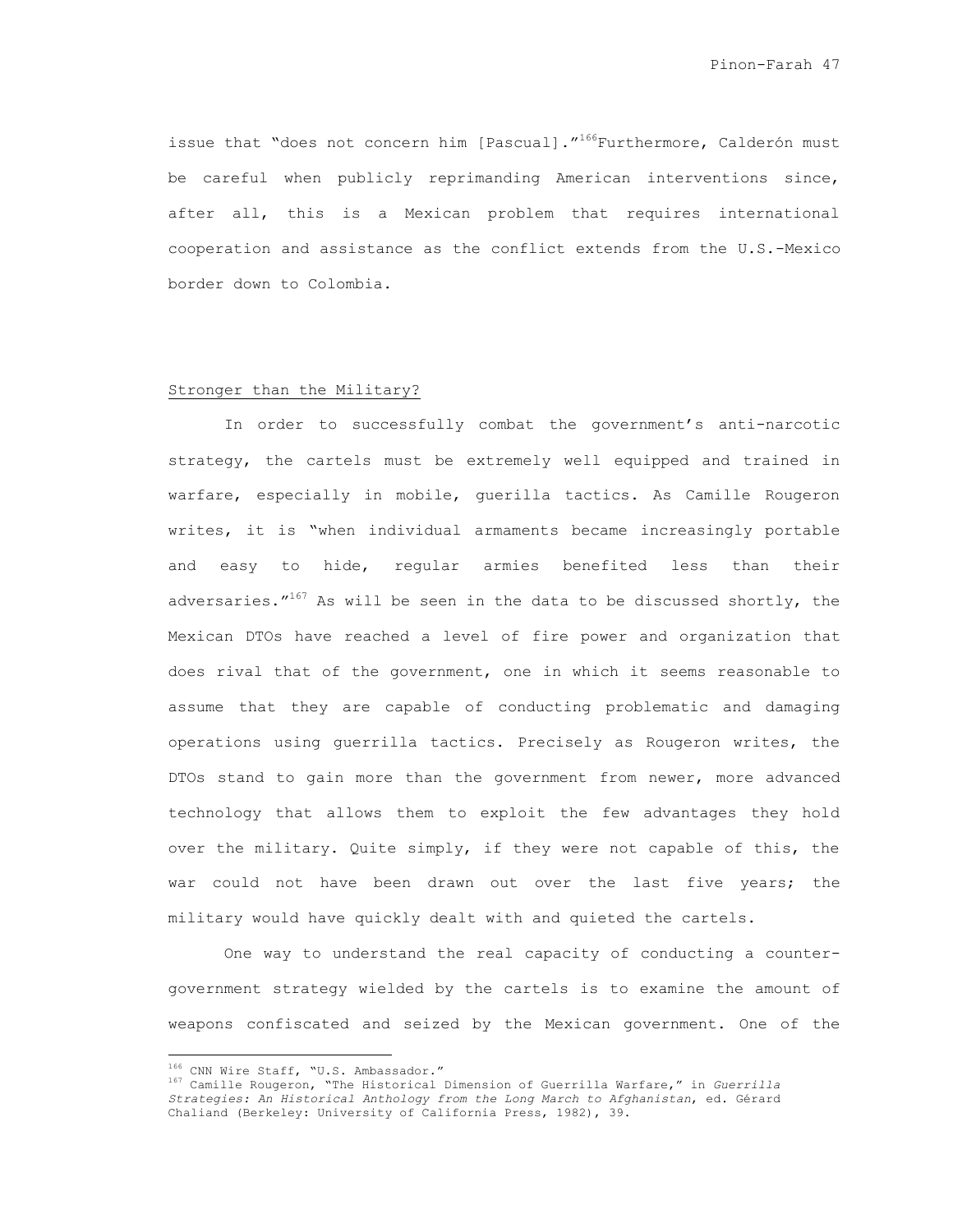most alarming demonstrations of the cartels' military might can be seen in a July 26, 2009 release by the online Spanish news website *Milenio*. The article reports a PGR seizure of cartel weapons under the title of "PGR takes arsenal with anti-aircraft capabilities from *narco*."<sup>168</sup> In this informative account, the SIEDO<sup>169</sup>, Mexico's organized crime specialty unit, claimed they "confiscated foreign made weapons with the capacity to take down planes, [technology] that we do not have in our country. $170$  The weapons seized included, "18 rocket launchers, five .50 caliber rifles considered to be anti-aircraft capable, 29 .50 caliber Barrett rifles…two grenade launchers, 49 submachine PS90 guns capable of penetrating any type of armor, 142 Five Seven pistols, called "copkillers" for their ability to penetrate light armor, on vests and helmets."<sup>171</sup> Such a find surely calls into question the government's ability to "successfully upholds a claim to the *monopoly* of the *legitimate* use of physical force in the enforcement of its order," as Weber argues is necessary for a state to exist,  $^{172}$  since the cartels are in some cases better equipped than the government forces.

A seizure of this nature not only provides insight into the sheer strength of the cartels and their soldiers, but it also sheds light on the magnitude of the uphill battle the government is facing. One need not have an extensive understanding of military history and weapons in order to see just how problematic a seizure such as this one truly is. As reported by *Milenio Online*, the "Attorney General"s office recognized that organized crime is currently a step ahead of the

<sup>168</sup> *Milenio Online*, "Quita PGR al *narco* arsenal antiaéreo," July 26 2009, [http://impreso.milenio.com/node/8614185.](http://impreso.milenio.com/node/8614185)

<sup>169</sup> Ibid. SIEDO stands for Subprocuraduría de Investigación Especializada en Delincuencia Organizada, the Attorney General office"s special anti-organized crime unit.  $170$  Ibid.

 $171$  Ibid.

<sup>172</sup> Idea taken from José Antonio Ortega Sánchez, *México: ¿Rumbo al Estado Fallido?* (México, D.F.: Editorial Planeta, 2010), 19. Quote taken from Max Weber, *The Theory of Social and Economic Organizations* (New York: The Free Press, 1964), 154.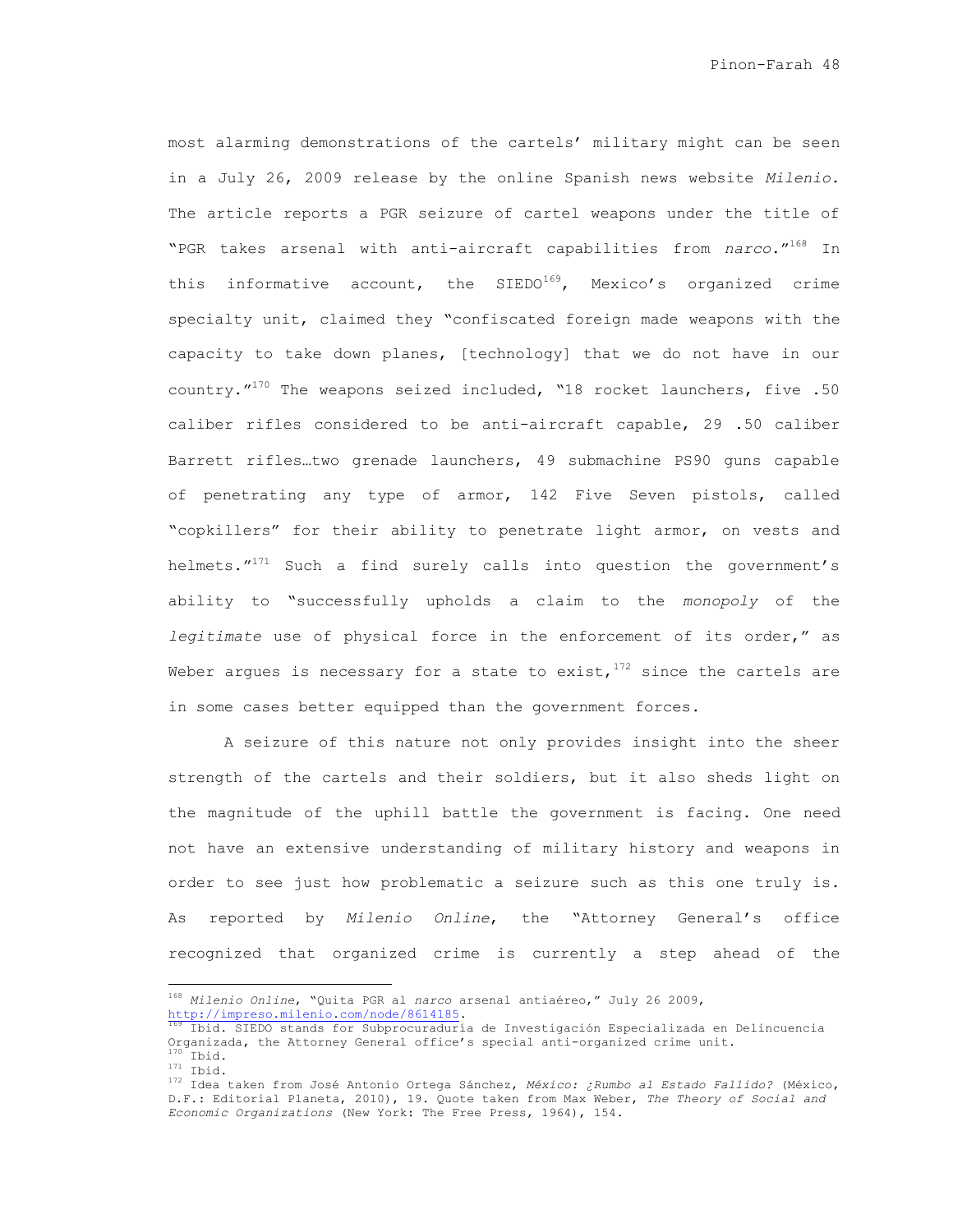federal government [of Mexico] in terms of weapons and technological advances used for conducting their illegal activity and that they also have anti-aircraft capability. $173$  Echoing this statement, one police officer admitted that "the traffickers frequently have far more power than the police. $174$  This reality does bode well for future government success.

Wielding such power and capacity for violent response, the cartels are in an excellent position to use extortion, laundering, and other fraudulent enterprises. One can now assume that, amidst several threats to governors, and other political authorities, the DTOs can potentially threaten their way out of prosecution and legal troubles. Given the choice between: 1) cracking down on the DTOs and their operations with a very real threat to one"s life, and 2) turning the blind eye to their illegal operations in order to survive, it is not difficult to understand the moral dilemma facing Mexican authorities today. They are essentially presented with two options from the cartels: "Door 1, you cooperate; Door 2, we're doing it anyway." $175$  This dilemma will prove to be instrumental in understanding the emotion and message expressed in Javier Sicilia"s "Carta abierta a políticos y criminals,  $n^{176}$  to be discussed in the final chapter of this thesis.

<sup>173</sup> *Milenio Online*, "Quita PGR al *narco*."

<sup>174</sup> Forero, "Colombia stepping up anti-drug training."

<sup>&</sup>lt;sup>175</sup> This quote was directed at the American Government's takeover of Fannie Mae and Freddie Mac, however the sentiment of the expression applies directly to the mentality of Cartel threats to Mexican authorities and business owners. Taken from Andrew Ross Sorkin, *Too Big To Fail: The inside story of how Wall Street and Washington fought to save the financial system-and themselves* (New York: Penguin Books, 2010), 227.<br><sup>176</sup> Junior City Control Comments (New York: Penguin Books, 2010), 227. <sup>176</sup> Javier Sicilia, "Carta abierta a políticos y criminals," *Proceso.com.mx*, April 3, 2011, [http://www.proceso.com.mx/rv/modHome/detalleExclusiva/89858.](http://www.proceso.com.mx/rv/modHome/detalleExclusiva/89858)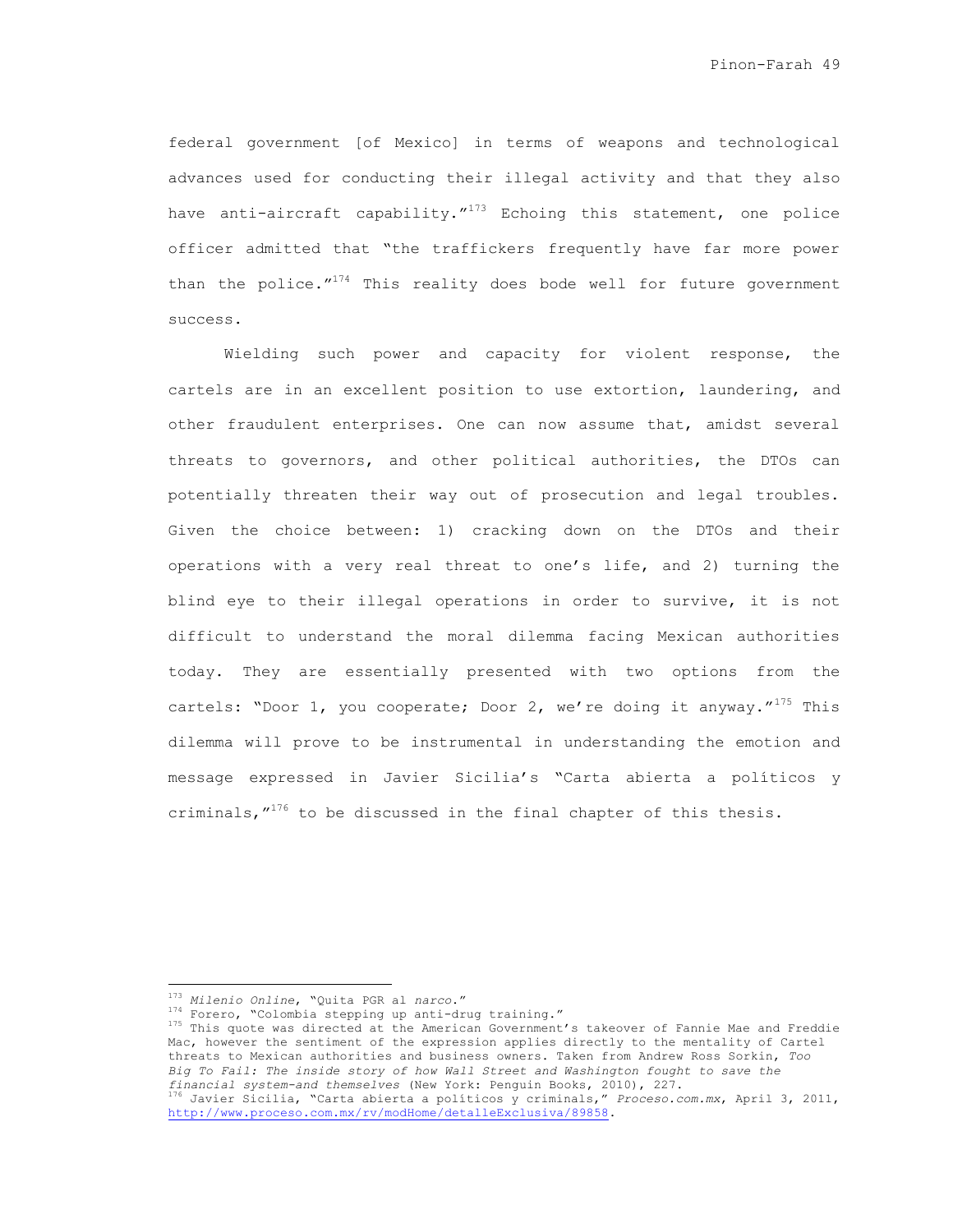# Corruption in the ranks?

Mexican politicians and law enforcement have long battled the stigma of being accused of widespread corruption. However, stereotypes must originate somewhere and unfortunately, it is true that Mexico is no stranger to crooked politics and policing. Furthermore, corruption within the organizations dedicated to battling the DTOs in Mexico is potentially one of the biggest obstacles that must be overcome if victory is ever to be achieved. That is, ties between the cartels and government agents pose a serious threat to the possibility of success for the government and the Mexican people. In order to understand just how connected the two parties are, and to what extent cartel operations have on intra-governmental decision-making one must look at the confirmed examples of government agents and agencies, and their complicity in the drug-trafficking industry.

First, Anabel Hernández reports that in testimony given before the "United States Appellate Court from the  $8^{th}$  District,"<sup>177</sup> there had been several occasions in which "federal, state, and municipal," officers had engaged "in "illegal killings" and…executions conducted by rival cartels."<sup>178</sup> This claim, if true, is devastating to the credibility of and faith the Mexican people have in the government's ability to protect them from this domestic danger. Furthermore, it is reasonable to ask: how can anyone expect the government to succeed in their anti-DTO mission if they cannot even maintain a common anti-DTO sentiment within their own agencies? This further raises the question of the government"s legitimacy. Therefore, it becomes clear from examples such as this one that the government not only faces the task of defeating the DTOs and their ability to operate, but it also must simultaneously

<sup>177</sup> Taken from footnote 83 in Hernández, *Los Señores*, 395.

<sup>178</sup> Ibid., 394.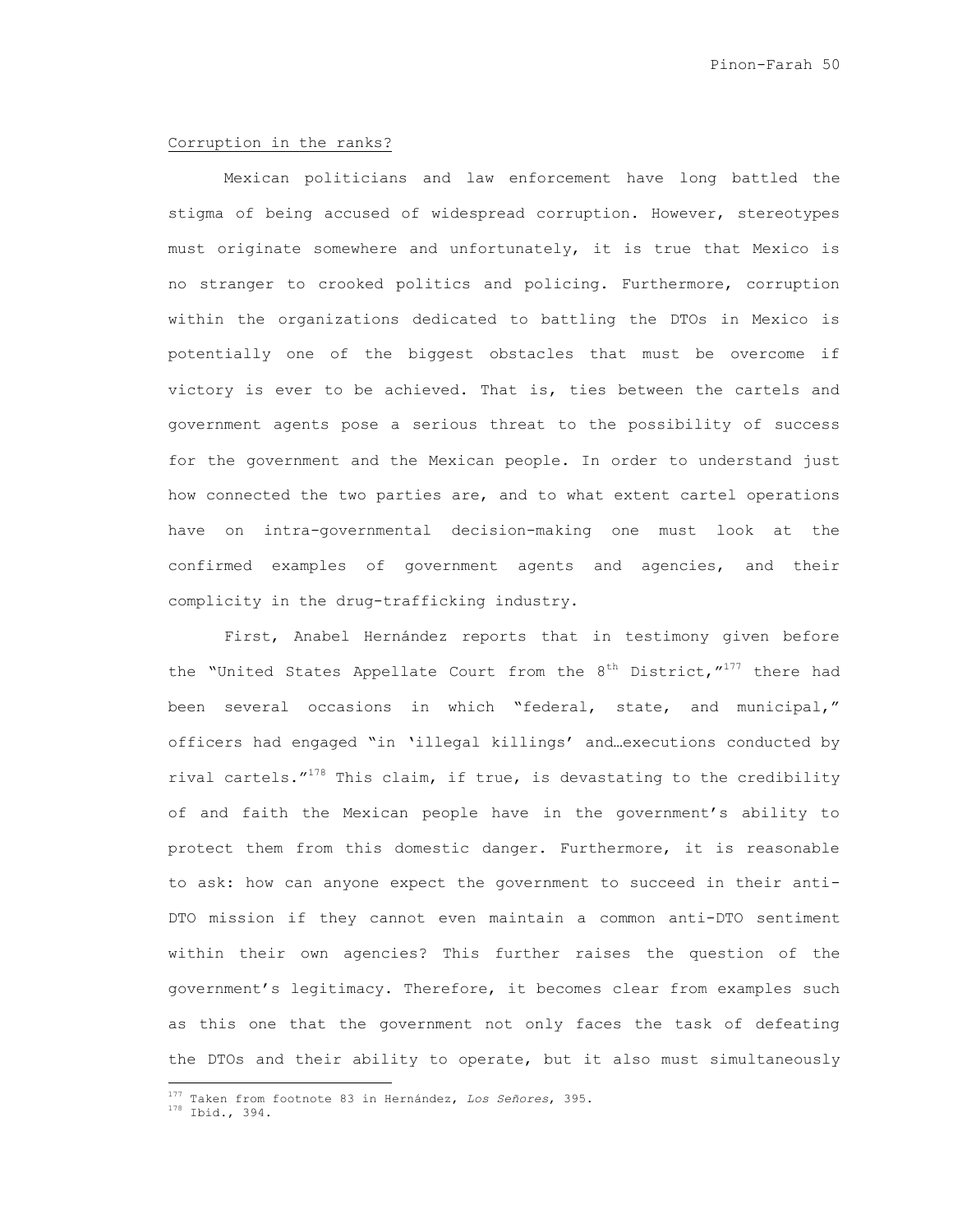defeat the DTOs" influence and operating abilities within the government agencies themselves.

Second, Hernández brings up another issue from Guillermo Eduardo Ramirez Peyro's interaction with the aforementioned 8<sup>th</sup> Circuit Court of Appeals. As reported by Hernández, Ramirez Peyro "made the accusation that at all levels within the Mexican police force, there are illegal connections with drug-trafficking." $179$  The most damning statements made regarding this accusation came when he singled out "the AFI [Agencia Federal de Investigaciones]<sup>180</sup>- then led by Genaro García Luna-which he accused of having revealed to the drug-traffickers the names of 'protected witnesses' in order to have them assassinated."<sup>181</sup> However far-fetched such an accusation may seem, "the judge found *Lalo's* [Ramirez Peyro] testimony to be credible."<sup>182</sup> How can a government be found to have complete control over the "rule of law," and maintain their "legitimacy," in the face of such alarming discoveries?

# Obama"s Opposition to Stricter Gun Control

The United States has taken a firm stance on gun control as a means by which to facilitate the Mexican anti-narcotic mission. As reported by Jorge G. Castañeda and Rubén Aguilar V., "in response to a reporter"s question upon his first visit to México, President Barack Obama was very clear: his government would not alter the Second

<sup>179</sup> Hernández, *Los Señores*, 395.

<sup>180</sup> AFI stands for Agencia Federal de Investigaciones, which translates to Federal Agency for Investigations. This Agency is dedicated to "investigating and prosecuting those responsible for committing federal offenses as well as issues that fall within the civil sector that have an impact on national security or at the federal level." This information taken from PGR, *Agencia Federal de Investigación*, [http://www.pgr.gob.mx/Combate%20a%20la%20Delincuencia/Agencia%20Federal%20de%20Investigac](http://www.pgr.gob.mx/Combate%20a%20la%20Delincuencia/Agencia%20Federal%20de%20Investigacion/Agencia%20Federal%20de%20Investigacion.asp) [ion/Agencia%20Federal%20de%20Investigacion.asp.](http://www.pgr.gob.mx/Combate%20a%20la%20Delincuencia/Agencia%20Federal%20de%20Investigacion/Agencia%20Federal%20de%20Investigacion.asp) <sup>181</sup> Hernández, *Los Señores*, 395.

<sup>&</sup>lt;sup>182</sup> "8<sup>th</sup> Circuit Court of Appeals, record number 08-2657" as quoted in footnote 83 in Hernández, *Los Señores*, 395.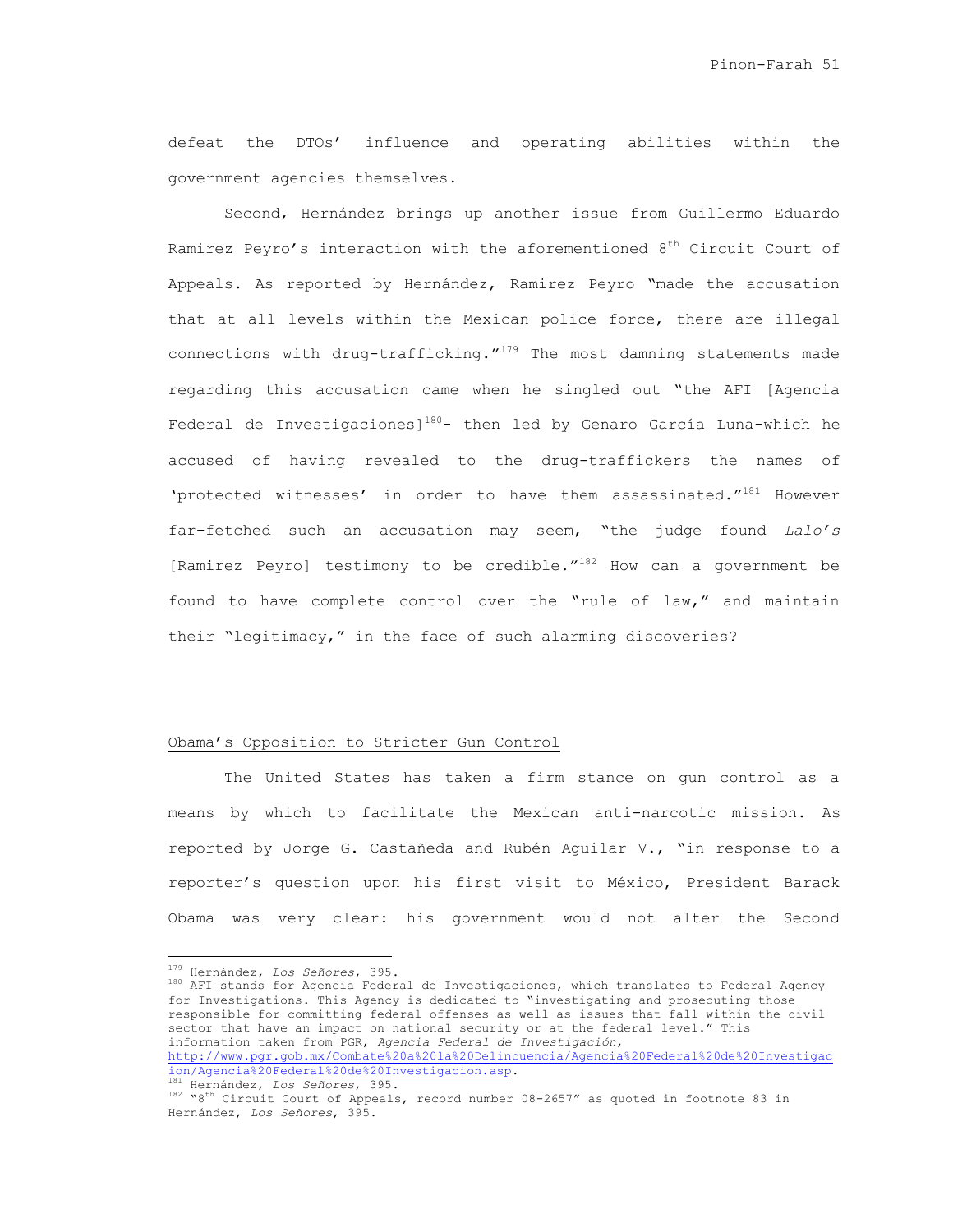Amendment of United States Constitution…nor would it propose stricter legislation to regulate its [firearms] purchase through an extension of the Assault Weapons Ban, which expired in 2004."<sup>183</sup> This statement from the American President serves to affirm what Castañeda and Aguilar label one of their chapter headings, "the United States [is capable of, but] does not want to," control the illegal firearm trade to Mexico. $184$ Furthermore, despite "no denial that its [the U.S.] laws concerning purchasing weapons are permissive, "<sup>185</sup> these authors provide three more examples of what they deem evidence of the United States continued disregard for their cooperation in the international fight against the illegal arms trade. They cite the following as examples: [1)] "the government of the United States has not wanted to ratify the Palermo Convention against Transnational Organized Crime, signed in  $2000,^{186}$  [2)] nor has it signed the Interamerican Convention against the Production of and Illicit Trafficking of arms [ammunition, explosives, and other related materials]<sup>187</sup>, ratified by 30 of the 34 member nations of the OAS.<sup>188</sup> [3)] in early 2009, UNODC asked President Obama to place an

**2**.

 $\overline{a}$ 

[http://www.unodc.org/unodc/en/treaties/CTOC/index.html.](http://www.unodc.org/unodc/en/treaties/CTOC/index.html) For further explanation of this convention see **Appendix B-3.**

<sup>183</sup> Quote from Rubén Aguilar V. and Jorge G. Castañeda, *El Narco: La Guerra Fallida* (Mexico D.F.: Punto de Lectura, 2006), 65-66. The Assault Weapons Ban of 2004 includes the following ban: "It shall be unlawful for a person to manufacture, transfer, or possess a semiautomatic assault weapon." While there are a myriad of exceptions in the actual bill, the most notable is the following: " the manufacture for, transfer to, or possession by the United States or a department or agency of the United States or a State or a department, agency, or political subdivision of a State, or a transfer to or possession by a law enforcement officer employed by such an entity for purposes of law enforcement (whether on or off duty);" Both of these points from the AWB taken from Library of Congress website at [http://thomas.loc.gov/cgi](http://thomas.loc.gov/cgi-bin/query/F?c103:1:./temp/~c1032m1Ijc:e643945)[bin/query/F?c103:1:./temp/~c1032m1Ijc:e643945:](http://thomas.loc.gov/cgi-bin/query/F?c103:1:./temp/~c1032m1Ijc:e643945). For full text of the AWB see **Appendix B-**

<sup>184</sup> Aguilar V. and Castañeda, *El Narco*, 65.

 $185$  Ibid., 66.

<sup>186</sup> The basic idea of this convention included "three Protocols...the Protocol to Prevent, Suppress and Punish Trafficking in Persons, Especially Women and Children; the Protocol against the Smuggling of Migrants by Land, Sea and Air; and the Protocol against the Illicit Manufacturing of and Trafficking in Firearms, their Parts and Components and Ammunition." Taken from UNODC website at

<sup>187</sup> Organization of American States, *Multilateral Treaties*,

[http://www.oas.org/juridico/english/treaties/a-63.html.](http://www.oas.org/juridico/english/treaties/a-63.html)<br><sup>188</sup> This convention was established due to the fact that the member states of OAS had become, in their own words, "AWARE of the urgent need to prevent, combat, and eradicate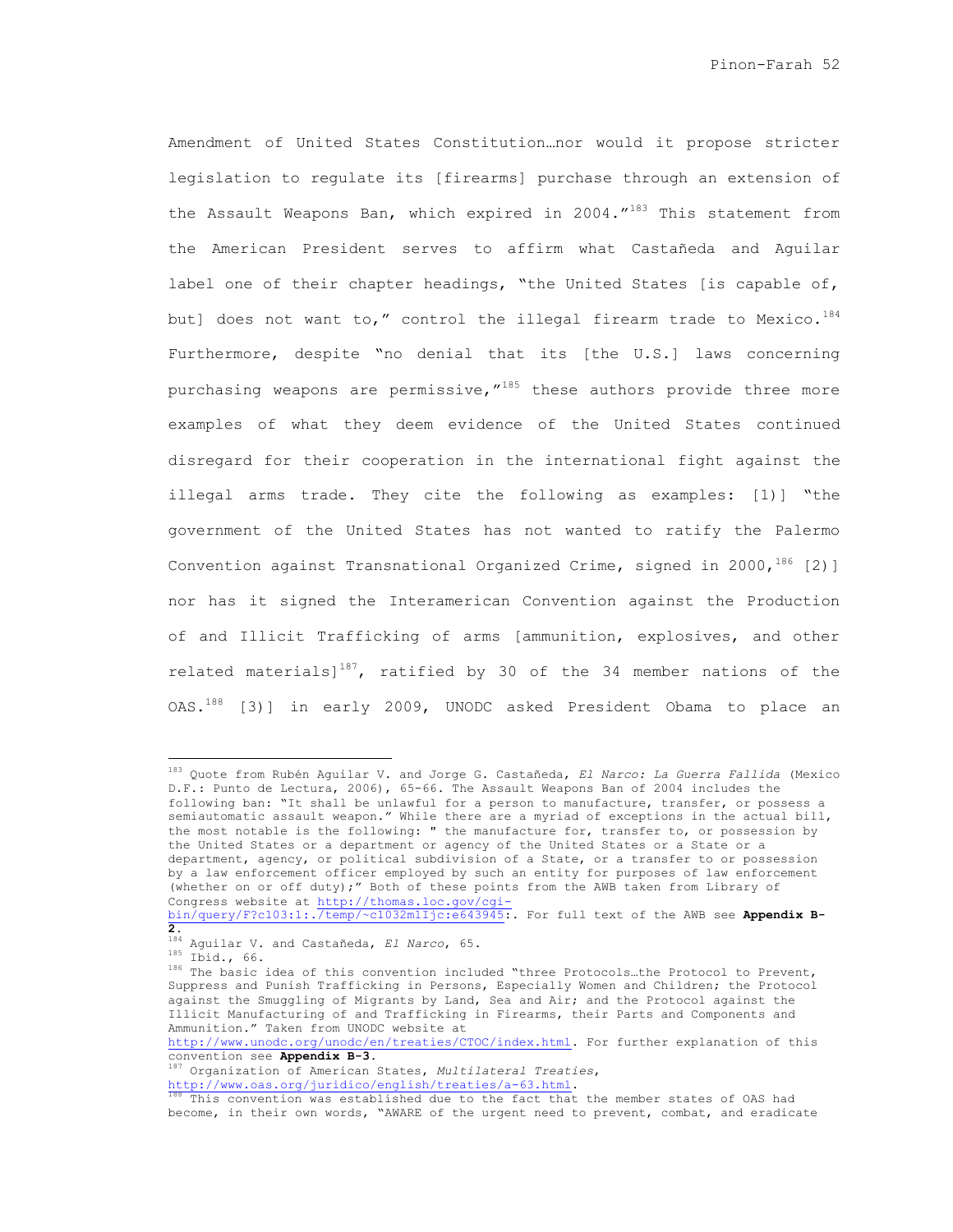Pinon-Farah 53

embargo on arms in order to restrict their illegal trafficking to Mexico," which did not occur due to the U.S. citing that it would be "incompatible with its internal legislation."<sup>189</sup>

However, Secretary of Homeland Security, Janet Napolitano has said that "the U.S. had to do a better job stopping the flow of American guns smuggles south to fuel Mexico's drug war."<sup>190</sup> The question is not then should the United States play a part in bringing about the end of the drug war in Mexico, but rather how should the U.S. combat the avenues through which DTOs acquire American weapons? This question must be asked given the fact that there appears to be at least some amount of discord between high-ranking American government officials on the issue.

## U.S. Involvement in cartel weapon acquisition

 $\overline{a}$ 

The question: from where the Mexican DTOs have been accumulating their arsenals is as of yet unclear. There have been some links established between arms dealers and others that remain murky even 5 years into Calderón"s war against drugs. However, there are indications that a decent amount of these weapons are coming from the United States through several sources. One example of the routes the cartels take to acquire American weapons was reported when "federal authorities indicted 20 men Tuesday [January 25, 2011] on charges of buying an

the illicit manufacturing of and trafficking in firearms, ammunition, explosives, and other related materials, due to the harmful effects of these activities on the security of each state and the region as a whole, endangering the well-being of peoples, their social and economic development, and their right to live in peace;" taken from OAS website at [http://www.oas.org/juridico/english/treaties/a-63.html.](http://www.oas.org/juridico/english/treaties/a-63.html) For further explanation of this convention see **Appendix B-4.** OAS stands for the Organization of American States.

<sup>189</sup> All three examples from Aguilar V. and Castañeda, *El Narco*, 66-67.

<sup>190</sup> Will Weissert, "Napolitano touts safety of US border communities," *Associated Press*, January 31, 2011, [http://news.yahoo.com/s/ap/20110201/ap\\_on\\_re\\_us/us\\_border\\_napolitano.](http://news.yahoo.com/s/ap/20110201/ap_on_re_us/us_border_napolitano)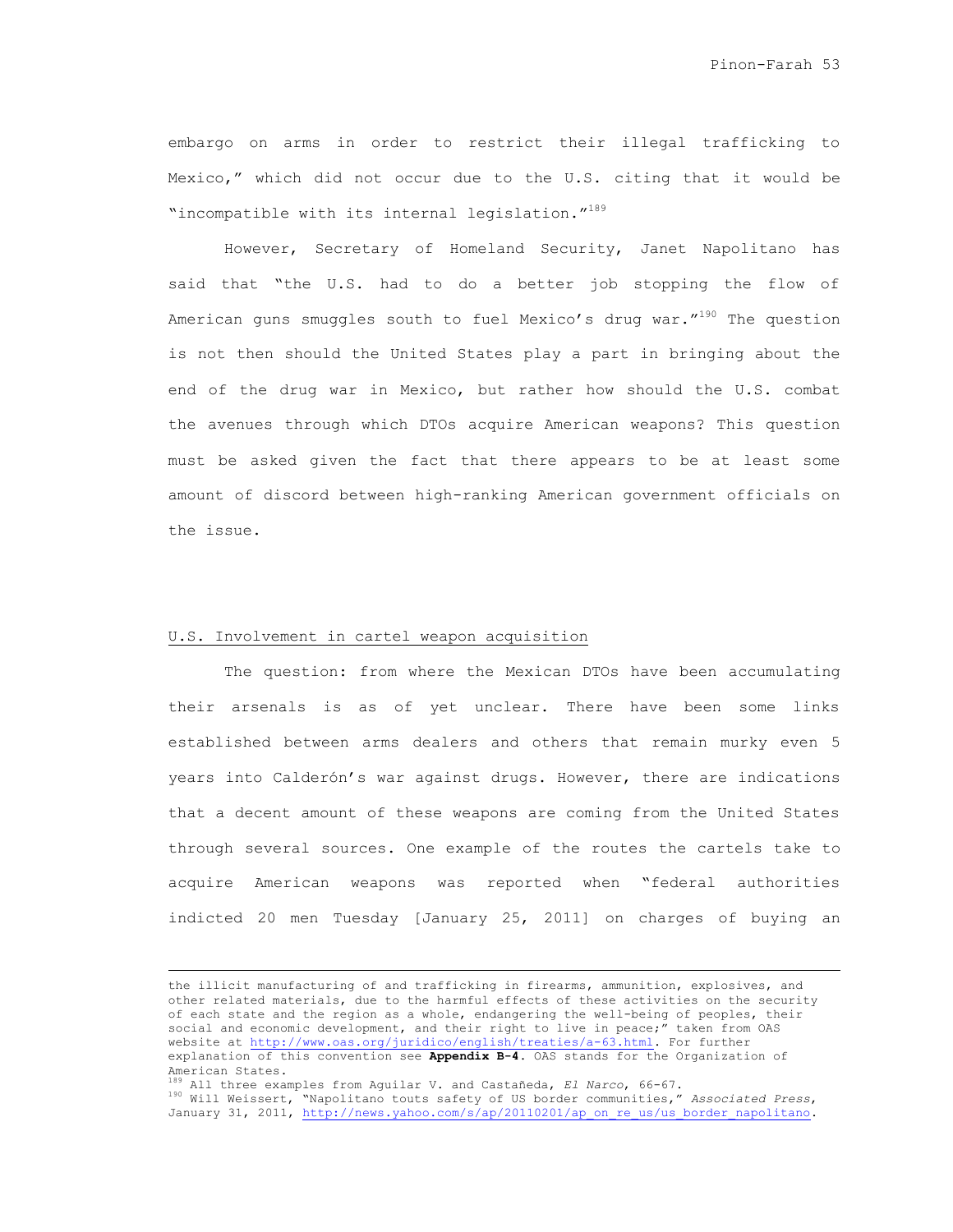estimated 700 weapons in Arizona," with the apparent intent to deliver them to the "Sinaloa drug cartel. $''^{191}$  The report added that this development is part of a greater investigation, which has discovered "as many as 60,000 weapons seized in Mexico and traced to U.S. sources. $1^{192}$  In this case, there was the example of one particular trafficker Uriel Patino who purchased 70 AK-47s from March to August  $2010.^{193}$  Needless to say, it is becoming apparent that the cartels are having little, if any, difficulty acquiring the weapons to protect themselves and their industry. How one is to go about combating the avenues the cartels take to arm themselves is not a simple question to answer. There are those who argue for stricter U.S. government regulation of arms movement, and there are also those who fear any government regulation would encroach upon their understanding of the rights protected by the  $2^{nd}$  Amendment of the U.S. Constitution.<sup>194</sup>

One potential solution proposed by the Bureau of Alcohol, Tobacco, Firearms and Explosives would involve "include[ing] longbarreled weapons in the requirement for gun sellers to report multiple weapon sales to a single buyer."<sup>195</sup> Seeing this a potential abuse of congressional authority over the  $2^{nd}$  amendment, the National Rifle Association (NRA) and its supporters have argued that the majority of American weapons acquired by the cartels were from "weapons stocks officially supplied by the U.S. government to Mexico."<sup>196</sup> One need not get into a technical debate concerning the protections afforded to

 $192$  Ibid.

 $\overline{a}$ 

<sup>196</sup> Ibid.

<sup>191</sup> Both quotes from Kim Murphy, "20 arrested in gun smuggling case," *Los Angeles Times*, January 25, 2011, [http://www.latimes.com/news/nationworld/nation/la-na-gun-smuggling-](http://www.latimes.com/news/nationworld/nation/la-na-gun-smuggling-20110126,0,3179205.story)[20110126,0,3179205.story.](http://www.latimes.com/news/nationworld/nation/la-na-gun-smuggling-20110126,0,3179205.story)

 $193$  Ibid.

 $194$  The  $2^{nd}$  Amendment of the U.S. Constitution reads as follows: "A well regulated militia, being necessary to the security of a free State, the right of the people to keep and bear Arms, shall not be infringed." Taken from National Archives, *The Bill of Rights*, http://www.archives.gov//exhibits/charters/bill of rights transcript.html.<br><sup>195</sup> Murphy, "20 arrested."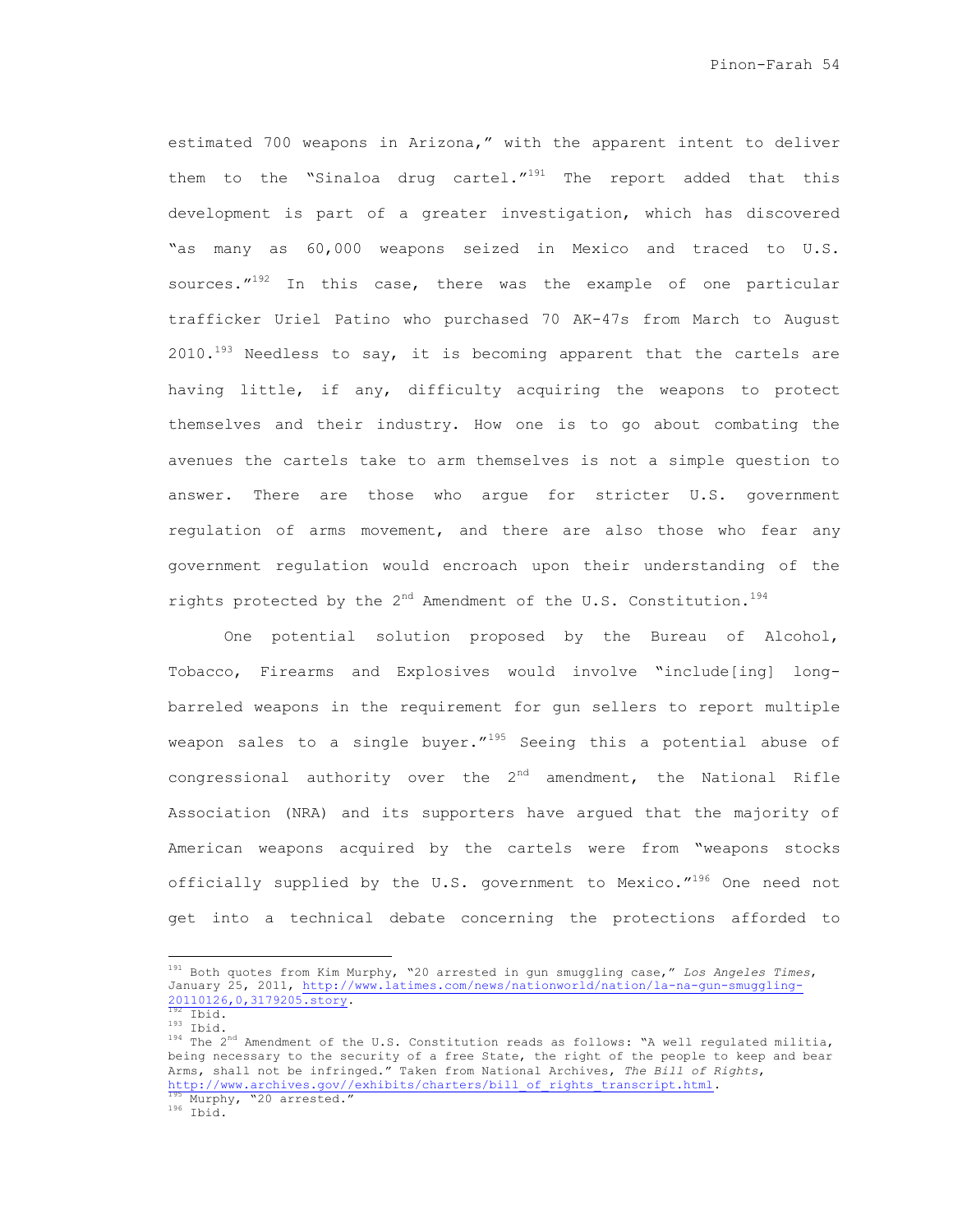American citizens under the  $2<sup>nd</sup>$  amendment in order to discuss the merits of both sides of the argument.

In order to enter into such a discussion it must be stated that the process by which these weapons are delivered to the DTOs is known as "straw purchasers[ing]," and that these individuals are "legal residents of the state who buy the weapons from licensed gun dealers and certify that they are for their own use, but end up selling the guns to the drug cartels."<sup>197</sup> It seems, therefore that the best way to combat this trade would be to establish a system that prevents these weapons from getting into the hands of "straw purchasers," who intend to sell them to Mexican and other DTOs.

Whichever side of the  $2^{nd}$  amendment debate one falls on is, quite frankly, irrelevant since the  $2<sup>nd</sup>$  amendment applies to American citizens privately owning weapons, not to foreign nationals and organizations. Therefore, the NRA's concerns of an abuse of congressional authority are unfounded in that the government could regulate the purchasing of firearms so as to restrict the number of weapons being supplied to Mexican DTOs without infringing on the American people"s "right to bear arms". That is to say, all can certainly agree that the American government has the obligation to protect its citizens, as well as a responsibility to those global citizens affected by American weapons, which can be accomplished by not allowing American weapons to be purchased for and supplied to organized crime and any activity or organization related to terrorism.

 $197$  Murphy, "20 arrested."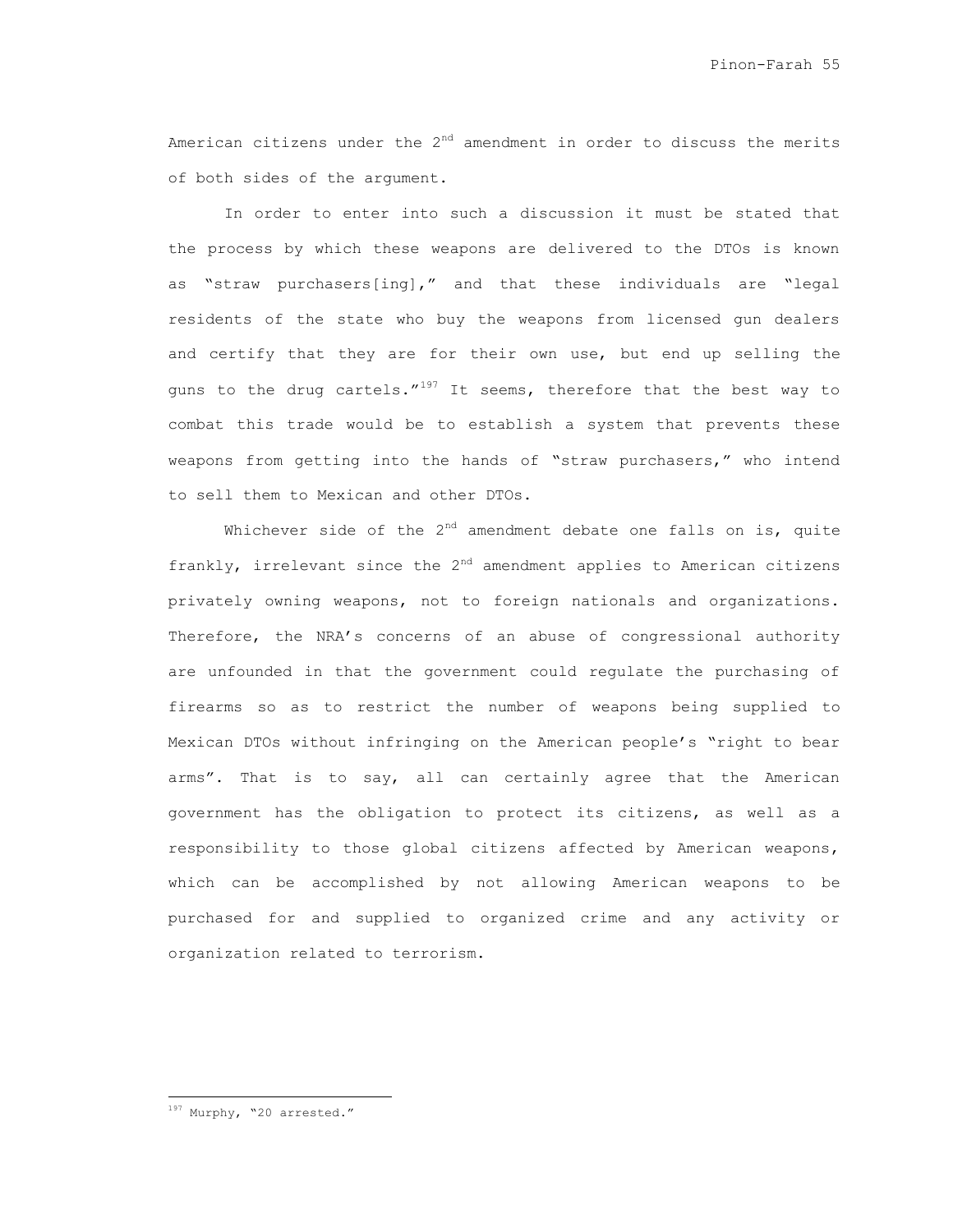Pinon-Farah 56

#### Crossing the border?

As the violence increases in Mexico, there is also an increase in the prevalence of the fear that it could potentially spill over into the United States. Understandably, one should be concerned over the potential for Mexican DTOs and their violent arms to extend beyond the border between Mexico and the US in order to further establish their grip over the continent"s drug routes. To these concerns, the United States has had a very clear response, this has not yet become a reality. Secretary of Homeland Security [Janet] "Napolitano told an audience, that it's 'inaccurate to state, as too many have, that the border is overrun with violence and out of control." $1^{198}$  Furthermore, Napolitano also noted that "this statement, often made only to score political points, is just plain wrong.  $''^{199}$  Ultimately, one must take this concern into account, especially when analyzing the delicate relations between Mexico and the US.

Should the violence spill over into the southwestern American states, and the US does in fact provide "an overwhelming response,  $^{\prime\prime\,200}$ the situation will have escalated from a primarily domestic conflict between cartels and Mexican authorities, into one between Mexican cartels, Mexican authorities, and the United States politico-military machine. Such a scenario is not desirable for any of the three parties. The cartels do not have the military and financial capacity to carry out a successful conflict against the Mexican government, each other, and the United States military simultaneously. Additionally, one assumes that the Mexican government does not wish to destabilize the historically tense relationship and diplomatic balance between asking

<sup>199</sup> Ibid.

<sup>&</sup>lt;sup>198</sup> Weissert, "Napolitano touts."

 $200$  Ibid.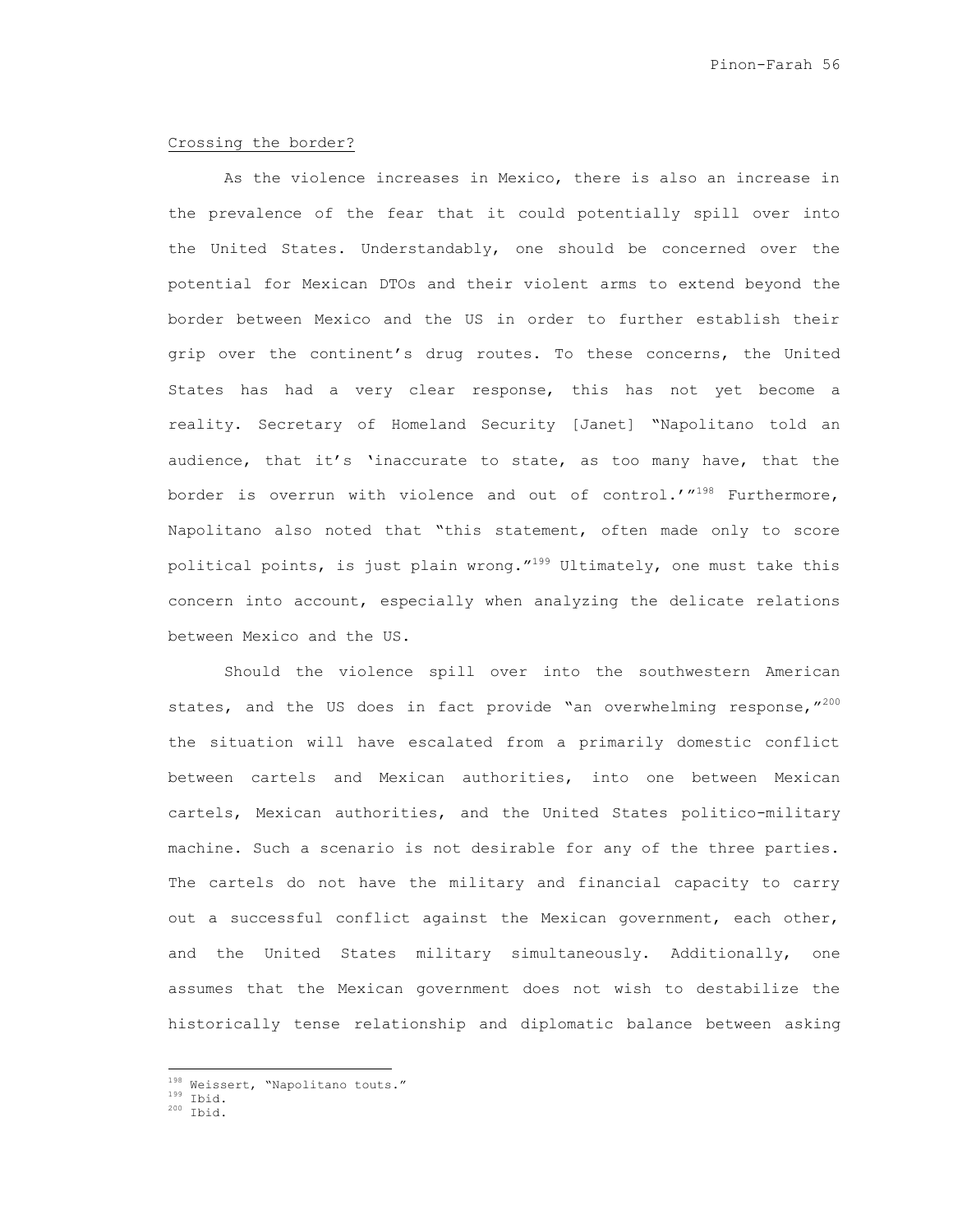for American assistance without jeopardizing their own sovereignty and autonomy.

Despite Napolitano"s claims that border violence is not as bad as is often reported by the media, it appears that the situation is in fact deteriorating. The increase in the cross-border nature of the violence can be seen in two examples: 1) the killing of an American ICE<sup>201</sup> agent and 2) a recent U.S. government sweep of DTO members operating within the United States. On February 15, 2011, an American ICE agent, was killed and his partner injured in an attack carried out by Mexican DTO "Los Zetas". $202$  However, according to a statement made by Mexican army Col. Ricardo Trevilla "that event occurred because of the characteristics of the vehicle, given that they (the suspects) thought it was being used by members of a rival criminal group."<sup>203</sup> While one should take into account the potential that this attack was in fact a misunderstanding as to who was being attacked, the troubling reality is that crimes against authorities of all backgrounds are taking place with increasing regularity.

The second example is related to the first in that it demonstrates how Napolitano"s statement that any violence crossing into the US would be met with "an overwhelming response,  $''^{204}$  may be more than political rhetoric. While the violence in this case did not take place on American soil, it did cost the life of an American Government agent, something the U.S. government needs to maintain awareness of and sensitivity to. Napolitano's words appeared to be followed through on as "U.S. authorities launched a nationwide sweep of drug trafficking

 $^{201}$  ICE stands for Immigration and Customs Enforcement, taken from E. Eduardo Castillo, "Mexico army: Suspect says ICE agent slain in error," *Associated Press*, February 24, 2011, [http://news.yahoo.com/s/ap/20110224/ap\\_on\\_re\\_la\\_am\\_ca/lt\\_mexico\\_ice\\_agents\\_shot.](http://news.yahoo.com/s/ap/20110224/ap_on_re_la_am_ca/lt_mexico_ice_agents_shot)<br><sup>202</sup> Ibid.  $203$  Ibid.

<sup>204</sup> Weissert, "Napolitano touts."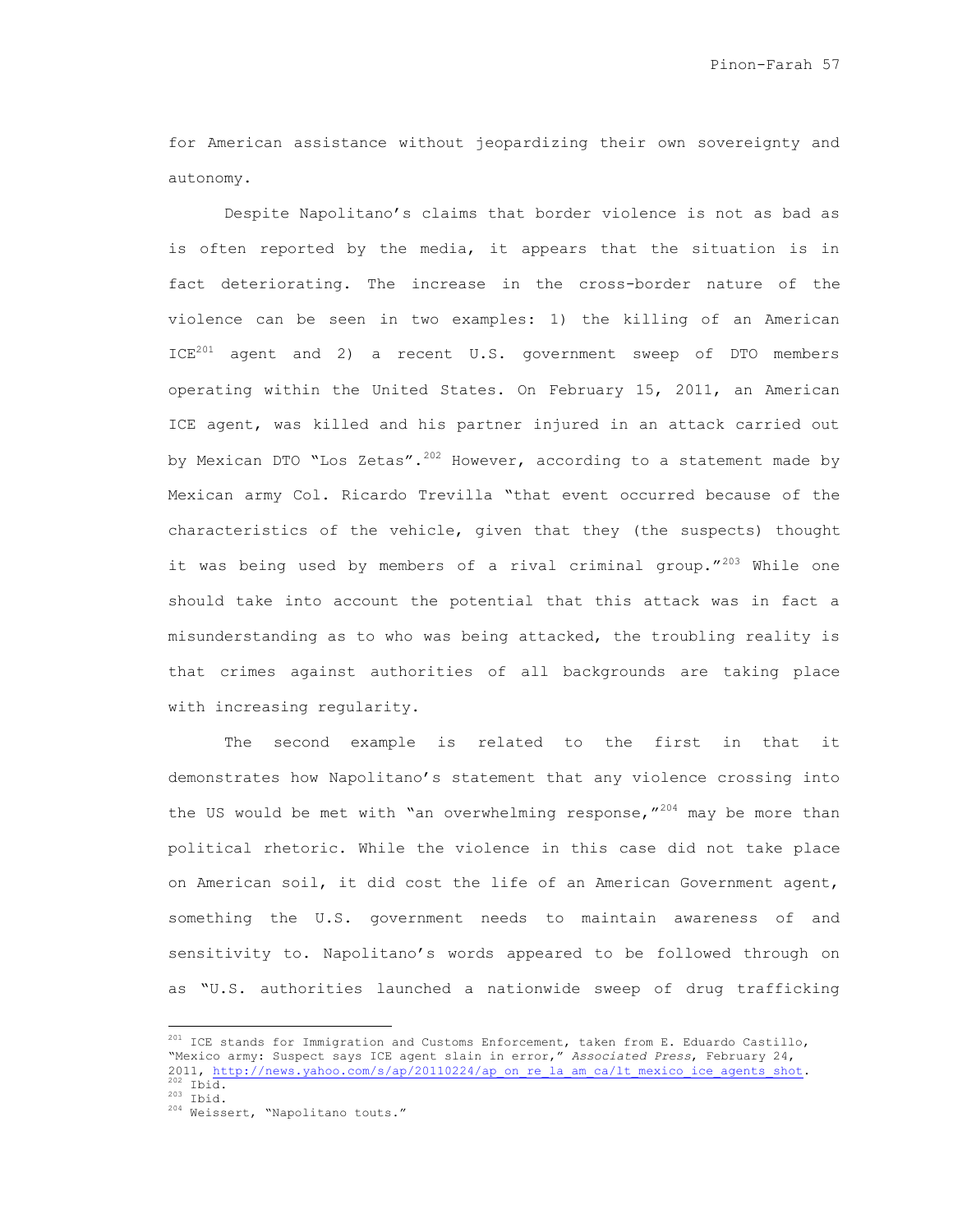suspects…[in which] more than 100 suspects were arrested in nine cities. $1205$  What these two examples demonstrate is that five years in, the US government is actively pursuing the DTOs and their operations within the United States, as a means by which to facilitate their demise within Mexico. As Agent Derek Maltz sums it up "if you attack a U.S. law enforcement officer, we are not going to back down."206

In a surprising move that echoed Secretary Napolitano"s earlier comments, the President "Obama…acknowledged that the U.S. must stem the flow of cash and guns to Mexico that have aided the cartels. $"^{207}$  Contrary to the sentiment expressed earlier by Castañeda and Aguilar, this is a tremendous step in the right direction for the United States administration towards recognizing the need for their support if the cartels are to be defeated. The President went so far as to say that "we [the U.S.] are very mindful that the battle President Calderón is fighting inside of Mexico is not just his battle, it's also ours." $^{208}$  It is not surprising that this new vigor for a cooperative effort against the cartels comes shortly after the death of an American agent in Mexico as discussed. Furthermore, it is unlikely that this renewed interest in cooperating with Mexico is unrelated to an event in which the drug-related violence has directly affected American interests.

<sup>205</sup> Brian Bennett, "Drug trafficking sweep launched in response to agent"s death," *Los Angeles Times*, February 24, 2011, [http://www.latimes.com/news/nationworld/nation/la-na](http://www.latimes.com/news/nationworld/nation/la-na-cartel-arrests-20110225,0,6169725.story?track=rss)[cartel-arrests-20110225,0,6169725.story?track=rss.](http://www.latimes.com/news/nationworld/nation/la-na-cartel-arrests-20110225,0,6169725.story?track=rss)<br><sup>206</sup> Derek Maltz is a "special agent in charge of special operations for the Drug

Enforcement Administration," taken from Bennett, "Drug trafficking sweep," [http://www.latimes.com/news/nationworld/nation/la-na-cartel-arrests-](http://www.latimes.com/news/nationworld/nation/la-na-cartel-arrests-20110225,0,6169725.story?track=rss)[20110225,0,6169725.story?track=rss.](http://www.latimes.com/news/nationworld/nation/la-na-cartel-arrests-20110225,0,6169725.story?track=rss)

<sup>207</sup> Julie Pace, "Obama, Calderón pledge cooperation on drug wars," *The Washington Post*, March 3, 2011, http://www.msnbc.msn.com/id/41886131/ns/politics-white house/. Ibid.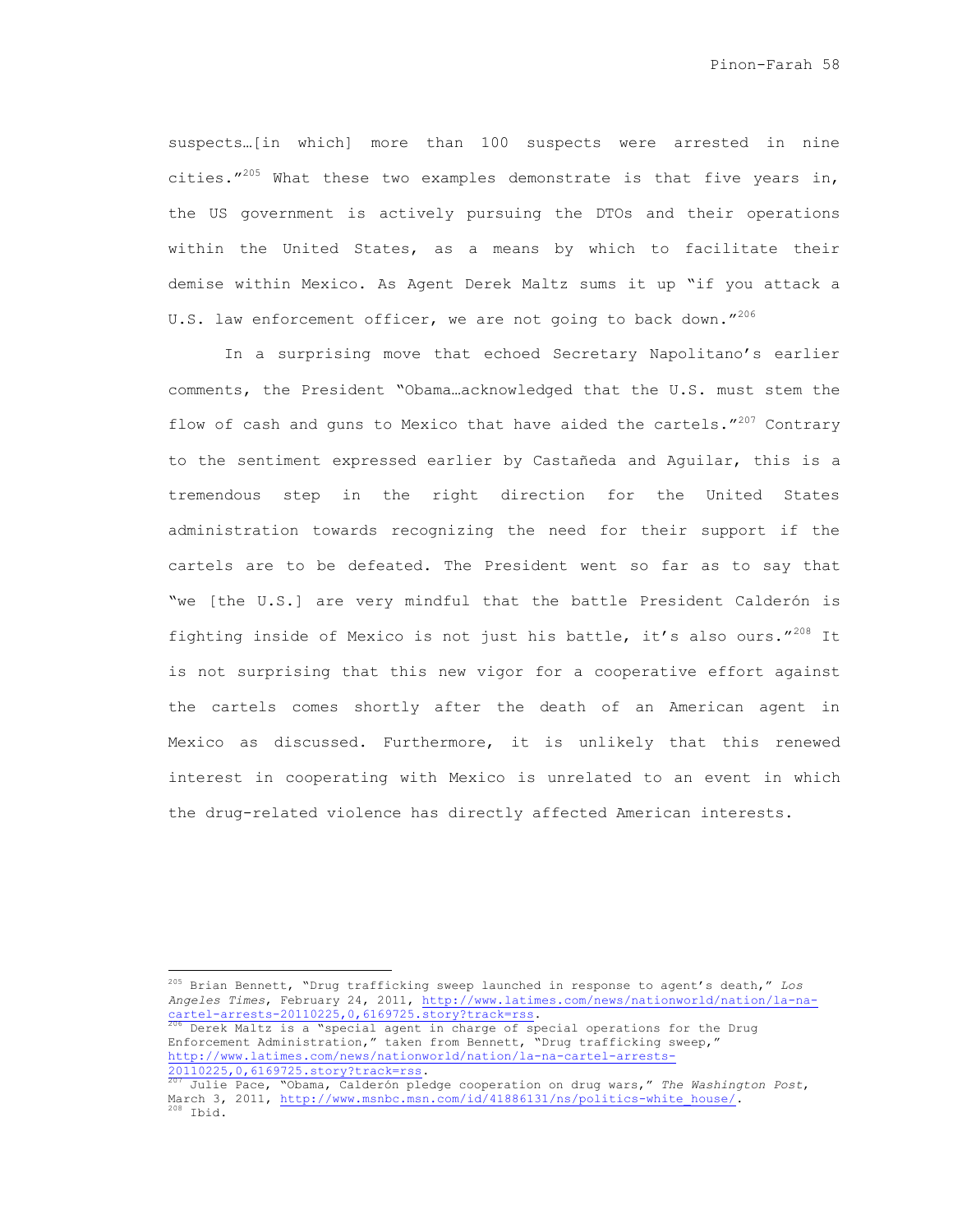## Conclusions

Given the fact that the Mexican military is fully entrenched in the drug conflict, and there appears to be no slowing of the violence, how is the Mexican government supposed to continue its strategy of eliminating the DTOs? First, there must be a consensus between the government, military, and police as to what exactly the strategy is and when each phase must be complete. Urgency and understanding are crucial to the success of the Mexican people over the cartels. Second, the U.S. does not necessarily have to become involved military, but their extensive cooperation with the Mexican mission is of the utmost importance if Mexico is to overcome the growing unrest and violence.

Ultimately, such staggering death tolls and the increasingly violent tendencies of the DTOs have created a chaotic existence in the afflicted areas in Mexico. As mentioned in the introductory chapter, the violence is concentrated in a few particular regions, however one must realize that despite this fact the issue has national implications, which cannot be overlooked. The difficulty facing Calderón and his successor is maintaining government control over Mexico. That is, he must find a way to establish and preserve the citizens" confidence and belief in the mission and operations of their government; without such confidence, the government will almost certainly fail in their role of protector and guarantor of the Constitution and the rights afforded to its citizens. Such a task becomes increasingly difficult given the fact that "analysts have implicitly equated the expansion of military functions with greater political influence, which results in a deterioration of respect for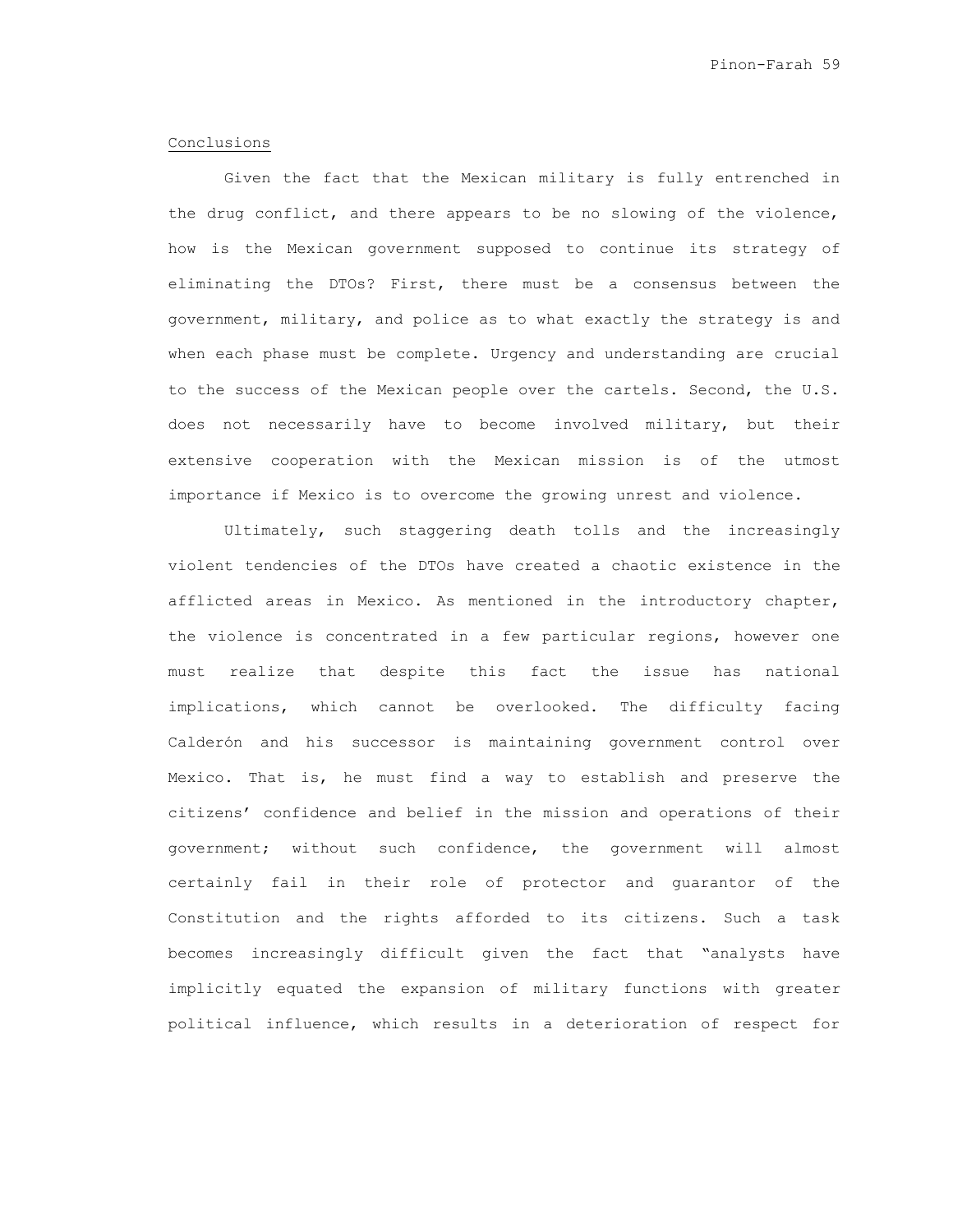civilian authority."<sup>209</sup> Such statements further complicate the situation facing Mexico and its dangerous approach towards the realm of failed states.

One must keep in mind that as mentioned earlier in this chapter, there is no end-all solution for every conflict within a nation that includes elements of guerrilla warfare. However, there are certainly several indicators as to the level of success that a particular counter-insurgency strategy is having. Galula provides "eight steps," towards triumphing over insurgents aiming to destabilize a state. $^{210}$ While the DTOs are not necessarily attempting to overthrow or destabilize the Mexican government, some of these steps are useful for understanding the Mexican conflict. In his book, Galula writes of "The First Step: Destruction or Expulsion of the Insurgent Forces,  $''^{211}$  which the Mexican government clearly hopes to achieve in its war against the DTOs. This is simply one potential step and indicator of success out of many, however it does seem reasonable to expect that a state engaging internal enemies would have as its primary goal to eliminate that group of enemies. This is far from an all-inclusive analysis and discussion of potential solutions, however the path to success for the government will almost certainly be dictated by how fervently they pursue Galula"s "First Step."

Ambassador Pascual"s accusation that Calderón"s government and its authorities were both "slow," and "risk averse,"<sup>212</sup> simply does not stand against the facts. Calderón made the unimaginably "risky," decision to engage the DTOs by "deploying some 50,000 military and

<sup>209</sup> Roderic Ai Camp, *Las Fuerzas Armadas en el México Democrático* (Mexico, D.F.: siglo xxi editores, 2010), 482.

<sup>210</sup> Galula, *Counterinsurgency Warfare*, 107-135.

 $211$  Ibid., 107.

<sup>212</sup> Both accusations printed in CNN Wire Staff, "U.S. Ambassador."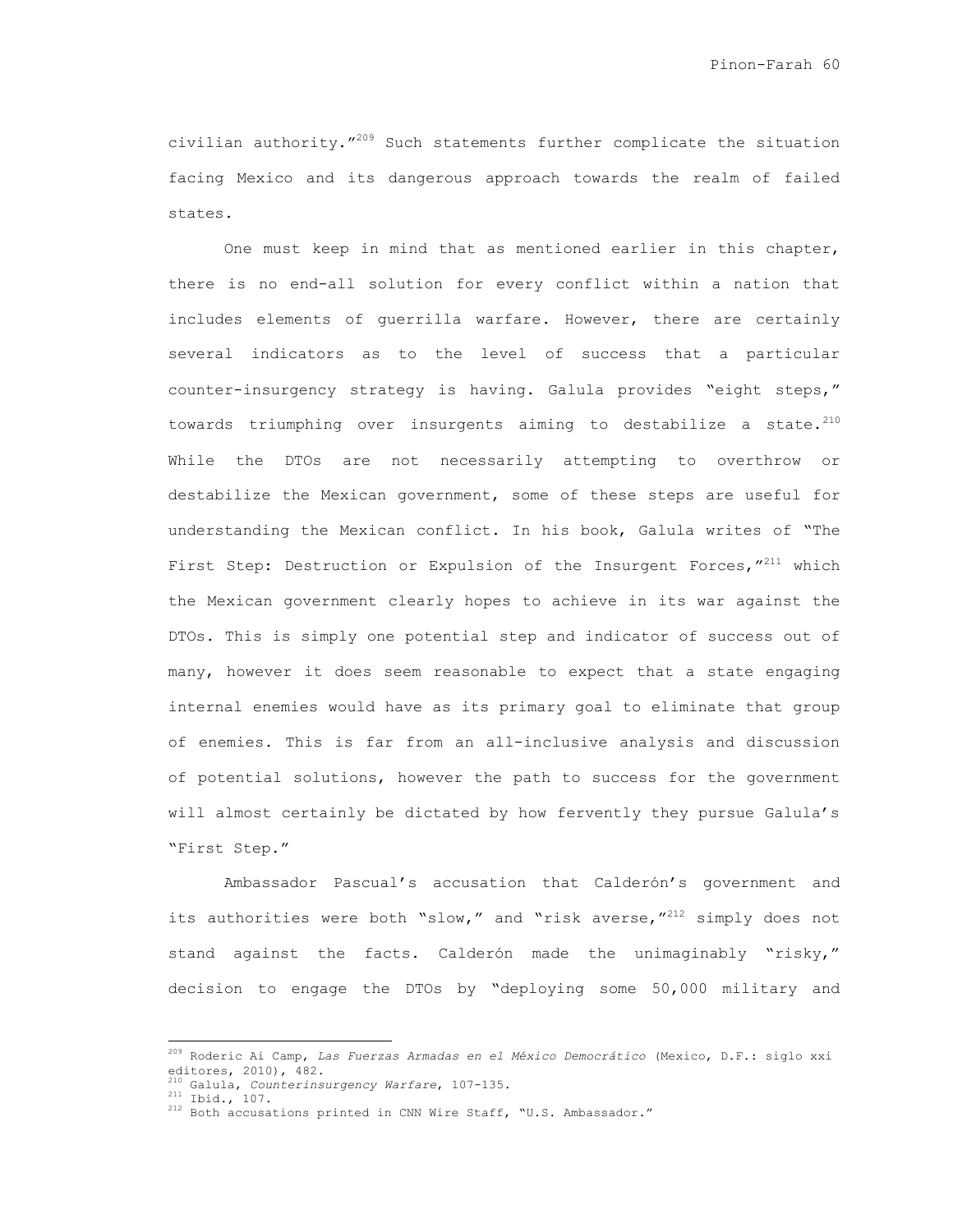federal forces," against them while his presidency was in its infancy. $^{213}$ Certainly this campaign has not been "slow," nor "risk averse;" 35,000 Mexicans have been killed as a result of the Presidential decision. That is not to place the entirety of the blame on Calderón, only to note that it was not until his administration that the Mexican government formally pursued the elimination of the drug-trafficking industry in Mexico. However, it is clear that Calderón and his successor must continue to approach the situation with caution and calm, being that any miscalculation will certainly result in more deaths and further questions concerning the legitimacy of his government.

<sup>213</sup> Sara Miller Llana, "Mexico drug war death toll up 60 percent in 2010. Why?" *Christian Science Monitor*, January 13, 2011, [http://www.csmonitor.com/World/Americas/2011/0113/Mexico-drug-war-death-toll-up-60](http://www.csmonitor.com/World/Americas/2011/0113/Mexico-drug-war-death-toll-up-60-percent-in-2010.-Why) [percent-in-2010.-Why.](http://www.csmonitor.com/World/Americas/2011/0113/Mexico-drug-war-death-toll-up-60-percent-in-2010.-Why)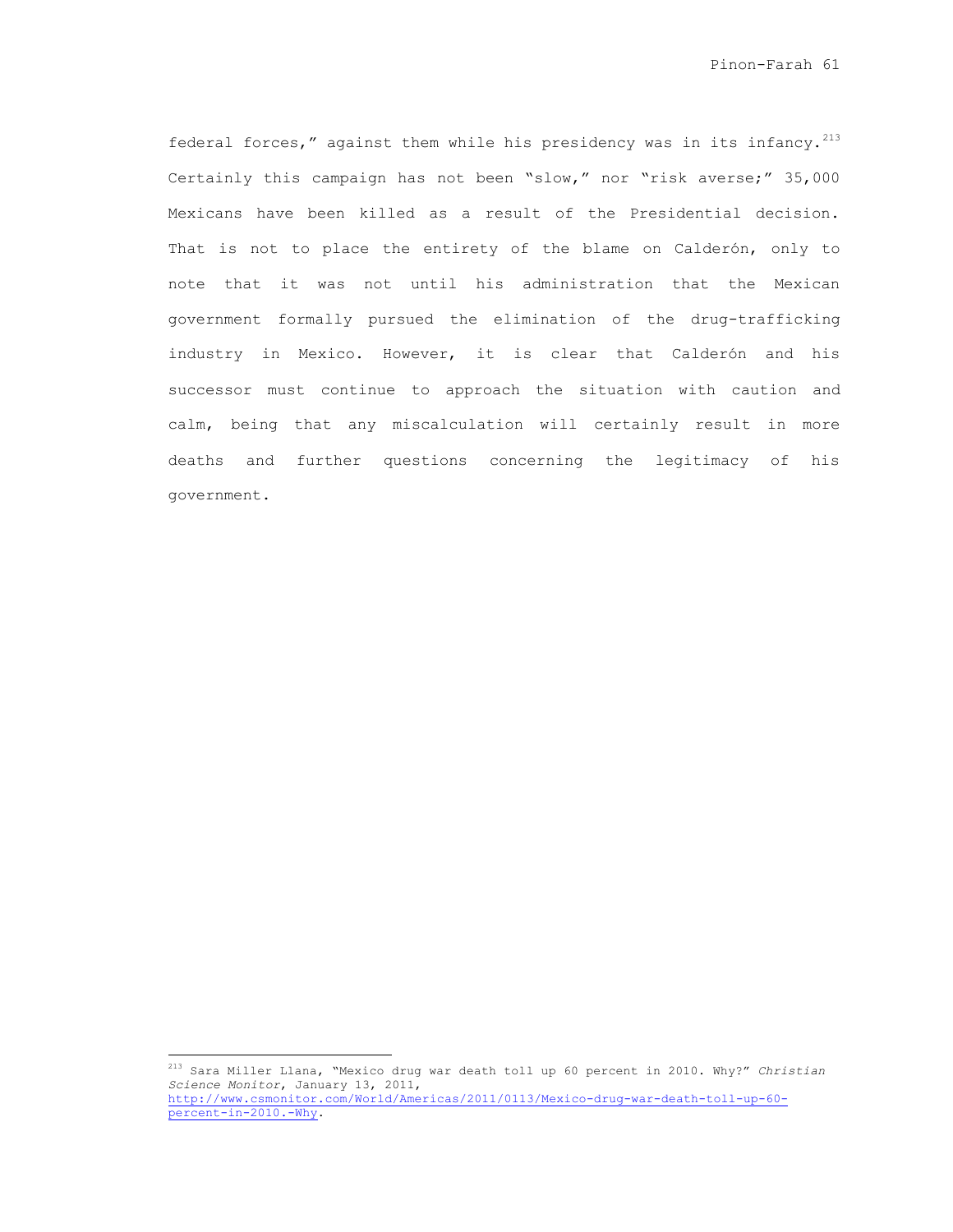## **Chapter 3: The Catholic Church**

### The Church as a moral guide

The Catholic Church has been a long-standing political actor in Mexico, which has served to forcefully influence the moral and ethical leanings of a majority of Mexican people. Considered one of the most valued aspects of Mexican life, most Mexicans are religious with "97 percent, believed in God," and "between 81 and 88 percent," are Catholic. $214$  Furthermore, Roderic Camp found that "contrary to common beliefs, younger Mexicans are slightly more Catholic than older people."<sup>215</sup> It is therefore not surprising that "the one social institution that posed the greatest ideological challenge to the secular state [was and is]-the Catholic Church. $''^{216}$  Evidence of the Catholic Church"s influence in Mexican life can be seen in the early electoral success of the PAN party in the late 1980s and early 1990s have been attributed to their championing of Catholic values. $217$  One would then assume that the Church would also have vested interest in maintaining civilian support and confidence in them in order to continue wielding the influential political and personal power they have for centuries.

<sup>214</sup> Roderic Ai Camp, *Crossing Swords: Religion and Politics in Mexico* (New York: Oxford University Press, 1997), 111.

Ibid.

<sup>216</sup> Jean Meyer, *La Cristiada: El Conflicto entre la iglesia y el estado, 1926-1929* (México, D.F.: Siglo ventiuno, 1973), 44-47, cited in Anthony Gill, "The Politics of Regulating Religion in Mexico: The 1992 Constitutional Reforms in Historical Context," *Journal of Church and State* 41, no. 4 (Autumn 1999): 762.

<sup>217</sup> Camp, *Crossing Swords*, 110.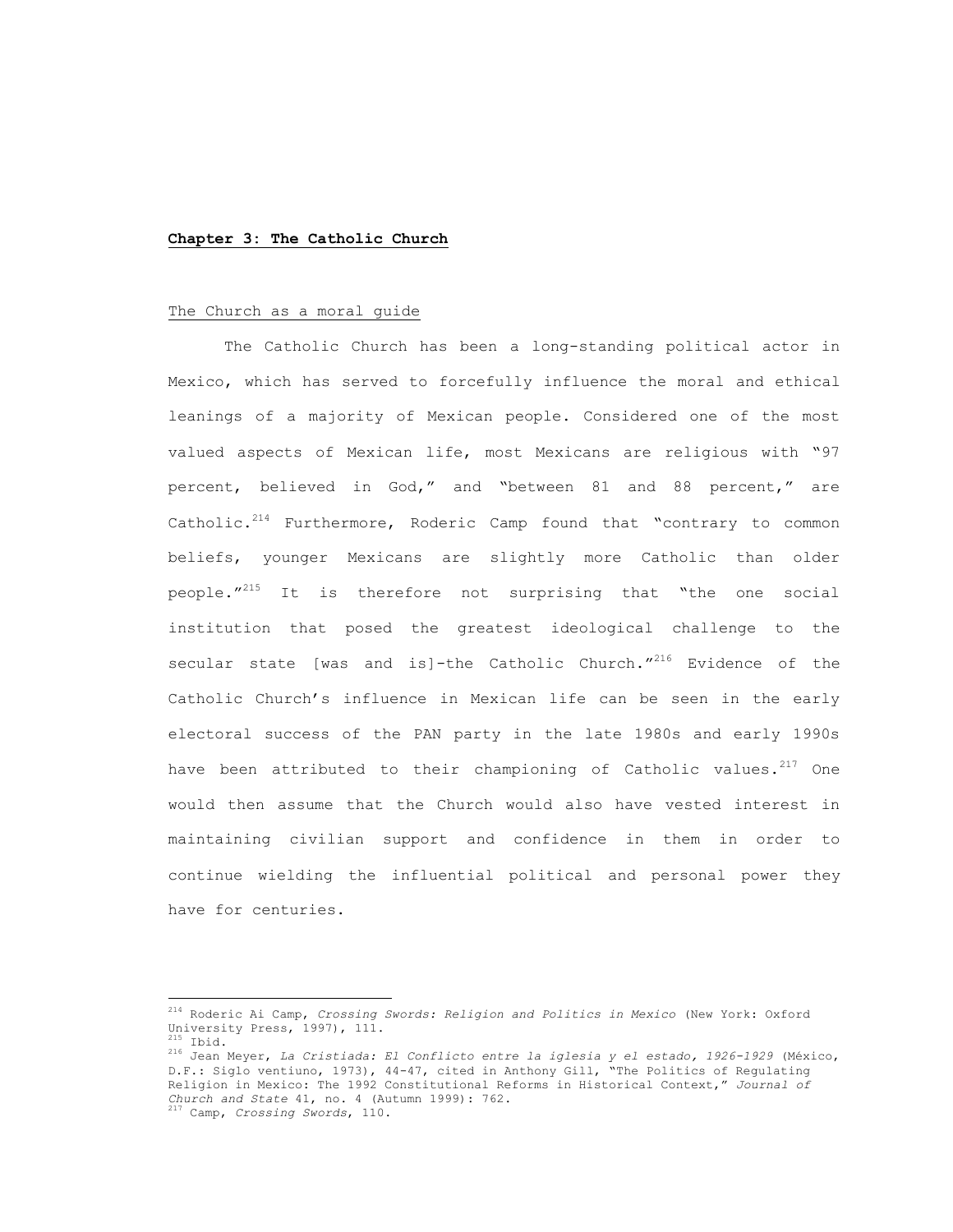In a poll conducted in 2009 by the *Sistemas de Inteligencia en Mercado y Opinión*, 75 percent of Mexicans claimed to have "much or some confidence" in the Church; the only institution to receive a higher percentage of respondents' confidence were schools, with 80 percent.  $218$ Given this data, it is puzzling that the Church, a behemoth of an institution, has remained all but dormant with regards to the violence until recently. However even in light of the newer developments, one asks how much of a difference this new position has made. At first glance, it seems impossible to envision any sort of victory over the "narco" without any direct Catholic Church involvement.

# CELAM: What Promises Were Made?

In light of the two Conferences of Latin American Bishops (Consejo Episcopal Latinoamericano, CELAM)<sup>219</sup> held in Medellín and Puebla in 1968 and 1978, respectively<sup>220</sup>, several questions arise. First, does the Catholic Church have an obligation to not only speak out against the violence but also to physically act in order to relieve some of the ills caused by the conflict? Furthermore, one must also ask if they are openly disregarding the promises made at both CELAM conferences, and consequently becoming indirect contributors to continued human rights violations in Mexico today. It is my belief that the answer to both of these questions is yes. The Catholic Church has failed to deliver on its promises to the people of Latin America and, therefore, has worsened the impact the violence is having. While such an answer is

 $^{218}$  Camp, "Armed Forces and Drugs," 17.

<sup>219</sup> Consejo Episcopal Latinoamericano, *Quienes Somos?*, [http://www.celam.org.](http://www.celam.org/)

<sup>220</sup> Dates of both CELAM conferences in Medellin and Puebla acquired from various sources, however primary source used was Renato Poblete, S.J., "From Medellín to Puebla: Notes for Reflection," *Journal of Interamerican Studies and World Affairs* 21, no. 1 (Feb. 1979): 31, published by *Center for Latin American Studies at the University of Miami*.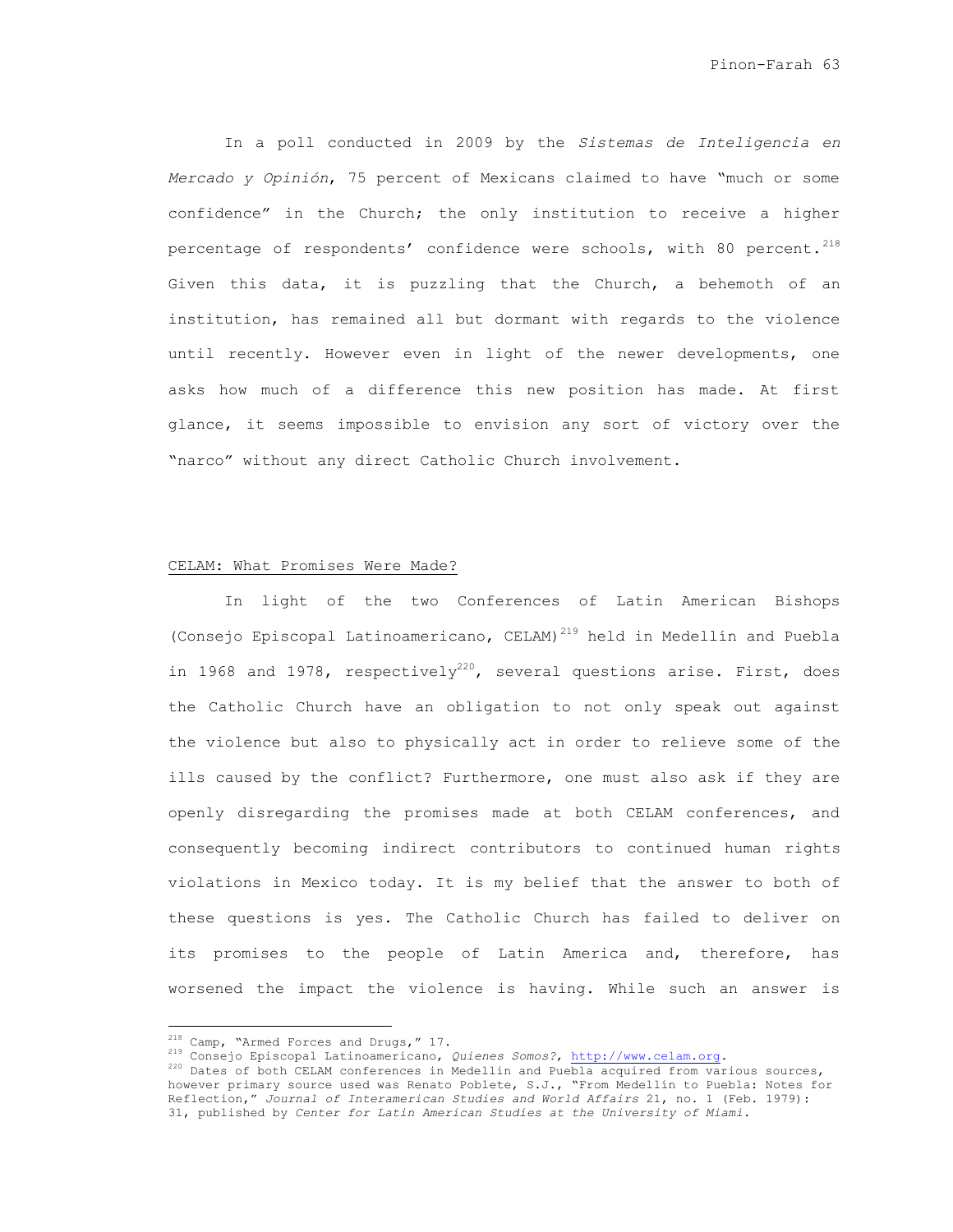Pinon-Farah 64

saddening, one must also seek to understand what possible justification the Church could have for its lack of action and silence.

In the words CELAM, it is the organization of Latin American Catholic Bishops with "the extremely important mission…of communion and service," in the Latin American community. $^{221}$  As recorded by Mons. Alfonso Lopez Trujillo, with regards to what "CELAM has contributed to the development of the Kingdom of God,  $''^{222}$ :

"g) It has provided a new pastoral dimension, which favors a greater consciousness of the specific problems of Latin America as well as a greater understanding of the concrete realities within the continent, with regards to evangelization.

h) It has raised awareness, in a Christian continent, for a more just society, for the effectiveness of evangelization.  $''^{223}$ 

Such statements demonstrate an interesting balance that the Church feels it must maintain. Yes, they are pursuing justice, and specific Latin American issues, however it appears that this pursuit is based on the return the Church desires for itself. One wonders, would the Church pursue such ideals, or at least publicly claim to do so, if evangelization was not feasible under these circumstances?

Turning to the specific discussions and decisions made by the CELAM conference attendees in Medellín one must understand why, in the first place, did the Church decide to hold the conference? What purpose did they hope to achieve? The answer to this question is summed up by Mons. Lopez Trujillo who explains that "Medellín[is]…the concretion of

<sup>221</sup> Cardinal Eduardo F. Pironio, *Naturaleza y mission del CELAM*, en *Actas XIV Reunión ordinaria* (Sucre, Bolivia) November 15-23, 1972, 4, as quoted in Mons. Alfonso Lopez Trujillo, *Medellin: Reflexiones en el CELAM* (Madrid: La Editorial Catolica, 1977), 6. <sup>222</sup> Cf. McGrath, Marcos. *Balance del CELAM en sus veinte años:* Boletín CELAM 9 (1976), 20

as quoted in Mons. Alfonso Lopez Trujillo, *Medellin: Reflexiones en el CELAM* (Madrid: La Editorial Catolica, 1977), 8.

<sup>223</sup> Mons. Alfonso Lopez Trujillo, *Medellin: Reflexiones en el CELAM* (Madrid: La Editorial Catolica, 1977), 9.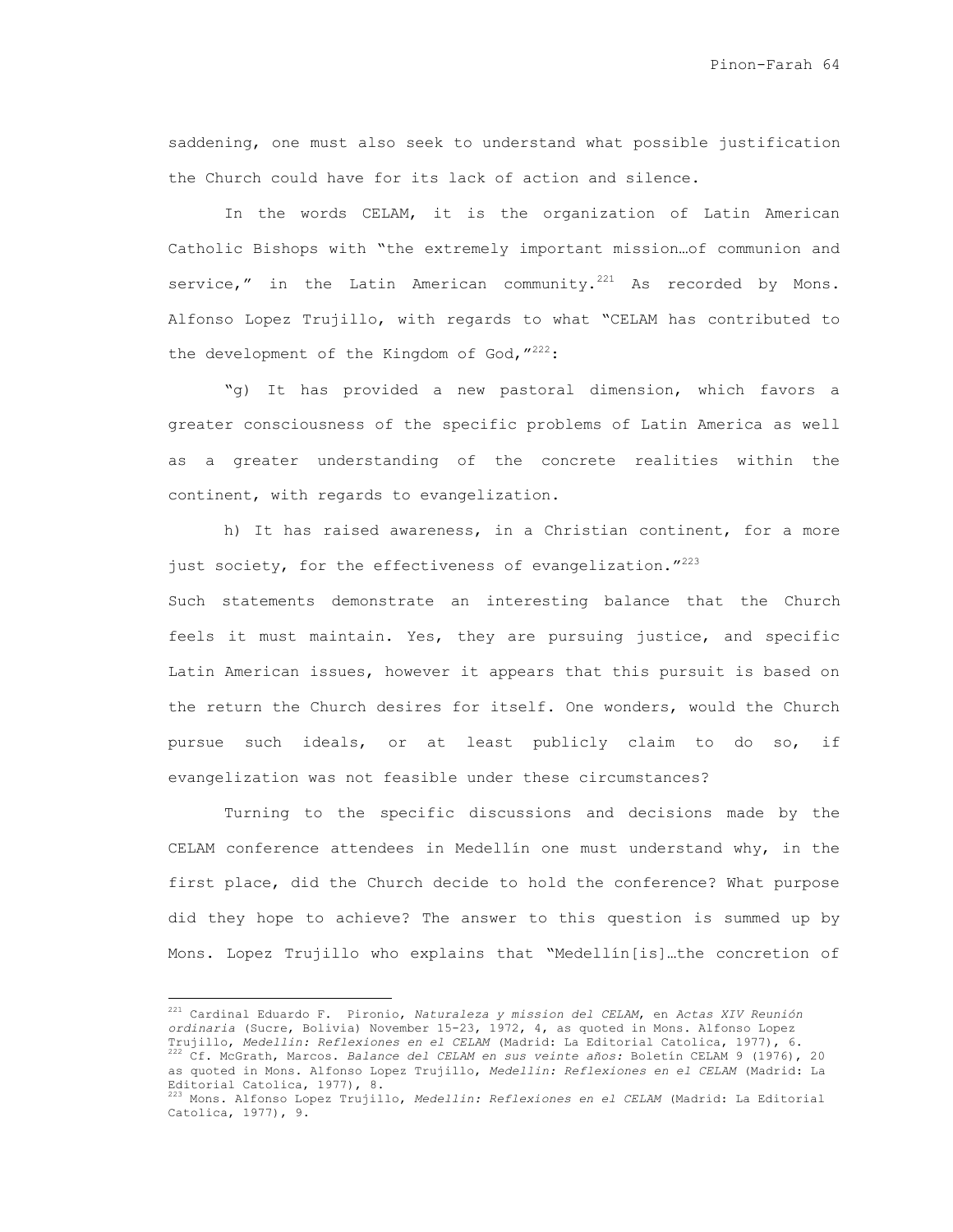an ecclesiastic promise, of which we have provided the vision and goals, but not a finished map [or blueprint]."<sup>224</sup> One of these major goals was to fulfill the Church"s relationship to the poor of Latin America given the reality that "our people suffer from hunger and misery, oppression and unjust dependence, marginalization and institutional violence. $1225$  From such statements it becomes clear that the Catholic Church is fully aware of the existing social injustices occurring in Latin America. Furthermore, given this acknowledgement, one cannot use ignorance as an excuse for inaction; inaction given this reality is comparable to a direct contribution to the injustice.

It was affirmed at Medellín that the Church could no longer ignore the "profoundly Latin American," violations of "peace and justice."<sup>226</sup> With respect to these issues of human rights and "peace and justice," the CELAM bishops decided that it was the Church"s responsibility to "condemn those responsible for gross [human rights] violations (torturers, kidnappers, and any form of terrorist). $12^{27}$  Given the data presented in prior chapters, there is no doubt that "torture, and kidnapping," have taken place frequently at the hands of DTOs. Therefore, the Church must either deny that such events have taken place, a claim they likely would not be willing to make, or provide an explanation for their silence in the face of such realities.

Continuing the mission started at Medellín, the bishops of CELAM gathered again at Puebla to further the development of and their commitment to the ideals set forth in Colombia roughly a decade earlier. In a correspondence between Pope John Paul II and the United Nations, the pontiff stated that "the Church is profoundly grieved to

<sup>224</sup> Mons. Lopez Trujillo, *Medellin*, 12.

 $225$  Ibid., 28.

 $226$  Ibid., 37.

 $227$  Ibid., 40.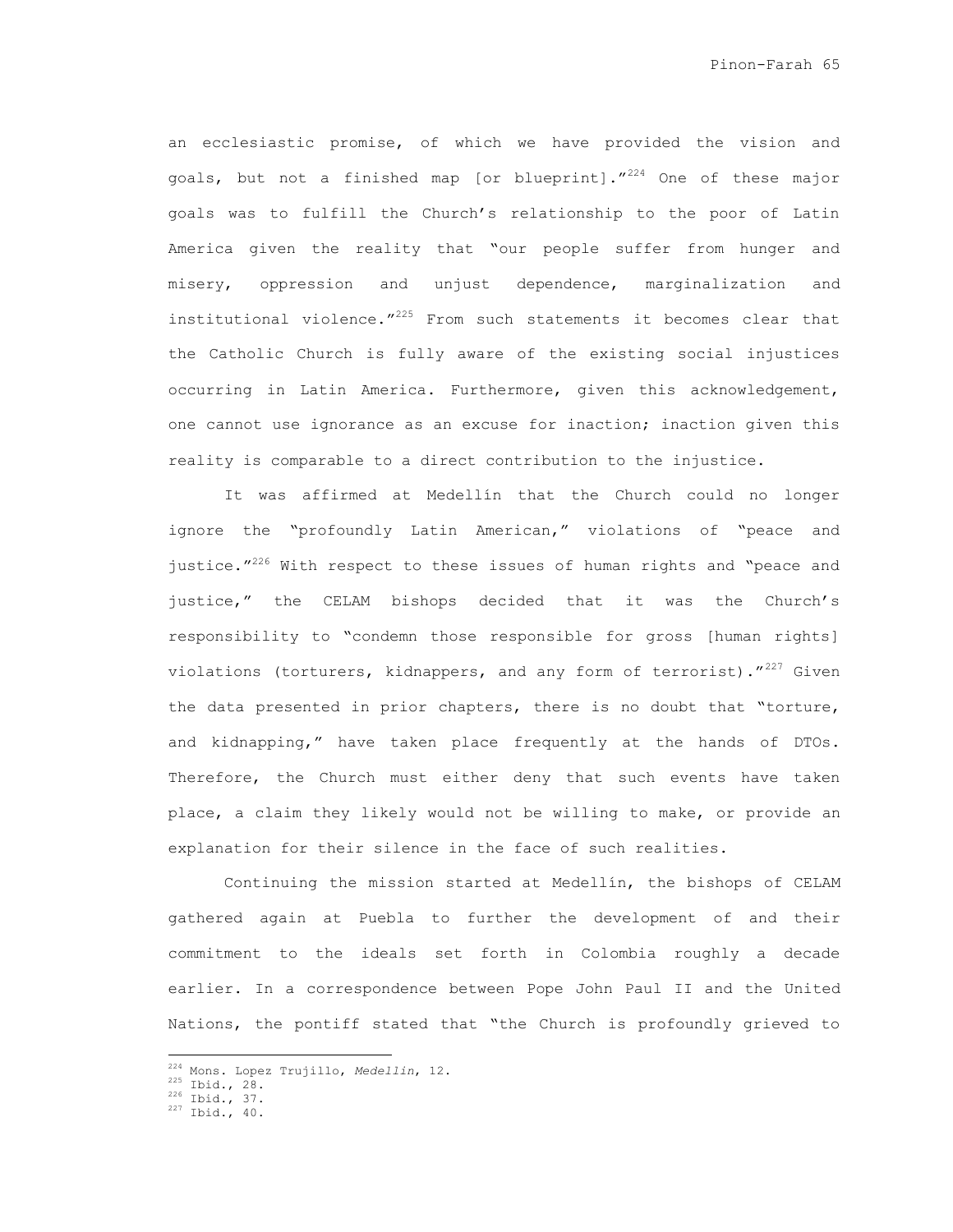see "the sometimes massive increase in violations of human rights in many parts of the world…I refer to such rights as…the right to life…the right to peace, freedom, and social justice.""<sup>228</sup> Archbishop Marcos McGrath argues that "despite its lack of personnel and resources, the Church has intensely promoted...defense of human rights. $1229$  Furthermore, in the documentation produced in Puebla it is clear that the Church has confidence in the power of its parishioners as agents of change. CELAM issued a statement that "young people…have proved that they can win out and regain possession of their just rights and claims."<sup>230</sup>

An emotional call to action is made in the Puebla document when the bishops exclaim:

"From the depths of the countries that make up Latin America a cry is rising to heaven, growing louder and more alarming all the time. It is the cry of a suffering people who demand justice, freedom, and respect for the basic rights of human beings and peoples…The cry might well have seemed muted back then. Today it is loud and clear, increasing in volume and intensity, and at times full of menace. The situation of injustice described in the previous section forces us to reflect on the great challenge our pastoral work faces in trying to help human beings to move from less human to more human conditions."<sup>231</sup>

This statement provides insight into not only the Church"s belief that it does bear the responsibility to defend the rights of all, but also

 $^{228}$  Pope John Paul II, "Opening Address at the Puebla Conference, 'John Paul II, Message to the United Nations 2 December, 1978,"" taken from John Eagleson and Philip Scharper, ed., *Puebla and Beyond* (Maryknoll, NY: Orbis Books, 1979), 68. <sup>229</sup> Archbishop Marcos McGrath C.S.C, "The Puebla Final Document: Introduction and

Commentary," in John Eagleson and Philip Scharper, ed., *Puebla and Beyond* (Maryknoll, NY: Orbis Books, 1979), 92.

<sup>230</sup> Conferencia General del Episcopado Latinoamericano, *Puebla: Evangelization at present and in the future of Latin America: conclusions/ Third General Conference of Latin American Bishops* (London: Catholic Institute for International Relations, 1980), 41. <sup>231</sup> Ibid., 48.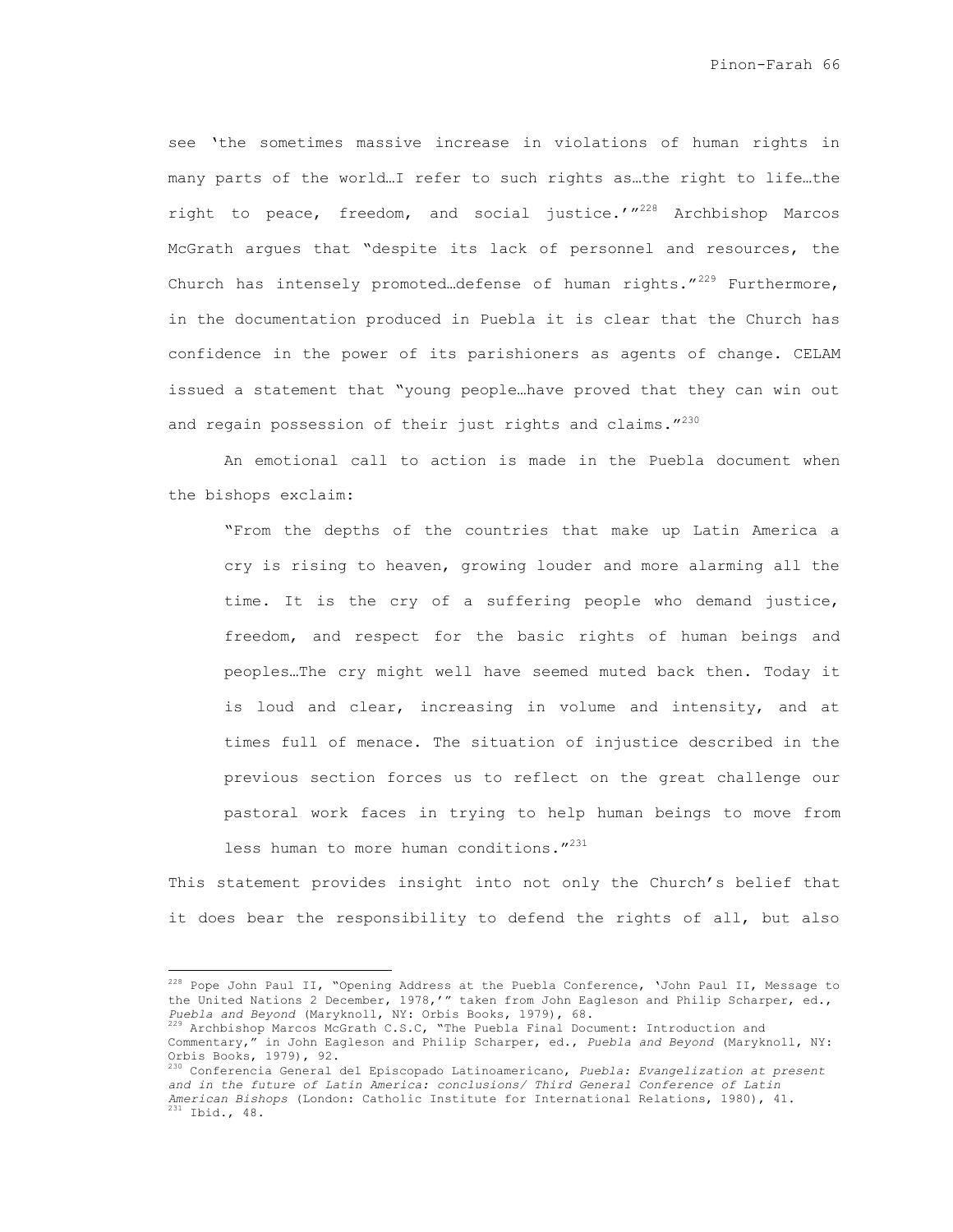into how it views its divine mission in Latin America. The imagery brings God right to the forefront of the argument by showing that, as mentioned above, the "cry is rising to heaven," and that God's ear is attentively listening to those who are suffering. One would assume then that, by extension, those who neglect to care for these individuals and alleviate such suffering in their communities are acting in opposition to the will of God. If this is in fact the case, it poses serious theological and moral implications in light of the Church"s continued reluctance to publicly act on behalf of those who cannot.

In a telling narrative, the CELAM conference at Puebla produced the reaffirmation of the Medellín principles of "the defense of human rights." <sup>232</sup> It also recognizes the difficulties and shortcomings of their plan in that there "is insufficient effort invested in discerning the causes and conditionings of social reality." $^{233}$  That is, the Church has recognized that it must dedicate more resources and time to understanding the complex circumstances that Latin America, specifically Mexico, finds itself in. Only when it deepens its understanding of such phenomena will it be able to adequately address said issues with practical and appropriate solutions.

After presenting evidence from the documents produced at both Medellín and Puebla, it will be of value to highlight the statements and analysis made by commentators and scholars concerning the practical applications and implications of these documents. W.E. Hewitt comments regarding the conference at Puebla that "they [the Bishops] met not only to celebrate their faith but also to translate that faith into social action, to solve the material problems affecting them, and to

<sup>232</sup> CELAM, *Puebla: Evangelization*, 55.

 $233$  Ibid., 146.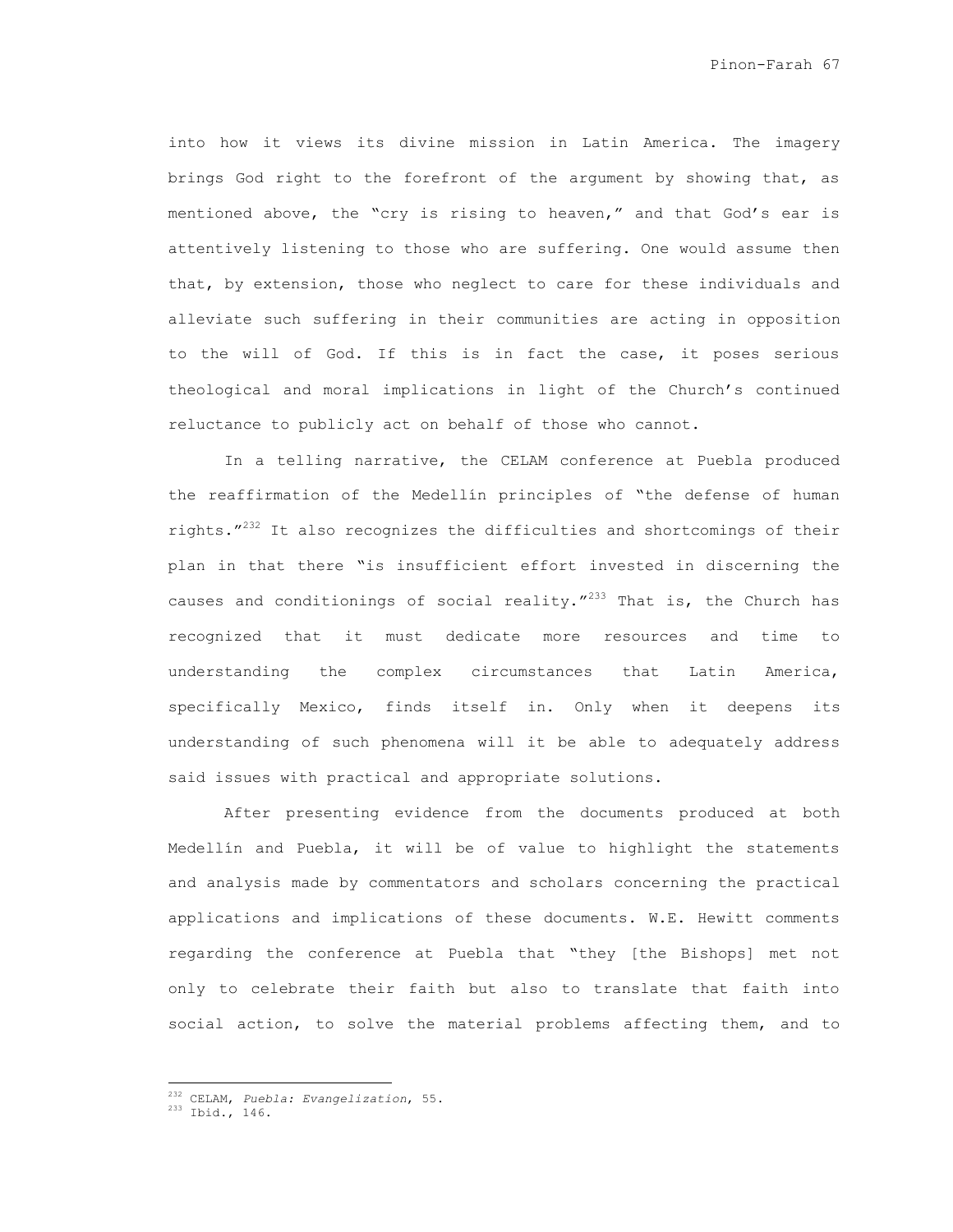help the poor and oppressed to achieve justice and equality."<sup>234</sup> That is, the Bishops were meeting in order to determine the appropriate ways for the Church to make practical and tangible moves in the direction of changing the system, which for so long was exclusive of those who needed the assistance the most. The question then becomes: why has this "social action," still not manifested itself as the standard Church response to human rights violations?

The Mexican Church made a statement concerning its duty to protect the rights of all in ""Christian Social and Political Options" in October 1973…that priests "as all men, should denounce social, economic, and political injustice." $1^{235}$  Additionally, Thomas G. Sanders writes that "the Church did have a responsibility to use its influence to improve society and bring about structural changes," in light of the CELAM conference in Puebla.<sup>236</sup> Furthermore, it should be noted that the Catholic Church does believe its mission to include easing "Mexico"s transition to democracy.  $''^{237}$ 

It is important to note that the Mexican Bishops' approach to the CELAM conferences was markedly different than that of its fellow Latin American Bishops. In the words of Manuel Pérez Gil, "I remember that we [Mexican bishops attending CELAM] felt somewhat strange in the Colombian environment because our own experiences were so different from that of the Colombians…the Argentineans and Chileans and even the

 $234$  W.E. Hewitt, "Christian Base Communities (CEBS): Structure, Orientation, and Sociopolitical Thrust," *Thought* 63, no. 249 (June 1988): 164, as quoted in Camp, *Crossing* 

*Swords*, 90. <sup>235</sup> Conferencia del Episcopado Mexicano, *Compromiso cristiano ante las opciones sociales y la política*, 26, quoted in Camp, *Crossing Swords*, 68.

<sup>236</sup> Thomas G. Sanders, "The Puebla Conference," *American Universities Field Staff Reports*, no. 3, South America, 1979, 4, as quoted in Camp, *Crossing Swords*, 68.

Camp, *Crossing Swords*, 69.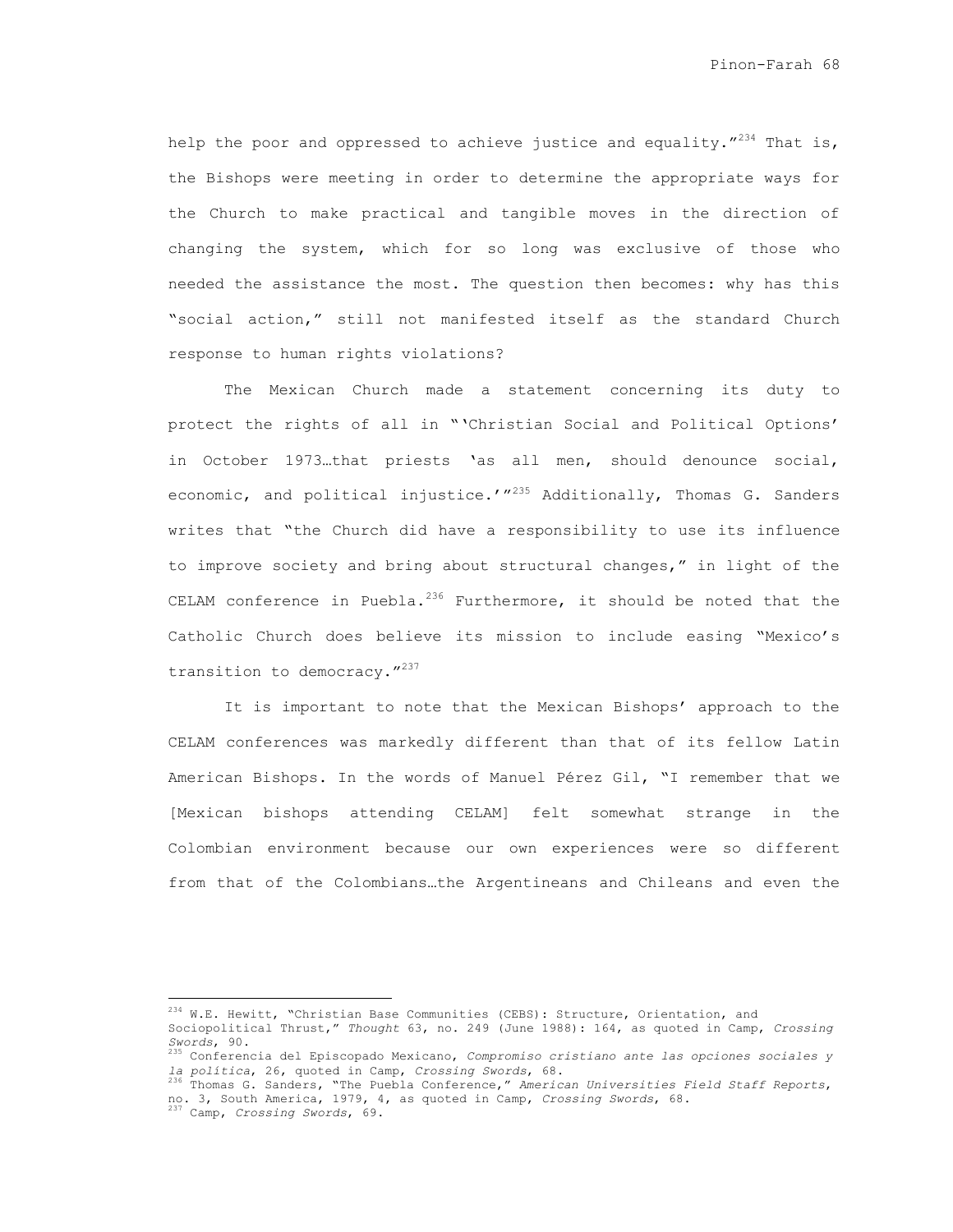Brazilians."<sup>238</sup> He continues to explain that the Mexican Church suffered a more serious "period of persecution," that other Churches simply did not have to combat<sup>239</sup>, making a clear reference to the Constitutional restrictions placed on the Church in the Mexican Constitution of 1917. Despite this perceived isolation of the Mexican Church at the CELAM conferences, the Mexican representatives were present at both Medellín and Puebla. This dedication established a precedent for future members of the Church in Mexico in terms of their commitment to issues concerning "social justice," and human rights. Interestingly, in Mexico, despite the efforts made at CELAM conferences and "the Pope"s visit in 1979," it was "the religious orders, not the diocesan clergy, [who] took the lead in Mexico's Catholic human rights movement," establishing various human rights agencies and programs during 1980s and 1990s.<sup>240</sup>

It is alarming that the Church has remained silent concerning the drug war since, as far back as the early 1990s, they issued formal statements proclaiming "that "the promotion and defense of human rights, particularly religious liberty, has to be one of our principle tasks." $10^{241}$  In light of the developments at CELAM and statements such as the one cited above, the Church itself believes that it not only has the responsibility, but the obligation, to pursue justice and freedoms for all. This reality becomes clear when reading the words of Archbishop Adalberto Almeida Merino of Chihuahua, who declared "the Church…is completing its mission, entering into the defense of human

 $\overline{a}$ 

<sup>240</sup> Camp, *Crossing Swords*, 81.

<sup>&</sup>lt;sup>238</sup> Personal interview with Archbishop Manuel Pérez Gil [by Roderic Ai Camp], Tlanepantla Archdiocese, Tlanepantla, México, February 18, 1991, as quoted in Camp, *Crossing Swords*, 88.<br><sup>239</sup> Ibid.

<sup>241</sup> Conferencia del Episcopado Mexicano, "The Declaration of Mexican Bishops Concerning the New "Law of Religious Associations and Public Worship,"" Plenary Assembly of the CEM, August 13, 1992, 4; *Mexico Report*, November 4, 1992, 5, as quoted in Camp, *Crossing Swords*, 83. For statements made by various Mexican Bishops see **Appendix C-1.**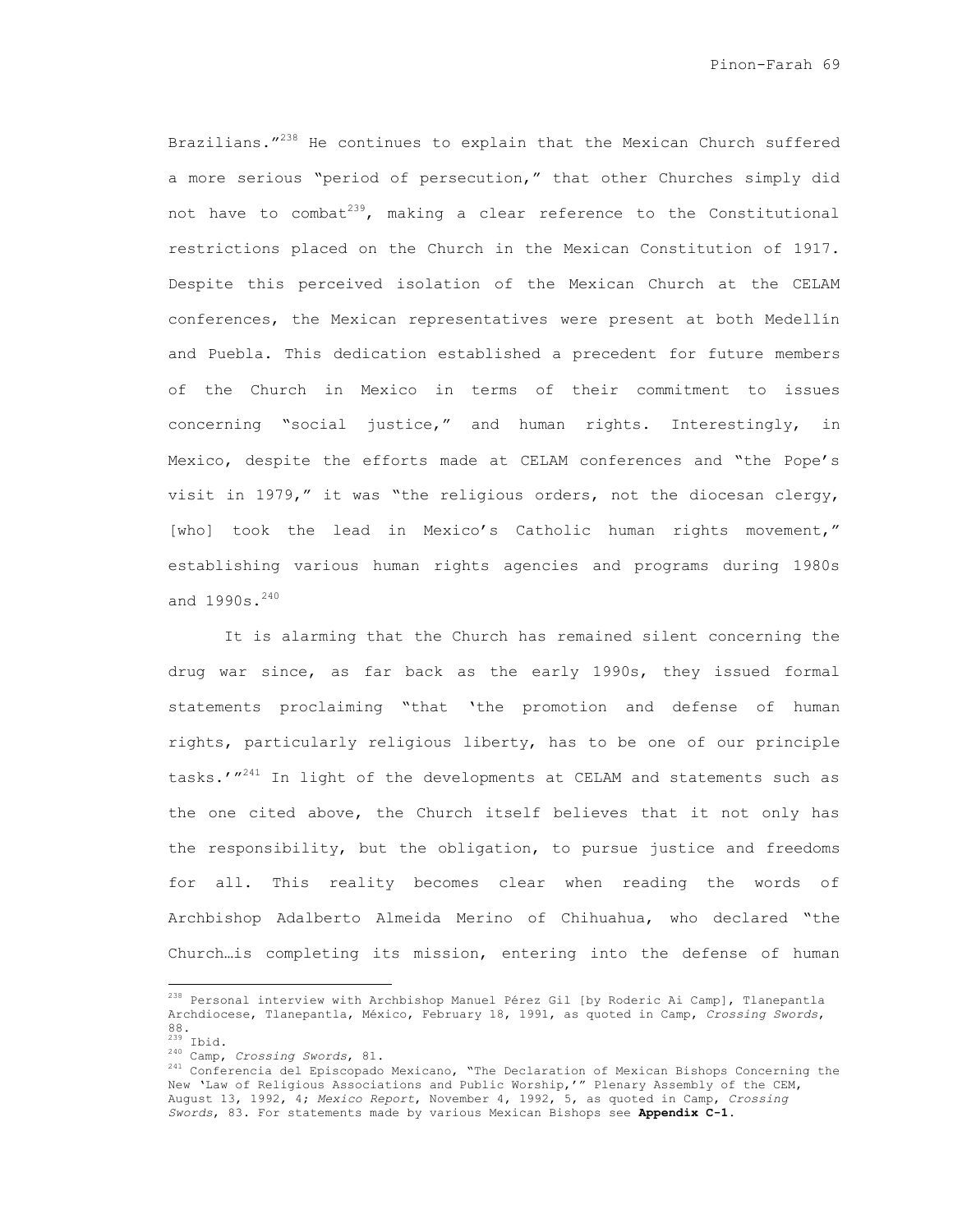rights."<sup>242</sup> Such a statement is concrete evidence of how the Church perceives its contribution to the human rights arena as not only one particular branch of Church activity, but in fact as a necessary pursuit for "completing of its mission," throughout the world. Surely, with such a mission, one expects the Church to be not only vocal, but also physically active in protecting and defending the rights of all people.

## Silence? Corruption?

 $\overline{a}$ 

The reality is that the Church has the sphere of influence and authority to make statements concerning the morality of the war and how one is to conduct themselves with respect to human life. Furthermore, this implies that they have consciously chosen to remain almost entirely invisible. Whether or not people will respond and change their actions due to Church proclamations is unclear, however that does not provide a loophole for the Church to remain uninvolved. Why exactly they have remained silent is not easily deduced. However, there are several potential explanations that have been suggested and can be investigated through careful examination. Of these reasons, the following seem most compelling: 1) Fear and 2) bribery and corruption in general. The former being a convincing one, and the latter being a very serious problem if found to be true.

In the case of fear, one can hardly be surprised by the Church"s hesitation to speak out against the violence and drug trade. It has been seen that the cartels will seemingly stop at nothing to survive

<sup>&</sup>lt;sup>242</sup> Jaime Pérez Mendoza, "Por peticíon de Bartlett El Vaticano ordenó que hubiera misas en Chihuahua," citing Archbishop Adalberto Almeida Merino, as quoted in Camp, *Crossing Swords*, 83.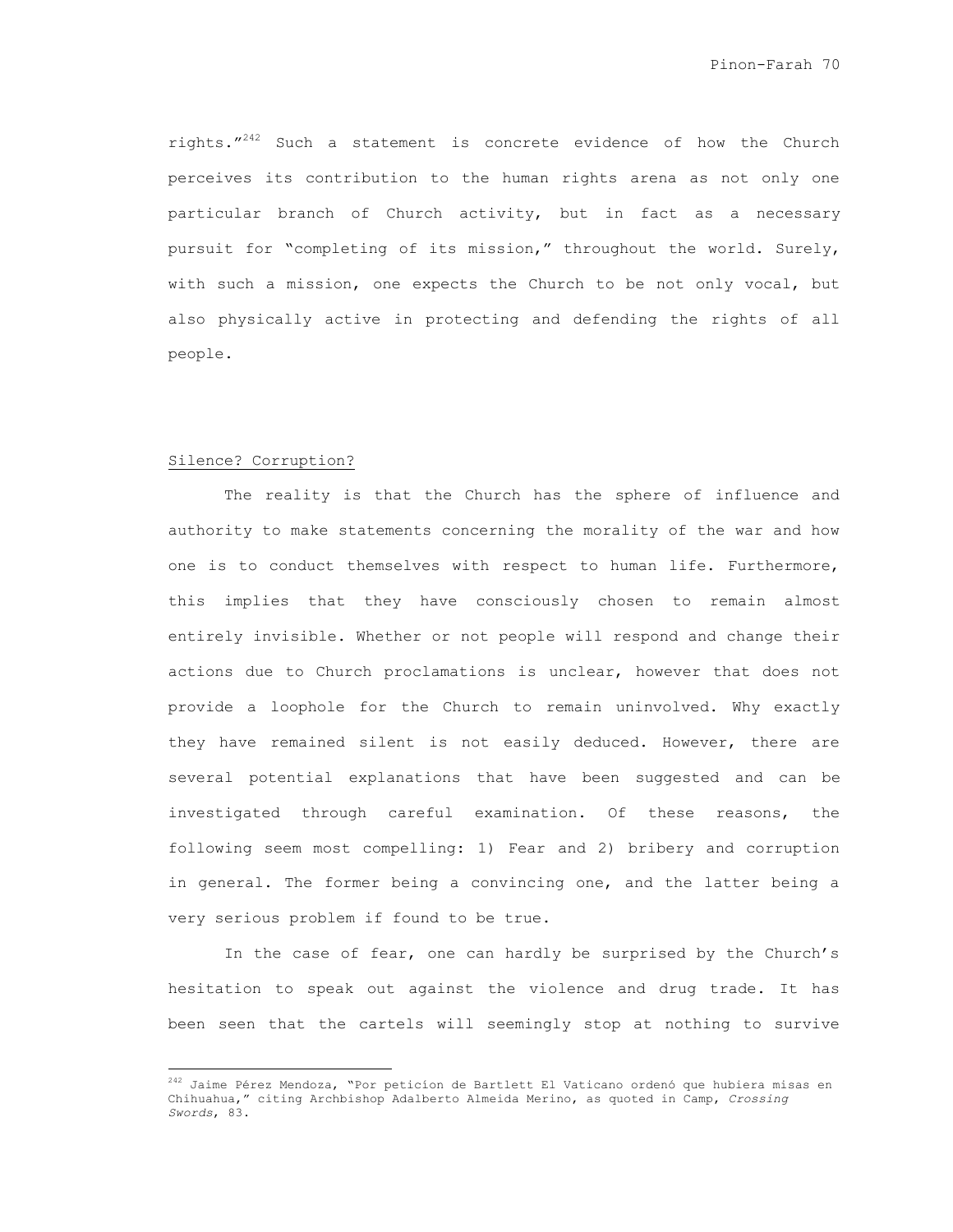and to continue to conduct their operations; what would cause them to stop at the Church? It is a possibility that violent behavior against the Church would not be completely out of the question when it comes to the current conflict; however, taking the history of the Church in Mexico into account, it seems that if the violence were to stop somewhere, it would be at the parish door.

Fr. Edward Cleary of Providence College mentioned in an interview that the protection the Church may once have had could be disappearing, citing the death of Juan Jesus Cardinal Posadas Ocampo of Guadalajara. $^{243}$ As reported in the New York Times (NYT), the Cardinal was killed in Guadalajara on May 24, 1993 "when gunmen believed to be involved with drug traffickers opened fire outside the airport."<sup>244</sup> It was reported that "the Cardinal's car...was riddled with 26 bullet holes,"<sup>245</sup> an excessive amount of ammunition by any standards. This discovery leaves one to wonder if Fr. Cleary was on to something by asking, "was this a warning to the Bishops?" $^{246}$  The investigation now turns to conflicting theories surrounding Cardinal Posadas Ocampo"s death.

Phil Davison records the words of "Eduardo Valle, a former special adviser to the Mexican Attorney-General,  $n^{247}$  who stated that "whether or not it was deliberate, the killing of Cardinal Posadas was the first signal of maximum alert that drug lords had become a state within a state... Mexico has long become a narco-democracy. "<sup>248</sup> Such a reality is a sign of Mexico"s potential for being classified as a failed state. This statement, published in 1995, is increasingly true

 $^{243}$  E-mail correspondence with Fr. Edward Cleary, O.P., November 22, 2009.

<sup>244</sup> Tim Golden, "Cardinal in Mexico Killed in a Shooting Tied to Drug Battle," *The New York Times,* May 25, 1993, [http://www.nytimes.com/1993/05/25/world/cardinal-in-mexico-killed](http://www.nytimes.com/1993/05/25/world/cardinal-in-mexico-killed-in-a-shooting-tied-to-drug-battle.html)[in-a-shooting-tied-to-drug-battle.html.](http://www.nytimes.com/1993/05/25/world/cardinal-in-mexico-killed-in-a-shooting-tied-to-drug-battle.html) <sup>245</sup> Ibid.

 $^{246}$  E-mail correspondence with Fr. Edward Cleary, O.P., November 22, 2009.

<sup>247</sup> Phil Davison, "Cardinal killed "in police plot"," *The Independent*, April 15, 1995, [http://www.independent.co.uk/news/world/cardinal-killed-in-police-plot-1615700.html.](http://www.independent.co.uk/news/world/cardinal-killed-in-police-plot-1615700.html)  $^8$  Ibid.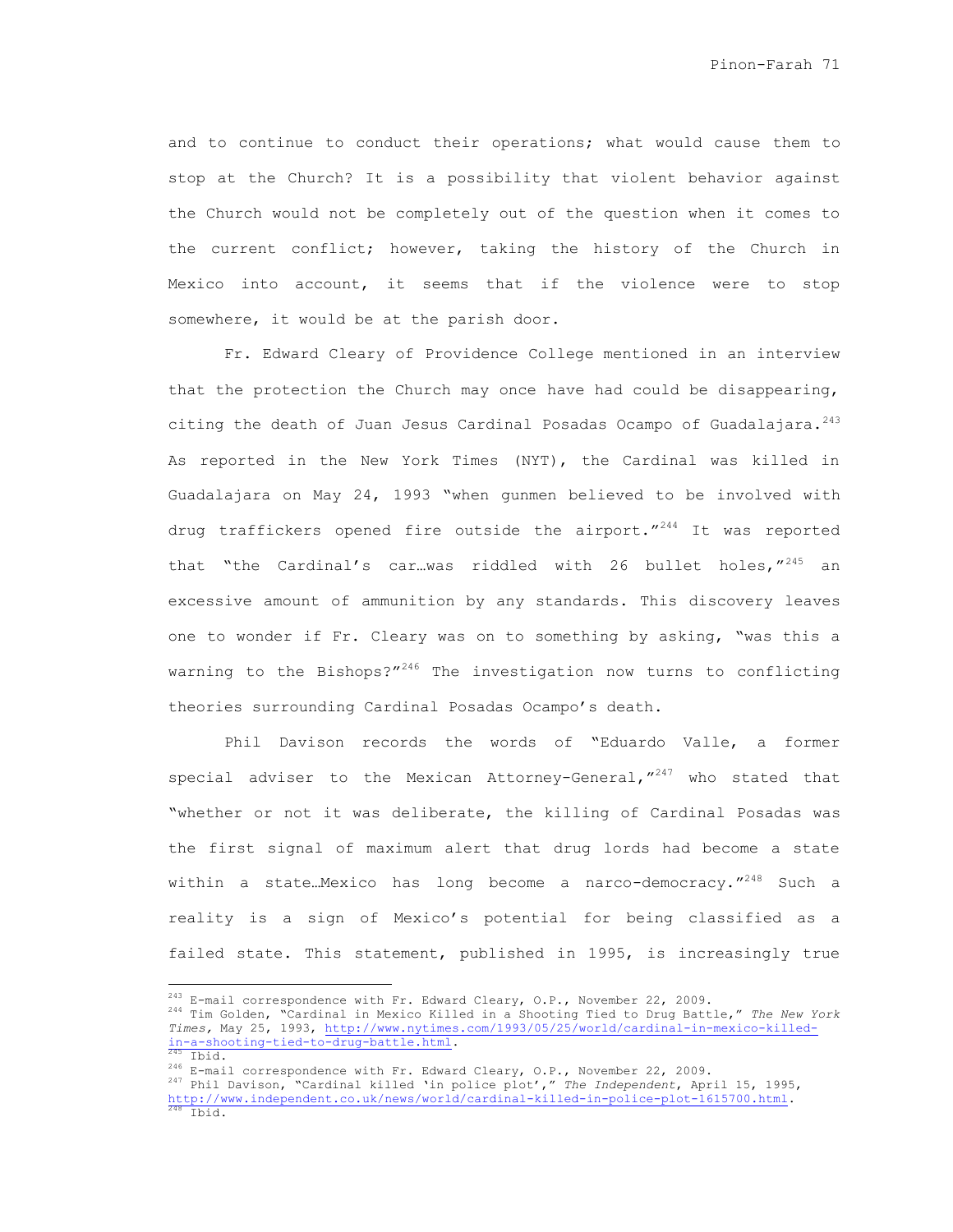today, as the cartels continue to gain strength and territory as the war progresses. Phil Davison, who reported Valle"s comments, concludes that the Cardinal"s death was an "elaborate plot set up by corrupt policemen, and not by mistake,  $^{\prime\prime\,249}$  which leaves him asking "who ordered the killing of the cardinal and why?"<sup>250</sup> On the other hand, "the PGR<sup>251</sup> believes Posadas Ocampo died in a hail of bullets because he had the misfortune to be in the wrong place at the wrong time,  $n^{252}$  during a confrontation between the organizations of "Joaquin "Chapo" Guzman and the Ramón and Benjamin Arrellano Felix brothers. "<sup>253</sup>

The results of the PGR investigation "rejected the theory put forward by the Jalisco state government that a plot was hatched to assassinate... Ocampo."<sup>254</sup> Ultimately, both theories are certainly plausible, which is what makes determining the truth so complex a venture. However, it seems that the PGR could potentially have incentive to provide evidence of the cardinal"s death being accidental, since it would likely be damaging to the government and its judicial branches if it were to be discovered that one of the highest-ranking members of the Catholic Church in Mexico has been targeted by the drugtrafficking organizations.

There also exists within the Catholic Church a debate as to whether or not the death of Ocampo was intentional or not. The *Guadalajara Reporter* states in a July 2000 article, "Posadas Ocampo"s successor, Juan Sandoval Iniguez, says he believes a plot did exist but

 $250$  Ibid.,

<sup>&</sup>lt;sup>249</sup> Davison, "Cardinal killed."

<sup>&</sup>lt;sup>251</sup> The PGR stands for Procuraduría General de la República, a department similar to the American Attorney General's office. [http://www.pgr.gob.mx/que%20es%20pgr/historia.asp.](http://www.pgr.gob.mx/que%20es%20pgr/historia.asp) Or, as the Guadalajara Reporter translates it, "the Federal Prosecutor's Office, *Guadalajara Reporter*, "No New Light Shed On Cardinal"s Murder," July 28, 2000, [http://guadalajarareporter.com/news-mainmenu-82/regional-mainmenu-85/3756-no-new-light](http://guadalajarareporter.com/news-mainmenu-82/regional-mainmenu-85/3756-no-new-light-shed-on-cardinals-murder.html)[shed-on-cardinals-murder.html.](http://guadalajarareporter.com/news-mainmenu-82/regional-mainmenu-85/3756-no-new-light-shed-on-cardinals-murder.html)

Guadalajara Reporter, "No New Light Shed On Cardinal's Murder."  $253$  Ibid.

 $254$  Ibid.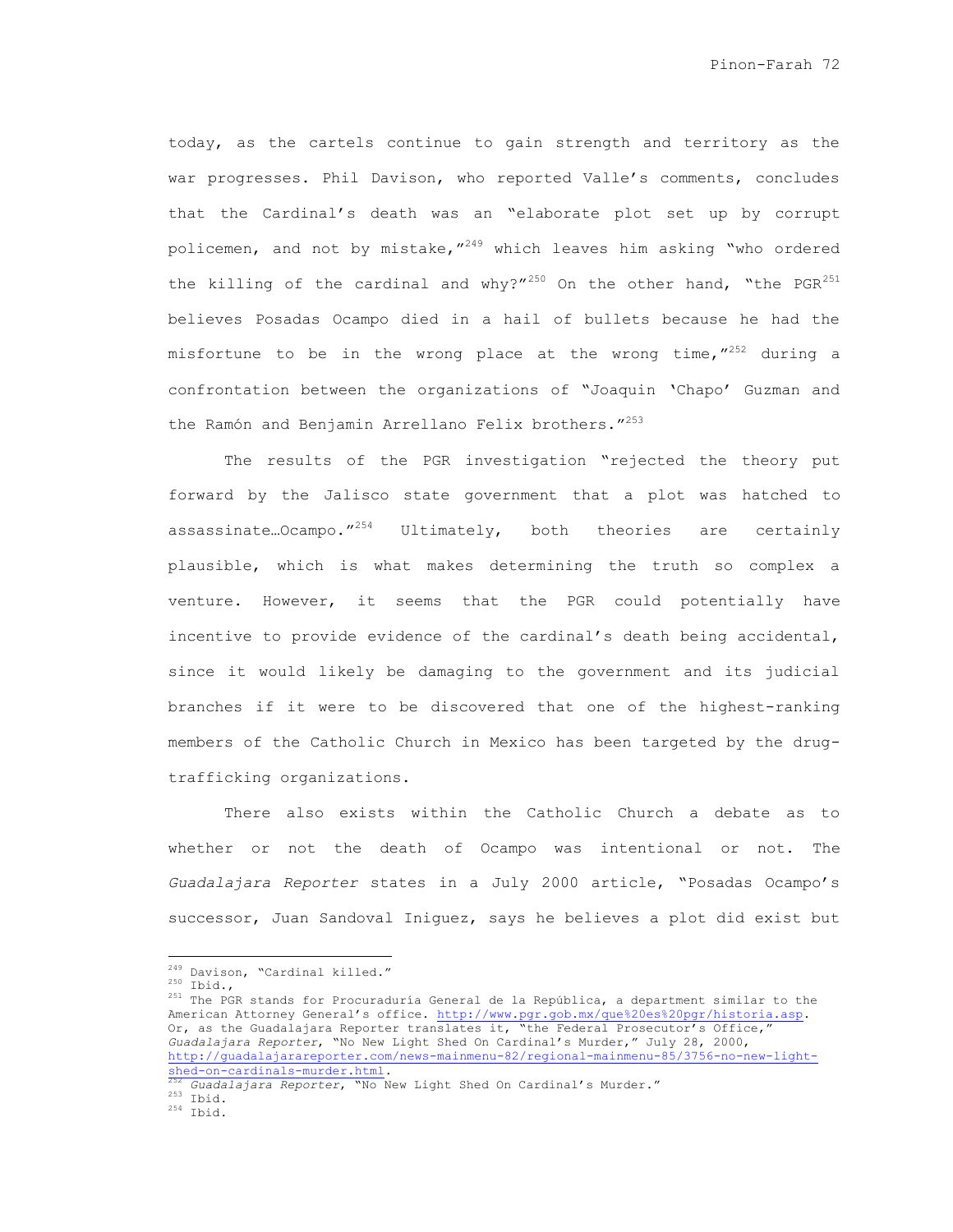other Roman Catholic Church leaders are skeptical."<sup>255</sup> Ultimately, whether the Cardinal was murdered, or accidentally killed during a gunfight, may never be fully known. However, it is clear that as early as the mid-1990s, the cartels had gained enough power as to be able to survive being implicated in the death of a high-profile clergyman without ever being convicted of the crime.

Although this particular crime occurred nearly 20 years ago, one can already see the trend towards more gruesome and violent crime conducted by members of the DTOs. Is it possible then, that part of the reason for the Church"s silence in today"s context is that there is fear of retribution from the cartels? This might in fact be the case, as difficult as it is to accept that the Church has lost all influence and sway over the Cartels and the Mexican people in general. It looks like Fr. Cleary's initial question is a great starting point; however it must be amended if it is to allow us to adequately answer the umbrella question: can the Church do anything to quell the violence and promote reconciliation? It follows then that the most appropriate way to approach this issue is to ask Fr. Cleary"s question alongside others: was this [Posadas Ocampo"s death] a warning to the bishops? Are the bishops currently at risk of retribution from the cartels should they choose to speak out against the violence?<sup>256</sup> An initial answer to this question is found in statements made by the Archdiocese of Mexico City, in which they acknowledge "that some Catholic bishops have been been threatened by the criminal group known as La Familia,  $''^{257}$  a DTO

<sup>255</sup> *Guadalajara Reporter*, "No New Light."

<sup>256</sup> The first half of this questioning comes from personal e-mail correspondence with Fr. Edward Cleary, O.P., November 22, 2010. The second half is an original asked by myself in order to get a more complete picture of the potential or real threat facing the members of the Church in the context of the Mexican Drug War. <sup>257</sup> Staff Writer, "Archdiocese of Mexico rejects cartel threats against bishops," *Catholic* 

*News Agency*, June 3, 2009,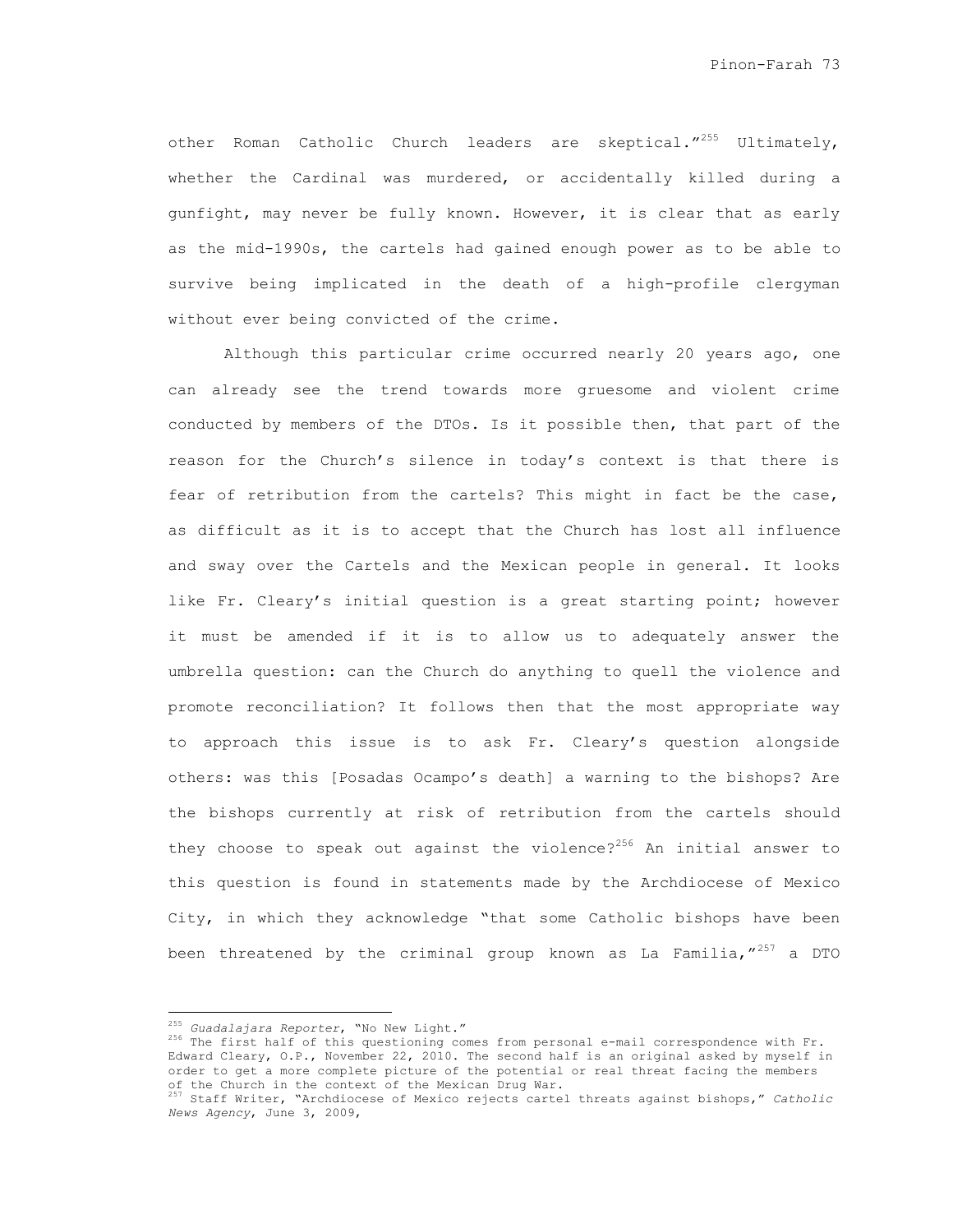Pinon-Farah 74

known for its religious tendencies. However, the archdiocese is quick to note "that despite the harassment, the bishops have not bowed to the pressure from these criminals."<sup>258</sup>

In this same NYT article, it is reported that "Catholic Church officials have [in the mid-1990s]*often* been publicly critical of the drug trade and its effects on Mexican society [emphasis added]."<sup>259</sup> This outspoken nature of the Church contrasts nicely with their actions during the current drug-related conflict in which it has been notably missing from the conversation. If in fact they were more vocal in the past, why then have they chosen to silence themselves with regards to the current conflict? The author continues to note, in a somewhat negative tone, "their opposition has been moral rather than practical."<sup>260</sup> What is perplexing about the way in which this statement is presented is that, it is difficult to imagine how the Church could issue purely "practical" advice. According to Ivan Vallier, "a bishop [was] a moral quarantor of religious values in society."<sup>261</sup> Additionally, Camp argues that "bishops…argue for "developing a sense of coordination between religious beliefs and the way people actually live,"" in a way that is supportive of "their 'official' mission statement."<sup>262</sup> Therefore, one of the Church"s most important responsibilities is to explicitly teach and provide spiritual and moral guidance, which both apply to the context of the drug war.

The Church need not worry about overextending itself or its boundaries by publicly condemning the violence and the drug-trafficking

http://www.catholicnewsagency.com/news/archdiocese of mexico rejects cartel threats again [st\\_bishops/.](http://www.catholicnewsagency.com/news/archdiocese_of_mexico_rejects_cartel_threats_against_bishops/)<br><sup>258</sup> Staff Writer, "Archdiocese of Mexico rejects cartel threats."

<sup>259</sup> Golden, "Cardinal in Mexico."

 $260$  Ibid.

<sup>261</sup> Ivan Vallier, *Catholicism, Social Control, and Modernization in Latin America*

<sup>(</sup>Englewood Cliffs, N.J.:Prentice-Hall, 1970), 87 quoted in Camp, *Crossing Swords*, 289.

<sup>&</sup>lt;sup>2</sup> Camp, *Crossing Swords*, 289.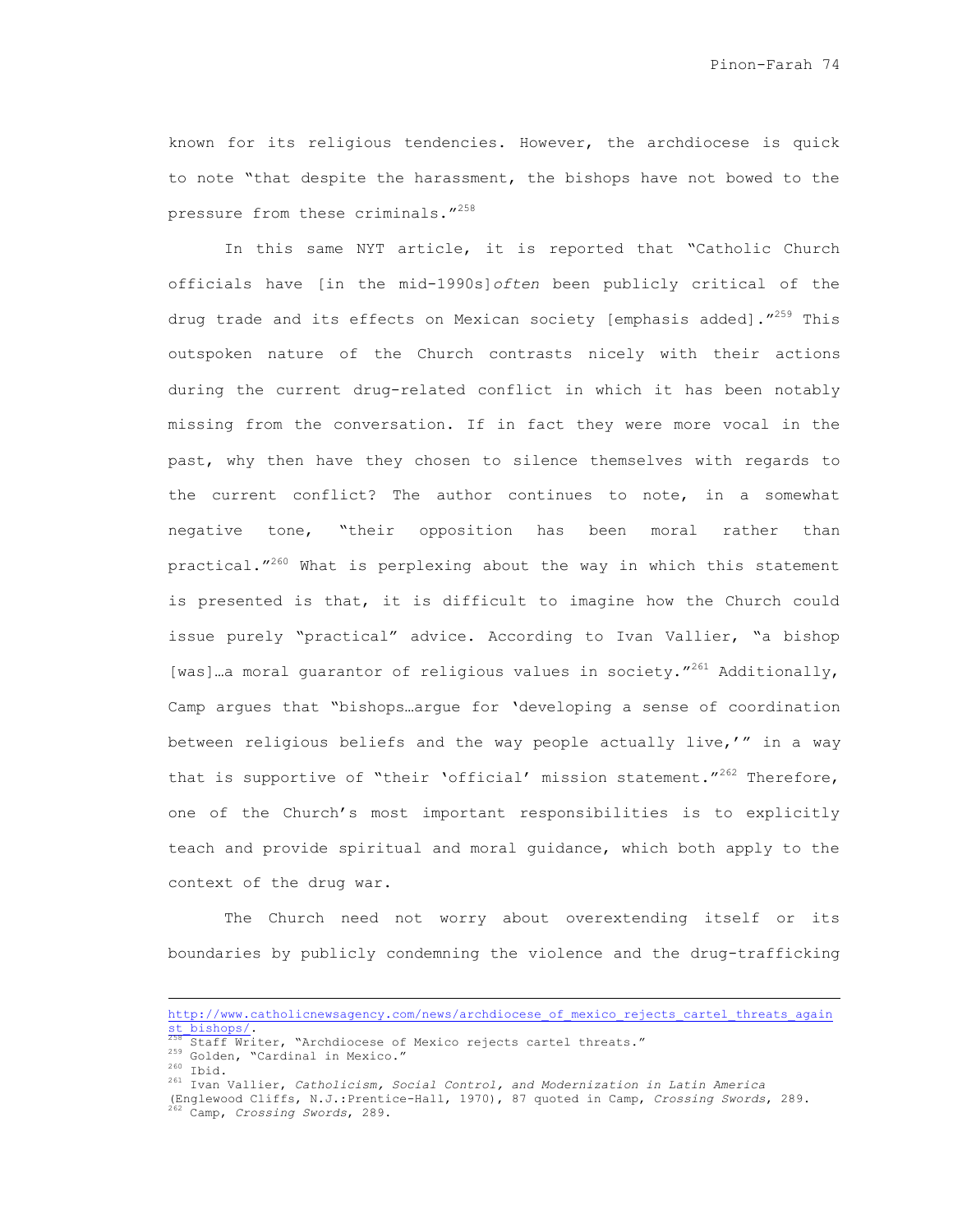industry as a whole, since these are issues that cannot be separated from morality. When thousands upon thousands are dying as a result of the drug industry, one cannot escape the fundamental and necessary presence of morality and ethics as the driving forces behind the development of potential solutions. Therefore, it bears repeating, the Church is not only justified, but obligated by its own mission to speak out against the violence.

Moving past this possible justification for silence, one arrives at the potential for bribery in exchange for Church inaction. If this proves to be true, it is a truly alarming notion with severe repercussions and dangerous implications. As Ted Galen Carpenter suggests in a 2005 article with the Cato Institute, there have been "allegations that the Catholic Church has willingly been the recipient of contributions from known drug traffickers."<sup>263</sup> If these allegations proved to be without merit, there would be little cause for concern; however, Galen refers to a specific case in which the government considered the accusation to be serious enough to pursue more complete criminal investigations. He briefly mentions the case in which "Cardinal Juan Sandoval [Posadas Ocampo"s successor] of Guadalajara had his bank records subpoenaed."<sup>264</sup> There is also the statement of Bishop Ramón Godinez who admitted that the Church did accept contributions from drug traffickers, but that "it was not the Church's responsibility to investigate the source of donations."<sup>265</sup>

One can conclude with absolute certainty that money from the drug-trafficking industry has and most likely still does enter and

<sup>263</sup> Ted Galen Carpenter, "Mexico is Becoming the Next Colombia," *CATO Institute Foreign Policy Briefing no.* 87 (November, 2005): 5.

<sup>264</sup> Mary Jordan, "Inquiry Reignites Talk of Church"s Drug Ties," *The Washington* Post, October 1, 2003, quoted in Ted Galen Carpenter, "Mexico is Becoming the Next Colombia," *CATO Institute Foreign Policy Briefing no.* 87 (November, 2005): 5. <sup>5</sup> Carpenter, "Mexico is", 5.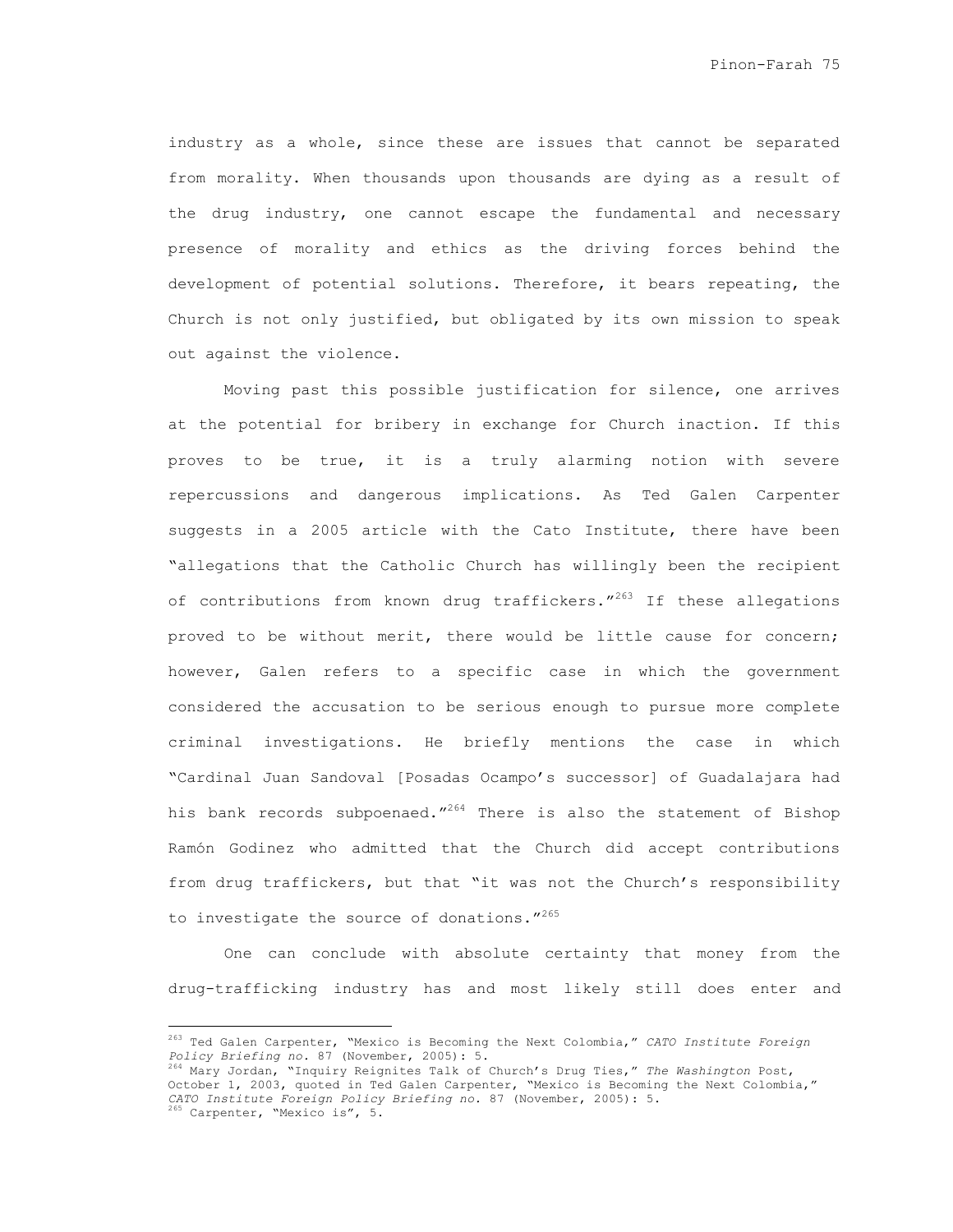circulate within the Church walls; however whether or not the individual priests and parishes are fully aware of what money is drug money is a completely different matter. It is difficult to argue that the Church should not accept any money that could potentially be tainted since that policy would be entirely self-destructive. Furthermore, there is an element of truth to Bishop Godinez's statement in that it is not unethical for the Church to accept money that is potentially drug money so long as they are not knowingly soliciting and accepting direct, non-anonymous contributions from DTOs or their members.

The controversy surrounding the alleged murder of Cardinal Posadas Ocampo discussed earlier, does not disappear upon his death. His successor, Cardinal Juan Iniguez Sandoval is no stranger to political controversy "in a country in which church leaders hardly dared speak in public for generations because of harsh anti-clerical laws."<sup>266</sup> The Cardinal had managed to spark political controversy by publicly proclaiming that there must have been a conspiracy to kill the Cardinal and furthermore that, "Cardinal Posadas was killed because he knew about contacts between drug traffickers and high-level politicians."<sup>267</sup> Sandoval is also quoted as saying he is certain that Ocampo was assassinated because "I [he] knew from people who were very close (to the shooting) that this had been a murder.  $1268$  Worth noting is that Cardinal Sandoval was no stranger to legal troubles himself; while charges were dropped due to "lack of evidence,  $^{\prime\prime\,269}$  in 2003 Sandoval was involved in an "investigation which was sparked by an accusation of

<sup>266</sup> Jason Lange, "Mexican cardinal is outspoken, uses media well," *Catholic News Service*, April 1, 2005. [http://www.catholicnews.com/jpii/cardinals/0501874.htm.](http://www.catholicnews.com/jpii/cardinals/0501874.htm)  $267$  Ibid.

 $268$  Ibid.

<sup>269</sup> Both "lack of evidence," quote as well as date of investigation and accusations (2003) taken from Lange, "Mexican cardinal is outspoken."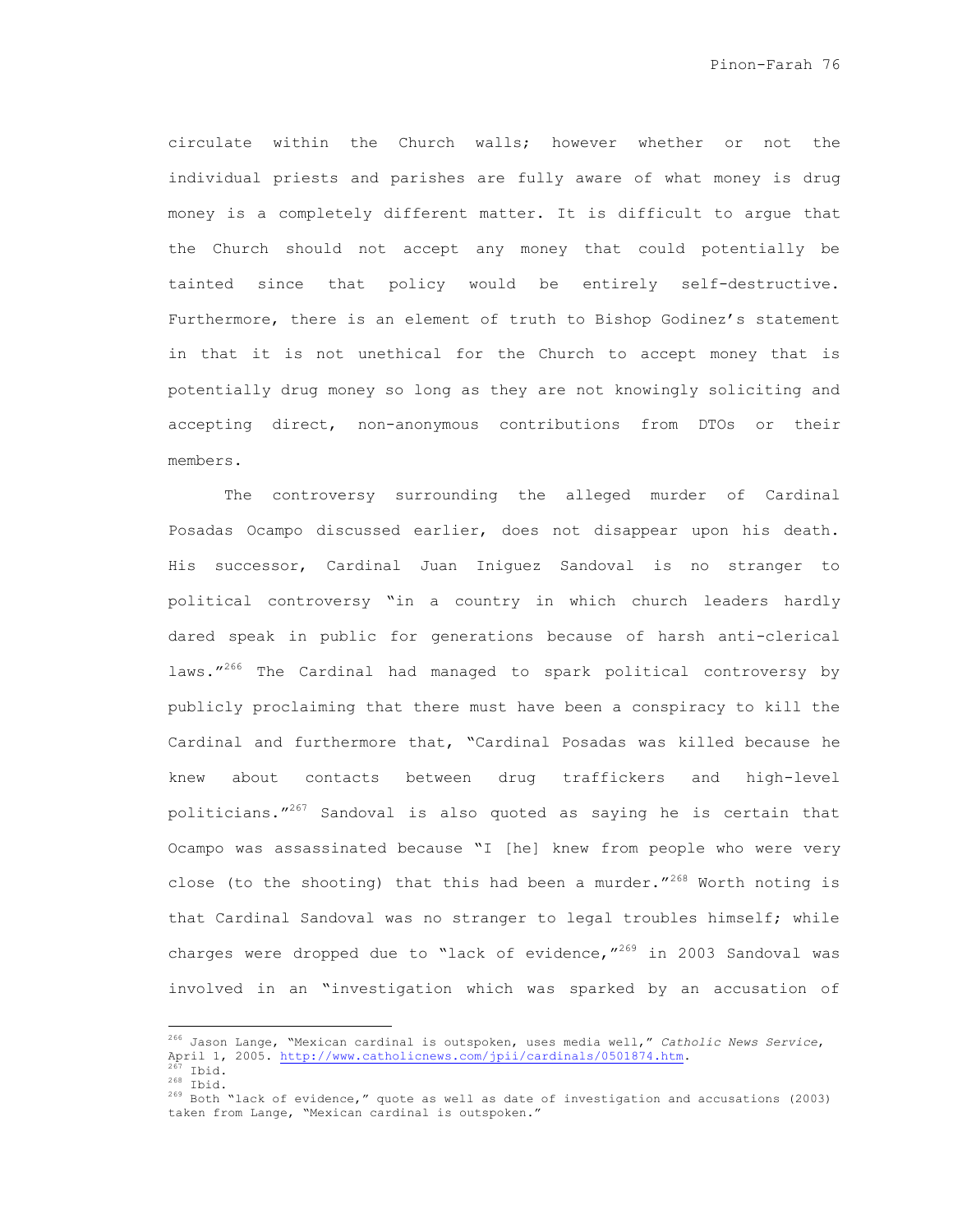[his] connections with drug trafficking and money laundering. $T^{270}$  The reality that this Cardinal was connected to alleged criminal activity shows that the Church is not as safeguarded as it was initially thought to be. Furthermore, if a Cardinal can be accused of such crimes, the potential for corruption and criminal activity at the lower levels of the clergy in the Mexican Catholic Church must be addressed. This would require a greater investigation into the financial and political activities of the Mexican clergy in general if their contribution to the Church"s silence is to be discovered.

## A Political Church? Not Legally

As briefly mentioned earlier, the Church in Mexico has a long history of tension with the government. The state even went so far as to establish "anti-clerical laws [that] have limited the role of the church in public life since the  $19^{th}$  century."<sup>271</sup> The "anti-clerical," laws include:

Article 3: " Instruction is free; that given in public institutions of learning shall be secular…No religious corporation nor minister of any religious creed shall establish or direct schools of primary instruction." Article 24: "Every religious act of public worship shall be performed strictly within the places of public worship, which shall be at all times under governmental supervision."<sup>272</sup> Article 27, section II: "The religious institutions known as churches, irrespective of creed, shall in no case have legal capacity to acquire, hold, or administer real property…Places of

[g\\_of\\_cardinal\\_sandovals\\_innocence/.](http://www.catholicnewsagency.com/news/mexican_bishops_denounce_attorney_generals_handling_of_cardinal_sandovals_innocence/)<br><sup>271</sup> Lange, "Mexican cardinal is outspoken."

<sup>270</sup> *Catholic News Agency*, "Mexican Bishops denounce Attorney General"s Handling of Cardinal Sandoval"s innocence," February 13, 2004, [http://www.catholicnewsagency.com/news/mexican\\_bishops\\_denounce\\_attorney\\_generals\\_handlin](http://www.catholicnewsagency.com/news/mexican_bishops_denounce_attorney_generals_handling_of_cardinal_sandovals_innocence/)

<sup>&</sup>lt;sup>272</sup> According to H. N. Branch, LL.B. translation, this particular point is "drawn largely from "Leyes de Reforma" of December 14, 1874," pg. 15. Branch writes that "the "Leyes de Reforma" constitute a group of organic laws which, as their name indicates, aimed to bring about certain social reforms, foremost among which was the complete separation of church and states…Its provisions form the basis of articles 3, 5, portions of 27, and Art. 130 of the Constitution of 1917," pg. 116. United Mexican States, *The Mexican Constitution of 1917 Compared with The Constitution of 1857*, trans. H. N. Branch, LL.B. (Philadelphia: The American Academy of Political and Social Science, 1917).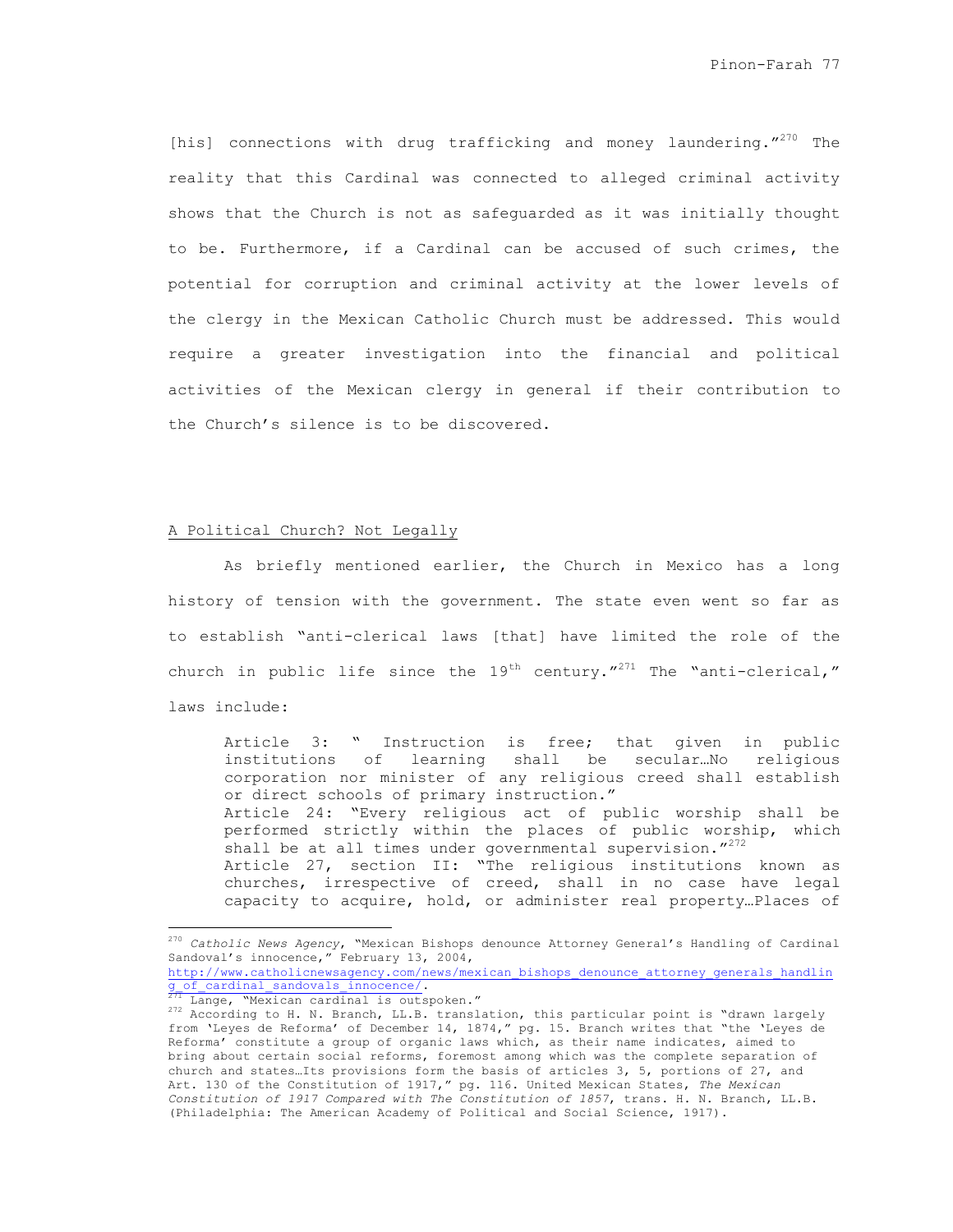public worship are the property of the Nation, as represented by the Federal Government, which shall determine which of them may continue to be devoted to their present purposes." Article 130: "Marriage is a civil contract…The law recognizes no juridical personality in the religious institutions known as churches…No ministers of religious creeds shall, either in public or private meetings, or in acts of worship or religious propaganda, criticize the fundamental laws of the country, the authorities in particular or the Government in general; they shall have no vote, nor be eligible to office, nor shall they be entitled to assemble for political purposes."

**Fig. 1** A brief list of the articles pertaining to the Catholic Church was used, to gain a general understanding of which articles were useful to my thesis, from the *Mexico Church-State Relations* website found at, [http://www.country-data.com/cgi](http://www.country-data.com/cgi-bin/query/r-8728.html)[bin/query/r-8728.html.](http://www.country-data.com/cgi-bin/query/r-8728.html) *The* idea to organize and list the articles being discussed taken from Plutarco Elias Calles, "Church and State in Mexico," *An Irish Quarterly Review* 15, no. 59 (Sep. 1926):488-492. Calles" listing is much more inclusive and complete, however for the purposes of this section of my thesis, these were the necessary articles.<sup>273</sup>

What is perhaps most bizarre about these provisions which call for a definite and complete separation of church and state in Mexico, is found an article by Richard Roman, in which he writes that "the Revolution of 1910-1917 did not start with anticlericalism as a significant issue. $1274$  Why then, were there such major restrictions and harsh prohibitions against the Catholic Church and its clergy when the Constitution was written?

Roman suggests that the answer is found in "the Constitutionalist thrust for a relatively sovereign and cohesive nation-state…expressed itself in a concern over hegemony, or ideological domination. It is this drive for liberal hegemony that led the delegates at the Constitutional Congress to see church-state relations as the fundamental question. $1275$  It is ultimately this political mentality, says Roman, which allowed for the dynamic between Church and state to be the

 $\frac{275}{275}$  Ibid., 75.

<sup>273</sup> All phrasing and wording of Constitutional provisions from United Mexican States, *The Mexican Constitution of 1917 Compared with The Constitution of 1857*, trans. H. N. Branch, LL.B. (Philadelphia: The American Academy of Political and Social Science, 1917), 2, 15, 19, 103-107 respectively.

 $274$  Richard Roman, "Church-State Relations and the Mexican Constitutional Congress, 1916-1917," *Journal of Church and State* 20, no. 1 (Winter 1978): 73, [http://jcs.oxfordjournals.org.](http://jcs.oxfordjournals.org/)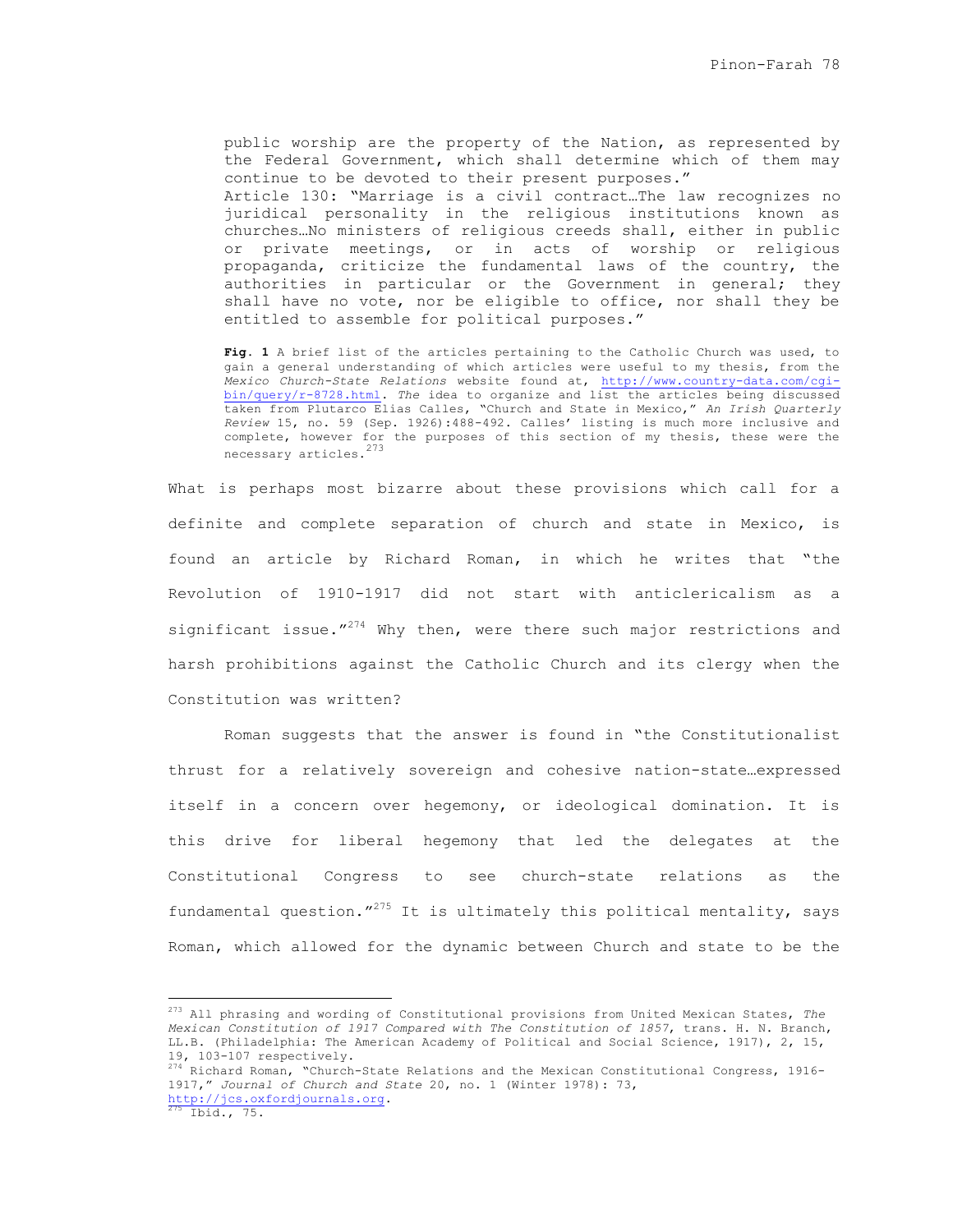issue that "most animated the delegates at the congress." $^{276}$  One can see, even with a preliminary reading over some of the "anticlerical" provisions, that Anthony Gill is correct in writing, ""separation of church and state" meant, in practice, church subordination to the state. $1277$  Despite this legal separation, the Church continued and continues to exert significant and quantifiable political influence. One need only recall that 75% of Mexicans expressed "confidence in the Church, $n^{278}$  and that "'between 81 and 88 percent[of Mexicans]' are Catholic."<sup>279</sup>

This tension was at least partially relieved when "on January 1992, the Mexican national legislature approved changes to the 1917 Constitution, "280 which would be a necessary first step towards reconciliation and cooperation between the church and state. After decades of state-sponsored restriction of the Catholic Church<sup>281</sup>, the legislature passed measures that would allow significantly more freedom to the Church in Mexico. In response, the church was quick to praise the Mexican government when "Jerónimo Prigione (the papal nuncio)"<sup>282</sup> issued the following statement: "We [the Catholic hierarchy] are sincerely appreciative and thankful for…the concern of the President [Carlos Salinas], a wise statesman,…for opening new horizons in the relations between the Church and State, channeling the forces of the

<sup>&</sup>lt;sup>276</sup> Roman, "Church-State Relations," 74.

 $277$  Anthony Gill, "The Politics of Regulating Religion in Mexico: The 1992 Constitutional Reforms in Historical Context," *Journal of Church and State* 41, no. 4 (Autumn 1999): 762. <sup>278</sup> Camp, "Armed Forces and Drugs," 17.

<sup>279</sup> Camp, *Crossing Swords*, 111.

<sup>&</sup>lt;sup>280</sup> Gill, "The Politics of Regulating Religion," 761.

<sup>&</sup>lt;sup>281</sup> Paraphrasing of argument found in Gill, "The Politics of Regulating Religion," 761. <sup>282</sup> Jerónimo Prigione, "Mensaje Inicial," in Conferencia del Episcopado Mexicano (CEM), *La Iglesia Católica en el Nuevo Marco Jurídico de México* (México D.F.: Ediciones de la CEM, 1992): 24, quoted in Anthony Gill, "The Politics of Regulating Religion in Mexico: The 1992 Constitutional Reforms in Historical Context," *Journal of Church and State* 41, no. 4 (Autumn 1999): 761.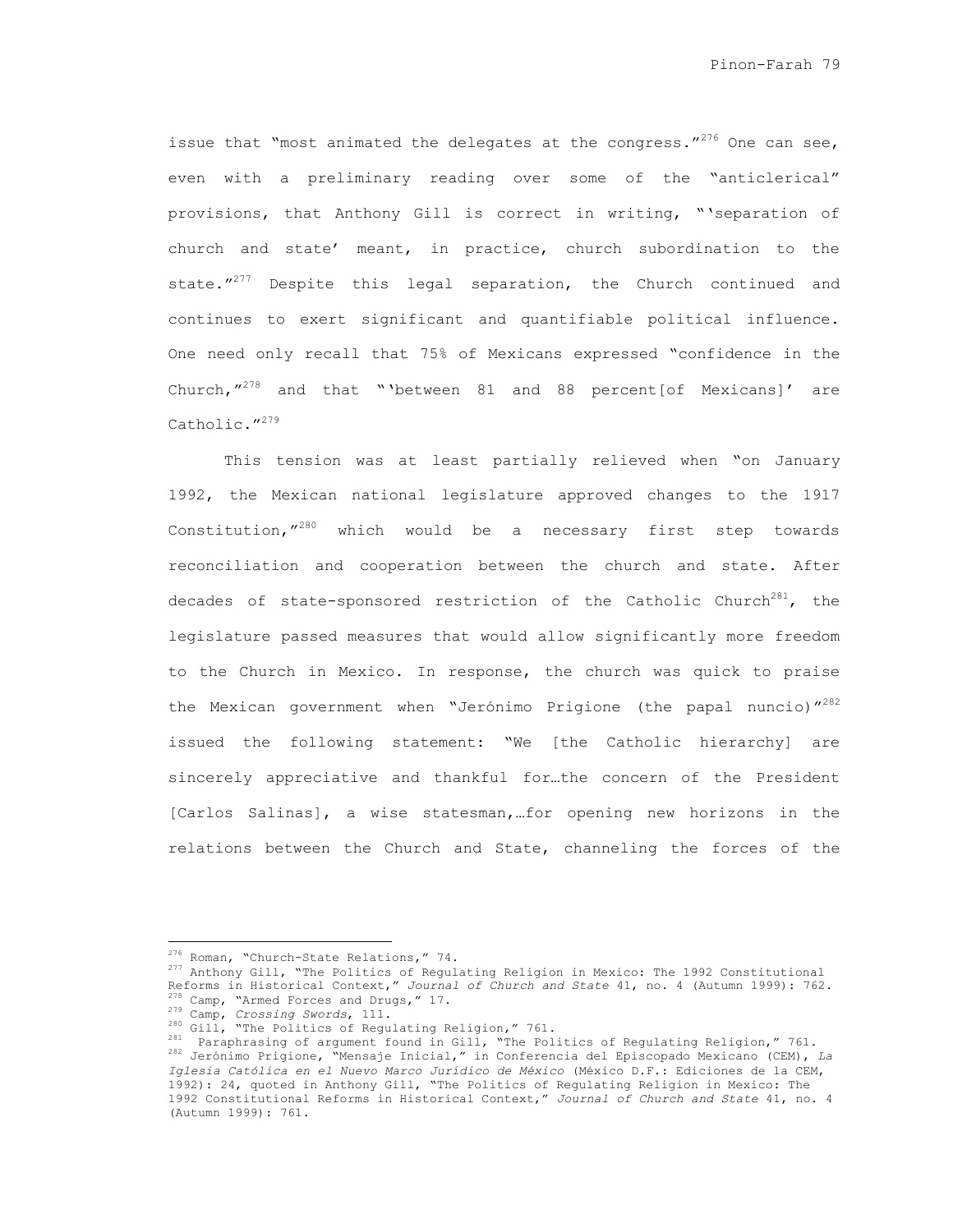Pinon-Farah 80

two societies towards the service of social and religious peace."<sup>283</sup> Would this increased harmony between church and state lead to increased Church activity and visibility in the political arena? Furthermore, where is the Church in the current pursuit of social peace?

Although many of the early restrictions placed on the Church have been eased in the past 30 years, there still exists a delicate balance that the Church and State both must maintain when interacting with and allowing each other to exert any influence over the other. As Camp notes "the most significant one [church-state issue] for Mexicans is the role of the Catholic Church in secular affairs, specifically politics,"<sup>284</sup> with most individuals believing that the Church"s least important responsibility is to become involved in politics directly.<sup>285</sup>

### Silence Broken and Government Pleas

Despite the apparent silence of the Church during the current anti-drug strategy of the Mexican government, they have in fact made several statements concerning the violence. Furthermore, there are several notable priests who have raised their voices against the violence and human rights violations in Mexico today. In the final weeks of 2010, from the CEM (Conferencia del Episcopado Mexicano), Bishop Constancio Miranda of Chihuahua pleaded with the cartels and asked them to once and for all say "no to weapons, no to drugs, no to

<sup>283</sup> Jerónimo Prigione, "Mensaje Inicial," in Conferencia del Episcopado Mexicano (CEM), *La Iglesia Católica en el Nuevo Marco Jurídico de México* (México D.F.: Ediciones de la CEM, 1992): 24, quoted in Anthony Gill, "The Politics of Regulating Religion in Mexico: The 1992 Constitutional Reforms in Historical Context," *Journal of Church and State* 41, no. 4 (Autumn 1999): 761.

Camp, *Crossing Swords*, 118.

<sup>&</sup>lt;sup>285</sup> "1 percent," felt the Catholic Church had the responsibility "to form political parties," taken from Catholic Church, Diocese of Tijuana, *Plan Pastoral*, *1989-1994, hacia una iglesia nueva*, 260, quoted in Camp, *Crossing Swords*, 118.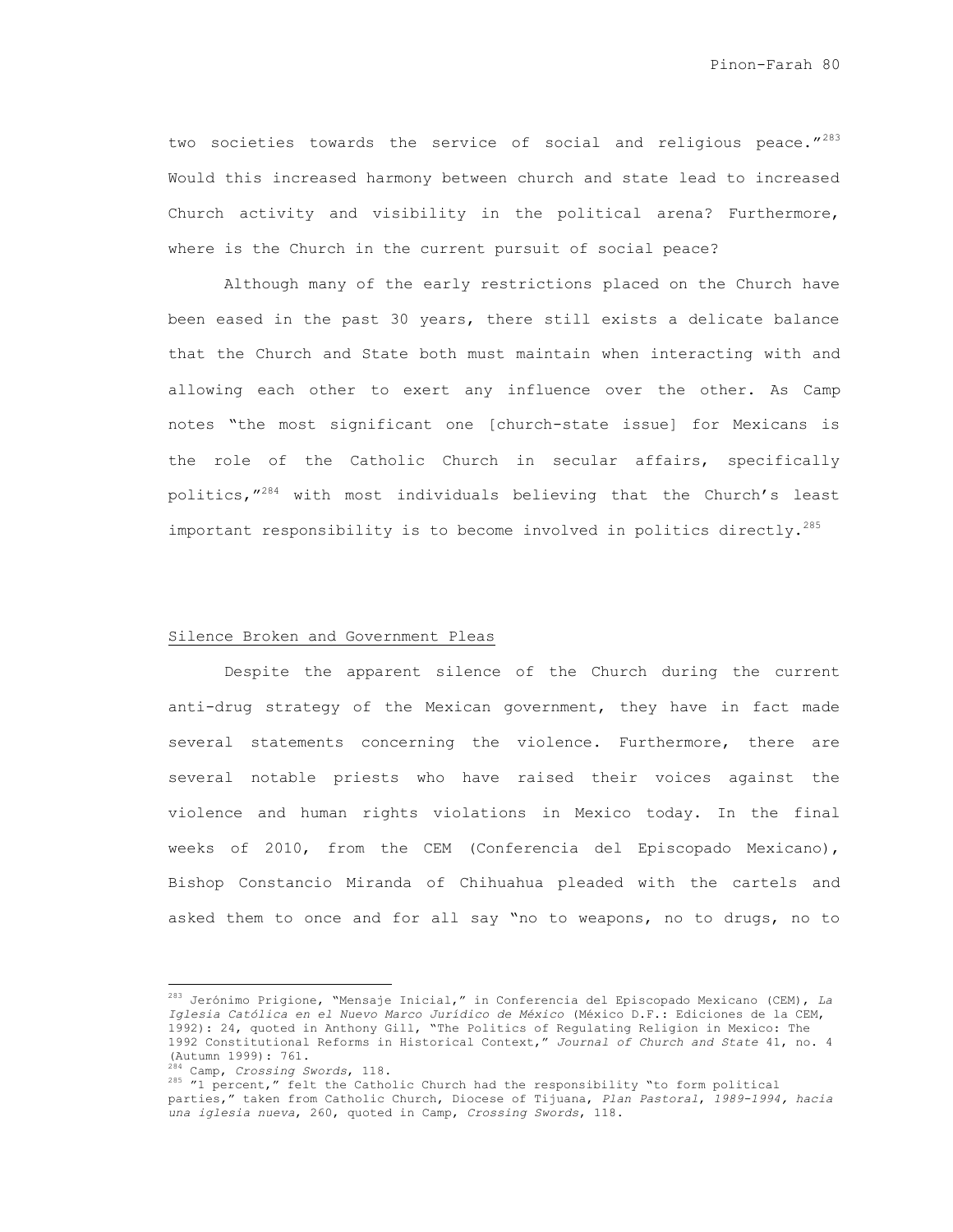money earned through immoral means, no to vengeance, and no to shortlived power."286

In this statement, this Church leader and his colleagues fulfilled their role as "moral authorities," and publicly condemned all involved in the violence and drug trade in general. It is certainly an important step that could potentially lead to a renewed surge of Mexican unity against the DTOs. Bishop Miranda used powerful language in describing the effect that the violence and DTOs have had in Mexico, referring to them as a "poison to Mexican society." His contemporary in Saltillo<sup>287</sup> commented that "the Mexican people 'are victims, they are hurt and injured by the war (against organized crime), by injustice, corruption, negligence, violence and impunity."<sup>288</sup> Further commenting on the issue is Archbishop of Acapulco Carlos Garfias<sup>289</sup> who asked for "peace" and stated that "[people] have the greatness of humility to recognize that they have followed dark paths...but that they repent. $1290$ 

Similar statements have been issued by other major Church figures from various Mexican states. The President of the CEM, Carlos Aguiar, recognized that the government"s decision to engage the cartels "is a necessary fight and we should accept it in order to confront organized crime, because it simply cannot be allowed…that this [organized crime] takes control."<sup>291</sup> Aguiar went on to praise Calderón and his strategy for its ability to be conducted "with intelligence," as it aims to defeat

<sup>286</sup> *El Heraldo de Chihuahua*, "Pide Iglesia a cárteles dejar armas, droga y venganzas," December 26, 2010.

<sup>287</sup> Bishop Raul Vera, from *El Heraldo de Chihuahua*, "Pide Iglesia," December 26, 2010.

<sup>288</sup> *El Heraldo de Chihuahua*, "Pide Iglesia," December 26, 2010.

 $289$  Ibid.

 $290$  Ibid.

<sup>291</sup> Gema Reyes, "La muerte de civiles en la *guerra* contra el *narco*, el precio que se tiene que pagar," *La Jornada Michoacán*, December 17, 2010, [http://www.lajornadamichoacan.com.mx/2010/12/17/index.php?section=politica&article=006n1p](http://www.lajornadamichoacan.com.mx/2010/12/17/index.php?section=politica&article=006n1pol) [ol.](http://www.lajornadamichoacan.com.mx/2010/12/17/index.php?section=politica&article=006n1pol)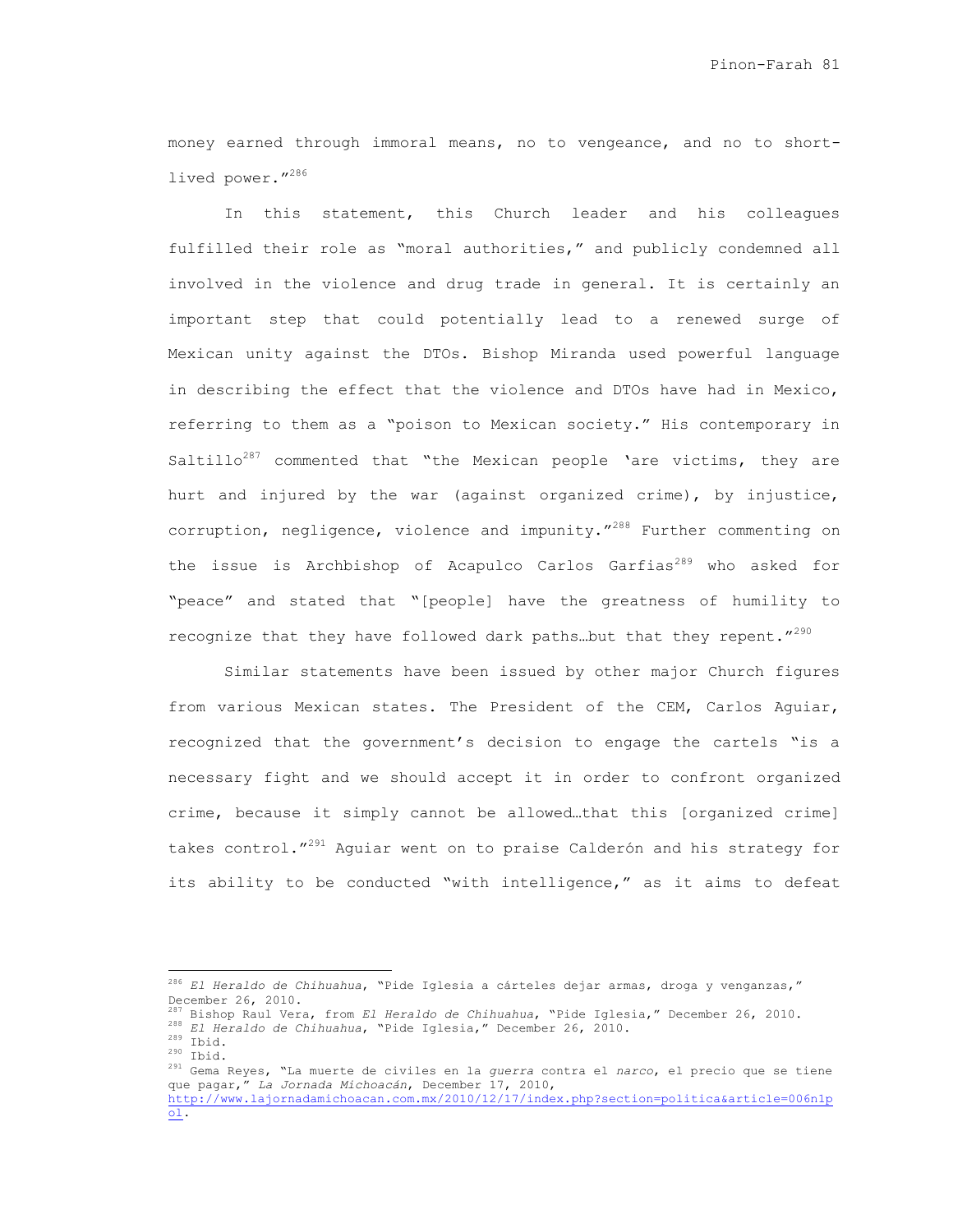the DTOs.<sup>292</sup> Furthermore, he proclaimed "we should not be afraid, although violent acts scare us; as a society we will succeed. The Church knows that good defeats evil and we are convinced that this will happen sooner or later…even though they threaten us."<sup>293</sup> Unfortunately, even the leader of CEM had to concede that death, specifically "civilian deaths…is the cost that must be paid, given the circumstances."<sup>294</sup> Such statements are encouraging examples of the Church standing tall in the face of fear, anxiety, and chaos as a "beacon," of hope and strength for the Mexican people; this is precisely what it promises to be.

The Church has not only been critical of the cartels, but they have also urged the government to examine themselves given the alarming death tolls. In 2010, CEM urged Calderón"s administration "to reconsider its strategy…[since] "with the passage of time, the participation of the armed forces in the fight against organized crime has provoked uncertainty in the population.'"<sup>295</sup> Furthermore, the statement issued claimed that "this environment of violence and insecurity in which we are living denotes a sense of the loss of God,  $n^{296}$ indicating that it is because of the spiritual crisis connected to the violence that the Church wishes to become involved. The Church has gone so far as to criticize the government for "prefer[ring] to acquiesce to extortion rather than see the security of their businesses or families subjected to extortion."<sup>297</sup>

<sup>292</sup> Reyes, "La muerte de civiles."

 $293$  Ibid.

 $294$  Ibid.

<sup>295</sup> David Agren, "Bishops ask Mexico to reconsider strategy against drug cartels," *Catholic News Service*, February 16, 2010,

[http://www.catholicnews.com/data/stories/cns/1000667.htm.](http://www.catholicnews.com/data/stories/cns/1000667.htm) <sup>296</sup> Ibid.

<sup>297</sup> Staff Writer, "Archdiocese of Mexico."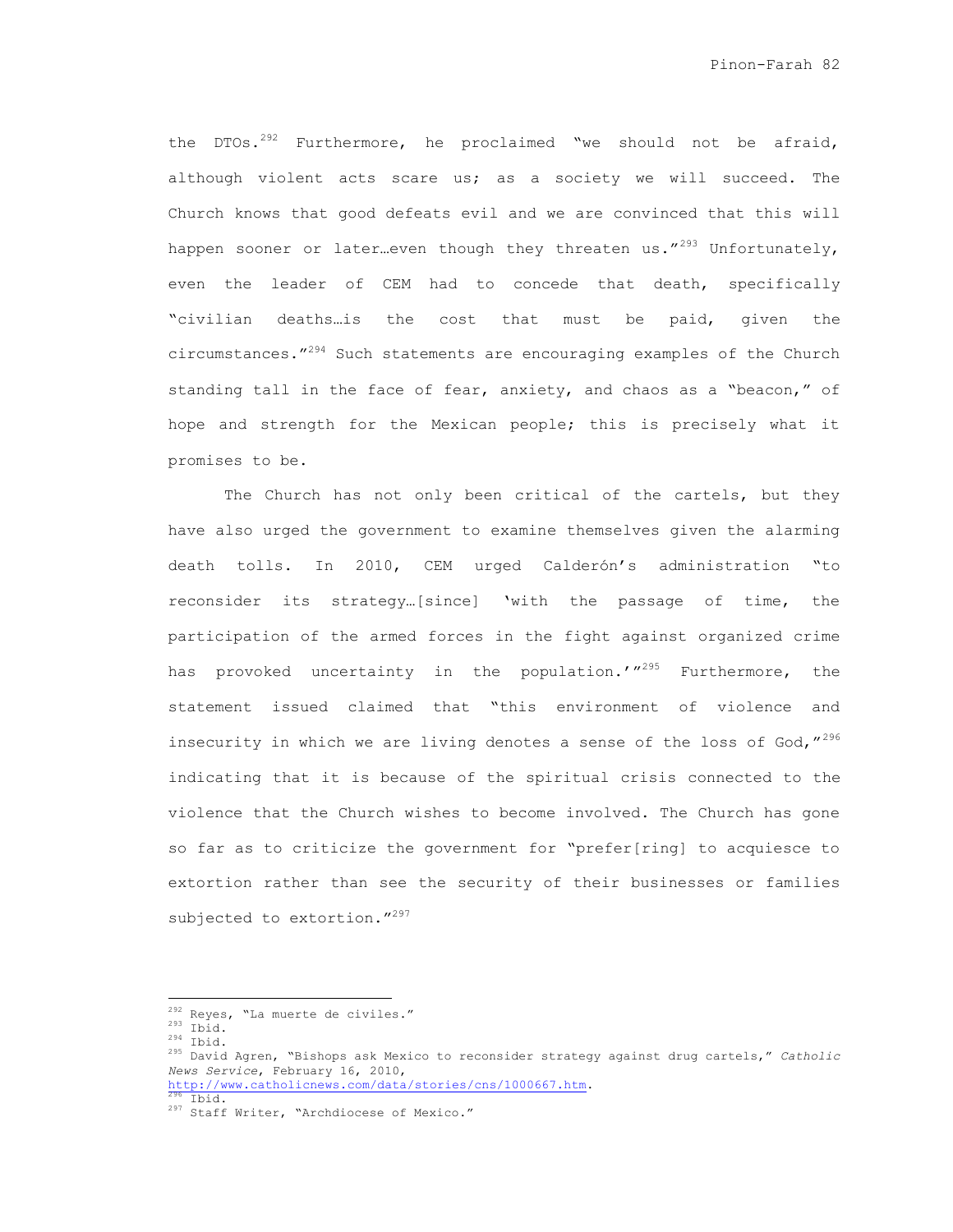Despite these criticisms, the Church has sided with the government and has "offered its support to the federal government."<sup>298</sup> In this same proclamation, "Bishop Gustavo Rodriguez Vega of Nuevo Laredo…expressed embarrassment that "there are baptized men and women…in the ranks of organized crime,"" before recognizing the fact that the Church has not followed through on behalf of those affected as well as it should have.<sup>299</sup> Furthermore, Cardinal Norberto Rivera Carrera recognized the need for the Church to become involved, stating "that the Church has the obligation to help because "society expects that the Church contribute to solving such a grave problem.  $1''^{300}$ 

The Church in Mexico has not been the only Catholic body to publicly denounce the DTOs and their operations. In the "International Seminar on Corruption," held by CELAM in Ecuador in 2010, those present published that "there has been a "geometric" growth [in Latin American corruption] in the last period. We find this in the growth of the organized webs of drug-trafficking organizations. $^{\prime\prime\,301}$  This group, sponsored by CELAM, also identified a major "challenge that faces us,  $^{\prime\prime\,302}$ which can be applied to the Mexican struggle against DTOs:

"The laws must be clear in order to disrupt money laundering operations by drug-traffickers, the market for weapons, trafficking of people, or any other offense that affects the dignity of the people, and of the town, which are often associated with corruption."303

<sup>&</sup>lt;sup>298</sup> Staff Writer, "Archdiocese of Mexico."

<sup>299</sup> Agren, "Bishops ask Mexico."

<sup>&</sup>lt;sup>300</sup> Staff Writer, "Cardinal Rivera encourages priests to respond to drug lords' threats with continued care for their people," *Catholic News Agency*, March 2, 2007, [http://www.catholicnewsagency.com/news/cardinal\\_rivera\\_encourages\\_priests\\_to\\_respond\\_to\\_d](http://www.catholicnewsagency.com/news/cardinal_rivera_encourages_priests_to_respond_to_drug_lords_threats_with_continued_care_for_their_people/) [rug\\_lords\\_threats\\_with\\_continued\\_care\\_for\\_their\\_people/.](http://www.catholicnewsagency.com/news/cardinal_rivera_encourages_priests_to_respond_to_drug_lords_threats_with_continued_care_for_their_people/) <sup>301</sup> CELAM, *Seminario internacional sobre corrupción*,

[http://www.celam.org/principal/index.php?module=Contenidos&func=viewpub&tid=4&pid=225.](http://www.celam.org/principal/index.php?module=Contenidos&func=viewpub&tid=4&pid=225) <sup>302</sup> Ibid.

 $303$  Ibid.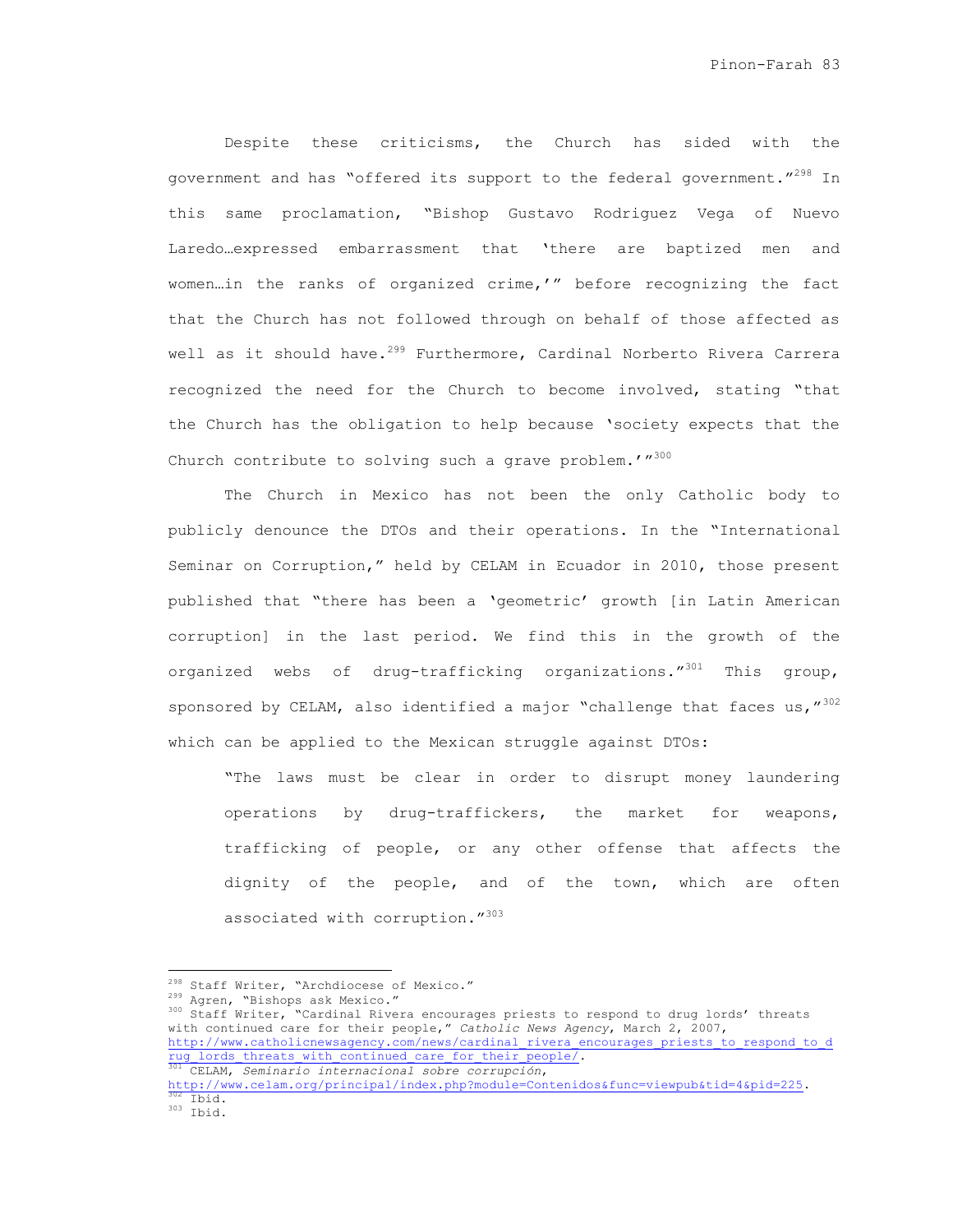The findings and suggestions made by CELAM at the "Seminar" in Ecuador have major implications in the Mexican fight against its DTOs in that it provides important ideas for improving the system so that it does not foster corruption. After all, it appears that a corrupt system is one in which there are few consequences for dishonest government, and furthermore one in which the setting is perfect for organized crime to develop into an influential force.

In late 2010, President Calderón made a plea to the religious leaders in Mexico, "Catholic, Jewish, and Protestant", asking them for help in combating the cartels' growing influence over the country. 304 Calderón believes that "their involvement will facilitate the repair of the social fabric [what holds society together], not only maintaining the youth within a positive frame of values with regards to their contribution to society, but also keeping them away from the reach of organized crime."<sup>305</sup> This plea seemingly affirms the original hypothesis of this chapter, which maintained that it seems impossible to envision any sort of victory over the "narco" without any direct Catholic Church involvement.

# Conclusions

 $\overline{a}$ 

Why then did the Church remain relatively silent for so long? Furthermore, why were the statements made by certain priests and organizations so few and far between? Ultimately, it does appear that there were very real threats of retribution and harm being made to the Church as a whole by the DTOs themselves, however, as seen in this

<sup>304</sup> Jorge Ramos Pérez, "FCH pide ayuda a iglesias contra el narco," *El Universal*, August 4, 2010, [http://www.eluniversal.com.mx/notas/699578.html.](http://www.eluniversal.com.mx/notas/699578.html) Ibid.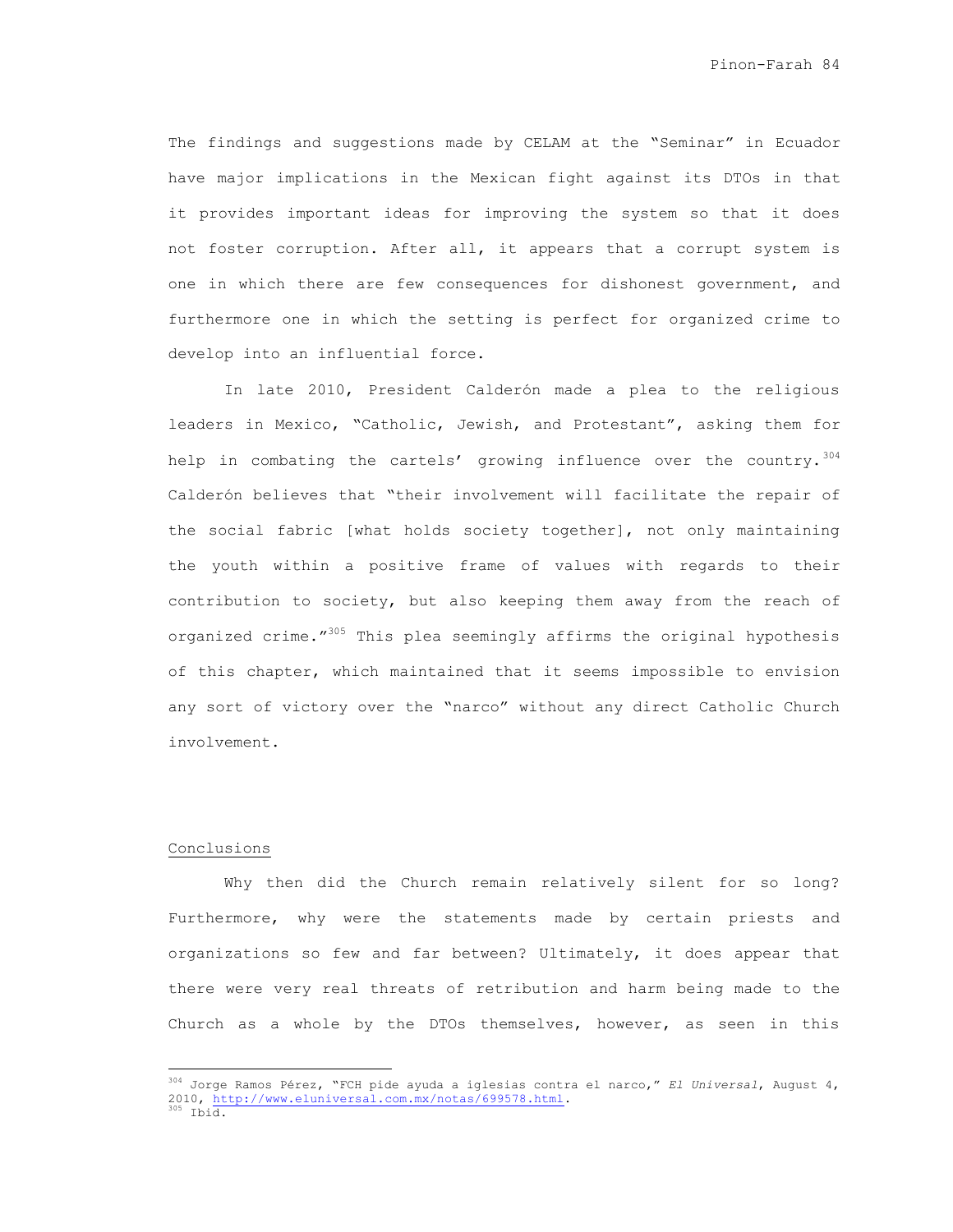chapter, the Church was quick to stand firm against such threats. Despite a rejection of these threats, they could still have tremendous impact on the actions made by individual priests as to their public stance on the drug trade. That is, while publicly the Church may condemn such threats, the individual priests and bishops may still fear the potential consequences for condemning the drug war openly, in letters, or even sermons at their local parishes. Perhaps the silence may even have been partially caused by a level of uncertainty as to the expected duration and nature of the conflict. It would have been difficult for anyone in 2006 to conceive of a conflict, which five years later had claimed the lives of 35,000 people. One hopes that if the reality of the situation had been fully grasped from its onset, the Church would have been the leading institution to speak out and condemn the violence; they still can be.

Statements such as those made by specific priests, bishops, and councils are precisely what the Church must do to combat the spreading indifference and tolerance of the expanding operating abilities of the Mexican DTOs. It is encouraging to see a moral authority such as the Catholic Church making beginning to make formal pleas to the people of Mexico, those involved with and those not involved with DTOs alike. Ultimately, I believe that their message of "repentance" and secondchances is the safest way they can make statements without alienating the cartels and therefore exposing the Church to acts of violence. That being said, it is apparent from my research and findings that my hypothesis concerning the Catholic Church"s ability to influence the actual violence between cartels and the government proved to be incorrect. That is, I was proposing an idea under the assumption that the Catholic Church was still seen as impenetrable and perfectly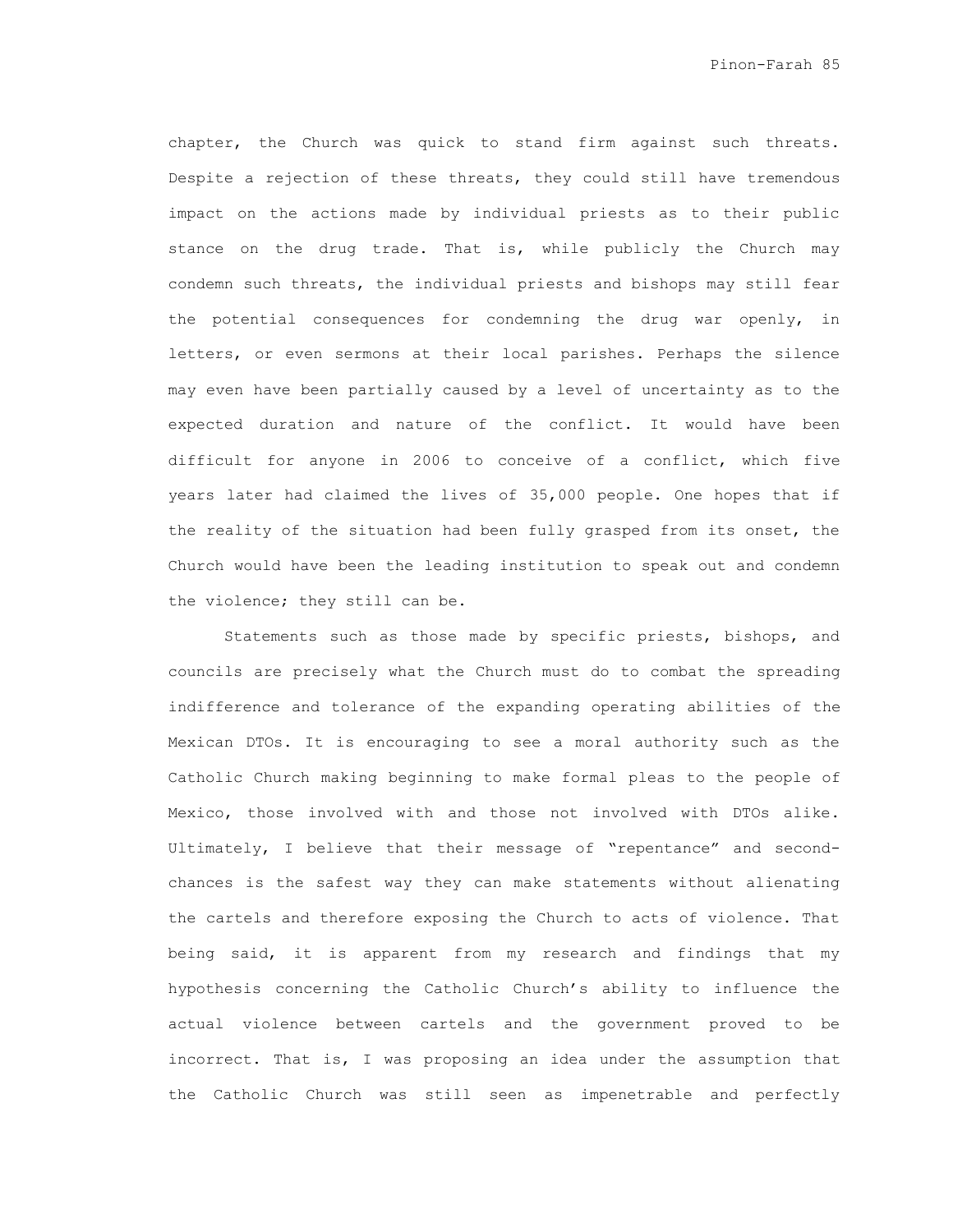removed from the DTOs and the drug industry. After investigation I have come to the conclusion that the Catholic Church should become more vocal about the violence out of its responsibilities to its parishioners and humanity in general, however in light of the increasingly gruesome nature of the conflict and the extension of DTO spheres of influence what impact their statements would have remains unclear.

This leads one to the question of why, if Mexicans identify as Catholic in such high numbers, is the Church"s stance no longer seen as authoritative in Mexico? I believe the answer lies in the words of a well-known Mexican actor, Gael García Bernal: Mexico has become an increasingly secular nation in which many people who identify as Catholic are in reality "'culturally Catholic' and 'spiritually agnostic'."306 The implications of such a phenomenon demonstrate how Mexico, a nation whose history is intrinsically linked to the efforts and advances of the Catholic Church under Spanish rule, and her citizens are beginning to turn to other mediums as a source for their understanding and action in the political sphere. No longer is the Church the absolute and final authority on all issues moral, but rather this younger Mexican generation is becoming more inquisitive in its pursuits while simultaneously preserving their cultural and religious heritage within the Catholic Church.

Finally, the promises made at CELAM conferences call for the Church to stand by all people, wealthy or poor, and defend those who are suffering from human rights violations. It is in this particular issue that one finds a major source of tension between the Mexican government and the Church, since often times the Church"s actions in

<sup>306</sup> Fabiana Gilardi, "Gael Garcia Bernal," *Vogue Italia*, March 16, 2011, [http://www.vogue.it/en/uomo-vogue/look-of-the-day/2011/03/gael-garcia-bernal.](http://www.vogue.it/en/uomo-vogue/look-of-the-day/2011/03/gael-garcia-bernal)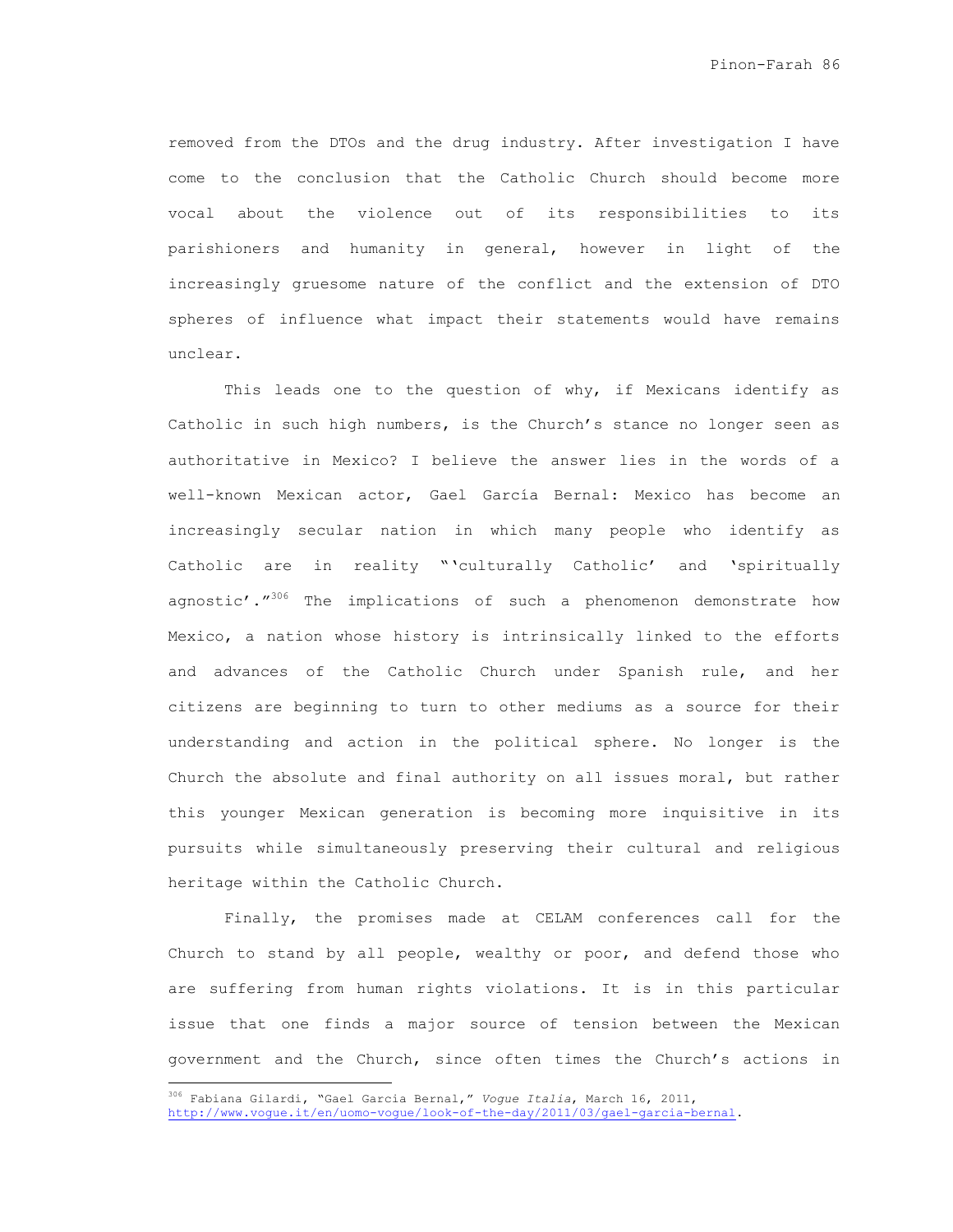pursuit of the CELAM ideals, clashes with the desires of those bearing political power. This conflict manifests itself best in the Camp"s writing that one "view of the Church…stresses its role as a builder of human values rather than as an advocate of the interests of less fortunate Mexicans."<sup>307</sup> This view is in direct opposition to former Mexican President Luis Echeverría's, who arqued that the Church's role in politics is to be "an institution focusing on societal morality…the Church lives with political and economic power, but Christianity is for the poor."308

Perhaps its decision to remain relatively silent in the face of growing violence and crime in Mexico since the beginning of the drug war has to do with the threats made against them by the cartels. Fear of retribution from the DTOs could stem from the fact that the Church"s "interpretations associate his [Cardinal Posadas Ocampo] with his denunciation of drug trafficking."<sup>309</sup> However, these potential threats and acts of aggression towards the Church are not adequate excuses for inaction. That is, certainly the Church was aware of these possible outcomes when they made the decision to combat the very systems that fostered them. By choosing to take on violations of social justice and freedom, they inherently were taking on a system in which aggression and violence were the norm; they chose to be the voice for those who are too often forgotten and unheard, as Mons Lopez Trujillo worded it "de *ser voz de los sin voz*."<sup>310</sup> Ultimately, the responsibility of the Church under its own decisions made at Puebla and Medellín obligate it

<sup>307</sup> Camp, *Crossing Swords*, 285.

<sup>308</sup> Ibid.

<sup>309</sup> Ibid., 84. See footnote 47 in Camp"s "Moral and Spiritual Challenges," chapter for examples of other clergy"s opinions on the death of Cardinal Posadas Ocampo.

<sup>310</sup> Mons. Lopez Trujillo, *Medellin*, 40.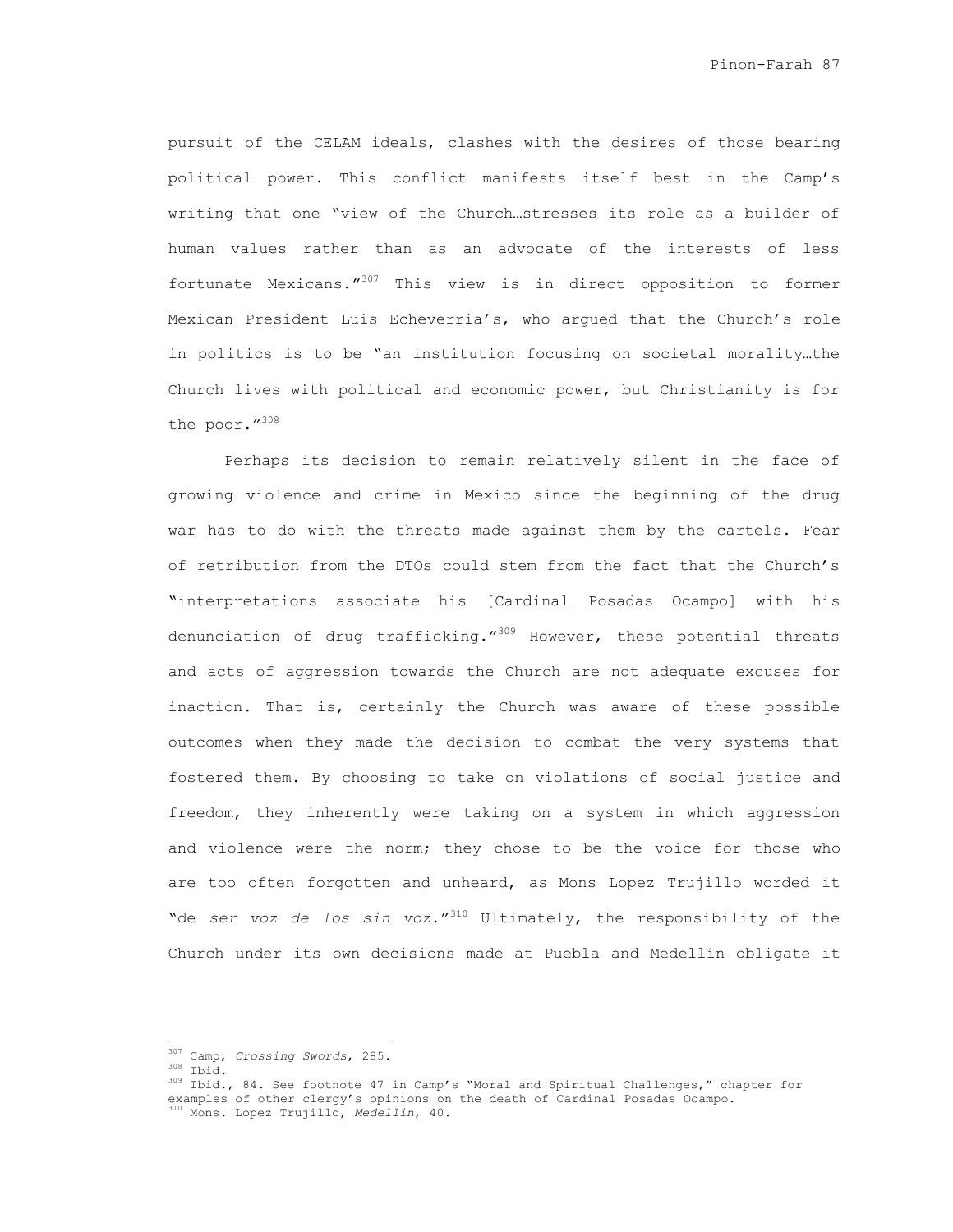Pinon-Farah 88

to "advocate [for] the interests,  $1^{311}$  of all people regardless of the potential for retribution and regardless of whether or not this action is in line with that of the ruling parties in Mexico.

Despite these words and proclamations of dedication to the protection of the rights of all people, the Church"s actions do not fully line up with their public stances. How can the Church remain relatively silent in the face of not only a growing death toll, which has eclipsed the 35,000 mark in 6 years<sup>312</sup>, but also increasingly gruesome and indisputable violations of human rights? For example, the recent discovery of "a collection of pits holding 59 [Mexican] bodies," in Tamaulipas, where in 2010 "drug cartel gunmen…massacred 72 migrants from Central and South America."<sup>313</sup> Furthermore, the murder of Javier Sicilia"s, "a poet and columnist," son caused the elder to publish a letter publicly condemning the violence between cartels and the government.<sup>314</sup> This murder and the fact that Sicilia "called for protests," provided "a key catalyst for organizing nationwide protests set for Wednesday [April 6, 2011] against crime and violence."<sup>315</sup> Why did it take "a poet" to motivate people to rise up and act against the DTOs? Why did it take a scholar to begin the work that the Church claims to be its very mission?

In light of these clear violations of the same human rights the Church so strongly embraced starting the late  $20^{th}$  century, it is alarming and perplexing to see that there has been little in the way of

<sup>311</sup> Camp, *Crossing Swords*, 285.

<sup>&</sup>lt;sup>312</sup> Miller Llana, "Mexico drug war death toll up 60 percent." Article states that 34,612 people have been killed in drug-related violence since 2006, the 35,000 mark is inferred from this info.

<sup>313</sup> Katherine Corcoran, "Mexican cops checking abductions find mass grave," *The Dallas Morning News*, April 7, 2011,

[http://hosted2.ap.org/txdam/633c954da7d9434f9de7ed15f38075aa/Article\\_2011-04-07-LT-Drug-](http://hosted2.ap.org/txdam/633c954da7d9434f9de7ed15f38075aa/Article_2011-04-07-LT-Drug-War-Mexico/id-7b5481f887c44c2c96d4b6706e98941a)[War-Mexico/id-7b5481f887c44c2c96d4b6706e98941a.](http://hosted2.ap.org/txdam/633c954da7d9434f9de7ed15f38075aa/Article_2011-04-07-LT-Drug-War-Mexico/id-7b5481f887c44c2c96d4b6706e98941a)

<sup>314</sup> Sofia Miselem, "Tired of violence, Mexicans ready for mass protests," *AFP*, April 6, 2011, [http://www.google.com/hostednews/afp/article/ALeqM5iHLCD0-](http://www.google.com/hostednews/afp/article/ALeqM5iHLCD0-_e31TtmkIxOxUu2E5_ruA?docId=CNG.692381365d745fc505df40c97673c9ec.991)

[\\_e31TtmkIxOxUu2E5\\_ruA?docId=CNG.692381365d745fc505df40c97673c9ec.991.](http://www.google.com/hostednews/afp/article/ALeqM5iHLCD0-_e31TtmkIxOxUu2E5_ruA?docId=CNG.692381365d745fc505df40c97673c9ec.991) <sup>315</sup> Ibid.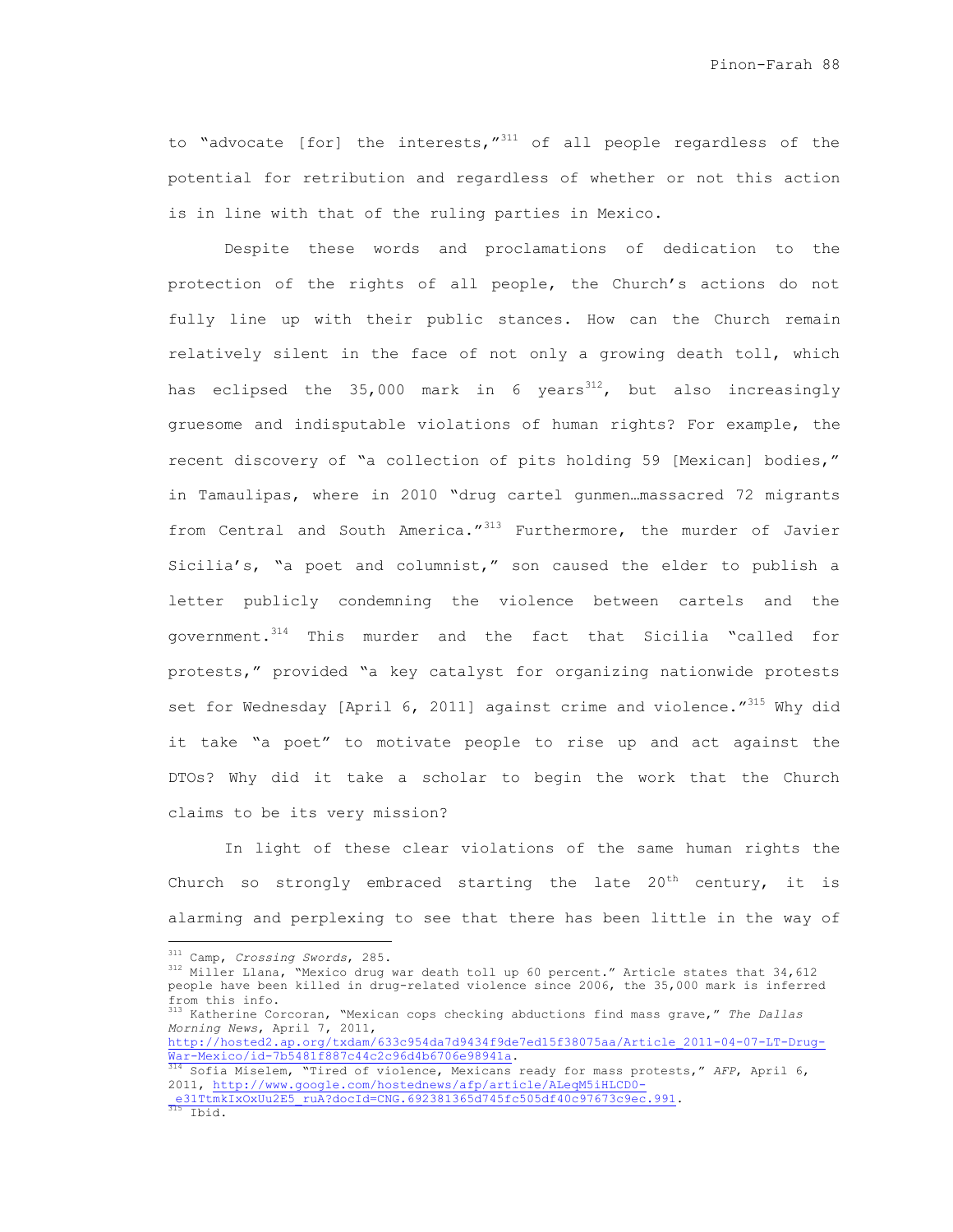concrete Church action to encourage dialogue and denounce the DTOs and violence in general. Could it be that Calderón and this author"s belief that the Catholic Church could still exert a real influence over the hearts and minds of the Mexican citizens, specifically the drugtrafficker, is nothing more than a pipe dream; a remnant of an older time in Mexican history when the pulpit was the source of moral wisdom and truth?

Regardless, as the Puebla writings state, "much remains to be done, of course, if the Church is to display greater oneness and solidarity;  $1316$  unity and consensus will be necessary if the Church, the State, and the People are to overcome the ills posed by the drug war and bring peace and safety back into Mexican life. The Church must continue to "confront the concrete reality of drugs through pastoral work that reclaims family values and supports the region's poor, "317 in order to maintain its place as a defender of human rights and supporter of peace. Bishop Raul Vera added that "confronting the violence…is the responsibility of all Mexicans. We must all act now."<sup>318</sup> The Church has begun to reiterate old as well as make new promises to the people of Mexico concerning the defense of human rights, the question remains as to whether or not Bishop Vera"s words will become a reality.

 $\overline{a}$ 

<sup>318</sup> Agren, "Bishops ask Mexico."

<sup>316</sup> CELAM, *Puebla*, 49.

 $317$  Staff Writer, "Cardinal Rivera encourages."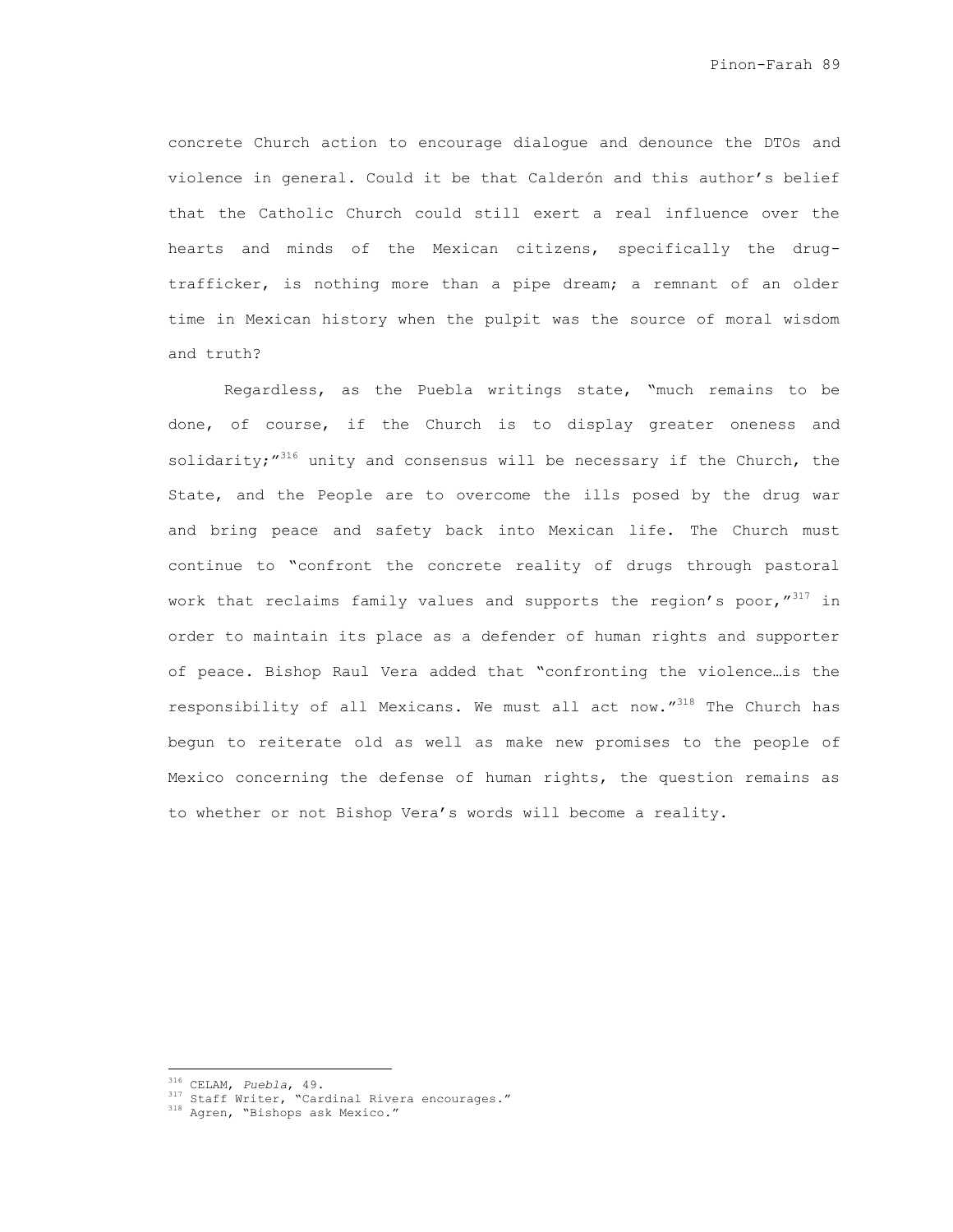#### **Chapter 4: El Narcocorrido**

# "After the zeta, there is nothing"<sup>319</sup>

"Soy el Jefe de Jefes señores, me respetan a todos niveles, y mi nombre y mi fotografia, nunca van a mirar en papeles, porque a mi el periodista me quiere, y si no mi amistad se la pierde.  $^{\prime\prime320}$ 

These words provide a glimpse into the world of the cartel leaders and how they operate. The lyrics above issue a chilling threat in saying "the journalist loves me, and if he doesn't he loses my friendship. $1^{321}$  While the words may not explicitly make violent threats, one only needs little knowledge of the major themes and ideas espoused by cartels in Mexico. Few things are as valued as loyalty, dedication, and honor; to violate any of these ideals can lead to serious consequences. In fact, one of the most notable things about the "narcocorrido" genre is the genuine affection it shows to its protagonists, men like "El Chapo," and his fictitious contemporary "Emilio Varela". Anabel Hernández writes that when the lyrics do not show the cartels in a positive life, "the musicians can pay for the trespass with their life...[like the case of] Valentin Elizalde." $322$  To demonstrate just how important the genre is to Mexican culture today, one only need know

<sup>319</sup> Hernández, *Los Señores*, 399

<sup>320</sup> Los Tigres del Norte, *Jefe de Jefes* (song).

 $321$  Ibid.

<sup>322</sup> Hernández, *Los Señores*, 398.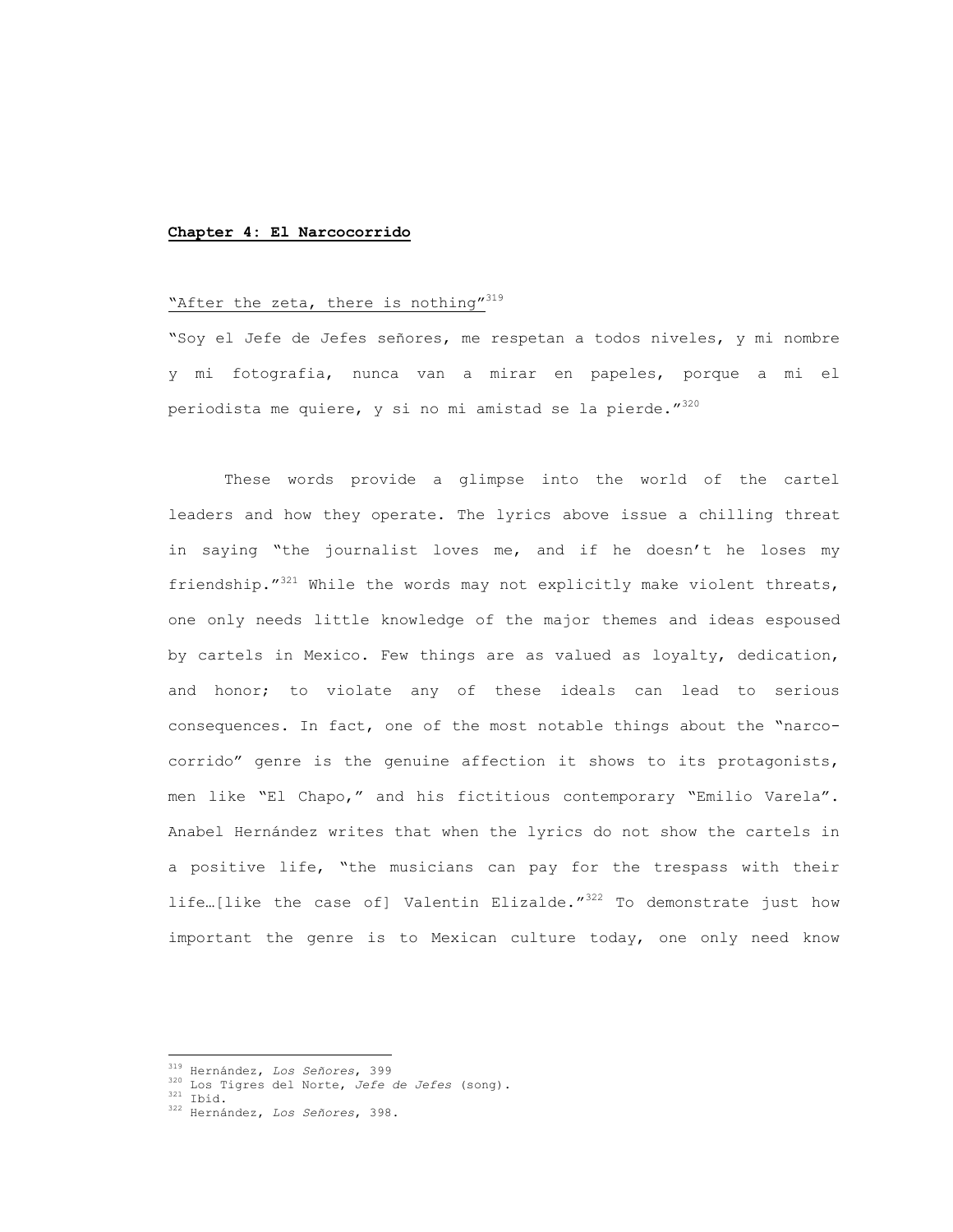that the government sees it to be such a threat as to offer to its soldiers a course titled "Analysis of the content of narcocorridos." $^{323}$ 

Hernández opens a chapter in her book with the lyrics of a popular narcocorrido dedicated to the criminal organization known as *Los Zetas* titled "Escolta suicida," which translates to "suicide escort".<sup>324</sup> The Zetas, as mentioned earlier in the chapter on the military, were initially the armed force of the Gulf cartel. The lyrics reflect an oath of sorts taken by the members of the organization to dedicate themselves to their trade. The lyrics include "I am one of the Zetas who protects the chief, we are the twenty man escort, nothing but loyal and courageous, we are willing to lay down our lives, to serve the boss,  $^{\prime\prime}$ <sup>325</sup> and "we are twenty men in the Zetas, united as a family, the twenty of us are the force, with diplomas for suicide." $326$  These words reflect the determination and disregard for human life possessed by the individuals who make up the DTOs in Mexico. The sole objective is to deliver the product and protect the leader. How does an organization like los Zetas come to achieve a level of such power as to be worthy of commemoration in a song? According to Hernández, they are primarily made up of "former members of the Mexican military…then they recruited members of the elite Guatemalan military force known as *kaibiles*."<sup>327</sup>

Needless to say, it is not surprising that this organization is militarily able seeing as it is comprised of former highly trained military men. To understand just how committed these individuals are expected to be upon inclusion in los Zetas, one need only read the

 $323$  This course is "offered at the Army and Air Force Studies Center," as quoted in Hernández, *Los Señores*, 398.

<sup>324</sup> Hernández, *Los Señores*, 397.

<sup>325</sup> "Escolta suicida" performed by Beto Quintanilla and quoted in Hernández, *Los Señores*, 397.

 $326$  Ibid.

<sup>327</sup> Hernández, *Los Señores*, 399.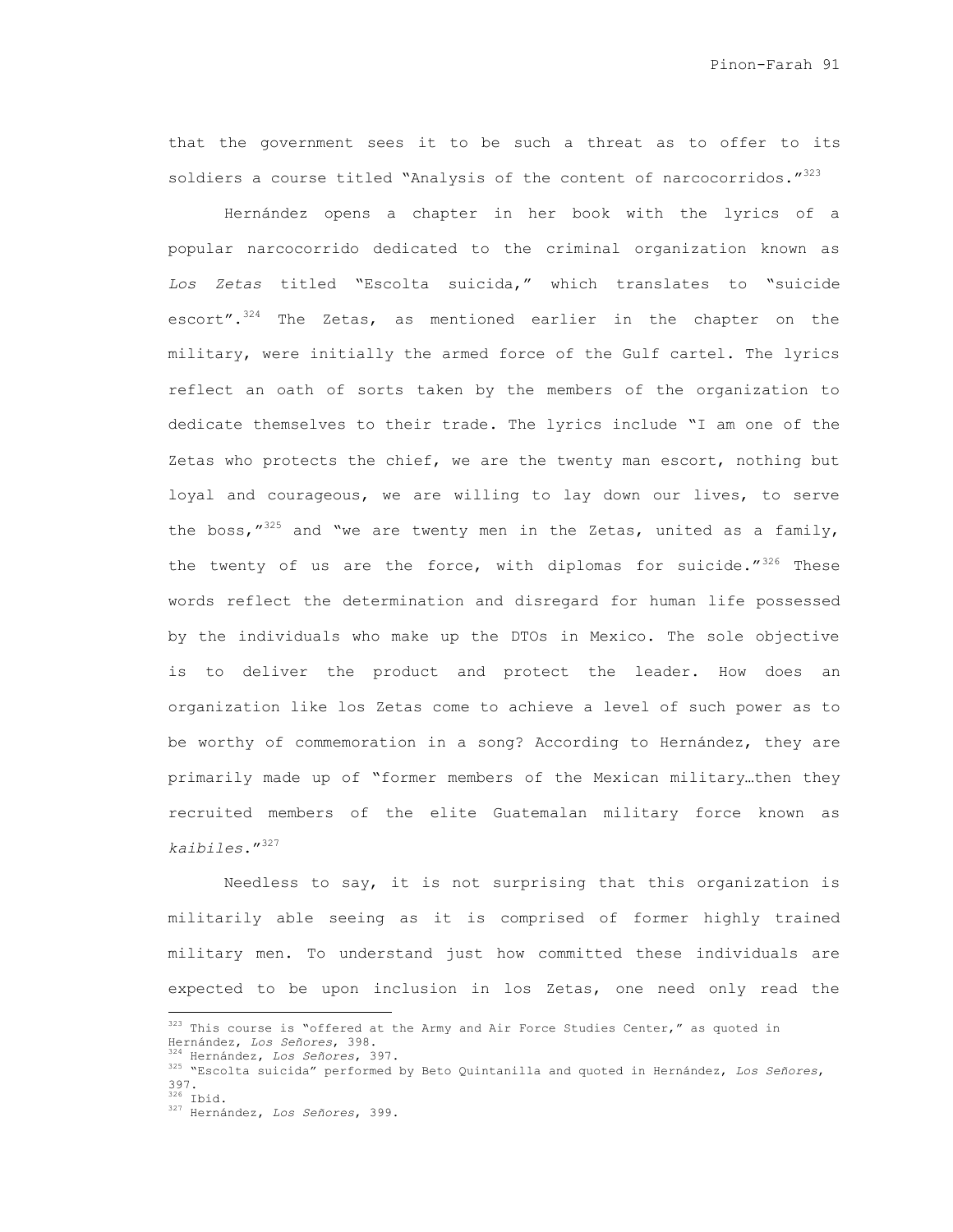words of one of the original members of the group, Heriberto Lazcano Lazcano.<sup>328</sup> Lazcano, when responding to questions concerning the origin of the name of the organization, stated that it was because "after the zeta [letter  $z$ ] there is nothing." $329$  Furthermore, the inclusion of such a violent, murderous group of individuals into Mexican folklore and history through the avenue of the "narcocorrido" demonstrates just entrenched the DTOs and "drug culture" in general have become in Mexican society.

### El Narcocorrido is "Mexico"

In order to fully understand the impact that the narcocorrido has on the Mexican people and their relationship to the drug-trafficking organizations one has to understand where the genre fits into current Mexican life and culture. Furthermore, one must take this understanding into account when determining if it is in the government's best interest to ban, or regulate the consumption of this particular cultural expression. To appreciate the place that this unique cultural indicator has in the context of the drug-war, one must turn to the history and rise of the "corrido," as an outlet that "narrates the Mexican epic." $330$  As one expert puts it, it is an outlet for expression and transmission of information that comes from "the people"s need to know things."331

Additionally, Professor Juan Carlos Ramirez-Pimienta added that recently, "since 2006, the so-called war against the narco, the most

<sup>328</sup> Hernández, *Los Señores*, 399.

<sup>329</sup> Ibid.

<sup>330</sup> Interview with Rubén Tinajero Medina, December 22, 2010, Palacio de Gobierno, Chihuahua, Chihuahua.

<sup>331</sup> Interview with Ramón Gerónimo Olvera, December 23, 2010, Palacio de Gobierno, Chihuahua, Chihuahua.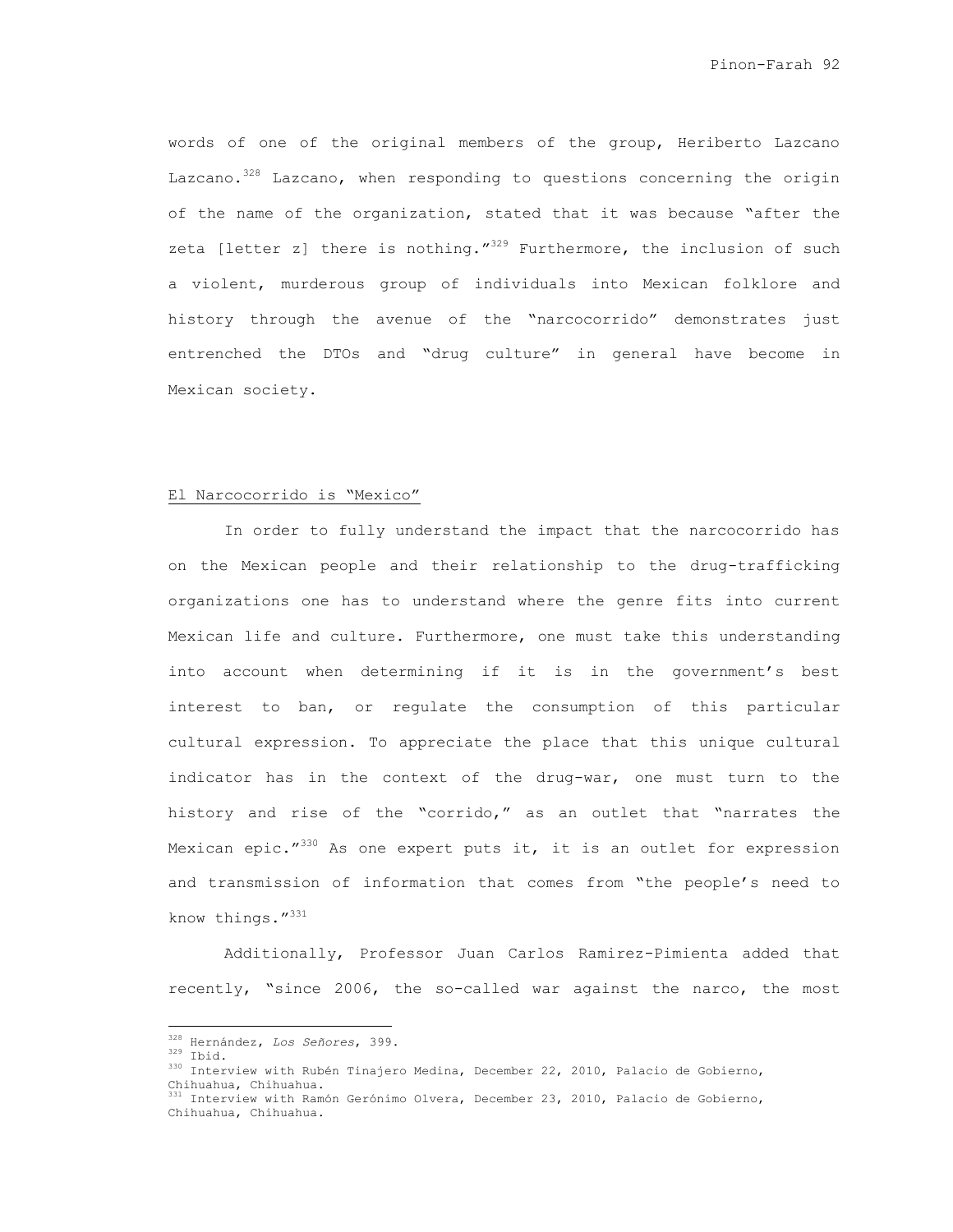important change in my opinion, is that there is a return to the 'epic'."<sup>332</sup> The use of the word "epic" to the professor means a return to stories concerning conflict "between drug-traffickers and police."<sup>333</sup> He explains that prior to this development the narcocorrido had turned into a "festive song that spoke of women, being with women, having expensive cars, expensive trucks, drinking the best alcohol, taking drugs, partying," and that this occurred since there was a period of "relative peace between the different factions of drug trafficking, the different cartels, as well as between these and the government.  $1^{334}$  One can quickly see the social effect that such a medium can potentially have. If an individual is faced with the opportunity to partake in an extravagant, low-risk lifestyle, why would they not take it?

The narcocorrido is not a new development or style of music, but rather it is a continuation, a new phase in the "Mexican epic," that like its umbrella genre (corrido) is born out of "the corrido of the Mexican revolution, which is the people's need to tell stories."335 Furthermore, as Ramón Gerónimo Olvera states, this need is derived from the government's inability to provide "satisfactory answers, if there were satisfactory answers, there would be no need for the corrido or narcocorrido."<sup>336</sup> What Olvera means by this is that, "on the hand it [the government] censors, but on the other it benefits from this genre."337 He believes that despite the fact that "politicians always come out against," the narcocorrido, their behavior is often contradictory.  $338$ 

 $333$  Ibid.

- $334$  Ibid.,
- <sup>335</sup> Interview with Ramón Gerónimo Olvera.
- $336$  Ibid.
- $337$  Ibid.
- $338$  Ibid.

 $^{332}$  Personal correspondence with Professor Juan Carlos Ramirez-Pimienta, April 15-16<sup>th</sup>, 2010.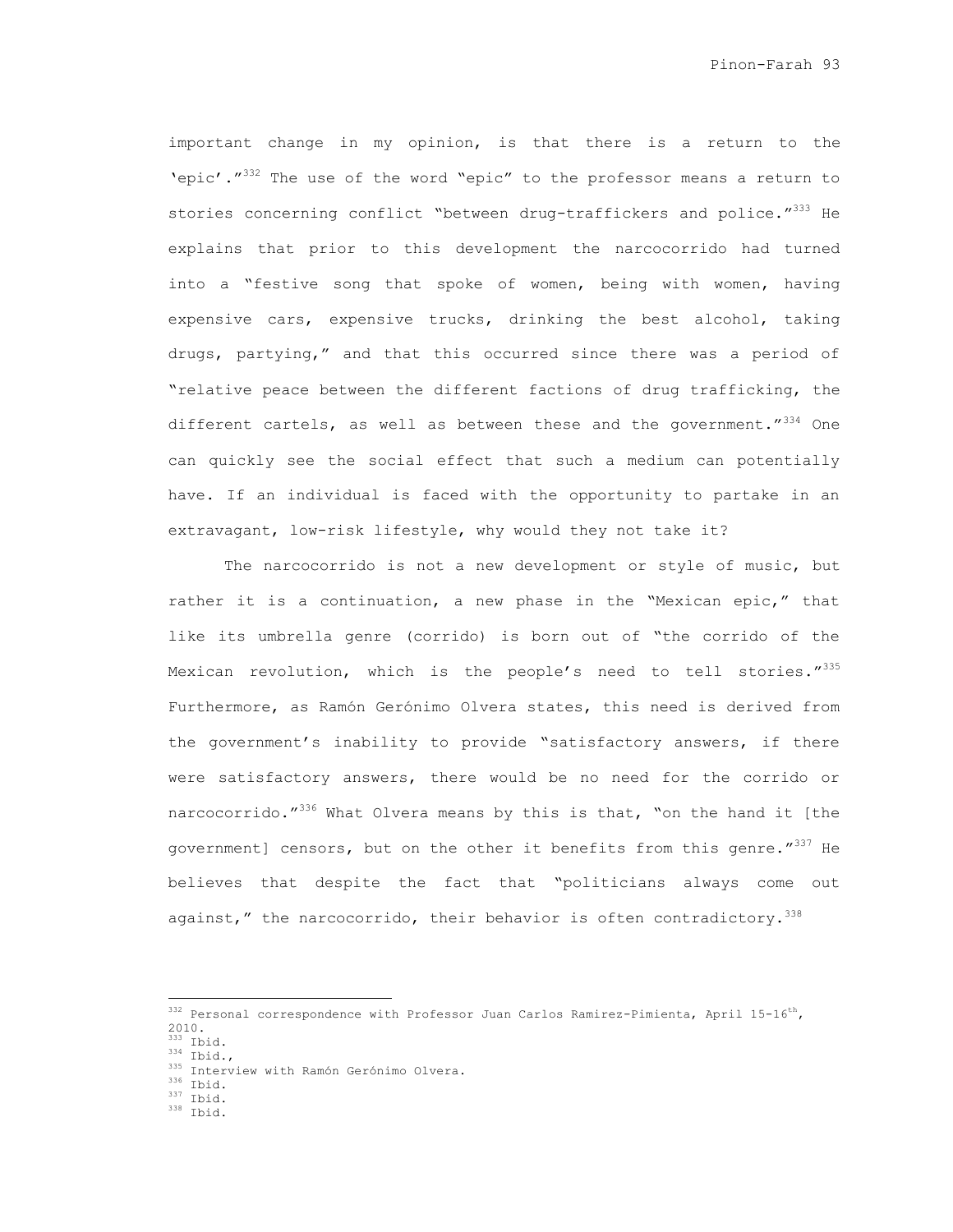Olvera provides two concrete examples from politicians in the state of Chihuahua, Mexico: 1) Carlos Borruel, PAN gubernatorial candidate in 2010, and 2) Jose Reyes Baeza, PRI governor of Chihuahua 2004-2010**.** In the case of Borruel, the candidate made the "moral accusation,  $1339$  that it was "music free from values...but at his campaign closing party he brought the Tucanes de Tijuana," a well-known band in the narcocorrido genre.  $340$  In the second example, Reyes Baeza, also a fan of the "moral accusation, on the "dia del grito" [Mexican Independence Day] had two bands who exclusively played 'narcocorridos'."<sup>341</sup> These two examples begin to show the conflicted nature of the genre and those who consume it: while the message may be controversial, it is deeply entrenched in Mexican life.

Before proceeding to a discussion of potential bans of the genre, it is worth mentioning data concerning the spread of the narcocorrido and Mexican society's opinion of it. According to studies conducted by Parametría in 2011, a Mexican research and analysis firm<sup>342</sup>, "only 2 out of 10 Mexicans are not familiar with narcocorridos."<sup>343</sup> Furthermore, the report indicated that roughly 70 percent of respondents "who knew of narcocorridos believed that they reflected reality, whereas 24% felt that these songs distort real events." This data is important to keep in mind given the eventual analysis of "truth" in narcocorridos, to be discussed later in this chapter.

One of the most revealing pieces of data provided in the study is that "one third of the population (33%), does not consider the drug-

<sup>339</sup> Interview with Ramón Gerónimo Olvera.

 $340$  Ibid.

<sup>341</sup> Ibid.

<sup>342</sup> Taken from Parametría, *Somos*, [http://www.parametria.com.mx/Mobile/Somos.php.](http://www.parametria.com.mx/Mobile/Somos.php) <sup>343</sup> Parametría, *Los narcocorridos en México*,

[http://www.parametria.com.mx/Mobile/DetalleEstudio.php?i=4265.](http://www.parametria.com.mx/Mobile/DetalleEstudio.php?i=4265)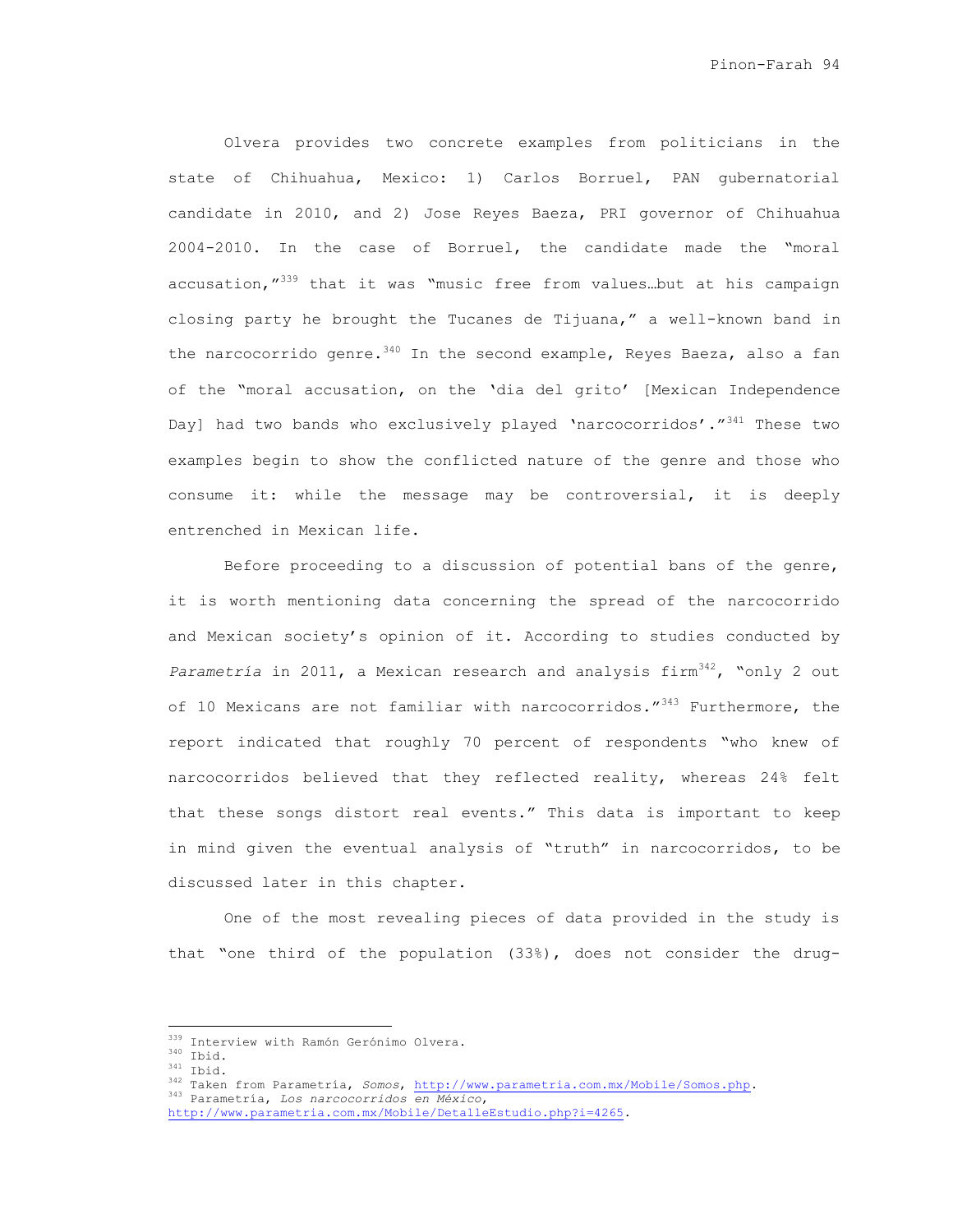Pinon-Farah 95

trafficking leaders to be criminals."<sup>344</sup> While this is not a majority, it is significant that this many people see no problem with the activities and operations of the cartels and their leaders. Finally, the study provided concrete data on 1) why the cartels have gained so much power and 2) how they have managed to maintain a portion of the population at the very least indifferent to them. In the final data presented in the study, it is reported that "at the national level, 27%[of respondents felt that]…were it not for the violence, trafficking would be a beneficial activity for the state. $1^{445}$  Such findings demonstrate that not only are many Mexicans indifferent to the DTOs and their illegal activity, but also that nearly 30% of Mexicans believe that they are in fact a positive addition to the country, the violence notwithstanding.

## What good will a ban do?

With recent attempts to ban the narcocorrido from the radio in Mexico, one wonders what impact such a reality could have on Mexican social and political sentiments towards the drug-trafficking industry. The first example of such a ban took place in 2002 in Michoacan when "the president of the Cámara Nacional de la Industria de la Radio y la Televisión (CIRT), Arturo Herrera Cornejo, stated that 42 radio stations in the state had decided to discontinue their circulation of the *narcocorrido*."<sup>346</sup> Another example took place in the state of Chihuahua, home to two of the deadliest cities in Mexico, Juarez and Chihuahua. In this case, it was the "[local] Congress, in 2002, who

<sup>344</sup> Parametría, *Los narcocorridos en México*.

 $345$  Ibid.

<sup>346</sup> Juan Carlos Ramirez-Pimienta, "Del corrido de narcotráfico al narcocorrido: Orígenes y desarollo del canto a los traficantes," *Studies in Latin American Popular Culture* XXIII (2004): 21.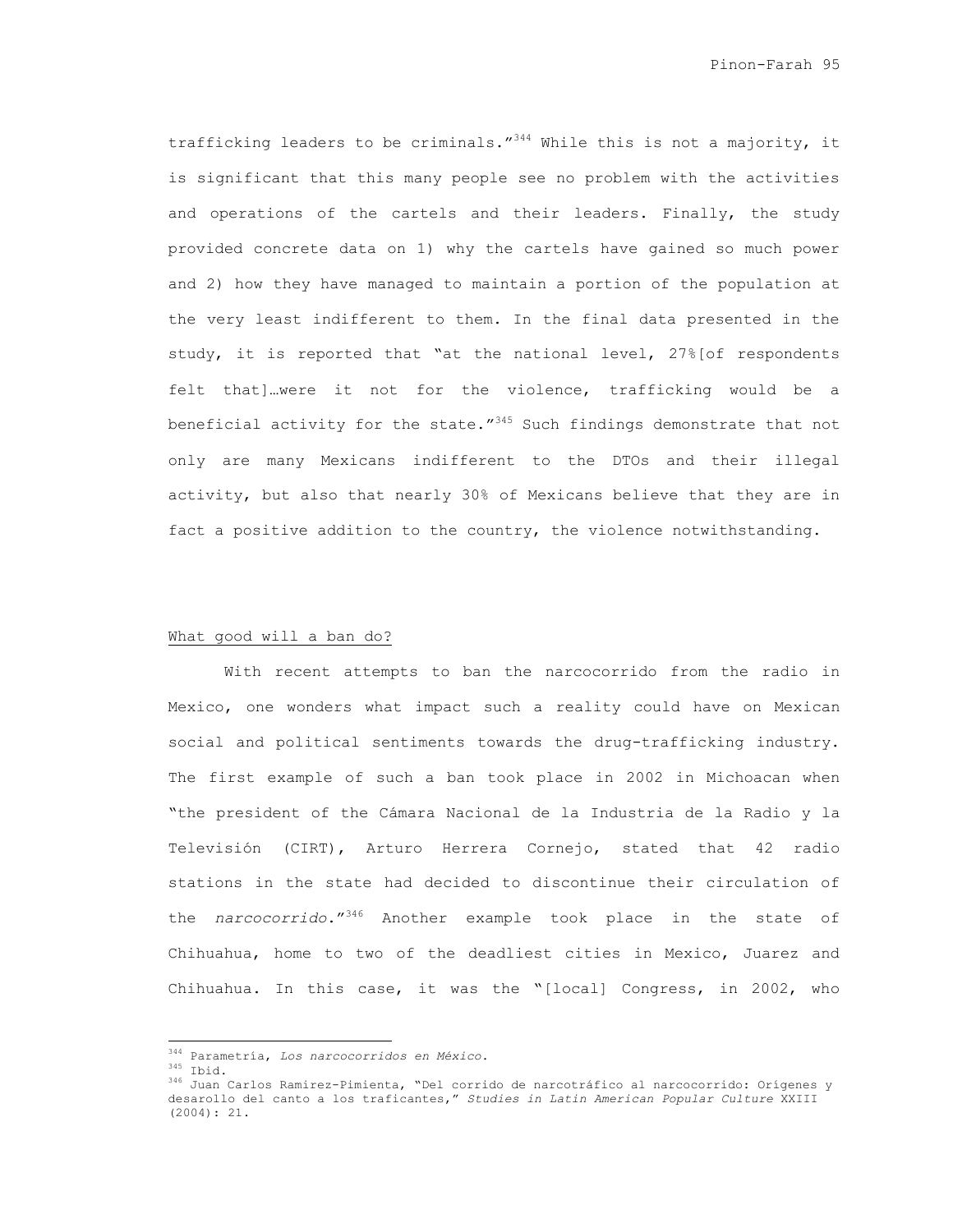issued a decree, which banned the broadcasting of narcocorridos on state radio stations."<sup>347</sup> These are two very powerful examples of government intervention in a popular cultural form of expression that has been a vital component to Mexican history.

Before analyzing these potential outcomes, it must be debated whether or not the ban will serve any purpose in the first place. As Rubén Tinajero Medina states, "to ban or not ban it, well, is not very clear to me, because the corrido is a form of expression that is entirely Mexican. It would be as if we banned the tortilla. The corrido is born with 'mexicanidad'." $^{348}$  This concept is said to "be relatively recent, since it was during and after independence [1821] that it began to develop conceptually, and people were beginning to become aware of it."<sup>349</sup> Like the corrido is said to have contributed to the formation of a Mexican identity post-Revolution, Carlos Valbuena Esteban argues that "the narcocorrido demonstrates the life and existence of a popular culture that seeks its identity and symbolic construction of the heroic, in the sphere of illegality…to exalt a different model of a hero."<sup>350</sup> This genre and its narratives has manifested itself so deeply within the heart of Mexican culture as to reach "all the way to the marrow [of Mexico"s bones], all the way to the core of Mexican popular culture; we cannot rid ourselves of it.  $1351$ 

Here lies the first problem; the corrido is a fundamental part of Mexican history. How then can banning it create any positive outcome that brings the general population together against the drug-

<sup>347</sup> Taken from footnote 1 in Juan Carlos Ramirez-Pimienta, "Del corrido de narcotráfico al narcocorrido: Orígenes y desarollo del canto a los traficantes," *Studies in Latin American Popular Culture* XXIII (2004): 39. Interview with Rubén Tinajero Medina.

<sup>349</sup> Rubén Tinajero Medina and María del Rosario Hernández Iznaga, *El Narcocorrido: ¿Tradición o Mercado* (Chihuahua, Mexico: Colección Textos Universitarios, 2004), 21. <sup>350</sup> Carlos Valbuena Esteban, "Narcocorridos y Plan Colombia," *Revista Venezolana de Economía y Ciencias Sociales* 10, no. 3 (September-December 2004): 35.

Interview with Ramón Gerónimo Olvera.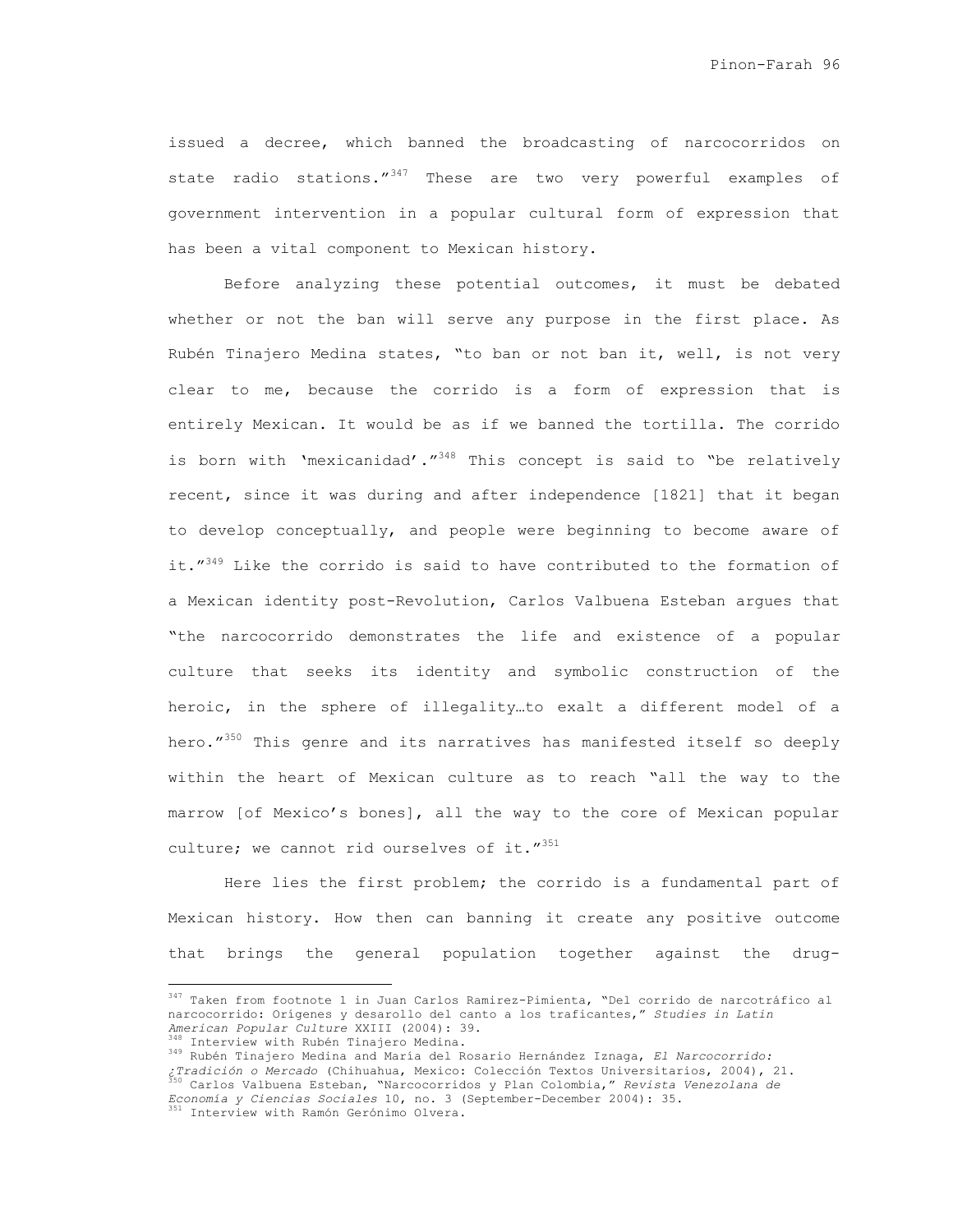trafficking organizations? As Olvera points out, the ban may have had a greater effect in the past, but that "today with all the digital outlets, the internet, youtube, well, the ban helps the "narcocorrido" industry…the top selling cds today carry the label "censored narcocorridos'."<sup>352</sup> Ramirez-Pimienta echoes these comments by adding that "banning the narcocorrido from the radio, really would not serve a purpose…it gives credibility to the narcocorrido."<sup>353</sup> He also provides the example of a marketing scheme in which a "cd was advertised using the title 'the songs you can't hear on the radio.' $10^{354}$ 

Ultimately, Ramirez-Pimienta also stated that "the way in which these corridos are disseminated is the internet…the power that the radio has to disseminate music is really small."<sup>355</sup> Therefore, it can be said that this opposition to the consumption and production of the genre is, in fact, its most powerful marketing campaign. This is precisely what Luis Omar Montoya Arias and Gabriel Medrano de Luna express when they write that "prohibiting it [the genre] does not address the root of the problem, it only creates demand,  $1^{356}$  for the controversial music. Luis Astorga agrees, adding that a ban "may multiply the amount of material that can be censored, it fails to solve the real problems."<sup>357</sup> It seems that many scholars are in agreement that a ban would serve little purpose, and perhaps it could be best viewed as a ploy by a frustrated government looking for any tangible sign of their gaining control over the situation.

<sup>352</sup> Interview with Ramón Gerónimo Olvera.

<sup>353</sup> Personal correspondence with Professor Juan Carlos Ramirez-Pimienta.

<sup>354</sup> Ibid.

<sup>355</sup> Ibid.

<sup>356</sup> Luis Omar Montoya Arias and Gabriel Medrano de Luna, "Del corrido revolucionario al narco corrido," *Universidad Autónoma de Sinaloa* and *Universidad de Guanajuato*, 10. Article obtained through personal correspondence with Ramón Gerónimo Olvera. <sup>357</sup> Luis Astorga, "Notas críticas: Corridos de traficantes y censura," *Región y Sociedad*  XVII, no. 32 (2005): 163.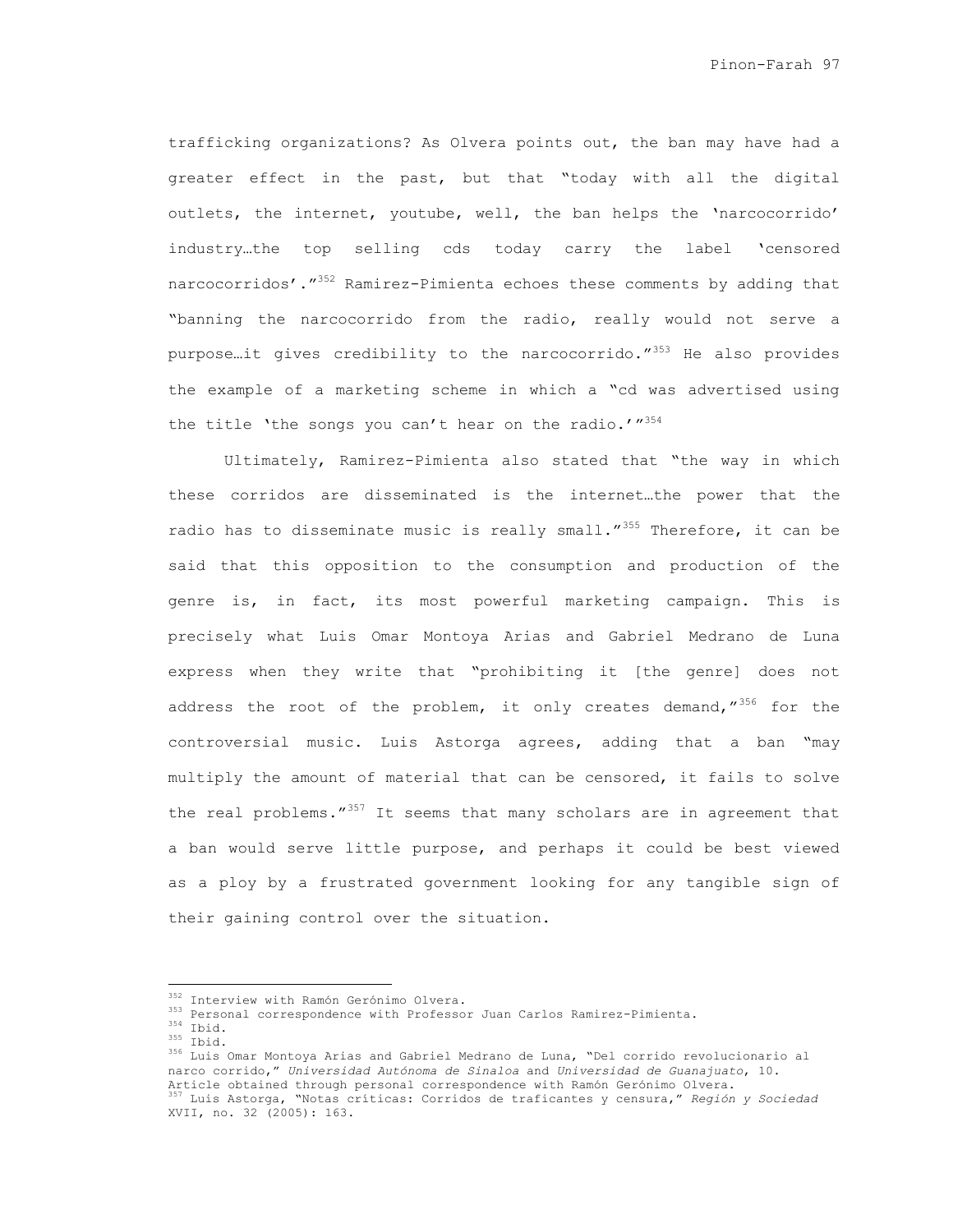Additionally, during an interview with Professor Ramirez-Pimienta, Enrique Franco argued that a widespread ban of the genre "affects the weak [bands], the groups without a name…who is going to ban the strong groups?" $358$  That is, it seems what Franco is implying is that certain groups are already so well known that a ban would not prevent anyone from knowing who they are or what songs they perform. Therefore, the idea that a ban could actually serve as a marketing scheme in order to further advance one's career is certainly plausible, and in fact likely for those bands that have already established themselves within the genre.

## How to Combat the Narcocorrido?

If anything should is to be done about the popularity and impact of the narcocorrido in Mexico, one must be fully prepared to alienate a significant portion of the Mexican population. Attacking the corrido, as a means for historical storytelling and preservation could be politically catastrophic to the individual daring, or foolish enough to take on this task. Furthermore, attempting to restrict this cultural phenomenon would involve going after an insitution, the corrido, that has "existed since the beginning of 'mexicanidad'."<sup>359</sup> Ultimately, it would be irresponsible and dismissive to place any blame for the increase in violence and drug-related activity on the narcocorrido. That is, as Tinajero Medina states "the essence of the problem is found in drug-trafficking itself…[the narcocorrido] is a reflection of that

<sup>&</sup>lt;sup>358</sup> Juan Carlos Ramirez-Pimienta and Jorge Pimienta, "Todavía es el corrido la voz de nuestra gente?; Una entrevista con Enrique Franco," *Studies in Latin American Popular Culture* XXIII (2004): 46. According to the article, "Enrique Franco was the artistic director and primary composer for *Los Tigres del Norte* over a period of 15 years," taken from page 43 of the article.

<sup>&</sup>lt;sup>59</sup> Interview with Rubén Tinajero Medina.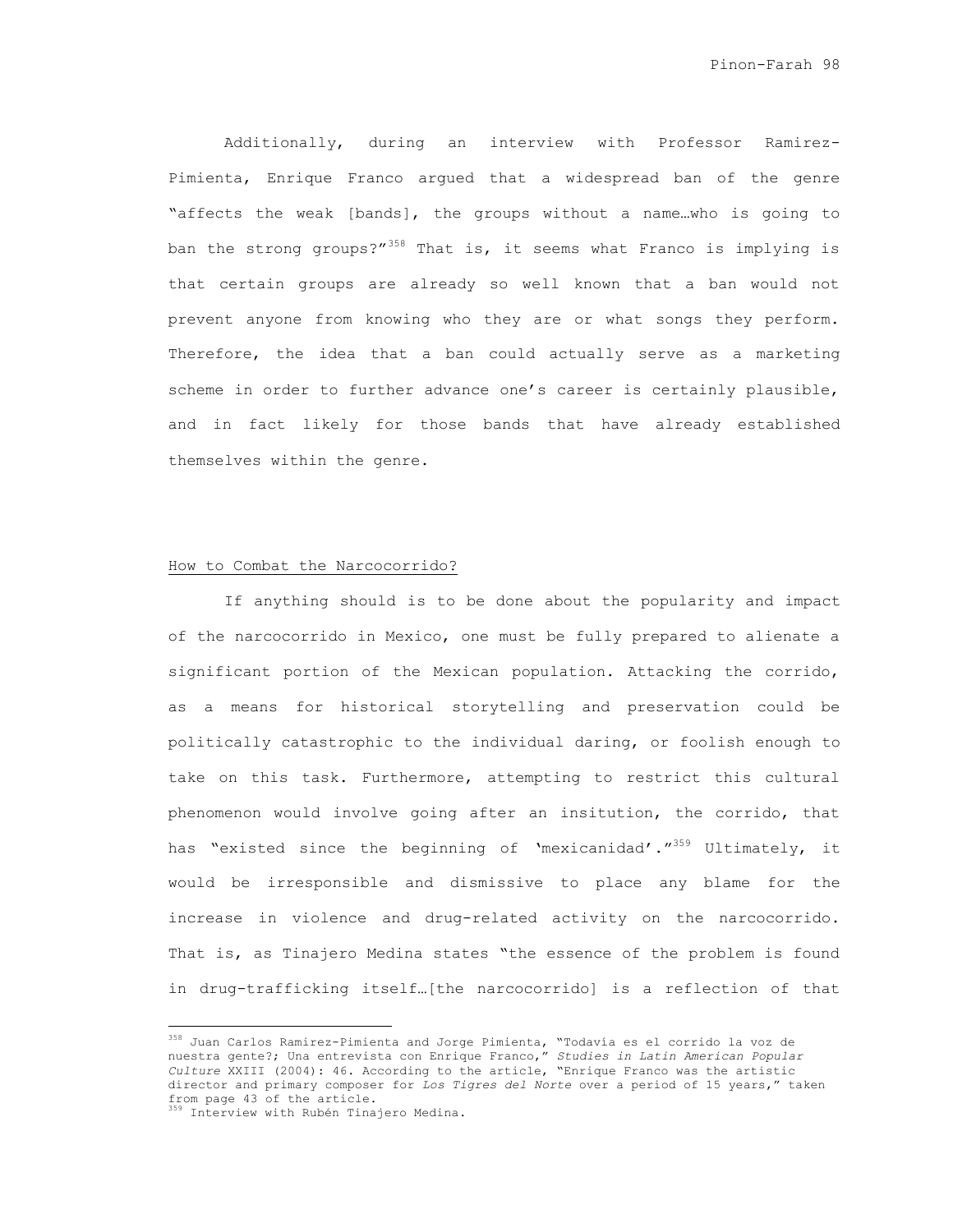reality."<sup>360</sup> How does one continue from this point then? There are two overarching ideas that have been suggested as driving forces behind the development of a potential compromise and solution: 1) discussion, and 2) long-term societal and cultural change.

In terms of the first idea of discussion, Tinajero Medina argues that a ban would create problems of "freedom of speech," and that instead there should a be a movement towards, "serious discussion forums, academically sustained in order to provide an answer…it is not black and white."<sup>361</sup> While this notion is surely driven by good intentions, it is unclear how much good it could do in practice. Debate and intellectual conversation are necessary in order to deepen understanding and awareness of a particular issue, but they do little in terms of providing a real, functional, solution. This however, would certainly be an appropriate and long-overdue starting point.

Turning to the second issue, which is inescapably tied to the first, is long-term societal and cultural change. Tinajero Medina"s contemporary Ramón Gerónimo Olvera discusses the dilemma Mexican people find themselves in, in terms of their musical expressions. He states, "if we want the popular songs to focus on other subject matter, it is necessary that the singer has a different reality to exist in…he sings what he sees...why don't societies like Switzerland, Sweden, [sic]develop the narcocorrido? Well, because they don"t see that reality."<sup>362</sup> As *Los Tigres del Norte* have stated, "in Mexico, you can no longer produce corridos about Pancho Villa or even of the Mexican Revolution, because we live in different times, with different dramas, events, and moments

<sup>360</sup> Interview with Rubén Tinajero Medina.

 $361$  Ibid..

<sup>362</sup> Interview with Ramón Gerónimo Olvera.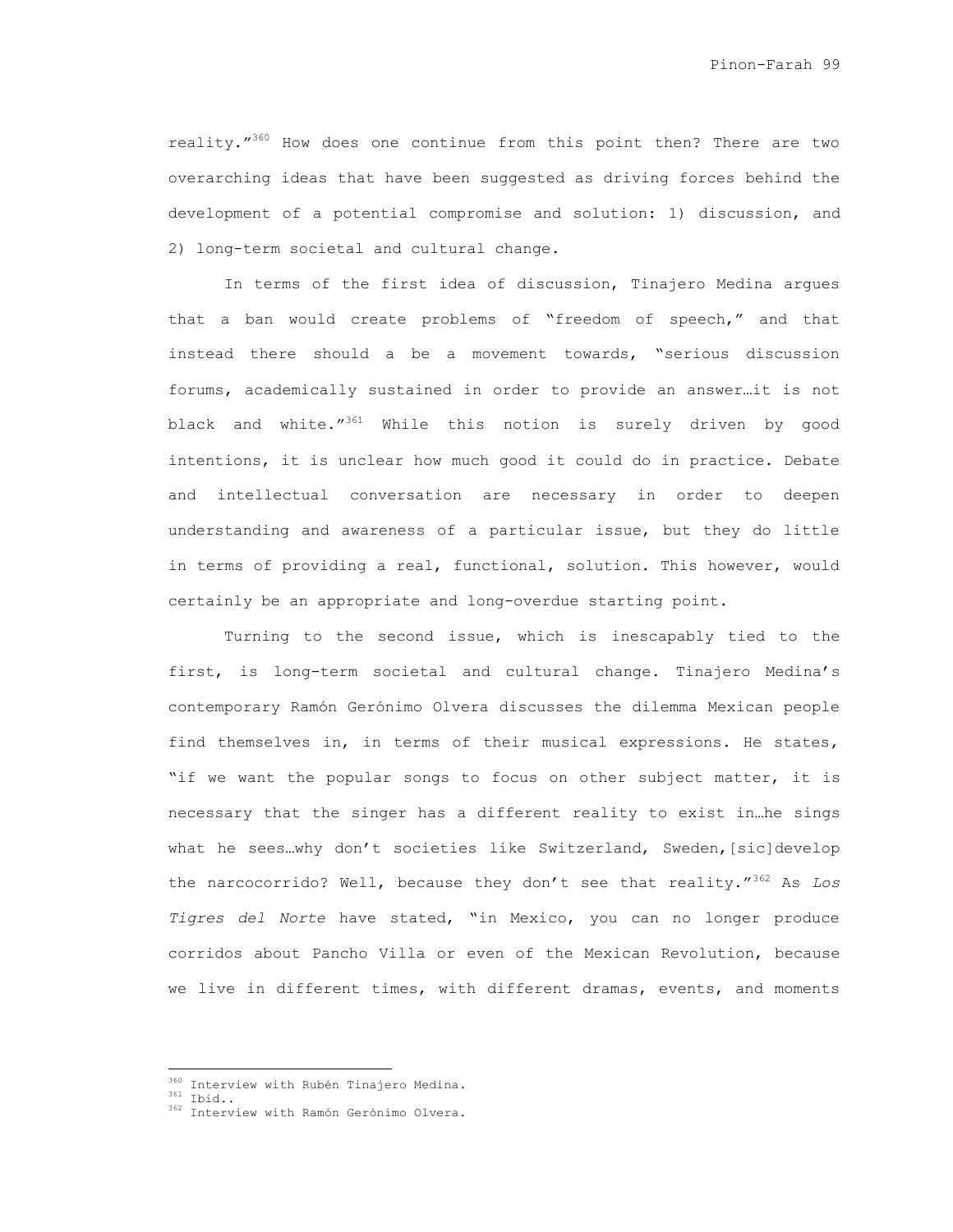that cannot be avoided nor hidden."<sup>363</sup> Ultimately, *Los Tigres* and Gerónimo Olvera are correct, one cannot expect the musical reflection of a reality to change until the reality itself had started changing. However, this change has to start somewhere before it can be reflected in cultural expressions, herein lies the appropriate place for intellectual debate. The conversation should not focus so much on why the current situation is wrong or unfavorable, but rather it should be geared towards answering the questions of "what specifically needs to change?" and "How do we, as a people, go about pursuing this new vision?"

A variety of arguments in favor of a ban have been made, of these perhaps the most convincing and worthy of attention is that of a concern for "the ethical obligation to protect children and youths," from a particular type of "music which they [local government and branches of CIRT] consider to be harmful."<sup>364</sup> While these concerns are certainly valid, they can be successfully countered with the belief of Tinajero Medina, already quoted and presented in this chapter, that the genre is a fictional representation of reality. Therefore, the harm to the youth actually comes from the drug industry itself, not from the music alone, and such a ban loses a significant portion of its merit.

Luis Astorga raises the question of what a ban will eventually lead to in terms of freedoms afforded to Mexicans. He argues that a ban or any type of censoring due to the illegal nature of DTOs, could snowball and quickly develop into a "red scare," of the genre, so to speak. Astorga asks "will a time come when they will have to imprison

<sup>363</sup> "Los Tigres del Norte defienden el contenido de sus canciones en España," WWWterra.com/ocio/articulo/html/oci34579.htm, as quoted in Juan Carlos Ramirez-Pimienta, "Del corrido de narcotráfico al narcocorrido: Orígenes y desarollo del canto a los traficantes," *Studies in Latin American Popular Culture* XXIII (2004): 21. <sup>364</sup> Astorga, "Notas críticas."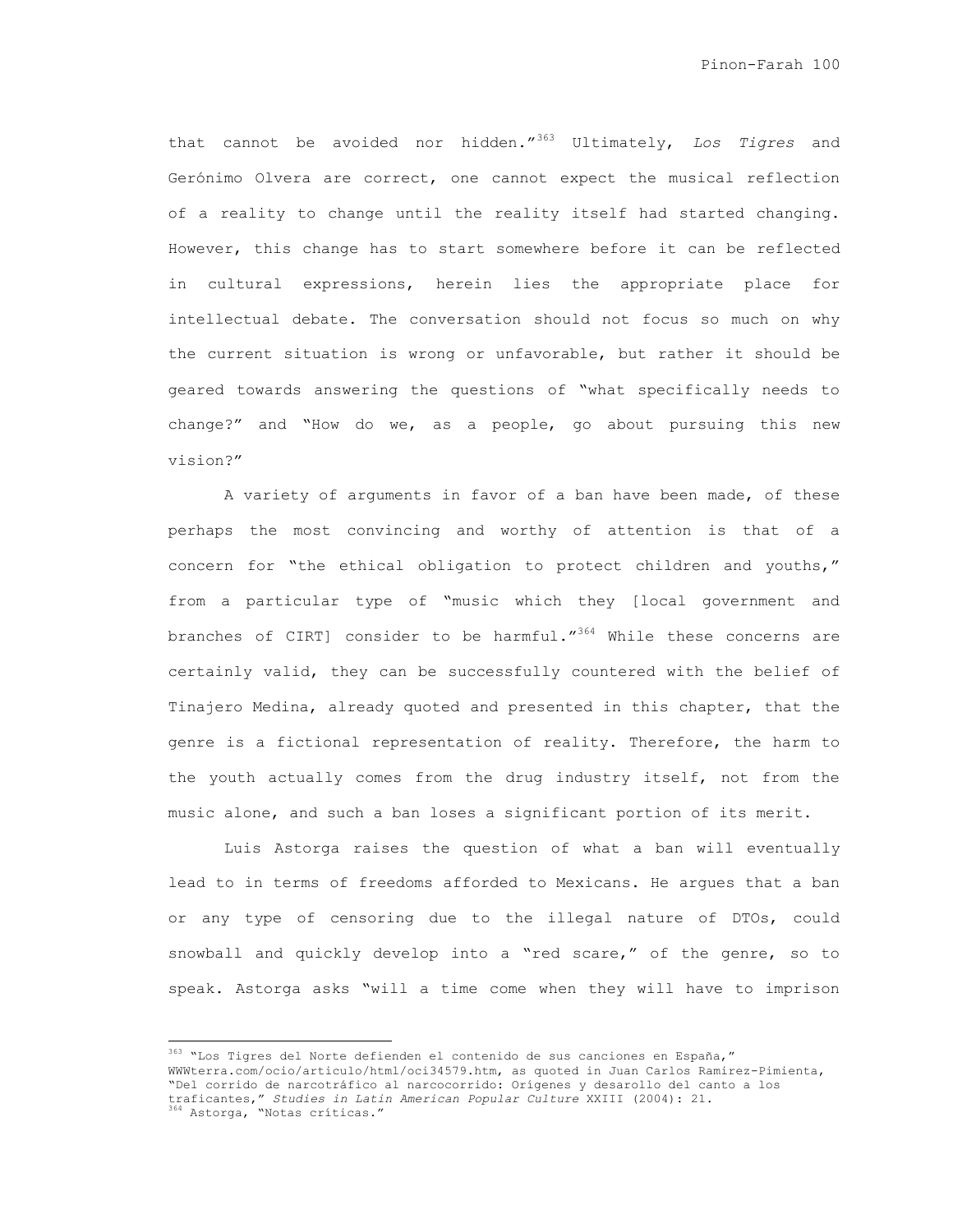composers and performers of corridos about traffickers…Those who compose, perform or listen to that music: will they be accused of partaking in organized crime?"<sup>365</sup> Such legislation has been suggested by "PANista Óscar Marín Arce, who proposed["in 2008"] jail time for those who reproduced or distributed songs that exalt criminals. The initiative was not approved."<sup>366</sup> While Astorga's fears and Arce's legislation are extreme and highly unlikely scenarios, they are important to take into account when discussing potential government action against any cultural form of expression. How far is the government allowed to go in order to combat an evil if its actions control the musical and cultural preferences of its citizens? According to its constitution, no such power exists for the Mexican government to dictate individual tastes.

Before proceeding to the next issue, I pause to reflect on the fact that until this point my discussion has focused exclusively on a scenario in which the government should act against the narcocorrido. It is at this juncture that I would like to return to Tinajero Medina"s concern of government action posing a problem to Mexicans' ability to express themselves. Furthermore, I would like to introduce the idea that any attempt by Mexican officials to ban or censor the genre is a violation of their own constitution and also that it could ultimately result in promoting the music more than restricting it.

The Mexican Constitution, as written in 1917, states in Article 6: "The expression of ideas shall not be subject to any judicial or administrative investigation, unless if offends good morals, infringes

<sup>&</sup>lt;sup>365</sup> Astorga, "Notas críticas."

<sup>366</sup> Parametría, *Los narcocorridos en México*. The firm cites the following for obtaining this information: Staff Writer, "RTC libra su batalla contra los narcocorridos," *Milenio*, January 1, 2009, [http://impreso.milenio.com/node/8515021.](http://impreso.milenio.com/node/8515021)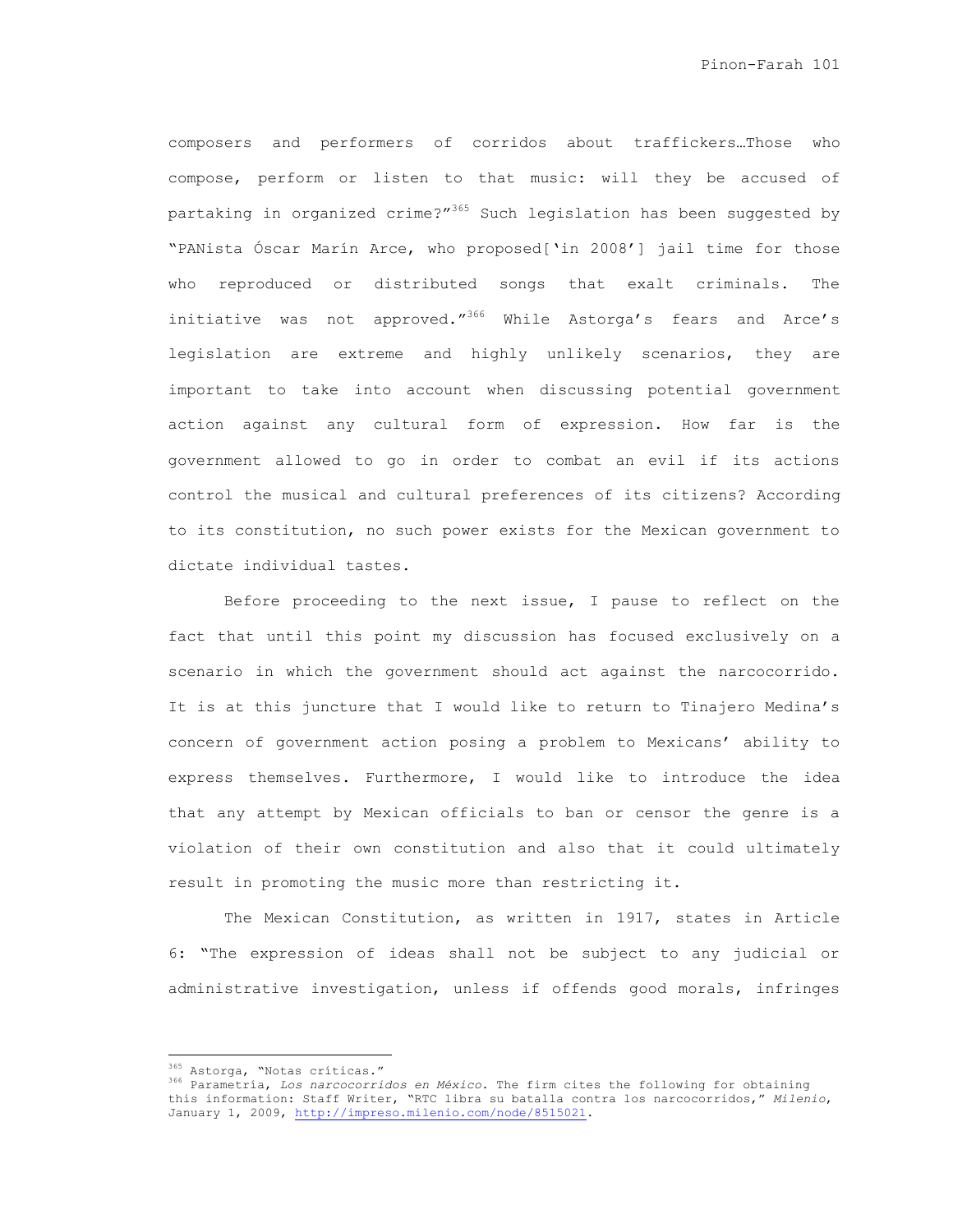the rights of others, incites to crime, or disturbs the public order.  $''^{367}$ Immediately, one can see the potential for confusion and misunderstanding as the wording of the Constitutional provision is extremely vague. While it protects the ability to express oneself and one"s beliefs, it does leave significant room for the government to intervene and restrict that right, rather arbitrarily. For one, what is the measure for determining if something "offends good morals?" Second, how does one attribute "crime," to any particular form of expression?

In the case of the Mexican drug war, the narcocorrido is certainly an "expression of ideas" that should be protected by the Constitution of Mexico. However one could argue that it is guilty of "offending good morals," as well as contributing to the rise of crime in Mexico. Ultimately, one must concede that the narcocorrido is a protected form of expression in Mexico and that it is not in violation of any of the contingencies presented in Article 6. Certainly, one cannot restrict or prohibit a medium of expression for simply being a "reflection of that [drug-trafficking] reality,"<sup>368</sup> and not the actual reality itself.

## The Narcocorrido and the search for truth

 $\overline{a}$ 

Professor Ramirez-Pimienta comments that the genre should be maintained because there exists a market among "some professionals[who] consume (some) narcocorridos because we distinguish between the different messages of the song and we focus on the positive values of

<sup>367</sup> Pan American Union, *Constitution of Mexico 1917* (Washington D.C.: General Secretariat, Organization of American States, 1968), 3. Interview with Rubén Tinajero Medina.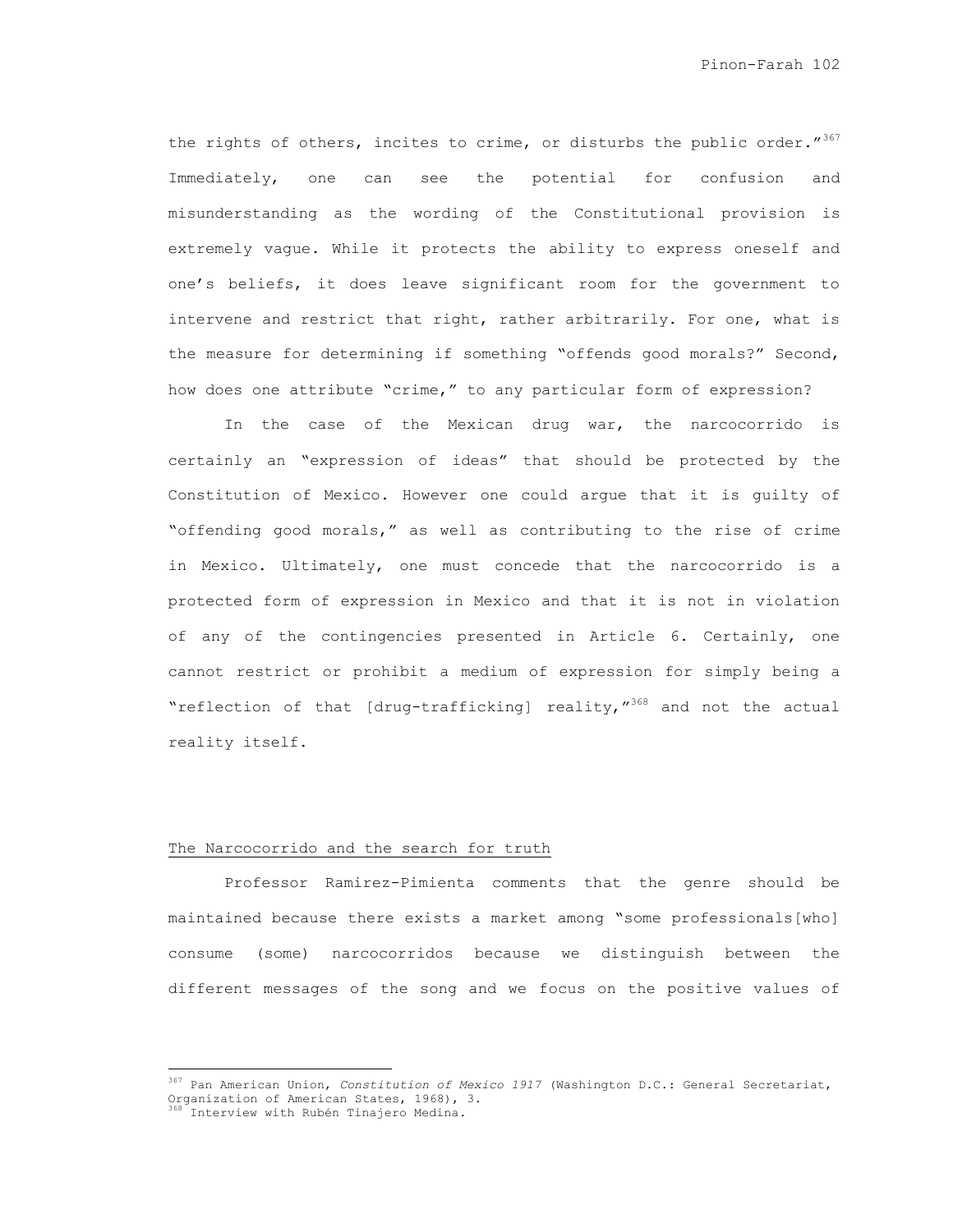the protagonist, courage, loyalty, generosity."<sup>369</sup> Ramirez-Pimienta's thoughts are valid in that they demonstrate how a ban or restriction of the music in any way is to severely limit the understanding one can gain from studying such an important and relevant cultural indicator. Furthermore, he points out the danger of a government ban since he believes the genre is a necessary "narrator," of Mexican history; it counteracts the "state"s monopoly on the portrayal of what has taken place."<sup>370</sup> In a strongly critical statement, Ramirez-Pimienta continues by noting that the government's view of the conflict "is not reliable. Its narratives (the government's) are sometimes as fantastic as the most fantastic narcocorrido."<sup>371</sup>

This statement from Ramirez-Pimienta brings to mind another famed narcocorrido, "El Jefe de Jefes," also performed by *Los Tigres del Norte*. During the first few seconds of the song, the following exchange takes place:

"I like *corridos* because they are the real deeds of our people."

"Yeah I like them too because they sing the pure truth."372

This constant search for truth is becoming an increasingly difficult task given the chaotic nature of Mexico's drug war. However, it is clear that both the government and the DTOs are conscious of the way they are portrayed to the general public; such a recognition demonstrates the importance that a positive view in the eyes of the people is a crucial component for either side to emerge victorious.

<sup>&</sup>lt;sup>369</sup> Personal correspondence with Professor Juan Carlos Ramirez-Pimienta.

 $370$  Ibid.

 $371$  Thid.

<sup>372</sup> *Los Tigres del Norte*, "Jefe de Jefes." The idea to discuss this song is original however, a greater understanding of the song, as well as its wording and translation came from Juan Carlos Ramirez-Pimienta and Jose Pablo Villalobos, "*Corridos* and *la pura verdad*: Myths and Realities of the Mexican Ballad," *South Central Review* 21, no. 3 (Fall 2004): 129-30. Article provided in Personal Correspondence by Professor Ramirez Pimienta. The authors of this article use the quotes from *Jefe de Jefes* on page 130 of their article in reference to their use "in the short digitized video accessed through the link title, "What is a *corrido*?""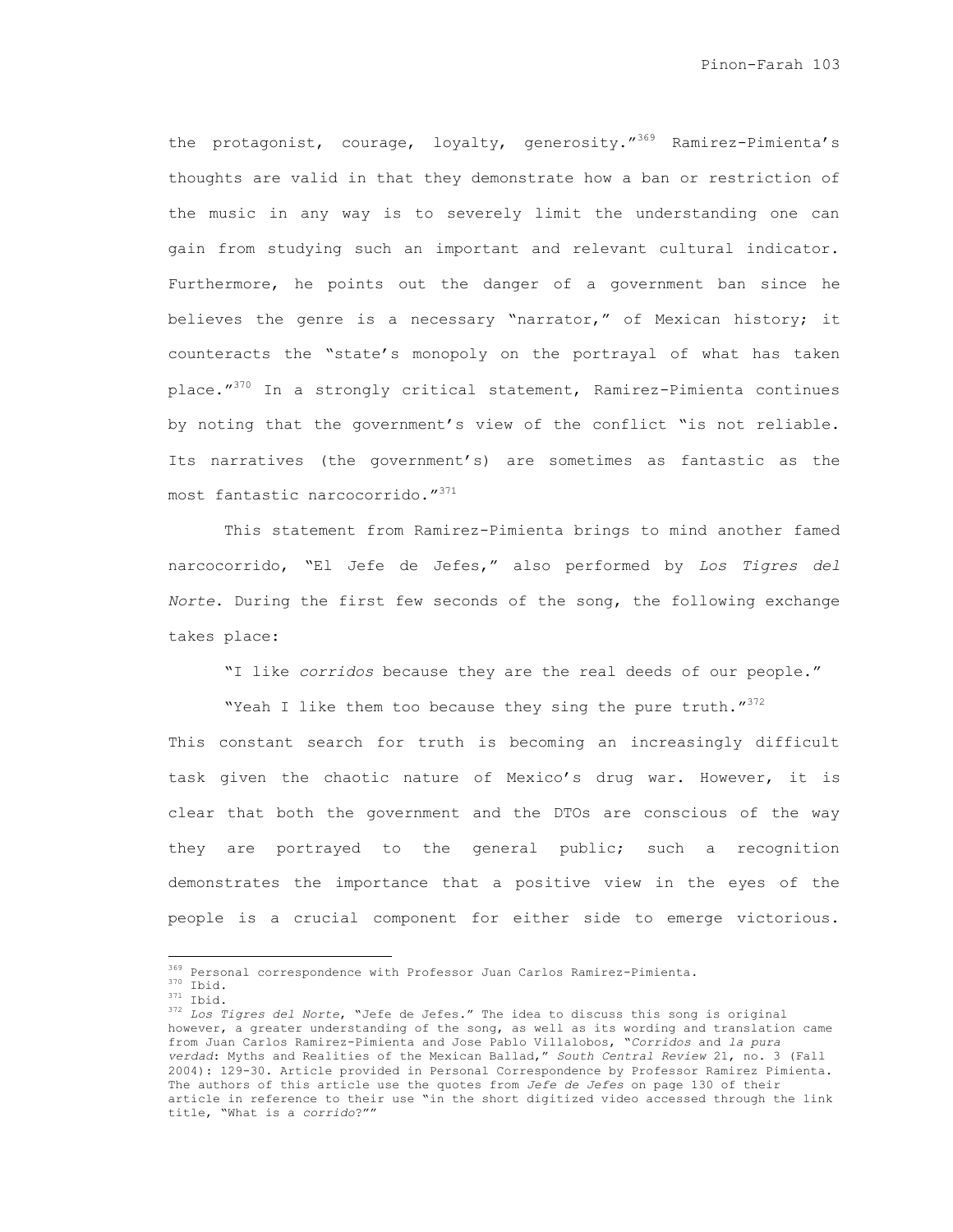Furthermore, as Professors Jose Pablo Villalobos and Ramirez-Pimienta wrote, even though there is a journalistic and government provided account of historical events "the *corrido* traditionally offers a contesting rendition of these same events…thought skewed by the lens of hegemonic political power."<sup>373</sup>

Adding to the role that the narcocorrido plays in pursuing truth, Ramirez-Pimienta and Villalobos argue that the narcocorrido genre "continues to speak and create memory for the voiceless, albeit a violently powerful contingency that is anything but downtrodden.  $1^{374}$  Here one can see that the people, and the DTOs share a common enemy, so to speak, the government. Both have been targeted as outcasts and undesirables in a sense. One can therefore, assume that perhaps this contributes to the lack of public condemnation of the genre. Furthermore, as these two authors continue to demonstrate, "the drug lord, therefore, is a victim of society, whose only recourse for survival and full-fledged participation in consumer culture is to enter the illicit underworld of trafficking." $375$  Viewed from this perspective, as flawed as it may be, there are few people who would be as quick to condemn the drug-trafficker as many government officials in Mexico have been thus far.

The veracity of the claims made by various narcocorridos is an important issue to discuss and take into account given that the genre is said to provide a counterweight to the government's claims of factual accuracy. However, even within the community of artists there is uncertainty as to the level of truth presented in the individual corridos as well as the necessary amount of embellishment needed to

<sup>373</sup> Ramirez-Pimienta and Villalobos, "*Corridos* and *la pura verdad*," 129.

<sup>374</sup> Ibid.

 $375$  Ibid., 135.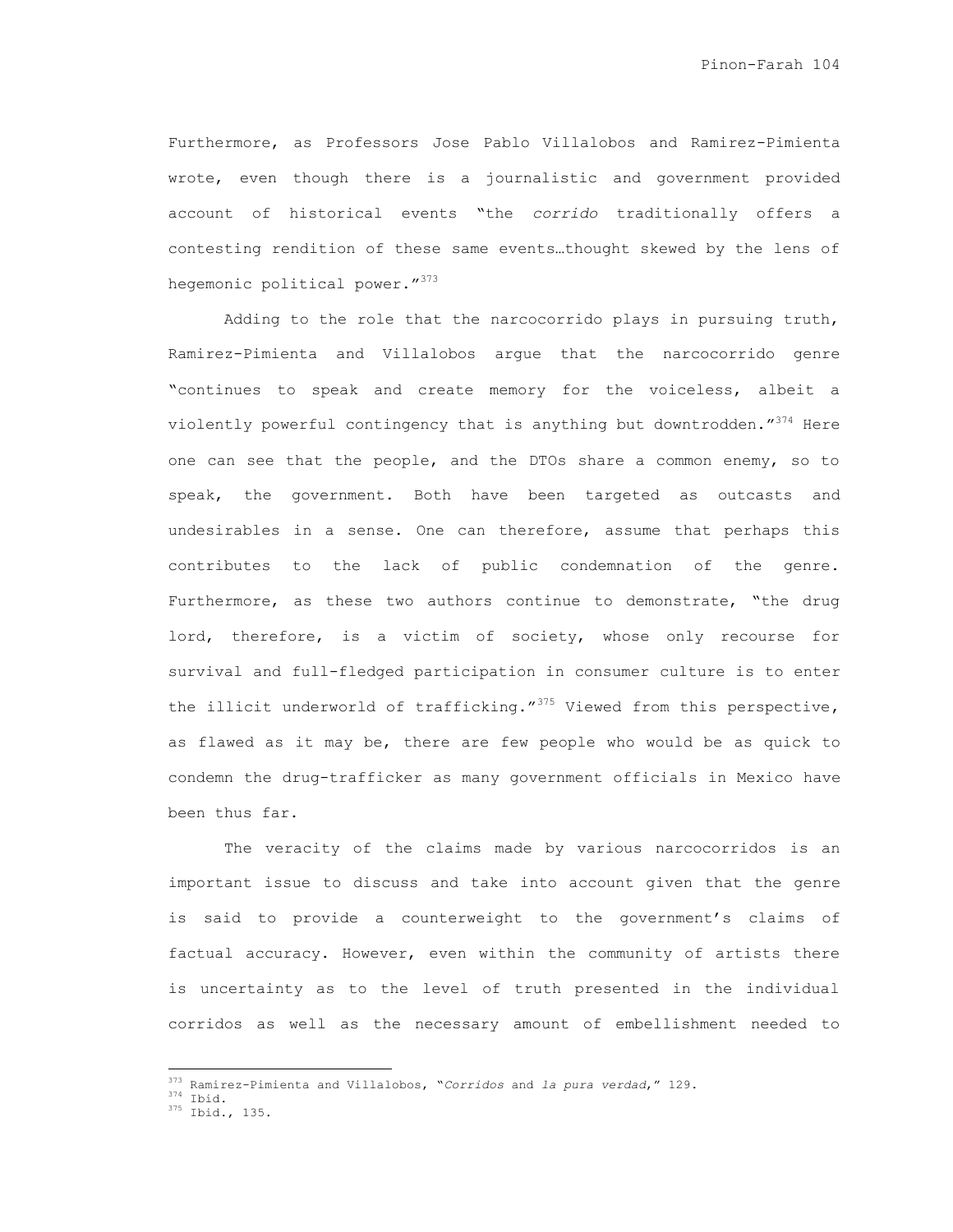Pinon-Farah 105

effectively share the message of the song. Ramirez-Pimienta points out how *Los Tigres del Norte* have given contradictory accounts of truth and its relation to the narcocorrido. He writes that *Los Tigres* have said both that "narcocorridos- are imaginary,  $m^{376}$  and "that it is the narcocorrido that relates real events." $377$  One can only imagine the difficulty in determining the proper role for the genre as a historical narrative, given that there is confusion on the part of performers as to its truthfulness.

Historical truth is said to be written by the victors, however I would venture to say that in the case of the narcocorrido, history and truth are written by those who can afford to have it written. In their article, Ramirez-Pimienta and Villalobos cite Helena Simonett's finding that, "the business of the *narcocorrido* has become an industry sponsored and financed, in part, by the drug trafficker-and having a *corrido* telling of your exploits has become a marker for success in the drug underworld."<sup>378</sup> Ramirez-Pimienta and Villalobos argue that "*la pura verdad* as an ideal begins to fade and is corrupted by the selffashioning fancies of the underwriter financing the project."<sup>379</sup> That is to say that the cartel leaders can have a significant impact on what events or ideas are portrayed as truth in narcocorridos by financially

<sup>377</sup> "Perduran los narcocorridos, pues la gente los busca: Teodoro Bello." In *La Jornada*, January 3, 2003,

<sup>376</sup> "Los Tigres del Norte defienden sus historias." In *Zeta* 1496, from November 29 to December 5, 2002, as quoted in Juan Carlos Ramirez-Pimienta, "Del corrido de narcotráfico al narcocorrido: Orígenes y desarollo del canto a los traficantes," *Studies in Latin American Popular Culture* XXIII (2004): 22.

[http://www.jornada.unam.mx/2003/ene03/030118/06an1esp.php?origen=espectaculos.html,](http://www.jornada.unam.mx/2003/ene03/030118/06an1esp.php?origen=espectaculos.html) as quoted in Juan Carlos Ramirez-Pimienta, "Del corrido de narcotráfico al narcocorrido: Orígenes y desarollo del canto a los traficantes," *Studies in Latin American Popular Culture* XXIII (2004): 22.

<sup>378</sup> Helena Simonett, "Narcocorridos: An Emerging Micromusic of Nuevo L.A.," *Ethnomusicology* 45, no. 2 (2000): 315-337, as quoted in Juan Carlos Ramirez-Pimienta and Jose Pablo Villalobos, "*Corridos* and *la pura verdad*: Myths and Realities of the Mexican Ballad," *South Central Review* 21, no. 3 (Fall 2004): 136.

<sup>379</sup> Ramirez-Pimienta and Villalobos, "*Corridos* and *la pura verdad*," 136.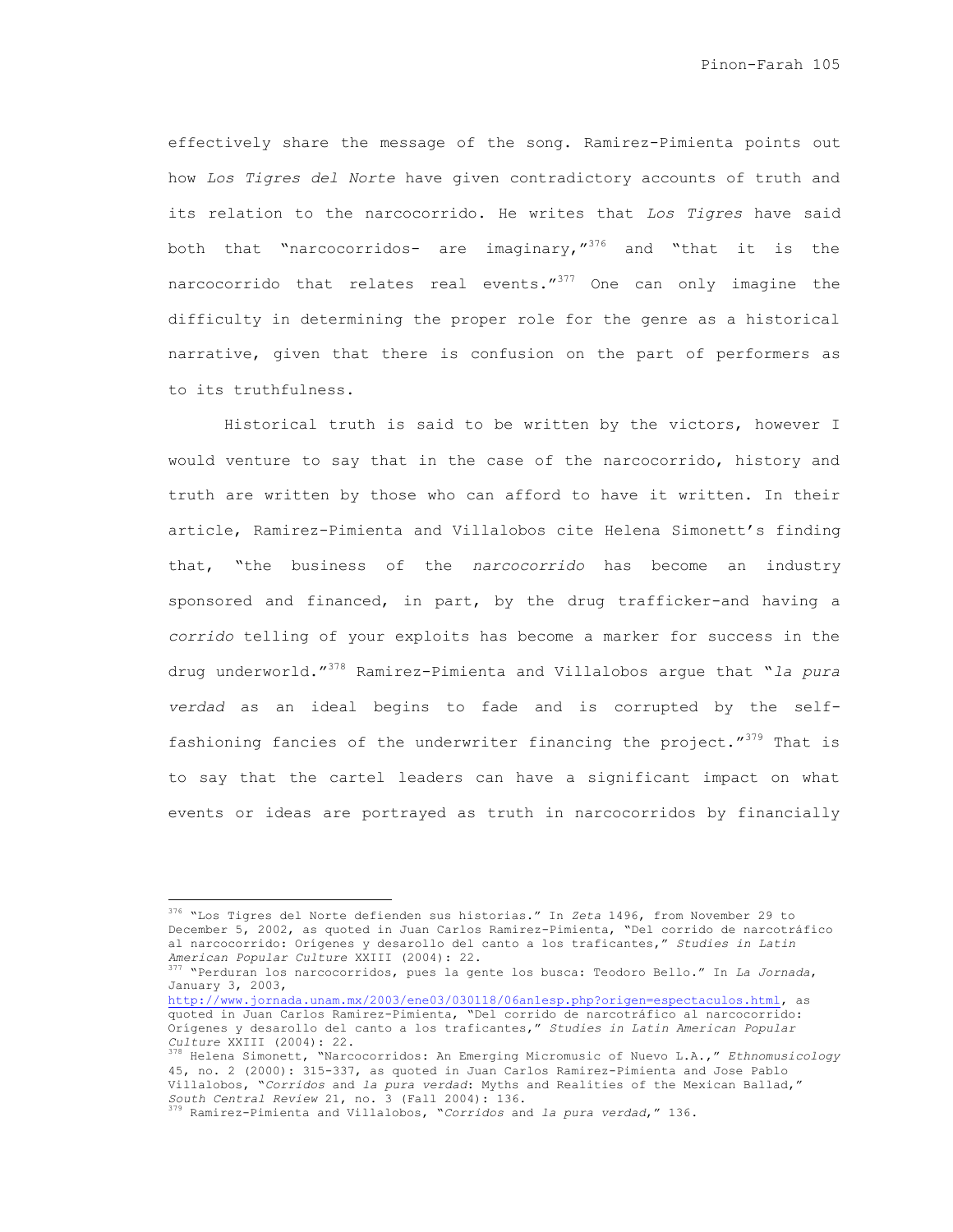supporting and rewarding individuals who produce songs in the genre that depict the drug-trafficker in a positive, almost heroic light.

One example of such a case is found in Ramirez-Pimienta and Villalobos" article is that of well-known Mexican singer, Lupillo Rivera. According to an interview with the singer, he answered yes to the question of whether or not "he had ever been commissioned to compose *corridos* for traffickers…[and] that in return for these songs he received expensive watches and gold plated guns and rifles."<sup>380</sup> Furthermore, despite his desire to have his stories told through this medium, the drug trafficker made it clear that such singers could relate the event "but no personal names," could be used. Ultimately, this reality reinforces the importance that silence and respect play in the DTO world; it is a trait and value of the utmost importance.

Interestingly, Franco would disagree with labeling songs written and performed without specific details, like those of Rivera, as part of the greater corrido genre. He states that "in the first place, the corrido has names, dates, places and a song does not;  $''^{381}$  effectively he argues that the corrido, by definition, requires factual, historical truth in order for it to exist as part of the genre. Furthermore, Franco believes that it the fundamental change in the corrido to the narcocorrido is found in the point of view from which the story is told: "corridos weren"t all about me and me. It was a narrative," of people and events.<sup>382</sup> Ramirez-Pimienta follows up by saying that the

<sup>380</sup> "Lupillo Rivera respeta a los *narcos*: "ellos también son humanos." dice," *La Jornada*, June 10, 2000, as quoted in Juan Carlos Ramirez-Pimienta and Jose Pablo Villalobos, "*Corridos* and *la pura verdad*: Myths and Realities of the Mexican Ballad," *South Central Review* 21, no. 3 (Fall 2004): 136. <sup>381</sup> Ramirez-Pimienta and Pimienta, "Todavía es el corrido," 47.

 $382$  Ibid., 48.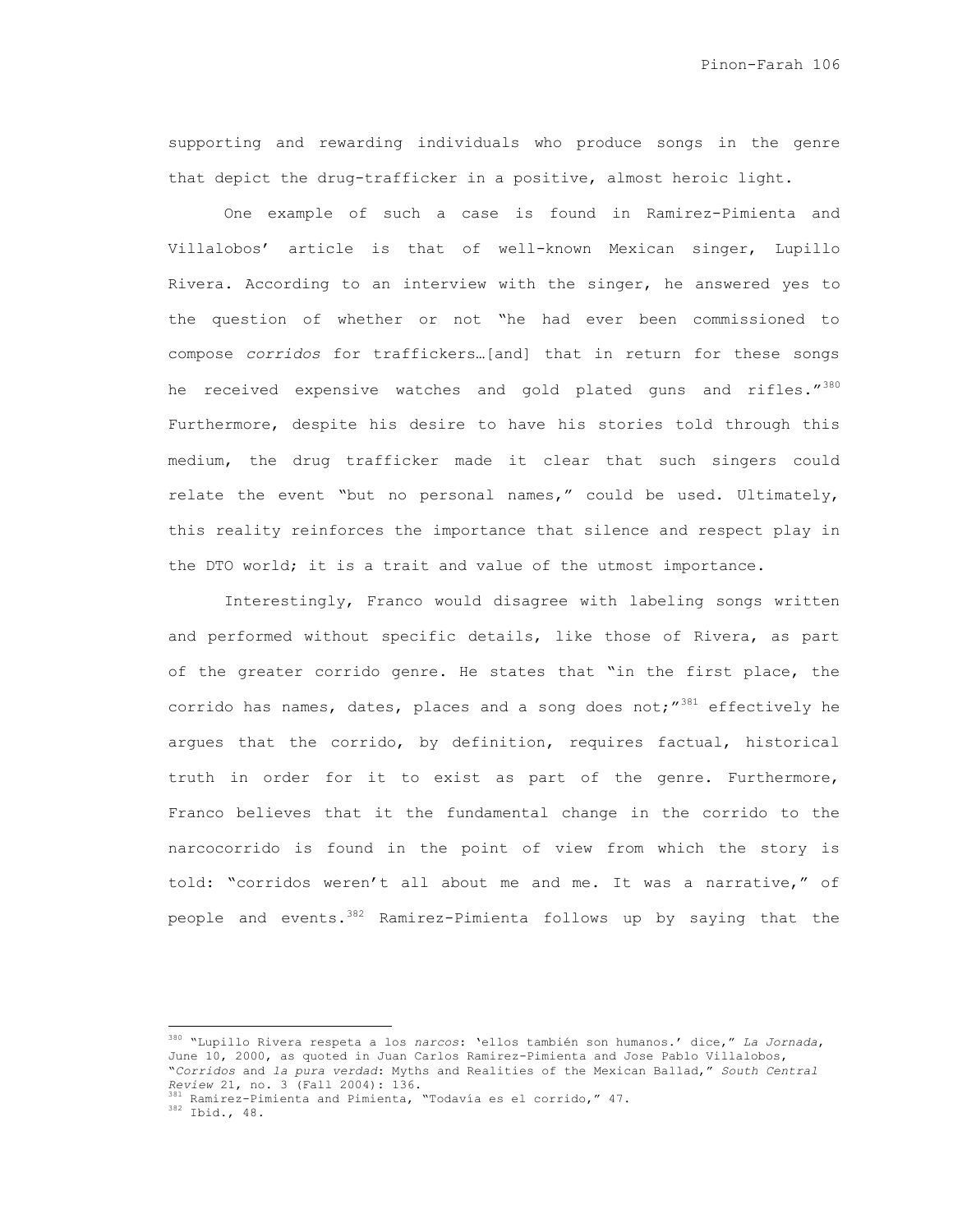transition has been from a more "third person…[to] first person," narrative.<sup>383</sup>

### "El Narco": The Mexican Robin Hood or "Jack the Ripper?"

The corrido has a long history in Mexico, however the narcocorrido specifically is a more recent development, one that Franco feels corresponds to the time of "Mexican Drug King Rafael Caro Quintero."<sup>384</sup> Caro Quintero is perhaps best known for a famous statement of his, in which he said "just let me be and I will pay off Mexico"s foreign debt."<sup>385</sup> It is during this period, the 1980s, that Caro Quintero was one of the most powerful cartel leaders and subsequently was arrested in Costa Rica as he hid from authorities.<sup>386</sup> Franco indicates that it was at this point that the corrido changed and the drug trafficker "was made almost a hero, anything he said," was no longer reprehensible, but rather valuable and worthy of admiration.<sup>387</sup> Such a transformation in the nature of the genre would eventually lead to major changes in the way in which individuals and society in general viewed the drug-trafficker and the drug industry.

Olvera has stated that "before this whole war against the 'narco', which has been a disgrace for Mexico, all of these [sic] narrate the story of a drug trafficker seen as Robin Hood. That does, that does sell drugs and everything, but who also helps the people, who has a code of values."<sup>388</sup> Furthermore, Olvera ventured to argue, that the modern view of the drug trafficker is "entrenched with the imaginary

<sup>383</sup> Ramirez-Pimienta and Pimienta, "Todavía es el corrido," 48.

<sup>384</sup> Staff Writer, "Costa Rica: El Chapo TRACKED DOWN," *Time*, April 15, 1985. [http://www.time.com/time/magazine/article/0,9171,966217,00.html.](http://www.time.com/time/magazine/article/0,9171,966217,00.html) Ramirez-Pimienta and Pimienta, "Todavía es el corrido," 45.

<sup>386</sup> Staff Writer, "Costa Rica."

<sup>387</sup> Ramirez-Pimienta and Pimienta, "Todavía es el corrido," 45.

<sup>388</sup> Interview with Ramón Gerónimo Olvera.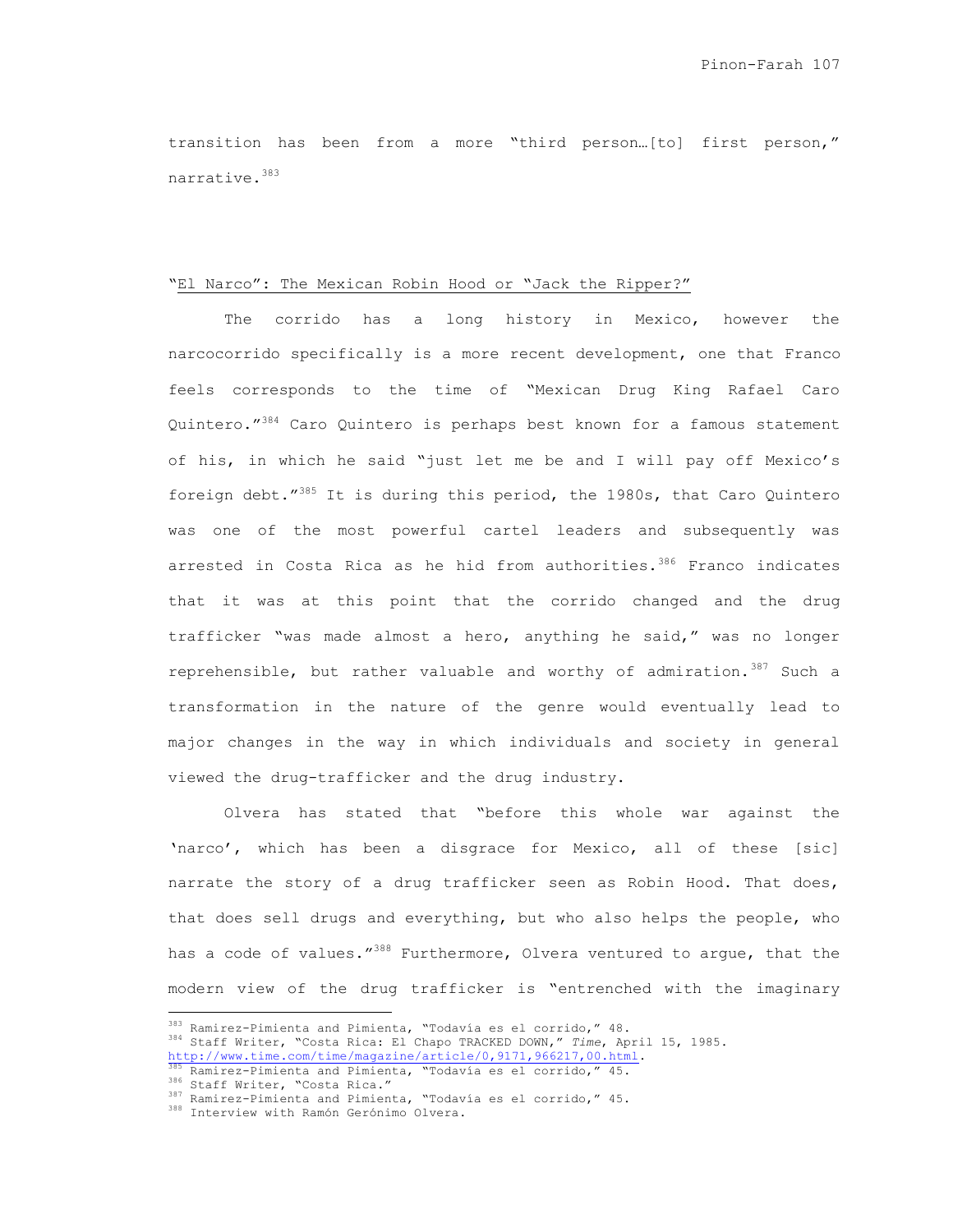musical construction that was made of Pancho Villa," in that one struggles with the moral dilemma of supporting the glamorization of the "narco," and simultaneously condemning his actions.<sup>389</sup> Ramirez-Pimienta argued that part of the power of "el narco," is that he is depicted in "the corrido of the generous bandit. This is the corrido of someone who opposes the unjust government."390

Olvera goes on to note that this image of the drug trafficker would eventually change as "at the end of the day, along with the significant increase in violent crimes being committed since the major cartel splits, there came about the notion "of the narcotraficante as merciless, someone without principles, someone who tortures…this also something that was happening in reality, the codes were broken…there used to be certain codes that were respected among the cartels."391 Olvera provides a partial list of such codes: 1) "don"t kill in front of the general population [civilians]," 2) "don"t kill civilians," 3) "don"t go after each other"s families," 4) "don"t involve your family…my wife and kids are not a part of this game, they are not to be touched."<sup>392</sup>

Olvera reflected and referenced the lyrics of what is perhaps the quintessential "narco-corrido," made famous by *Los Tigres del Norte*, "Traición y Contrabando," (Betrayal and Contraband). $393$  The line referenced reads, "la traición y contrabando, son cosas incompartidas," which translates to "betrayal and contraband are mutually exclusive." $394$ The understanding gained from this classic line is that the cartels recognized the incompatibility of their business and "backstabbing," at

<sup>389</sup> Interview with Ramón Gerónimo Olvera.

<sup>390</sup> Personal correspondence with Professor Juan Carlos Ramirez-Pimienta.

<sup>391</sup> Interview with Ramón Gerónimo Olvera.

<sup>392</sup> Ibid.

<sup>393</sup> Ibid.

<sup>394</sup> *Los Tigres del Norte*, "Traicion y Contrabando." Lyric referenced in interview with Ramón Gerónimo Olvera.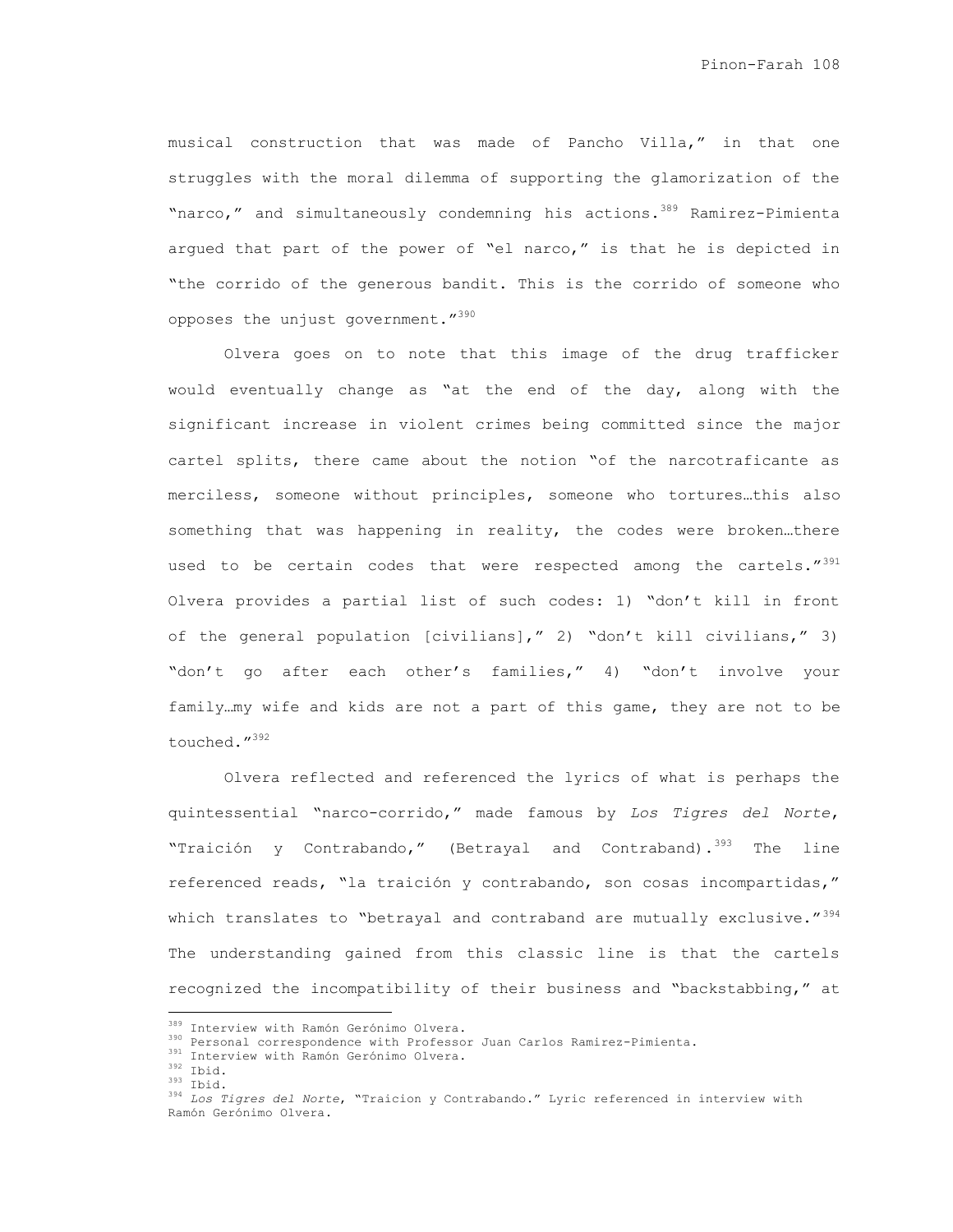least until Guzman"s betrayal. Put simply, Guzman and his contemporaries" actions completely violate the understanding and decree issued in the words of "Traición and Contrabando." It has also been reported that "the rules of the game are becoming stricter. Now the boss will kill their soldiers for minor offenses, in order to prevent betrayal."<sup>395</sup> No longer is loyalty a trump card in the face of an angered cartel leader. In light of this, it is not surprising that the death toll in Mexico due to DTOs continues to rise; if a cartel member is expendable for a minor offense, why wouldn't an enemy or even a civilian be?

Such conflicting realities concerning the person, "el narco," raises a very serious moral dilemma for the Mexican people: can they continue to support and enjoy music that carries a positive message concerning an increasingly evil industry? It seems that it is in this dilemma that one finds a major reason for the difficulty in the government"s current strategy, the people seem to have taken a long time to choose a side. That is not to imply that the Mexican people support the drug industry, however it becomes increasingly evident that there is a certain level of loyalty to the idea of "victimized trafficker," felt by the general population. Why this is the case is best explained by Ramirez-Pimienta who expressed that:

"the people are capable of distinguishing between the different messages of the narcocorrido. To me, the narcocorrido works…not because most listeners are drug traffickers or sympathize with drug trafficking, but rather because the message of the narcocorrido is one of empowerment."<sup>396</sup>

<sup>395</sup> Hernández, *Los Señores*, 587.

<sup>396</sup> Personal correspondence with Professor Juan Carlos Ramirez-Pimienta.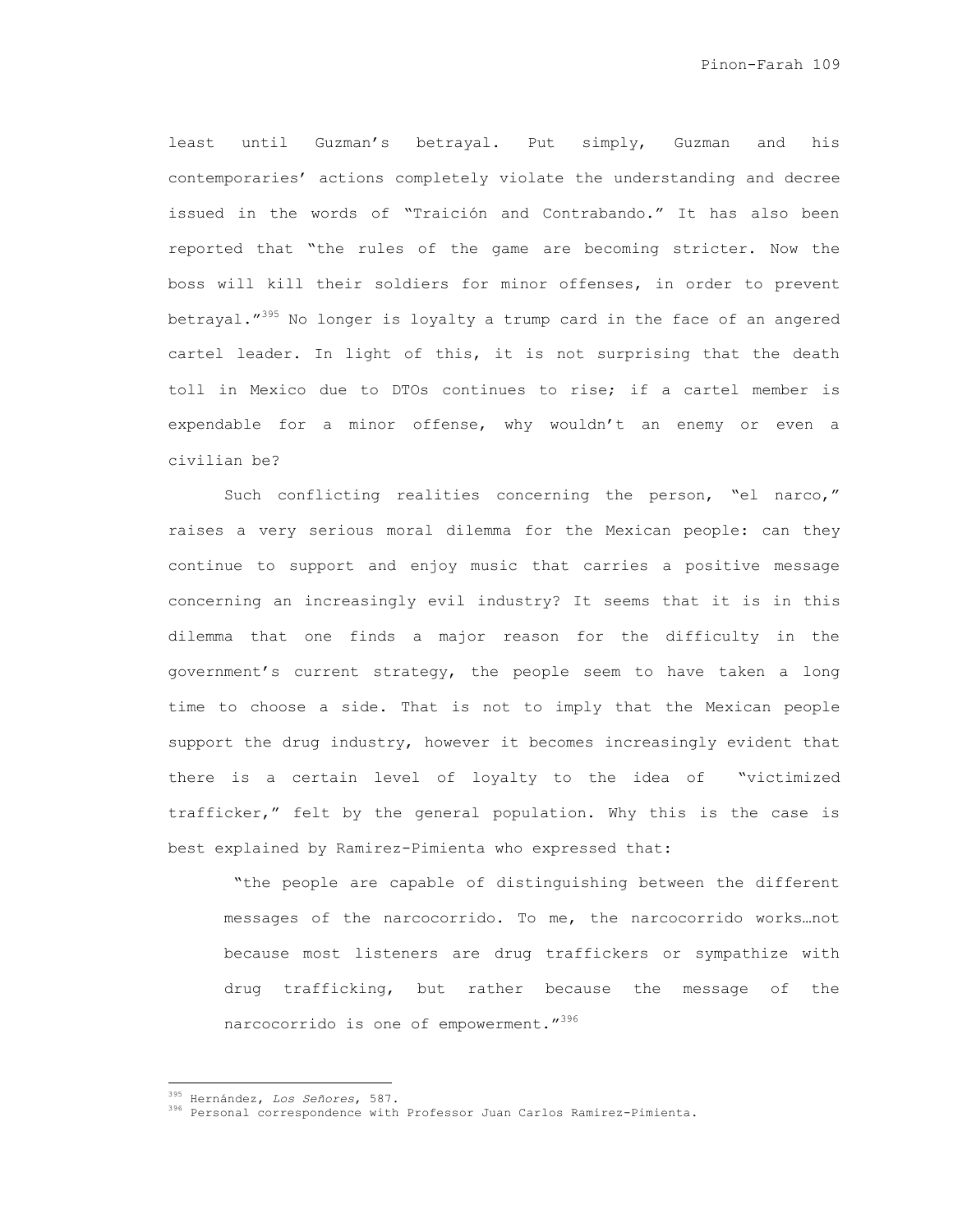From this statement, one can understand that it is not so much the case that the population is indifferent, as it is that they see highly valued qualities present in the world of the drug trafficker. These qualities can provide hope and strength to those who feel they are often neglected or abused by their own country; characteristics and traits like those mentioned by Ramirez-Pimienta earlier in the chapter.<sup>397</sup>

# "Narcocultura", Lucha Libre as a metaphor for Mexican politics

The narcocorrido is not the only major Mexican cultural indicator that can be viewed as a reflection or fictional representation of reality. There is another medium, which is perhaps better known internationally, through which Mexican identity and culture is established and expressed, lucha libre.

Mexican wrestling is distinguished by bouts involving "burly combatants in bikini briefs and colorful masks," who perform a carefully orchestrated sequence of moves set to resemble a genuine fight between individuals.<sup>398</sup>Like the narcocorrido, Lucha libre is a tremendous popular force in Mexico today, however it has been free from DTO influence in a country where ""narcocultura"…has penetrated every other element of Mexican pop culture, from movies and music to TV and religion."<sup>399</sup> This reality is simply perplexing, there does not appear to be an apparent reason as to why this is the case; however Sandra Granados of the World Council of Lucha Libre suggests that it could possibly be "that lucha

<sup>&</sup>lt;sup>397</sup> These traits, as stated by Ramirez-Pimienta are quoted earlier in the chapter as follows: "courage, loyalty, generosity." <sup>398</sup> William Booth, "As drug life pervades culture, masked men keep it out of the ring," *The* 

*Washington Post*, January 3, 2011, sec. A. Ibid.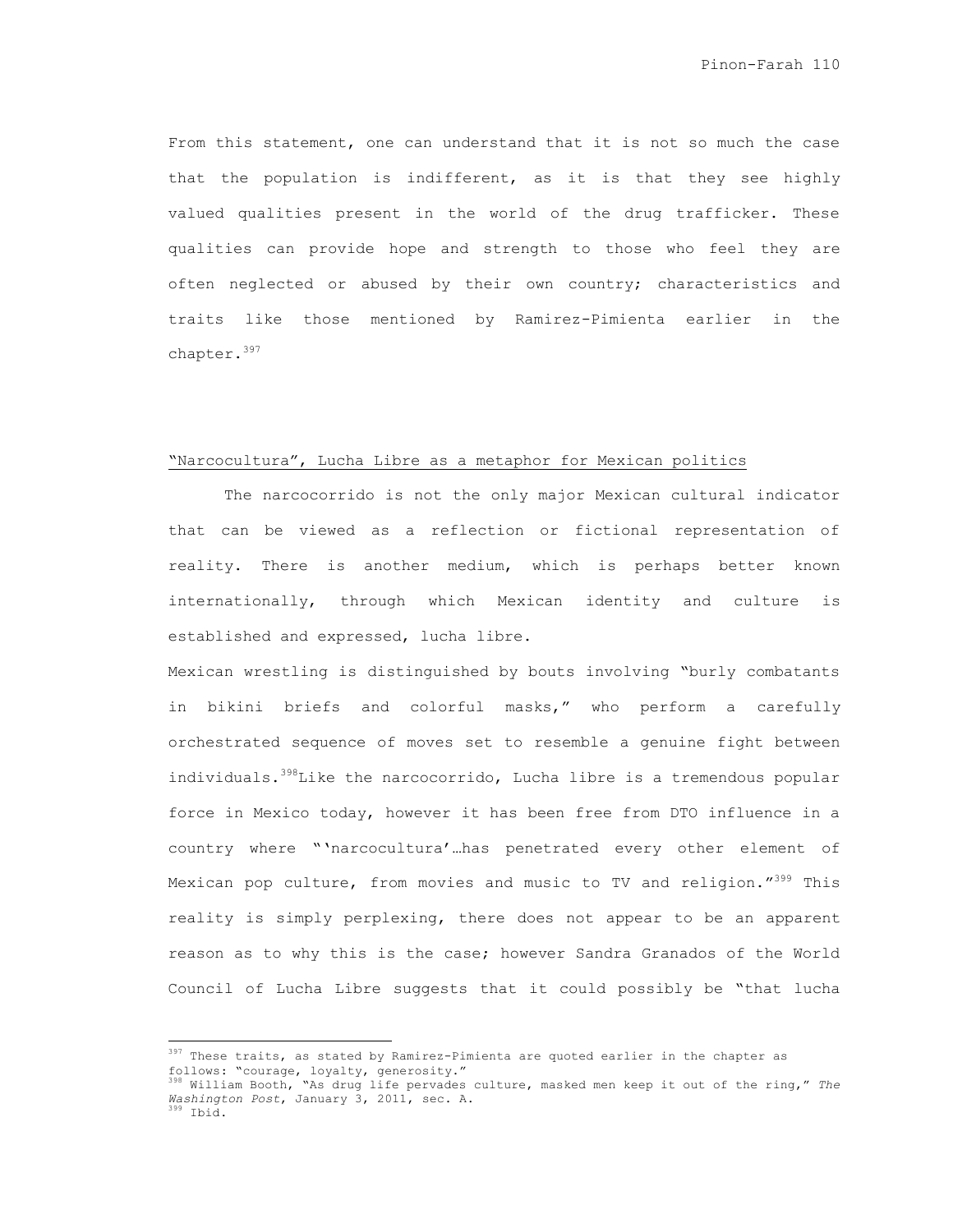Pinon-Farah 111

is more innocent."<sup>400</sup> What Granados means by this is not clear as she does not provide further comment.

Jorge Chabat argues that the reason is far simpler: "the government has told them they cannot.  $1401$  Chabat continues by saying that ""the lucha is a very powerful weapon in the popular culture'" and that he doesn"t believe the government of Mexico would ever allow wrestlers to use names and themes suggestive of drug culture. $402$  To such a claim arises a single devastating response: if the government is capable of preventing drug culture from entering the wrestling arena, why can they do no such thing in the musical world as well? Seeing the prevalence of the "narcocorrido" in Mexican music, it appears to be evident that the government is simply not able to prevent the spread of drug culture into everyday Mexican cultural expression. Chabat then poses a chilling question to the observer about the potential threat he sees to the government"s mission should wrestlers embrace the drug culture: "what if the audiences really applaud?"<sup>403</sup> This question is tremendously alarming and if such a wrestler were indeed cheered for, the Mexican government would rightfully have reason to be fearful.

Ultimately, it seems that Heather Levi<sup>404</sup> makes one of the most compelling arguments regarding the role of lucha libre in a society that is increasingly affected by the drug culture. She explains that while lucha is representative of Mexican culture in that because it "does offer a window into the country"s soul but not as a direct social commentary on the daily news,  $''^{405}$  it is not as powerful an indicator as

<sup>400</sup> Booth, "As drug life."

<sup>401</sup> Ibid. As Booth writes, Jorge Chabat is "a professor at the Center for Research and Teaching in Economics in Mexico City."

 $402$  Ibid. <sup>403</sup> Ibid.

<sup>404</sup> According to Booth, Heather Levi is "an anthropologist at Temple University." Taken from Booth, "As drug life," *The Washington Post*, January 3, 2011, sec. A. Ibid.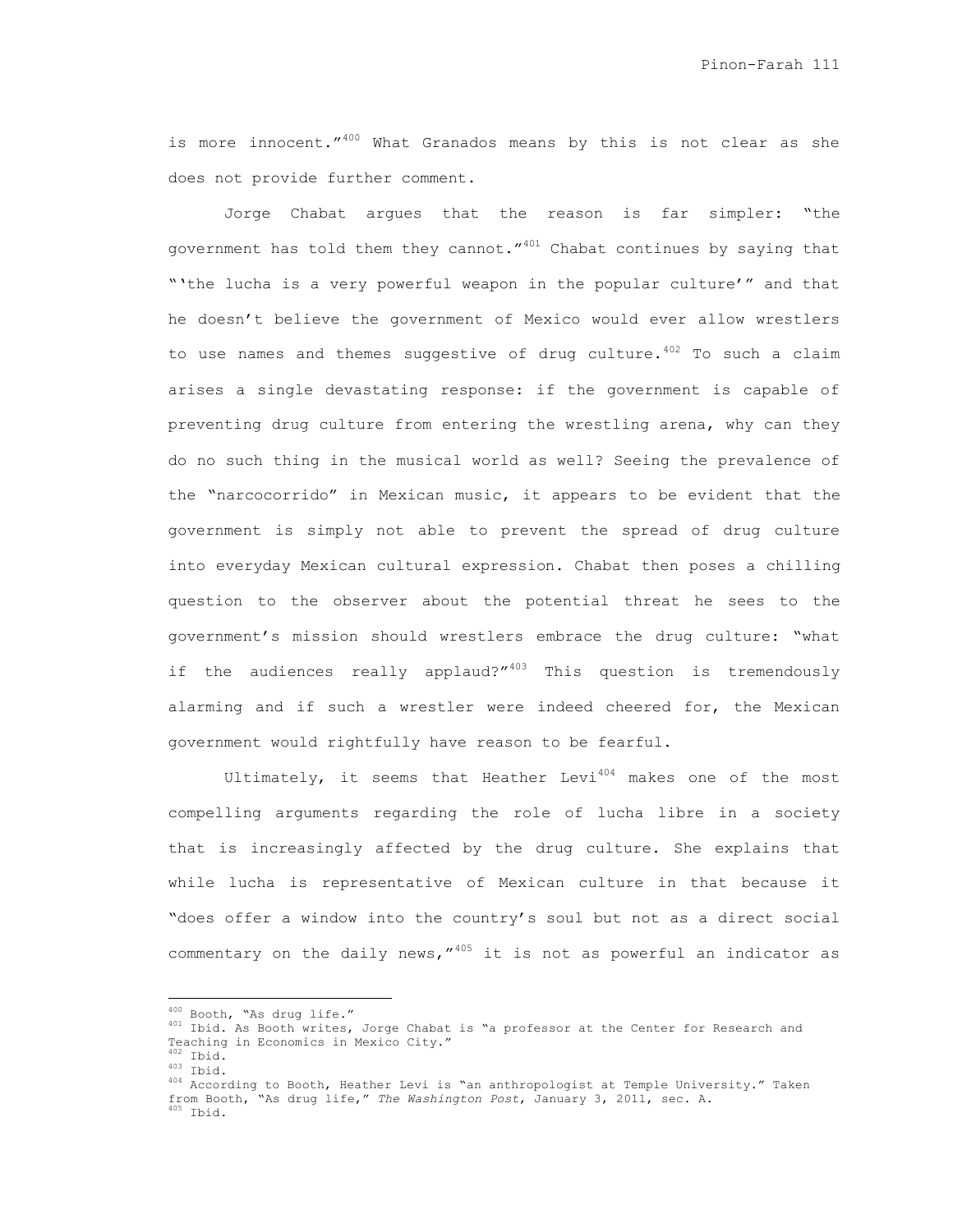commentators have suggested the narcocorrido to be. Furthermore, she provides an excellent explanation as to why lucha is such a beloved tradition in Mexico by referring to it as "the joke that everyone gets…it is a subtle parody of the system as a whole-the masks, the secrecy, double-crossing, official corruption."<sup>406</sup> This microcosm of Mexican government and societal interactions appears then to provide brief respite from the tiring and constant accusations of corruption and dishonesty against Mexican institutions and officials who do not live up to people's expectations.

# El Narcocorrido as a cultural indicator

It is important to gain a greater understanding of the "narcocorrido," and its role in Mexican society in order to better comprehend the complex relationship maintained between the government, the people, and the "narco." The genre is invaluable to the student of Mexican politics, not just of the drug war, in that, as Olvera states, "at the end of the day, it continues to be a thermometer for how much the theme of 'el narco' has varied. $''^{407}$  Furthermore, it is important for the government to understand the manner in which its citizens interact with and respond to the music, lyrics, and ideology presented in this genre of Mexican folk music. As one author suggested, "the government has, what I will call, a problem of schizophrenia. It confuses reality and fiction. A 'narcocorrido', at the end of the day, is fiction." $408$ Additionally, Olvera believes that a potential solution to the drug

<sup>406</sup> Booth, "As drug life."

<sup>407</sup> Interview with Ramón Gerónimo Olvera.

 $408$  Ibid.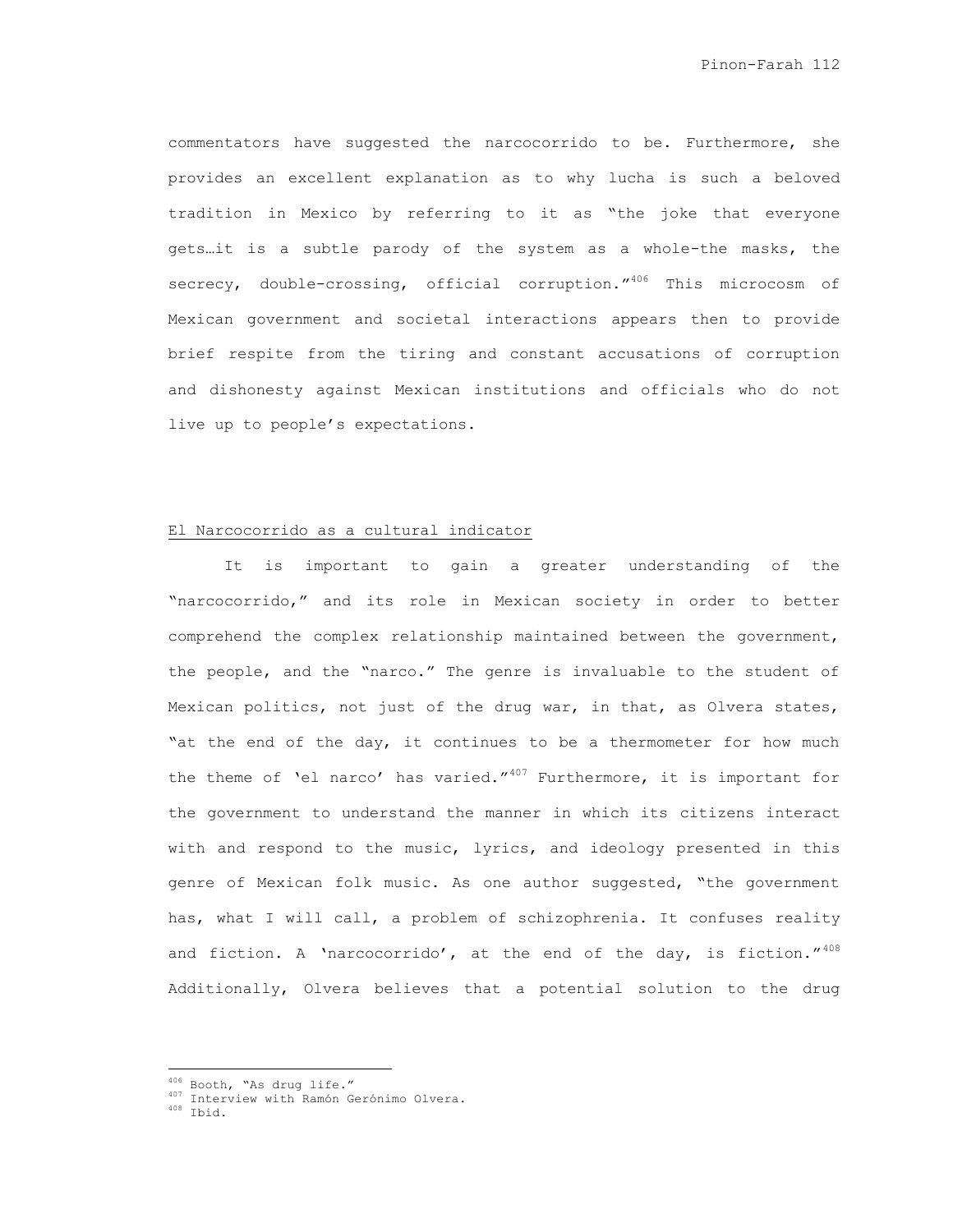Pinon-Farah 113

problem in Mexico would be "if the farmers [and the poor] could live off the land with dignity, honor, and without problems.  $''^{409}$ 

Taking a critical stance towards Calderón's government's current strategy, it has been suggested that "the government forget about that foolish idea of censoring that which takes place in fiction, and focus on that which occurs in reality, it's evasive."<sup>410</sup> Certainly Olvera is correct in pushing for the government to address the issue based on the reality of the violence committed and power wielded by the cartels, however it seems far-fetched to suggest that the government is in fact ignoring this in favor or fantasy. However, it is necessary that the government recognize the importance of understanding the causes of and sentiments expressed in such a cultural phenomenon as the narcocorrido. Howard Campbell concludes that "drug trafficking…even though it is not fully accepted, it is not considered an unusual form of life."411 To demonstrate just to what extent the industry has infiltrated everyday Mexican life, he writes that "drug traffickers are students in middle school, high school, universities, manual laborers, grandparents..waiters, professors, and government employees."<sup>412</sup> Campbell"s findings echo the data provided by *Parametría* in that it shows how there is a significant portion of the Mexican population that is accustomed to and may even look favorably upon the drug-trafficking industry. Again, to reiterate *Parametría*"s study, this did not include a support for the violent aspect of the industry.

<sup>409</sup> Interview with Ramón Gerónimo Olvera.

<sup>410</sup> Ibid.

<sup>411</sup> Howard Campbell, "El Narco-Folklore: Narrativas e Historias de la Droga en la Frontera," *Nóesis. Revista de Ciencias Sociales y Humanidades* 16, no. 32 (July-December, 2007): 67.  $^{412}$  Ibid.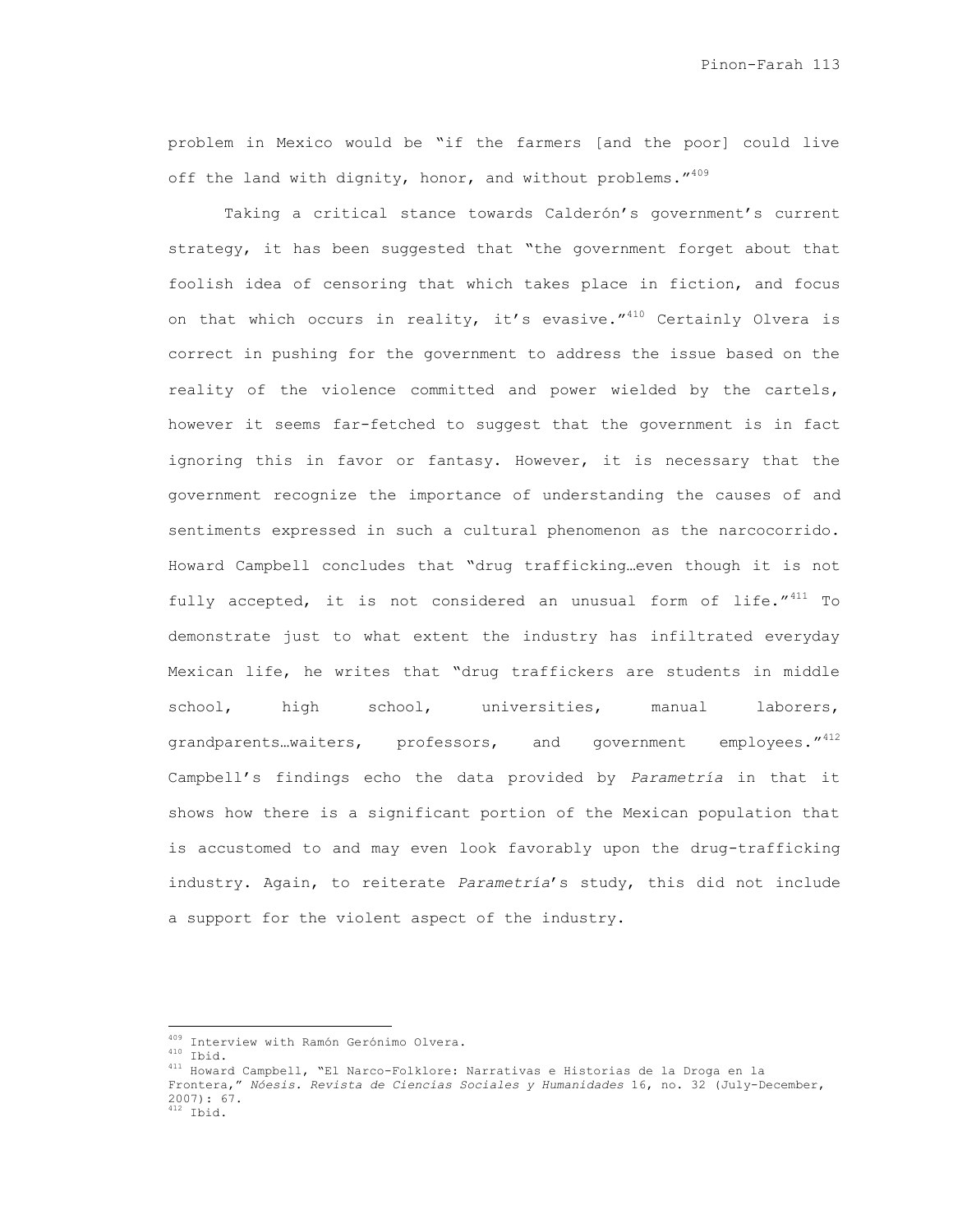### "El Tamal"

There are many examples of narcocorridos that depict the government agencies as corrupt entities and the drug-trafficker as the "misunderstood," and "abused," hero. However, I would like to provide just one example and focus in on the words and implications of such a song. "El Tamal," by *Los Tigres del Norte* tells the story of a drugtrafficker, Juan, who finds himself caught by the police. Instead of being arrested and taken away, Juan is told to hand over his "tamal" of cocaine to the police chief. To this request, Juan responds with the following:

"I don"t regret carrying it. I know that you also enjoy it, I am happy to share it with you. But if you want all of it, with your men, I will kill myself."<sup>413</sup>

Clearly, Juan is committing an illegal act; however it is the police chief who ends up looking corrupt by demanding the cocaine for his own personal use. Furthermore, in this narrative Juan is demonstrating two important qualities: a willingness to die for his trade, and a willingness to share with the authorities in order to further implicate them in his business. Through these words, Juan turns the listener's anger and disapproval away from him and onto the police chief. This phenomenon can contribute significantly, consciously or not, to the general population"s opinion of the drug-trafficking industry by blurring the lines between right and wrong, and good and evil.

The ending of the song tells of the chief's decision to threaten Juan and Juan"s reaction is as follows:

"Before he [the chief] could continue, Juan shot him. The agents shot at Juan, but not with precision. They did not catch Juan, he

<sup>413</sup> *Los Tigres del Norte*, "El Tamal," (song).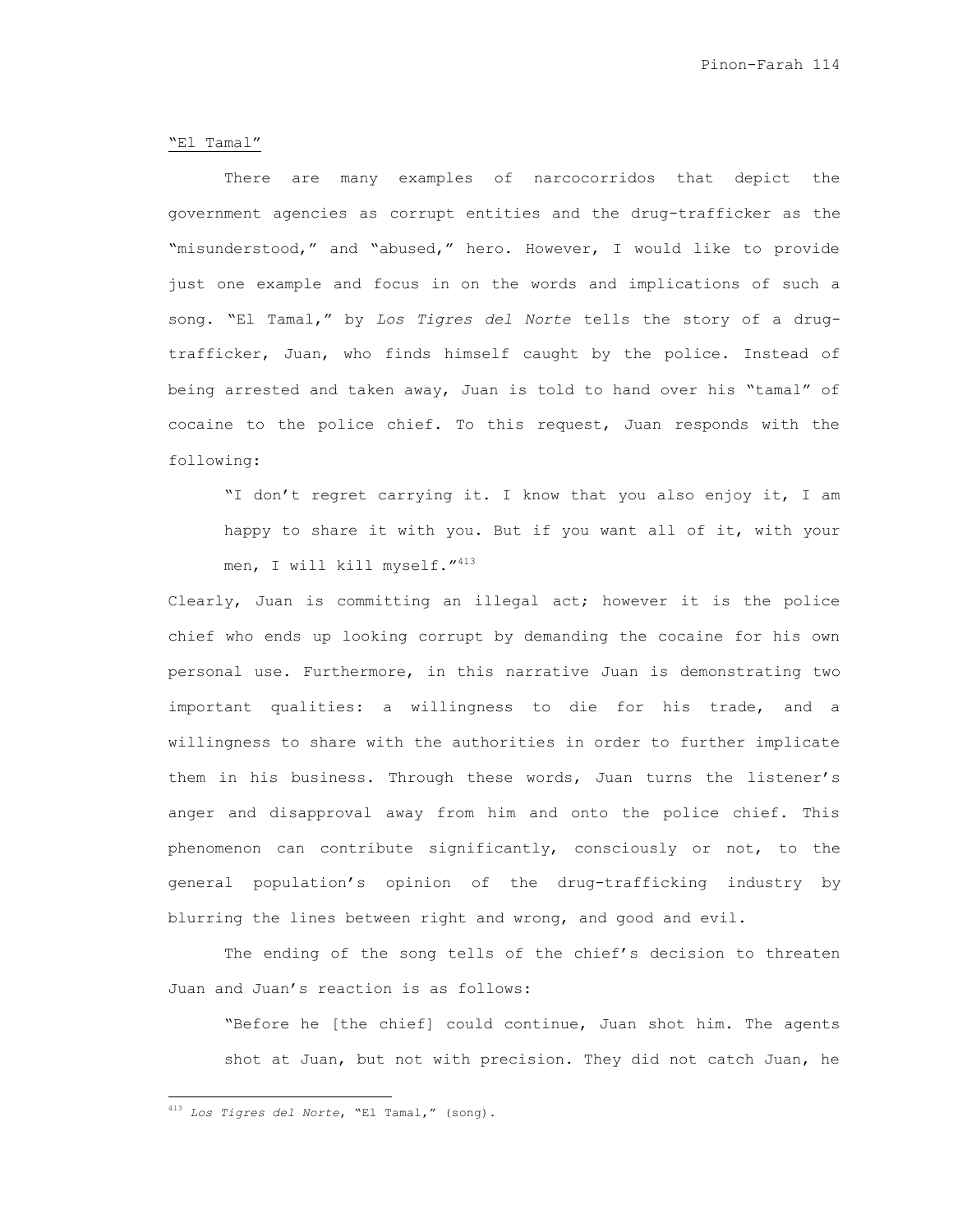got away from them that day. The chief is dead because of a *tamal* that he wanted."414

Again, the listener is presented with a drug-trafficker who has committed a blatantly violent, illegal, and evil act in killing the police chief in order to escape. However, the listener is conflicted as the story reflects poorly on Mexican authorities by depicting them as selfish, and corrupt individuals who abuse their power. Furthermore, drawing on th idea of the drug-trafficker as a "victim" discussed earlier, Juan can be seen as an honest man who is forced to participate in the drug trade as his only way of earning a living in an increasingly corrupt world.

A final point of note ties together the story of Juan in *El Tamal* and that of the song quoted at the beginning of this chapter, *Jefe de Jefes*. Both of these songs were made famous by the same band, *Los Tigres del Norte*, and as one begins to listen to a greater quantity of the groups songs, it becomes apparent that they are telling one large narrative with a variety of recurring characters and story lines. Catherine Héau Lambert and Gilberto Giménez make the astute observation that "in corridos about drug trafficking the lines between police and criminal are blurred, since both groups are obedient and subservient to the same mysterious man: *el jefe de jefes*."<sup>415</sup>

<sup>414</sup> *Los Tigres del Norte*, "El Tamal."

<sup>415</sup> Catherine Héau Lambert and Gilberto Giménez, "La representación de la violencia en la trova popular mexicana," *Revista Mexicana de Sociología* 66, no.4 (October-December, 2004): 657.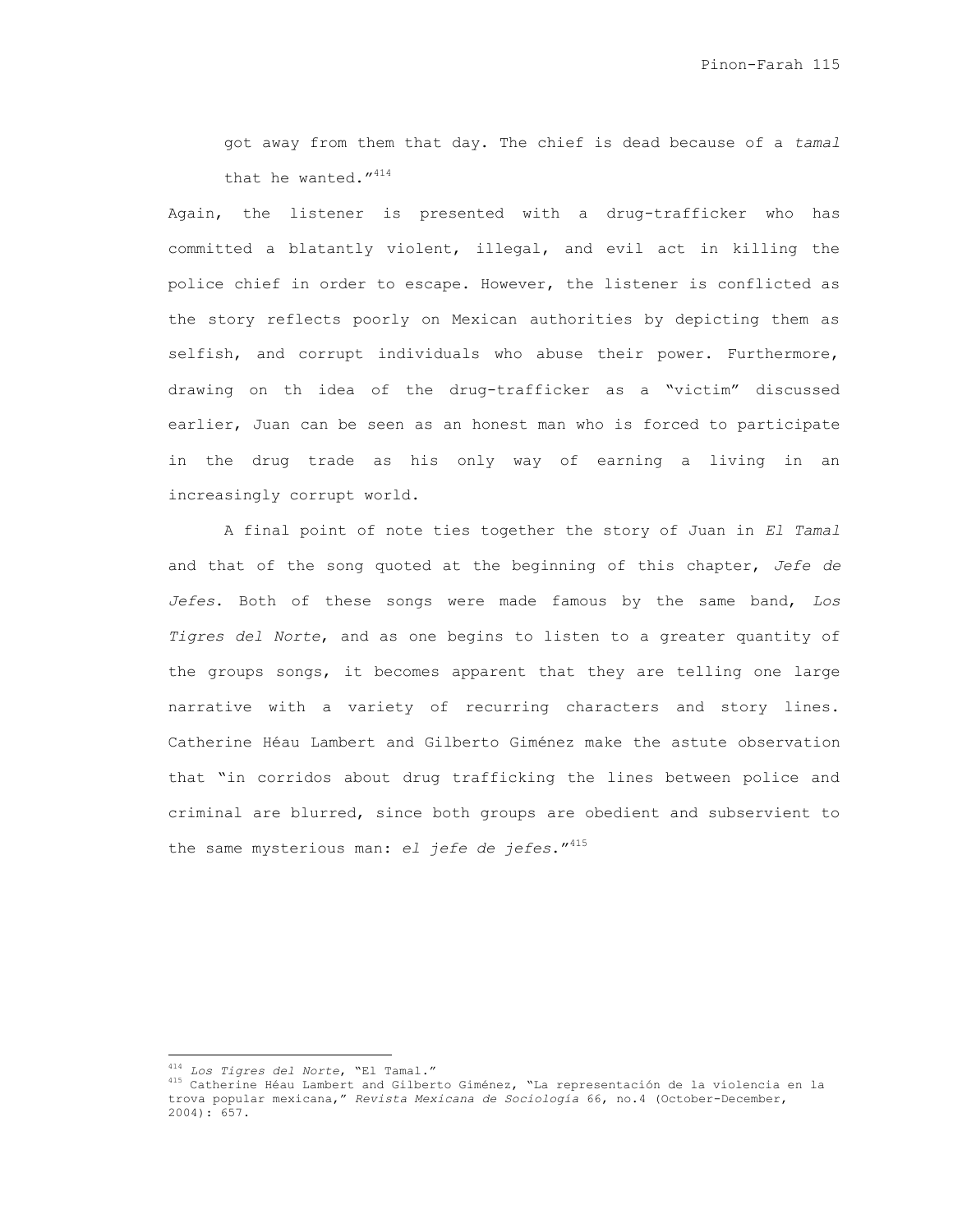#### Conclusions

The "Narcocorrido," is an invaluable piece of evidence, which brings to life the inner conflict facing many Mexicans today. Through this social medium of expression, one can begin to understand why the conflict with the DTOs has been one that has drawn tremendous criticism from the Mexican people as the death toll rises. Furthermore, it's ability to maintain the sentiment as an anonymous one, in that it is not directly attributed to any one individual, provides a safe and open forum from which Mexicans can express their fears, hopes, and desires. The narcocorrido is a medium through which an opposing interpretation of reality and history can be preserved and disseminated to the population. The genre itself acts as an indicator of how the government, the drug-trafficker, and the people are constantly interacting with and in spite of each other. Ultimately, the government seeks to put down the individuals glorified and promoted in the narcocorrido, while "el narco," desires a positive view of his qualities and attributes. The final, and perhaps most important, actor in the drama is the general population who identify with the trafficker as an outcast, as someone who is often abused and persecuted by the government while simultaneously refusing to accept the trafficker as an exemplary, model citizen.

It is important to take into account that bands who perform narcocorridos often include a variety of different genres in their performances and repertoire. Ramirez-Pimienta cites the fact that "many of the Tucanes' hits are cumbias. Los Tigres del Norte have had hits with corridos about politics, of migrants, just as they have had hits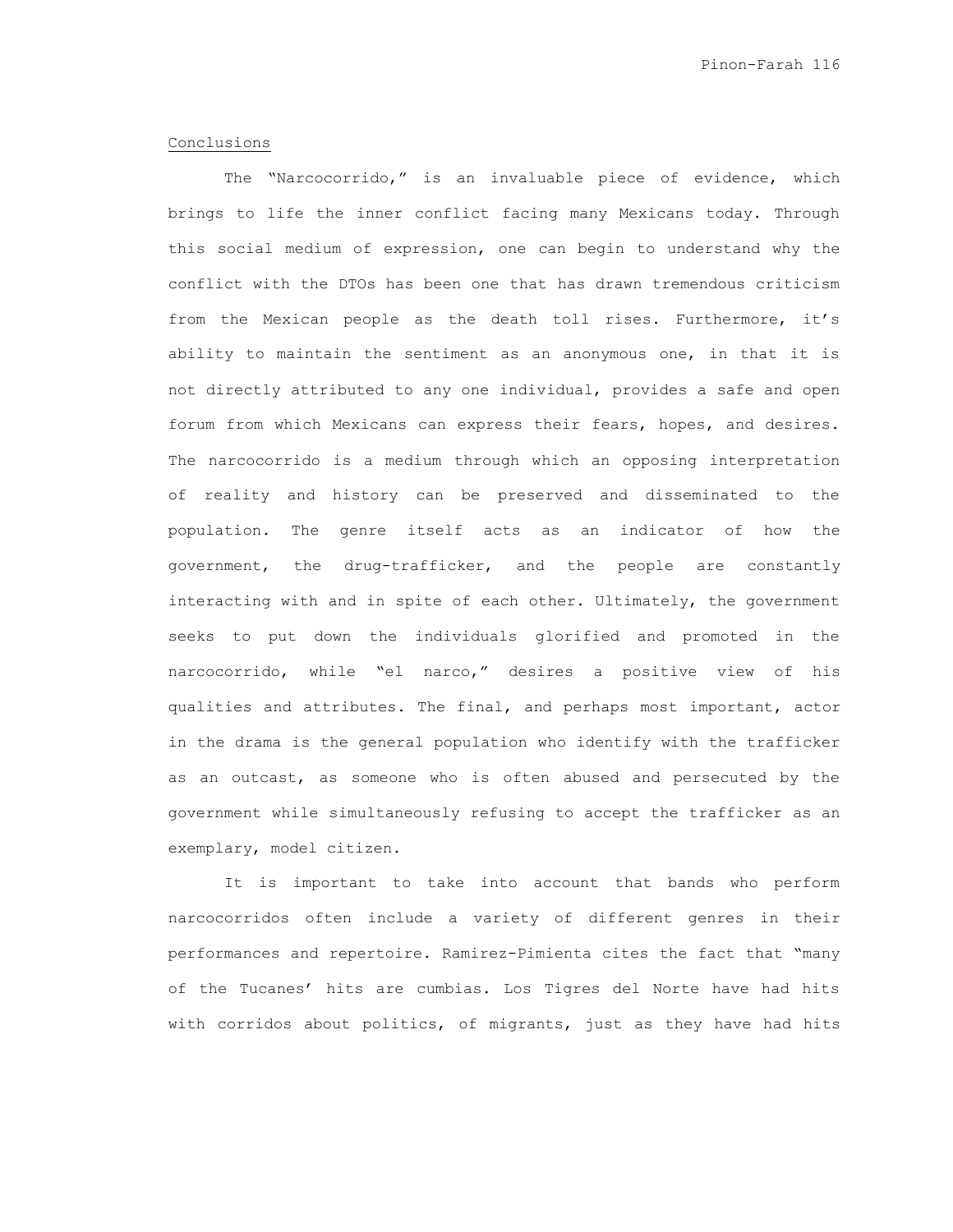with songs about falling in and out of love."<sup>416</sup> Ultimately, the narcocorrido is just one of many styles and forms of musical expression, however due to the prevalent nature of the drug conflict today in Mexico it is not surprising to see an increasing tendency of individuals to analyze the narcocorrido. That is not to say that it is not a profitable or highly demanded commodity, quite the opposite. The corrido, as a major medium for the transmission of the "Mexican epic," as various scholars refer to it, cannot be ignored as a force in influencing the attitudes and pursuits of the Mexican people. It becomes quite apparent that a ban on the genre would serve little, if any, purpose. In fact, it would only serve to strengthen the marketability and legend surrounding these individuals who have created so much controversy. Certainly, the Mexican people would prefer that the government focus its energies on perfecting its strategy in order to bring about a swift end to the violence and a return to peace, instead of spending time debating the merits of banning or restricting a single form of cultural expression.

Finally, it is the case that the narcocorrido is not the reality in and of itself, but rather one of many ways in which that reality can be expressed. To the concern that the "narcocorrido is the origin of the problem," Olvera strongly responds by adding "no! The origin of the problem is impunity and the infiltration of drug trafficking in [sic] the government. $1417}$  Furthermore, it is difficult to imagine that the Mexican people are supportive of any strategy that has already claimed the lives of 35,000 of their compatriots. While they may be vehemently against the drug industry and the cartel violence, it is not necessarily the case that they are fully behind the military option. As

<sup>416</sup> Ramirez-Pimienta, "Del corrido de narcotráfico," 37.

<sup>417</sup> Interview with Ramón Gerónimo Olvera.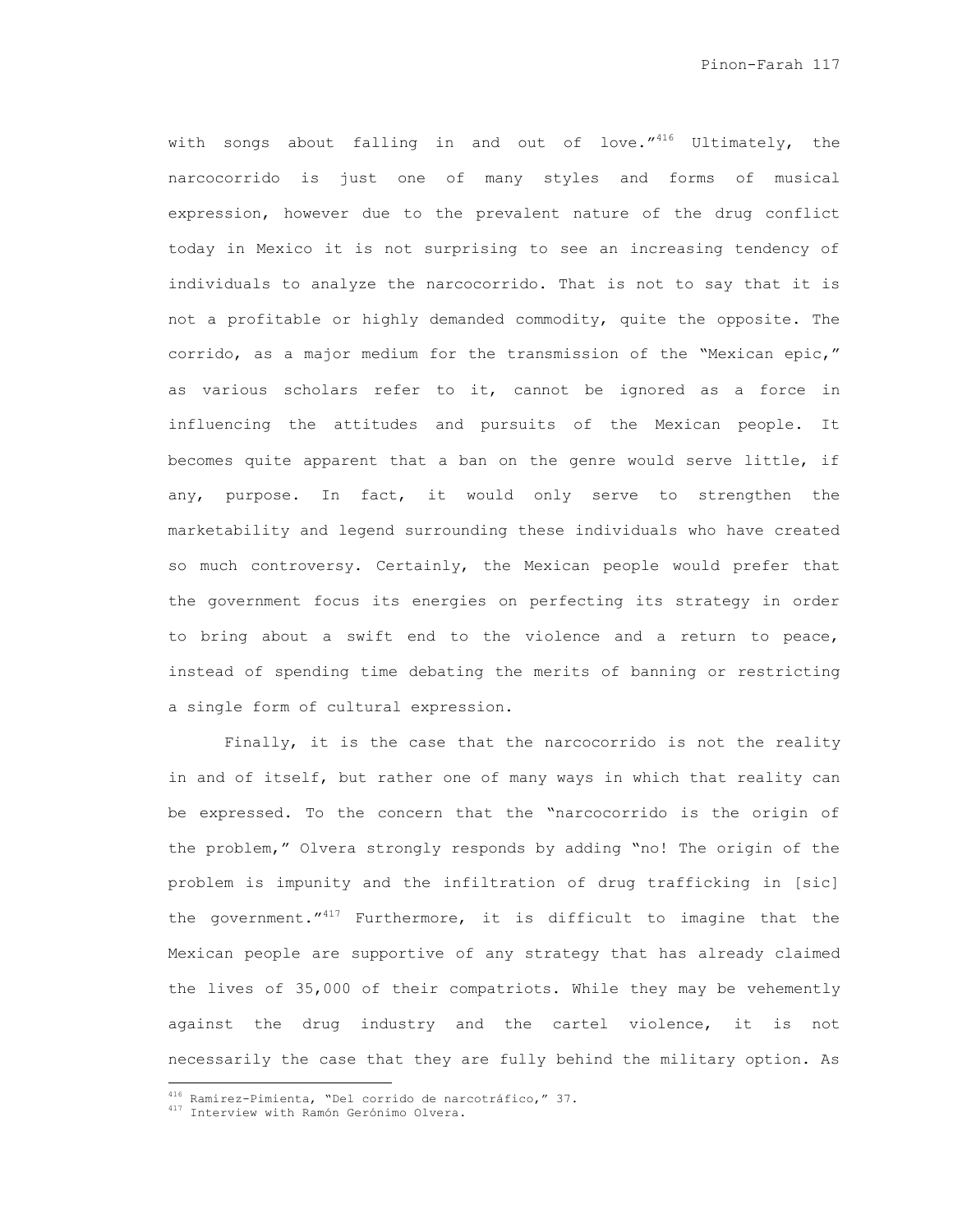Olvera expressed, the war against the DTOs, and the narrative developed through the narcocorrido tell of a "war that, by the way, we didn't ask for and we don't understand."418

<sup>418</sup> Interview with Ramón Gerónimo Olvera.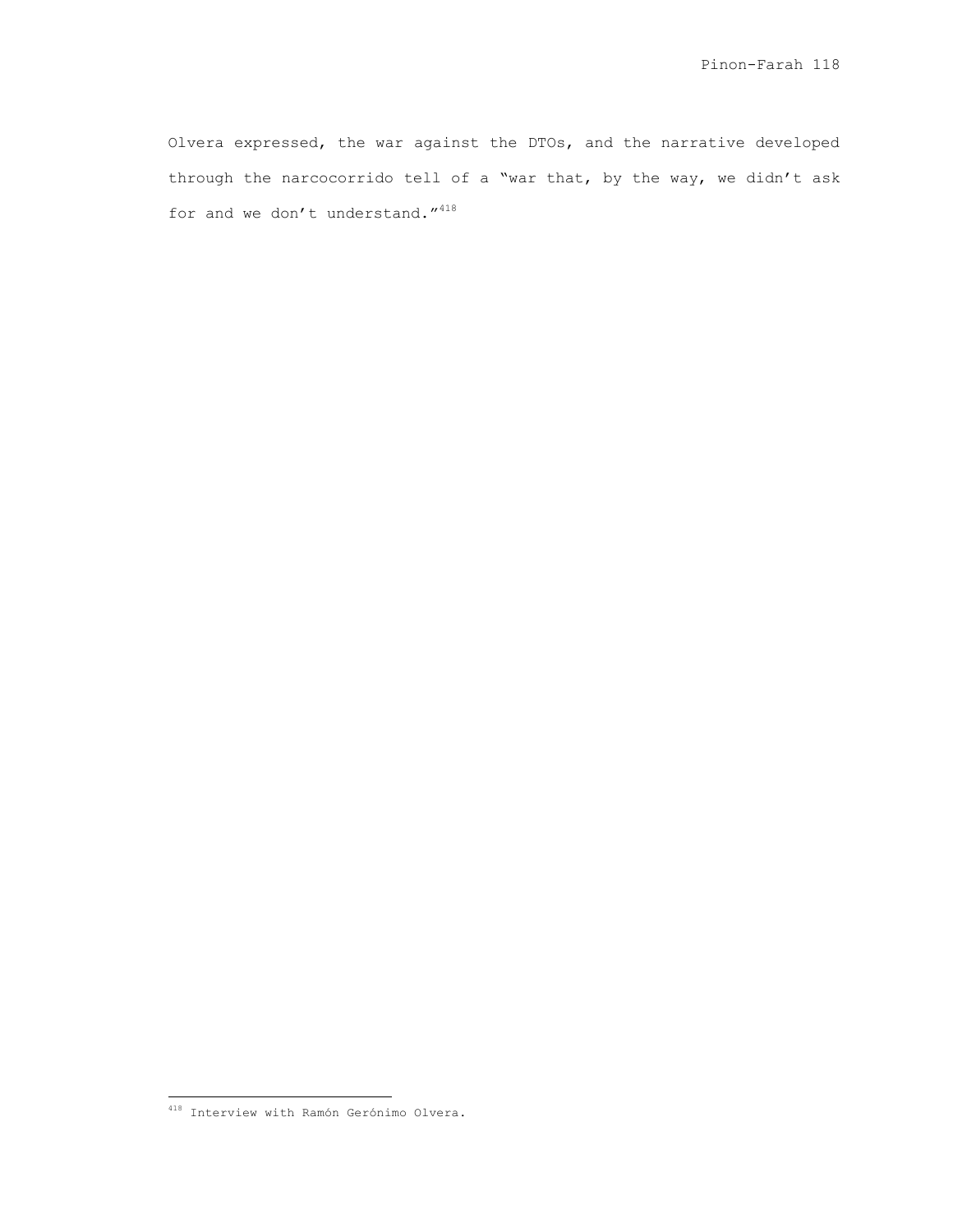## **Chapter 5: Findings, implications, and conclusions**

# Initial Findings and Thoughts

 $\overline{a}$ 

More than 35,000 Mexican people killed from drug-related violence, a Church struggling to find its voice, a government plan that incites more violence, and a social medium glamorizing the lives of the so-called "narcos." These are the realities facing Mexico today; these are the obstacles to a Mexican success against the cartels. This examination has been brief, yet informative in that it provides an initial glimpse into the complex relationships that currently exist in the Mexican state. Long accused of government corruption and ineptitude, the Presidency seems to be fighting a constant uphill battle for the support and confidence of the people. As evidenced by a poll taken in 2010, "60 percent of respondents said violence had increased over the past six months, and 56 percent of respondents said the federal government"s crackdown on narcotics trafficking had made the country 'less secure'."<sup>419</sup> This complex poker game over the trust of the Mexican public is one which impacts the role of the Church in the political world and is often expressed and analyzed via the social medium of the narcocorrido.

From this research several initial findings were made. First, the government"s decision to pursue the DTOs with full military force has created a war with guerrilla-like features, very similar to that

<sup>&</sup>lt;sup>419</sup> Data compiled "by the Mexico City polling firm Buendia y Laredo" as stated in David Agren, "Bishops ask Mexico to reconsider strategy against drug cartels," *Catholic News Service*, February 16, 2010, [http://www.catholicnews.com/data/stories/cns/1000667.htm.](http://www.catholicnews.com/data/stories/cns/1000667.htm)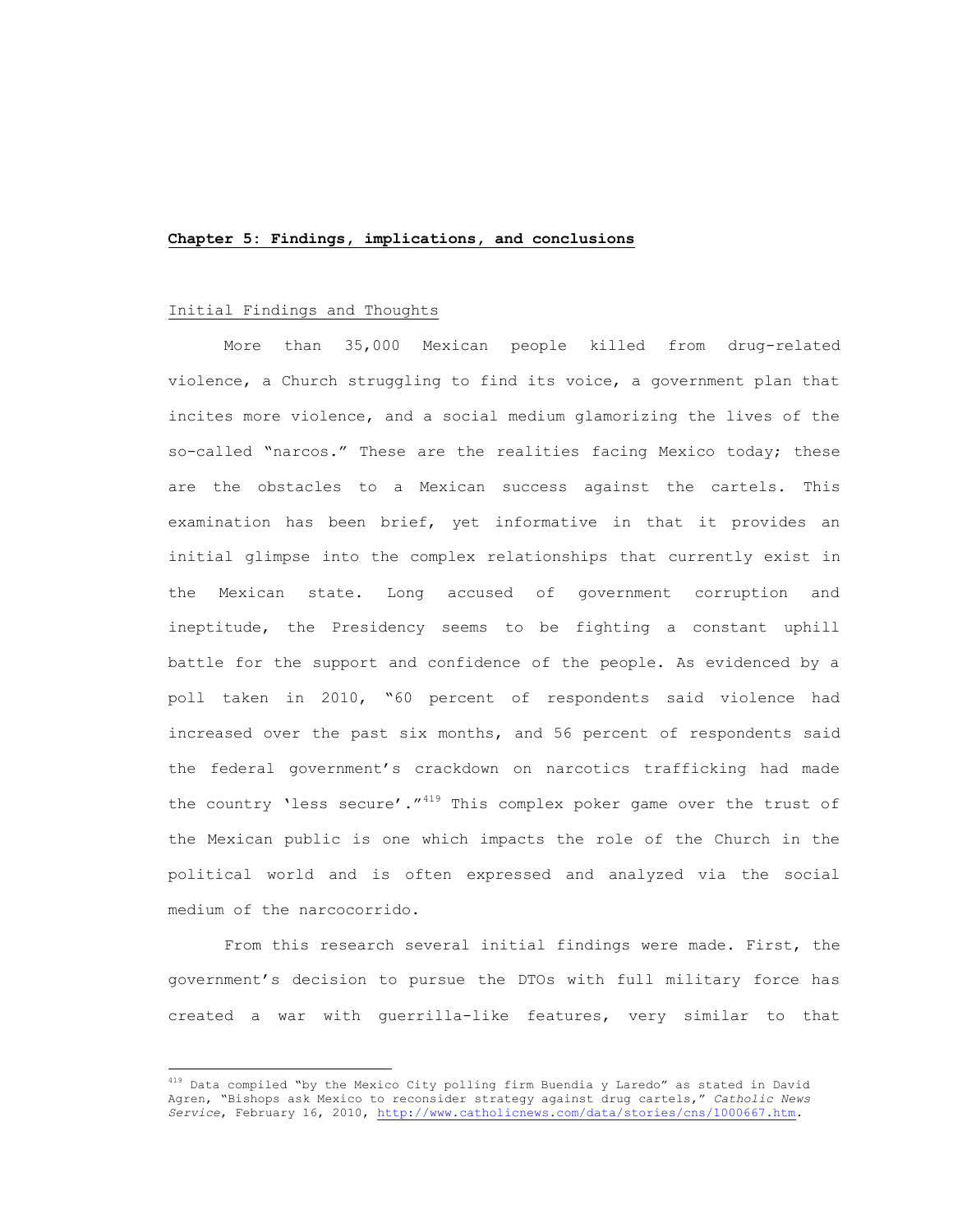Pinon-Farah 120

formerly encountered by Colombia. While the administration of Calderón certainly has the responsibility to its people to protect them and provide for a safe, free environment within the country, it is beyond doubt that the military option has created more chaos and conflict than tangible success. This being said, one must recall that the nature of the violence in Mexico is concentrated and could even be referred to as a "regional," conflict. However, that in no way implies that the issue is not one that afflicts the entire nation, or even other states since the drug-trafficking industry has now crossed borders from Mexico all the way down to Colombia. Furthermore, it must be noted that there has been a historical wariness of granting the military greater involvement in political issues, given that Mexico is one of a handful of Latin American countries to have successfully avoided military rule. Ultimately, the military option has failed in its purpose, ridding Mexico of the cartels.

Certainly Calderón and his administration would and have argued that they have gained significant ground by having captured "more than half," of the major Mexican drug lords. $420$  Unfortunately, what Calderón fails to comment on, is that despite such "successes," the violence continues to rise, with death tolls showing no sign of declining in the near future. The simple reality is that, given the lucrative nature of the drug trade, there exists an almost endless pool of applicants for the job. Enrique Franco feels the key to supplying this pool is to capitalize on disenfranchised youth, as many other illegal movements have.<sup>421</sup> He states, "they[DTOs] use young kids. Only a young

<sup>420</sup> Proceso Staff Writer, "Presume Calderón."

<sup>421</sup> Ramirez-Pimienta and Pimienta, "Todavía es el corrido," 45.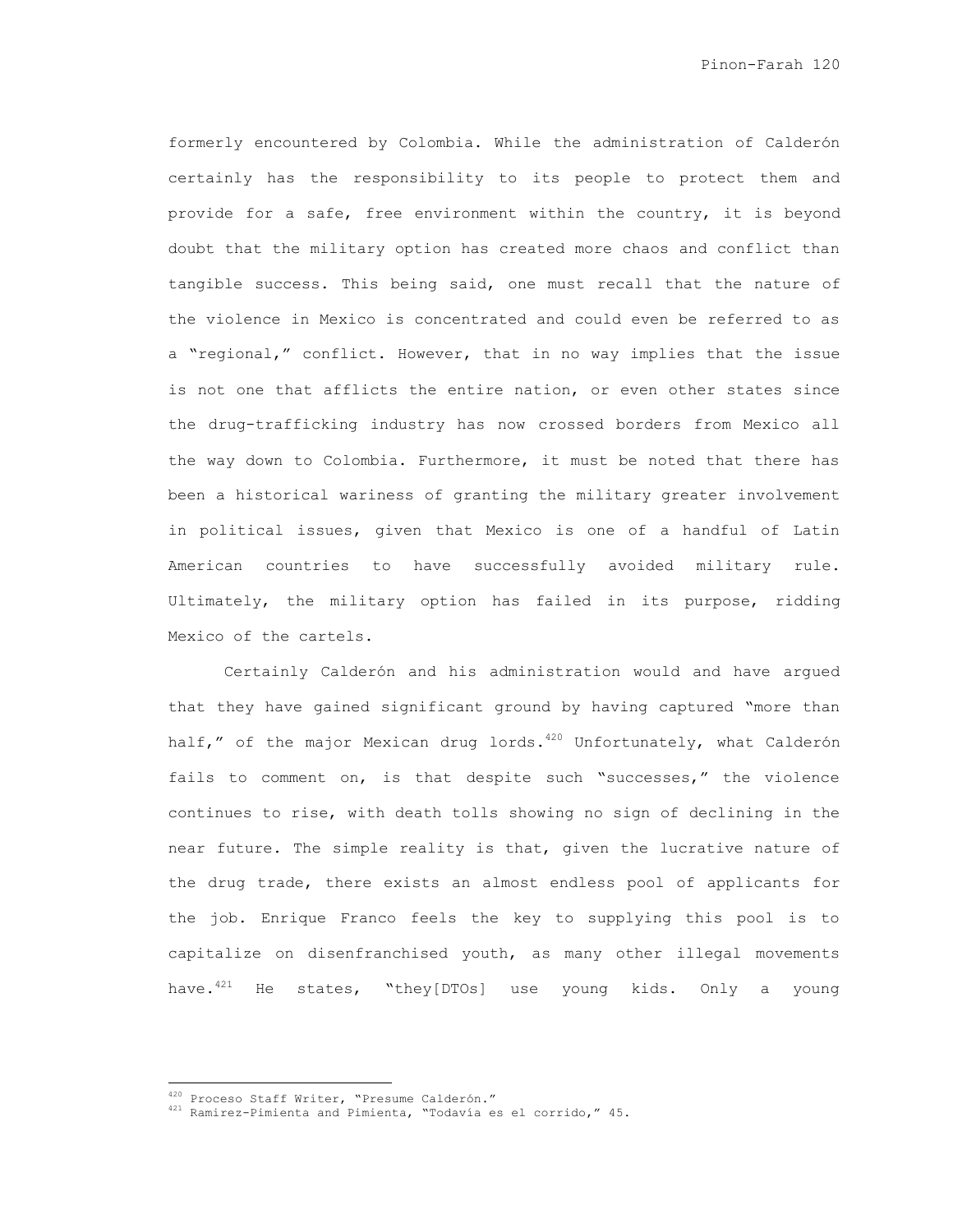Pinon-Farah 121

[impressionable] kid shoots a Cardinal. Only a kid is capable of what you can barely fathom. Someone my age thinks twice.  $1422$ 

For every leader captured, at least one new individual rises to replace them. If is this were not the case, one would find a significant decrease in the operating abilities of the DTOs, which the data simply does not support. If the capture of high-level "narcos" was truly having an impact on the war, it would be difficult to imagine that the cartels could not only continue to operate, but also that they could have diversified their crimes and expanded their base of operations to new countries. Surely operating solely in Mexico is becoming increasingly difficult and high-risk, but that alone does not suggest that the government is triumphing.

Second, when investigating the silence of the Church in the face of severe violations of human rights, it was demonstrated that there has been a significant amount of speaking out by various priests and bishops, however there remained widespread silence within the Church. It became apparent that there were a variety of reasons for its silence and lack of unified nationwide action. Initially, there came the claim of corruption, which proved to be true in the cases of a couple major authorities within the Mexican Catholic hierarchy. However, it is difficult to confirm, let alone imagine, that any significant portion of the Church was in the employ or under the influence of the DTOs. Quite simply, the accusations of corruption are minor stumbling blocks when compared to the great power for good wielded by the Church.

The investigation also shed light on the way in which the Church has lost its power as supreme and sole moral guide in Mexico. This reality is best reflected by the fact that the Church and individuals

<sup>422</sup> Ramirez-Pimienta and Pimienta, "Todavía es el corrido," 45.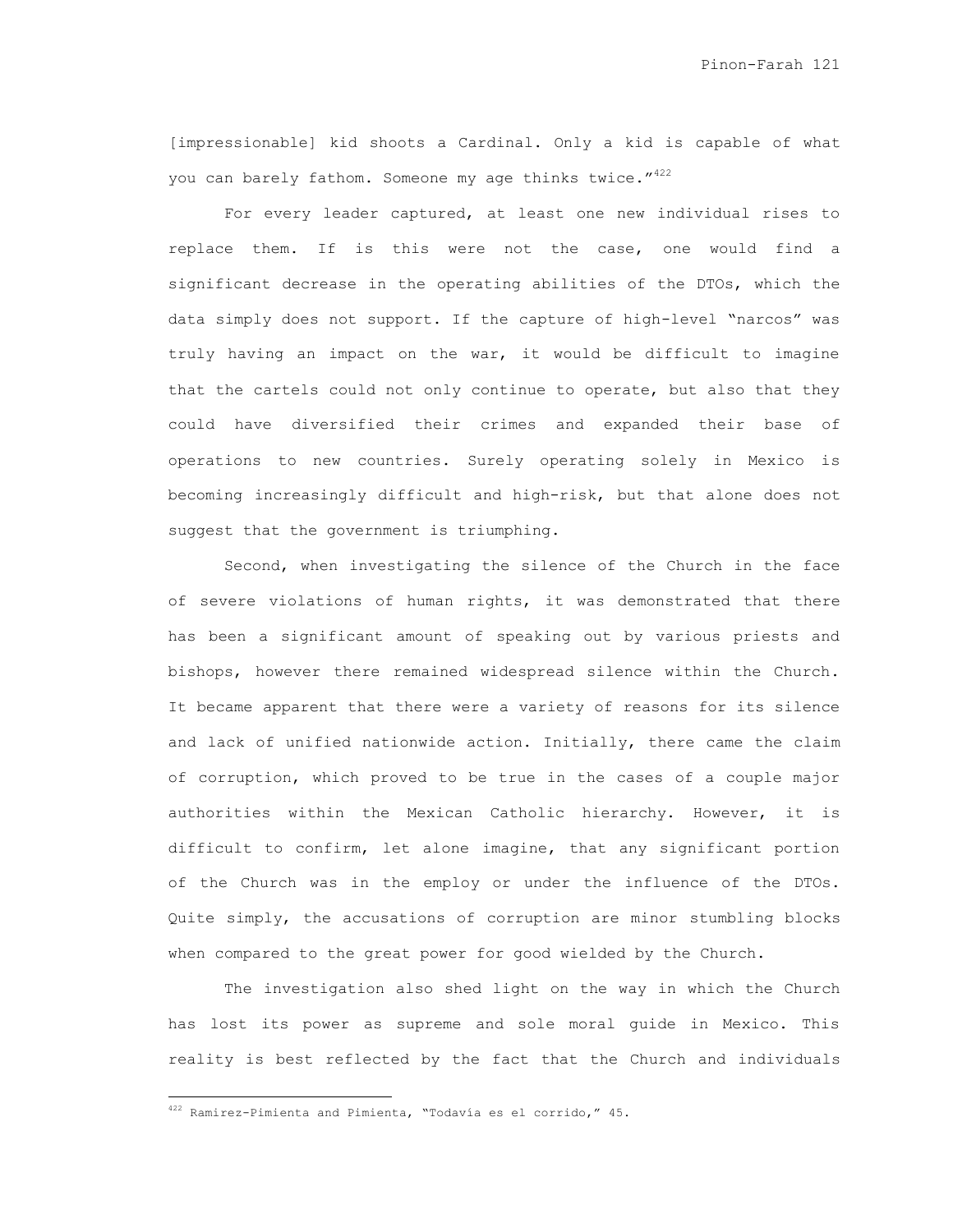within the Church have been openly threatened by the DTOs. To these threats, not surprisingly, the Church has stood strong and called for their parishioners and their clergy to reject fear tactics as a legitimate means by which the DTOs seek to accomplish their goals. While such threats do demonstrate that the Church is no longer as "untouchable," as once thought, their defiance in the face of the cartels" demands equally show that they have not completely fallen from their place at the top of Mexican life.

Given the gross violations of human rights, and widespread violence, the Church most definitely does have a responsibility to speak up and act on behalf of those afflicted and those who are often neglected by society at large. These were the promises made in the post-Vatican II Church at both CELAM conferences in Medellín and Puebla. Such hesitation from the Church when it comes to representing those they claim to speak for is a clear violation of their own mission and words made nearly 50 years ago. The initial hypothesis of the chapter, it seems impossible to envision any sort of victory over the "narco" without any direct Catholic Church involvement, proved to be false given the decreased influence and role of the Church in Mexican thought. However, it does appear that the government, the Church, and the people all recognize that the Church still has a responsibility as a moral guide to become involved in the conflict and pursue a peaceful solution in which death is no longer commonplace in Mexico and the people are free to live.

Finally, in the case of the narcocorrido, the investigation found that the genre is a major force in Mexican culture. Through this genre Mexican history is recorded and shared with various generations. Many scholars have argued that the genre is often too harshly criticized by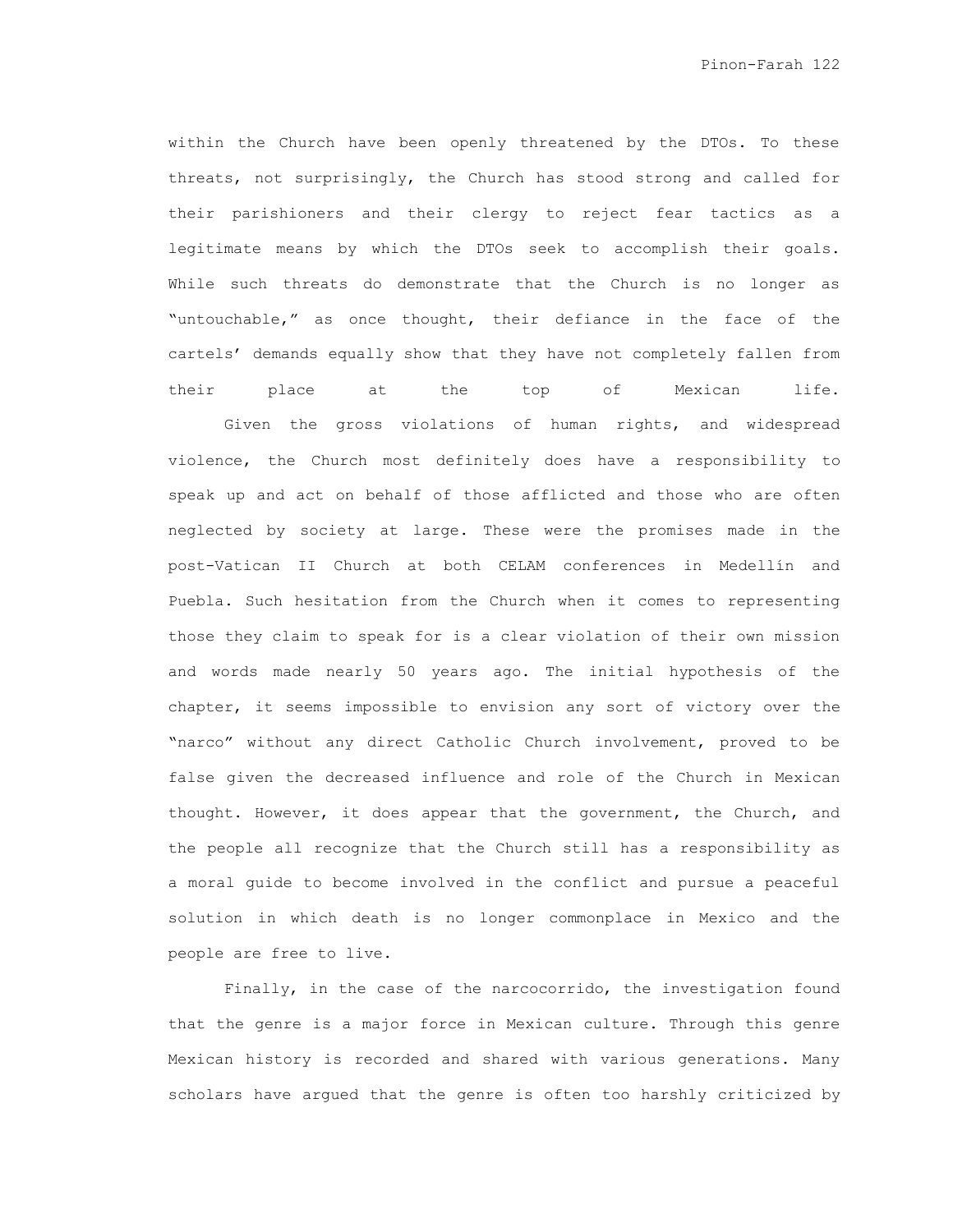government officials as a way of ignoring the real issues plaguing the nation. By placing the blame for the violence and corruption on the music, many problems are forgotten and the government is able to paint itself in a much better light. However, it is noteworthy that this genre, which for so long has been critical to the preservation of Mexican history, is now viewed as a threat by an administration who is struggling to find a way to defeat the cartels. Despite attempted and successful bans, the narcocorrido is thriving and has also benefitted from the prohibitions placed on it.

It seems that the "narco," as depicted in these narratives, is one who identifies with a large portion of the Mexican people because of their common claim to being outcast and abused by the government. Furthermore, some of the qualities exhibited by the drug-trafficker are highly valued and desired in Mexican society. For example, one scholar mentioned that the narratives and tell of individuals who have "courage, loyalty, generosity."<sup>423</sup> Such traits portray the drugtrafficker in an even better light, given that these are often seen as absent in government authorities. Such interpretations of the genre present an obstacle to the government plan in that they simply do not have the full support of the people. While most Mexicans want peace and are against illegal activity, the situation is far from black and white in a country where the government is still recovering from nearly 70 years often ignoring the demands of its people. The genre cannot be blamed for the violence; such an accusation is foolish and naïve. To reiterate Don Olvera and Tinajero Medina"s thoughts, the real problem

<sup>&</sup>lt;sup>423</sup> Personal correspondence with Professor Juan Carlos Ramirez-Pimienta.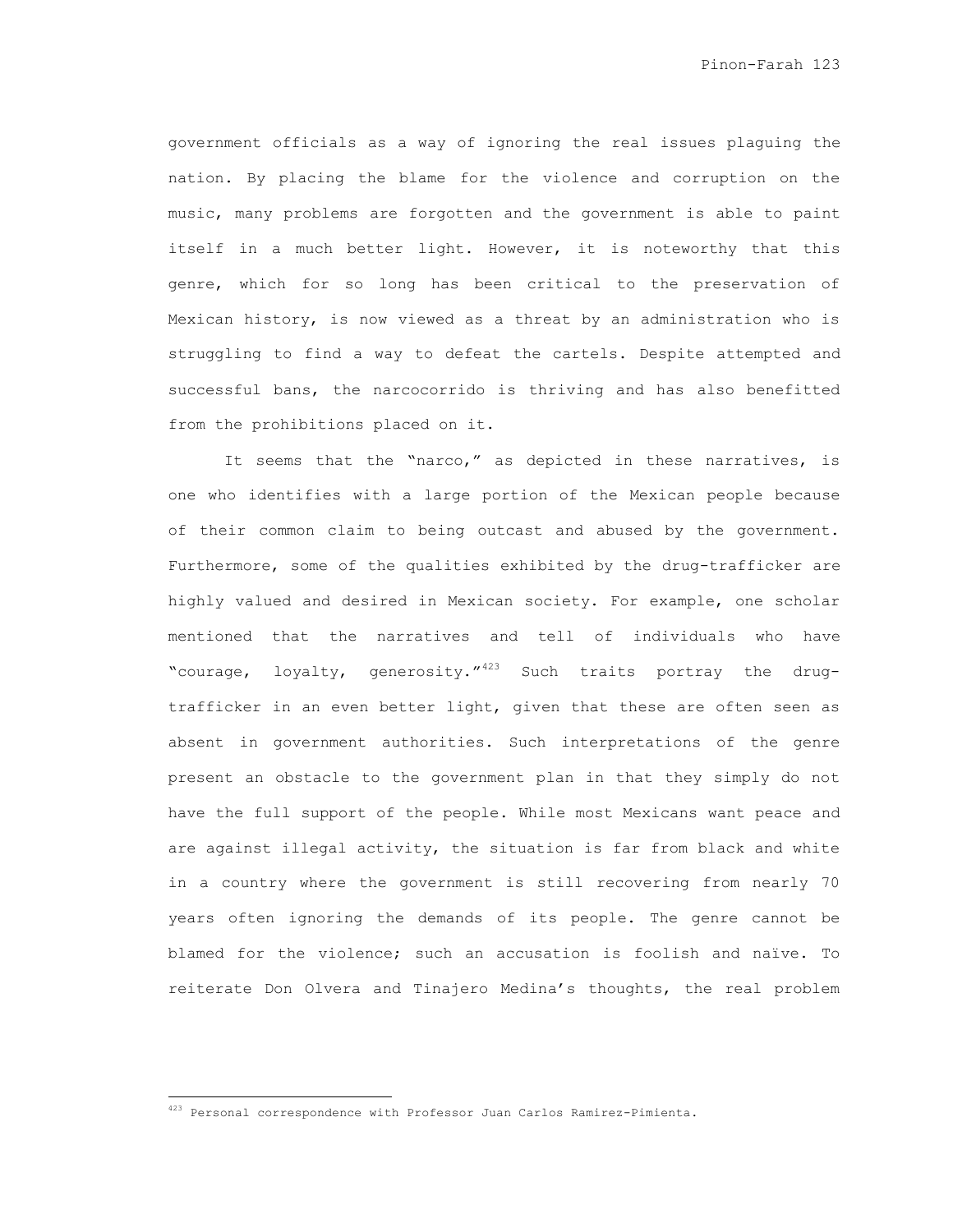is found elsewhere, while the narcocorrido is nothing more than a "reflection of that reality."<sup>424</sup>

It seems then that the Church is no longer the sole moral compass and guide in Mexico, the people themselves have accepted this role. Through their social expressions and cultural understanding of their surroundings they are capable not only of moving with greater consensus towards a more fluid understanding of right and wrong, but also of providing an environment in which the government does not hold sole possession of claims to truth. The narcocorrido finds a great source of strength in its pursuit of truthful and historically accurate representations of government-cartel engagements. It is the people who are capable of facilitating an end to the drug war in Mexico, in fact they are the largest missing factor from the conflict. It will be the Mexican people rising together as one and proclaiming "no more violence, no more death, no more drug-trafficking," which will create a new Mexico. One in which the government and the drug trafficker are both held accountable for their flaws as well as their virtues.

## "Narcoterrorism?"

 $\overline{a}$ 

It has been suggested that a possible way to more effectively combat the cartels would be through a somewhat controversial process of officially giving them a label of "terrorist." Although Representative Michael McCaul is correct in stating that "Mexico is in danger of becoming a failed state controlled by criminals,  $''^{425}$  his call to label

<sup>424</sup> Interview with Rubén Tinajero Medina.

<sup>425</sup> Todd J. Gillman, "U.S. House panel debates whether U.S. troops should fight Mexican drug war," *The Dallas Morning News*, March 31, 2011, [http://www.dallasnews.com/news/washington/20110331-u.s.-house-panel-debates-sending-u.s.-](http://www.dallasnews.com/news/washington/20110331-u.s.-house-panel-debates-sending-u.s.-troops-to-fight-mexican-drug-war.ece)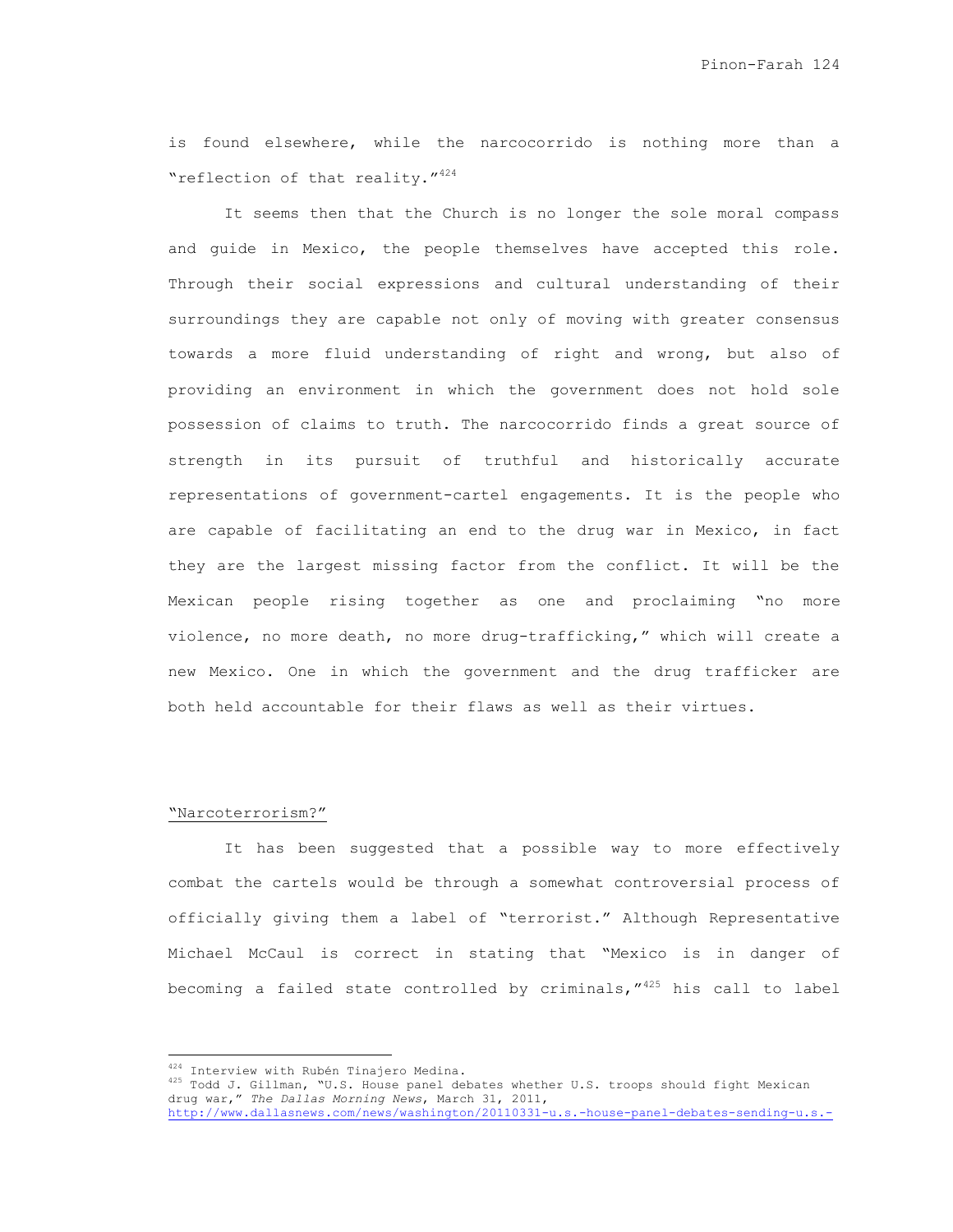Mexican DTOs as "foreign terrorist organizations, "<sup>426</sup> would be a naïve and poor policy choice for both the U.S. and Mexico. The argument behind such a legislative move is that it would facilitate the takedown of both cartels and their American arms suppliers by "expose[ing them]…to charges of supporting terrorism," a very serious offense. $4^{27}$ According to McCaul"s legislation, this label would permit the U.S. "to levy up to 15 additional years…and a federal death sentence if deaths resulted from the cartels' actions."<sup>428</sup>

Joining McCaul"s call for harsher labeling of DTOs, STRATFOR has also suggested that the cartels be "categorized as 'narcoterrorist' organizations…["such a label"] could reduce public tolerance for many of their activities in the country."<sup>429</sup> What is most revealing from such a statement is that STRATFOR and others have recognized the role that public opinion plays in the conflict. Without the support of the population at large, the war simply cannot be won by the Mexican authorities, success will only come if Mexicans as a whole embrace the government mission and support them wholeheartedly. While this type of legislation could certainly deter American arms producers and suppliers from providing weapons to the DTOs in Mexico, although it is doubtful that it will be enough to completely eliminate the lucrative trade, it still comes laden with its own shortcomings and problems.

First, it must be noted that the United States State Department were clear to state that "no known international terrorist

 $\overline{a}$ 

<sup>426</sup> Stewart M. Powell, "McCaul seeks to have cartels designated as terrorists," *The Houston Chronicle*, March 30, 2011, [http://www.chron.com/disp/story.mpl/metropolitan/7498544.html.](http://www.chron.com/disp/story.mpl/metropolitan/7498544.html) Taken from Powell article, the cartels that would receive this label are: "Arellano Feliz, Beltran Leyva, La Familia Michoacana, Los Zetas and Sinaloa and Gulf cartels." Ibid.  $428$  Ibid.

troops-to-fight-mexican-drug-war.ece. According to this article, "McCaul, [is] an Austin Republican."

<sup>429</sup> Carmen Flores, "Etiquetar de terroristas a narcos reduciría violencia," *El Heraldo de Chihuahua*, December 28, 2010 Sec. B.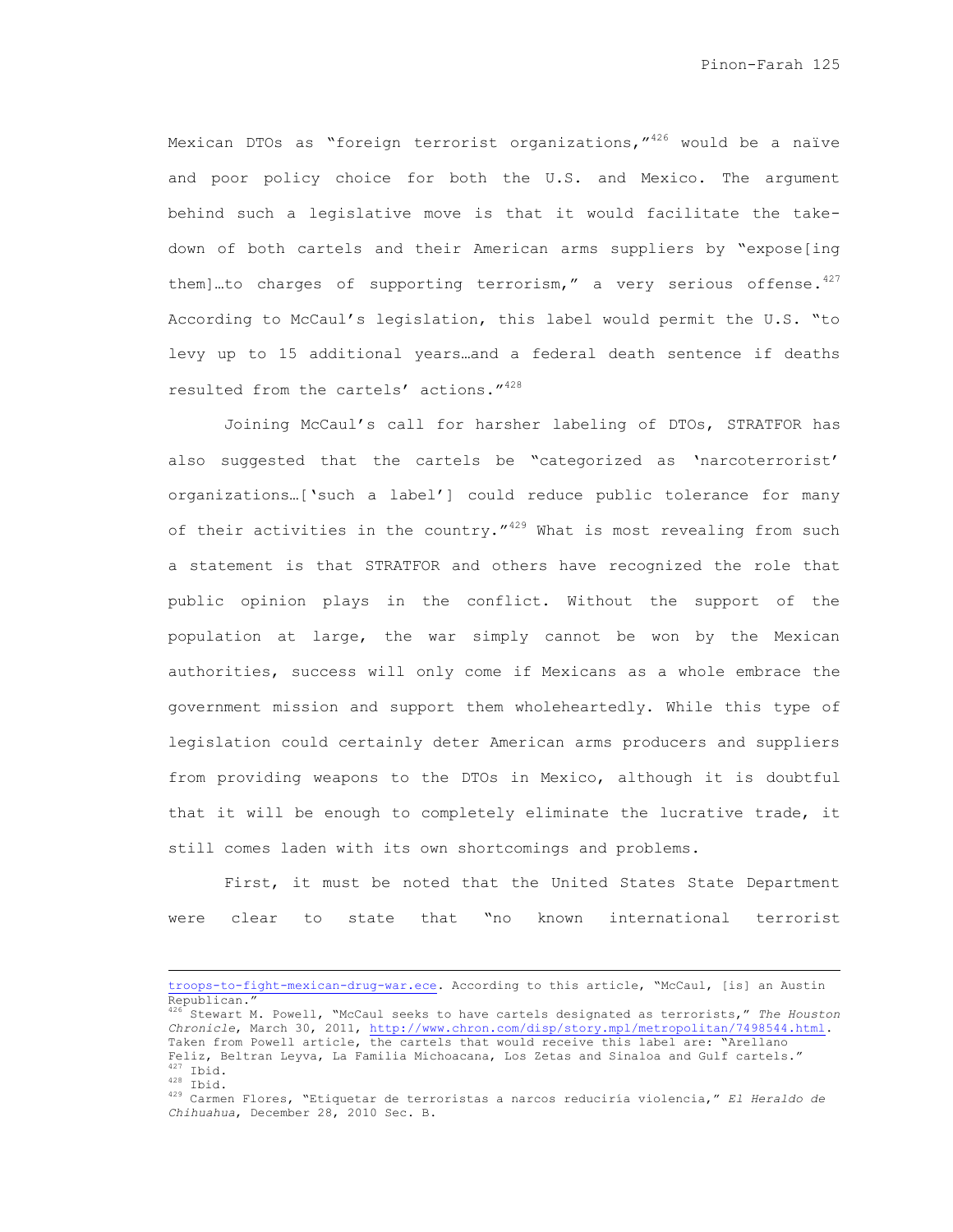organizations had an operational presence in Mexico and no terrorist incidents targeting U.S. interests and personnel occurred on or originated from Mexican territory." $430$  Certainly, the violence in Mexico is trending towards more heinous and gruesome incidents, however to label them in the same league as the international terrorist organizations would be problematic and plainly, incorrect.

Second, as Senator John Cornyn of Texas argued, DTOs are not like terrorist organizations in that "cartels are in it for one thingmoney."<sup>431</sup> Furthermore, it is necessary to be exercise caution when considering how to label the international beast that the Mexican DTOs have become in the past 10 years. As stated by the Mexican Embassy in Washington, echoing Cornyn's words, "let's call it like it is: truly violent, transnational organized crime, operating on both sides of our border, that pursue neither an ideological or political agenda but rather seek a simple but powerful objective: profit."<sup>432</sup> Ultimately, one would be remiss to ignore the reality that the ideological pursuit of an organization is crucial to determining what its purpose and identity are. Mexican DTOs are nothing more than a profit pursuing industry that is not hesitant to use force, and violence to achieve their goals. To say that they have some sort of political pursuit would simply be false.

Third, Mexico would not allow an American ground troop presence on Mexican soil. It would be seen by the Mexican people as an act of submission and weakness of the Mexican government, an issue the government is already combating as it finds itself increasingly entrenched in a war it cannot win. Finally, with two ongoing wars, a

<sup>430</sup> Powell, "McCaul seeks."

 $431$  Ibid.

 $432$  Ibid.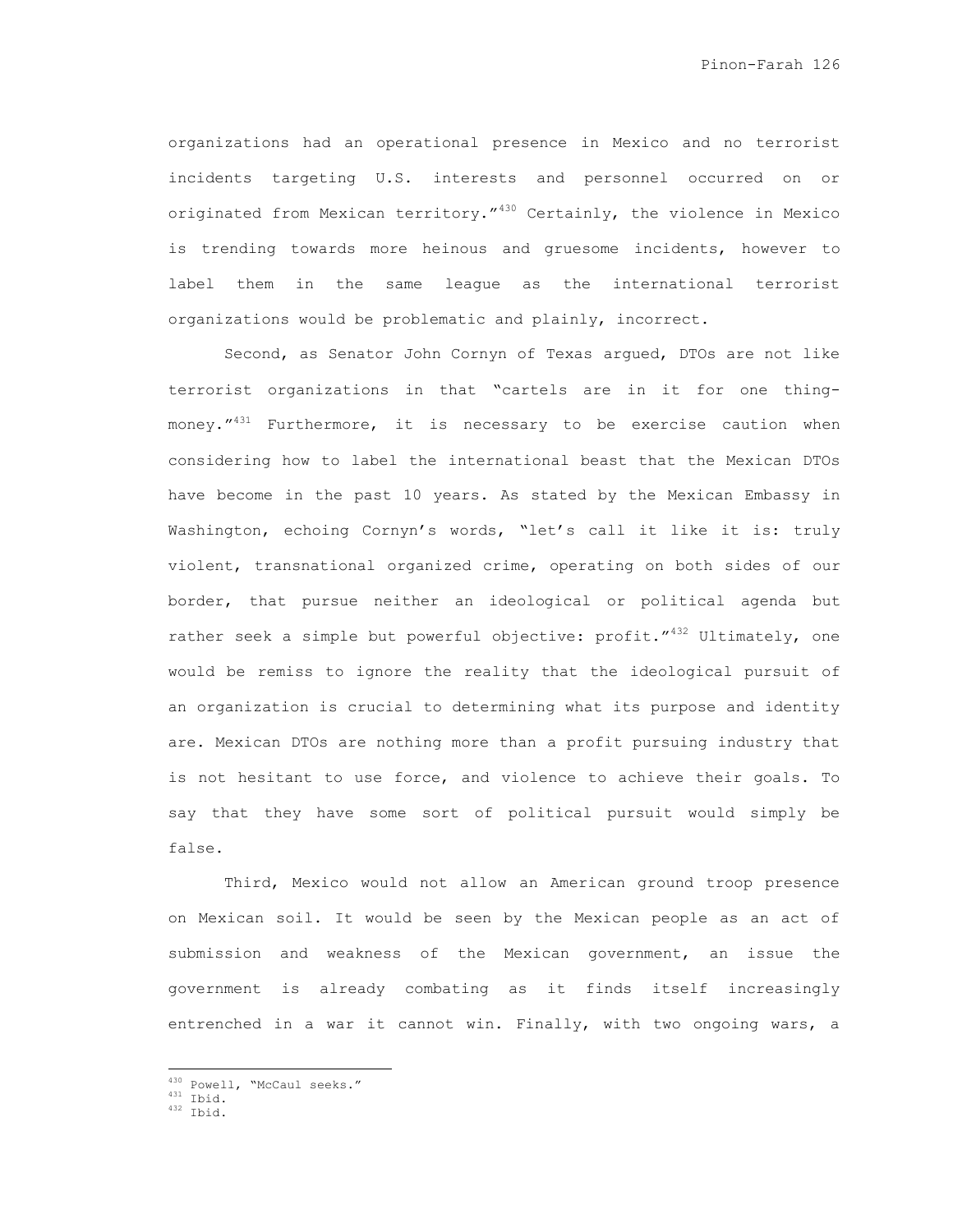staggering deficit, and an increasingly polarized government, the United States is not in a position to become actively involved in what they for so long have deemed a Mexican problem.

### Estamos metidos?

Calderón"s strategy, at the surface, appears to be part of the problem of worsening conditions. However, more research must be conducted and more time must pass in order to make a conclusive decision on whether or not the president"s strategy was in any way truly successful in the long-term. That being said, it is clear that Calderón underestimated the nature of the beast that is the drugtrafficking industry, and furthermore, that he was ill equipped to develop and implement a successful anti-drug policy in Mexico. Perhaps Castañeda says it best, that Calderón "thinking it was a problem of appendicitis, he opened the patient up and found that the entire abdominal cavity was invaded by cancer. He had no option other than to go in with everything he had to fix it." $433$  As extreme as his language may sound, it is a spot on declaration of the problem of Calderón"s strategy. Not only were the size and extent of the cartels" operations overwhelming, but also its resistance to any treatment was difficult to have conceived of in advance.

Calderón decided to engage in a battle with the intent of using brute force to achieve his desired outcome. One can see that the situation is far more complex than this, and therefore requires a careful understanding of the strengths and weaknesses of the DTOs if any positive outcome will be achieved. As a doctor treating the patient

<sup>433</sup> Castañeda, "Mexico's Failed Drug War," 1.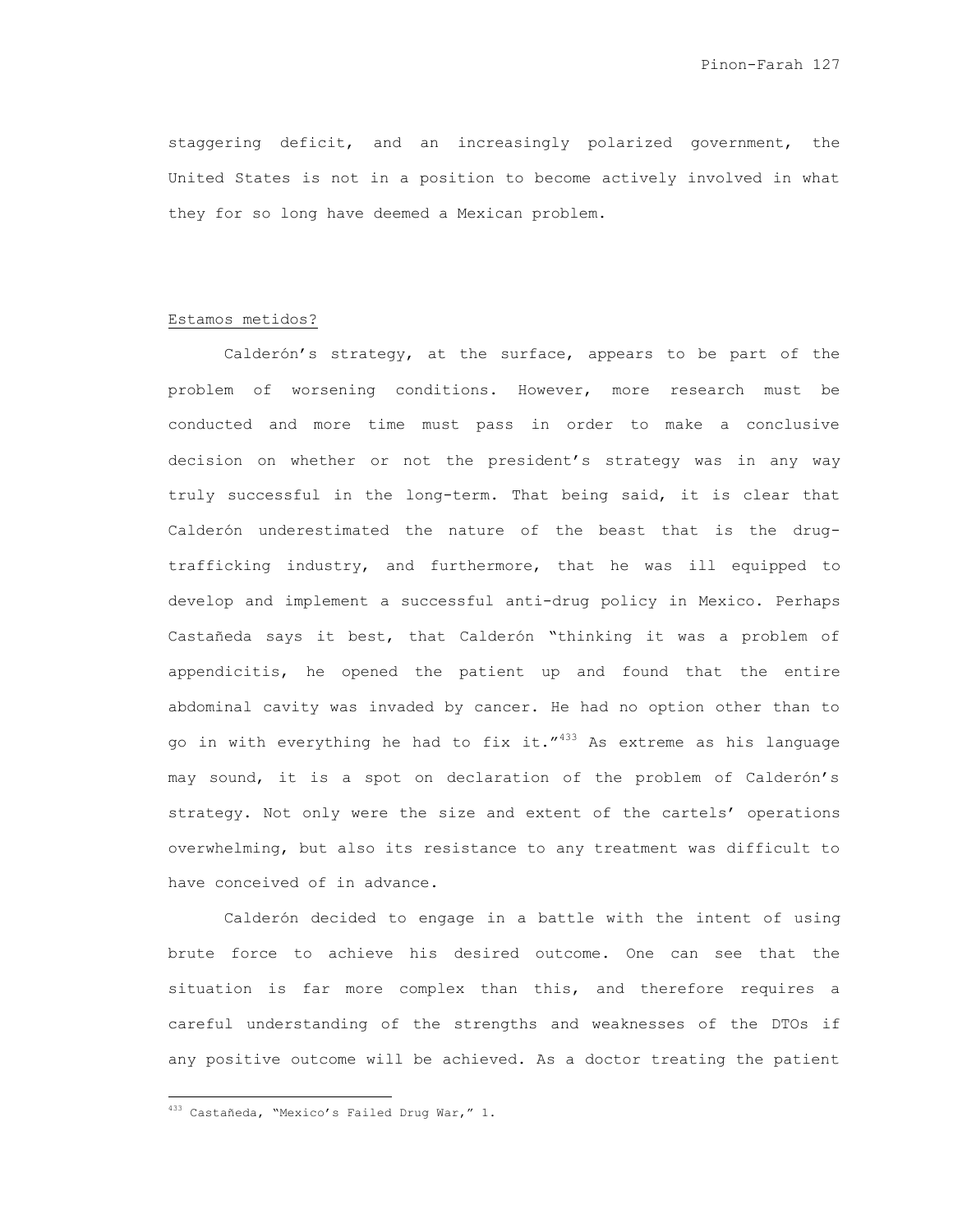described by Castañeda must plan and develop the perfect treatment needed to solve this unique case, the Mexican government must carefully craft the correct strategy that attacks the cartels at their foundation so that their operating abilities are severely weakened before considering an outright military war against these organizations. To continue the surgeon analogy, operating should have been the last choice of treatment once all other less invasive strategies proved ineffective. Furthermore, Calderón and future Mexican presidents find themselves facing the following dilemma: can they change their strategy this far into the conflict? That is, have they invested too much time, energy, and resources to change course now? One could argue that a change in course would provide the cartels with a "moral victory," of sorts and in effect deliver the decisive blow to an already struggling government strategy. However, the argument can also be made that, since the current strategy is not yielding the expected results, a change in course is necessary. At what point do they cut their losses, so to speak?

## Where do we go from here? Lessons from Colombia

If the Mexican government is to triumph over the drug-trafficking industry in Mexico they must find a strategy in which they can successfully, in the words of Bailey, "at some undetermined point, the armed forces would return to a secondary, back-up role in police functions and the reformed police-justice system would take the lead. "434 That is, so long as the military continues to be the primary opponent of the cartels and primary actor on behalf of the government, the

<sup>434</sup> Bailey, "Combating Organized Crime," 4.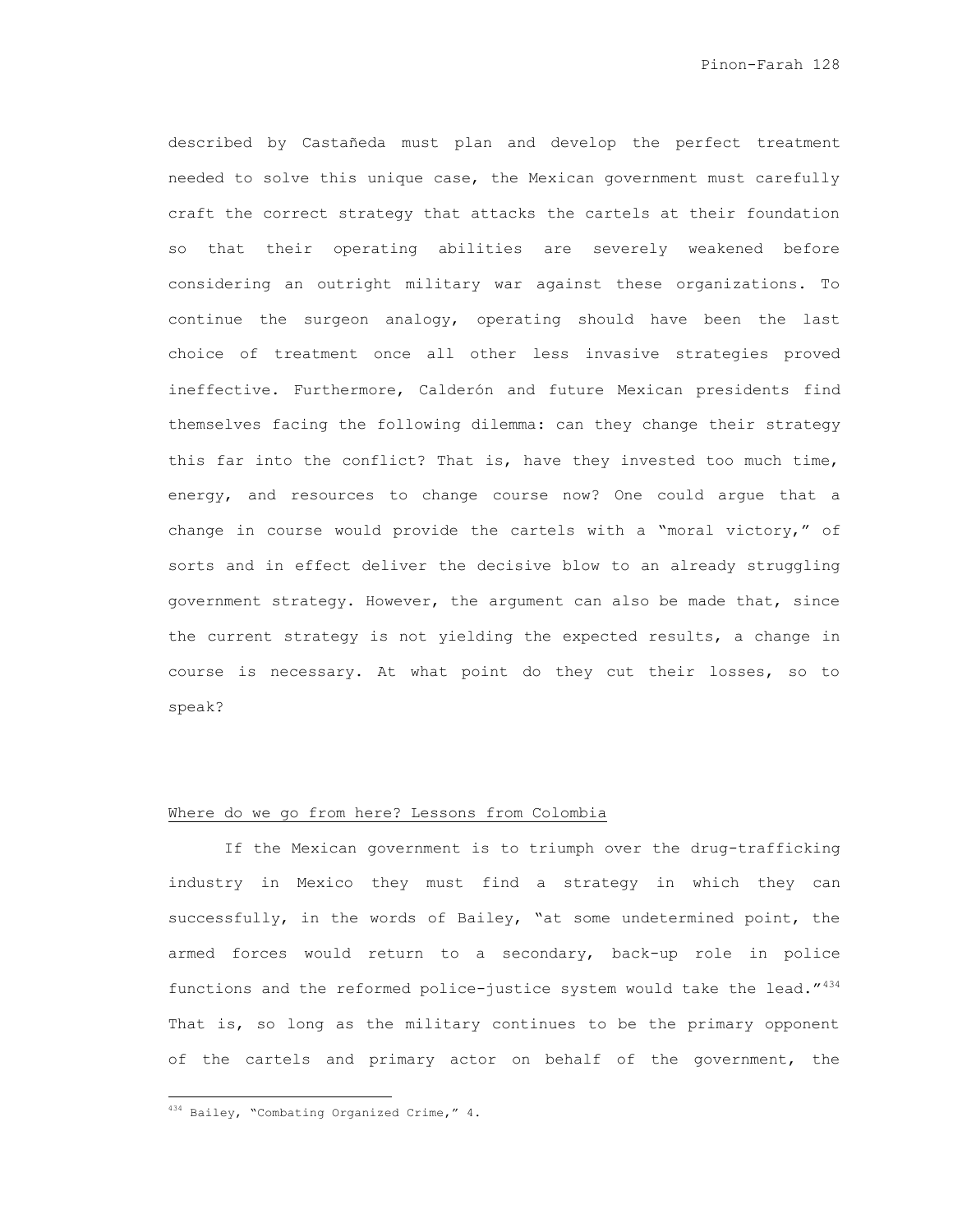Mexican government will continue to take a hit on its claim to legitimacy. Understandably, a nation's citizens lose faith and confidence in a government that depends on military intervention within its own state. Therefore, Bailey is correct, a tell-tale sign of the Mexican government"s success will be whether or not they find a way to disengage the military and formally pass authority down to federal and local police, whose purpose includes preserving and maintaining the "rule of law." Furthermore, it will be at this point that the government can fully function as it was designed to: the executive and legislative establish law, the judicial interprets, and the police enforce and defend.

The conflict in Mexico will call for extraordinary effort from the police given that the criminals in this case are heavily armed and extremely well financed. It would be irresponsible to assume that, under any circumstances, the government could potentially expel the entire drug industry from within its borders. However, there certainly exist ways in which they can regain the upper hand and control the violence that has taken place as a result of the cartel-government conflict. In one of the wisest moves made by Calderón"s government, a partnership has been made between Mexico, Colombia, and the United States involving "training thousands of Mexican policemen as well as soldiers and court officers to help contain drug gangs."<sup>435</sup> This is an encouraging reality, given that Colombia just recently began to emerge from a bloody battle against "cocaine cartels and Marxist guerillas…now in its  $47^{th}$  year."<sup>436</sup> Such a partnership is an example of the common bond felt by Latin American nations who understand the suffering that drugtrafficking can bring upon a nation. In the words of Colombia"s

<sup>435</sup> Forero, "Colombia stepping up anti-drug training."

 $436$  T.bid.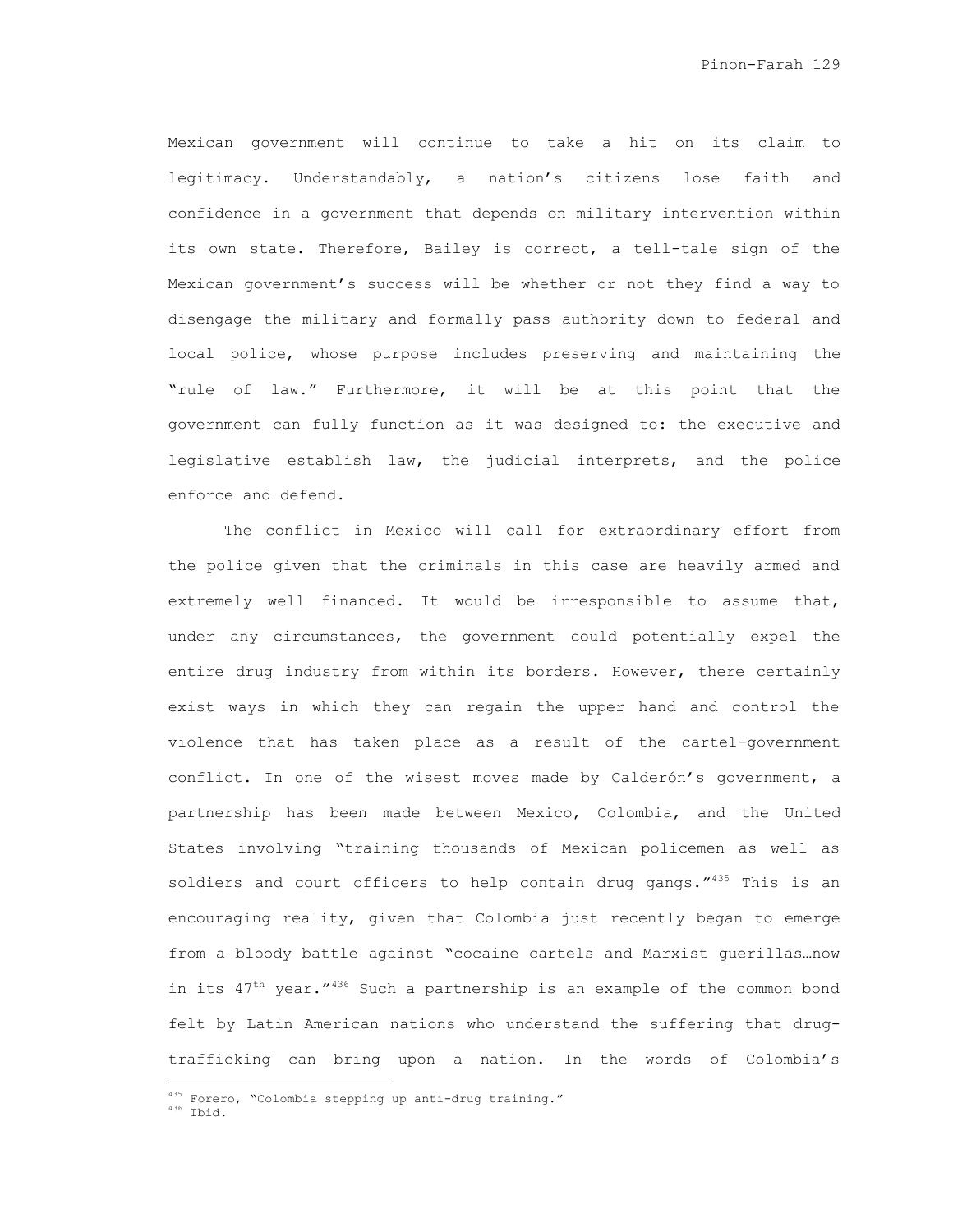Pinon-Farah 130

President, Juan Manuel Santos, "Mexico has what we had some years ago, which are very powerful cartels. What we can provide is the experience that we have had dismantling those cartels."<sup>437</sup>

This new approach to equip the Mexican authorities with the necessary knowledge and skills to properly combat the DTOs comes in the shadow of a delicate history of Mexican-American relations. Camp points out that "the Colombians are the logical proxy," given the reluctance from Mexico to allow the U.S. greater military and political involvement in the issue<sup>438</sup>, which has been explored in detail throughout this investigation. He adds that this cooperative effort allows the United States to "indirectly do a lot more through the Colombians than they politically could do directly."<sup>439</sup> The purpose of this effort is not only to train Mexican authorities in their response to increased violence, but also to "discuss legal reforms that Mexico can implement to give the state more leverage in seizing assets tainted by drugs.  $1440$ One can assume that such reforms would also aim to facilitate the government's attempt to maintain rule of law and political legitimacy.

This type of united international front against the Mexican drug war is just one example of the power of sharing intelligence and lessons learned, which will be necessary for success. In the words of William R. Brownfield "they just have experience in stuff that others don"t have: experience in dealing with kidnappings, experience in explosives, experience in taking down powerful narcotics organizations."<sup>441</sup> These specific issues have become commonplace in Mexico since 2006 and are extremely complex problems that require

<sup>437</sup> Forero, "Colombia stepping up anti-drug training."

<sup>438</sup> Ibid.

 $439$  Ibid.

<sup>440</sup> Ibid.

<sup>441</sup> According to the Forero article, William R. Brownfield is "a former U.S. ambassador to Colombia who now heads the State Department"s Bureau of Internation Narcotics and Law Enforcement Affairs." Taken from Forero, "Colombia stepping up anti-drug training."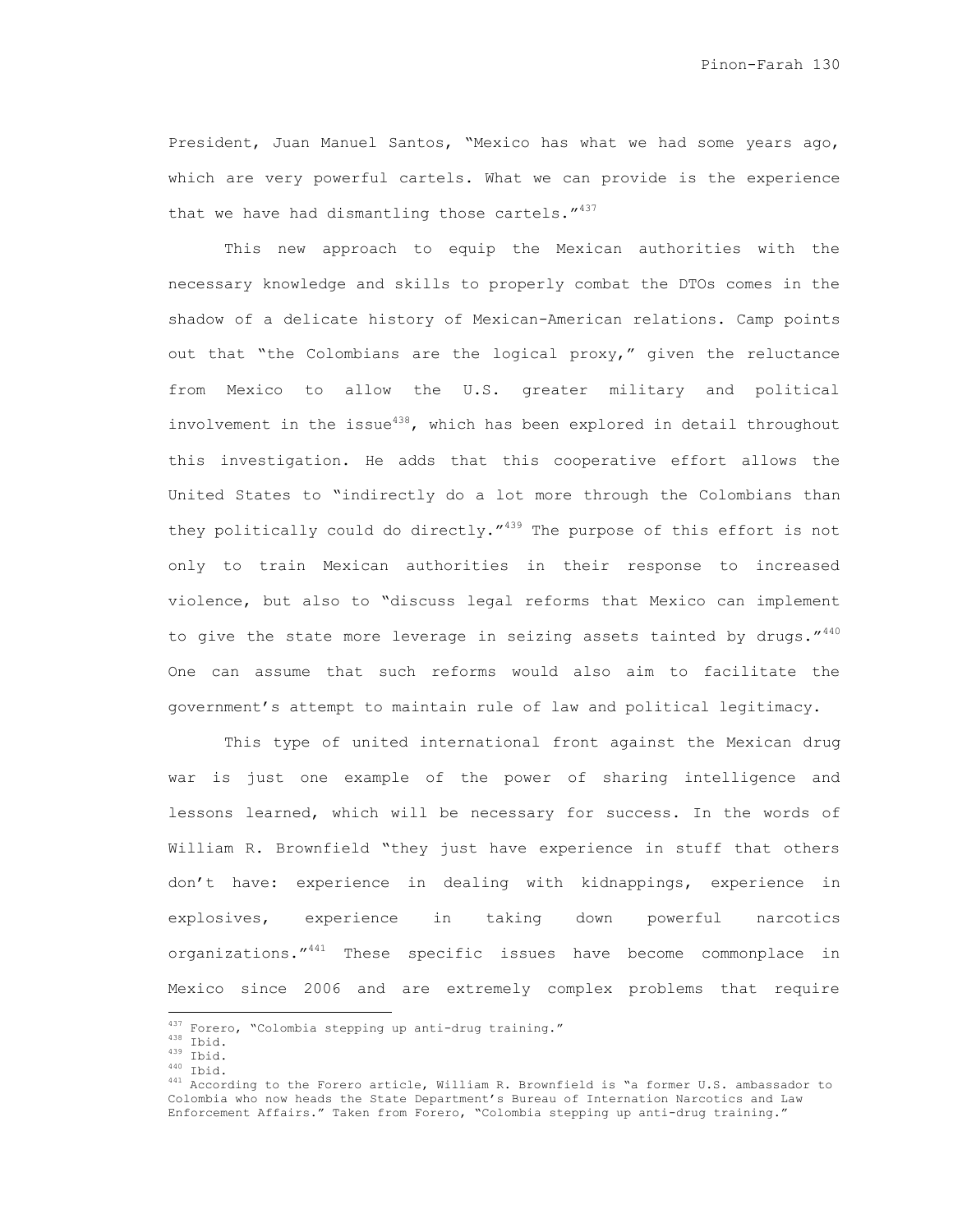carefully crafted plans of action in order to resist the power wielded by the cartels through such methods of violence. One thing is certain, Mexico cannot succeed if it is abandoned by its neighbors and allies, the drug war never has been and never will be simply a Mexican problem, it is by nature an international one.

Worth noting are potential strategies for developing a solution to the drug-war in Mexico. Before proceeding to the next section, I would like to briefly mention suggestions made by George W. Grayson: 1) "Continue the War on Drugs," until a decisive victory has been achieved, 2) "Reach a Modus Vivendi with the Cartels," 3) "Focus on Demand Side: Education and Treatment," and 4) "Thinking about the Unthinkable: Decriminalization."<sup>442</sup> While the first two ideas are relatively self-explanatory, the latter two are more abstract. Grayson states, with regards to point 3, that "only when U.S. officials accept co-responsibility with Mexico by placing as much weight on curtailing consumption as they do on reducing supply will progress take place.  $1443$ With regards to his final point, he mentions the widespread "off-therecord," support for the "decriminalizing, if not legalizing,[of] the possession of marijuana for personal use by adults," as well as the idea of "treating cocaine and heroin addiction as a health concern-not as criminal behavior. "<sup>444</sup> Each of these suggestions comes along with a plethora of flaws, however they each have meaningful ways in which they can contribute to a more peaceful, healthy environment for Mexicans and Americans impacted by drug use or Mexican drug-related violence. Ultimately, it seems that it will only be through some combination of

<sup>442</sup> George W. Grayson, *Mexico: Narco-Violence and a Failed State?* (New Brunswick: Transaction Publishers, 2010), 251, 258, 260, 260 respectively. Ibid., 260.

 $444$  Ibid.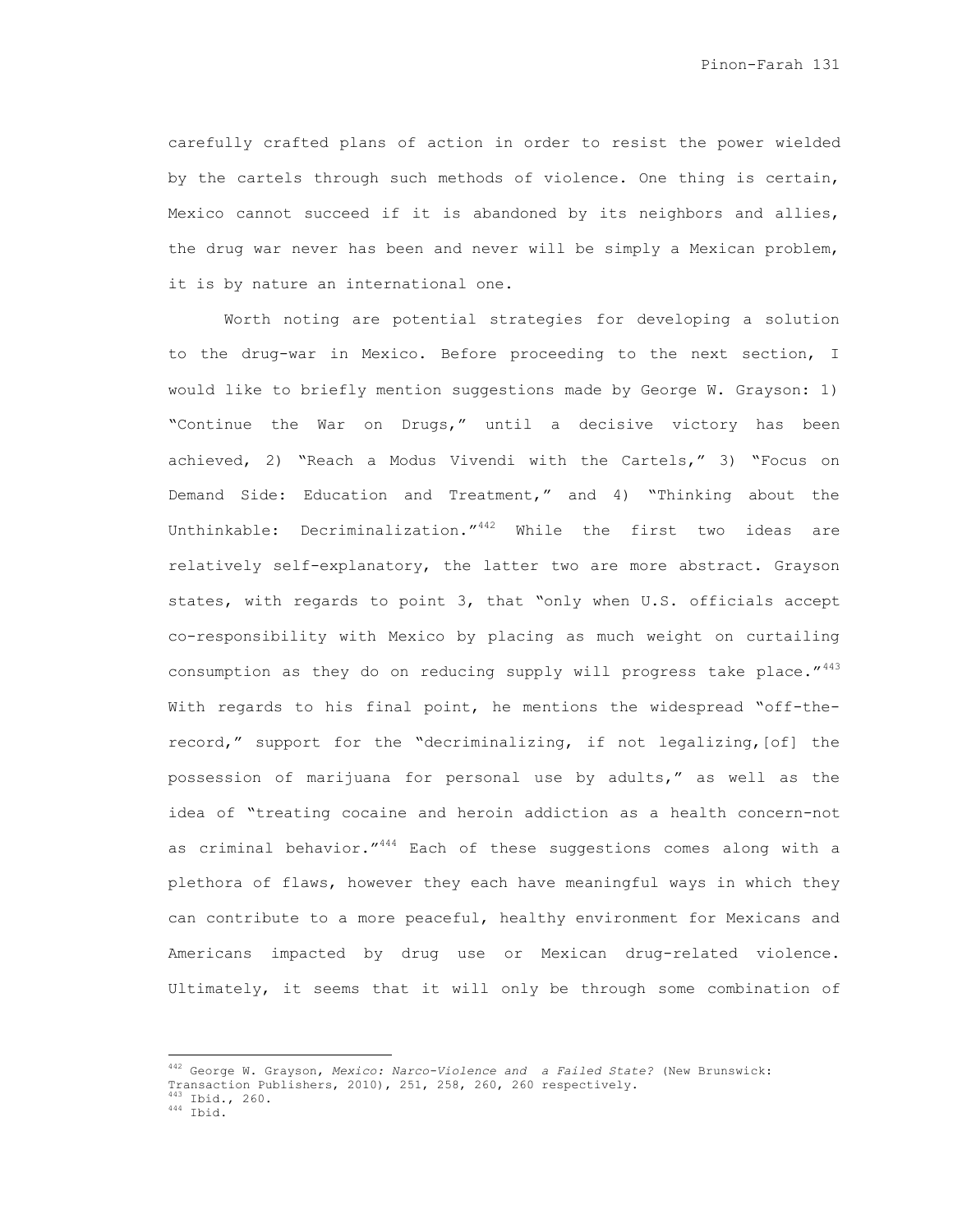Grayson"s suggestions, as well as those of others, that true victory will be achieved by the Mexican people.

### Have the people had enough? Javier Sicilia"s emotional plea

A major sign of a potential swing in a new direction for the government and its strategy can be seen in the wave of protests that took place in Mexico shortly after the publication of Javier Sicilia"s "Carta abierta," or open letter. Sicilia's son was murdered by DTOs, which triggered an angry and emotional response from the well-known Mexican writer. He writes that:

"I do not, in this letter, want to talk about the virtues of my son, which were immense, nor do I wish to speak of those of the other young men I saw flourish by his side… that you have destroyed… For that kind of pain there are no words-only poetry is capable of coming close to it, and you know nothing of poetry-  $.7445$ 

Sicilia continues by adding that his motivation for writing is not a complicated one, he argues that "we are quite simply sick and tired, we have had enough.  $''^{446}$ 

In his letter, the author does not take the side of the government in order to condemn the DTOs, but rather his letter is an emotional condemnation of the entire situation; it reads like a plea for Mexicans to reclaim their country and reject the false notions that they are a nation plagued by corruption and evil. Quick to condemn the government, he starts by lecturing the authorities by writing:

 $446$  Ibid.

<sup>445</sup> Sicilia, "Carta abierta."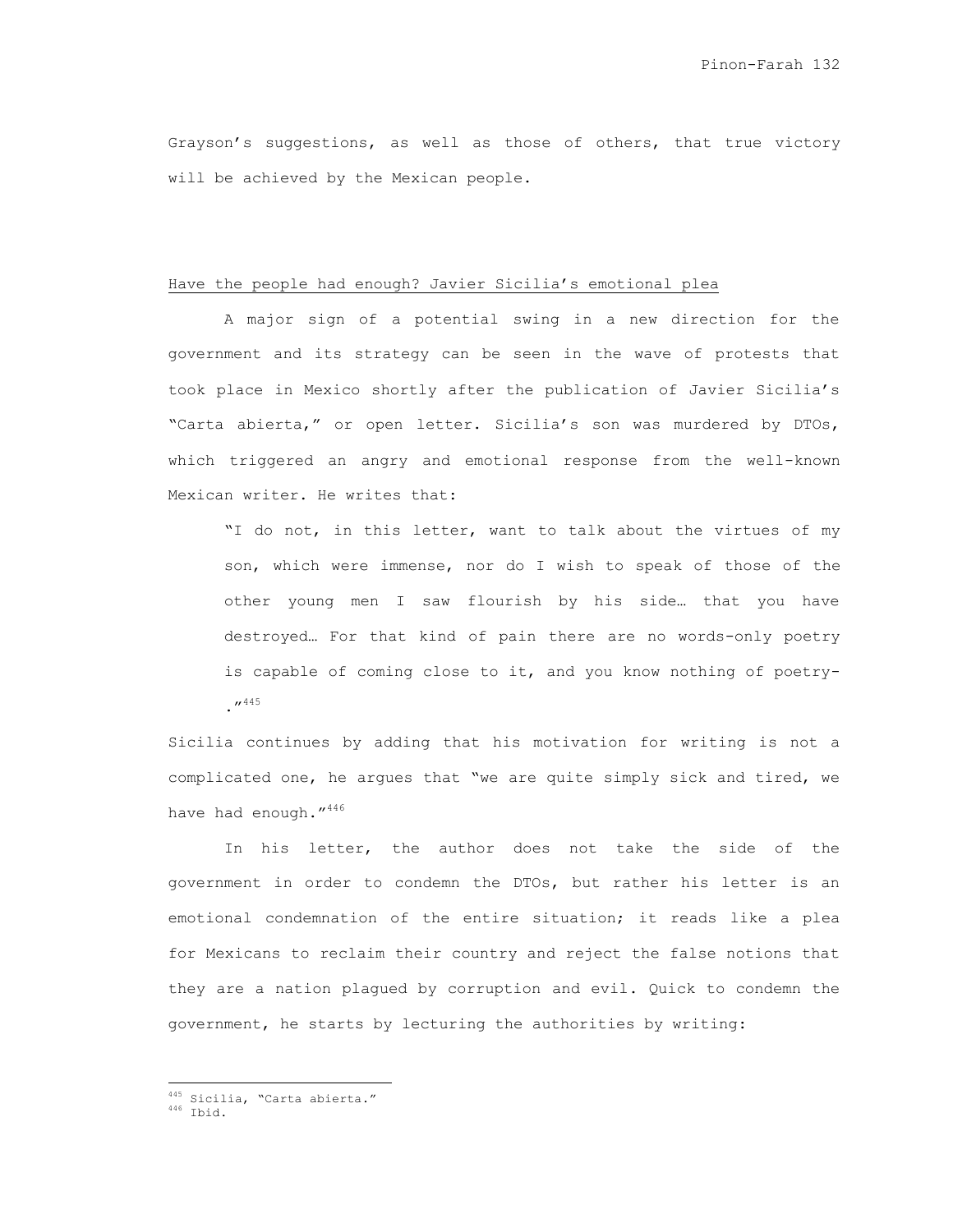"we have had enough of you, politicians…because in your fight for power you have destroyed the social fabric of the country, because in the middle of this war, which has been poorly formulated, poorly carried out, poorly driven, this war that has put the country in a state of emergency, you have been incapable of…creating the consensus the nation needs to find unity, without which there is no exit [from the war].  $''^{447}$ 

Sicilia's words are strongly critical of what he sees as a government failing to do its job. They have failed to protect their people, they have failed to do the good they promised, and they are doing nothing but hurting and dividing the people of Mexico. In Sicilia"s letter it becomes apparent that the author is demonstrating the widespread lack of trust that many Mexicans feel towards their political system. He writes the letter as a Mexican, not as a scholar, or author. His focus is to encourage his fellow Mexicans to rise up and fight for what they deserve: freedom, safety, opportunity, and political transparency.

He is equally critical, if not more, of the cartels and their actions since the beginning of the war. In this portion of the letter he launches into a tirade against the growing levels of violence and lack of respect for human life. He writes:

"We have had enough of you, criminals, of your violence, of your loss of honor, your cruelty, your nonsense. You used to have codes of honor. You were not so cruel about account balances and you did not touch civilians or their families. Now you make no distinction…You have even lost the dignity to kill…We have had enough because your violence has become *infrahuman, not animalistic-animals don't do what you do-, but rather subhuman,* 

<sup>447</sup> Sicilia, "Carta abierta."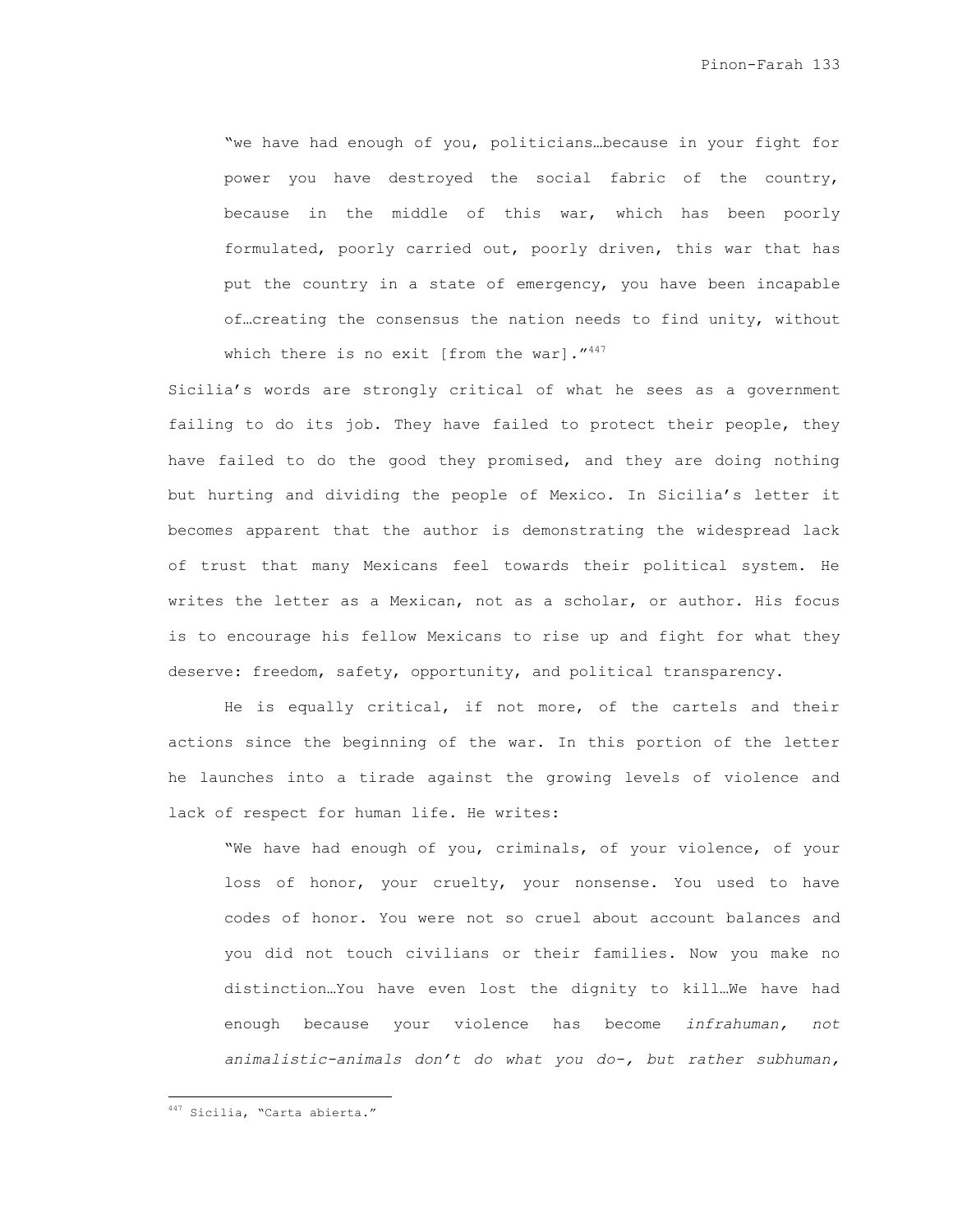Pinon-Farah 134

*demonic, senseless*. We have had enough because your desire for power and riches humiliate our children and destroy them and produce fear and terror."<sup>448</sup> (Emphasis added).

In this tirade, Sicilia goes so far as to compare the DTOs to the "Sonderkommandos nazis," in their use of violence.<sup>449</sup> His words express the confusion and pain felt by Mexicans all over the nation who have been affected and hurt by the violence plaguing their homeland. His anger is not directed solely at the government, but also at the cartels, both of which he blames for bringing pain and suffering into Mexico.

While Sicilia's comments are perfectly appropriate representations of the sentiments felt by many Mexicans today, including this author"s, it is difficult to stand behind his opinion of what the government should do given their failure to eliminate the presence of DTOs in Mexico. He continues his letter by saying "in the wise words of [Jose] Martí to those who govern: 'If you can't do it, resign"."<sup>450</sup> Surely the government stepping down is not the solution needed in Mexico today; in fact it would only drive Mexico further into chaos and the grip of the DTOs. Despite this outburst of his, one can agree with his declaration that such a "statement should be accompanied by large civilian movements that force them [the government], in these times of national emergency, to get together to create an agenda that unifies the nation and creates a state of true governance.  $''^{451}$ 

As a result of Sicilia"s publication, Mexico has seen the reinvigoration of Mexican unity against the violence in the nation, unity against the actions of both government and cartels. This energy,

<sup>448</sup> Sicilia, "Carta abierta."

 $449$  Ibid.

 $450$  Ibid.

<sup>451</sup> Ibid. For full original and translated text of Sicilia"s letter see **Appendix D-1.**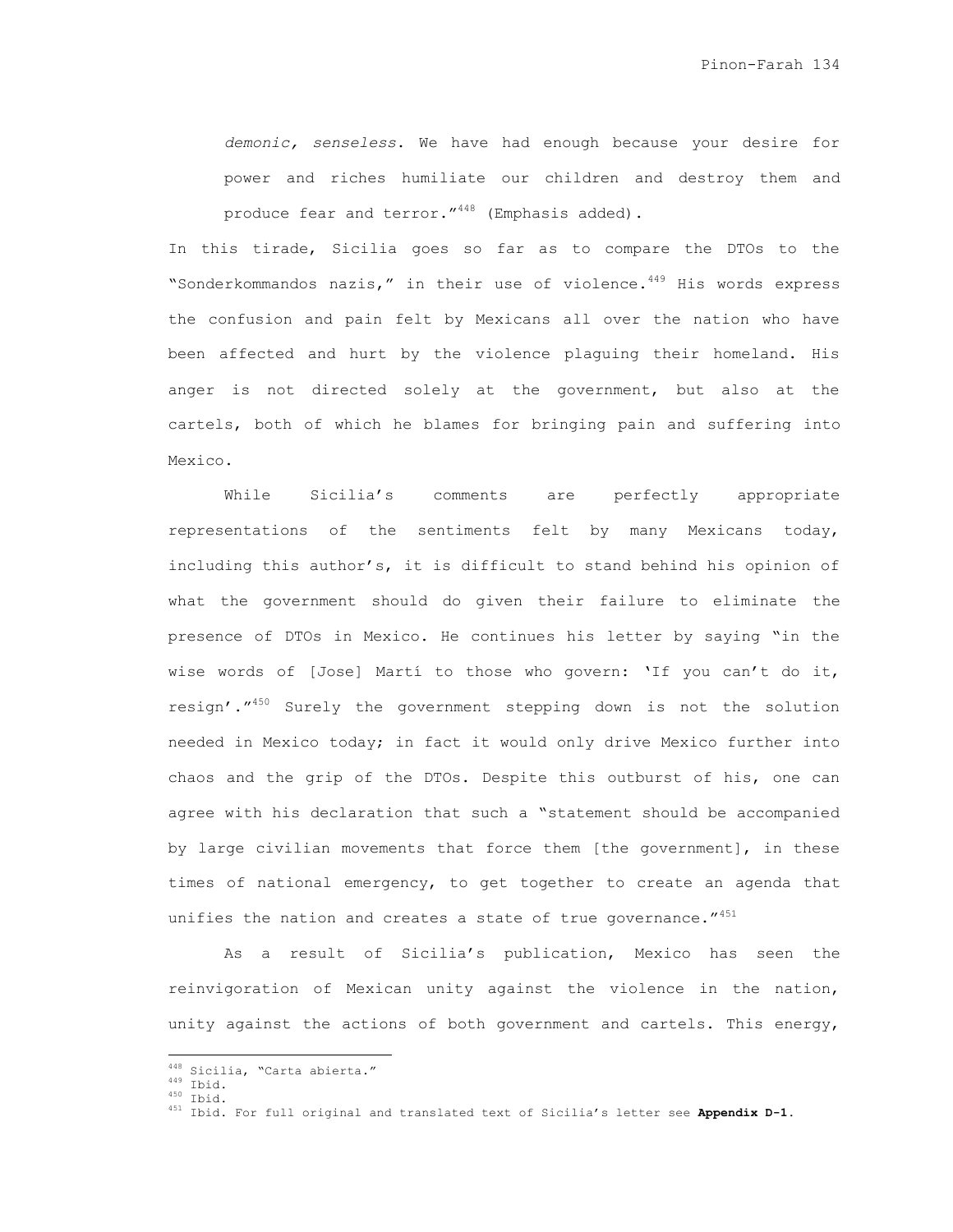provided initially by Sicilia, has brought forth "a new movement sweeping the nation[and] is demanding an end to criminal impunity as well as a fundamental change of course in the so-called drug war."<sup>452</sup> Sicilia"s words have clearly struck a nerve in the collective heart of Mexico, as there have been numerous protests throughout the country since his letter was released. Evidence of this new direction can be seen in the fact that "as many as 40,000 people staged an April 6 march through the streets of Cuernavaca," and that "on the same day…[there was] a Mexico City demonstration of 10,000 people," with various others occurring throughout the country on a lesser scale.<sup>453</sup> Such mass mobilization on the part of everyday Mexican citizens calling for an immediate end to the violence is an encouraging development, one that will hopefully drive the government officials to be more honest and be held accountable for their actions. I must pause to speak candidly as a Mexican at this point. Finally, someone put our feelings, our fears, our pain, our suffering, our joys, our desires, our confusion, and our resolve to reclaim Mexico into words.

# Future US Involvement; more questions than answers

 $\overline{a}$ 

As a result of this investigation it has become clear that the United States is willing to assist Mexico in a few specific ways, such as financing and training. The lack of past cooperation on the issue is not so much a result of the U.S. having no desire to help, although this must be called in to question, but rather that Mexico is unwilling to allow an increased American presence on their soil. They view the

<sup>452</sup> Staff Writer, "Mexico: The Hour of the Poet," *Salem News*, April 16, 2011, [http://www.salem-news.com/articles/april162011/mexico-poet-hour.php.](http://www.salem-news.com/articles/april162011/mexico-poet-hour.php) Ibid.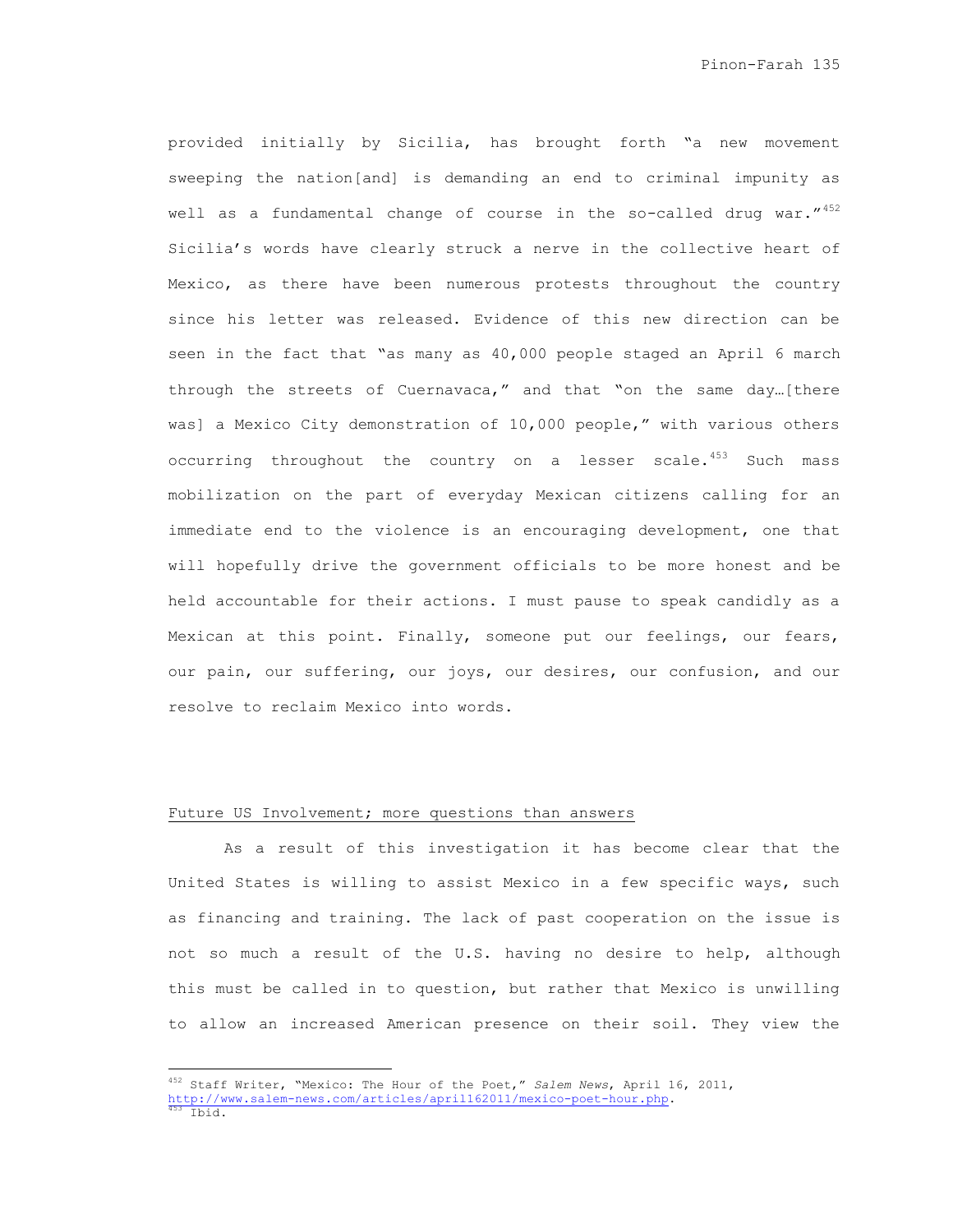drug war simultaneously as a purely Mexican problem when they need to explain their wariness of American involvement, and as an international issue when they need greater assistance. One can quickly disregard the idea of American predator drone strikes over Mexico as folly. No Mexican administration would permit American military explosives to be detonated in Mexico, especially in light of growing concerns over the accuracy of these strikes and the potential for civilian casualties. The question then becomes how does the U.S. contribute meaningfully without alienating or offending the Mexican government?

The idea of labeling the cartels as "narcoterrorists," seems to be gaining support across borders and could certainly contribute to forming a more comprehensive and complete plan of action for the government, one which includes the cooperation of legislative, executive, judicial, police, and civilian authorities. Such a label could potentially play a role in international support for the Mexican cause, in that it could push certain nations with similar "terrorist," threats to contribute with financial and training support to Mexico. Much like the case of Colombia"s assistance, an international front advocating for the sharing of experience and knowledge in dealing with non-conventional armed forces would be invaluable for countries with security situations like that of Mexico. The question here is how obligated would world powers, namely the U.S., feel to Mexico and to assisting them in the war against the drug industry?

A recent development in U.S.-Mexico Relations has been to implement a cross border trucking agreement that was initially discussed "under the 1994 North American Free Trade Agreement,". <sup>454</sup> This plan has been a contentious issue since its inception; however the new

<sup>454</sup> Pace, "Obama, Calderón pledge."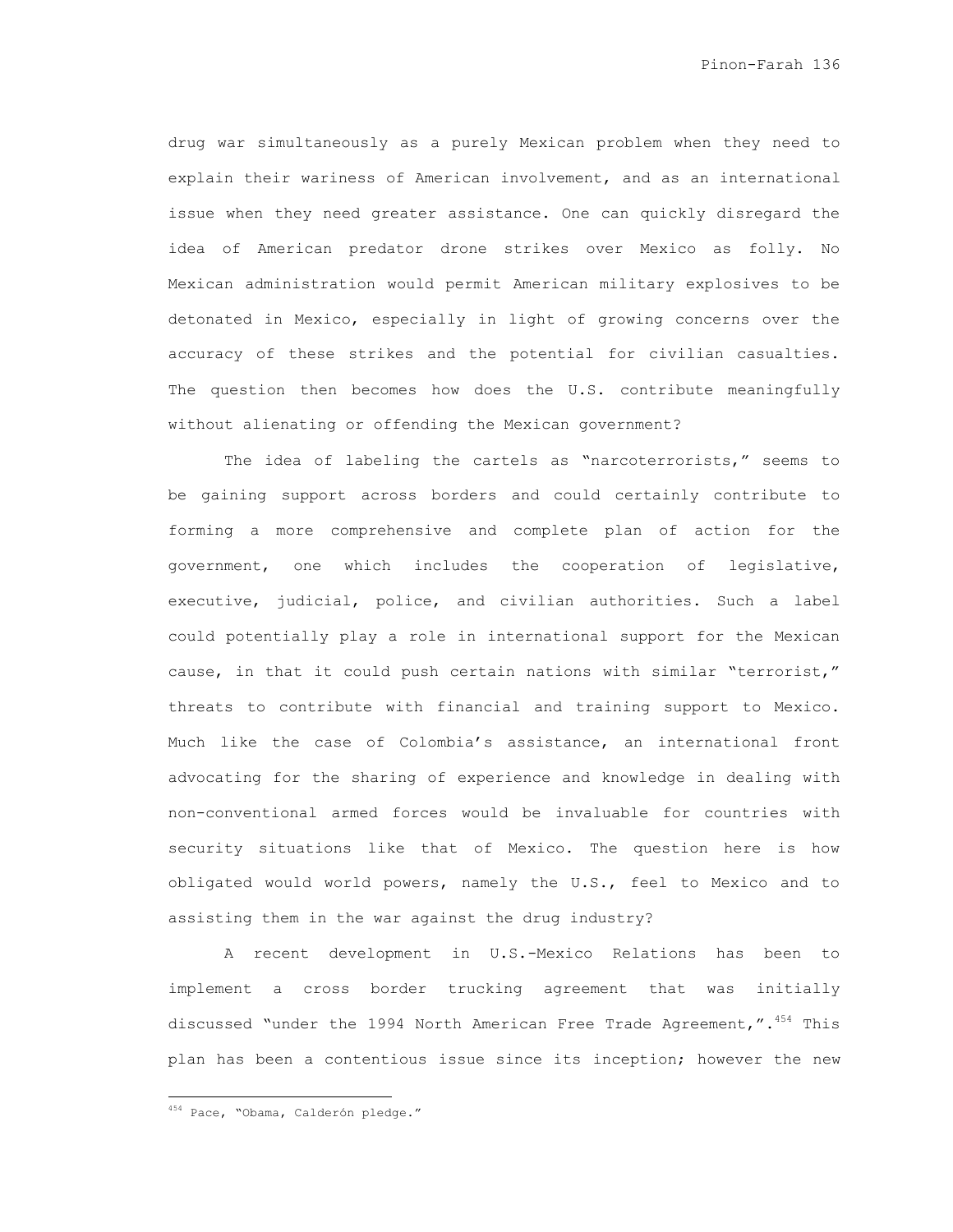agreement has been attributed to both administrations being "eager to show signs of a productive partnership,  $''^{455}$  and can be a step in the direction of greater understanding and cooperation in other areas of controversy and strain in Mexican-American relations. Before lavishing this idea with praises it is important to note two particular issues: 1) the access such a plan grants to DTOs and the drug-trafficking industry, and 2) the question of why now?

The first issue is that, given the power, money, and access already exhibited by the cartels, why would one not expect them to capitalize on this new avenue through which to transport drugs across the American border? Certainly, these trucks will be under extreme scrutiny if the plan is to take effect, however the very fact that the DTOs have managed to transport their product using planes, boats, submarines, and cars should demonstrate their resilience and competency. Furthermore, this appears to potentially be creating an easier route for them to move the product, they simply need to continue to threaten, pay off, and kill all who stand in the way of their industry and their profit.

The second issue is a question of timing. Why did the U.S. and Mexico come to this agreement 16 years after it was originally proposed? Perhaps it was simply two administrations that finally saw the mutual benefit of such a plan and decided to push forward on it. However, this seems highly unlikely, rather I believe the timing has more to do with, as Stephen Johnson argued, the fact that "it was critical that Obama and Calderón meet before tensions escalated further."<sup>456</sup> That is, given the recent death of an American agent, the rising death toll due to the drug war, and the clear need for American

 $456$  Ibid.

<sup>455</sup> Pace, "Obama, Calderón pledge."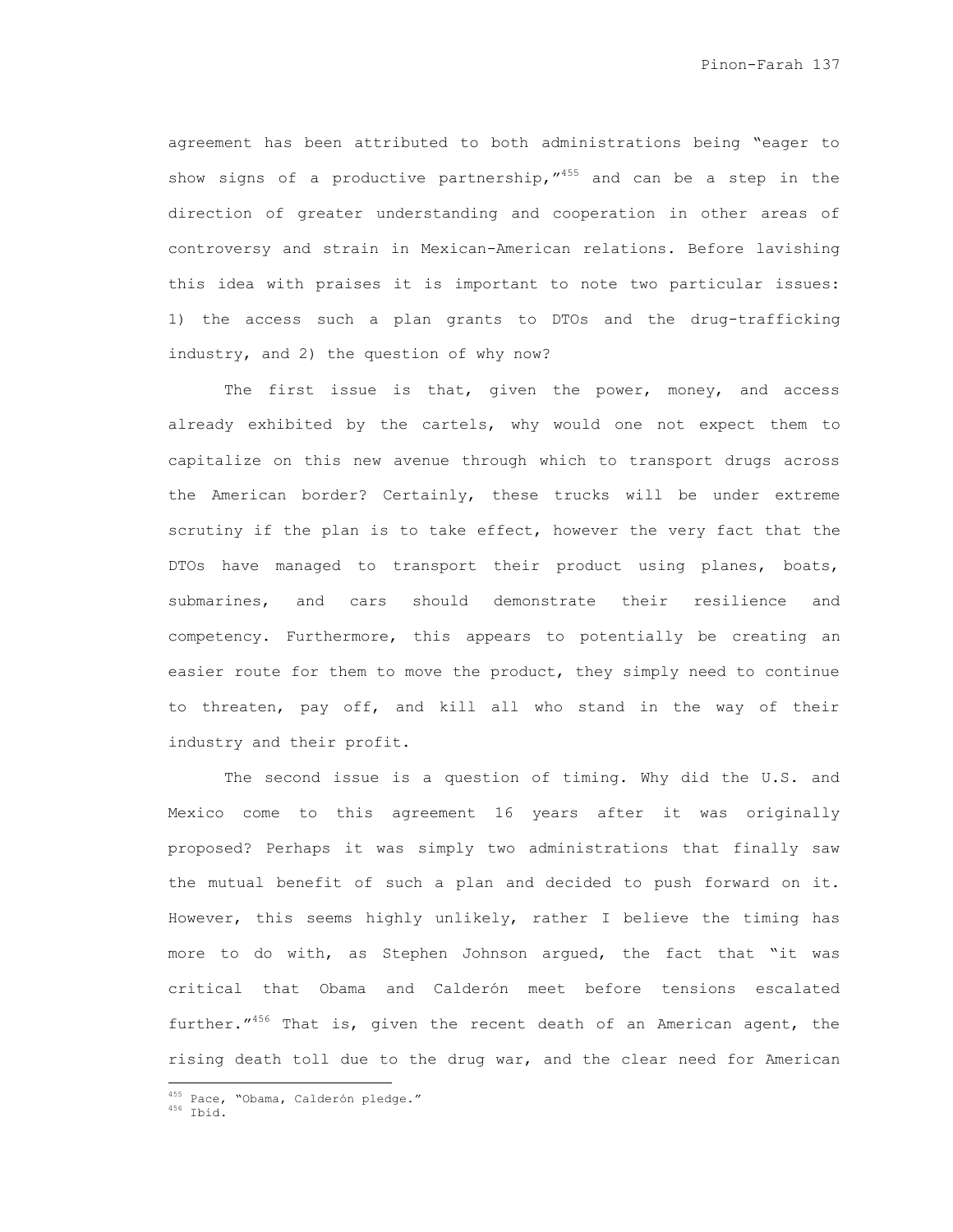Pinon-Farah 138

assistance, the two nations had to come to a mutual agreement on at least one major issue in order to save face.

Furthermore, in a somewhat suspicious stance, this author believes that the concession was made by the American government in order to counter their reluctance to take responsibility for their contribution to the growing drug trade in Mexico. That is, the U.S. was eager to assist their neighbor Mexico, given that they have not been able to contribute as much as the Mexican government expects of them with regards to combating DTOs. By this understanding the agreement loses its political meaning in that it becomes nothing more than a red herring, so to speak, that distracts from the reality that the U.S. has been perceived by scholars and Mexican government officials as not pulling its own weight in the drug war taking place in Mexico. This complex and at times inconsistent relationship between the two countries seems to create more questions than any concrete answers. One can only wonder what will happen when a new administration, likely to be from a party other than the PAN, takes over in Mexico in 2013.

## Failed States Index

When comparing Mexico"s standing on the FSI to countries with higher overall scores, one encounters a baffling piece of evidence: Mexico has higher death tolls (intentional homicide rates) than most of the top nations. However, despite this violence that is largely brought about by the drug war, Mexico still receives lower scores on categories I-7 and I-9, "Criminalization and/or Delegitimization of the State," (I-7) and "Suspension or Arbitrary Application of the Rule of Law and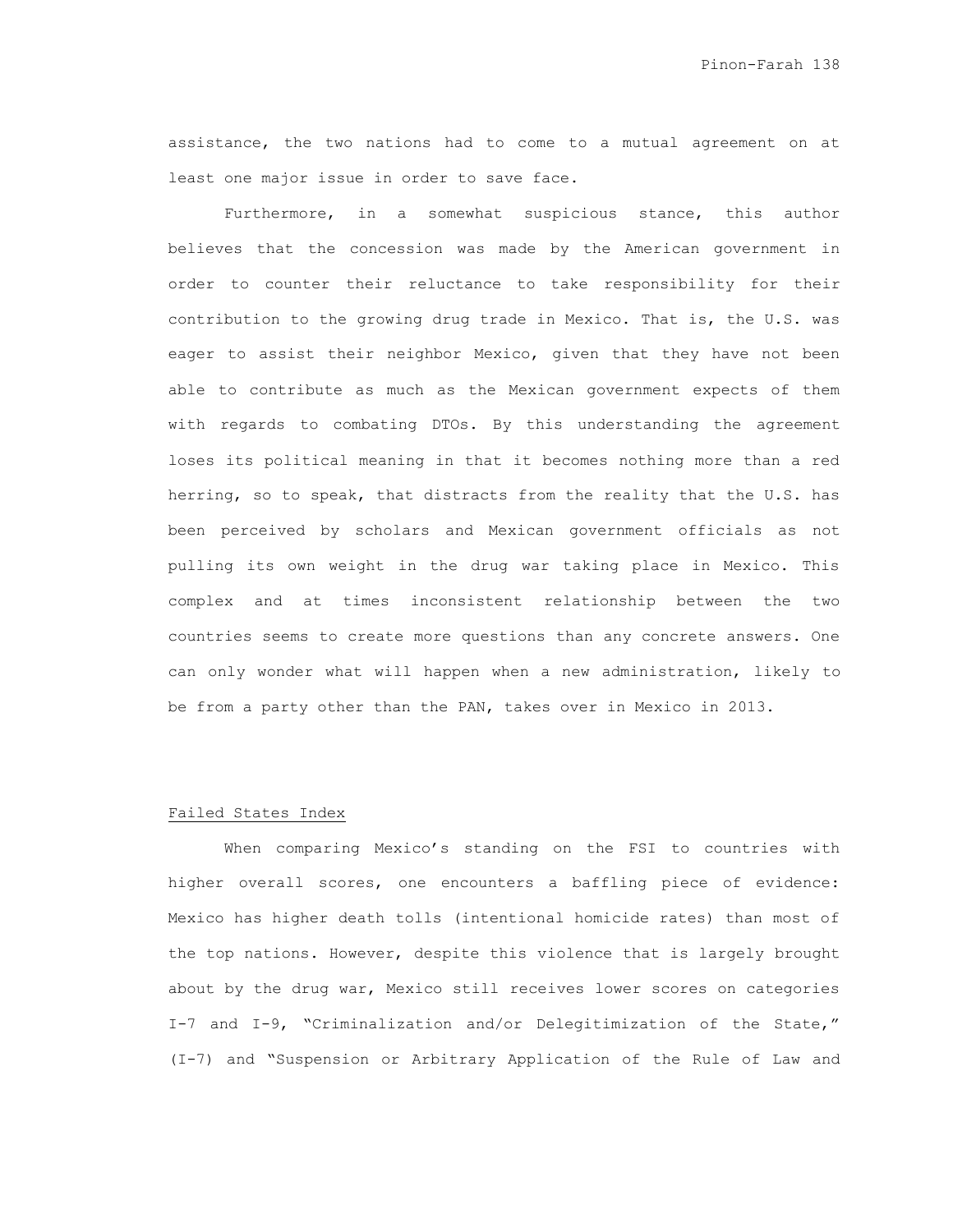Pinon-Farah 139

Widespread Violation of Human Rights." <sup>457</sup> While economic and social categories are important indicators of a state"s propensity to failing, it is irresponsible to ignore the political factors.

Using Weber"s understanding of what being a state entails, surely categories I-7 and I-9 are the most accurate and informative ones as to whether or not a state is or has failed. That is not to say that these other categories are unimportant, but rather that a distinction must be made between a nation that is failed in the economic sense and one that has failed politically. In the case of economic failure, it has not truly failed as a state, it has simply become an impoverished one, which is a tragedy nonetheless. However, if a nation fails politically and militarily it has lost its right and ability to rule, govern, and defend its citizens.

I have chosen 6 of the top 10 nations on the FSI in order to compare them with Mexico based on their death tolls and rates. These nations are Somalia, Zimbabwe, Sudan, Iraq, and Afghanistan  $(1^{st}, 2^{nd},$  $3^{rd}$ ,  $6^{th}$ , and  $7^{th}$ ).<sup>458</sup> The countries chosen for comparison had rates as follows (I-7 and I-9 scores, respectively)<sup>459</sup>: Somalia  $3.2/100,000^{460}$  $(10.0, 9.9)$ , Zimbabwe 8.44/100,000<sup>461</sup> (9.8, 9.9), Sudan 27.2/100,000<sup>462</sup>  $(9.8, 9.8)$ , Iraq  $7.3/100$ ,  $000^{463}$   $(9.0, 9.3)$ , and Afghanistan 3.4/100, 000<sup>464</sup> (9.8, 8.8). It is important to note that the data from these countries has been hard to confirm recently as they are war torn nations

 $\overline{a}$ 

*Statistics, Criminal Justice and Public Health Sources-Trends (2003-2008)*.

<sup>457</sup> The Fund for Peace, *Failed States Index FAQ*.

<sup>458</sup> The Fund for Peace, *Failed States Index 2010.*

<sup>459</sup> All scores taken from The Fund for Peace, *Failed States Index 2010.*

<sup>460</sup> Last data available for Somalia from 2004 and retrieved from UNODC, *Homicide* 

<sup>461</sup> Last data available for Zimbabwe from 2004 and retrieved from UNODC, *Ninth United Nations Survey of Crime Trends and Operations of Criminal Justice Systems*, 9. <sup>462</sup> Last data available for Zimbabwe from 2004 and retrieved from UNODC, *Homicide Statistics, Criminal Justice and Public Health Sources-Trends (2003-2008)*. <sup>463</sup> Last data available for Somalia from 2004 and retrieved from UNODC, *Homicide Statistics, Criminal Justice and Public Health Sources-Trends (2003-2008)*. <sup>464</sup> Last data available for Somalia from 2004 and retrieved from UNODC, *Homicide Statistics, Public Health Sources-Latest available year (2003-2008)*.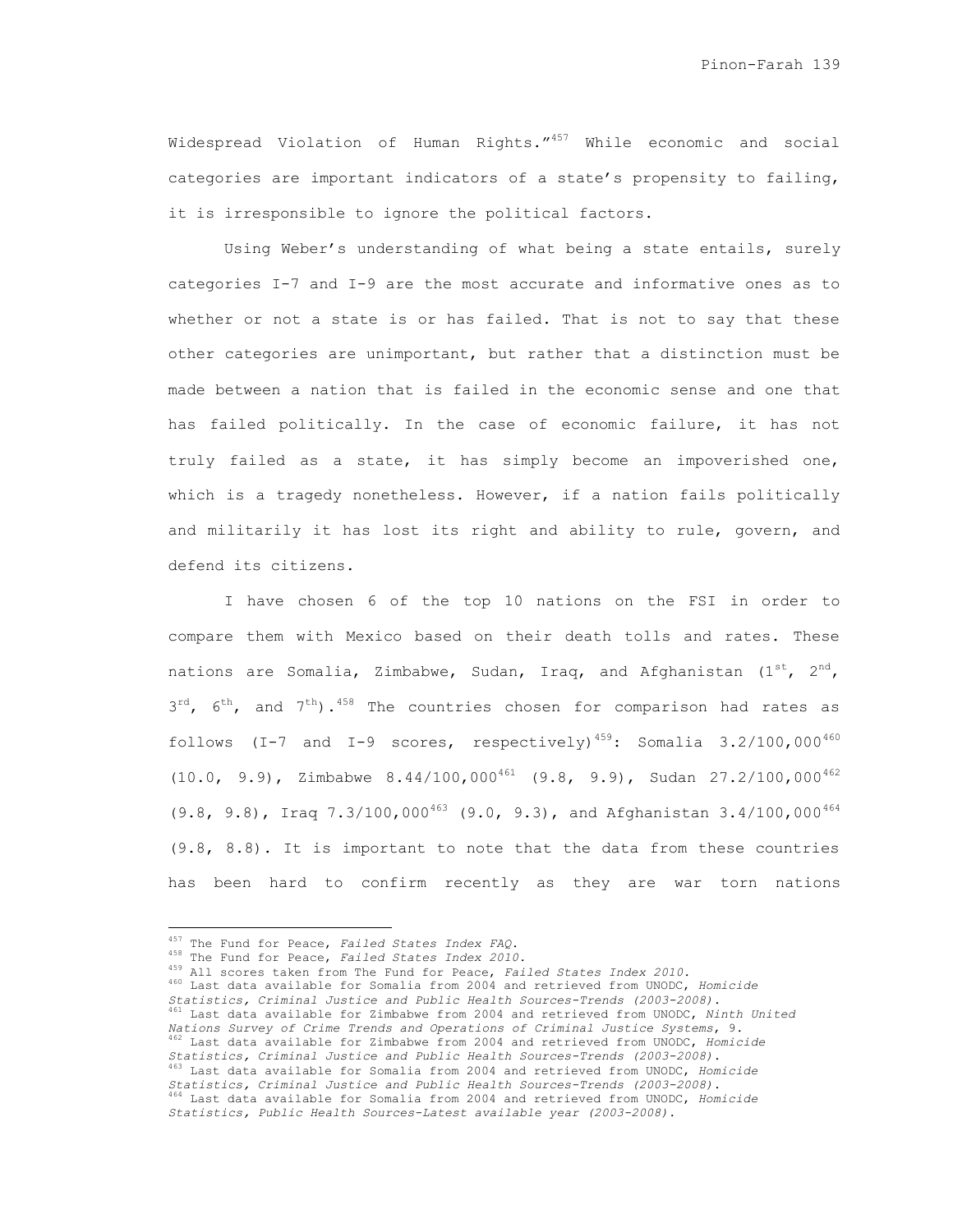struggling to establish any semblance of legitimate government. As mentioned in an earlier chapter, Mexico currently has a death rate of 18/100,000 and has suffered the deaths of 35,000 people due to drugrelated violence and has received I-7 and I-9 scores of 6.8 and 5.5, respectively.

Before comparing the scores I offer a disclaimer, this analysis is not aimed at proving that Mexico is somehow worse off than any of the nations listed. Rather, the purpose is to see if Mexico's ratings are fair and appropriate given how the data stands up to that of other notoriously struggling states. Surely, it would be foolish to suggest that the Mexican government is less legitimate than that of Somalia, a country with no official government, run by warlords and pirates. However, it is questionable how a country with such a staggering death toll and conflict such as that of Mexico can be given scores as low as half and two thirds of those received by the FSI's highest rated nations.

The death rates certainly appear to have risen in these other nations since the last confirmed data was released however, without a doubt Mexico remains a nation with one of the most alarming death rates due to one particular form of violence in the western world. Furthermore, the I-7 and I-9 categories have to do with government legitimacy, rule of law, and human rights, all of which are severely suspect in Mexico at this moment. As has been seen, the DTOs have severely damaged the already weak image of the Mexican government in the eyes of the people by proving themselves able to compete and at times outgun the government.

The government's legitimacy is still strong in terms of its ability to remain in power and effect policy, however its legitimacy as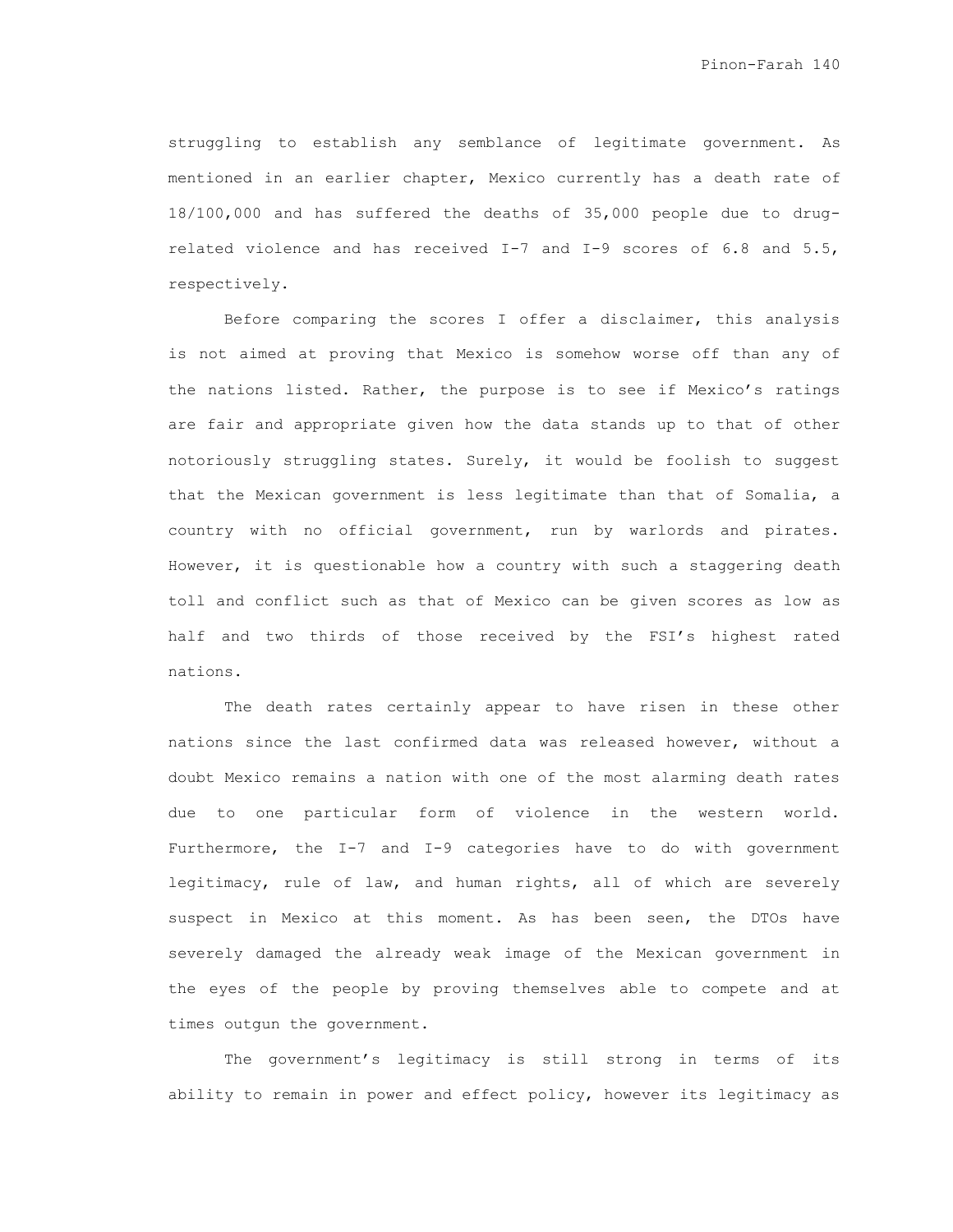Pinon-Farah 141

the representative and defender of the people is beginning to crumble. Rule of law, in the regions most affected (Juarez, Chihuahua, Sinaloa), is effectively suspended. Although the police and military still exist and operate to prevent illegal activity, the DTOs quite simply can often act as they please with little fear of punishment or even of discovery. Finally, a death toll of 35,000 which shows no signs of stopping is certainly a violation of human rights, in the very least of "the right to life" as discussed by various scholars throughout this investigation. This combination of factors and realities demonstrate that the situation in Mexico may still appear to be under control, however below the surface it does seem that the Mexican government is losing control over the nation and the criminals who terrorize it.

Despite the lack of up to date information concerning death tolls and rates in the five countries mentioned, the fact is that even in 2004 when the last data was available for these nations, Mexico still had a higher rate than four of them. In 2004, Mexico had an intentional homicide rate of  $11.2/100$ , 000<sup>465</sup>, the highest of the nations in question, save Sudan"s. This rate has continued to climb along with the overall drug-related death toll, and continues to increase every year. While the nature of the war is still guerrilla-like, soon will come a time when it falls under the title of a full-fledged civil war. If this proves to become Mexico"s reality, one will find it extremely difficult to maintain that the state has not failed. It is not that these scores need be altered in order to unfairly criticize the Mexican government, whose intentions certainly appear to be honorable, or equate the situation in Mexico to other tragic global realities, but rather it is important in order to ensure that the situation in Mexico is given the

<sup>465</sup> UNODC, *Homicide Statistics, Criminal Justice and Public Health Sources-Trends (2003- 2008)*.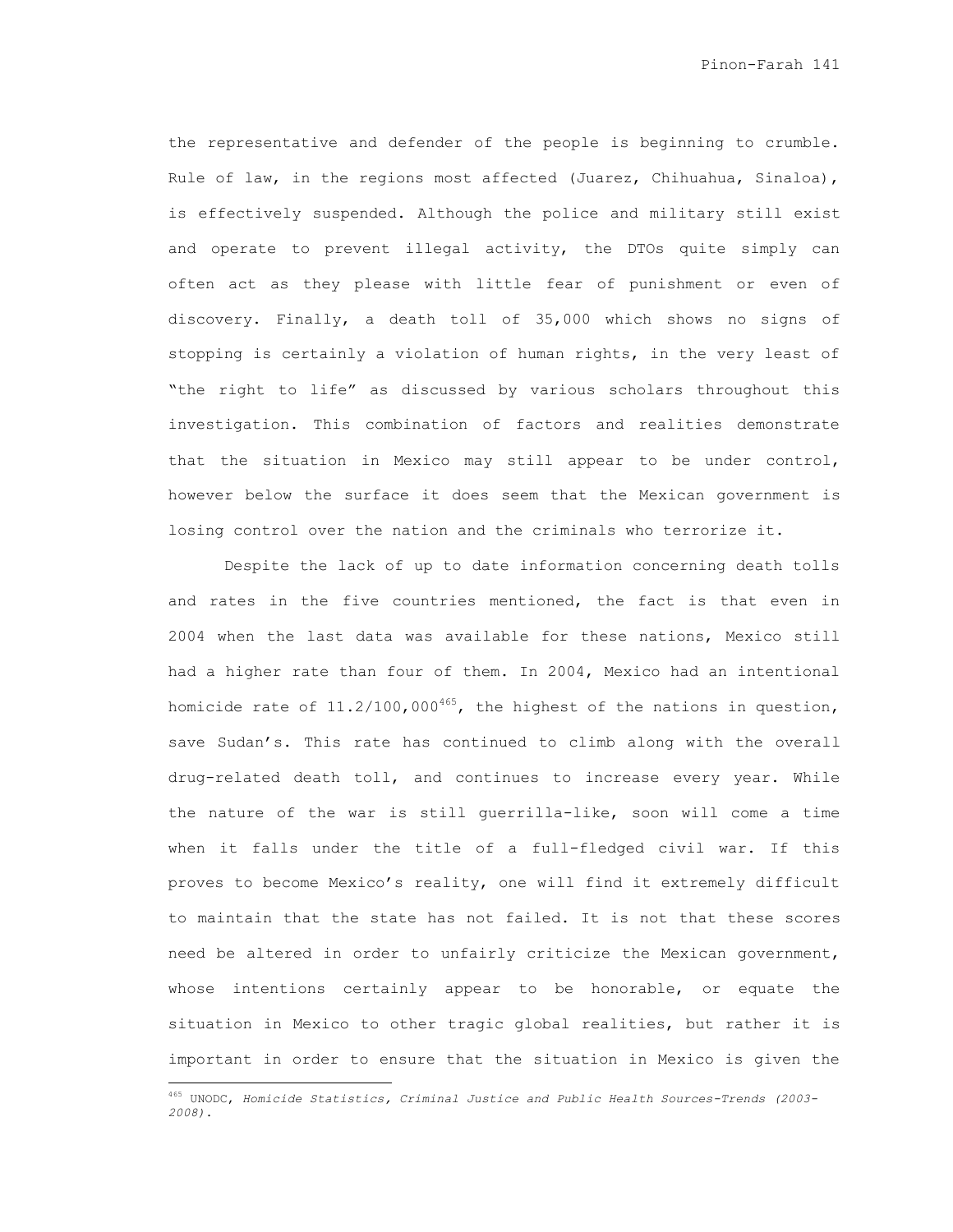attention it deserves. Hopefully, with the world watching, other nations will continue to step in to assist the Mexican government in its pursuit of a Mexico free of DTOs. Mexican state failure could prove catastrophic to the Central American region, as Mexico remains one of its economic and political giants.

#### Conclusion

Given the findings of this project one can begin to develop an answer to the original question posed of "will Mexico become a failed state by the end of Calderón"s presidency in 2012?" Surely, the answer to the question of whether or not Mexico is currently a failed state is no. However, it is certainly slipping closer to obtaining that status. How can such a statement be made given comments, such as those made by Paredes Rangel, in which she states that the institutions and infrastructure exists in Mexico to protect and guarantee the constitution.<sup>466</sup> She cites the frequency of and success of holding elections in Mexico, as well as the relationships and balances between the judicial, legislative, and executive branches of the Mexican government.<sup>467</sup> While Ms. Paredes Rangel is correct that this infrastructure does exist in Mexico and has shown signs of improvement and greater transparency since the election of Vicente Fox in 2000, it would be foolish to assume that their mere existence is sufficient evidence to declare Mexico a fully functioning state. That is, the institutions certainly may exist and operate well, however that does not by any means indicate whether or not they have emerged from corruption and ineffectiveness.

 $466$  Paredes Rangel, "The PRI in 21 $^{\text{st}}$  Century Mexico,"

 $467$  Thid.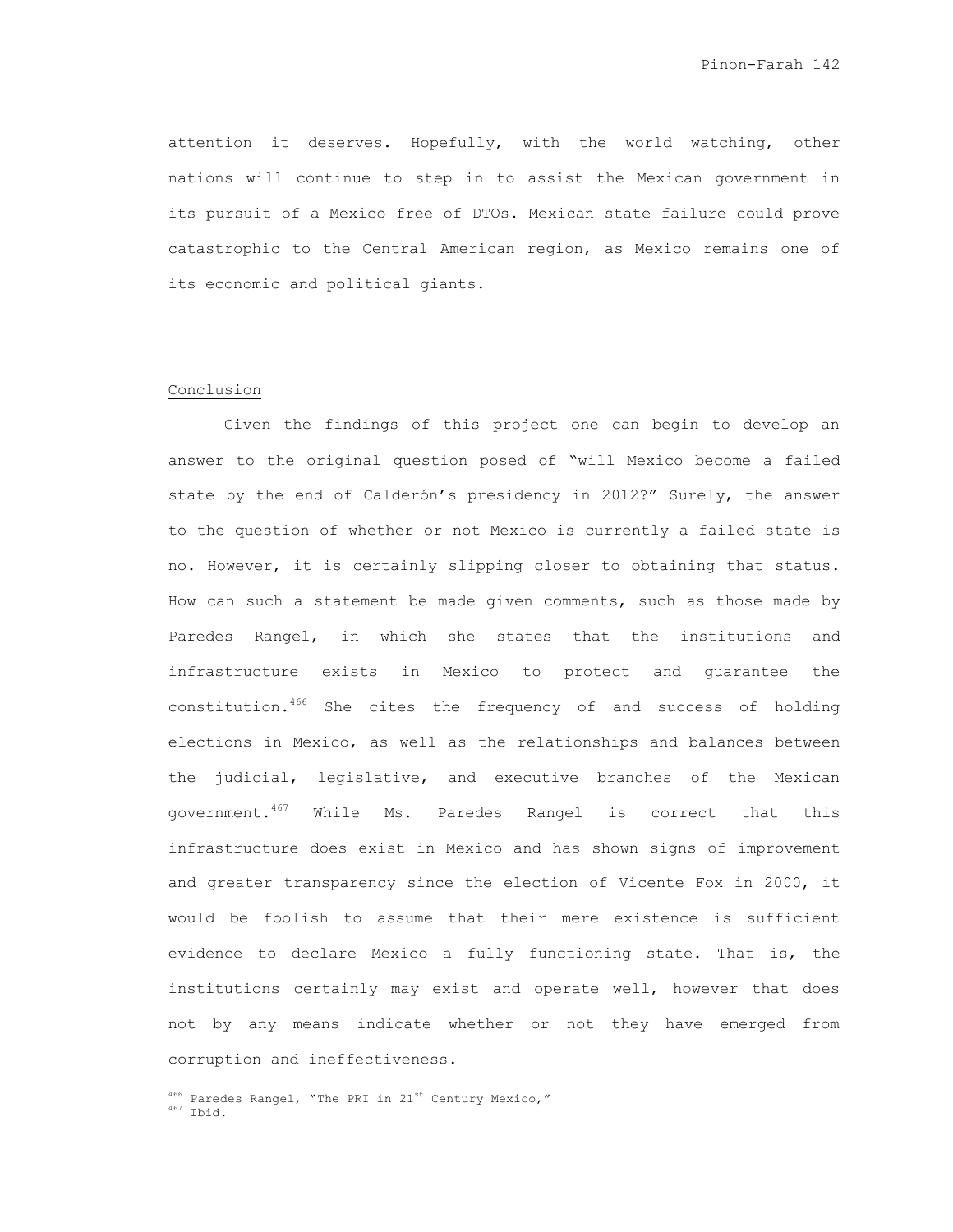The Mexican government is losing its ability to rule and govern the nation effectively due to the perfect storm of a) the DTOs increasing ability to outgun the Mexican military forces, b) the Church"s decreasing influence and sway as a moral guide over the nation, c) the moral dilemma facing Mexicans as to their ability and desire to stomach more violence and death as seen in the rise of the narcocorrido, and d) the struggle to maintain legitimacy and credibility in a nation where the government and authorities have long had their integrity and aptitude questioned and challenged. Without a doubt, the Mexican government under Calderón has failed to "successfully upholds a claim to the *monopoly* of the *legitimate* use of physical force in the enforcement of its order."<sup>468</sup>

The expansion of the Mexican cartels" operations, particularly their "presence…in Central America," has to date been "the most noteworthy shift,"<sup>469</sup> in the structure and function of these organizations. Furthermore, as STRATFOR reports, in a region that was formerly dominated by Colombian drug organizations, "it is the Mexican traffickers…who are conquering new turf and even expanding to other markets. $1470$  What makes this so alarming is that it is clear proof of the tremendous financial and military might that the cartels wield since they are capable of "conquering" land outside of their home country and conducting business from foreign soil. It is developments such as these that have led many to grow frustrated and cynical with regards to the future of the conflict. Castañeda voices this sentiment at the conclusion of his article stating, "Mexico is paying an enormous price

<sup>468</sup> Idea taken from José Antonio Ortega Sánchez, *México: ¿Rumbo al Estado Fallido?* (México, D.F.: Editorial Planeta, 2010), 19. Quote taken from Max Weber, *The Theory of Social and Economic Organizations*, ed. Talcott Parsons (New York: The Free Press, 1997), 154. STRATFOR, "Mexican Drug Cartels," 13.

<sup>470</sup> Ibid., 14.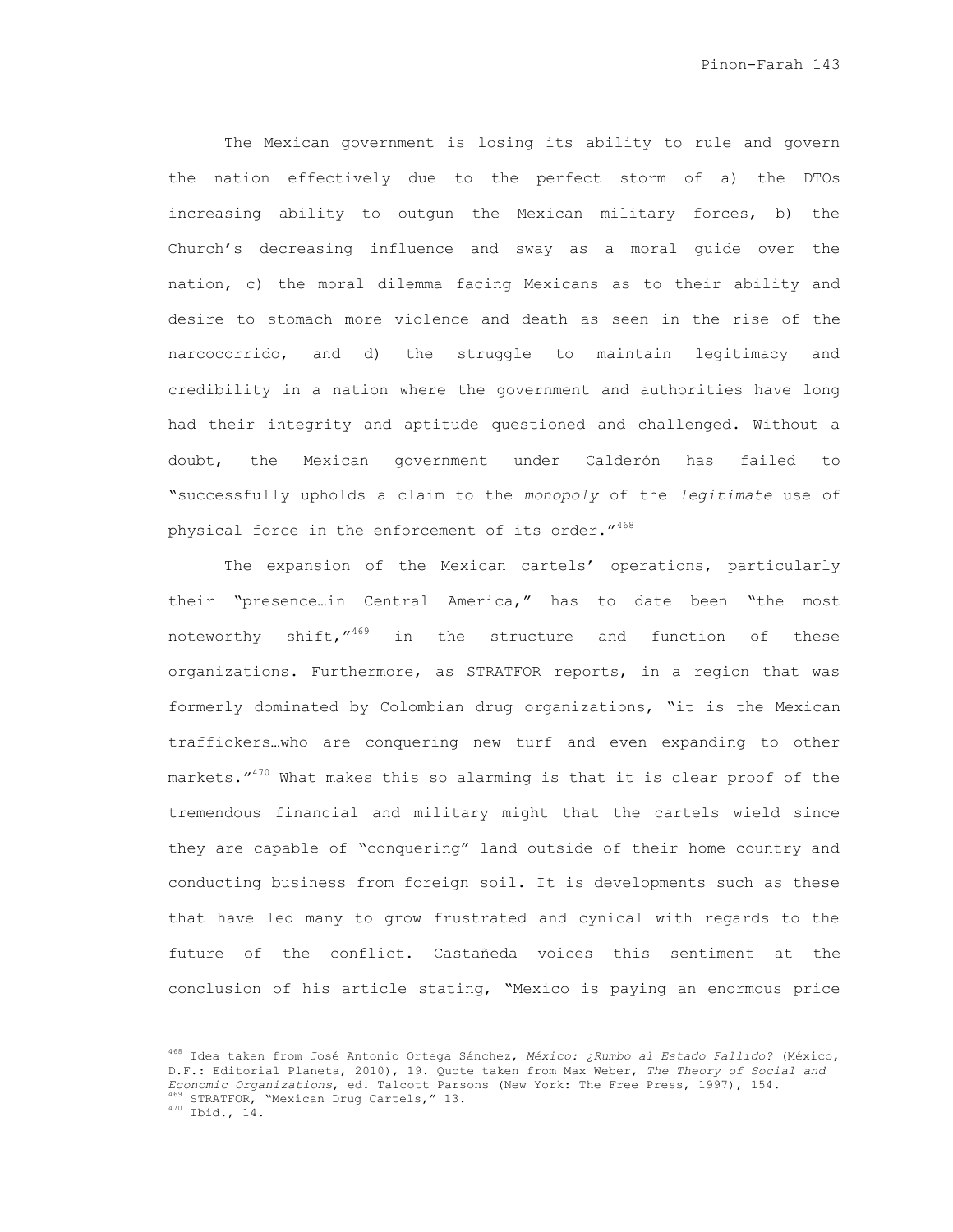to fight a war which is going nowhere, which we are not winning, which we cannot win."<sup>471</sup> Such a pessimistic view of the conflict leads one to believe that the cartels are so overwhelmingly powerful that they simply cannot be defeated. It is precisely this defeatist approach, already discussed in this investigation, which provides the DTOs with license to act as they wish with little, if any, fear of repercussions.

The future of the conflict in Mexico is not improving in any quantifiable way. In the words of the previously quoted Mr. Gutiérrez, "we [Mexican government] have 18 months [from "October 2009"]and if we do not produce a tangible success that is recognizable to the Mexican people, it will be difficult to sustain the confrontation into the next administration."<sup>472</sup> If the Mexican government does not find a way to curb the climbing death toll, soon will come the day when Mexico has to stomach a total that could climb as high as 100,000 or more. Such a number is years, perhaps even a decade, away at the current rate; however it is a potential reality nonetheless. If this does in fact manifest itself the result is simply unacceptable morally and politically. Mexico will undoubtedly have to take on the label of "failed state," and be known as a nation that is incapable of providing the basic human rights of "life" and opportunity to its citizens. How then will they be able to prevent such a dismal future given that the cartels have become so powerful that, as Anabel Hernández reports, "*El Chapo's* [and by extension, the drug industry"s] era will last as long as he wants it to?"<sup>473</sup> Calderón and his administration's time is running out.

<sup>&</sup>lt;sup>471</sup> Castañeda, "Mexico's Failed Drug War," 3.

<sup>472</sup> Gerónimo Gutierrez was "a deputy secretary in the ministry in charge of domestic security." His statement and background from Malkin, "U.S. Aided Mexican Drug War." <sup>473</sup> Hernández, *Los Señores*, 587.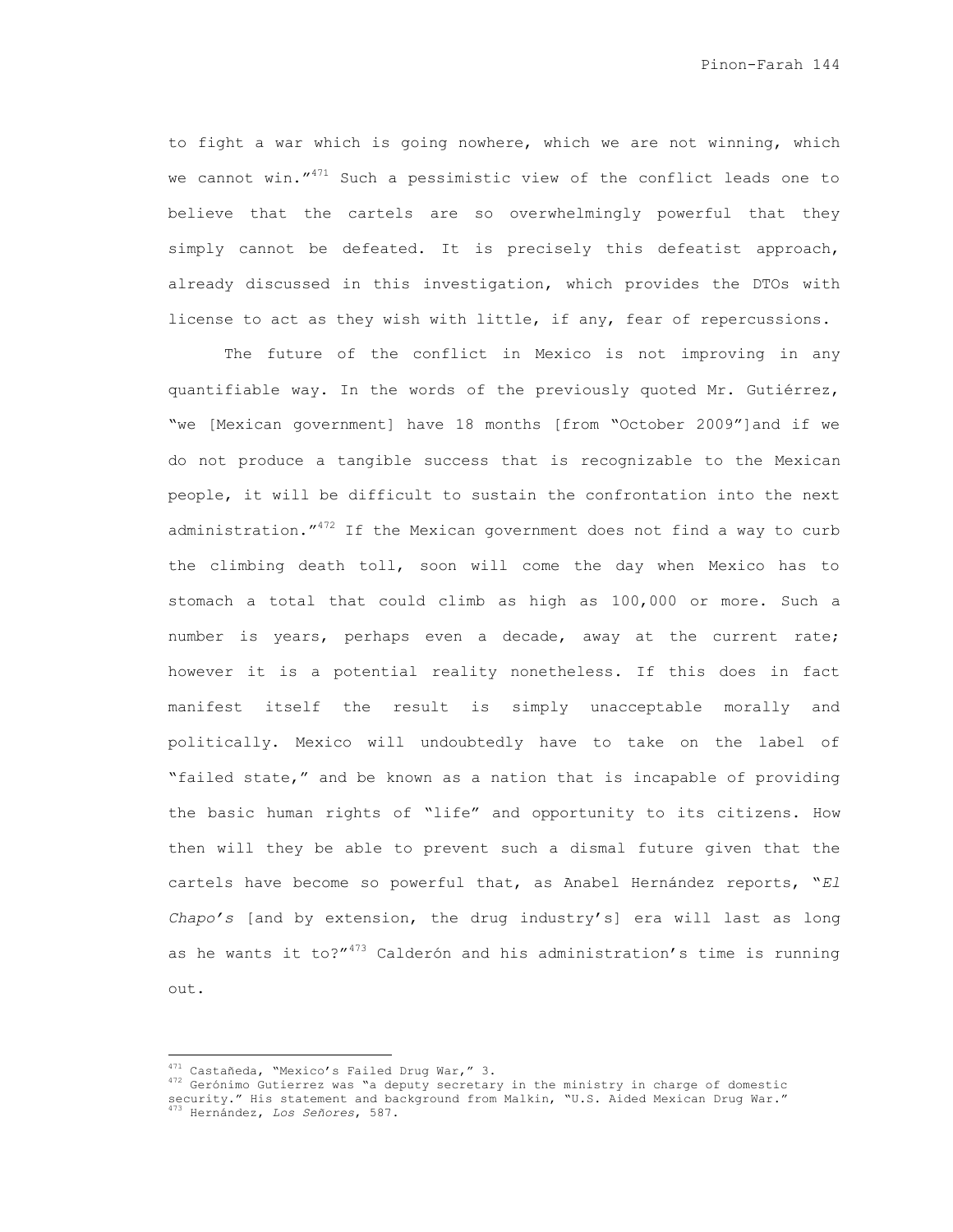#### **APPENDICES**

#### **Appendix A**

**A-1** FAILED STATES INDEX taken from FFP website at: [http://www.fundforpeace.org/web/index.php?option=com\\_content&task=view&](http://www.fundforpeace.org/web/index.php?option=com_content&task=view&id=102&Itemid=327#3) [id=102&Itemid=327#3.](http://www.fundforpeace.org/web/index.php?option=com_content&task=view&id=102&Itemid=327#3)

### **What does "state failure" mean?**

**A**: A state that is failing has several attributes. One of the most common is the loss of physical control of its territory or a monopoly on the legitimate use of force. Other attributes of state failure include the erosion of legitimate authority to make collective decisions, an inability to provide reasonable public services, and the inability to interact with other states as a full member of the international community. The 12 indicators cover a wide range of state failure risk elements such as extensive corruption and criminal behavior, inability to collect taxes or otherwise draw on citizen support, large-scale involuntary dislocation of the population, sharp economic decline, group-based inequality, institutionalized persecution or discrimination, severe demographic pressures, brain drain, and environmental decay. States can fail at varying rates through explosion, implosion, erosion, or invasion over different time periods.

Methodology of FSI taken from Foreign Policy website at: http://www.foreignpolicy.com/articles/2009/06/22/2009 failed states ind ex faq methodology.

*Q: What methodology was used to generate the scores?*

A: The Fund for Peace uses its Conflict Assessment System Tool (CAST), an original methodology it has developed and tested over the past decade. CAST is a flexible model that has the capability to employ a four-step trend-line analysis, consisting of (1) rating 12 social, economic, political, and military indicators; (2) assessing the capabilities of five core state institutions considered essential for sustaining security; (3) identifying idiosyncratic factors and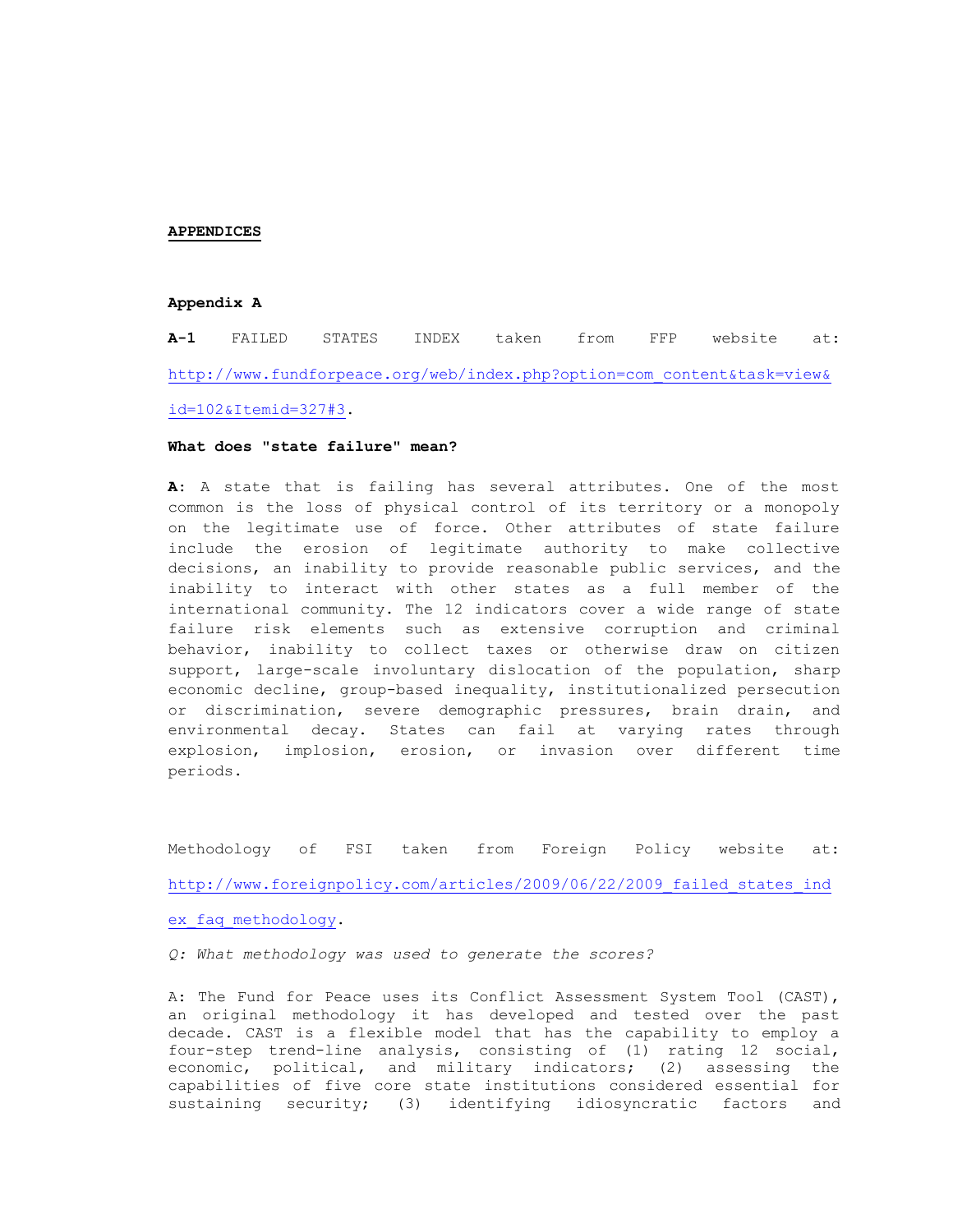surprises; and (4) placing countries on a conflict map that shows the risk history of countries being analyzed.

For the Failed States Index, the FfP focused solely on the first step, which provides snapshots of state vulnerability or risk of violence for

one time period each year. The data used in each index are collected from May to December of the preceding year. The CAST software indexed and scanned more than 90,000 open-source articles and reports using Boolean logic, which consists of key phrases designed to capture the variables measured.

Full-text data are electronically gathered from a range of publicly available print, radio, television and Internet sources from all over the world, including international and local media reports, essays, interviews, polling and survey data, government documents, independent studies from think tanks, NGOs and universities, and even corporate financial filings. The software determines the salience of the 12 indicators as well as hundreds of sub-indicators by calculating the number of "hits" as a proportion of the sample for a given time period. Quantitative data is also included, when available. Subject-matter experts then review each score for every country and indicator, as well as consult the original documents, when necessary, to ensure accuracy.

*Q: What are the 12 indicators of state vulnerability?*

A: The 12 indicators are: Demographic Pressures, Refugees/IDPs, Group Grievance, Human Flight, Uneven Development, Economic Decline, Delegitimization of the State, Public Services, Human Rights, Security Apparatus, Factionalized Elites, and External Intervention.

**A-2** BREAKDOWN OF MEXICO"S SCORES IN 12 FSI CATEGORIES taken from FFP website at: [http://www.fundforpeace.org/web/index.php?option=com\\_content&task=view&](http://www.fundforpeace.org/web/index.php?option=com_content&task=view&id=99&Itemid=140) [id=99&Itemid=140.](http://www.fundforpeace.org/web/index.php?option=com_content&task=view&id=99&Itemid=140) **MEXICO (98th rank on FSI)**

**Social Indicators I-1** Mounting Demographic Pressures-7.0 **I-2** Massive movement of Refugees or Internally Displaced Persons creating Complex Humanitarian Emergencies-4.3 **I-3** Legacy of Vengeance-Seeking Group Grievance or Group Paranoia-5.9 **I-4** Chronic and Sustained Human Flight-7.0 **Economic Indicators I-5** Uneven Economic Development along Group Lines-8.2 **I-6** Sharp and/or Severe Economic Decline-6.1 **Political Indicators I-7** Criminalization and/or Delegitimization of the State-6.8 **I-8** Progressive Deterioration of Public Services-6.0 **I-9** Suspension or Arbitrary Application of the Rule of Law and Widespread Violation of Human Rights-5.5 **I-10** Security Apparatus Operates as a "State Within a State"-7.0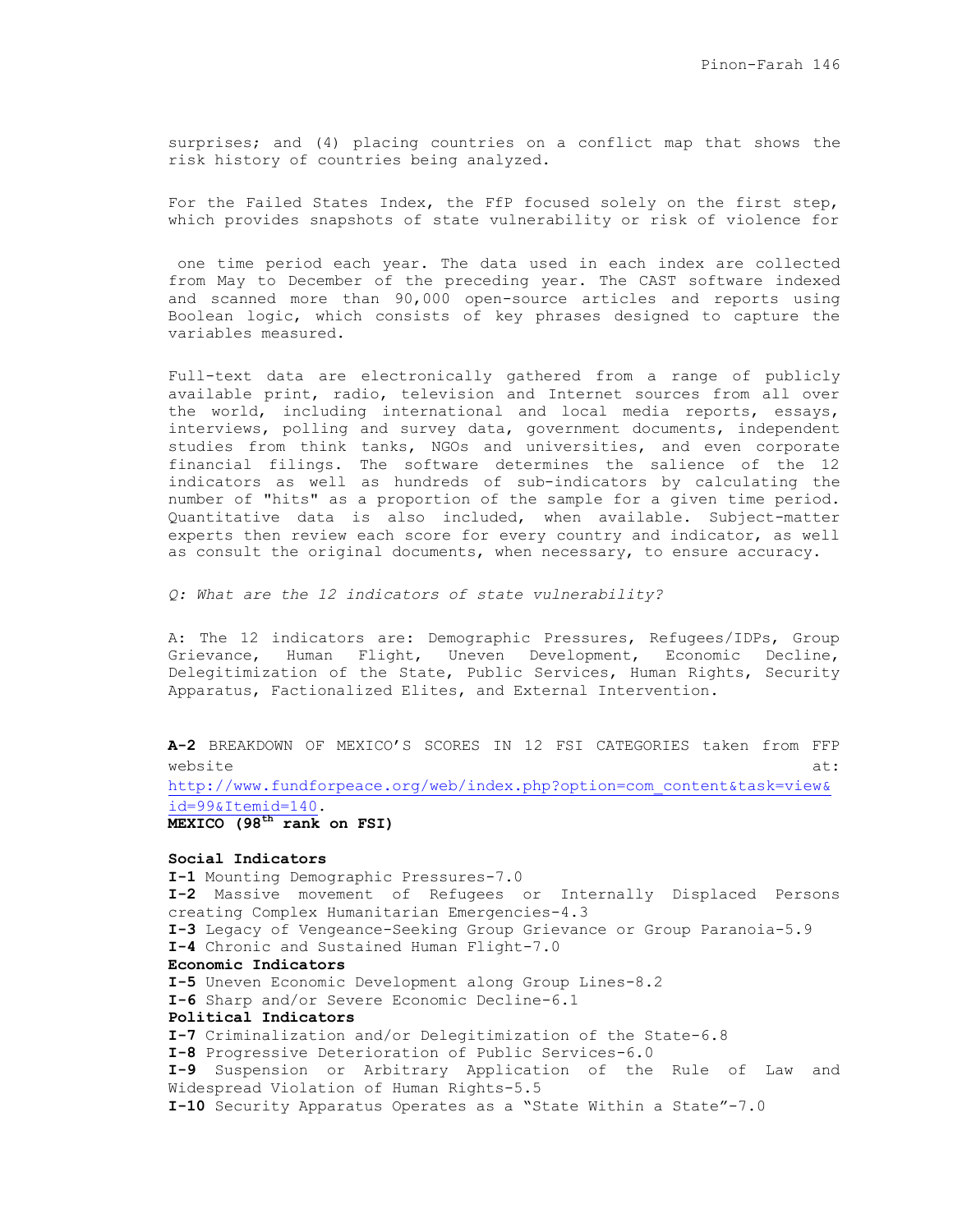**I-11** Rise of Factionalized Elites-5.0 **I-12** Intervention of Other States or External Political Actors-6.6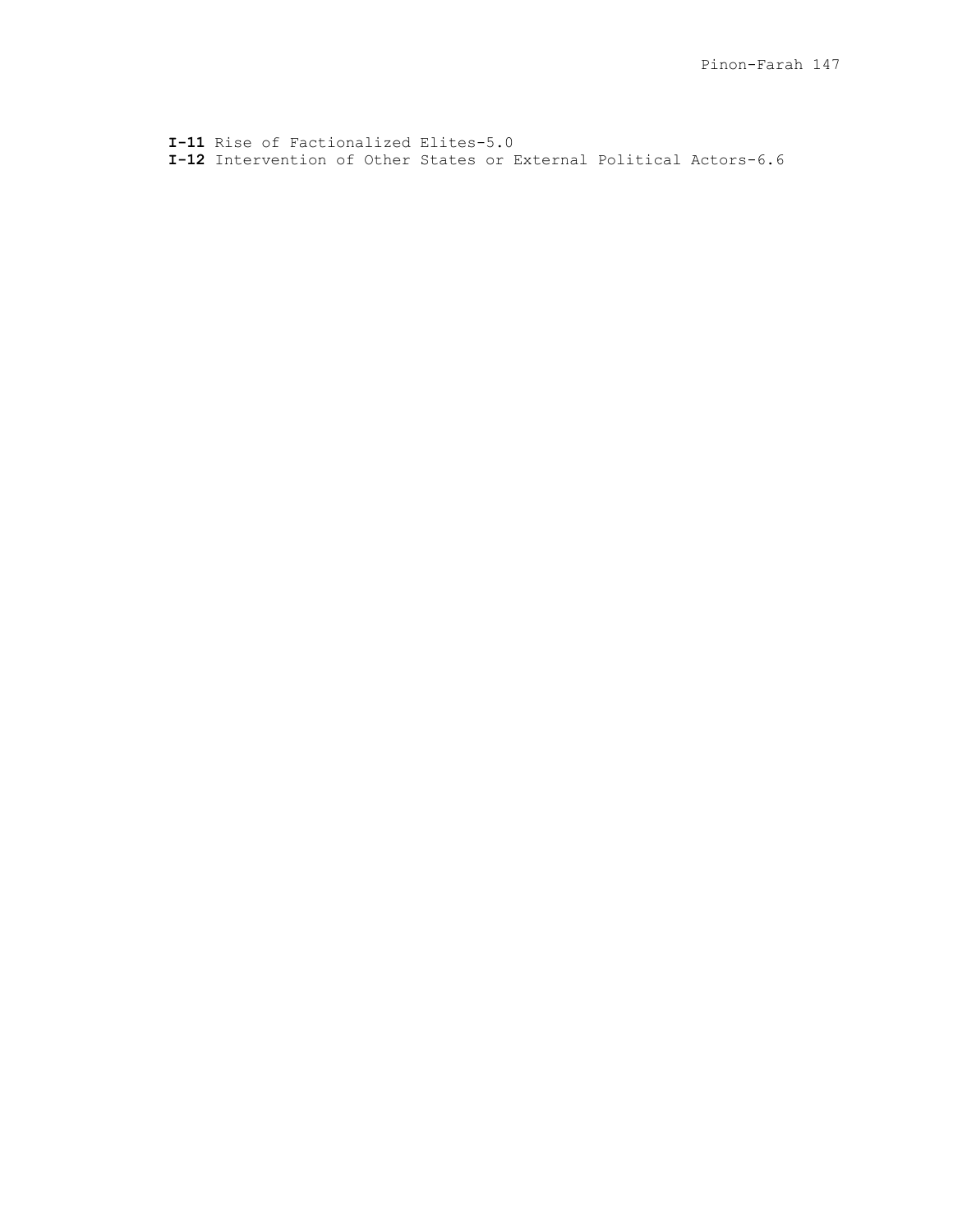#### **Appendix B**

**B-1** PGR Most Wanted List (taken from http://www.puentelibre.com.mx/not detalle.php?id n=14839.) "A. Cártel del Golfo-Zetas 1. Heriberto Lazcano Lazcano, alias "El Lazca"; "Z-14"; "Z-3"; "El Verdugo"; "El Bronce"; "El Pitirijas" 2. Jorge Eduardo Costilla Sánchez, alias "El Coss" 3. Ezequiel Cárdenas Guillén, alias "Tony Tormenta" 4. Miguel Angel Treviño Morales, alias "L-40"; "Comandante 40"; "La Mona" 5. Omar Treviño Morales, alias "L-42" 6. Iván Velázquez Caballero, alias "El Talibán"; "L-50" 7. Gregorio Sauceda Gamboa, alias "El Goyo"; "Metro-2"; "Caramuela" B. Cártel del Pacífico 1. Joaquín Guzmán Loera y/o Joaquín Archivaldo Guzmán Loera, alias "El Chapo" 2. Ismael Zambada García, alias "El Mayo Zambada" 3. Ignacio Coronel Villarreal, alias "Nacho Coronel" 4. Juan José Esparragoza Moreno, alias "El Azul" 5. Vicente Zambada Niebla, alias "El Vicentillo" C. Cártel Beltrán Leyva 1. Arturo Beltrán Leyva, alias "El Barbas" 2. Mario Alberto Beltrán Leyva y/o Héctor Beltrán Leyva, alias "El General" 3. Sergio Villarreal Barragán, alias "El Grande" 4. Edgar Valdez Villarreal, alias "La Barbie" D. Cártel de los Carrillo Fuentes 1. Vicente Carrillo Fuentes, alias "El Viceroy"; "El General" 2. Vicente Carrillo Leyva E. Cártel "La Familia" 1. Nazario Moreno González, alias "El Chayo" 2. Servando Gómez Martínez, alias "El Profe"; "El Tuta" 3. José de Jesús Méndez Vargas, alias "El Chango" 4. Dionicio Loya Plancarte, alias "El Tío" F. Cártel Arellano Félix 1. Teodoro García Simental, alias "El Teo"; "El Lalo"; "El 68"; "El K-1"; "El Alamo 6"; "El Tres Letras" 2. Fernando Sánchez Arellano, alias "El Ingeniero" II. Hasta de \$15'000,000.00 (Quince Millones de Pesos 00/100 Moneda Nacional), a quien o quienes proporcionen información útil, veraz y oportuna que auxilie eficientemente a la localización y detención

A. Cártel del Golfo-Zetas:

efectiva por cada una de las personas siguientes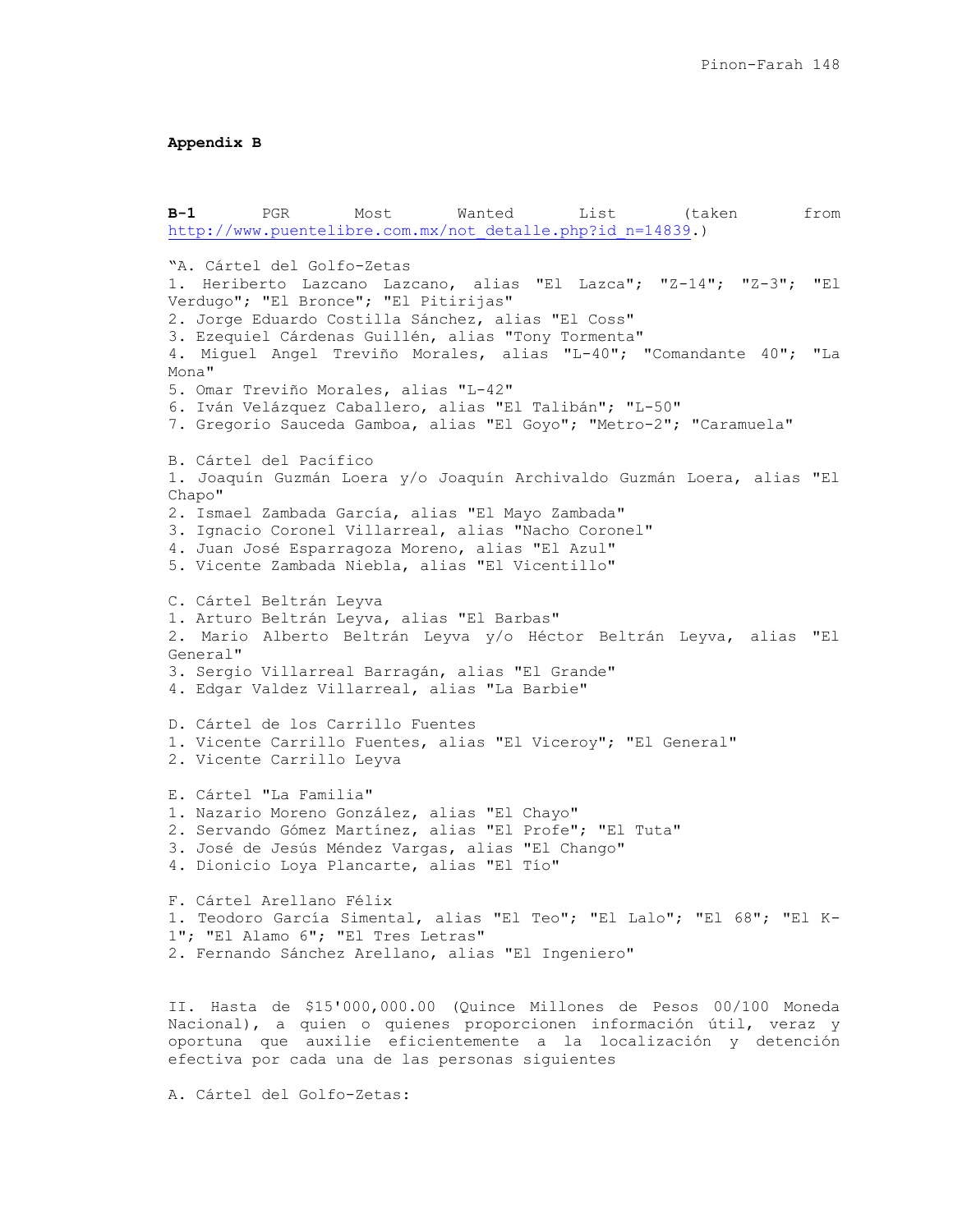1. Sigifredo Nájera Talamantes, alias "El Canicón" 2. Ricardo Almanza Morales, alias "El Gori" 3. Eduardo Almanza Morales, alias "El Gori" 4. Raymundo Almanza Morales, alias "El Gori" 5. Flavio Méndez Santiago, alias "El Amarillo" 6. Sergio Peña Solís y/o René Solís Carlos, alias "El Concord"; "El Colosio" 7. Raúl Lucio Fernández Lechuga, alias "El Lucky" 8. Sergio Enrique Ruíz Tlapanco, alias "El Tlapa" B. Cártel Beltrán Leyva 1. Francisco Hernández García, alias "El 2000"; "El Panchillo" 2. Alberto Pineda Villa, alias "El Borrado" 3. Marco Antonio Pineda Villa, alias "El MP" 4. Héctor Huerta Ríos, alias "La Burra"; "El Junior" C. Cártel de Juárez y/o de los Carrillo Fuentes

1. Juan Pablo Ledesma y/o Eduardo Ledesma, alias "El JL"

Las recompensas que se ofrecen conforme a las fracciones a quien o quienes proporcionen información relevante y útil, que auxilie eficientemente para la localización y detención de las personas anteriores, se entienden por cada una de las personas señaladas. Todas cuentan con orden de aprehensión librada en su contra por autoridades judiciales del orden federal, o bien, con orden de localización y presentación emitida por el Ministerio Público de la Federación. Por razones de seguridad, a fin de evitar filtraciones que pongan en riesgo las investigaciones, así como las acciones de coordinación entre las autoridades competentes, se omiten en el presente Acuerdo los datos de identificación de los procedimientos penales en que se han librado las órdenes judiciales y ministeriales respectivas, así como de las autoridades correspondientes.

**B-2** Assault Weapons Ban (taken from Library of Congress Website at [http://thomas.loc.gov/cgi](http://thomas.loc.gov/cgi-bin/query/F?c103:1:./temp/~c1032m1Ijc:e643945)[bin/query/F?c103:1:./temp/~c1032m1Ijc:e643945:](http://thomas.loc.gov/cgi-bin/query/F?c103:1:./temp/~c1032m1Ijc:e643945).)

#### **H.R.3355**

**Violent Crime Control and Law Enforcement Act of 1994 (Enrolled Bill [Final as Passed Both House and Senate] - ENR)**

**Subtitle A--Assault Weapons**

**SEC. 110101. SHORT TITLE.**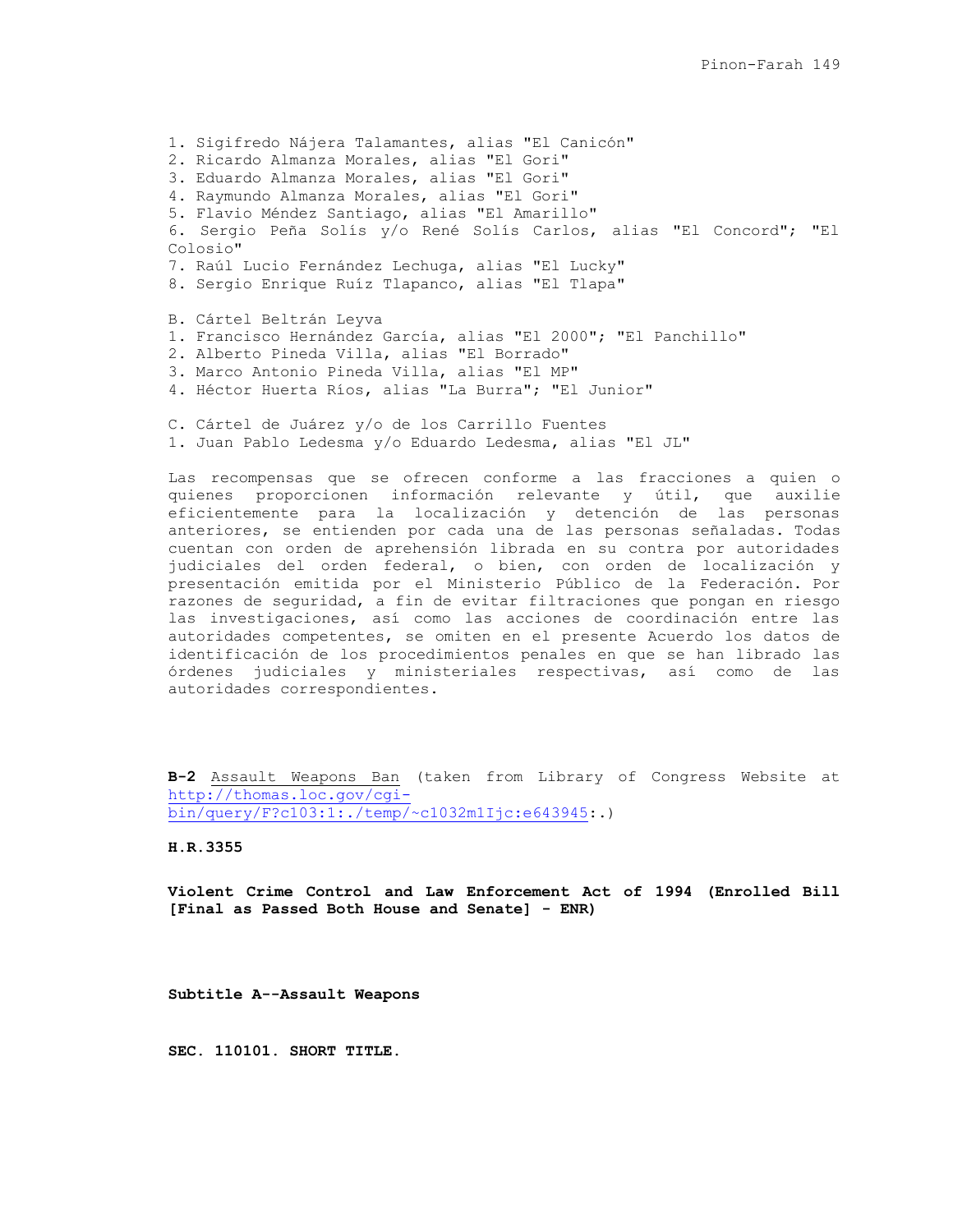This subtitle may be cited as the `Public Safety and Recreational Firearms Use Protection Act'.

## **SEC. 110102. RESTRICTION ON MANUFACTURE, TRANSFER, AND POSSESSION OF CERTAIN SEMIAUTOMATIC ASSAULT WEAPONS.**

- (a) RESTRICTION- Section 922 of title 18, United States Code, is amended by adding at the end the following new subsection:
- $\dot{\;}$  (v)(1) It shall be unlawful for a person to manufacture, transfer, or possess a semiautomatic assault weapon.
- `(2) Paragraph (1) shall not apply to the possession or transfer of any semiautomatic assault weapon otherwise lawfully possessed under Federal law on the date of the enactment of this subsection.
- `(3) Paragraph (1) shall not apply to--
	- `(A) any of the firearms, or replicas or duplicates of the firearms, specified in Appendix A to this section, as such firearms were manufactured on October 1, 1993;
	- `(B) any firearm that--
	- `(i) is manually operated by bolt, pump, lever, or slide action;
	- `(ii) has been rendered permanently inoperable; or
	- `(iii) is an antique firearm;
	- `(C) any semiautomatic rifle that cannot accept a detachable magazine that holds more than 5 rounds of ammunition; or
	- `(D) any semiautomatic shotgun that cannot hold more than 5 rounds of ammunition in a fixed or detachable magazine.
- The fact that a firearm is not listed in Appendix A shall not be construed to mean that paragraph (1) applies to such firearm. No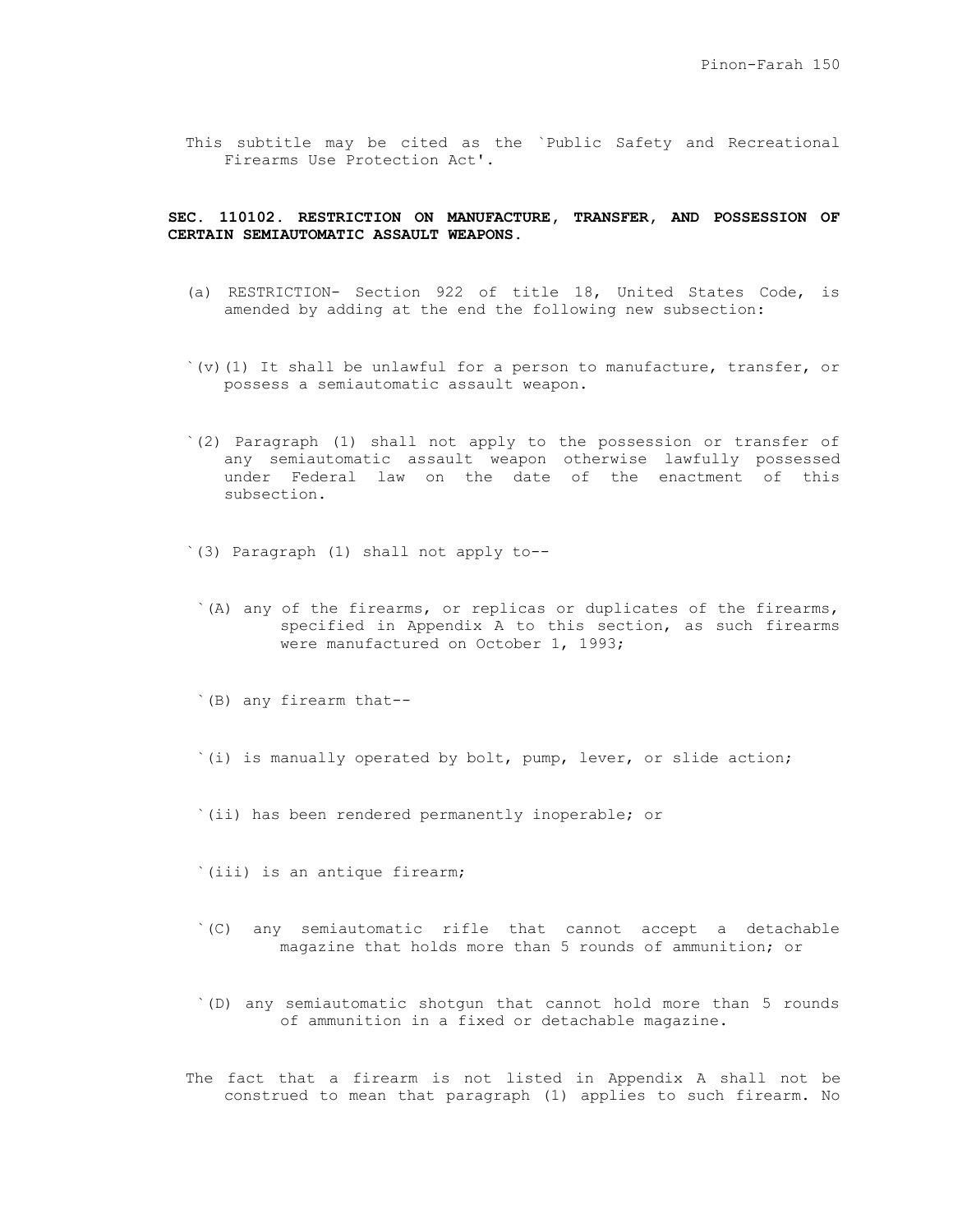firearm exempted by this subsection may be deleted from Appendix A so long as this subsection is in effect.

- `(4) Paragraph (1) shall not apply to--
- `(A) the manufacture for, transfer to, or possession by the United States or a department or agency of the United States or a State or a department, agency, or political subdivision of a State, or a transfer to or possession by a law enforcement officer employed by such an entity for purposes of law enforcement (whether on or off duty);
- `(B) the transfer to a licensee under title I of the Atomic Energy Act of 1954 for purposes of establishing and maintaining an on-site physical protection system and security organization required by Federal law, or possession by an employee or contractor of such licensee on-site for such purposes or off-site for purposes of licensee-authorized training or transportation of nuclear materials;
- `(C) the possession, by an individual who is retired from service with a law enforcement agency and is not otherwise prohibited from receiving a firearm, of a semiautomatic assault weapon transferred to the individual by the agency upon such retirement; or
- `(D) the manufacture, transfer, or possession of a semiautomatic assault weapon by a licensed manufacturer or licensed importer for the purposes of testing or experimentation authorized by the Secretary.'.
- (b) DEFINITION OF SEMIAUTOMATIC ASSAULT WEAPON- Section 921(a) of title 18, United States Code, is amended by adding at the end the following new paragraph:

`(30) The term `semiautomatic assault weapon' means--

- `(A) any of the firearms, or copies or duplicates of the firearms in any caliber, known as--
- `(i) Norinco, Mitchell, and Poly Technologies Avtomat Kalashnikovs (all models);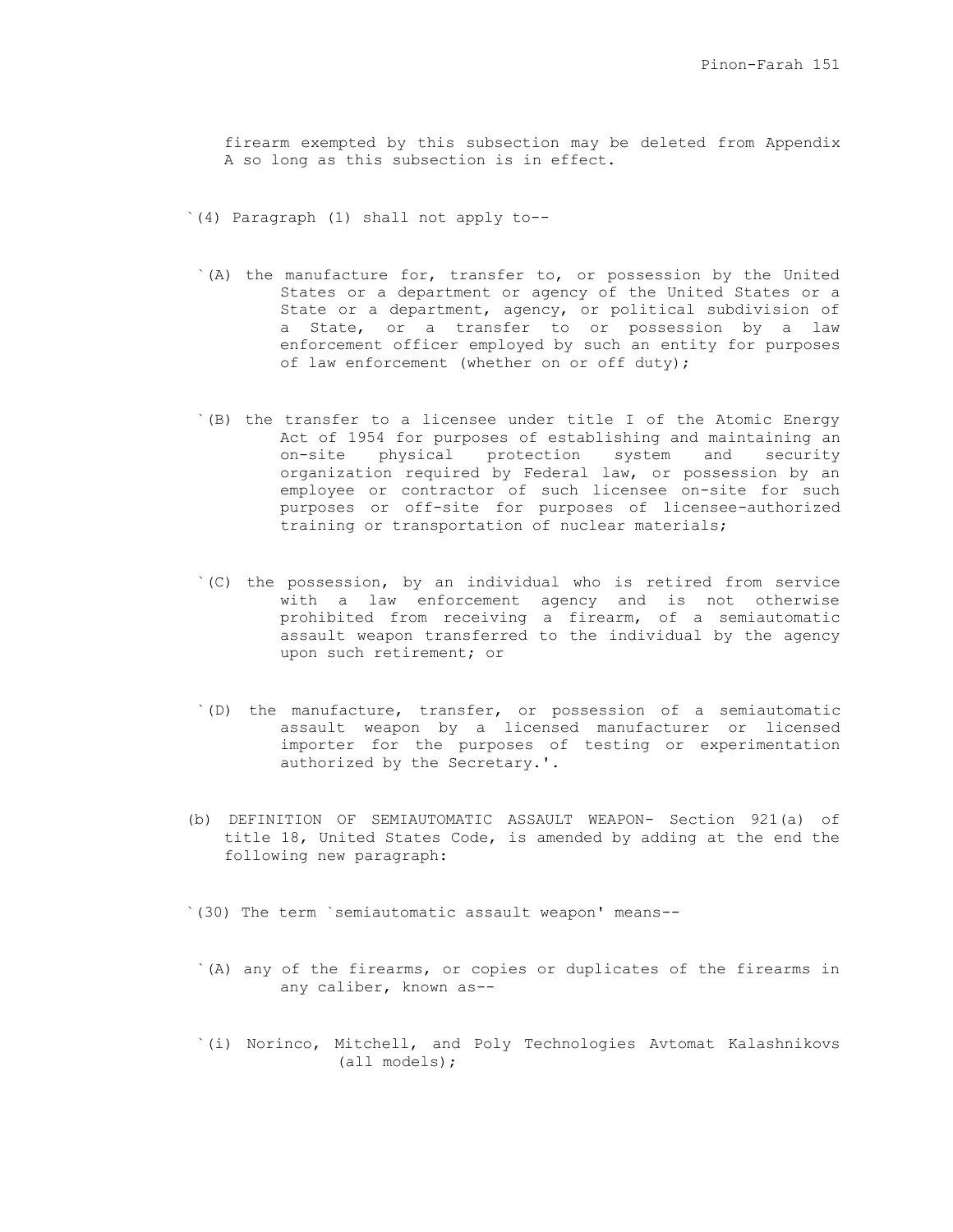`(ii) Action Arms Israeli Military Industries UZI and Galil;

`(iii) Beretta Ar70 (SC-70);

`(iv) Colt AR-15;

`(v) Fabrique National FN/FAL, FN/LAR, and FNC;

`(vi) SWD M-10, M-11, M-11/9, and M-12;

`(vii) Steyr AUG;

`(viii) INTRATEC TEC-9, TEC-DC9 and TEC-22; and

- `(ix) revolving cylinder shotguns, such as (or similar to) the Street Sweeper and Striker 12;
- `(B) a semiautomatic rifle that has an ability to accept a detachable magazine and has at least 2 of--
- `(i) a folding or telescoping stock;
- `(ii) a pistol grip that protrudes conspicuously beneath the action of the weapon;

`(iii) a bayonet mount;

- `(iv) a flash suppressor or threaded barrel designed to accommodate a flash suppressor; and
- `(v) a grenade launcher;
- `(C) a semiautomatic pistol that has an ability to accept a detachable magazine and has at least 2 of--
- `(i) an ammunition magazine that attaches to the pistol outside of the pistol grip;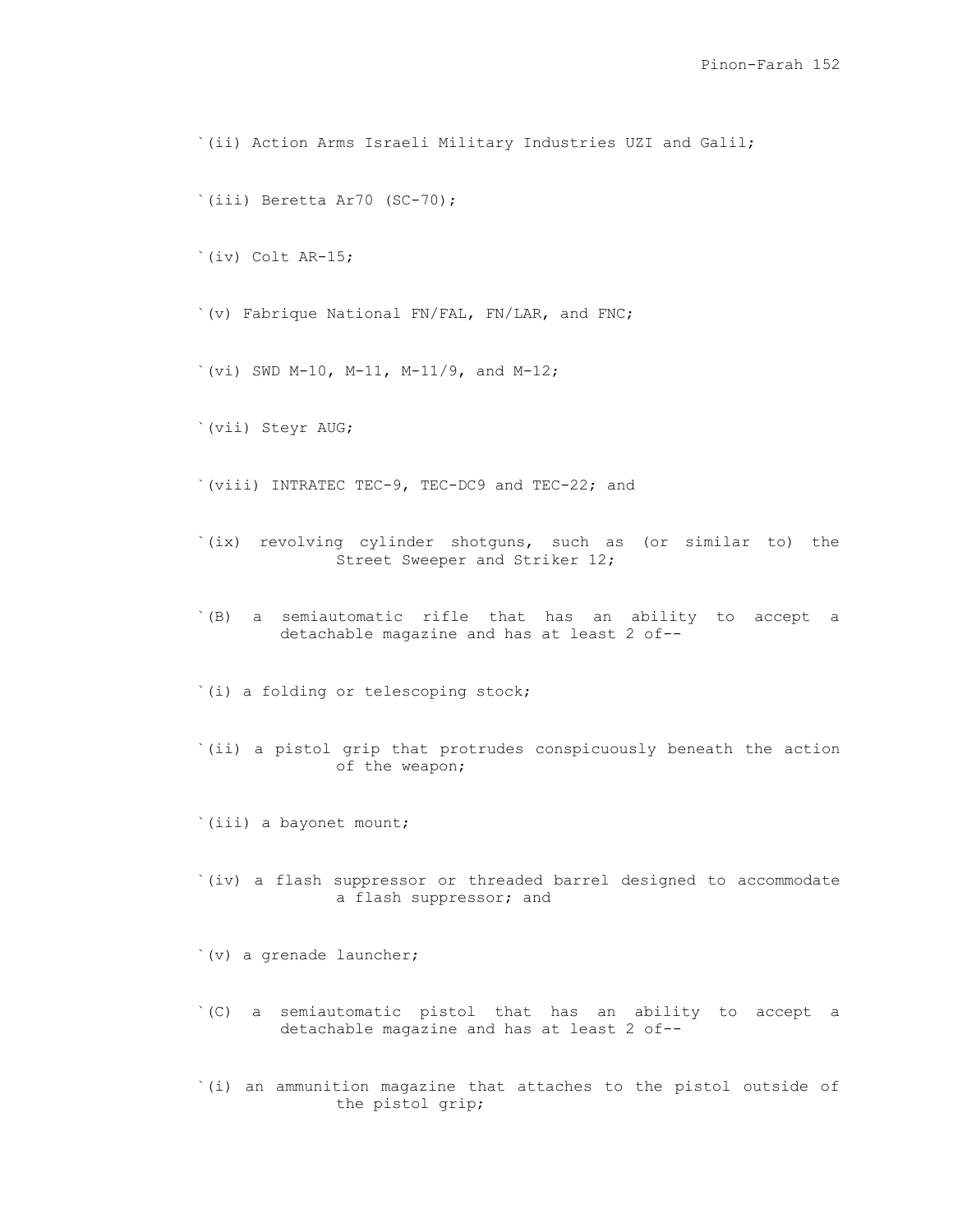- `(ii) a threaded barrel capable of accepting a barrel extender, flash suppressor, forward handgrip, or silencer;
- `(iii) a shroud that is attached to, or partially or completely encircles, the barrel and that permits the shooter to hold the firearm with the nontrigger hand without being burned;
- `(iv) a manufactured weight of 50 ounces or more when the pistol is unloaded; and
- `(v) a semiautomatic version of an automatic firearm; and
- `(D) a semiautomatic shotgun that has at least 2 of--
- `(i) a folding or telescoping stock;
- `(ii) a pistol grip that protrudes conspicuously beneath the action of the weapon;
- `(iii) a fixed magazine capacity in excess of 5 rounds; and
	- `(iv) an ability to accept a detachable magazine.'.
- (c) PENALTIES-
	- (1) VIOLATION OF SECTION  $922(v)$  Section  $924(a)(1)(B)$  of such title is amended by striking `or (q) of section 922' and inserting `(r), or (v) of section 922'.
	- (2) USE OR POSSESSION DURING CRIME OF VIOLENCE OR DRUG TRAFFICKING CRIME- Section 924(c)(1) of such title is amended in the first sentence by inserting `, or semiautomatic assault weapon,' after `short-barreled shotgun,'.

(d) IDENTIFICATION MARKINGS FOR SEMIAUTOMATIC ASSAULT WEAPONS- Section 923(i) of such title is amended by adding at the end the following: `The serial number of any semiautomatic assault weapon manufactured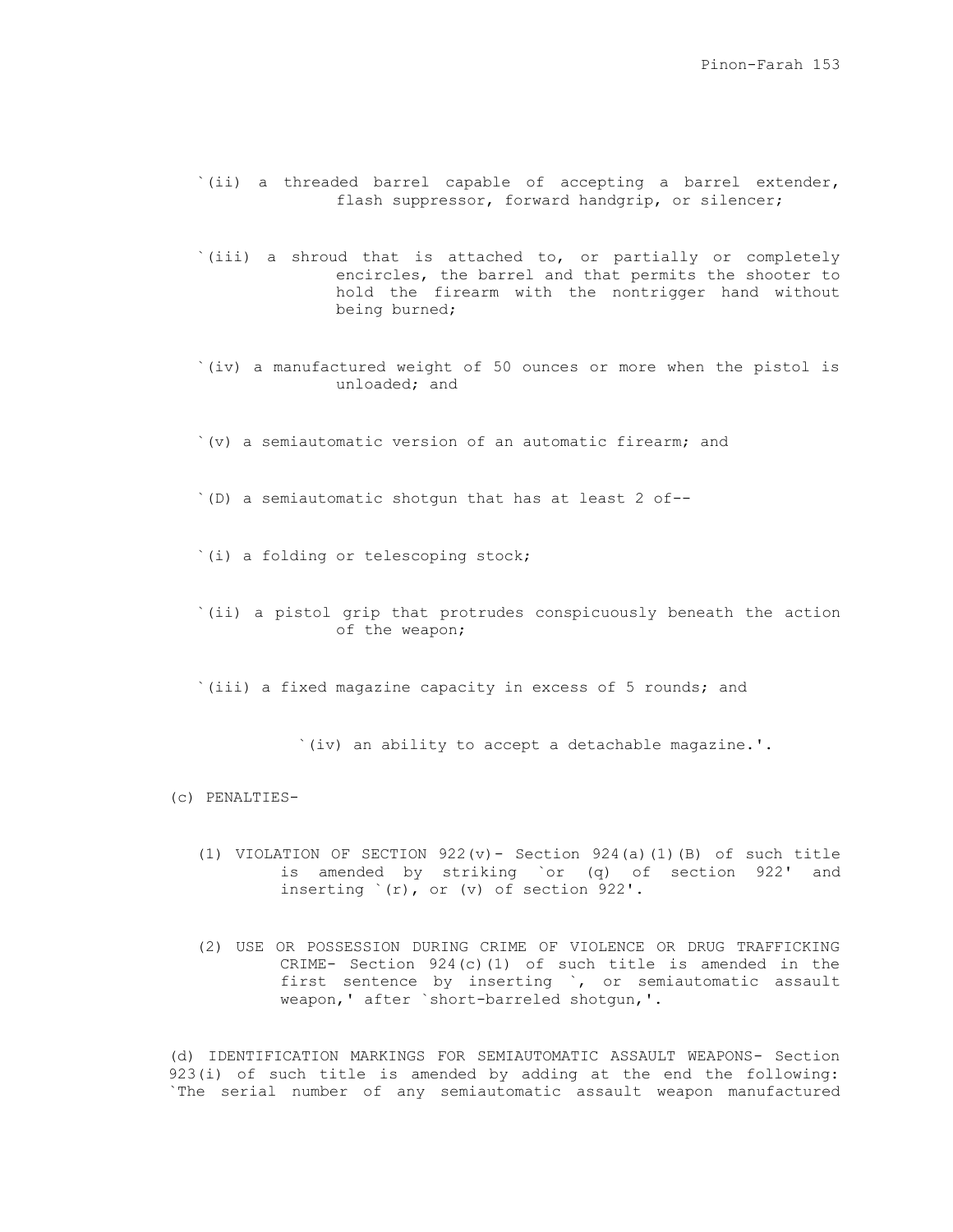after the date of the enactment of this sentence shall clearly show the date on which the weapon was manufactured.'. **B-3** The United Nations Convention against Transnational Organized Crime

and its Protocols (taken from the UNODC website at:

[http://www.unodc.org/unodc/en/treaties/CTOC/index.html\)](http://www.unodc.org/unodc/en/treaties/CTOC/index.html):

"The United Nations Convention against Transnational Organized Crime, adopted by General Assembly resolution 55/25 of 15 November 2000, is the main international instrument in the fight against transnational organized crime. It opened for signature by Member States at a Highlevel Political Conference convened for that purpose in Palermo, Italy, on 12-15 December 2000 and entered into force on 29 September 2003. The Convention is further supplemented by three Protocols, which target specific areas and manifestations of organized crime: the Protocol to Prevent, Suppress and Punish Trafficking in Persons, Especially Women and Children; the Protocol against the Smuggling of Migrants by Land, Sea and Air; and the Protocol against the Illicit Manufacturing of and Trafficking in Firearms, their Parts and Components and Ammunition. Countries must become parties to the Convention itself before they can become parties to any of the Protocols.

The Convention represents a major step forward in the fight against transnational organized crime and signifies the recognition by Member States of the seriousness of the problems posed by it, as well as the need to foster and enhance close international cooperation in order to tackle those problems. States that ratify this instrument commit themselves to taking a series of measures against transnational organized crime, including the creation of domestic criminal offences (participation in an organized criminal group, money laundering, corruption and obstruction of justice); the adoption of new and sweeping frameworks for extradition, mutual legal assistance and law enforcement cooperation; and the promotion of training and technical assistance for building or upgrading the necessary capacity of national authorities.

The Protocol to Prevent, Suppress and Punish Trafficking in Persons, especially Women and Children, was adopted by General Assembly resolution 55/25. It entered into force on 25 December 2003. It is the first global legally binding instrument with an agreed definition on trafficking in persons. The intention behind this definition is to facilitate convergence in national approaches with regard to the establishment of domestic criminal offences that would support efficient international cooperation in investigating and prosecuting trafficking in persons cases. An additional objective of the Protocol is to protect and assist the victims of trafficking in persons with full respect for their human rights.

The Protocol against the Smuggling of Migrants by Land, Sea and Air, adopted by General Assembly resolution 55/25, entered into force on 28 January 2004. It deals with the growing problem of organized criminal groups who smuggle migrants, often at high risk to the migrants and at great profit for the offenders. A major achievement of the Protocol was that, for the first time in a global international instrument, a definition of smuggling of migrants was developed and agreed upon. The Protocol aims at preventing and combating the smuggling of migrants, as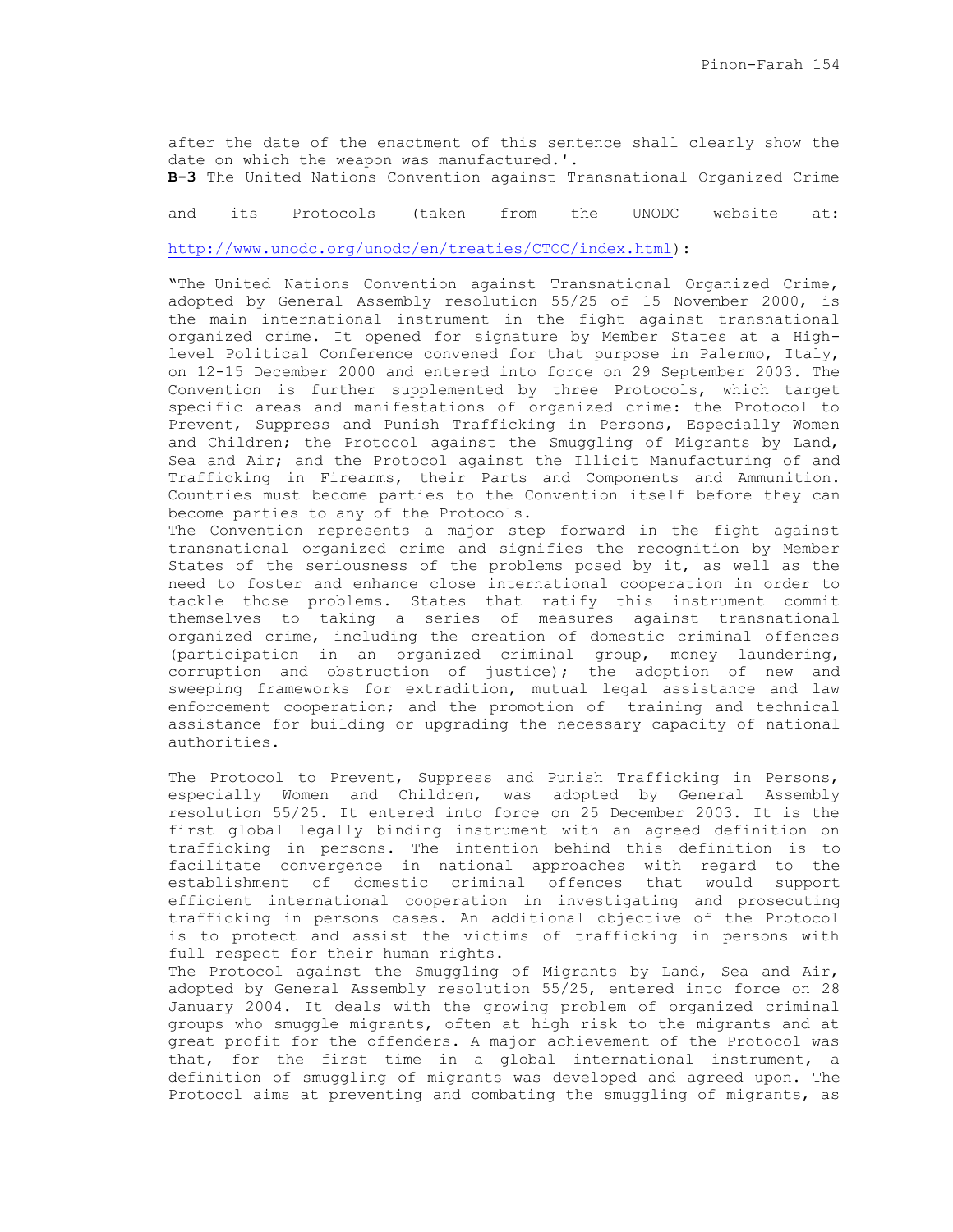well as promoting cooperation among States parties, while protecting the rights of smuggled migrants and preventing the worst forms of their exploitation which often characterize the smuggling process.

The Protocol against the Illicit Manufacturing of and Trafficking in Firearms, their Parts and Components and Ammunition was adopted by General Assembly resolution 55/255 of 31 May 2001. It entered into force on 3 July 2005. The objective of the Protocol, which is the first legally binding instrument on small arms that has been adopted at the global level, is to promote, facilitate and strengthen cooperation among States Parties in order to prevent, combat and eradicate the illicit manufacturing of and trafficking in firearms, their parts and components and ammunition. By ratifying the Protocol, States make a commitment to adopt a series of crime-control measures and implement in their domestic legal order three sets of normative provisions: the first one relates to the establishment of criminal offences related to illegal manufacturing of, and trafficking in, firearms on the basis of the Protocol requirements and definitions; the second to a system of government authorizations or licensing intending to ensure legitimate manufacturing of, and trafficking in, firearms; and the third one to the marking and tracing of firearms."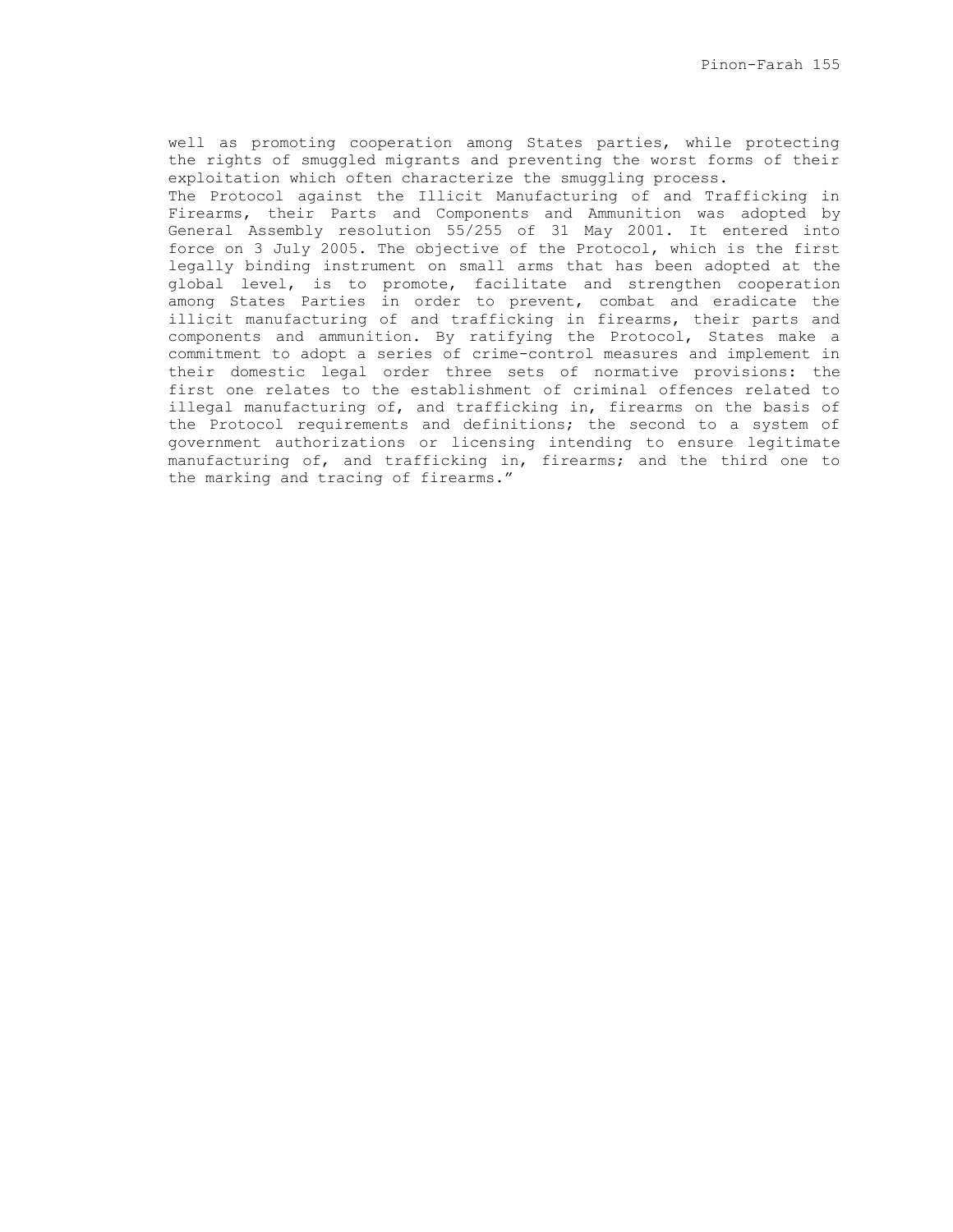**B-4** Inter-American Convention Against the Illicit Manufacturing of and Trafficking in Firearms, Ammunitions, Explosives, and Other Related Materials (taken from OAS website at:

[http://www.oas.org/juridico/english/treaties/a-63.html\)](http://www.oas.org/juridico/english/treaties/a-63.html):

### THE STATES PARTIES,

AWARE of the urgent need to prevent, combat, and eradicate the illicit manufacturing of and trafficking in firearms, ammunition, explosives, and other related materials, due to the harmful effects of these activities on the security of each state and the region as a whole, endangering the well-being of peoples, their social and economic development, and their right to live in peace;

CONCERNED by the increase, at the international level, in the illicit manufacturing of and trafficking in firearms, ammunition, explosives, and other related materials and by the serious problems resulting therefrom;

REAFFIRMING that States Parties give priority to preventing, combating, and eradicating the illicit manufacturing of and trafficking in firearms, ammunition, explosives, and other related materials because of the links of such activities with drug trafficking, terrorism, transnational organized crime, and mercenary and other criminal activities;

CONCERNED about the illicit manufacture of explosives from substances and articles that in and of themselves are not explosives--and that are not addressed by this Convention due to their other lawful uses- for activities related to drug trafficking, terrorism, transnational organized crime and mercenary and other criminal activities;

CONSIDERING the urgent need for all states, and especially those states that produce, export, and import arms, to take the necessary measures to prevent, combat, and eradicate the illicit manufacturing of and trafficking in firearms, ammunition, explosives, and other related materials;

CONVINCED that combating the illicit manufacturing of and trafficking in firearms, ammunition, explosives, and other related materials calls for international cooperation, exchange of information, and other appropriate measures at the national, regional, and international levels, and desiring to set a precedent for the international community in this regard;

STRESSING the need, in peace processes and post-conflict situations, to achieve effective control of firearms, ammunition, explosives, and other related materials in order to prevent their entry into the illicit market;

MINDFUL of the pertinent resolutions of the United Nations General Assembly on measures to eradicate the illicit transfer of conventional weapons and on the need for all states to guarantee their security, and of the efforts carried out in the framework of the Inter-American Drug Abuse Control Commission (CICAD);

RECOGNIZING the importance of strengthening existing international law enforcement support mechanisms such as the International Weapons and Explosives Tracking System (IWETS) of the International Criminal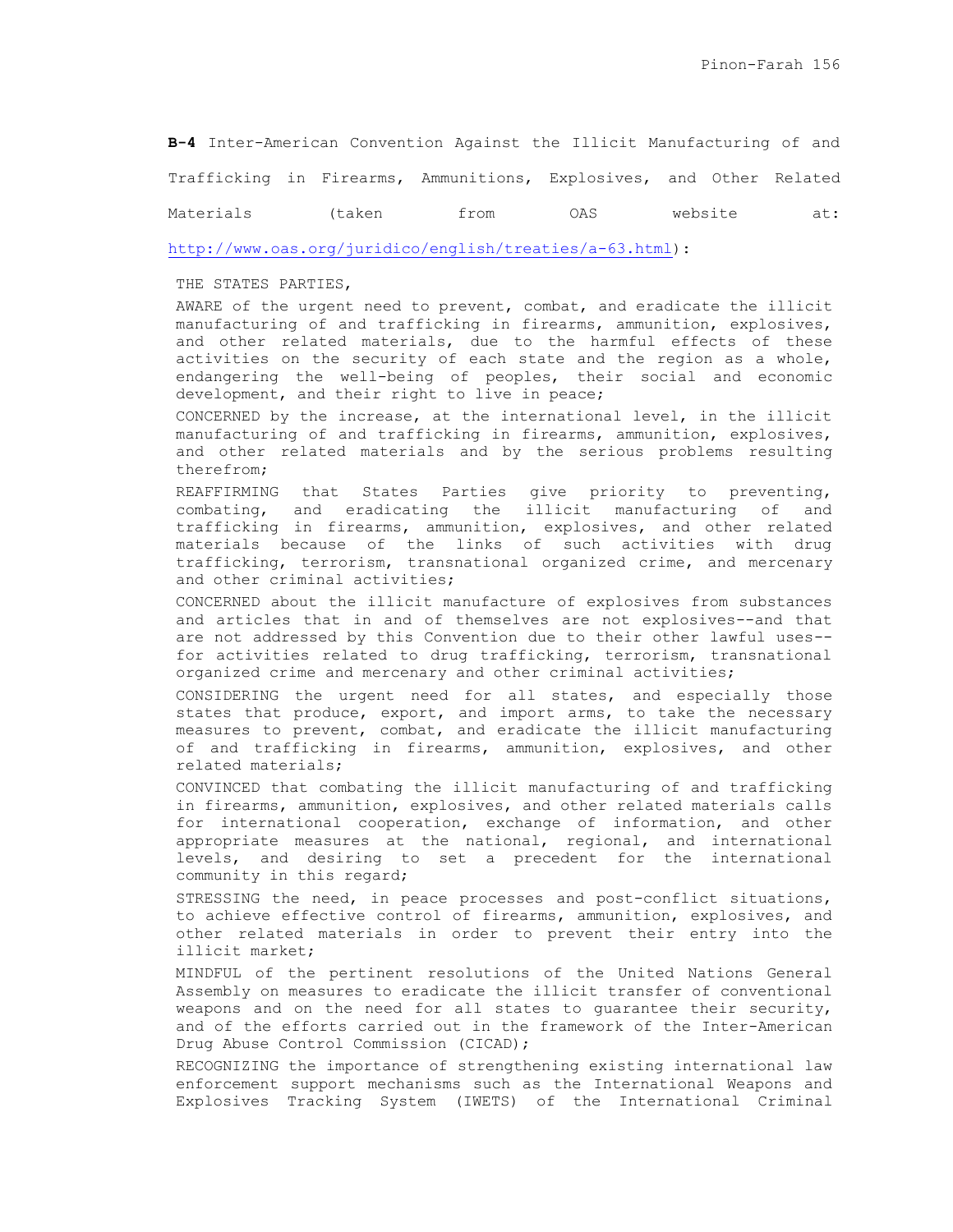Police Organization (INTERPOL), to prevent, combat, and eradicate the illicit manufacturing of and trafficking in firearms, ammunition, explosives, and other related materials;

RECOGNIZING that international trade in firearms is particularly vulnerable to abuses by criminal elements and that a "know-yourcustomer" policy for dealers in, and producers, exporters, and importers of, firearms, ammunition, explosives, and other related materials is crucial for combating this scourge;

RECOGNIZING that states have developed different cultural and historical uses for firearms, and that the purpose of enhancing international cooperation to eradicate illicit transnational trafficking in firearms is not intended to discourage or diminish lawful leisure or recreational activities such as travel or tourism for sport shooting, hunting, and other forms of lawful ownership and use recognized by the States Parties;

RECALLING that States Parties have their respective domestic laws and regulations in the areas of firearms, ammunition, explosives, and other related materials, and recognizing that this Convention does not commit States Parties to enact legislation or regulations pertaining to firearms ownership, possession, or trade of a wholly domestic character, and recognizing that States Parties will apply their respective laws and regulations in a manner consistent with this Convention;

REAFFIRMING the principles of sovereignty, nonintervention, and the juridical equality of states,

HAVE DECIDED TO ADOPT THIS INTER-AMERICAN CONVENTION AGAINST THE ILLICIT MANUFACTURING OF AND TRAFFICKING IN FIREARMS, AMMUNITION, EXPLOSIVES, AND OTHER RELATED MATERIALS: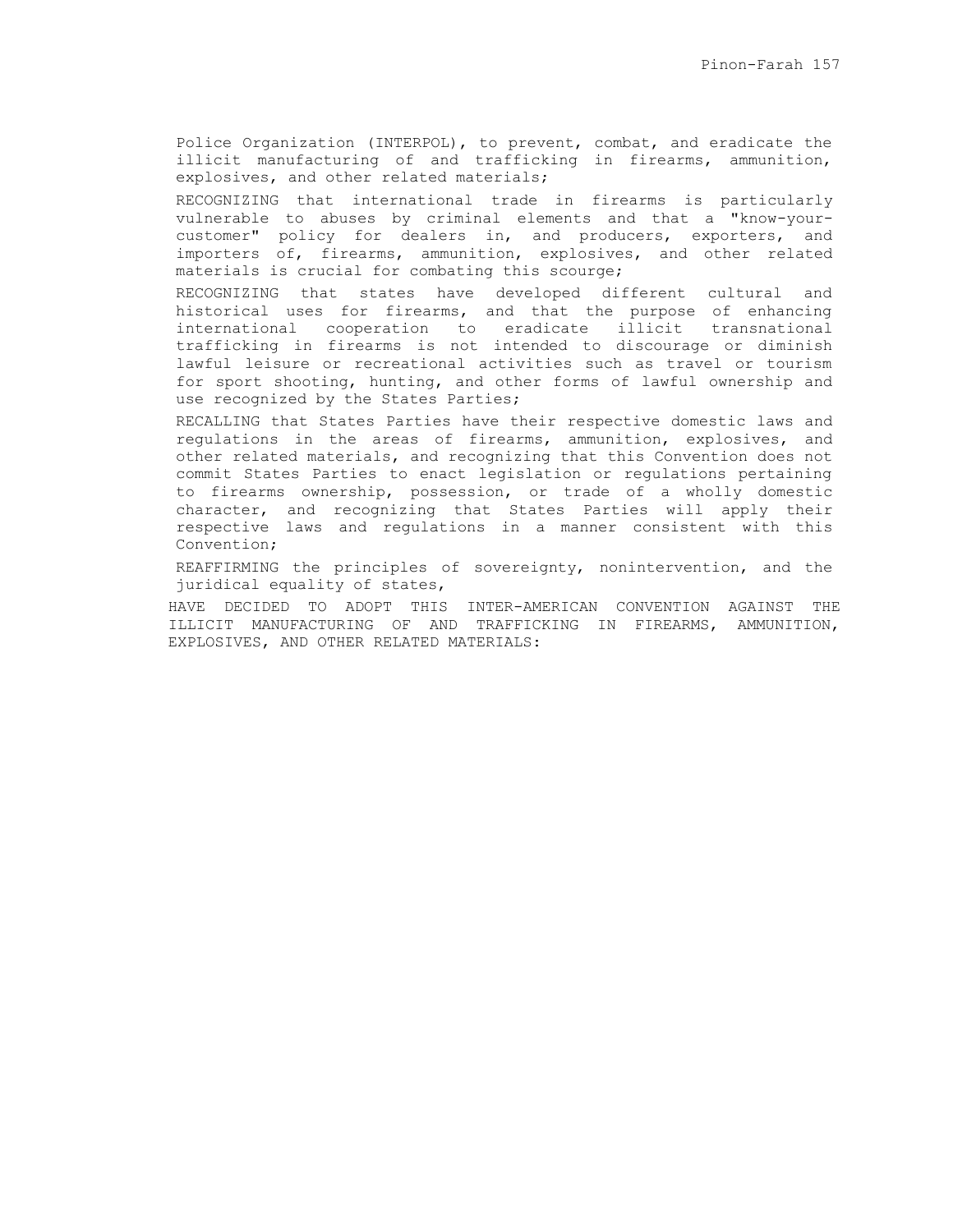#### **Appendix C**

**C-1** Statements from Mexican Bishops made concerning the Church"s role in human rights defense. Taken from Roderic Camp, *Crossing Swords*, 83.

"All bishops, in my opinion, believe that it is the obligation of the Church to protect human rights. Many times these abuses are contrary to our constitution, and these too have to be regularized in terms of theory versus practice….I don"t think there's any bishop who doesn't believe in these rights." Cardinal of Guadalajara

Personal interview with Cardinal Juan Jesús Posadas Ocampo [by Roderic Ai Camp], Guadalajara Archdiocese, Guadalajara, Jalisco, Mexico City, February 20, 1991, as quoted in Camp, *Crossing Swords*, 83.

"When we defend human rights we are defending liberty and human dignity independently of the posture of political parties. This is part of the Church's mission, because he who doesn't encounter God in man will not encounter him anywhere. We are the children of God, we are brothers, and to attack the dignity of man is to offend God. For this reason, the Church, with complete rights, is completing its mission, entering into the defense of human rights."

### Archbishop of Chihuahua

Jaime Pérez Mendoza, "Por peticíon de Bartlett El Vaticano ordenó que hubiera misas en Chihuahua," citing Archbishop Adalberto Almeida Merino, as quoted in Camp, *Crossing Swords*, 83.

"I think the role of the Church in this area of human rights is definitive. They are defending the rights of God in the realization of human welfare against the abuses and excessive behavior of others. Our position would be firm on the moral issues but in politics, no."

### - Bishop of Texcoco

Personal interview with Bishop Magín Camarino Torreblanca Reyes [by Roderic Ai Camp], Texcoco Diocese, Texcoco, México, July 12, 1993, as quoted in Camp, *Crossing Swords*, 83.

"I think the motivation for human rights is stronger today, but it always has been a traditional role of the Church in the past. The right of association, social justice, and other concepts, these are part of the evangelical function. We are now cooperating with other civil institutions and the United Nations" organizations. We must help people in a transcendental sense to focus on all human values."

### Bishop of Aguascalientes

Personal interview with Bishop Rafael Muñoz [by Roderic Ai Camp], Aguascalientes Archdiocese, Aguascalientes,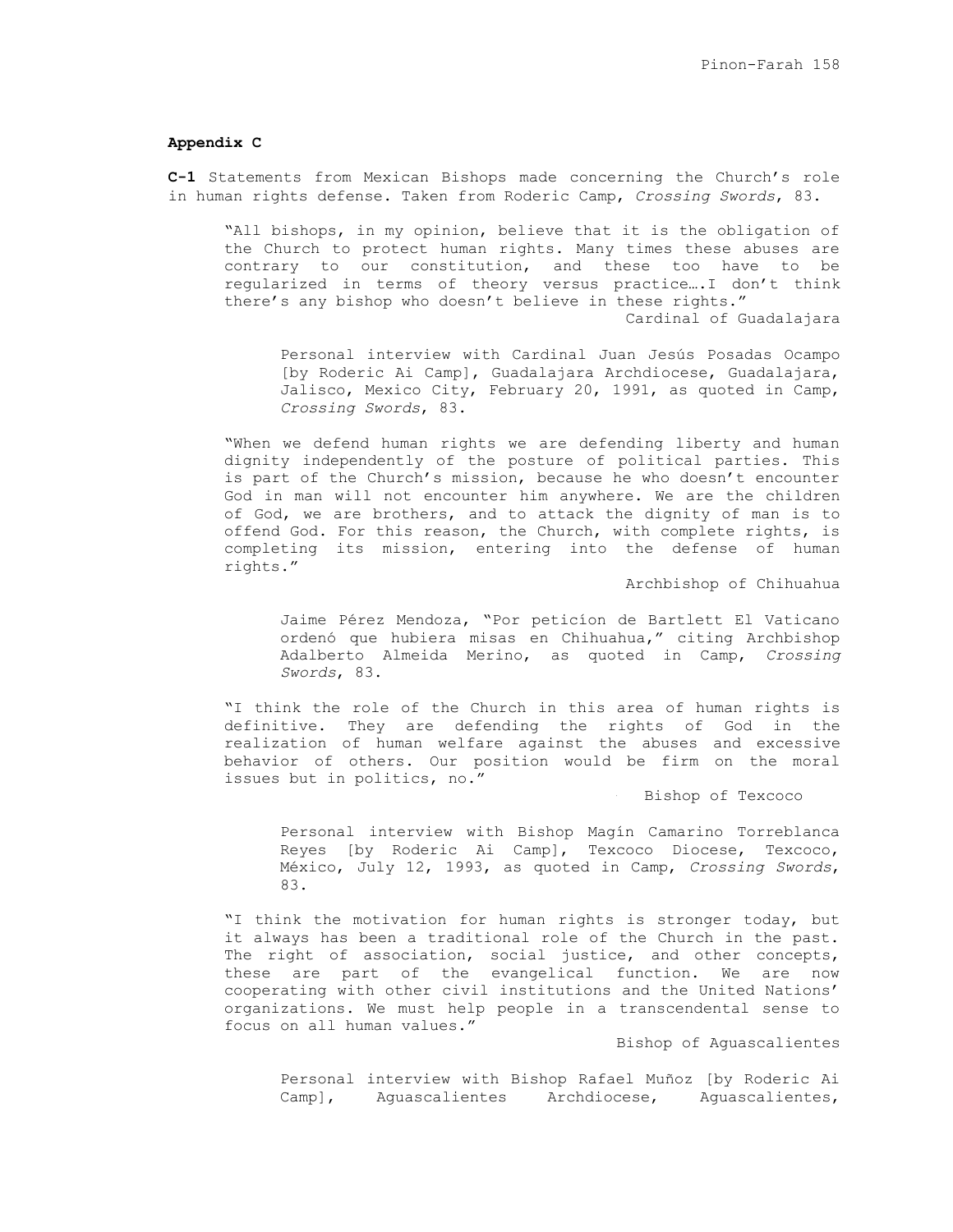Aguascalientes, Mexico City, July 15, 1993, as quoted in Camp, *Crossing Swords*, 83.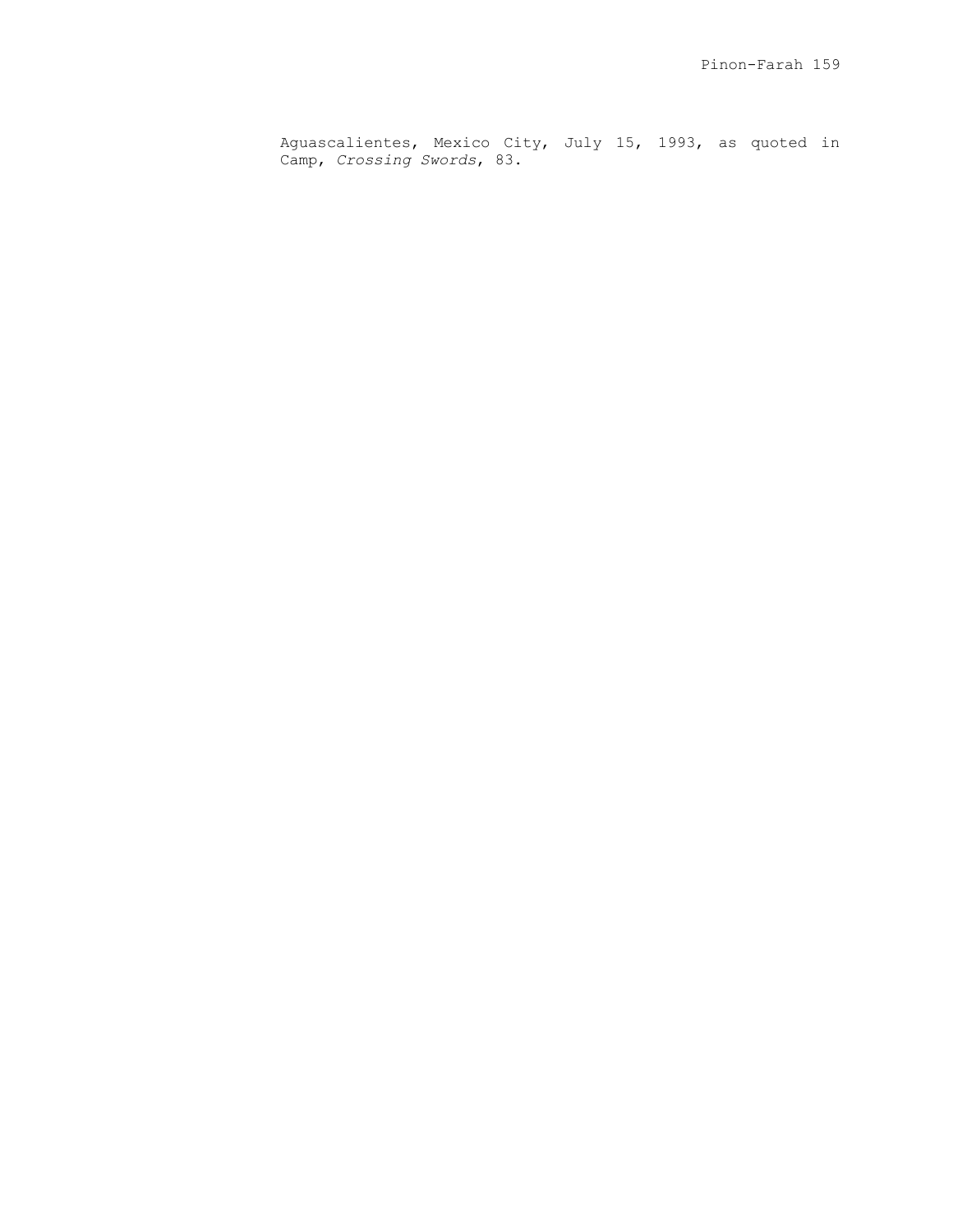**Appendix D**

**D-1**

**Taken from http://www.proceso.com.mx/rv/modHome/detalleExclusiva/89858.**

# **Javier Sicilia: Carta abierta a políticos y criminales Javier Sicilia**

MÉXICO, DF., 3 de abril (Proceso).- El brutal asesinato de mi hijo Juan Francisco, de Julio César Romero Jaime, de Luis Antonio Romero Jaime y de Gabriel Anejo Escalera, se suma a los de tantos otros muchachos y muchachas que han sido igualmente asesinados a lo largo y ancho del país a causa no sólo de la guerra desatada por el gobierno de Calderón contra el crimen organizado, sino del pudrimiento del corazón que se ha apoderado de la mal llamada clase política y de la clase criminal, que ha roto sus códigos de honor.

No quiero, en esta carta, hablarles de las virtudes de mi hijo, que eran inmensas, ni de las de los otros muchachos que vi florecer a su lado, estudiando, jugando, amando, creciendo, para servir, como tantos otros muchachos, a este país que ustedes han desgarrado. Hablar de ello no serviría más que para conmover lo que ya de por sí conmueve el corazón de la ciudadanía hasta la indignación. No quiero tampoco hablar del dolor de mi familia y de la familia de cada uno de los muchachos destruidos. Para ese dolor no hay palabras –sólo la poesía puede acercarse un poco a él, y ustedes no saben de poesía–. Lo que hoy quiero decirles desde esas vidas mutiladas, desde ese dolor que carece de nombre porque es fruto de lo que no pertenece a la naturaleza –la muerte de un hijo es siempre antinatural y por ello carece de nombre: entonces no se es huérfano ni viudo, se es simple y dolorosamente nada– , desde esas vidas mutiladas, repito, desde ese sufrimiento, desde la indignación que esas muertes han provocado, es simplemente que estamos hasta la madre.

Estamos hasta la madre de ustedes, políticos –y cuando digo políticos no me refiero a ninguno en particular, sino a una buena parte de ustedes, incluyendo a quienes componen los partidos–, porque en sus luchas por el poder han desgarrado el tejido de la nación, porque en medio de esta guerra mal planteada, mal hecha, mal dirigida, de esta guerra que ha puesto al país en estado de emergencia, han sido incapaces –a causa de sus mezquindades, de sus pugnas, de su miserable grilla, de su lucha por el poder– de crear los consensos que la nación necesita para encontrar la unidad sin la cual este país no tendrá salida; estamos hasta la madre, porque la corrupción de las instituciones judiciales genera la complicidad con el crimen y la impunidad para cometerlo; porque, en medio de esa corrupción que muestra el fracaso del Estado, cada ciudadano de este país ha sido reducido a lo que el filósofo Giorgio Agamben llamó, con palabra griega, zoe: la vida no protegida, la vida de un animal, de un ser que puede ser violentado, secuestrado, vejado y asesinado impunemente; estamos hasta la madre porque sólo tienen imaginación para la violencia, para las armas, para el insulto y, con ello, un profundo desprecio por la educación, la cultura y las oportunidades de trabajo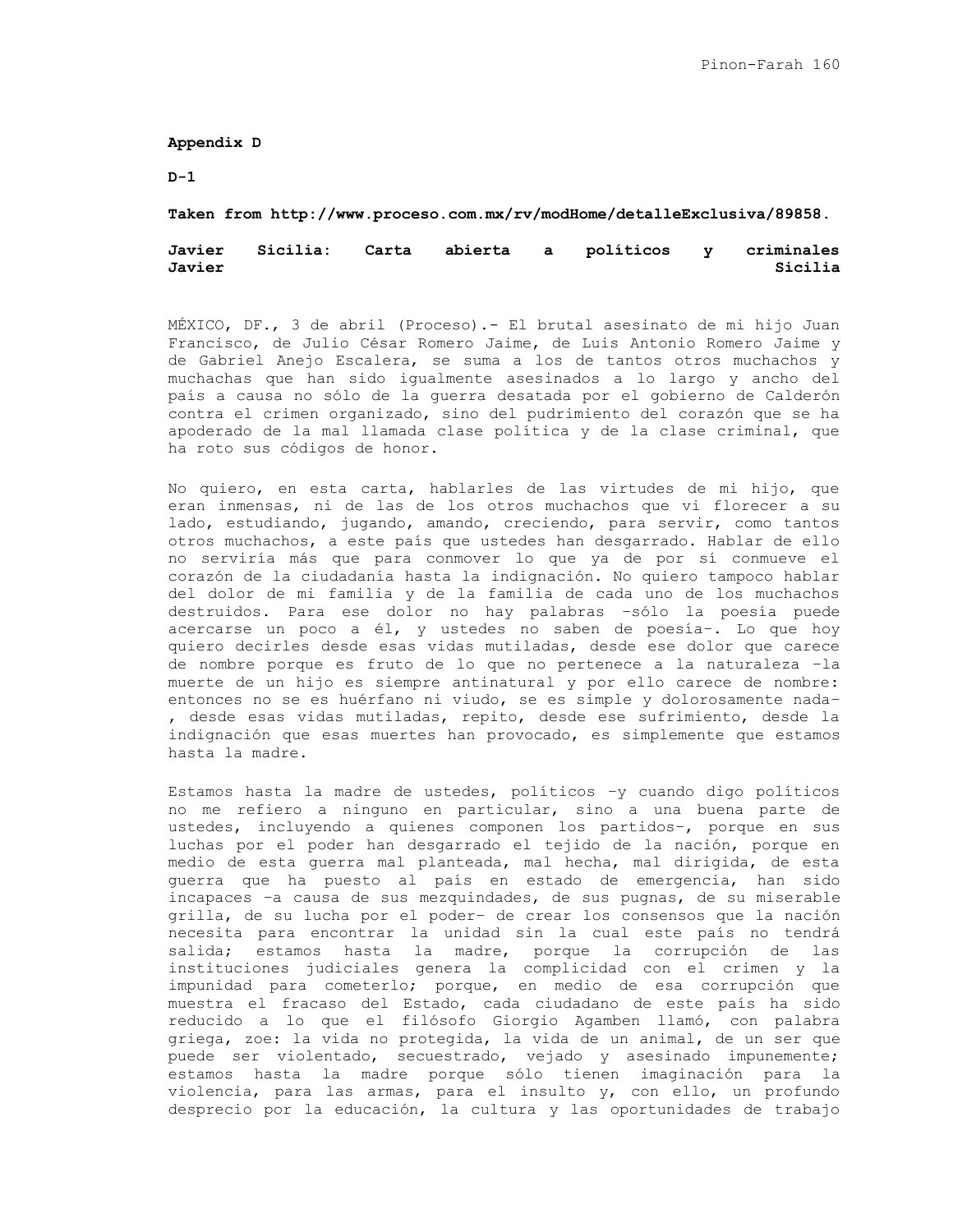honrado y bueno, que es lo que hace a las buenas naciones; estamos hasta la madre porque esa corta imaginación está permitiendo que nuestros muchachos, nuestros hijos, no sólo sean asesinados sino, después, criminalizados, vueltos falsamente culpables para satisfacer el ánimo de esa imaginación; estamos hasta la madre porque otra parte de nuestros muchachos, a causa de la ausencia de un buen plan de gobierno, no tienen oportunidades para educarse, para encontrar un trabajo digno y, arrojados a las periferias, son posibles reclutas para el crimen organizado y la violencia; estamos hasta la madre porque a causa de todo ello la ciudadanía ha perdido confianza en sus gobernantes, en sus policías, en su Ejército, y tiene miedo y dolor; estamos hasta la madre porque lo único que les importa, además de un poder impotente que sólo sirve para administrar la desgracia, es el dinero, el fomento de la competencia, de su pinche "competitividad" y del consumo desmesurado, que son otros nombres de la violencia.

De ustedes, criminales, estamos hasta la madre, de su violencia, de su pérdida de honorabilidad, de su crueldad, de su sinsentido.

Antiguamente ustedes tenían códigos de honor. No eran tan crueles en sus ajustes de cuentas y no tocaban ni a los ciudadanos ni a sus familias. Ahora ya no distinguen. Su violencia ya no puede ser nombrada porque ni siquiera, como el dolor y el sufrimiento que provocan, tiene un nombre y un sentido. Han perdido incluso la dignidad para matar. Se han vuelto cobardes como los miserables Sonderkommandos nazis que asesinaban sin ningún sentido de lo humano a niños, muchachos, muchachas, mujeres, hombres y ancianos, es decir, inocentes. Estamos hasta la madre porque su violencia se ha vuelto infrahumana, no animal –los animales no hacen lo que ustedes hacen–, sino subhumana, demoniaca, imbécil. Estamos hasta la madre porque en su afán de poder y de enriquecimiento humillan a nuestros hijos y los destrozan y producen miedo y espanto.

Ustedes, "señores" políticos, y ustedes, "señores" criminales –lo entrecomillo porque ese epíteto se otorga sólo a la gente honorable-, están con sus omisiones, sus pleitos y sus actos envileciendo a la nación. La muerte de mi hijo Juan Francisco ha levantado la solidaridad y el grito de indignación –que mi familia y yo agradecemos desde el fondo de nuestros corazones– de la ciudadanía y de los medios. Esa indignación vuelve de nuevo a poner ante nuestros oídos esa acertadísima frase que Martí dirigió a los gobernantes: "Si no pueden, renuncien". Al volverla a poner ante nuestros oídos –después de los miles de cadáveres anónimos y no anónimos que llevamos a nuestras espaldas, es decir, de tantos inocentes asesinados y envilecidos–, esa frase debe ir acompañada de grandes movilizaciones ciudadanas que los obliguen, en estos momentos de emergencia nacional, a unirse para crear una agenda que unifique a la nación y cree un estado de gobernabilidad real. Las redes ciudadanas de Morelos están convocando a una marcha nacional el miércoles 6 de abril que saldrá a las 5:00 PM del monumento de la Paloma de la Paz para llegar hasta el Palacio de Gobierno, exigiendo justicia y paz. Si los ciudadanos no nos unimos a ella y la reproducimos constantemente en todas las ciudades, en todos los municipios o delegaciones del país, si no somos capaces de eso para obligarlos a ustedes, "señores" políticos, a gobernar con justicia y dignidad, y a ustedes, "señores" criminales, a retornar a sus códigos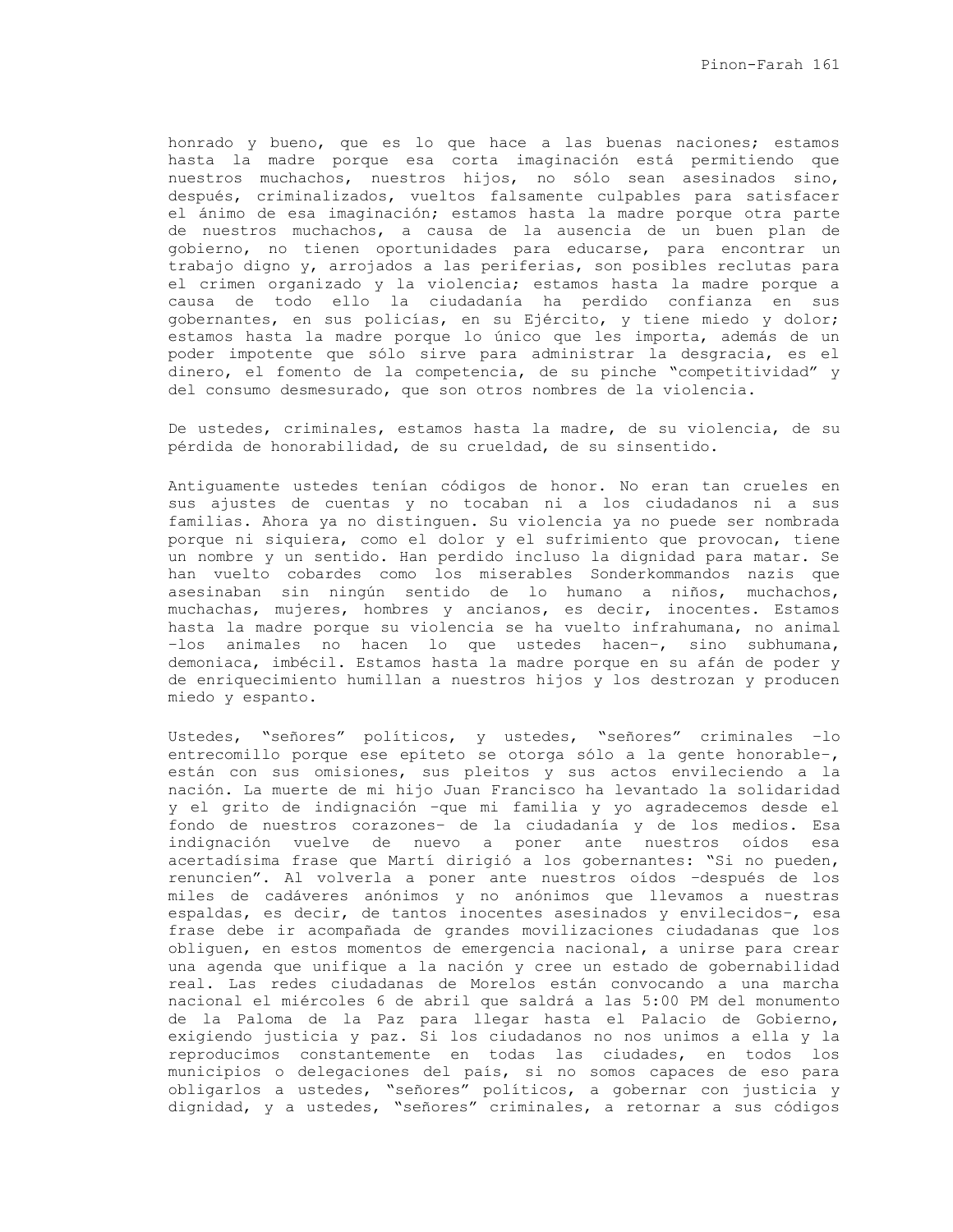de honor y a limitar su salvajismo, la espiral de violencia que han generando nos llevará a un camino de horror sin retorno. Si ustedes, "señores" políticos, no gobiernan bien y no toman en serio que vivimos un estado de emergencia nacional que requiere su unidad, y ustedes, "señores" criminales, no limitan sus acciones, terminarán por triunfar y tener el poder, pero gobernarán o reinarán sobre un montón de osarios y de seres amedrentados y destruidos en su alma. Un sueño que ninguno de nosotros les envidia.

No hay vida, escribía Albert Camus, sin persuasión y sin paz, y la historia del México de hoy sólo conoce la intimidación, el sufrimiento, la desconfianza y el temor de que un día otro hijo o hija de alguna otra familia sea envilecido y masacrado, sólo conoce que lo que ustedes nos piden es que la muerte, como ya está sucediendo hoy, se convierta en un asunto de estadística y de administración al que todos debemos acostumbrarnos.

Porque no queremos eso, el próximo miércoles saldremos a la calle; porque no queremos un muchacho más, un hijo nuestro, asesinado, las redes ciudadanas de Morelos están convocando a una unidad nacional ciudadana que debemos mantener viva para romper el miedo y el aislamiento que la incapacidad de ustedes, "señores" políticos, y la crueldad de ustedes, "señores" criminales, nos quieren meter en el cuerpo y en el alma.

Recuerdo, en este sentido, unos versos de Bertolt Brecht cuando el horror del nazismo, es decir, el horror de la instalación del crimen en la vida cotidiana de una nación, se anunciaba: "Un día vinieron por los negros y no dije nada; otro día vinieron por los judíos y no dije nada; un día llegaron por mí (o por un hijo mío) y no tuve nada que decir". Hoy, después de tantos crímenes soportados, cuando el cuerpo destrozado de mi hijo y de sus amigos ha hecho movilizarse de nuevo a la ciudadanía y a los medios, debemos hablar con nuestros cuerpos, con nuestro caminar, con nuestro grito de indignación para que los versos de Brecht no se hagan una realidad en nuestro país.

Además opino que hay que devolverle la dignidad a esta nación.

Esta carta se publica en la edición 1976 de la revista Proceso, ya en circulación.

# **Javier Sicilia: Open letter to politicians and criminals. Translated by Marco Antonio Pinon-Farah with the minor assistance from [www.translate.google.com.](http://www.translate.google.com/)**

Mexico, DF., April 3, 2011 (Proceso)-The brutal murder of my son Juan Francisco, of Julio César Romero Jaime, of Luis Antonio Romero Jaime and of Gabriel Anejo Escalera, adds to the many other young men and women who have similarly been murdered throughout the country as a result not only of the war brought about by Calderón"s government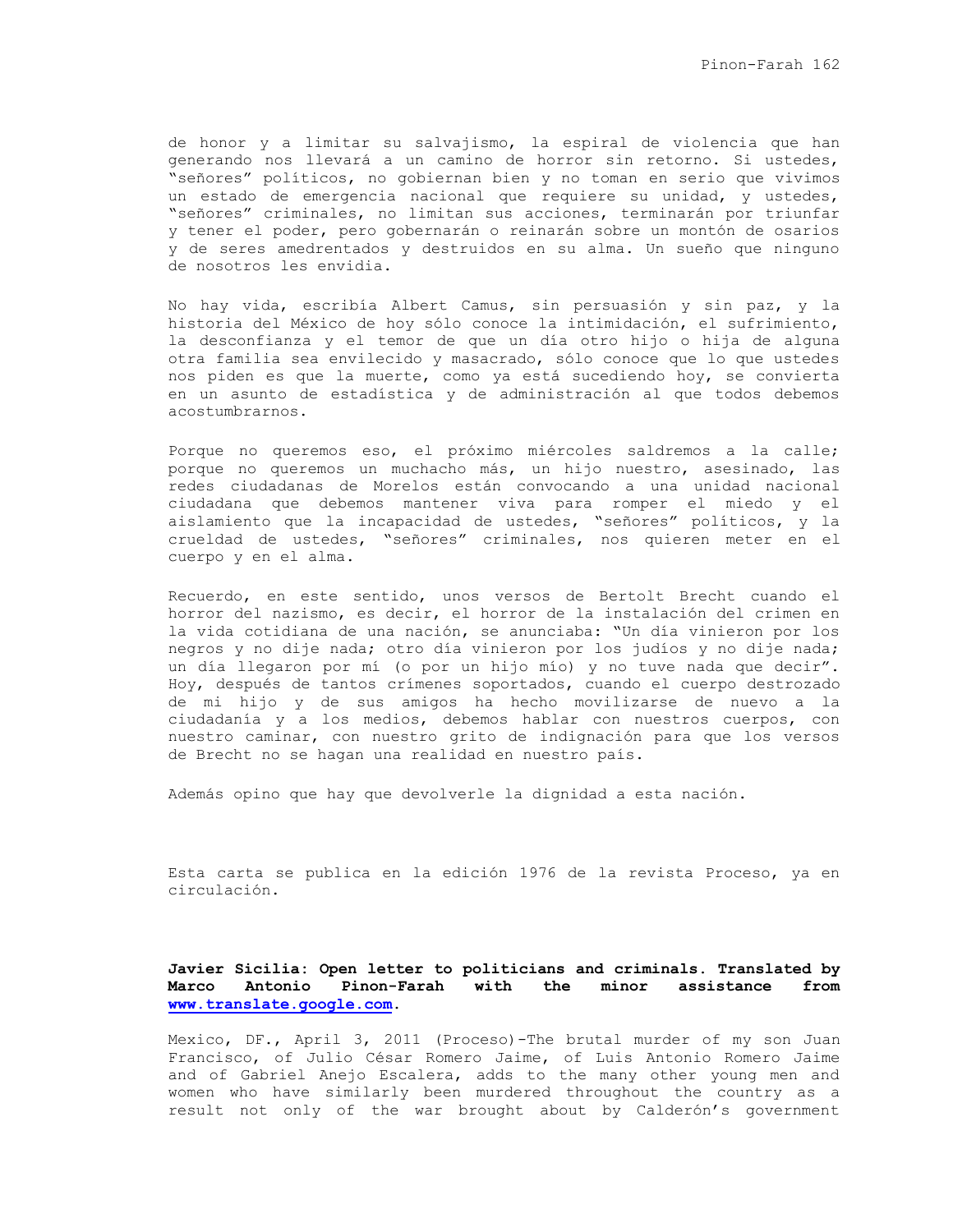against organized crime, but also the rotting of the heart that has gained control over the poorly name political and criminal classes, that has broken its codes of honor.

I do not, in this letter, want to talk about the virtues of my son, which were immense, nor do I wish to speak of those of the other young men I saw flourish by his side, studying, playing, loving, growing, to serve, like so many other youths, this country that you have destroyed. Speaking of such things would not serve any purpose other than to move that which has already been moved within the heart of the people to the point of indignation. I don"t want to talk about the pain of my family and of the family of each of those young men. For that kind of pain there are no words-only poetry is capable of coming close to it, and you know nothing of poetry-. What I do want to tell you today from those mutilated lives, from that pain that doesn"t even have a name because it is the product of that which doesn"t pertain to nature-the death of a child is always unnatural and for that reason it lacks a name: therefore it isn't an orphan nor widower, it is simply and painfully nothing-, from these mutilated lives, I repeat, from that suffering, from the indignation that these deaths have provoked, it quite simply is the case that we have had enough.

We have had enough of you, politicians-and when I say politicians I do not mean any one in particular, but rather a good portion of you, including those who make up the parties-because in your fight for power you have destroyed the social fabric of the country, because in the middle of this war, which has been poorly formulated, poorly carried out, poorly driven, this war that has put the country in a state of emergency, you have been incapable-because of your pettiness, your struggles, your lack of judgment<sup>474</sup>, of your fight for power-of creating the consensus that this country needs in order to find unity, without which this country will not find the way out; we have had enough, because the corruption of the judicial institutions generates complicity with crime and the impunity to commit it; because, throughout this corruption that shows the failure of the State, each citizen of this country has resigned themselves to what the philosopher Giorgio Agamben called, with the Greek word, zoe: unprotected life, the life of an animal, of a being who can be subjected to violence, kidnapped, abused and murdered with impunity**;** we have had enough because you only have the imagination for violence, for weapons, for insults and, with this, a profound hatred for education, culture and the opportunities for honorable and good work, which is what makes countries good; we have had enough because this weak imagination is allowing our young men, our children, to not only be murdered, but also, afterwards, criminalized, falsely blamed in order to satisfy that imagination; we have had enough because another part of our youth, because of the absence of an adequate government plan, don't have opportunities to educate themselves, to find dignified work and, thrown to the periphery, they are potential recruits for organized crime and violence; we have had enough because as a result of this the people has lost confidence in their government, in their police, in the military, and they are scared and hurting; we have had enough because the only thing that matters to you, besides impotent power that only serves the

 $4^{74}$  This word translated using the Spanish definition of "grillarse," from [www.wordreference.com.](http://www.wordreference.com/)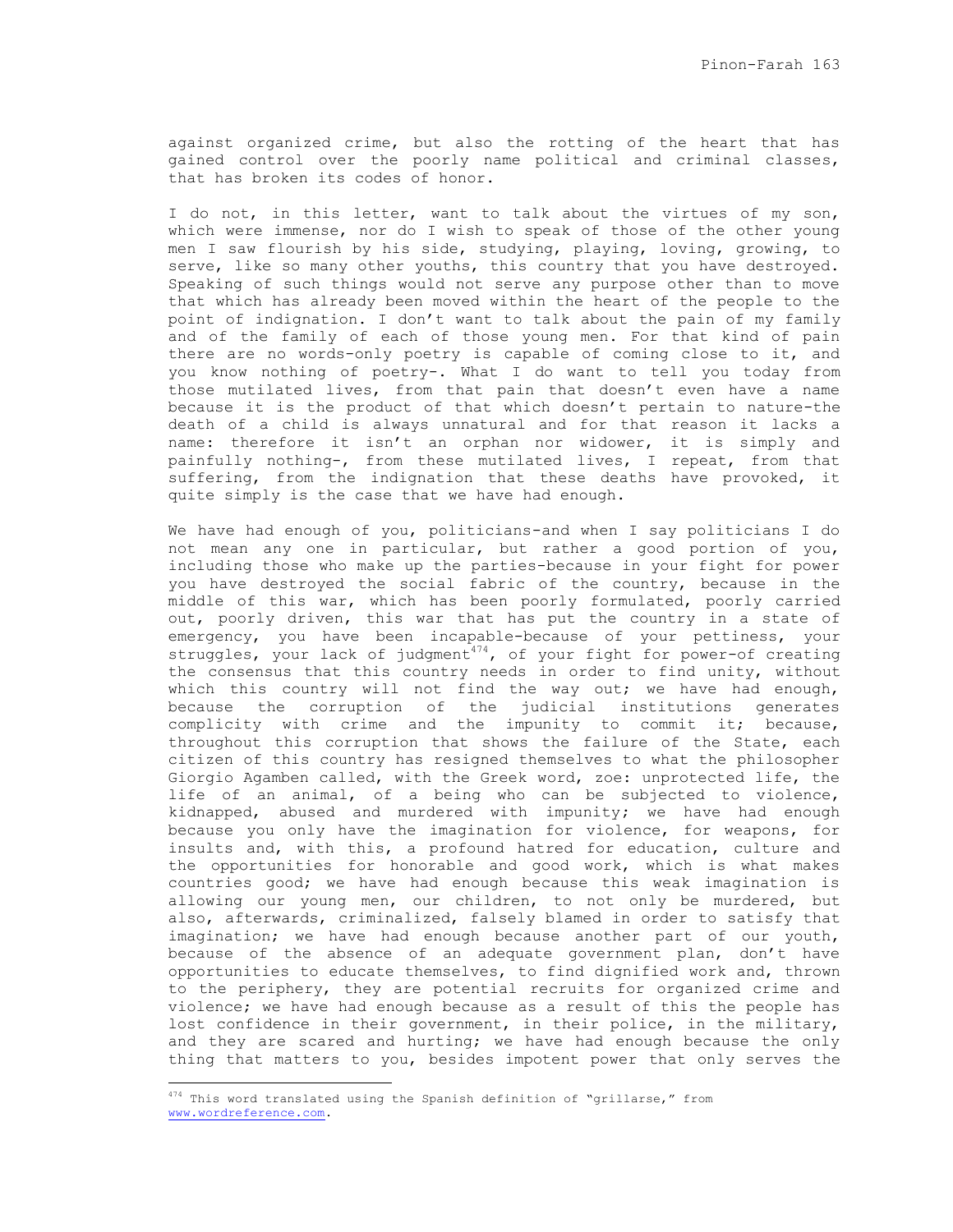purpose to administer disgrace, is money, fostering competition, your *fucking* "competitiveness" and of limitless consumption, which are other names for violence.

We have had enough of you, criminals, of your violence, of your loss of honor, your cruelty, your nonsense.

You used to have codes of honor. You were not so cruel about account balances and you did not touch civilians or their families. Now you make no distinction. Your violence can no longer be identified because it doesn't even, like the pain and suffering it causes, have a name or reason. You have even lost the dignity to kill. You have become cowards like the miserable Sonderkommandos Nazis who murdered, for no human reason, children, young men, young women, women, men and the elderly, that is, the innocent. We have had enough because your violence has become infrahuman, not animalistic-animals don"t do what you do-, but rather subhuman, demonic, senseless. We have had enough because your desire for power and riches humiliate our children and destroy them and produce fear and terror.

You, "gentlemen," politicians, and you, "gentlemen," criminals-I use quotes because this epithet is reserved only for honorable people-, have your omissions, your arguments and your acts that vilify the country. The death of my son Juan Francisco has raised solidarity and the cry of indignation- that my family and I appreciate from the bottom of our hearts- of the people and the mediums. That indignation again brings the wise words, that Martí directed to those who govern, to our ears: "If you cannot do it, resign". By bringing it to our attention again-after the thousands of anonymous and non-anonymous bodies that we carry on our backs, that is, of so many innocent who have been murdered and vilified-, those words should be accompanied by large civilian movements that force them, in these times of national emergency, to come together in order to create an agenda that unifies the nation and creates a state of true governance. The civilian networks of Morelos are planning a national march Wednesday April 6 that will start at 5:00 PM from the Paloma de la Paz monument all the way to Government Palace, demanding justice and peace. If the citizens do not unite and imitate them constantly in all cities, in all municipalities or delegations of the country, if we are incapable of doing so in order to obligate you, "gentlemen," politicians to govern with justice and dignity, and you, "gentlemen," criminals, to return to your codes of honor, and limit your savagery, the spiral of violence which you have generated will take us down a horrific path of no return. If you, "gentlemen," politicians do not govern well and don"t take it seriously that we live in a state of national emergency that requires your unity, and you "gentlemen," criminals, don"t limit your actions, will end up triumphing and gaining power, but you will govern or reign over a bunch of caskets and frightened beings whose souls have been destroyed**.** A dream that none of us envy you for.

Albert Camus wrote that there is no life without persuasion and peace, and Mexico's history of today only knows intimidation, suffering, lack of trust and fear that one day another son or daughter of another family will be vilified and massacred. We only know that what you ask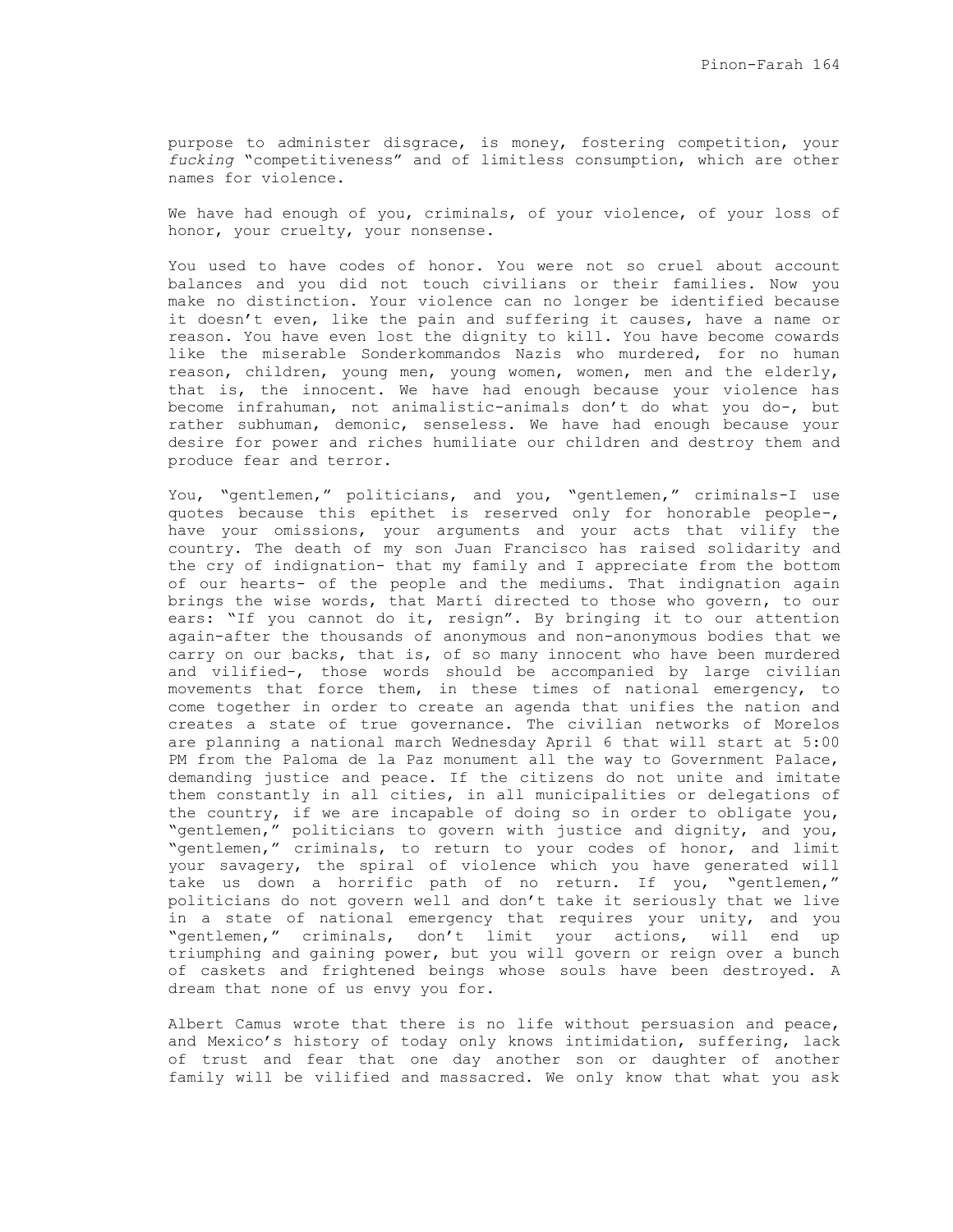of us is death, as this is happening now, it becomes an issue of statistics and administration to which we should all get used to.

Because we do not want that, next Wednesday we will go out to the street; because we do not one more youth, a son of ours, murdered, the civilian networks of Morelos are planning for national civilian unity that we should maintain alive in order to break through the fear and isolation that your inability, "gentlemen," politicians, and your cruelty, "gentlemen," criminals, wish to instill in our bodies and souls.

I remember, in this sense, a few of Bertolt Brecht"s verses about the horror of Nazism, that is, the horror of the installation of crime in the everyday life of a nation, it was announced: "One day they came for the blacks and I said nothing; another day they came for the Jews and I said nothing; one day they came for me (or for a child of mine) and I had nothing to say". Today, after so many supported crimes, when the destroyed body of my son and of his friends has made the people and the media mobilize again, we should speak with our bodies, with our walking, with our cry of indignation so that Brecht"s verses do not become a reality in our country.

I also believe we must return dignity to this country.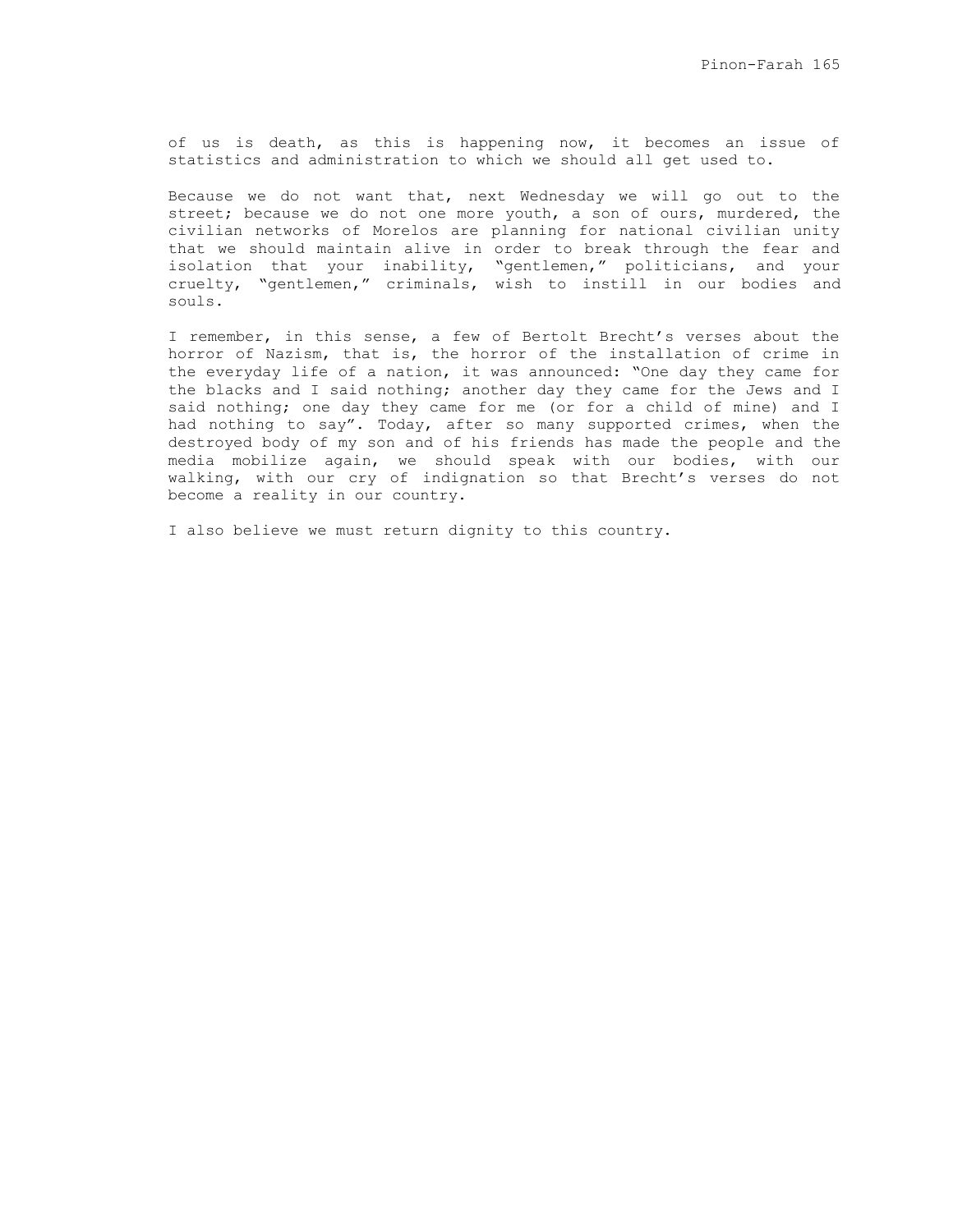## Bibliography

In the case of all Spanish titles, translations carried out by Marco Antonio Piñon-Farah. Personal interviews and correspondences included in footnotes, but not in bibliography as per the citation rules of the Chicago Manual Style.

- Agren, David. "Bishops ask Mexico to reconsider strategy against drug cartels." *Catholic News Service*, February 16, 2010. [http://www.catholicnews.com/data/stories/cns/1000667.htm.](http://www.catholicnews.com/data/stories/cns/1000667.htm)
- Aguilar V., Ruben and Jorge G. Castañeda. *El Narco: La Guerra Fallida*. Mexico D.F.: Punto de Lectura, 2009.
- Aguilar V., Ruben and Jorge G. Castañeda. *El Narco: La Guerra Fallida*, 68. Mexico City: Punto de Lectura, 2009. Quoted in Jorge Castañeda, "Mexico"s Failed Drug War," *CATO Institute Economic Development Bulletin* 13 (May 2010). http://www.cato.org/pub display.php?pub id=11746.
- Archibold, Randal C. "In Mexico, Massacres and Claims of Progress." *The New York Times*, February 1, 2011. [http://www.nytimes.com/2011/02/02/world/americas/02mexico.html.](http://www.nytimes.com/2011/02/02/world/americas/02mexico.html)
- Arias, Luis Omar Montoya and Gabriel Medrano de Luna. "Del corrido revolucionario al narco corrido." *Universidad Autónoma de Sinaloa* and *Universidad de Guanajuato*. Article obtained through personal correspondence with Ramón Gerónimo Olvera.
- Astorga, Luis and David A. Shirk. "Drug Trafficking Organizations and Counter-Drug Strategies in the U.S.-Mexican Context." *Woodrow Wilson International Center for Scholars, Mexico Institute* (April 2010). [http://wilsoncenter.org.](http://wilsoncenter.org/)
- Astorga, Luis. "Notas críticas: Corridos de traficantes y censura." *Región y Sociedad* XVII, no. 32 (2005): 145-165.
- Bailey, John. "Combating Organized Crime and Drug Trafficking in Mexico: What are Mexican and U.S. Strategies? Are They Working?" *Woodrow Wilson International Center for Scholars, Mexico Institute* (April 2010). [http://wilsoncenter.org.](http://wilsoncenter.org/)
- Bennett, Brian. "Drug trafficking sweep launched in response to agent"s death." *Los Angeles Times*. February 24, 2011. [http://www.latimes.com/news/nationworld/nation/la-na-cartel](http://www.latimes.com/news/nationworld/nation/la-na-cartel-arrests-20110225,0,6169725.story?track=rss)[arrests-20110225,0,6169725.story?track=rss.](http://www.latimes.com/news/nationworld/nation/la-na-cartel-arrests-20110225,0,6169725.story?track=rss)
- Booth, William. "As drug life pervades culture, masked men keep it out of the ring." *The Washington Post*, January 3, 2011, sec. A.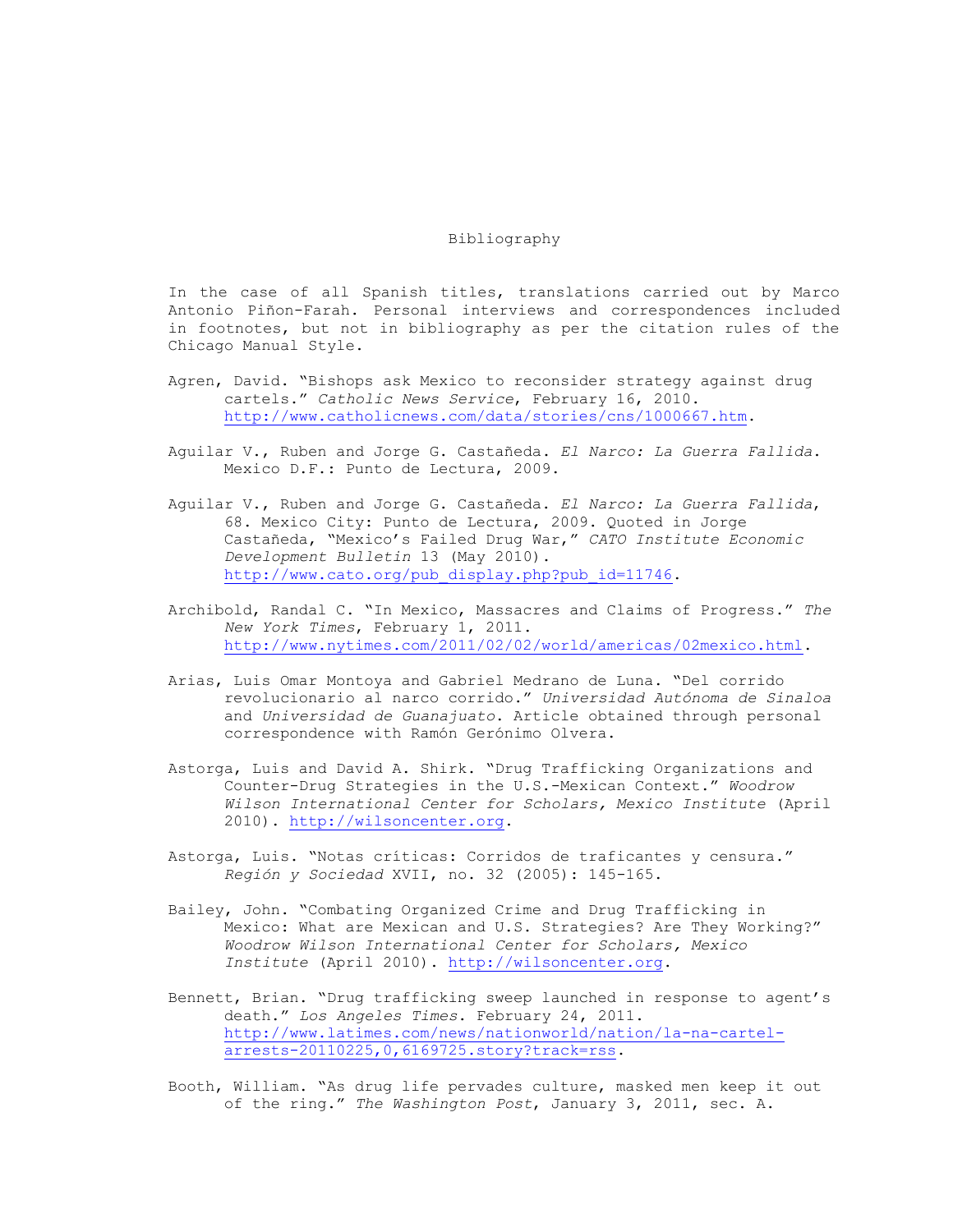- Booth, William and Steve Fainaru. "Cartels Face and Economic Battle: U.S. Marijuana Growers Cutting into Profits of Mexican Traffickers." *The Washington Post*, October 7, 2009. [http://www.washingtonpost.com/wp](http://www.washingtonpost.com/wp-dyn/content/article/2009/10/06/AR2009100603847.html)[dyn/content/article/2009/10/06/AR2009100603847.html.](http://www.washingtonpost.com/wp-dyn/content/article/2009/10/06/AR2009100603847.html)
- Calles, Plutarco Elias. "Church and State in Mexico." *An Irish Quarterly Review* 15, no.59 (Sep. 1926): 488-497. [http://www.jstor.org/stable/30082873.](http://www.jstor.org/stable/30082873)
- Camp, Roderic Ai. "Armed Forces and Drugs: Public Perceptions and Institutional Challenges." *Woodrow Wilson International Center for Scholars, Mexico Institute* (April 2010). [http://wilsoncenter.org.](http://wilsoncenter.org/)
- Camp, Roderic Ai. *Crossing Swords: Religion and Politics in Mexico*. New York: Oxford University Press, 1997.
- Camp, Roderic Ai. *Las Fuerzas Armadas en el México Democrático*. Mexico, D.F.: siglo xxi editores, 2010.
- Camp, Roderic Ai. *Personal Interview with Archbishop Manuel Pérez Gil*. Tlanepantla Archdiocese, Tlanpantla, México. February 18, 1991. As quoted in Camp, Roderic Ai. *Crossing Swords: Religion and Politics in Mexico*. New York: Oxford University Press, 1997.
- Camp, Roderic Ai. *Personal Interview with Bishop Magín Camarino Torreblanca Reyes*. Texcoco Diocese, Texcoco, Mexico. July 12, 1993. As quoted in Camp, Roderic Ai. *Crossing Swords: Religion and Politics in Mexico*. New York: Oxford University Press, 1997.
- Camp, Roderic Ai. *Personal Interview with Bishop Rafael Muñoz*. Aguascalientes Archdiocese, Aguascalientes, Aguascalientes, Mexico City. July 15, 1993. As quoted in Camp, Roderic Ai. *Crossing Swords: Religion and Politics in Mexico*. New York: Oxford University Press, 1997.
- Camp, Roderic Ai. *Personal Interview with Cardinal Juan Jesús Posadas Ocampo*. Guadalajara Archdiocese, Guadalajara, Jalisco, Mexico City. February 20, 1991. As quoted in Camp, Roderic Ai. *Crossing Swords: Religion and Politics in Mexico*. New York: Oxford University Press, 1997.
- Campbell, Howard. "El Narco-Folklore: Narrativas e Historias de la Droga en la Frontera." *Nóesis. Revista de Ciencias Sociales y Humanidades* 16, no. 32 (July-December 2007): 46-70.
- Castañeda, Jorge. "Mexico"s Failed Drug War." *Cato Institute Economic Development Bulletin* 13 (May 2010). [http://www.cato.org/pub\\_display.php?pub\\_id=11746.](http://www.cato.org/pub_display.php?pub_id=11746)
- Castillo, E. Eduardo. "Mexico army: Suspect says ICE agent slain in error." *Associated Press*. February 24, 2011.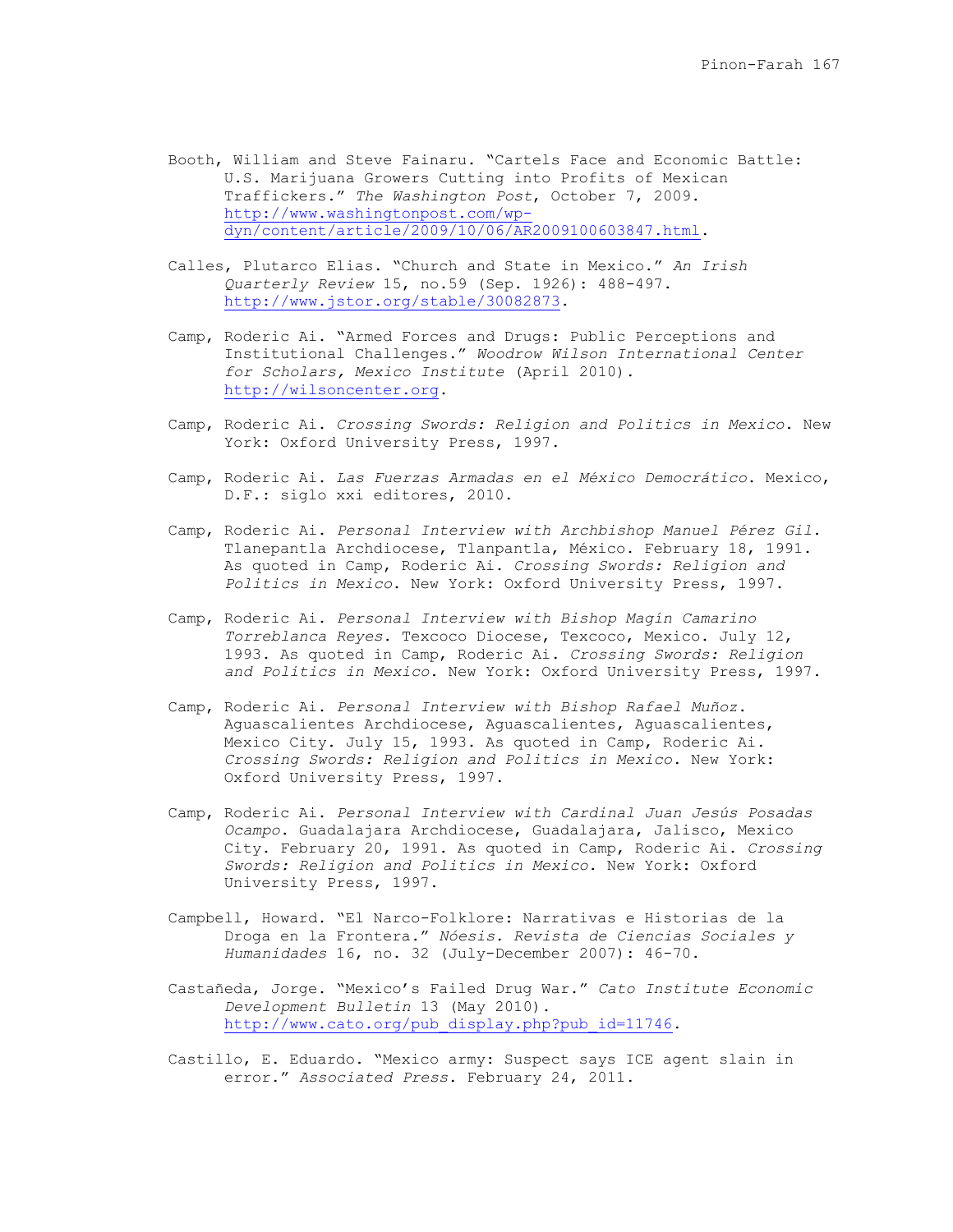[http://news.yahoo.com/s/ap/20110224/ap\\_on\\_re\\_la\\_am\\_ca/lt\\_mexico\\_i](http://news.yahoo.com/s/ap/20110224/ap_on_re_la_am_ca/lt_mexico_ice_agents_shot) ce agents shot.

- Cárdenas, Javier Valdez. "Sinaloa, en jaque por la violencia tras ser asesinado hijo del *Chapo*." *La Jornada*, January 9, 2008. [http://www.jornada.unam.mx/2008/05/10/index.php?section=politica&](http://www.jornada.unam.mx/2008/05/10/index.php?section=politica&article=003n1pol) [article=003n1pol.](http://www.jornada.unam.mx/2008/05/10/index.php?section=politica&article=003n1pol)
- Carpenter, Ted Galen. "Mexico is Becoming the Next Colombia." *CATO Institute, Foreign Policy Briefing no. 87* (November 2005).
- *Catholic News Agency*. "Mexican Bishops denounce Attorney General"s Handling of Cardinal Sandoval"s innocence." *Catholic News Agency*, February 13, 2004. [http://www.catholicnewsagency.com/news/mexican\\_bishops\\_denounce\\_a](http://www.catholicnewsagency.com/news/mexican_bishops_denounce_attorney_generals_handling_of_cardinal_sandovals_innocence/) ttorney generals handling of cardinal sandovals innocence/.
- Cf. McGrath, Marcos. *Balance del CELAM en sus veinte años:* Boletín CELAM 9 (1976), 20. As quoted in Mons. Alfonso Lopez Trujillo, *Medellin: Reflexiones en el CELAM*. Madrid: La Editorial Catolica, 1977, 8.
- CNN Wire Staff. "Mexican drug war deaths surpass 30,100." *CNN.com*, December 17, 2010. [http://www.cnn.com/2010/WORLD/americas/12/17/mexico.violence/.](http://www.cnn.com/2010/WORLD/americas/12/17/mexico.violence/)
- CNN Wire Staff. "U.S. Ambassador to Mexico resigns." *CNN.com*, March 20, 2011. [http://www.cnn.com/2011/US/03/19/mexico.ambassador.resigns/index.](http://www.cnn.com/2011/US/03/19/mexico.ambassador.resigns/index.html?hpt=T2) [html?hpt=T2](http://www.cnn.com/2011/US/03/19/mexico.ambassador.resigns/index.html?hpt=T2)
- Consejo Episcopal Latinoamericano. *CELAM, Quienes Somos?* [http://www.celam.org.](http://www.celam.org/)
- Consejo Episcopal Latinoamericano. *Seminario internacional sobre corrupción*. [http://www.celam.org/principal/index.php?module=Contenidos&func=v](http://www.celam.org/principal/index.php?module=Contenidos&func=viewpub&tid=4&pid=225) [iewpub&tid=4&pid=225.](http://www.celam.org/principal/index.php?module=Contenidos&func=viewpub&tid=4&pid=225)
- Conferencia General del Episcopado Latinoamericana. *Puebla: Evangelization at present and in the future of Latin America: conclusions/ Third General Conference of Latin American Bishops*. London: Catholic Institute for International Relations, 1980.
- Conferencia del Episcopado Mexicano. *Compromiso cristiano ante las opciones sociales y la política*. As quoted in Camp, Roderic Ai. *Crossing Swords: Religion and Politics in Mexico*. New York: Oxford University Press, 1997.

Conferencia del Episcopado Mexicano. "The Declaration of Mexican Bishops Concerning the New "Law of Religious Associations and Public Worship."" Plenary Assembly of the CEM. August 13, 1992,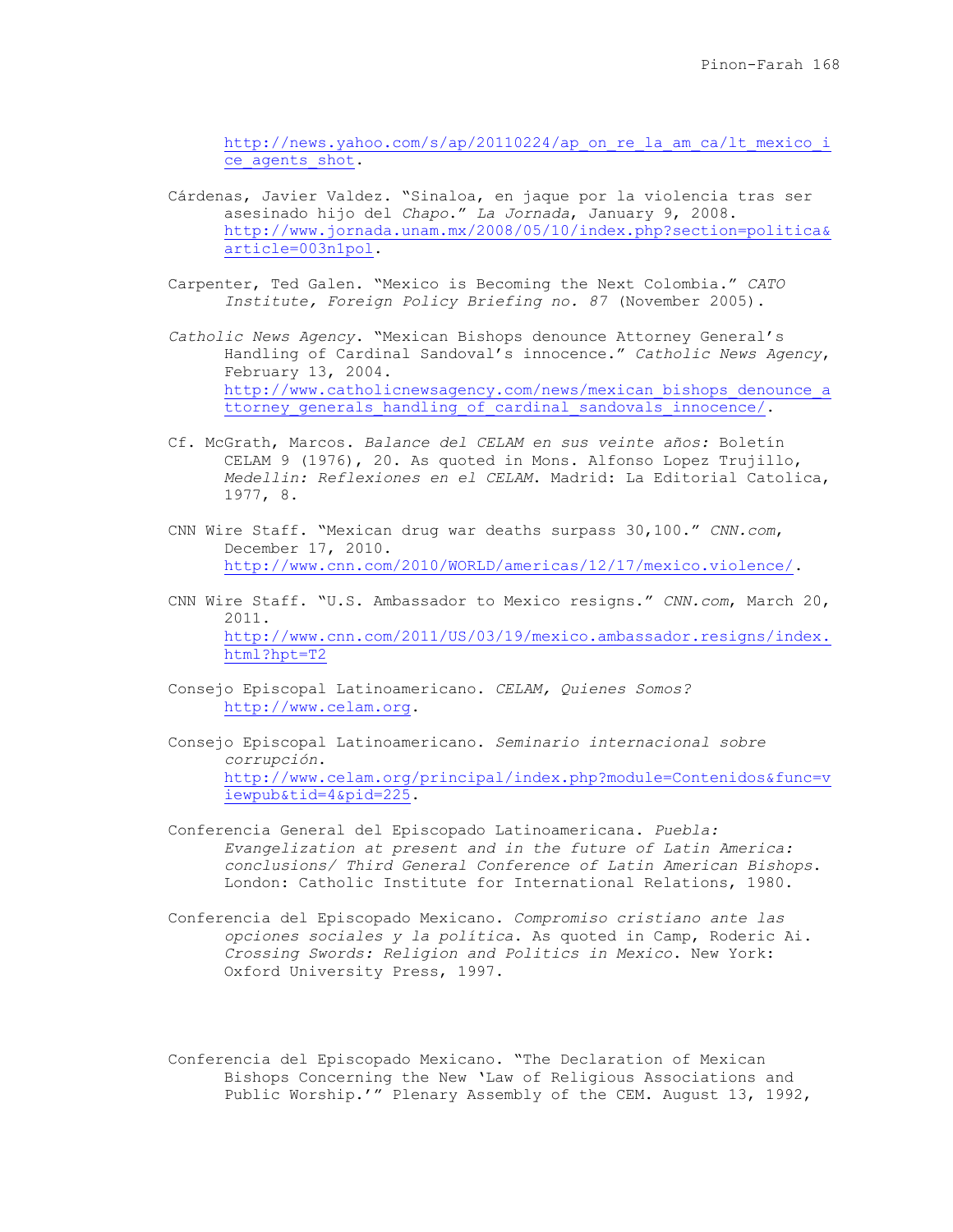4. *Mexico Report*, November 4, 1992, 5. As quoted in Camp, Roderic Ai. *Crossing Swords: Religion and Politics in Mexico*. New York: Oxford University Press, 1997.

- Corcoran, Katherine. "Mexican cops checking abductions find mass grave." *The Dallas Morning News*, April 7, 2011. [http://hosted2.ap.org/txdam/633c954da7d9434f9de7ed15f38075aa/Arti](http://hosted2.ap.org/txdam/633c954da7d9434f9de7ed15f38075aa/Article_2011-04-07-LT-Drug-War-Mexico/id-7b5481f887c44c2c96d4b6706e98941a) [cle\\_2011-04-07-LT-Drug-War-Mexico/id-](http://hosted2.ap.org/txdam/633c954da7d9434f9de7ed15f38075aa/Article_2011-04-07-LT-Drug-War-Mexico/id-7b5481f887c44c2c96d4b6706e98941a)[7b5481f887c44c2c96d4b6706e98941a.](http://hosted2.ap.org/txdam/633c954da7d9434f9de7ed15f38075aa/Article_2011-04-07-LT-Drug-War-Mexico/id-7b5481f887c44c2c96d4b6706e98941a)
- Country-Data.com. *Mexico: Church-State Relations*. [http://www.country](http://www.country-data.com/cgi-bin/query/r-8728.html)[data.com/cgi-bin/query/r-8728.html.](http://www.country-data.com/cgi-bin/query/r-8728.html)
- Davison, Phil. "Cardinal killed "in police plot"." *The Independent*. April 15, 1995, [http://www.independent.co.uk/news/world/cardinal](http://www.independent.co.uk/news/world/cardinal-killed-in-police-plot-1615700.html)[killed-in-police-plot-1615700.html.](http://www.independent.co.uk/news/world/cardinal-killed-in-police-plot-1615700.html)
- De Córdoba, José and David Luhnow. "In Mexico, Death Toll in Drug War Hits Record." *Wall Street Journal*. January 13, 2011. [http://online.wsj.com/article/SB100014240527487038892045760783630](http://online.wsj.com/article/SB10001424052748703889204576078363012731514.html?mod=googlenews_wsj) [12731514.html?mod=googlenews\\_wsj.](http://online.wsj.com/article/SB10001424052748703889204576078363012731514.html?mod=googlenews_wsj)
- Donne, Maria Delle and Laura Starr. "Does the *Merida Initiative*  Represent a New Direction for U.S.-Mexico Relations, or Does it Simply Refocus the Issue Elsewhere?" *Council on Hemispheric Affairs*, December 19, 2007. [http://www.worldpress.org/Americas/3020.cfm.](http://www.worldpress.org/Americas/3020.cfm)
- Dudley, Steven S. "Drug Trafficking Organizations in Central America: *Transportistas*, Mexican Cartels and *Maras*." *Woodrow Wilson International Center for Scholars, Mexico Institute* (April 2010). [http://wilsoncenter.org.](http://wilsoncenter.org/)
- Eagleson, John and Philip Scharper, ed. *Puebla and Beyond*. Maryknoll, New York: Orbis Books, 1979.
- Edberg, Mark. "The Narcotrafficker in Representation and Practice: A Cultural Persona from the U.S.-Mexican Border." *Journal of the Society of Psychological Anthropology* 32, no. 2 (June 2004): 257- 277.
- *El Heraldo de Chihuahua*. "Pide Iglesia a cárteles dejar armas, droga y venganzas." December 26, 2010.
- Ellingwood, Ken. "Mexico Under Siege: More than 12,000 killed in Mexican drug war this year, officials say." *Los Angeles Times*, December 16, 2010. [http://www.latimes.com/news/nationworld/world/la-fg-mexico-death](http://www.latimes.com/news/nationworld/world/la-fg-mexico-death-toll-20101217,0,3176872.story)[toll-20101217,0,3176872.story.](http://www.latimes.com/news/nationworld/world/la-fg-mexico-death-toll-20101217,0,3176872.story)
- Esteban, Carlos Valbuena. "Narcocorridos y Plan Colombia." *Revista Venezolana de Economía y Ciencias Sociales* 10, no. 3 (September-December 2004): 13-37.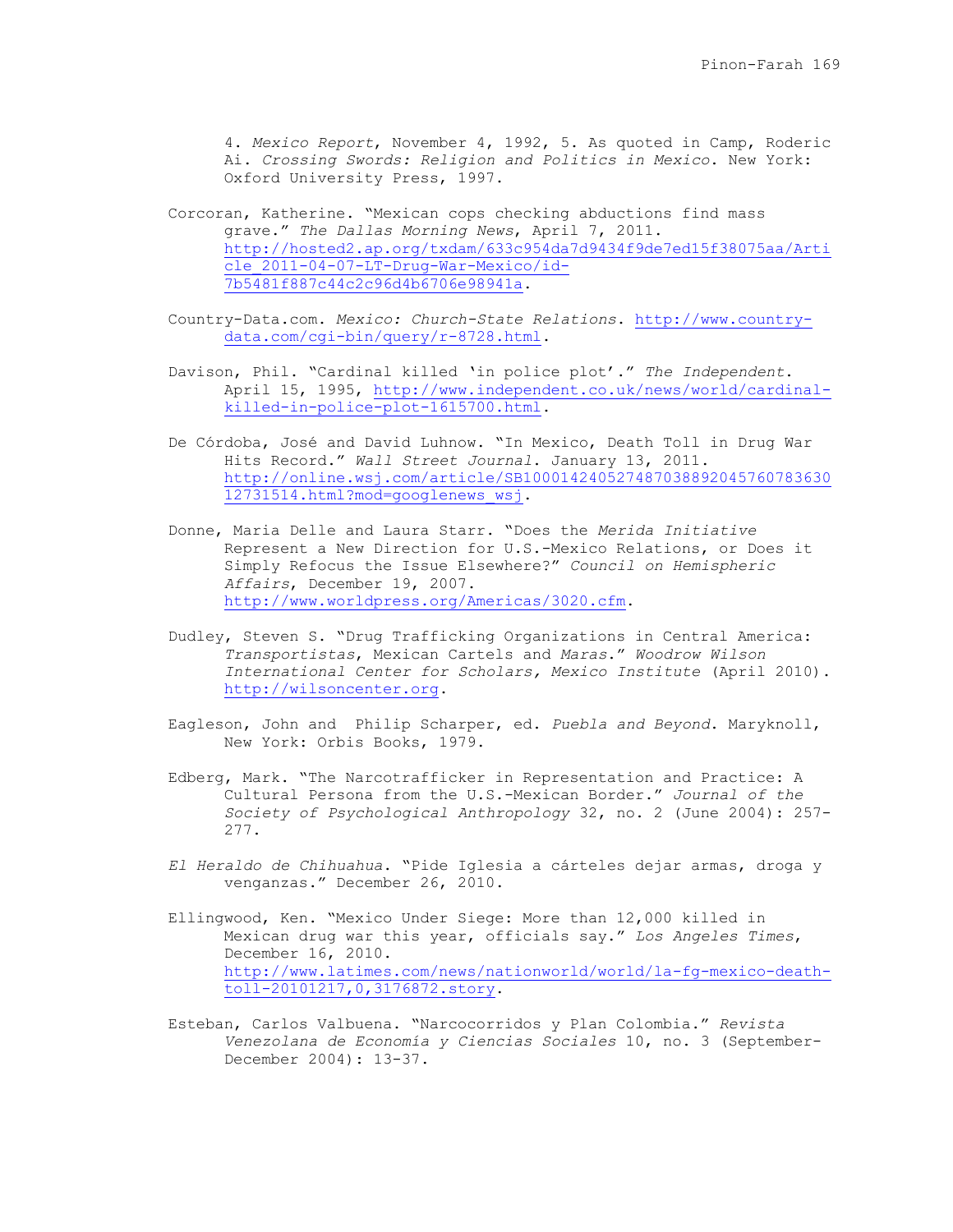- Flores, Carmen. "Etiquetar de terroristas a narcos reduciría violencia." *El Heraldo de Chihuahua*. December 28, 2010. Sec. B.
- Forbes Magazine Online. "World"s Most Powerful People 2010." [http://www.forbes.com/wealth/powerful-people/list.](http://www.forbes.com/wealth/powerful-people/list)
- Foreign Policy. *The Failed States Index 2010*. [http://www.foreignpolicy.com/articles/2010/06/21/2010\\_failed\\_stat](http://www.foreignpolicy.com/articles/2010/06/21/2010_failed_states_index_interactive_map_and_rankings) es index interactive map and rankings.
- Foreign Policy. *FAQ & Methodology: How the Failed States Index is made*. [http://www.foreignpolicy.com/articles/2009/06/22/2009\\_failed\\_stat](http://www.foreignpolicy.com/articles/2009/06/22/2009_failed_states_index_faq_methodology) es index faq methodology.
- Forero, Juan. "Colombia stepping up anti-drug training of Mexico"s army, police." *The Washington Post*, January 22, 2011. [http://www.washingtonpost.com/wp](http://www.washingtonpost.com/wp-dyn/content/article/2011/01/21/AR2011012106325.html?nav=emailpage)[dyn/content/article/2011/01/21/AR2011012106325.html?nav=emailpage](http://www.washingtonpost.com/wp-dyn/content/article/2011/01/21/AR2011012106325.html?nav=emailpage) .
- The Fund for Peace. *Failed States Index 2010*. [http://www.fundforpeace.org/web/index.php?option=com\\_content&task](http://www.fundforpeace.org/web/index.php?option=com_content&task=view&id=99&Itemid=140) [=view&id=99&Itemid=140.](http://www.fundforpeace.org/web/index.php?option=com_content&task=view&id=99&Itemid=140)
- The Fund for Peace. *Failed States Index FAQ*. [http://www.fundforpeace.org/web/index.php?option=com\\_content&task](http://www.fundforpeace.org/web/index.php?option=com_content&task=view&id=102&Itemid=327#3) [=view&id=102&Itemid=327#3.](http://www.fundforpeace.org/web/index.php?option=com_content&task=view&id=102&Itemid=327#3)
- Galula, David. *Counterinsurgency Warfare: Theory and Practice*. New York: Frederick A. Praeger, 1965.
- Gilardi, Fabiana. "Gael Garcia Bernal." *Vogue Italia*, March 16, 2011. [http://www.vogue.it/en/uomo-vogue/look-of-the-day/2011/03/gael](http://www.vogue.it/en/uomo-vogue/look-of-the-day/2011/03/gael-garcia-bernal)[garcia-bernal.](http://www.vogue.it/en/uomo-vogue/look-of-the-day/2011/03/gael-garcia-bernal)
- Gill, Anthony. "The Politics of Regulating Religion in Mexico: The 1992 Constitutional Reforms in Historical Context." *Journal of Church and State* 41, no. 4 (Autumn 1999): 761-794. [http://www.jcs.oxfordjournals.org.](http://www.jcs.oxfordjournals.org/)
- Gillman, Todd J. "U.S. House panel debates whether U.S. troops should fight Mexican drug war." *The Dallas Morning News*. March 31, 2011. [http://www.dallasnews.com/news/washington/20110331-u.s.-house](http://www.dallasnews.com/news/washington/20110331-u.s.-house-panel-debates-sending-u.s.-troops-to-fight-mexican-drug-war.ece)[panel-debates-sending-u.s.-troops-to-fight-mexican-drug-war.ece.](http://www.dallasnews.com/news/washington/20110331-u.s.-house-panel-debates-sending-u.s.-troops-to-fight-mexican-drug-war.ece)
- Golden, Tim. "Cardinal in Mexico Killed in a Shooting Tied to Drug Battle." *The New York Times*, May 25, 1993. [http://www.nytimes.com/1993/05/25/world/cardinal-in-mexico](http://www.nytimes.com/1993/05/25/world/cardinal-in-mexico-killed-in-a-shooting-tied-to-drug-battle.html?pagewanted=2)[killed-in-a-shooting-tied-to-drug-battle.html?pagewanted=2.](http://www.nytimes.com/1993/05/25/world/cardinal-in-mexico-killed-in-a-shooting-tied-to-drug-battle.html?pagewanted=2)
- Goodman, Colby and Michel Marizco. "U.S. Firearms Trafficking to Mexico: New Data and Insights Illuminate Key Trends and Challenges." *Woodrow Wilson International Center for Scholars, Mexico Institute* (April 2010). [http://wilsoncenter.org.](http://wilsoncenter.org/)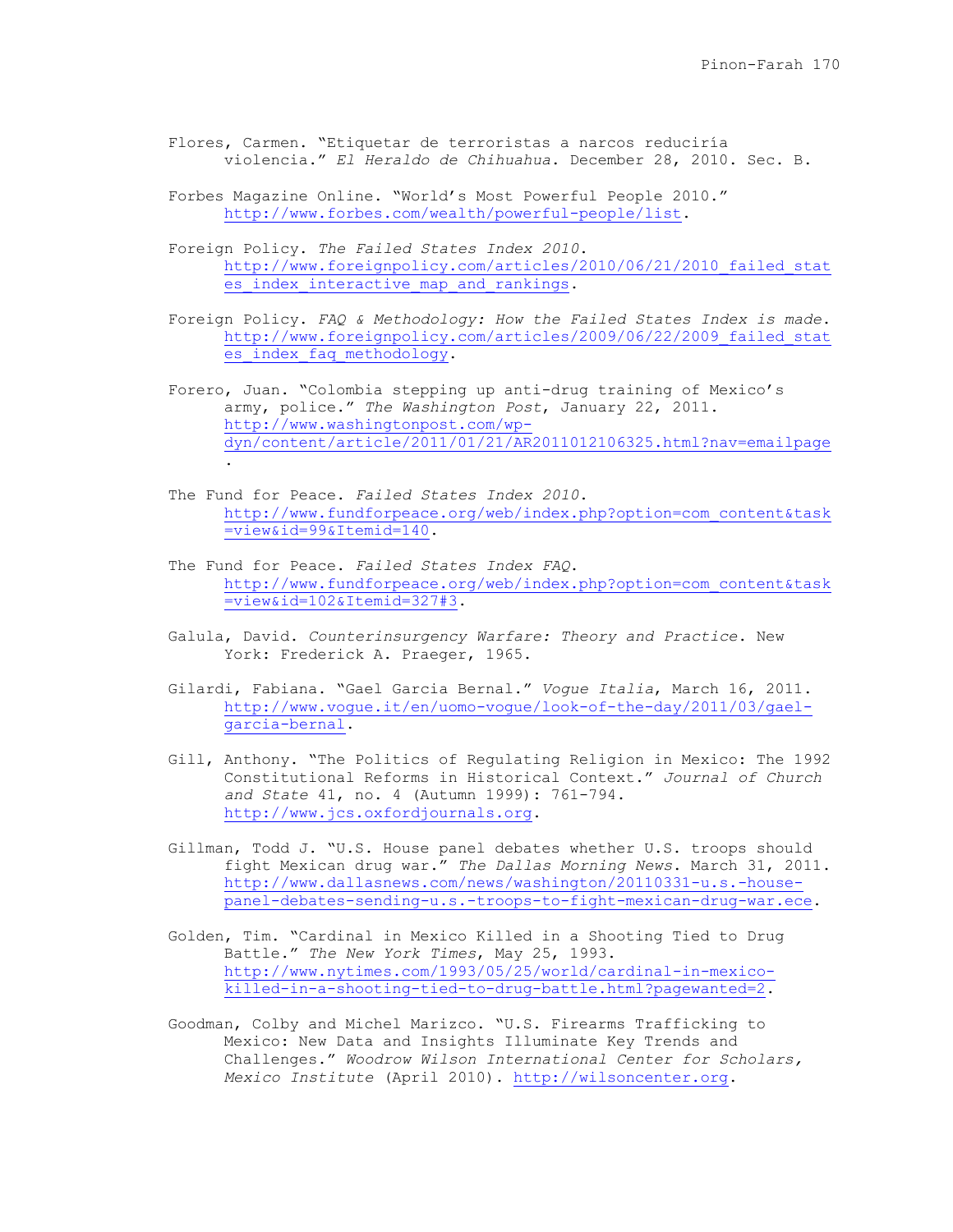- Grayson, George W. *Mexico: Narco-Violence and a Failed State?* New Brunswick: Transaction Publishers, 2010.
- *Guadalajara Reporter*. "No New Light Shed On Cardinal"s Murder." July 28, 2000, [http://guadalajarareporter.com/news-mainmenu-](http://guadalajarareporter.com/news-mainmenu-82/regional-mainmenu-85/3756-no-new-light-shed-on-cardinals-murder.html)[82/regional-mainmenu-85/3756-no-new-light-shed-on-cardinals](http://guadalajarareporter.com/news-mainmenu-82/regional-mainmenu-85/3756-no-new-light-shed-on-cardinals-murder.html)[murder.html.](http://guadalajarareporter.com/news-mainmenu-82/regional-mainmenu-85/3756-no-new-light-shed-on-cardinals-murder.html)
- Guevara, Che. *Guerrilla Warfare*. Lincoln, Nebraska: University of Nebraska Press, 1998.

Hernández, Anabel. *Los Señores del Narco*. Mexico D.F.: Grijalbo, 2010.

- Hewitt, W.E. "Christian Base Communities (CEBS): Structure, Organization, and Sociopolitical Thrust." *Thought* 63, no. 249 (June 1988): 164. As quoted in As quoted in Camp, Roderic Ai. *Crossing Swords: Religion and Politics in Mexico*. New York: Oxford University Press, 1997.
- Instituto Ciudadano de Estudios Sobre la Inseguridad. *Homepage*. [http://www.icesi.org.mx/.](http://www.icesi.org.mx/)
- Instituto Ciudadano de Estudios Sobre la Inseguridad. "Homicidios Dolosos." [http://www.icesi.org.mx/documentos/estadisticas/estadisticasOfi/d](http://www.icesi.org.mx/documentos/estadisticas/estadisticasOfi/denuncias_homicidio_doloso_1997_2010.pdf) enuncias homicidio doloso 1997 2010.pdf.
- John Paul II (Pope). "Opening Address at the Puebla Conference, 'Message to the United Nations 2 December, 1978'." As quoted in Eagleson, John and Philip Scharper, ed. *Puebla and Beyond*. Maryknoll, New York: Orbis Books, 1979.
- Kilcullen, David. "Counter-insurgency *Redux*." In *The Use of Force*, Seventh edition, edited by Robert J. Art and Kenneth N. Waltz, 486-500. Lanham, Maryland: Rowman & Littlefield Publishers, Inc., 2009.
- Lambert, Catherine Héau and Gilberto Giménez. "La representación social de la violencia en la trova popular mexicana." *Revista Mexicana de Sociología* 66, no. 4 (October-December, 2004): 627-659.
- Lange, Jason. "Mexican cardinal is outspoken, uses media well." *Catholic News Service*, April 1, 2005. [http://www.catholicnews.com/jpii/cardinals/0501874.htm.](http://www.catholicnews.com/jpii/cardinals/0501874.htm)
- Library of Congress Thomas. *Bill Text 103rd Congress (1993- 1994)H.R.3355.ENR*. [http://thomas.loc.gov/cgi](http://thomas.loc.gov/cgi-bin/query/F?c103:1:./temp/~c1032m1Ijc:e643945)[bin/query/F?c103:1:./temp/~c1032m1Ijc:e643945:](http://thomas.loc.gov/cgi-bin/query/F?c103:1:./temp/~c1032m1Ijc:e643945))
- Llana, Sara Miller. "Mexico drug war death toll up 60 percent in 2010. Why?" *Christian Science Monitor*. January 13, 2011. [http://www.csmonitor.com/World/Americas/2011/0113/Mexico-drug](http://www.csmonitor.com/World/Americas/2011/0113/Mexico-drug-war-death-toll-up-60-percent-in-2010.-Why)[war-death-toll-up-60-percent-in-2010.-Why.](http://www.csmonitor.com/World/Americas/2011/0113/Mexico-drug-war-death-toll-up-60-percent-in-2010.-Why)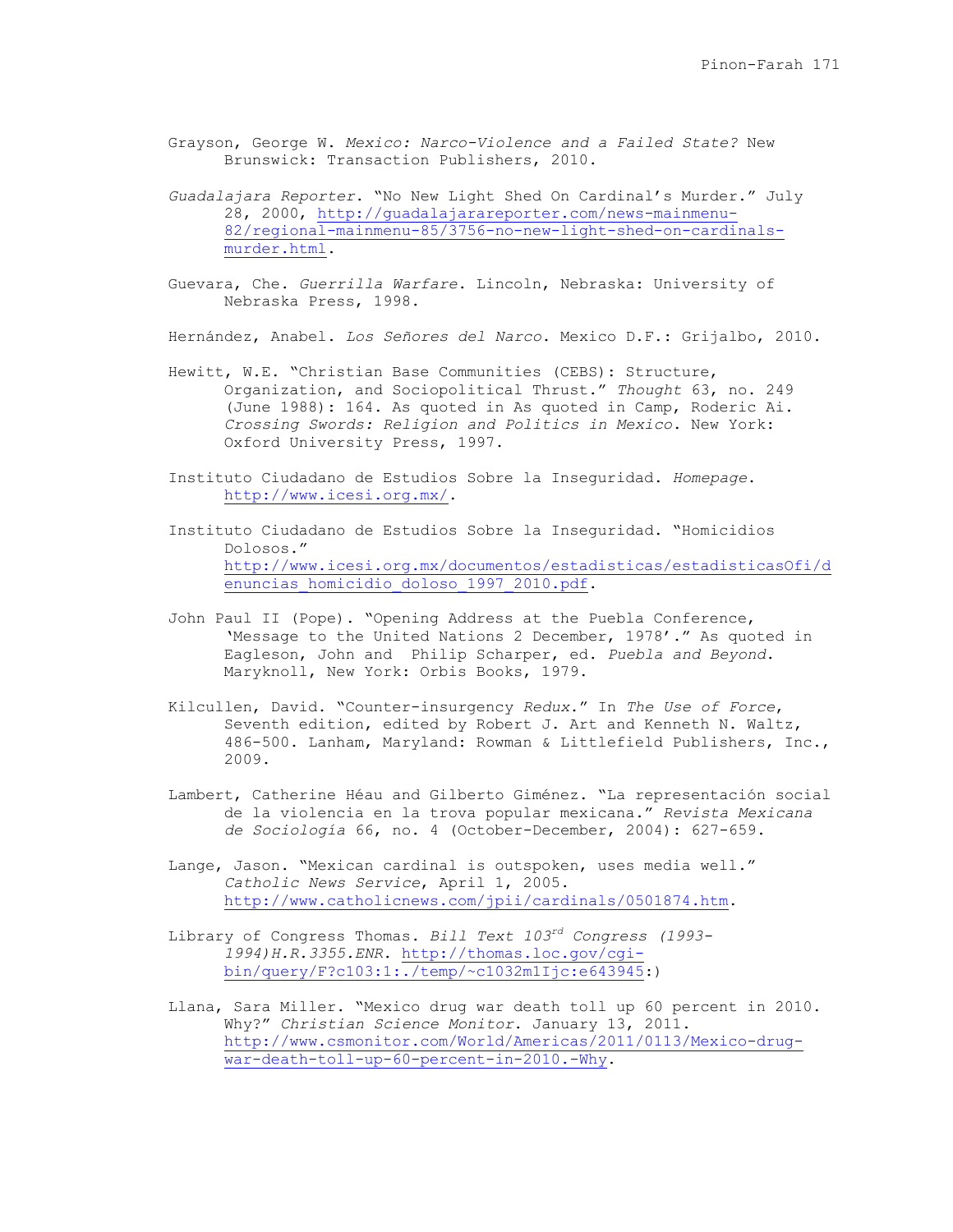- Lopez Trujillo, Mons. Alfonso. *Medellin: Reflexiones en CELAM*. Madrid: La Editorial Catolica, 1977.
- "Los Tigres del Norte defienden el contenido de sus canciones en España." WWWterra.com/ocio/articulo/html/oci34579.htm. As quoted in Ramirez-Pimienta, Juan Carlos. "Del corrido de narcotráfico al narcocorrido: Orígenes y desarollo del canto a los traficantes." *Studies in Latin American Popular Culture* XXIII (2004): 21.
- "Los Tigres del Norte defienden sus historias." In *Zeta* 1496, from November 29 to December 5, 2002. As quoted in Ramirez-Pimienta, Juan Carlos. "Del corrido de narcotráfico al narcocorrido: Orígenes y desarollo del canto a los traficantes." *Studies in Latin American Popular Culture* XXIII (2004): 22.
- "Lupillo Rivera respeta a los *narcos*: "ellos también son humanos," dice." *La Jornada*, June 10, 2000. As quoted in Ramirez-Pimienta, Juan Carlos and Jose Pablo Villalobos. "*Corridos* and *la pura verdad:* Myths and Realities of the Mexican Ballad." *South Central Review* 21, no. 3 (Fall 2004): 136.
- Malkin, Elisabeth. "U.S. Aided Mexican Drug War, With Frustration." *The New York Times*, December 3, 2010. [http://www.nytimes.com/2010/12/04/world/americas.](http://www.nytimes.com/2010/12/04/world/americas)
- Mallea, Rodrigo. "La extraña violencia carioca." *La Nacion*. April 7, 2011. [http://www.lanacion.com.ar/1363697-la-extrana-violencia](http://www.lanacion.com.ar/1363697-la-extrana-violencia-carioca)[carioca.](http://www.lanacion.com.ar/1363697-la-extrana-violencia-carioca)
- McGrath, Archbishop Marcos C.S.C. "The Puebla Final Document: Introduction and Commentary." As found in Eagleson, John and Philip Scharper, ed. *Puebla and Beyond*. Maryknoll, New York: Orbis Books, 1979.
- Mendoza, Jaime Pérez. "Por peticíon de Bartlett El Vaticano ordenó que hubiera misas en Chihuahua." Citing Archbishop Adalberto Almeida Merino. As quoted in Camp, Roderic Ai. *Crossing Swords: Religion and Politics in Mexico*. New York: Oxford University Press, 1997.
- Meyer, Jean. *La Cristiada: El Conflicto entre la iglesia y el estado, 1926-1929*. Mexico, D.F.: Siglo ventiuno, 1973, 44-47, cited in Anthony Gill, "The Politics of Regulating Religion in Mexico: The 1992 Constitutional Reforms in Historical Context," *Journal of Church and State* 41, no. 4 (Autumn 1999): 762. [http://www.jcs.oxfordjournals.org.](http://www.jcs.oxfordjournals.org/)
- *Milenio Online*. "Quita PGR al *narco* arsenal antiaéreo." July 26 2009, [http://impreso.milenio.com/node/8614185.](http://impreso.milenio.com/node/8614185)
- Miselem, Sofia. "Tired of violence, Mexicans ready for mass protests." *AFP*, April 6, 2011. [http://www.google.com/hostednews/afp/article/ALeqM5iHLCD0-](http://www.google.com/hostednews/afp/article/ALeqM5iHLCD0-_e31TtmkIxOxUu2E5_ruA?docId=CNG.692381365d745fc505df40c97673c9ec.991) [\\_e31TtmkIxOxUu2E5\\_ruA?docId=CNG.692381365d745fc505df40c97673c9ec.](http://www.google.com/hostednews/afp/article/ALeqM5iHLCD0-_e31TtmkIxOxUu2E5_ruA?docId=CNG.692381365d745fc505df40c97673c9ec.991) [991.](http://www.google.com/hostednews/afp/article/ALeqM5iHLCD0-_e31TtmkIxOxUu2E5_ruA?docId=CNG.692381365d745fc505df40c97673c9ec.991)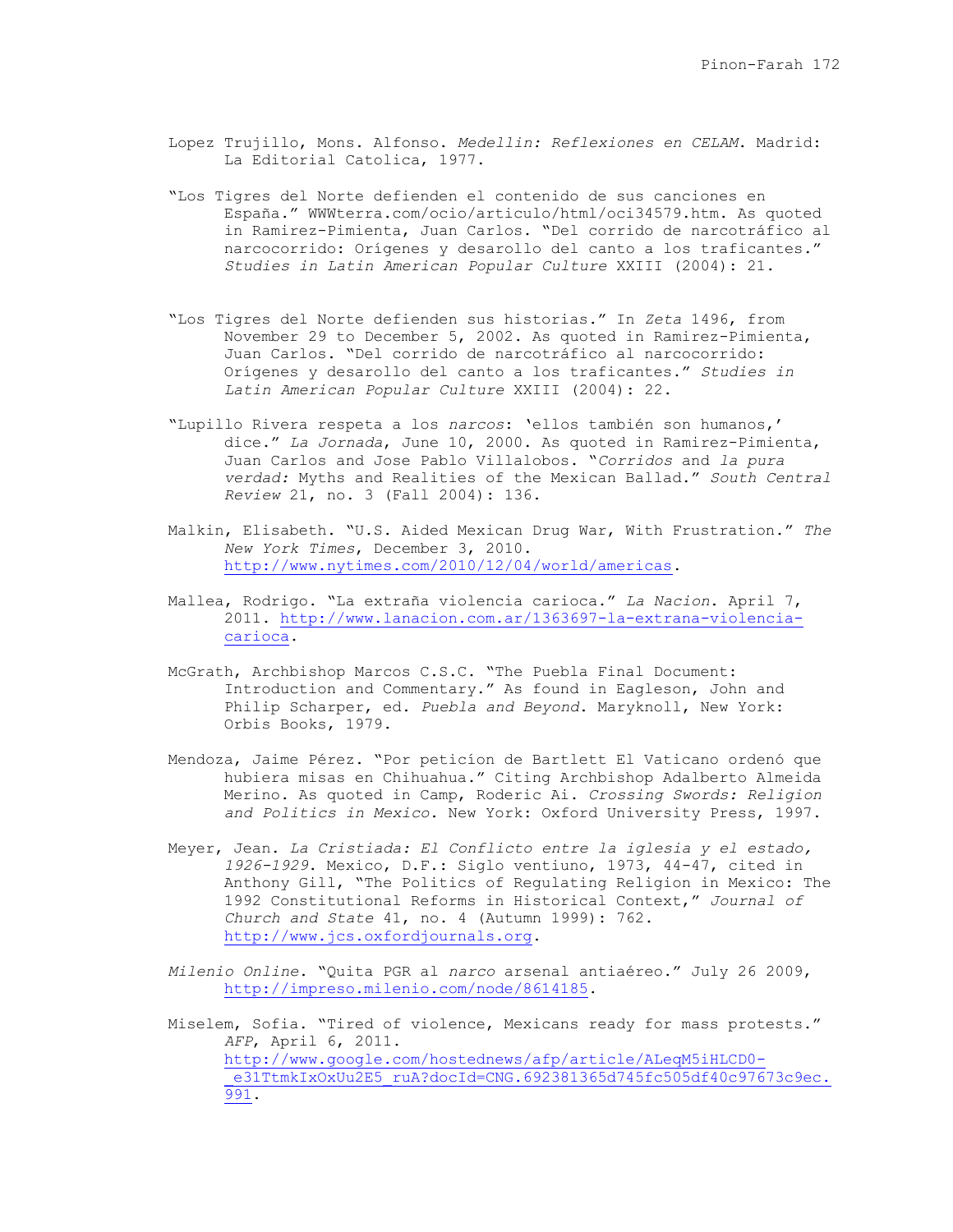- Moreno, Alejandro. "The 2006 Mexican Presidential Election: The Economy, Oil Revenues, and Ideology." *PS: Political Science and Politics* (January, 2007): 15-19. [http://apsanet.org.](http://apsanet.org/)
- Murphy, Kim. "20 arrested in gun smuggling case." *Los Angeles Times*, January 25, 2011. [http://www.latimes.com/news/nationworld/nation/la-na-gun](http://www.latimes.com/news/nationworld/nation/la-na-gun-smuggling-20110126,0,3179205.story)[smuggling-20110126,0,3179205.story.](http://www.latimes.com/news/nationworld/nation/la-na-gun-smuggling-20110126,0,3179205.story)
- National Archives, *The Bill of Rights*, [http://www.archives.gov//exhibits/charters/bill\\_of\\_rights\\_transcr](http://www.archives.gov/exhibits/charters/bill_of_rights_transcript.html) [ipt.html.](http://www.archives.gov/exhibits/charters/bill_of_rights_transcript.html)
- Organization of American States. *Multilateral Treaties*. [http://www.oas.org/juridico/english/treaties/a-63.html.](http://www.oas.org/juridico/english/treaties/a-63.html)
- Ortega Sánchez, José Antonio. *México: ¿Rumbo al Estado Fallido? Propuestas para evitar el colapso del país*. Mexico D.F.: Editorial Planeta, 2010.
- Pace, Julie. "Obama, Calderon pledge cooperation on drug wars. *The Washington Post*, March 3, 2011. [http://www.washingtonpost.com/wp](http://www.washingtonpost.com/wp-dyn/content/article/2011/03/03/AR2011030300507.html)[dyn/content/article/2011/03/03/AR2011030300507.html.](http://www.washingtonpost.com/wp-dyn/content/article/2011/03/03/AR2011030300507.html) (Link no longer valid, use [http://www.msnbc.msn.com/id/41886131/ns/politics-white\\_house/.](http://www.msnbc.msn.com/id/41886131/ns/politics-white_house/))
- Pan American Union. *Constitution of Mexico 1917*. Washington, D.C.: General Secretariat, Organization of American States, 1968.
- Parametría, *Los narcocorridos en México* (2011), [http://www.parametria.com.mx/Mobile/DetalleEstudio.php?i=4265.](http://www.parametria.com.mx/Mobile/DetalleEstudio.php?i=4265)
- Parametría, *Somos*, [http://www.parametria.com.mx/Mobile/Somos.php.](http://www.parametria.com.mx/Mobile/Somos.php)
- Paullier, Juan. "Venezuela revela su tasa de homicidios." *BBC Mundo*. February 9, 2011. [http://www.bbc.co.uk/mundo/noticias/2011/02/110209\\_venezuela\\_asam](http://www.bbc.co.uk/mundo/noticias/2011/02/110209_venezuela_asamblea_inseguridad_cifras_jp.shtml) blea inseguridad cifras jp.shtml.
- "Perduran los narcocorridos, pues la gente los busca: Teodoro Bello." In *La Jornada*, January 3, 2003. [http://www.jornada.unam.mx/2003/ene03/030118/06an1esp.php?origen=](http://www.jornada.unam.mx/2003/ene03/030118/06an1esp.php?origen=espectaculos.html) [espectaculos.html.](http://www.jornada.unam.mx/2003/ene03/030118/06an1esp.php?origen=espectaculos.html) As quoted in Ramirez-Pimienta, Juan Carlos. "Del corrido de narcotráfico al narcocorrido: Orígenes y desarollo del canto a los traficantes." *Studies in Latin American Popular Culture* XXIII (2004): 22.
- Pérez, Jorge Ramos. "FCH pide ayuda a iglesias contra el narco." *El Universal*, August 4, 2010. [http://www.eluniversal.com.mx/notas/699578.html.](http://www.eluniversal.com.mx/notas/699578.html)
- Pironio, Cardinal Eduardo F. *Naturaleza y mission del CELAM*, en *Actas XIV Reunión ordinaria*. Sucre, Bolivia, November 15-23, 1972, 4.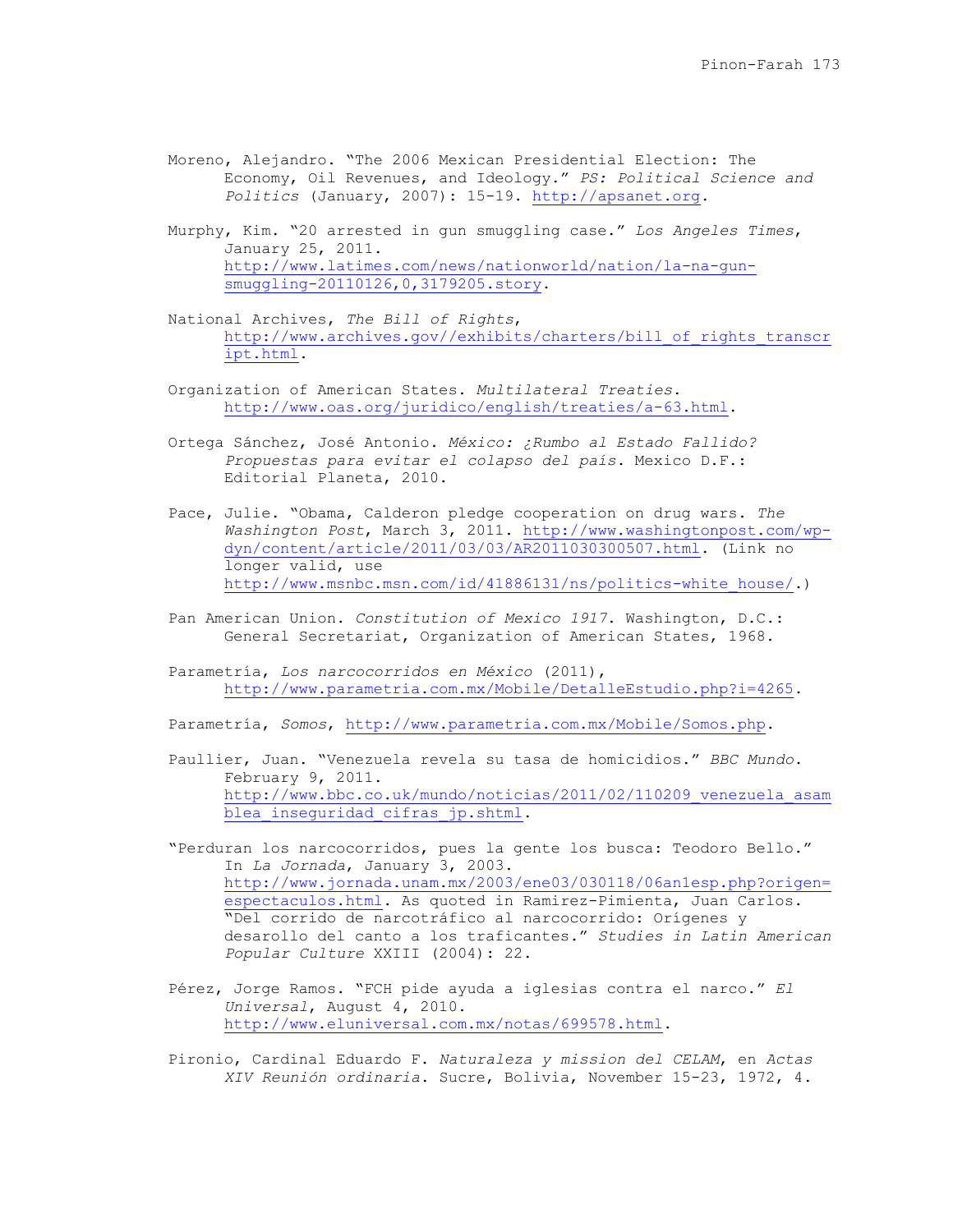As quoted in Mons. Alfonso Lopez Trujillo, *Medellin: Reflexiones en el CELAM* (Madrid: La Editorial Catolica, 1977), 6.

- Poblete, Renato, S.J. "From Medellín to Puebla: Notes for Reflection." *Journal of Interamerican Studies and World Affairs* 21, no. 1 (Feb. 1979): 31-44. [http://www.jstor.org/stable/165689.](http://www.jstor.org/stable/165689)
- Powell, Stewart M. "McCaul seeks to have cartels designated as terrorists." *The Houston Chronicle*. March 30, 2011. [http://www.chron.com/disp/story.mpl/metropolitan/7498544.html.](http://www.chron.com/disp/story.mpl/metropolitan/7498544.html)
- Prigione, Jerónimo. "Mensaje Inicial," in Conferencia del Episcopado Mexicano (CEM), *La Iglesia Católica en el Nuevo Marco Jurídico de México* (México D.F.: Ediciones de la CEM, 1992): 24, quoted in Anthony Gill, "The Politics of Regulating Religion in Mexico: The 1992 Constitutional Reforms in Historical Context," *Journal of Church and State* 41, no. 4 (Autumn 1999): 761. [http://www.jcs.oxfordjournals.org.](http://www.jcs.oxfordjournals.org/)
- Proceso Staff Writer. "Presume Calderón captura de 19 de los 37 capos más buscados del país." *Proceso Online*, January 7, 2011. [http://www.proceso.com.mx/rv/modHome/detalleExclusiva/87060.](http://www.proceso.com.mx/rv/modHome/detalleExclusiva/87060)
- Procuraduría General de la República. *Agencia Federal de Investigación*. [http://www.pgr.gob.mx/Combate%20a%20la%20Delincuencia/Agencia%20F](http://www.pgr.gob.mx/Combate%20a%20la%20Delincuencia/Agencia%20Federal%20de%20Investigacion/Agencia%20Federal%20de%20Investigacion.asp) [ederal%20de%20Investigacion/Agencia%20Federal%20de%20Investigacio](http://www.pgr.gob.mx/Combate%20a%20la%20Delincuencia/Agencia%20Federal%20de%20Investigacion/Agencia%20Federal%20de%20Investigacion.asp) [n.asp.](http://www.pgr.gob.mx/Combate%20a%20la%20Delincuencia/Agencia%20Federal%20de%20Investigacion/Agencia%20Federal%20de%20Investigacion.asp)
- Procuraduría General de la República. *Homepage*. [http://www.pgr.gob.mx/.](http://www.pgr.gob.mx/)
- Procuraduría General de la República. ¿*Qué es PGR? Historia*. [http://www.pgr.gob.mx/que%20es%20pgr/historia.asp.](http://www.pgr.gob.mx/que%20es%20pgr/historia.asp)
- Puente Libre Staff Writer. "Da a conocer PGR los 37 narcos más buscados y ofreció 30 millones de pesos por cada uno." *Puente Libre*, March 23, 2009. [http://www.puentelibre.com.mx/not\\_detalle.php?id\\_n=14839.](http://www.puentelibre.com.mx/not_detalle.php?id_n=14839)
- Ramirez-Pimienta, Juan Carlos and Jose Pablo Villalobos. "*Corridos* and *la pura verdad:* Myths and Realities of the Mexican Ballad." *South Central Review* 21, no. 3 (Fall 2004): 129-149.
- Ramirez-Pimienta, Juan Carlos. "Del corrido de narcotráfico al narcocorrido: Orígenes y desarollo del canto a los traficantes." *Studies in Latin American Popular Culture* XXIII (2004): 21-41.
- Ramirez-Pimienta, Juan Carlos. "Narcocultura a ritmo norteño: El narcocorrido ante el nuevo milenio. *Latin American Research Review* 42, no. 2 (2007): 253-261.
- Ramirez-Pimienta, Juan Carlos and Jorge Pimienta. "Todavía es el corrido la voz de nuestra gente?; Una entrevista con Enrique Franco." *Studies in Latin American Popular Culture* XXIII (2004):  $43 - 54$ .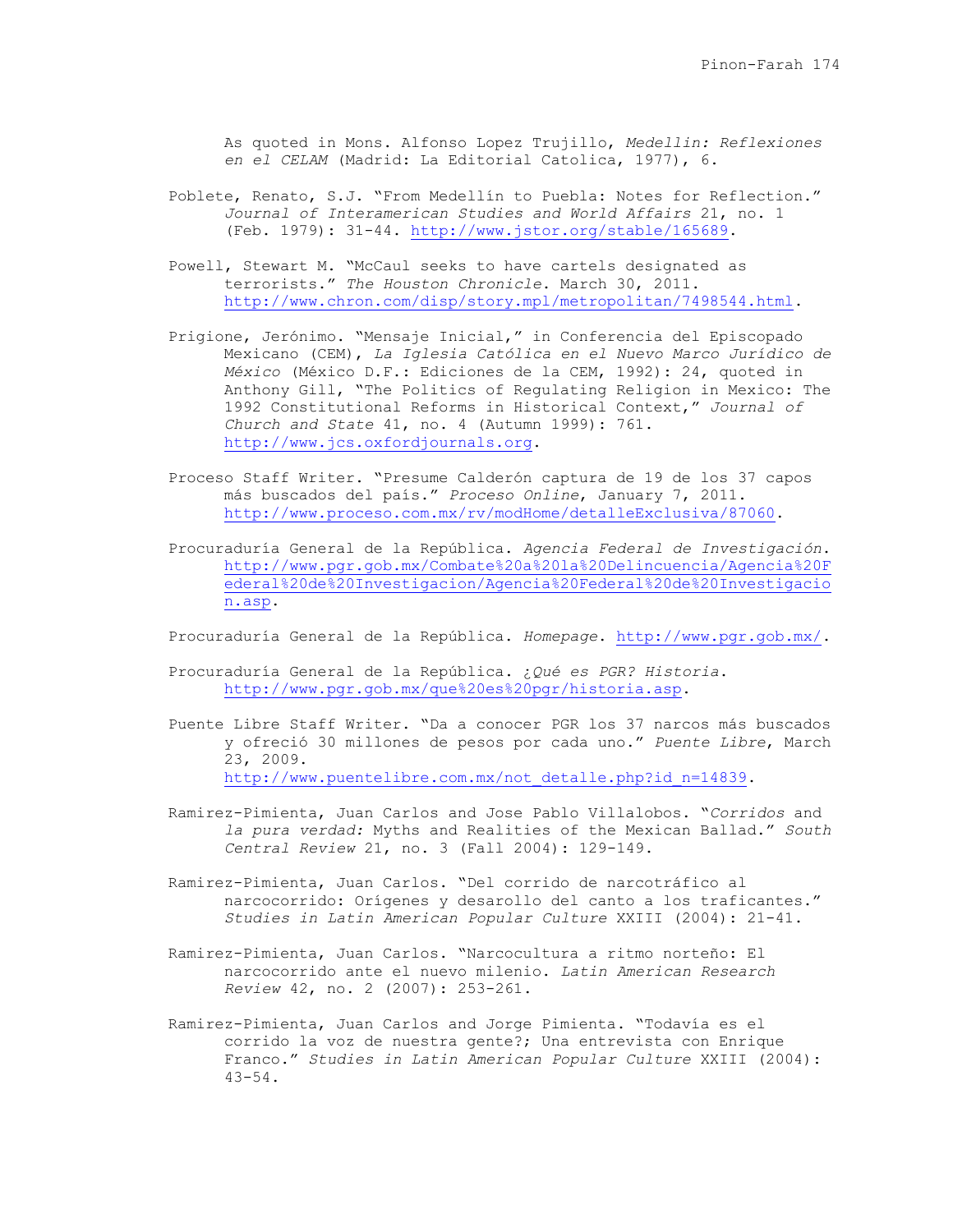- Rangel, Beatriz Paredes. "The PRI in 21<sup>st</sup> Century Mexico." Talk given at Claremont McKenna College, Marian Miner Cook Athenaeum. April 7, 2011.
- Roman, Richard. "Church-State Relations and the Mexican Constitutional Congress, 1916-1917." *Journal of Church and State* 20, no. 1 (Winter 1978): 73-80. [http://jcs.oxfordjournals.org.](http://jcs.oxfordjournals.org/)
- Reuter, Peter. "How Can Domestic U.S. Drug Policy Help Mexico?" *Woodrow Wilson International Center for Scholars, Mexico Institute* (April 2010). [http://wilsoncenter.org.](http://wilsoncenter.org/)
- Reyes, Gema. "La muerte de civiles en la *guerra* contra el *narco*, el precio que se tiene que pagar." *La Jornada Michoacán*. December 17, 2010. [http://www.lajornadamichoacan.com.mx/2010/12/17/index.php?section](http://www.lajornadamichoacan.com.mx/2010/12/17/index.php?section=politica&article=006n1pol) [=politica&article=006n1pol.](http://www.lajornadamichoacan.com.mx/2010/12/17/index.php?section=politica&article=006n1pol)
- Ronfeldt, David. "The Mexican Army and Political Order Since 1940." Rand P-5089-1, August 1975. Reprinted in Abraham F. Lowenthal (ed.). *Armies and Politics in Latin America*. Holmes & Meier, New York, 1976. As quoted in Ronfeldt, David. "The Modern Mexican Military." in *Armies and Politics in Latin America*, edited by Abraham F. Lowenthal and J. Samuel Fitch, 224-261. New York: Holmes & Meier, 1986.
- Ronfeldt, David. "The Modern Mexican Military." In *Armies and Politics in Latin America*, edited by Abraham F. Lowenthal and J. Samuel Fitch, 224-261. New York: Holmes & Meier, 1986.
- Rougeron, Camille. "The Historical Dimension of Guerrilla Warfare." In *Guerrilla Strategies: An Historical Anthology from the Long March to Afghanistan*, edited by Gérard Chaliand, 35-51. Berkeley: University of California Press, 1982.
- Sabet, Daniel. "Police Reform in Mexico: Advances and Persistent Obstacles." *Woodrow Wilson International Center for Scholars, Mexico Institute* (April 2010). [http://wilsoncenter.org.](http://wilsoncenter.org/)
- Sanders, Thomas G. "The Puebla Conference." *American Universities Field Staff Reports*, no. 3. South America, 1979. As quoted in Camp, Roderic Ai. *Crossing Swords: Religion and Politics in Mexico*. New York: Oxford University Press, 1997.
- Sicilia, Javier. "Carta abierta a políticos y criminales." *Proceso*, April 3, 2011. [http://www.proceso.com.mx/rv/modHome/detalleExclusiva/89858.](http://www.proceso.com.mx/rv/modHome/detalleExclusiva/89858)
- Simonett, Helena. "Narcocorridos: An Emerging Micromusic in of Nuevo L.A." *Ethnomusicology* 45, no. 2 (2000): 315-337. As quoted in Ramirez-Pimienta, Juan Carlos and Jose Pablo Villalobos. "*Corridos* and *la pura verdad:* Myths and Realities of the Mexican Ballad." *South Central Review* 21, no. 3 (Fall 2004): 136.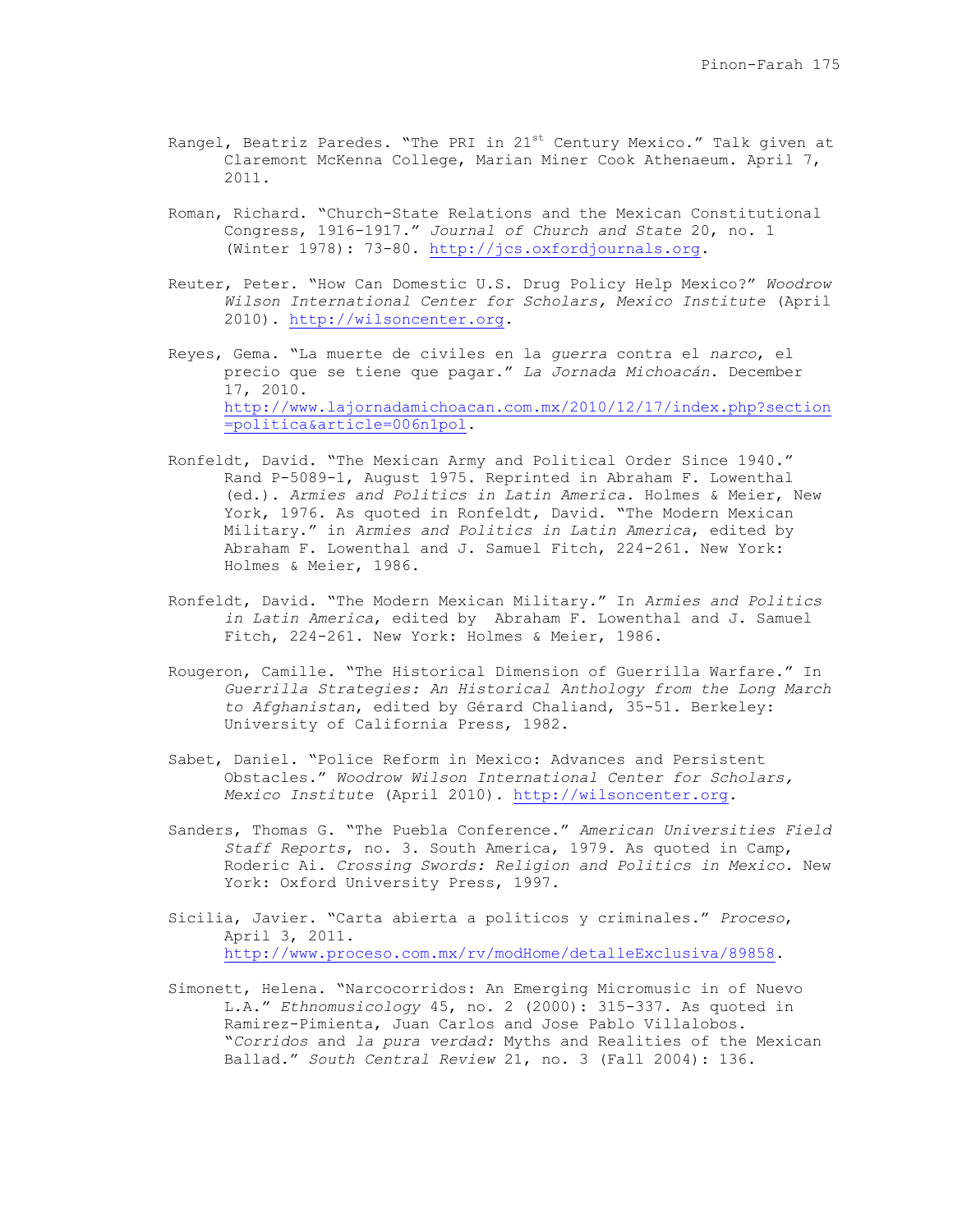- Sorkin, Andrew Ross. *Too Big To Fail: The inside story of how Wall Street and Washington fought to save the financial system-and themselves*. New York: Penguin Books, 2010.
- Staff Writer. "Archdiocese of Mexico rejects cartel threats against bishops." *Catholic News Agency*, June 3, 2009. [http://www.catholicnewsagency.com/news/archdiocese\\_of\\_mexico\\_reje](http://www.catholicnewsagency.com/news/archdiocese_of_mexico_rejects_cartel_threats_against_bishops/) cts cartel threats against bishops/.
- Staff Writer. "Bajó la tasa de homicidios en 2010." *Contra Punto Diario Digital*. January 2, 2011. [http://www.contrapunto.com.sv/ultimas](http://www.contrapunto.com.sv/ultimas-noticias/bajo-la-tasa-de-homicidios-en-2010)[noticias/bajo-la-tasa-de-homicidios-en-2010.](http://www.contrapunto.com.sv/ultimas-noticias/bajo-la-tasa-de-homicidios-en-2010)
- Staff Writer. "Cardinal Rivera encourages priests to respond to drug lords" threats with continued care for their people." *Catholic News Agency*, March 2, 2007. [http://www.catholicnewsagency.com/news/cardinal\\_rivera\\_encourages](http://www.catholicnewsagency.com/news/cardinal_rivera_encourages_priests_to_respond_to_drug_lords_threats_with_continued_care_for_their_people/) priests to respond to drug lords threats with continued care for their people/.
- Staff Writer. "Costa Rica: El Chapo TRACKED DOWN." *Time*, April 15, 1985. [http://www.time.com/time/magazine/article/0,9171,966217,00.html.](http://www.time.com/time/magazine/article/0,9171,966217,00.html)
- Staff Writer. "Mexico: The Hour of the Poet." *Salem News*, April 16, 2011. [http://www.salem-news.com/articles/april162011/mexico-poet](http://www.salem-news.com/articles/april162011/mexico-poet-hour.php)[hour.php.](http://www.salem-news.com/articles/april162011/mexico-poet-hour.php)
- Staff Writer. "Ministro del Interior reconoce altas tasas de homicidios en Venezuela." *América Economía*. February 14, 2011. [http://www.americaeconomia.com/politica](http://www.americaeconomia.com/politica-sociedad/politica/ministro-del-interior-reconoce-altas-tasas-de-homicidios-en-venezuela)[sociedad/politica/ministro-del-interior-reconoce-altas-tasas-de](http://www.americaeconomia.com/politica-sociedad/politica/ministro-del-interior-reconoce-altas-tasas-de-homicidios-en-venezuela)[homicidios-en-venezuela.](http://www.americaeconomia.com/politica-sociedad/politica/ministro-del-interior-reconoce-altas-tasas-de-homicidios-en-venezuela)
- Staff Writer. "Reyes: Take Out Mexican Cartel Heads; U.S. Rep. Thinks Drone Missile Strikes Possible." *ABC News*. April 4, 2011. [http://www.kvia.com/news/27425764/detail.html.](http://www.kvia.com/news/27425764/detail.html)
- Staff Writer. "Tasa de homicidios por cada 100,000 habitantes se eleva a 77 en Honduras." *El Heraldo de Honduras*. January 12, 2011. [http://m.elheraldo.hn/17128/show/5e096bbd956b10d363006f4970de4741](http://m.elheraldo.hn/17128/show/5e096bbd956b10d363006f4970de4741&t=24d71aa81bef2b9f5da41043d25b5826) [&t=24d71aa81bef2b9f5da41043d25b5826.](http://m.elheraldo.hn/17128/show/5e096bbd956b10d363006f4970de4741&t=24d71aa81bef2b9f5da41043d25b5826)
- Stewart, Scott. *Mexico's Gun Supply and the 90 Percent Myth*. February 10, 2011. [http://www.stratfor.com.](http://www.stratfor.com/)
- STRATFOR. "Mexican Drug Cartels: Government Progress and Growing Violence." December 11, 2008. [http://www.stratfor.com.](http://www.stratfor.com/)
- Tinajero Medina, Rubén and María del Rosario Hernández Iznaga. *El Narcocorrido: ¿Tradición o Mercado*. Chihuahua, Mexico: Colección Textos Universitarios, 2004.